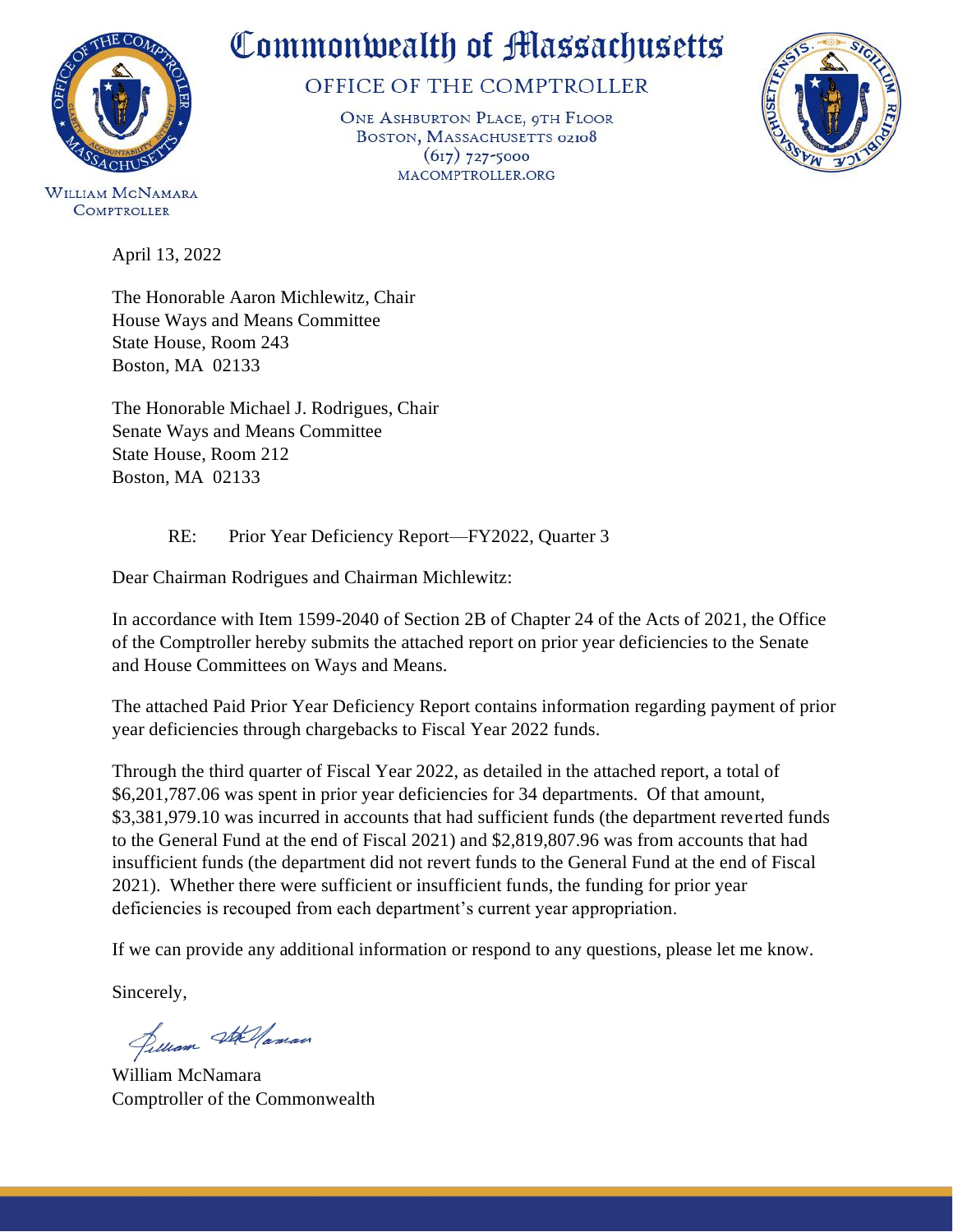Prior Year Deficiency Report—FY2022, Quarter 3 April 13, 2022 Page 2

#### WMcN/hl

Enc. [Prior Year Deficiency Report—FY2022, Quarter 3](#page-2-0)

cc: Michael Heffernan, Secretary, Executive Office for Administration and Finance Catharine Hornby, Undersecretary, Executive Office for Administration and Finance Christopher Marino, Budget Director, Senate Ways and Means Committee Katherine O'Reilly, Budget Director, House Ways and Means Committee Jeffrey Shapiro, Esq., First Deputy Comptroller, Office of the Comptroller Kevin McHugh, Assistant Comptroller, Office of the Comptroller Amy Nable, Assistant Comptroller, Office of the Comptroller Jess Cogswell, Statewide Payments Manager, Office of the Comptroller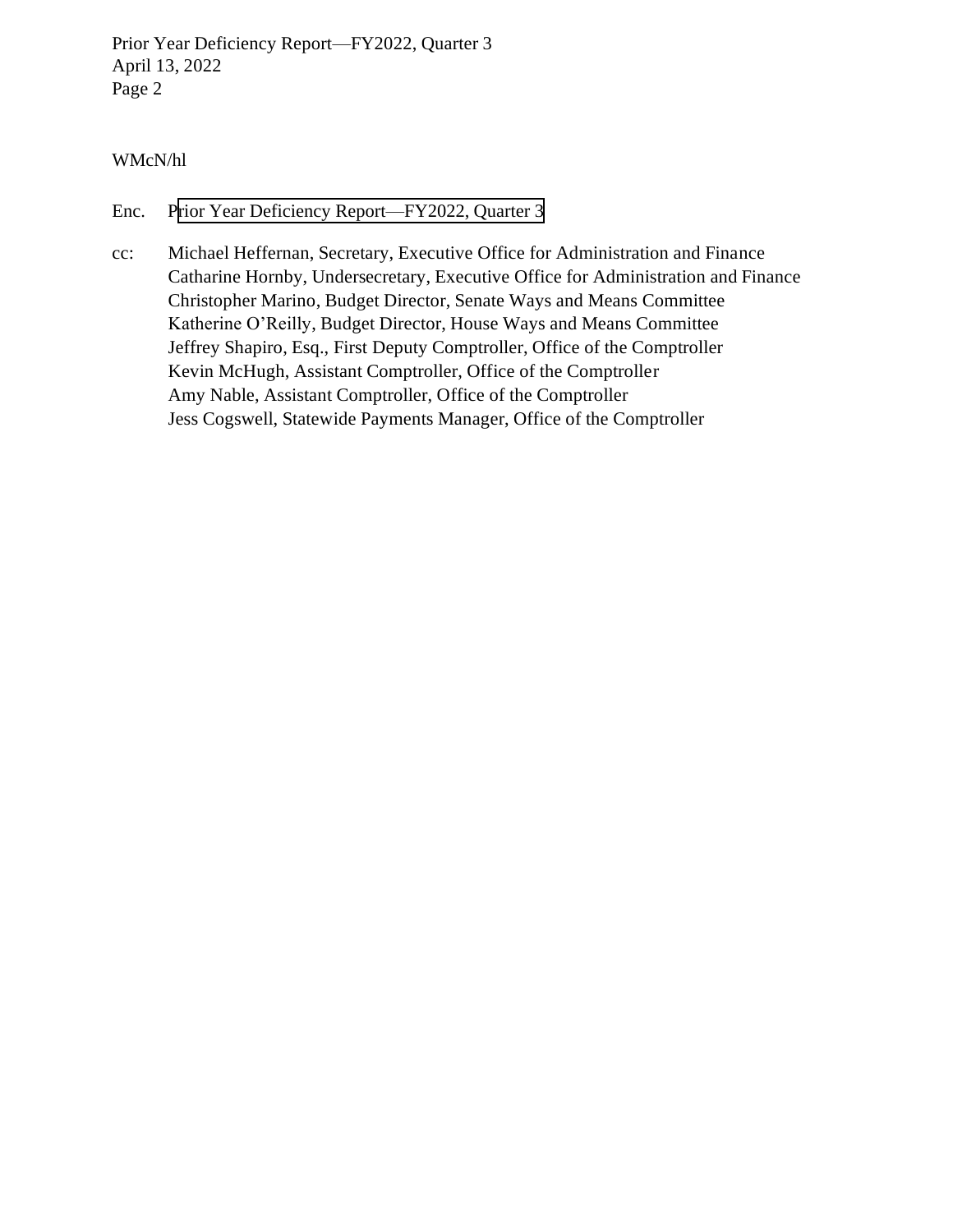## <span id="page-2-0"></span>**Paid Prior Year Deficiency Report Through the Third Quarter of Fiscal Year 2022**

*11-Apr-22*

|            | <b>DEPT APPROP</b> | <b>DEPT DOC ID</b>                |            | <b>CTR DOC ID</b> |                                | <b>OBJECT</b><br><b>CLASS</b> | <b>AMOUNT</b> | <b>WARRANT</b><br><b>NUMBER</b><br><b>OR</b><br><b>PAYROLL</b><br><b>DATE</b> |
|------------|--------------------|-----------------------------------|------------|-------------------|--------------------------------|-------------------------------|---------------|-------------------------------------------------------------------------------|
| <b>AGO</b> |                    |                                   |            |                   |                                |                               |               |                                                                               |
|            | 08100000           |                                   |            |                   |                                |                               |               |                                                                               |
|            | <b>INP</b>         | AGO 1050 INTF2022PYDAGO070001     | <b>GXM</b> | <b>CTR</b>        | 9905 INTF2022PYDAGO070001      | JJ                            | \$640.15      | M <sub>07</sub>                                                               |
|            | <b>INP</b>         | AGO 1050 INTF2022PYDAGO070002     | <b>GXM</b> | <b>CTR</b>        | 9905 INTF2022PYDAGO070002      | JJ                            | \$467.40      | M <sub>07</sub>                                                               |
|            | <b>INP</b>         | AGO 1050 INTF2022PYDAGO070003     | <b>GXM</b> | <b>CTR</b>        | 9905 INTF2022PYDAGO070003      | JJ                            | \$458.90      | M07                                                                           |
|            |                    | GAX AGO 2002 INTF2022PYDAGO080002 | <b>GXM</b> | <b>CTR</b>        | 9905 INTF2022PYDAGO080002      | JJ                            | \$30.84       | M <sub>08</sub>                                                               |
|            |                    | PRC AGO 4005 INTF2022PYDAGO080003 | <b>GXM</b> | <b>CTR</b>        | 9905 INTF2022PYDAGO080003      | JJ                            | \$369.20      | M08                                                                           |
|            |                    | PRC AGO 4005 INTF2022PYDAGO080004 | <b>GXM</b> | <b>CTR</b>        | 9905 INTF2022PYDAGO080004      | JJ                            | \$410.75      | M <sub>08</sub>                                                               |
|            |                    | PRC AGO 4005 INTF2022PYDAGO080005 | <b>GXM</b> | <b>CTR</b>        | 9905 INTF2022PYDAGO080005      | JJ                            | \$326.70      | M08                                                                           |
|            | <b>INP</b>         | AGO 3001 INTF2022PYDAGO080006     | <b>GXM</b> | <b>CTR</b>        | 9905 INTF2022PYDAGO080006      | JJ                            | \$125.00      | M <sub>08</sub>                                                               |
|            | <b>INP</b>         | AGO 3001 INTF2022PYDAGO080007     | <b>GXM</b> | <b>CTR</b>        | 9905 INTF2022PYDAGO080007      | JJ                            | \$125.00      | M <sub>08</sub>                                                               |
|            | <b>INP</b>         | AGO 6003 INTF2022PYDAGO080008     | <b>GXM</b> | <b>CTR</b>        | 9905 INTF2022PYDAGO080008      | JJ                            | \$85.00       | <b>M08</b>                                                                    |
|            | <b>INP</b>         | AGO 6003 INTF2022PYDAGO080009     | <b>GXM</b> | <b>CTR</b>        | 9905 INTF2022PYDAGO080009      | JJ                            | \$85.00       | M <sub>08</sub>                                                               |
|            |                    | PRC AGO 4005 INTF2022PYDAGO080010 | <b>GXM</b> | <b>CTR</b>        | 9905 INTF2022PYDAGO080010      | JJ                            | \$602.85      | M08                                                                           |
|            |                    | PRC AGO 4005 INTF2022PYDAGO080011 | <b>GXM</b> | <b>CTR</b>        | 9905 INTF2022PYDAGO080011      | JJ                            | \$542.05      | M <sub>08</sub>                                                               |
|            |                    | PRC AGO 4005 INTF2022PYDAGO080012 | <b>GXM</b> | <b>CTR</b>        | 9905 INTF2022PYDAGO080012      | JJ                            | \$1,419.30    | M <sub>08</sub>                                                               |
|            |                    | PRC AGO 6000 INTF2022PYDAGO080013 | <b>GXM</b> | <b>CTR</b>        | 9905 INTF2022PYDAGO080013      | JJ                            | \$232.00      | M <sub>08</sub>                                                               |
|            |                    | GAX AGO 1000 INTF2022PYDAGO090001 | <b>GXM</b> | <b>CTR</b>        | 9905 INTF2022PYDAGO090001      | EE                            | \$822.56      | M09                                                                           |
|            |                    |                                   |            |                   | <b>Total for Appropriation</b> | 08100000                      | \$6,742.70    |                                                                               |
|            |                    |                                   |            |                   |                                | <b>Total AGO</b>              | \$6,742.70    |                                                                               |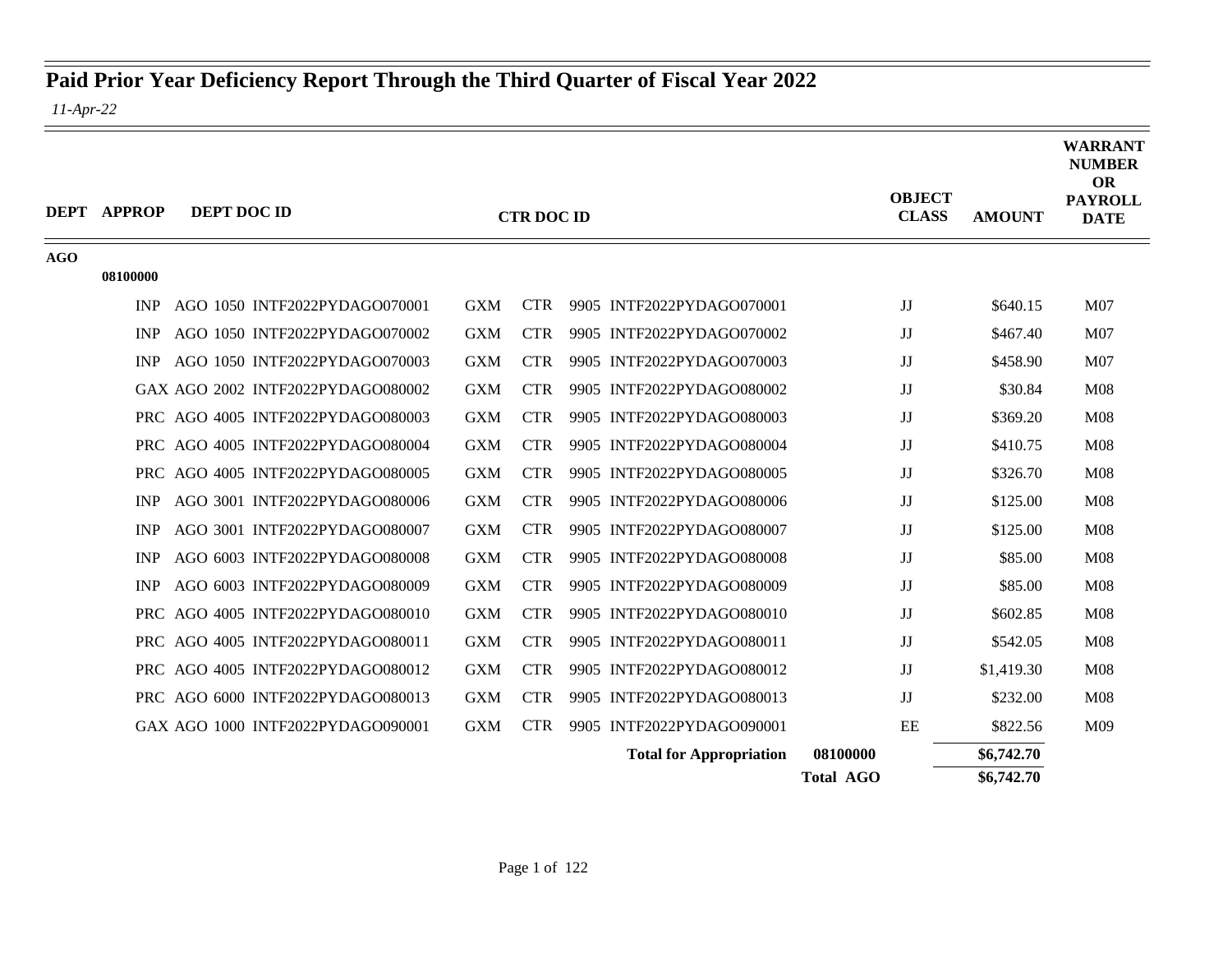| <b>DEPT</b> | <b>APPROP</b> | DEPT DOC ID |                                   |            | <b>CTR DOC ID</b> |                                |                  | <b>OBJECT</b><br><b>CLASS</b> | <b>AMOUNT</b> | <b>WARRANT</b><br><b>NUMBER</b><br><b>OR</b><br><b>PAYROLL</b><br><b>DATE</b> |
|-------------|---------------|-------------|-----------------------------------|------------|-------------------|--------------------------------|------------------|-------------------------------|---------------|-------------------------------------------------------------------------------|
| CAD         | 09400100      |             |                                   |            |                   |                                |                  |                               |               |                                                                               |
|             |               |             | PRC CAD 0109 INTF2022PYDCAD030001 | <b>GXM</b> | <b>CTR</b>        | 9905 INTF2022PYDCAD030001      |                  | JJ                            | \$959.20      | M <sub>04</sub>                                                               |
|             |               |             | PRC CAD 0109 INTF2022PYDCAD030002 | <b>GXM</b> | <b>CTR</b>        | 9905 INTF2022PYDCAD030002      |                  | JJ                            | \$1,514.42    | M <sub>04</sub>                                                               |
|             |               |             | PRC CAD 0109 INTF2022PYDCAD030003 | <b>GXM</b> | <b>CTR</b>        | 9905 INTF2022PYDCAD030003      |                  | JJ                            | \$1,864.45    | M <sub>04</sub>                                                               |
|             |               |             | PRC CAD 0109 INTF2022PYDCAD090002 | <b>GXM</b> | <b>CTR</b>        | 9905 INTF2022PYDCAD090002      |                  | JJ                            | \$1,045.68    | M09                                                                           |
|             |               |             |                                   |            |                   | <b>Total for Appropriation</b> | 09400100         |                               | \$5,383.75    |                                                                               |
|             | 09400101      |             |                                   |            |                   |                                |                  |                               |               |                                                                               |
|             |               |             | GAX CAD 0109 INTF2022PYDCAD030004 | <b>GXM</b> | <b>CTR</b>        | 9905 INTF2022PYDCAD030004      |                  | JJ                            | \$75.94       | M <sub>04</sub>                                                               |
|             |               |             | PRC CAD 0109 INTF2022PYDCAD090001 | <b>GXM</b> | <b>CTR</b>        | 9905 INTF2022PYDCAD090001      |                  | JJ                            | \$480.00      | M09                                                                           |
|             |               |             |                                   |            |                   | <b>Total for Appropriation</b> | 09400101         |                               | \$555.94      |                                                                               |
|             |               |             |                                   |            |                   |                                | <b>Total CAD</b> |                               | \$5,939.69    |                                                                               |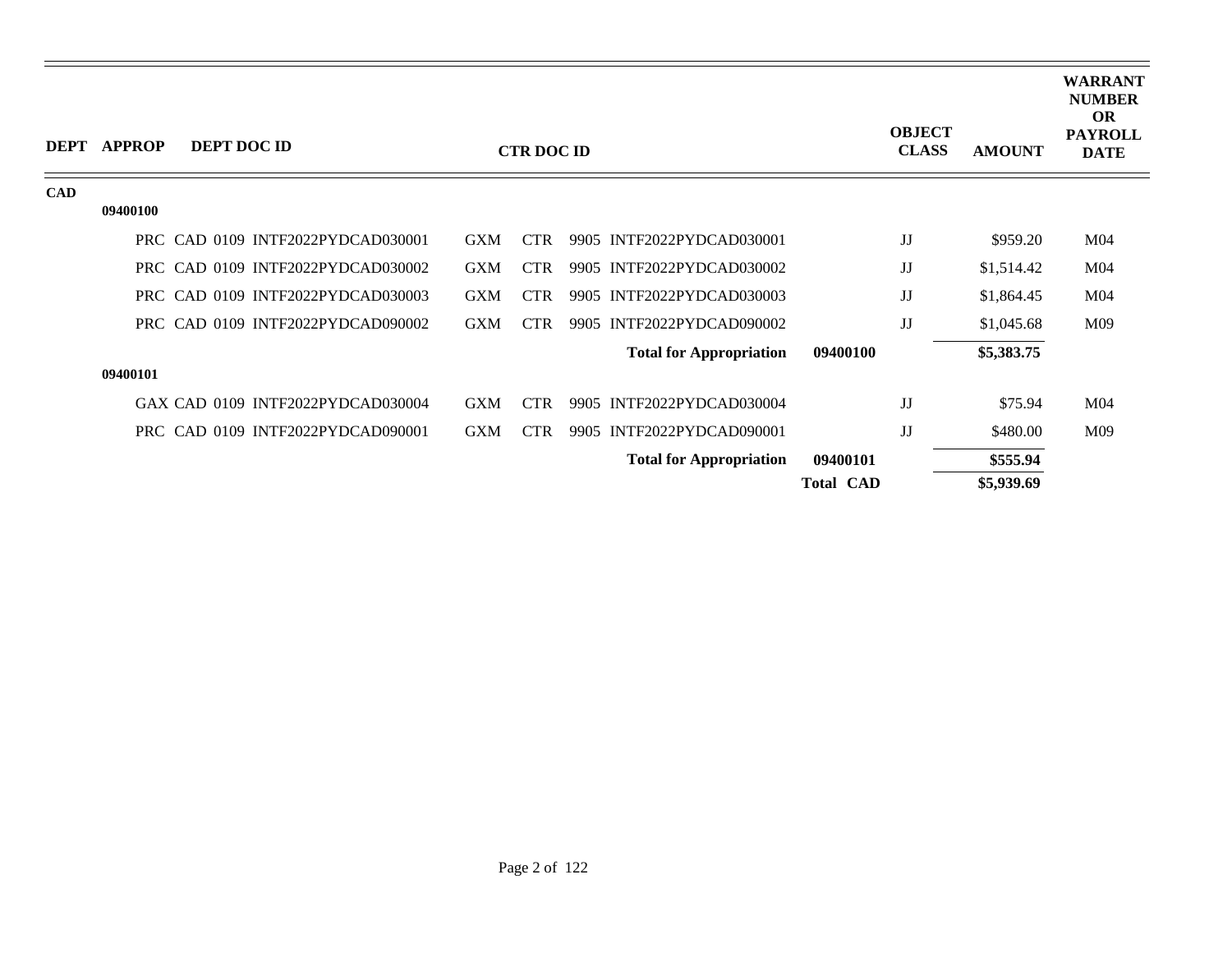| <b>DEPT</b> | <b>APPROP</b> | <b>DEPT DOC ID</b>                |            | <b>CTR DOC ID</b> |                                |                  | <b>OBJECT</b><br><b>CLASS</b> | <b>AMOUNT</b> | <b>WARRANT</b><br><b>NUMBER</b><br><b>OR</b><br><b>PAYROLL</b><br><b>DATE</b> |
|-------------|---------------|-----------------------------------|------------|-------------------|--------------------------------|------------------|-------------------------------|---------------|-------------------------------------------------------------------------------|
| CNB         |               |                                   |            |                   |                                |                  |                               |               |                                                                               |
|             | 10700840      |                                   |            |                   |                                |                  |                               |               |                                                                               |
|             |               | PRC CNB 1000 INTF2022PYDCNB020001 | <b>GXM</b> | <b>CTR</b>        | 9905 INTF2022PYDCNB020001      |                  | UU                            | \$6,368.02    | M <sub>02</sub>                                                               |
|             |               |                                   |            |                   | <b>Total for Appropriation</b> | 10700840         |                               | \$6,368.02    |                                                                               |
|             | 10700842      |                                   |            |                   |                                |                  |                               |               |                                                                               |
|             |               | PRC CNB 1000 INTF2022PYDCNB080001 | <b>GXM</b> | <b>CTR</b>        | 9905 INTF2022PYDCNB080001      |                  | HH                            | \$5,872.92    | <b>M08</b>                                                                    |
|             |               |                                   |            |                   | <b>Total for Appropriation</b> | 10700842         |                               | \$5,872.92    |                                                                               |
|             |               |                                   |            |                   |                                | <b>Total CNB</b> |                               | \$12,240.94   |                                                                               |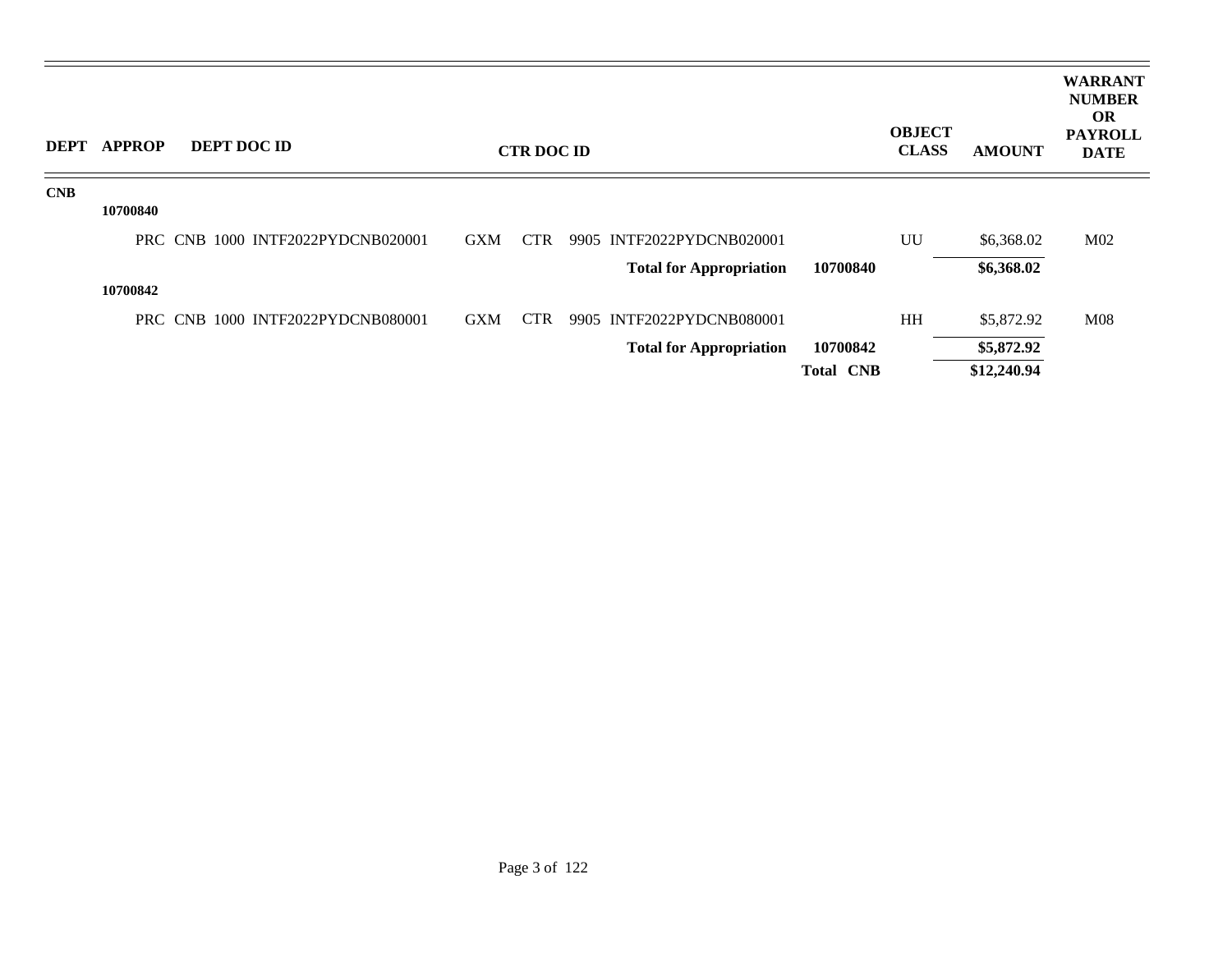| DEPT       | APPROP   | <b>DEPT DOC ID</b>      | <b>CTR DOC ID</b> |                                |                  | <b>OBJECT</b><br><b>CLASS</b> | <b>AMOUNT</b> | <b>WARRANT</b><br><b>NUMBER</b><br>OR.<br><b>PAYROLL</b><br><b>DATE</b> |
|------------|----------|-------------------------|-------------------|--------------------------------|------------------|-------------------------------|---------------|-------------------------------------------------------------------------|
| <b>CPC</b> |          |                         |                   |                                |                  |                               |               |                                                                         |
|            | 03211500 |                         |                   |                                |                  |                               |               |                                                                         |
|            |          | CPC 1400 EMPLOYEE REIMB | PRLNP CTR         | 9905 EMPL 020211023129958      |                  | <b>BB</b>                     | \$286.59      | 10/27/2021                                                              |
|            |          |                         |                   | <b>Total for Appropriation</b> | 03211500         |                               | \$286.59      |                                                                         |
|            |          |                         |                   |                                | <b>Total CPC</b> |                               | \$286.59      |                                                                         |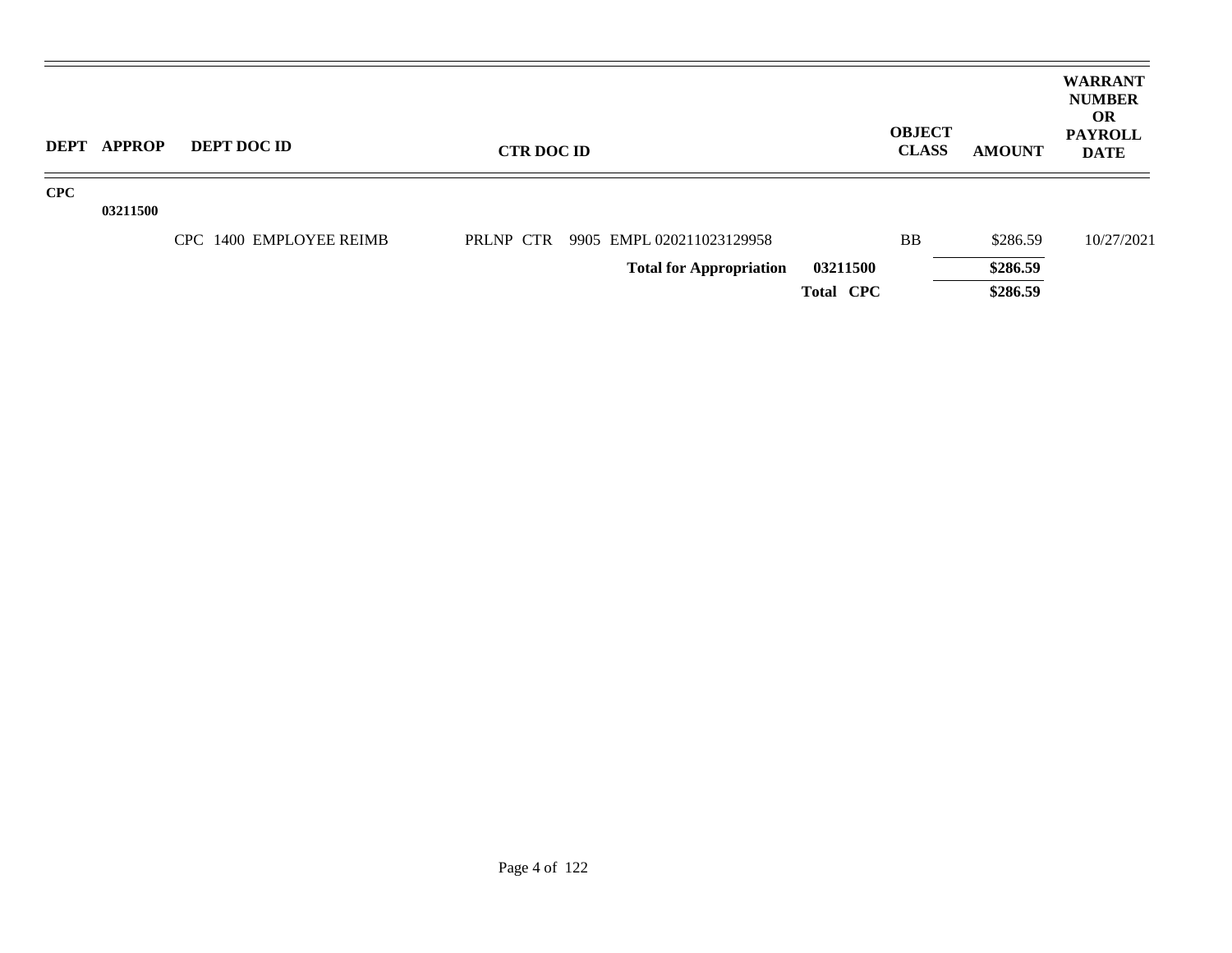| <b>DEPT</b> | <b>APPROP</b> |         | <b>DEPT DOC ID</b>                |            | <b>CTR DOC ID</b> |                                |                  | <b>OBJECT</b><br><b>CLASS</b> | <b>AMOUNT</b> | <b>WARRANT</b><br><b>NUMBER</b><br><b>OR</b><br><b>PAYROLL</b><br><b>DATE</b> |
|-------------|---------------|---------|-----------------------------------|------------|-------------------|--------------------------------|------------------|-------------------------------|---------------|-------------------------------------------------------------------------------|
| <b>DCP</b>  |               |         |                                   |            |                   |                                |                  |                               |               |                                                                               |
|             | 11023199      |         |                                   |            |                   |                                |                  |                               |               |                                                                               |
|             |               |         | PRC DCP 3710 INTF2022PYDDCP050003 | <b>GXM</b> | <b>CTR</b>        | 9905 INTF2022PYDDCP050003      |                  | LL                            | \$300.00      | M06                                                                           |
|             |               |         | PRC DCP 3710 INTF2022PYDDCP050004 | <b>GXM</b> | <b>CTR</b>        | 9905 INTF2022PYDDCP050004      |                  | LL                            | \$250.00      | M06                                                                           |
|             |               |         | PRC DCP 3710 INTF2022PYDDCP050005 | <b>GXM</b> | <b>CTR</b>        | 9905 INTF2022PYDDCP050005      |                  | LL                            | \$817.04      | M06                                                                           |
|             |               |         | PRC DCP 3610 INTF2022PYDDCP050006 | <b>GXM</b> | <b>CTR</b>        | 9905 INTF2022PYDDCP050006      |                  | LL                            | \$517.04      | M06                                                                           |
|             |               |         |                                   |            |                   | <b>Total for Appropriation</b> | 11023199         |                               | \$1,884.08    |                                                                               |
|             | 11023205      |         |                                   |            |                   |                                |                  |                               |               |                                                                               |
|             |               | PRC DCP | 7003 INTF2022PYDDCP050001         | <b>GXM</b> | <b>CTR</b>        | 9905 INTF2022PYDDCP050001      |                  | LL                            | \$1,825.63    | M06                                                                           |
|             |               | PRC DCP | 7003 INTF2022PYDDCP050002         | <b>GXM</b> | <b>CTR</b>        | 9905 INTF2022PYDDCP050002      |                  | LL                            | \$2,293.06    | M06                                                                           |
|             |               |         |                                   |            |                   | <b>Total for Appropriation</b> | 11023205         |                               | \$4,118.69    |                                                                               |
|             |               |         |                                   |            |                   |                                | <b>Total DCP</b> |                               | \$6,002.77    |                                                                               |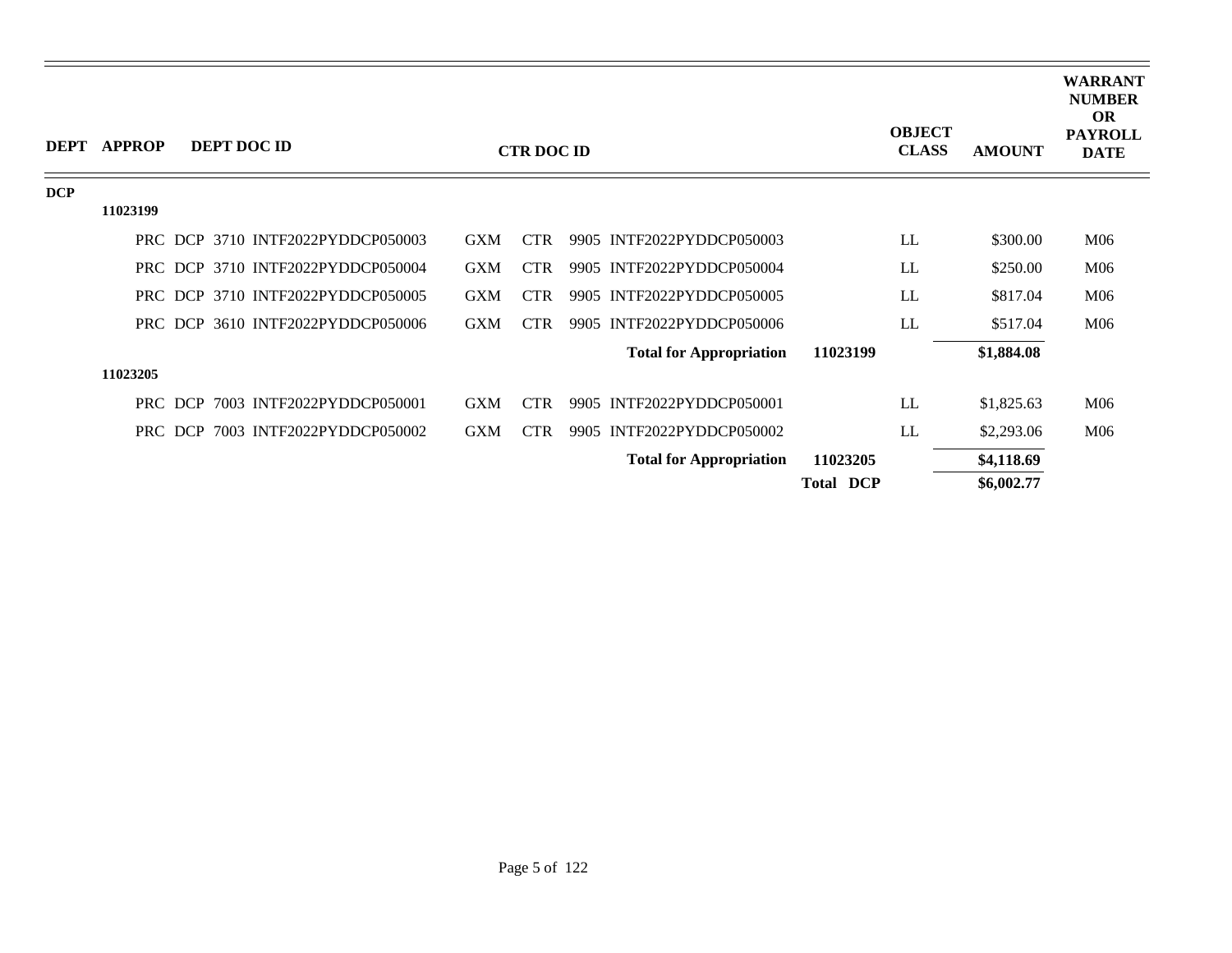|            | <b>DEPT APPROP</b> | DEPT DOC ID                       |            | <b>CTR DOC ID</b> |                                |          | <b>OBJECT</b><br><b>CLASS</b> | <b>AMOUNT</b> | <b>WARRANT</b><br><b>NUMBER</b><br><b>OR</b><br><b>PAYROLL</b><br><b>DATE</b> |
|------------|--------------------|-----------------------------------|------------|-------------------|--------------------------------|----------|-------------------------------|---------------|-------------------------------------------------------------------------------|
| <b>DCR</b> | 28000100           |                                   |            |                   |                                |          |                               |               |                                                                               |
|            |                    | DCR 2300 EMPLOYEE REIMB           | PRADJ CTR  |                   | 9905 10182100000000005331      |          | <b>BB</b>                     | \$90.45       | 10/20/2021                                                                    |
|            |                    | PRC DCR 2200 INTF2022PYDDCR030001 | <b>GXM</b> | <b>CTR</b>        | 9905 INTF2022PYDDCR030001      |          | FF                            | \$146.79      | M <sub>03</sub>                                                               |
|            |                    | PRC DCR 2200 INTF2022PYDDCR030002 | <b>GXM</b> | <b>CTR</b>        | 9905 INTF2022PYDDCR030002      |          | FF                            | \$97.86       | M <sub>03</sub>                                                               |
|            |                    | PRC DCR 2700 INTF2022PYDDCR080001 | <b>GXM</b> | <b>CTR</b>        | 9905 INTF2022PYDDCR080001      |          | LL                            | \$279.42      | <b>M08</b>                                                                    |
|            |                    | PRC DCR 2700 INTF2022PYDDCR080002 | <b>GXM</b> | <b>CTR</b>        | 9905 INTF2022PYDDCR080002      |          | LL                            | \$166.82      | <b>M08</b>                                                                    |
|            |                    |                                   |            |                   | <b>Total for Appropriation</b> | 28000100 |                               | \$781.34      |                                                                               |
|            | 28000501           |                                   |            |                   |                                |          |                               |               |                                                                               |
|            |                    | DCR 3400 EMPLOYEE REIMB           | PRADJ CTR  |                   | 9905 10182100000000005332      |          | <b>BB</b>                     | \$151.68      | 10/18/2021                                                                    |
|            |                    |                                   |            |                   | <b>Total for Appropriation</b> | 28000501 |                               | \$151.68      |                                                                               |
|            | 28100100           |                                   |            |                   |                                |          |                               |               |                                                                               |
|            |                    | PRC DCR 8200 INTF2022PYDDCR040001 | <b>GXM</b> | <b>CTR</b>        | 9905 INTF2022PYDDCR040001      |          | EE                            | \$1,006.44    | M <sub>04</sub>                                                               |
|            |                    | PRC DCR 8100 INTF2022PYDDCR040002 | <b>GXM</b> | <b>CTR</b>        | 9905 INTF2022PYDDCR040002      |          | <b>NN</b>                     | \$2,000.00    | M <sub>04</sub>                                                               |
|            |                    | GAX DCR 3300 INTF2022PYDDCR070001 | <b>GXM</b> | <b>CTR</b>        | 9905 INTF2022PYDDCR070001      |          | GG                            | \$75.00       | M07                                                                           |
|            |                    | PRC DCR 3300 INTF2022PYDDCR080003 | <b>GXM</b> | <b>CTR</b>        | 9905 INTF2022PYDDCR080003      |          | $\mathbf{J}\mathbf{J}$        | \$100.00      | <b>M08</b>                                                                    |
|            |                    |                                   |            |                   | <b>Total for Appropriation</b> | 28100100 |                               | \$3,181.44    |                                                                               |
|            | 28102042           |                                   |            |                   |                                |          |                               |               |                                                                               |
|            |                    | PRC DCR 8400 INTF2022PYDDCR040003 | <b>GXM</b> | <b>CTR</b>        | 9905 INTF2022PYDDCR040003      |          | <b>UU</b>                     | \$2,694.51    | M <sub>04</sub>                                                               |
|            |                    | PRC DCR 8400 INTF2022PYDDCR070002 | <b>GXM</b> | <b>CTR</b>        | 9905 INTF2022PYDDCR070002      |          | UU                            | \$2,422.14    | M07                                                                           |
|            |                    | PRC DCR 3200 INTF2022PYDDCR080004 | <b>GXM</b> | <b>CTR</b>        | 9905 INTF2022PYDDCR080004      |          | LL                            | \$2,323.72    | <b>M08</b>                                                                    |
|            |                    | GAX DCR 3200 INTF2022PYDDCR080005 | <b>GXM</b> | <b>CTR</b>        | 9905 INTF2022PYDDCR080005      |          | GG                            | \$9,360.00    | <b>M08</b>                                                                    |
|            | <b>INP</b>         | DCR 3100 INTF2022PYDDCR080006     | <b>GXM</b> | <b>CTR</b>        | 9905 INTF2022PYDDCR080006      |          | JJ                            | \$170.00      | <b>M08</b>                                                                    |
|            | INP                | DCR 3100 INTF2022PYDDCR080007     | <b>GXM</b> | <b>CTR</b>        | 9905 INTF2022PYDDCR080007      |          | $\mathbf{J}\mathbf{J}$        | \$100.00      | <b>M08</b>                                                                    |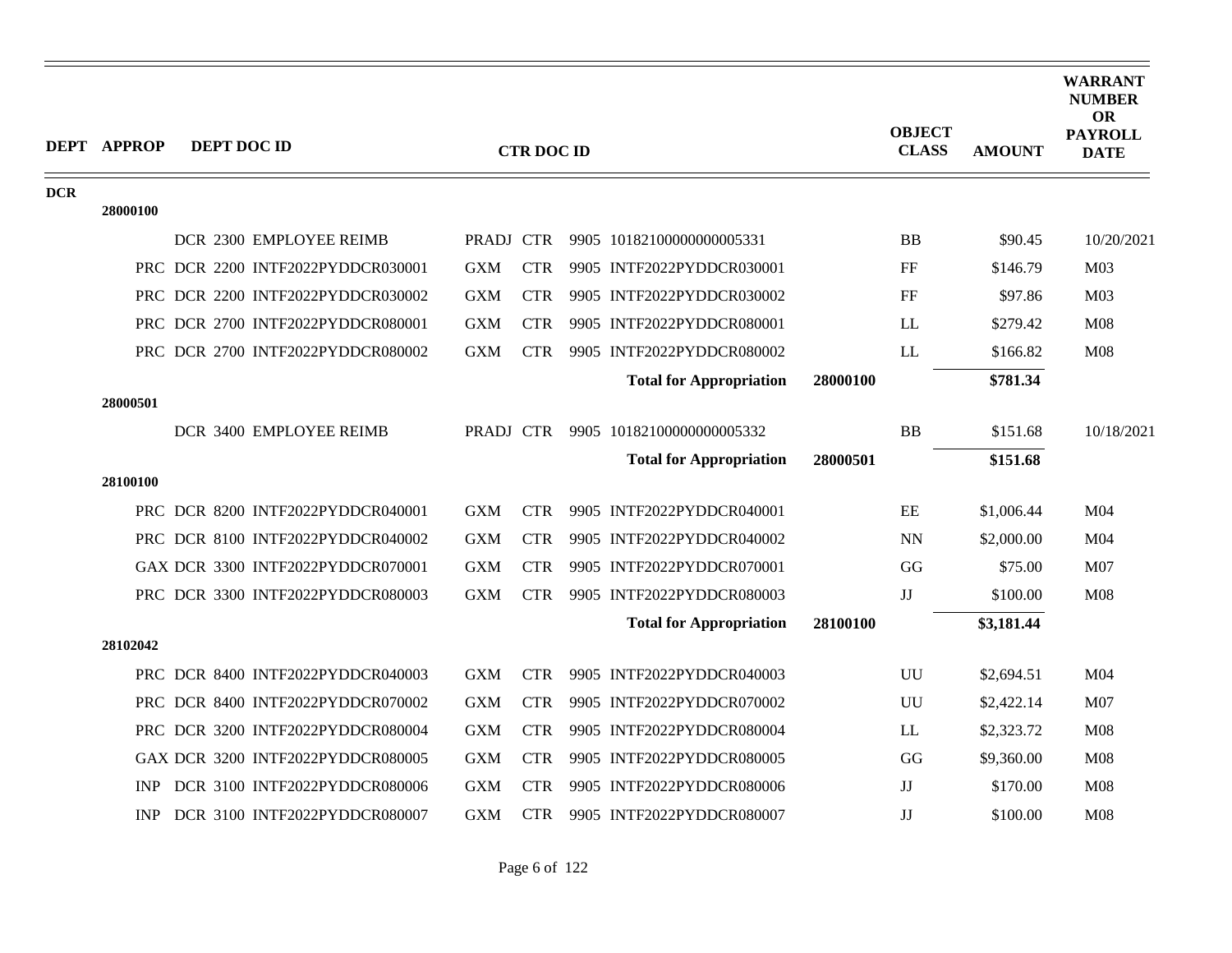| DEPT | <b>APPROP</b> | DEPT DOC ID                   |            | <b>CTR DOC ID</b> |                                |                  | <b>OBJECT</b><br><b>CLASS</b> | <b>AMOUNT</b> | <b>WARRANT</b><br><b>NUMBER</b><br><b>OR</b><br><b>PAYROLL</b><br><b>DATE</b> |
|------|---------------|-------------------------------|------------|-------------------|--------------------------------|------------------|-------------------------------|---------------|-------------------------------------------------------------------------------|
|      | INP.          | DCR 3100 INTF2022PYDDCR080008 | <b>GXM</b> | <b>CTR</b>        | 9905 INTF2022PYDDCR080008      |                  | $_{\rm JJ}$                   | \$200.00      | M <sub>08</sub>                                                               |
|      | INP.          | DCR 3100 INTF2022PYDDCR080009 | <b>GXM</b> | <b>CTR</b>        | 9905 INTF2022PYDDCR080009      |                  | JJ                            | \$100.00      | M <sub>08</sub>                                                               |
|      | INP.          | DCR 3100 INTF2022PYDDCR080010 | <b>GXM</b> | CTR.              | 9905 INTF2022PYDDCR080010      |                  | JJ                            | \$200.00      | M08                                                                           |
|      | INP.          | DCR 3100 INTF2022PYDDCR080011 | <b>GXM</b> | <b>CTR</b>        | 9905 INTF2022PYDDCR080011      |                  | JJ                            | \$300.00      | M <sub>08</sub>                                                               |
|      |               |                               |            |                   | <b>Total for Appropriation</b> | 28102042         |                               | \$17,870.37   |                                                                               |
|      |               |                               |            |                   |                                | <b>Total DCR</b> |                               | \$21,984.83   |                                                                               |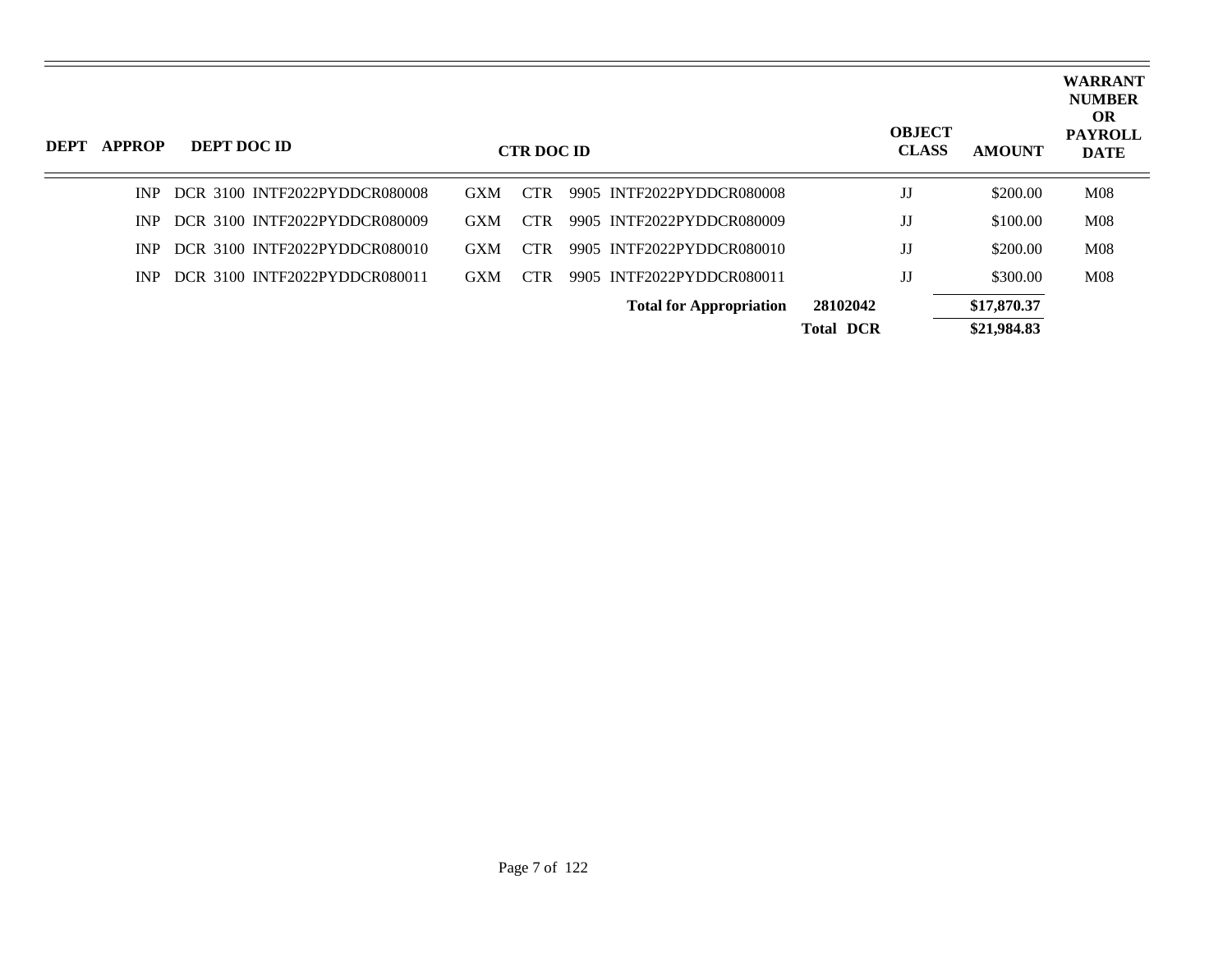| <b>DEPT</b> | <b>APPROP</b> |         | DEPT DOC ID                       |            | <b>CTR DOC ID</b> |                                |              | <b>OBJECT</b><br><b>CLASS</b> | <b>AMOUNT</b> | <b>WARRANT</b><br><b>NUMBER</b><br><b>OR</b><br><b>PAYROLL</b><br><b>DATE</b> |
|-------------|---------------|---------|-----------------------------------|------------|-------------------|--------------------------------|--------------|-------------------------------|---------------|-------------------------------------------------------------------------------|
| <b>DFS</b>  |               |         |                                   |            |                   |                                |              |                               |               |                                                                               |
|             | 83240000      |         |                                   |            |                   |                                |              |                               |               |                                                                               |
|             |               |         | DFS 9196 EMPLOYEE REIMB           | PRLNP CTR  |                   | 9905 EMPL 020211023129958      |              | <b>BB</b>                     | \$411.53      | 10/27/2021                                                                    |
|             |               |         | PRC DFS 9090 INTF2022PYDDFS070001 | <b>GXM</b> | <b>CTR</b>        | 9305 INTF2022PYDDFS070001      | ∗            | <b>NN</b>                     | \$240.39      | M07                                                                           |
|             |               |         | PRC DFS 9090 INTF2022PYDDFS080001 | <b>GXM</b> | <b>CTR</b>        | 9305 INTF2022PYDDFS080001      | $\ast$       | <b>NN</b>                     | \$796.95      | M09                                                                           |
|             |               |         |                                   |            |                   | <b>Total for Appropriation</b> | 83240000     |                               | \$1,448.87    |                                                                               |
|             | 83240500      |         |                                   |            |                   |                                |              |                               |               |                                                                               |
|             |               | GAX DFS | 5200 INTF2022PYDDFS040001         | <b>GXM</b> | <b>CTR</b>        | 9905 INTF2022PYDDFS040001      |              | EE                            | \$17,375.00   | M <sub>04</sub>                                                               |
|             |               |         |                                   |            |                   | <b>Total for Appropriation</b> | 83240500     |                               | \$17,375.00   |                                                                               |
|             |               |         |                                   |            |                   |                                | DFS<br>Total |                               | \$18,823.87   |                                                                               |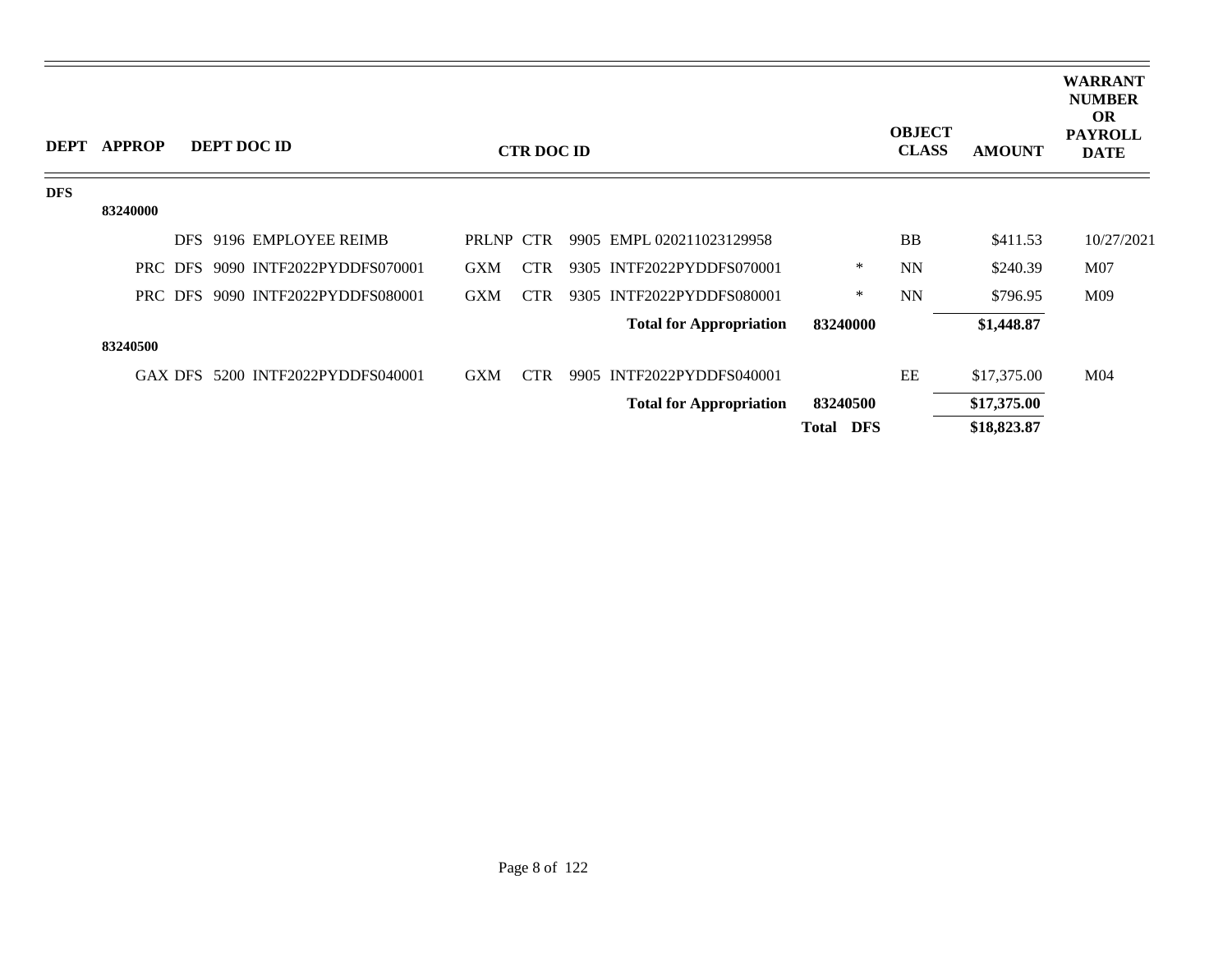|            | <b>DEPT APPROP</b> | DEPT DOC ID                       |            | <b>CTR DOC ID</b> |                                |          | <b>OBJECT</b><br><b>CLASS</b> | <b>AMOUNT</b> | <b>WARRANT</b><br><b>NUMBER</b><br><b>OR</b><br><b>PAYROLL</b><br><b>DATE</b> |
|------------|--------------------|-----------------------------------|------------|-------------------|--------------------------------|----------|-------------------------------|---------------|-------------------------------------------------------------------------------|
| <b>DMH</b> |                    |                                   |            |                   |                                |          |                               |               |                                                                               |
|            | 50110100           |                                   |            |                   |                                |          |                               |               |                                                                               |
|            |                    | PRC DMH 7110 INTF2022PYDDMH050008 | <b>GXM</b> | <b>CTR</b>        | 9905 INTF2022PYDDMH050008      |          | $\rm EE$                      | \$338.00      | M <sub>05</sub>                                                               |
|            |                    | PRC DMH 7110 INTF2022PYDDMH050009 | <b>GXM</b> | <b>CTR</b>        | 9905 INTF2022PYDDMH050009      |          | EE                            | \$338.00      | M <sub>05</sub>                                                               |
|            |                    | PRC DMH 7110 INTF2022PYDDMH050010 | <b>GXM</b> | <b>CTR</b>        | 9905 INTF2022PYDDMH050010      |          | $\rm EE$                      | \$338.00      | M <sub>05</sub>                                                               |
|            |                    | PRC DMH 7120 INTF2022PYDDMH050011 | <b>GXM</b> | <b>CTR</b>        | 9905 INTF2022PYDDMH050011      |          | EE                            | \$573.64      | M <sub>05</sub>                                                               |
|            |                    | PRC DMH 7120 INTF2022PYDDMH050012 | <b>GXM</b> | <b>CTR</b>        | 9905 INTF2022PYDDMH050012      |          | $\rm EE$                      | \$227.99      | M <sub>05</sub>                                                               |
|            |                    | PRC DMH 7110 INTF2022PYDDMH070003 | <b>GXM</b> | <b>CTR</b>        | 9905 INTF2022PYDDMH070003      |          | JJ                            | \$120.00      | M07                                                                           |
|            |                    |                                   |            |                   | <b>Total for Appropriation</b> | 50110100 |                               | \$1,935.63    |                                                                               |
|            | 50460000           |                                   |            |                   |                                |          |                               |               |                                                                               |
|            |                    | PRC DMH 8220 INTF2022PYDDMH070001 | <b>GXM</b> | <b>CTR</b>        | 9905 INTF2022PYDDMH070001      |          | MM                            | \$187.50      | M07                                                                           |
|            |                    | PRC DMH 8220 INTF2022PYDDMH070002 | <b>GXM</b> | <b>CTR</b>        | 9905 INTF2022PYDDMH070002      |          | MМ                            | \$172.48      | M <sub>07</sub>                                                               |
|            |                    | PRC DMH 7120 INTF2022PYDDMH070004 | <b>GXM</b> | <b>CTR</b>        | 9905 INTF2022PYDDMH070004      |          | <b>NN</b>                     | \$387.00      | M07                                                                           |
|            |                    | PRC DMH 7120 INTF2022PYDDMH070005 | <b>GXM</b> | <b>CTR</b>        | 9905 INTF2022PYDDMH070005      |          | <b>NN</b>                     | \$387.00      | M <sub>07</sub>                                                               |
|            |                    | PRC DMH 8220 INTF2022PYDDMH070006 | <b>GXM</b> | <b>CTR</b>        | 9905 INTF2022PYDDMH070006      |          | MM                            | \$805.00      | M <sub>07</sub>                                                               |
|            |                    | PRC DMH 8220 INTF2022PYDDMH070007 | <b>GXM</b> | <b>CTR</b>        | 9905 INTF2022PYDDMH070007      |          | MМ                            | \$120.16      | M07                                                                           |
|            |                    | PRC DMH 8220 INTF2022PYDDMH070008 | <b>GXM</b> | <b>CTR</b>        | 9905 INTF2022PYDDMH070008      |          | PP                            | \$12,673.50   | M <sub>07</sub>                                                               |
|            |                    | PRC DMH 1310 INTF2022PYDDMH080001 | <b>GXM</b> | <b>CTR</b>        | 9905 INTF2022PYDDMH080001      |          | <b>MM</b>                     | \$12,077.46   | M09                                                                           |
|            |                    | PRC DMH 2330 INTF2022PYDDMH080002 | <b>GXM</b> | <b>CTR</b>        | 9905 INTF2022PYDDMH080002      |          | MM                            | \$668.00      | M09                                                                           |
|            |                    | PRC DMH 2330 INTF2022PYDDMH080003 | <b>GXM</b> | <b>CTR</b>        | 9905 INTF2022PYDDMH080003      |          | <b>MM</b>                     | \$302.00      | M09                                                                           |
|            |                    | PRC DMH 2330 INTF2022PYDDMH080004 | <b>GXM</b> | <b>CTR</b>        | 9905 INTF2022PYDDMH080004      |          | MM                            | \$168.00      | M09                                                                           |
|            |                    | PRC DMH 2350 INTF2022PYDDMH080005 | <b>GXM</b> | <b>CTR</b>        | 9905 INTF2022PYDDMH080005      |          | MM                            | \$600.00      | M09                                                                           |
|            |                    |                                   |            |                   | <b>Total for Appropriation</b> | 50460000 |                               | \$28,548.10   |                                                                               |

**50950015**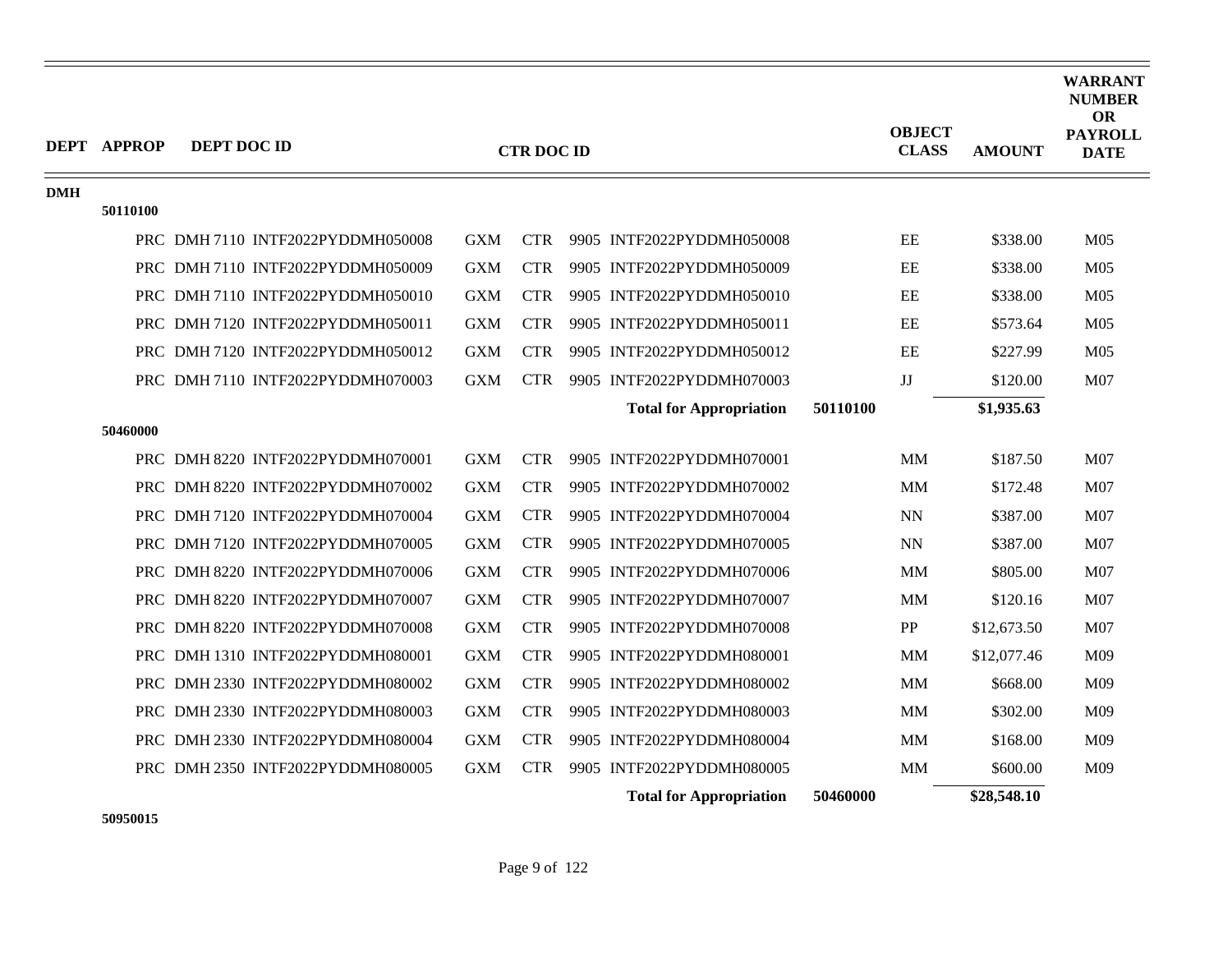| DEPT | <b>APPROP</b> | DEPT DOC ID                       |            | <b>CTR DOC ID</b> |                                |                  | <b>OBJECT</b><br><b>CLASS</b> | <b>AMOUNT</b> | <b>WARRANT</b><br><b>NUMBER</b><br><b>OR</b><br><b>PAYROLL</b><br><b>DATE</b> |
|------|---------------|-----------------------------------|------------|-------------------|--------------------------------|------------------|-------------------------------|---------------|-------------------------------------------------------------------------------|
|      |               | PRC DMH 2450 INTF2022PYDDMH050001 | <b>GXM</b> | <b>CTR</b>        | 9905 INTF2022PYDDMH050001      |                  | FF                            | \$678.90      | M <sub>05</sub>                                                               |
|      |               | PRC DMH 2450 INTF2022PYDDMH050002 | <b>GXM</b> | <b>CTR</b>        | 9905 INTF2022PYDDMH050002      |                  | <b>RR</b>                     | \$267.53      | M <sub>05</sub>                                                               |
|      |               | PRC DMH 2450 INTF2022PYDDMH050003 | <b>GXM</b> | <b>CTR</b>        | 9905 INTF2022PYDDMH050003      |                  | <b>RR</b>                     | \$151.59      | M <sub>05</sub>                                                               |
|      |               | PRC DMH 8230 INTF2022PYDDMH050004 | <b>GXM</b> | <b>CTR</b>        | 9905 INTF2022PYDDMH050004      |                  | FF                            | \$945.00      | M <sub>05</sub>                                                               |
|      |               | PRC DMH 8230 INTF2022PYDDMH050005 | <b>GXM</b> | <b>CTR</b>        | 9905 INTF2022PYDDMH050005      |                  | FF                            | \$105.00      | M <sub>05</sub>                                                               |
|      |               | PRC DMH8230 INTF2022PYDDMH050006  | <b>GXM</b> | <b>CTR</b>        | 9905 INTF2022PYDDMH050006      |                  | FF                            | \$278.00      | M <sub>05</sub>                                                               |
|      |               | PRC DMH8230 INTF2022PYDDMH050007  | <b>GXM</b> | <b>CTR</b>        | 9905 INTF2022PYDDMH050007      |                  | FF                            | \$262.55      | M <sub>05</sub>                                                               |
|      |               | PRC DMH8230 INTF2022PYDDMH070009  | <b>GXM</b> | <b>CTR</b>        | 9905 INTF2022PYDDMH070009      |                  | JJ                            | \$291.30      | M07                                                                           |
|      |               | PRC DMH8230 INTF2022PYDDMH070010  | <b>GXM</b> | <b>CTR</b>        | 9905 INTF2022PYDDMH070010      |                  | JJ                            | \$148.16      | M07                                                                           |
|      |               | PRC DMH 8230 INTF2022PYDDMH070011 | <b>GXM</b> | <b>CTR</b>        | 9905 INTF2022PYDDMH070011      |                  | JJ                            | \$1,152.14    | M07                                                                           |
|      |               |                                   |            |                   | <b>Total for Appropriation</b> | 50950015         |                               | \$4,280.17    |                                                                               |
|      |               |                                   |            |                   |                                | <b>Total DMH</b> |                               | \$34,763.90   |                                                                               |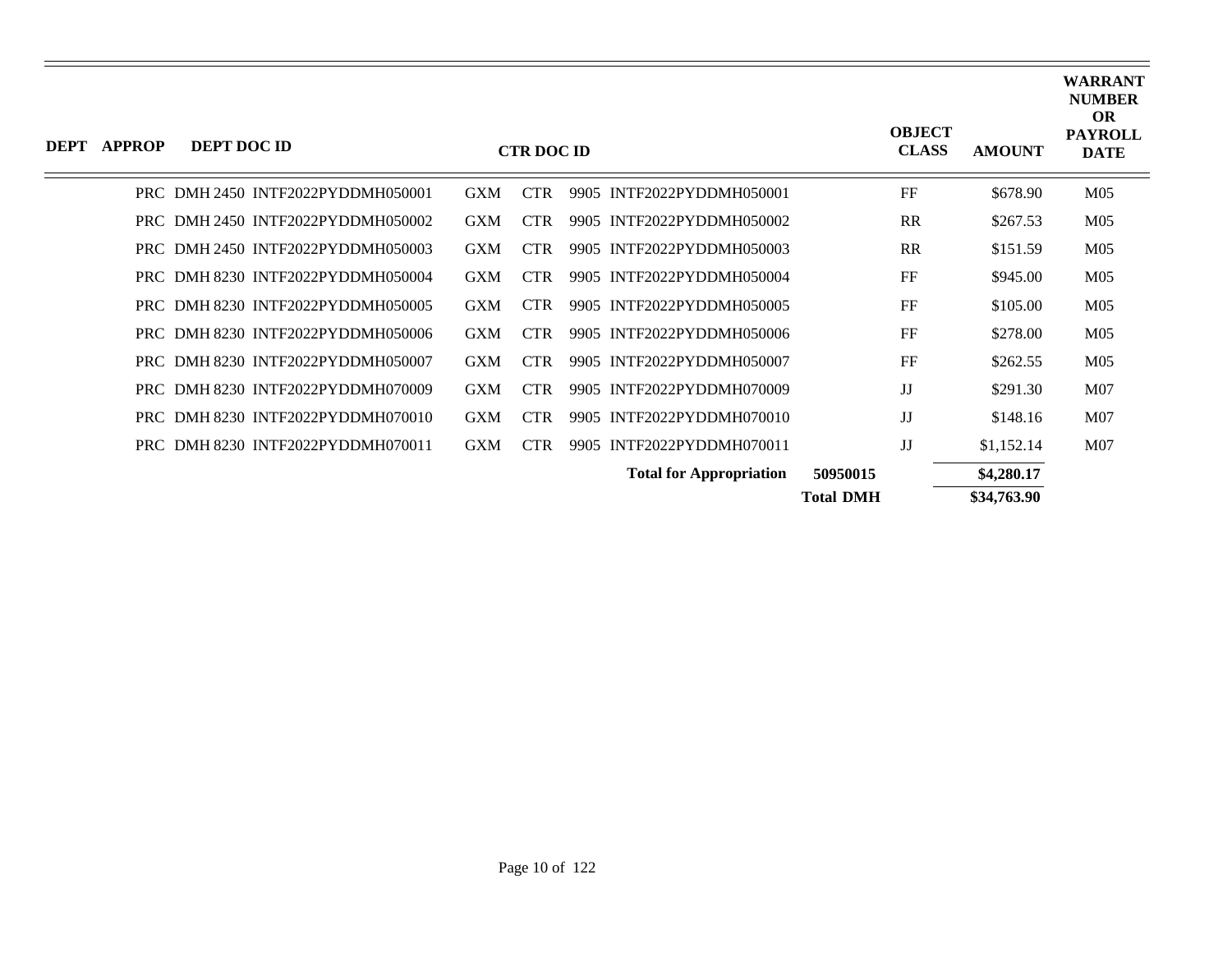|            | <b>DEPT APPROP</b> | DEPT DOC ID |                                   |            |                   |                                |          | <b>OBJECT</b> |               | <b>WARRANT</b><br><b>NUMBER</b><br><b>OR</b><br><b>PAYROLL</b> |
|------------|--------------------|-------------|-----------------------------------|------------|-------------------|--------------------------------|----------|---------------|---------------|----------------------------------------------------------------|
|            |                    |             |                                   |            | <b>CTR DOC ID</b> |                                |          | <b>CLASS</b>  | <b>AMOUNT</b> | <b>DATE</b>                                                    |
| <b>DMR</b> |                    |             |                                   |            |                   |                                |          |               |               |                                                                |
|            | 40001426           |             |                                   |            |                   |                                |          |               |               |                                                                |
|            |                    |             | PRC DMR 6601 INTF2022PYDDMR060001 | <b>GXM</b> | <b>CTR</b>        | 9305 INTF2022PYDDMR060001      | $\ast$   | <b>MM</b>     | \$95,334.45   | M06                                                            |
|            |                    |             | PRC DMR 6601 INTF2022PYDDMR060002 | <b>GXM</b> | <b>CTR</b>        | 9305 INTF2022PYDDMR060002      | $\ast$   | <b>MM</b>     | \$138,596.64  | M06                                                            |
|            |                    |             |                                   |            |                   | <b>Total for Appropriation</b> | 40001426 |               | \$233,931.09  |                                                                |
|            | 59111003           |             |                                   |            |                   |                                |          |               |               |                                                                |
|            |                    |             | DMR 6660 EMPLOYEE REIMB           | PRLNP CTR  |                   | 9905 EMPL 020220115111457      |          | <b>BB</b>     | \$41.00       | 1/19/2022                                                      |
|            |                    |             | DMR 3310 EMPLOYEE REIMB           | PRLNP CTR  |                   | 9905 EMPL 020211204130218      |          | <b>BB</b>     | \$4.95        | 12/8/2021                                                      |
|            |                    |             | DMR 3310 EMPLOYEE REIMB           | PRLNP CTR  |                   | 9905 EMPL 020211204130218      |          | <b>BB</b>     | \$7.20        | 12/8/2021                                                      |
|            |                    |             | PRC DMR 3301 INTF2022PYDDMR03B008 | <b>GXM</b> | <b>CTR</b>        | 9905 INTF2022PYDDMR03B008      |          | <b>NN</b>     | \$365.00      | M <sub>03</sub>                                                |
|            |                    |             | PRM DMR 6660 INTF2022PYDDMR03C001 | <b>GXM</b> | <b>CTR</b>        | 9905 INTF2022PYDDMR03C001      |          | LL            | \$76.68       | M <sub>03</sub>                                                |
|            |                    |             | PRM DMR 6660 INTF2022PYDDMR03C002 | <b>GXM</b> | <b>CTR</b>        | 9905 INTF2022PYDDMR03C002      |          | LL            | \$76.68       | M <sub>03</sub>                                                |
|            |                    |             | PRM DMR 3301 INTF2022PYDDMR05A003 | <b>GXM</b> | <b>CTR</b>        | 9905 INTF2022PYDDMR05A003      |          | EE            | \$948.49      | M <sub>05</sub>                                                |
|            |                    |             | PRC DMR 3301 INTF2022PYDDMR05A005 | <b>GXM</b> | <b>CTR</b>        | 9905 INTF2022PYDDMR05A005      |          | EE            | \$72.25       | M <sub>05</sub>                                                |
|            |                    |             | GAX DMR 3301 INTF2022PYDDMR090002 | <b>GXM</b> | <b>CTR</b>        | 9905 INTF2022PYDDMR090002      |          | EE            | \$150.00      | M09                                                            |
|            |                    |             | DMR 3350 PAYROLL                  | PRLNP CTR  |                   | 9905 EMPL 020211023129958      |          | AA            | \$250.28      | 10/27/2021                                                     |
|            |                    |             | DMR 3350 PAYROLL TAX              | CA         | <b>CTR</b>        | 9905 PYTX1107210000012222      |          | AA            | \$4.93        | 11/7/2021                                                      |
|            |                    |             |                                   |            |                   | <b>Total for Appropriation</b> | 59111003 |               | \$1,997.46    |                                                                |
|            | 59202000           |             |                                   |            |                   |                                |          |               |               |                                                                |
|            |                    |             | DMR 0105 EMPLOYEE REIMB           | PRLNP CTR  |                   | 9905 EMPL 020220312109877      |          | <b>BB</b>     | \$91.55       | 3/16/2022                                                      |
|            |                    |             | DMR 1170 EMPLOYEE REIMB           | PRLNP CTR  |                   | 9905 EMPL 020211009136998      |          | <b>BB</b>     | \$9.45        | 10/13/2021                                                     |
|            |                    |             | DMR 6601 EMPLOYEE REIMB           | PRLNP CTR  |                   | 9905 EMPL 020220115111457      |          | <b>BB</b>     | \$171.00      | 1/19/2022                                                      |
|            |                    |             | DMR 6601 EMPLOYEE REIMB           | PRLNP CTR  |                   | 9905 EMPL 020220115111457      |          | <b>BB</b>     | \$256.00      | 1/19/2022                                                      |
|            |                    |             | DMR 6601 EMPLOYEE REIMB           | PRLNP CTR  |                   | 9905 EMPL 020220115111457      |          | <b>BB</b>     | \$171.00      | 1/19/2022                                                      |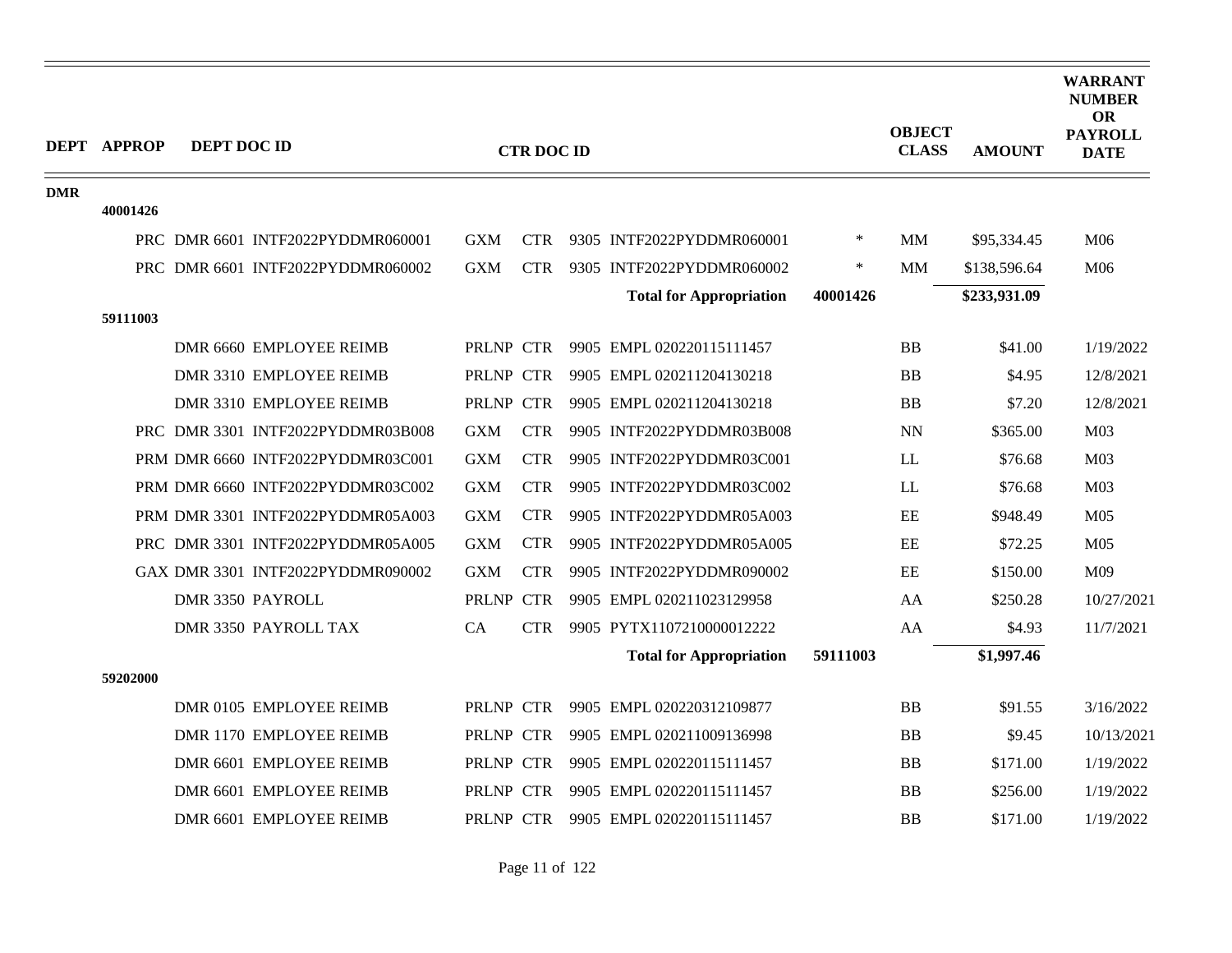| <b>DEPT APPROP</b> | DEPT DOC ID |                                   |            | <b>CTR DOC ID</b> |                                |          | <b>OBJECT</b><br><b>CLASS</b> | <b>AMOUNT</b> | <b>WARRANT</b><br><b>NUMBER</b><br><b>OR</b><br><b>PAYROLL</b><br><b>DATE</b> |
|--------------------|-------------|-----------------------------------|------------|-------------------|--------------------------------|----------|-------------------------------|---------------|-------------------------------------------------------------------------------|
|                    |             | DMR 6601 EMPLOYEE REIMB           | PRLNP CTR  |                   | 9905 EMPL 020220115111457      |          | <b>BB</b>                     | \$171.00      | 1/19/2022                                                                     |
|                    |             | DMR 6601 EMPLOYEE REIMB           | PRLNP CTR  |                   | 9905 EMPL 020220115111457      |          | <b>BB</b>                     | \$171.00      | 1/19/2022                                                                     |
|                    |             | DMR 6601 EMPLOYEE REIMB           | PRLNP CTR  |                   | 9905 EMPL 020220115111457      |          | <b>BB</b>                     | \$171.00      | 1/19/2022                                                                     |
|                    |             | DMR 6601 EMPLOYEE REIMB           | PRLNP CTR  |                   | 9905 EMPL 020220115111457      |          | <b>BB</b>                     | \$95.85       | 1/19/2022                                                                     |
|                    |             | DMR 6620 EMPLOYEE REIMB           | PRLNP CTR  |                   | 9905 EMPL 020211009136998      |          | <b>BB</b>                     | \$34.20       | 10/13/2021                                                                    |
|                    |             | DMR 6620 EMPLOYEE REIMB           | PRLNP CTR  |                   | 9905 EMPL 020211009136998      |          | <b>BB</b>                     | \$96.75       | 10/13/2021                                                                    |
|                    |             | DMR 6601 EMPLOYEE REIMB           | PRLNP CTR  |                   | 9905 EMPL 020220115111457      |          | <b>BB</b>                     | \$256.00      | 1/19/2022                                                                     |
|                    |             | PRC DMR 0105 INTF2022PYDDMR030001 | GXM        | <b>CTR</b>        | 9905 INTF2022PYDDMR030001      |          | MМ                            | \$6,971.49    | M <sub>03</sub>                                                               |
|                    |             | PRC DMR 0105 INTF2022PYDDMR03D001 | <b>GXM</b> | <b>CTR</b>        | 9905 INTF2022PYDDMR03D001      |          | <b>MM</b>                     | \$120.00      | M04                                                                           |
|                    |             | PRC DMR 1103 INTF2022PYDDMR05B003 | <b>GXM</b> | <b>CTR</b>        | 9905 INTF2022PYDDMR05B003      |          | <b>MM</b>                     | \$252.00      | M06                                                                           |
|                    |             | PRC DMR 1103 INTF2022PYDDMR05B004 | <b>GXM</b> | <b>CTR</b>        | 9905 INTF2022PYDDMR05B004      |          | $\text{MM}$                   | \$636.00      | M06                                                                           |
|                    |             | PRC DMR 6660 INTF2022PYDDMR060003 | <b>GXM</b> | <b>CTR</b>        | 9905 INTF2022PYDDMR060003      |          | <b>MM</b>                     | \$5,760.36    | M06                                                                           |
|                    |             | PRC DMR 6620 INTF2022PYDDMR060004 | <b>GXM</b> | <b>CTR</b>        | 9905 INTF2022PYDDMR060004      |          | <b>MM</b>                     | \$179,121.83  | M06                                                                           |
|                    |             |                                   |            |                   | <b>Total for Appropriation</b> | 59202000 |                               | \$194,556.48  |                                                                               |
| 59202003           |             |                                   |            |                   |                                |          |                               |               |                                                                               |
|                    |             | PRC DMR 1000 INTF2022PYDDMR050001 | <b>GXM</b> | <b>CTR</b>        | 9905 INTF2022PYDDMR050001      |          | <b>MM</b>                     | \$1,176.62    | M <sub>05</sub>                                                               |
|                    |             |                                   |            |                   | <b>Total for Appropriation</b> | 59202003 |                               | \$1,176.62    |                                                                               |
| 59202010           |             |                                   |            |                   |                                |          |                               |               |                                                                               |
|                    |             | DMR 1703 EMPLOYEE REIMB           | PRLNP CTR  |                   | 9905 EMPL 020211009136998      |          | <b>BB</b>                     | \$234.90      | 10/13/2021                                                                    |
|                    |             | DMR 6752 EMPLOYEE REIMB           | PRLNP CTR  |                   | 9905 EMPL 020211009136998      |          | <b>BB</b>                     | \$183.60      | 10/13/2021                                                                    |
|                    |             | DMR 1703 EMPLOYEE REIMB           | PRLNP CTR  |                   | 9905 EMPL 020211009136998      |          | <b>BB</b>                     | \$2,262.60    | 10/13/2021                                                                    |
|                    |             | DMR 3700 EMPLOYEE REIMB           | PRLNP CTR  |                   | 9905 EMPL 020211204130218      |          | <b>BB</b>                     | \$264.15      | 12/8/2021                                                                     |
|                    |             | DMR 1103 EMPLOYEE REIMB           | PRLNP CTR  |                   | 9905 EMPL 020211204130218      |          | <b>BB</b>                     | \$427.00      | 12/8/2021                                                                     |
|                    |             | DMR 1703 EMPLOYEE REIMB           | PRLNP CTR  |                   | 9905 EMPL 020211204130218      |          | <b>BB</b>                     | \$262.35      | 12/8/2021                                                                     |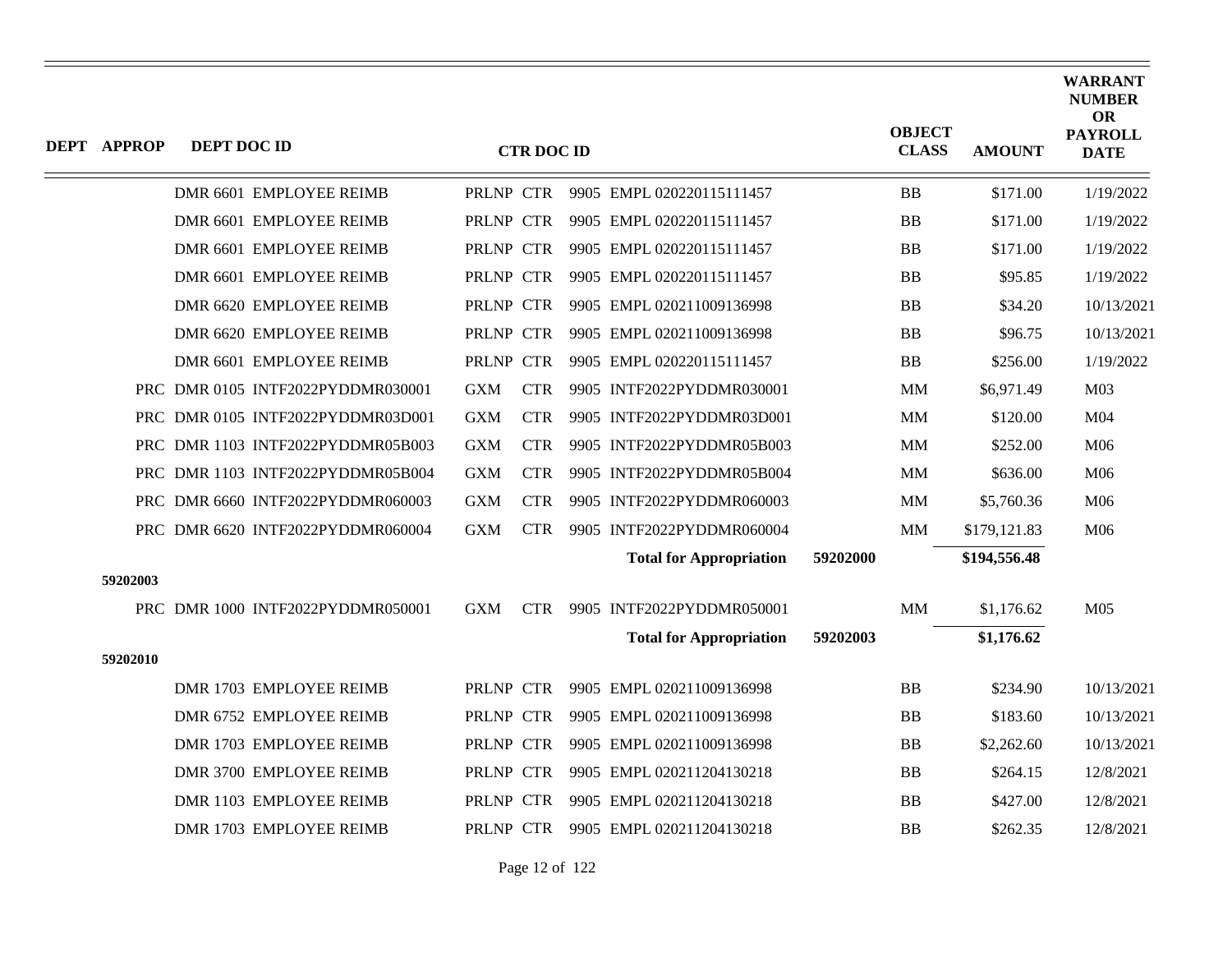| <b>DEPT APPROP</b> | <b>DEPT DOC ID</b> |                                   |            | <b>CTR DOC ID</b> |                                |          | <b>OBJECT</b><br><b>CLASS</b> | <b>AMOUNT</b> | <b>WARRANT</b><br><b>NUMBER</b><br><b>OR</b><br><b>PAYROLL</b><br><b>DATE</b> |
|--------------------|--------------------|-----------------------------------|------------|-------------------|--------------------------------|----------|-------------------------------|---------------|-------------------------------------------------------------------------------|
|                    |                    | DMR 1617 EMPLOYEE REIMB           | PRLNP CTR  |                   | 9905 EMPL 020211009136998      |          | <b>BB</b>                     | \$45.00       | 10/13/2021                                                                    |
|                    |                    | PRC DMR 3700 INTF2022PYDDMR03B001 | <b>GXM</b> | <b>CTR</b>        | 9905 INTF2022PYDDMR03B001      |          | GG                            | \$392.95      | M <sub>03</sub>                                                               |
|                    |                    | PRC DMR 3700 INTF2022PYDDMR03B002 | <b>GXM</b> | <b>CTR</b>        | 9905 INTF2022PYDDMR03B002      |          | GG                            | \$228.21      | M <sub>03</sub>                                                               |
|                    |                    | PRC DMR 3700 INTF2022PYDDMR03B003 | <b>GXM</b> | <b>CTR</b>        | 9905 INTF2022PYDDMR03B003      |          | GG                            | \$267.14      | M <sub>03</sub>                                                               |
|                    |                    | PRC DMR 3700 INTF2022PYDDMR03B004 | <b>GXM</b> | <b>CTR</b>        | 9905 INTF2022PYDDMR03B004      |          | GG                            | \$319.23      | M <sub>03</sub>                                                               |
|                    |                    | PRC DMR 3700 INTF2022PYDDMR03B005 | <b>GXM</b> | <b>CTR</b>        | 9905 INTF2022PYDDMR03B005      |          | GG                            | \$802.33      | M <sub>03</sub>                                                               |
|                    |                    | PRC DMR 3700 INTF2022PYDDMR03B006 | <b>GXM</b> | <b>CTR</b>        | 9905 INTF2022PYDDMR03B006      |          | GG                            | \$219.42      | M <sub>03</sub>                                                               |
|                    |                    | PRC DMR 3700 INTF2022PYDDMR03B007 | <b>GXM</b> | <b>CTR</b>        | 9905 INTF2022PYDDMR03B007      |          | GG                            | \$268.25      | M <sub>03</sub>                                                               |
|                    |                    | PRC DMR 3700 INTF2022PYDDMR03B009 | <b>GXM</b> | <b>CTR</b>        | 9905 INTF2022PYDDMR03B009      |          | $\rm FF$                      | \$123.76      | M <sub>03</sub>                                                               |
|                    |                    | PRC DMR 3700 INTF2022PYDDMR05A002 | <b>GXM</b> | <b>CTR</b>        | 9905 INTF2022PYDDMR05A002      |          | FF                            | \$201.12      | M <sub>05</sub>                                                               |
|                    |                    | PRC DMR 3745 INTF2022PYDDMR05A004 | <b>GXM</b> | <b>CTR</b>        | 9905 INTF2022PYDDMR05A004      |          | <b>NN</b>                     | \$960.00      | M <sub>05</sub>                                                               |
| <b>INP</b>         |                    | DMR 1800 INTF2022PYDDMR05B001     | <b>GXM</b> | <b>CTR</b>        | 9905 INTF2022PYDDMR05B001      |          | LL                            | \$1,089.79    | M06                                                                           |
| <b>INP</b>         |                    | DMR 1800 INTF2022PYDDMR05B002     | <b>GXM</b> | <b>CTR</b>        | 9905 INTF2022PYDDMR05B002      |          | LL                            | \$124.55      | M06                                                                           |
|                    |                    | GAX DMR 6700 INTF2022PYDDMR080001 | <b>GXM</b> | <b>CTR</b>        | 9905 INTF2022PYDDMR080001      |          | GG                            | \$479.89      | M09                                                                           |
|                    |                    | PRC DMR 3700 INTF2022PYDDMR090003 | <b>GXM</b> | <b>CTR</b>        | 9905 INTF2022PYDDMR090003      |          | $\rm FF$                      | \$58.91       | M09                                                                           |
|                    | DMR 3729 PAYROLL   |                                   | PRADJ CTR  |                   | 9905 10182100000000005333      |          | AA                            | \$209.49      | 10/18/2021                                                                    |
|                    |                    | DMR 3729 PAYROLL TAX              | CA         | <b>CTR</b>        | 9905 PYTX1107210000012249      |          | AA                            | \$4.13        | 11/7/2021                                                                     |
|                    |                    |                                   |            |                   | <b>Total for Appropriation</b> | 59202010 |                               | \$9,428.77    |                                                                               |
| 59202025           |                    |                                   |            |                   |                                |          |                               |               |                                                                               |
|                    |                    | PRC DMR 6610 INTF2022PYDDMR060020 | <b>GXM</b> | <b>CTR</b>        | 9905 INTF2022PYDDMR060020      |          | <b>MM</b>                     | \$31,886.57   | M06                                                                           |
|                    |                    | PRC DMR 6610 INTF2022PYDDMR060021 | <b>GXM</b> | <b>CTR</b>        | 9905 INTF2022PYDDMR060021      |          | MМ                            | \$4,276.53    | M06                                                                           |
|                    |                    | PRC DMR 6610 INTF2022PYDDMR060022 | <b>GXM</b> | <b>CTR</b>        | 9905 INTF2022PYDDMR060022      |          | <b>MM</b>                     | \$49,603.02   | M06                                                                           |
|                    |                    | PRC DMR 6670 INTF2022PYDDMR060024 | <b>GXM</b> | <b>CTR</b>        | 9905 INTF2022PYDDMR060024      |          | MМ                            | \$10,292.00   | M <sub>06</sub>                                                               |
|                    |                    | PRC DMR 6660 INTF2022PYDDMR060025 | <b>GXM</b> | <b>CTR</b>        | 9905 INTF2022PYDDMR060025      |          | MМ                            | \$8,994.20    | M06                                                                           |

Page 13 of 122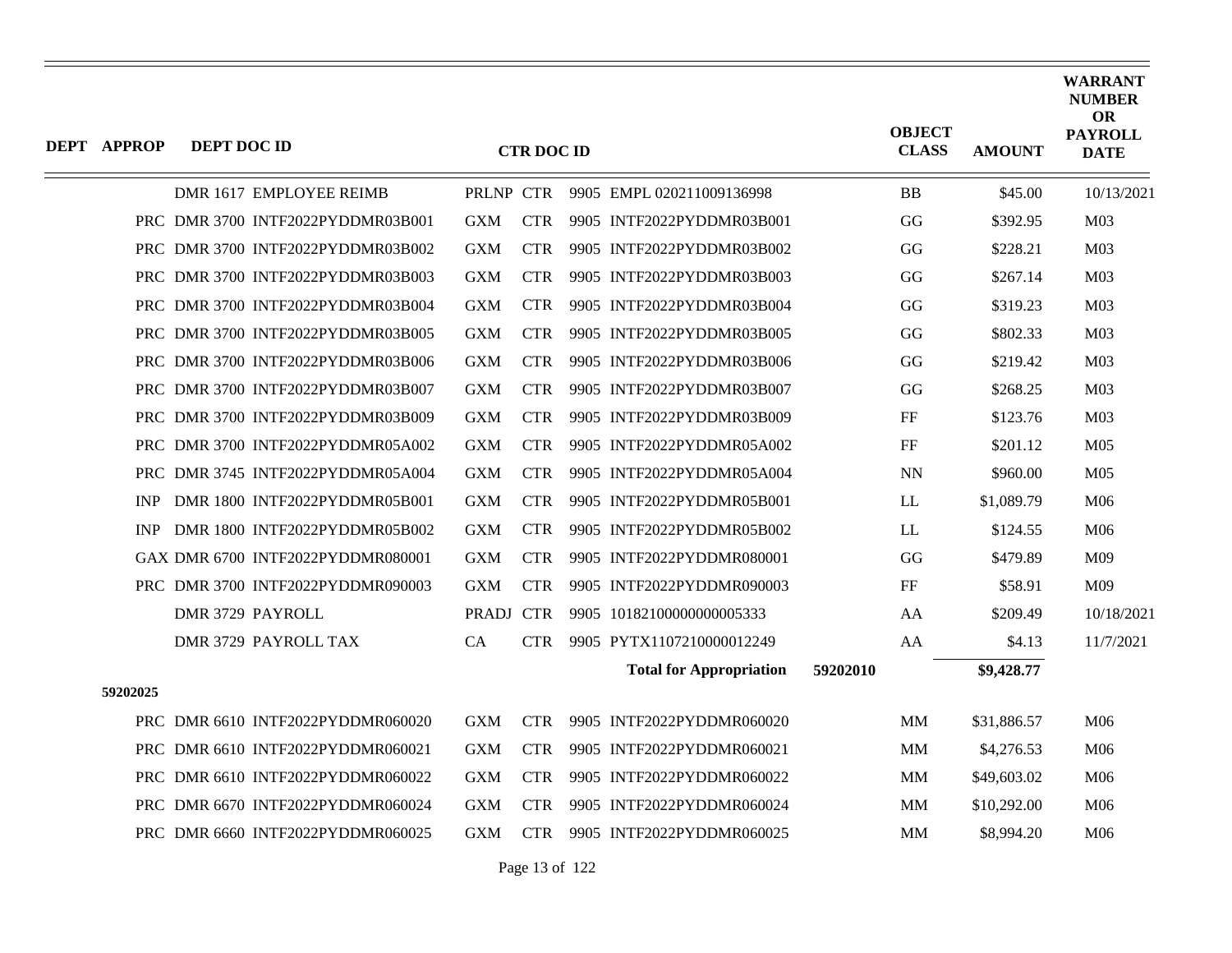| <b>DEPT APPROP</b> | DEPT DOC ID |                                   |            | <b>CTR DOC ID</b> |                                |          | <b>OBJECT</b><br><b>CLASS</b> | <b>AMOUNT</b> | <b>WARRANT</b><br><b>NUMBER</b><br><b>OR</b><br><b>PAYROLL</b><br><b>DATE</b> |
|--------------------|-------------|-----------------------------------|------------|-------------------|--------------------------------|----------|-------------------------------|---------------|-------------------------------------------------------------------------------|
|                    |             | PRC DMR 6670 INTF2022PYDDMR060027 | <b>GXM</b> |                   | CTR 9905 INTF2022PYDDMR060027  |          | MМ                            | \$31,440.90   | M06                                                                           |
|                    |             |                                   |            |                   | <b>Total for Appropriation</b> | 59202025 |                               | \$136,493.22  |                                                                               |
| 59203000           |             |                                   |            |                   |                                |          |                               |               |                                                                               |
|                    |             | PRC DMR 6601 INTF2022PYDDMR060005 | <b>GXM</b> | <b>CTR</b>        | 9905 INTF2022PYDDMR060005      |          | <b>MM</b>                     | \$1,200.00    | M06                                                                           |
|                    |             | PRC DMR 6601 INTF2022PYDDMR060006 | <b>GXM</b> | <b>CTR</b>        | 9905 INTF2022PYDDMR060006      |          | <b>MM</b>                     | \$1,200.00    | M06                                                                           |
|                    |             | PRC DMR 6601 INTF2022PYDDMR060007 | <b>GXM</b> | <b>CTR</b>        | 9905 INTF2022PYDDMR060007      |          | MM                            | \$720.00      | M06                                                                           |
|                    |             | PRC DMR 6601 INTF2022PYDDMR060008 | <b>GXM</b> | <b>CTR</b>        | 9905 INTF2022PYDDMR060008      |          | <b>MM</b>                     | \$600.00      | M06                                                                           |
|                    |             | PRC DMR 6601 INTF2022PYDDMR060009 | <b>GXM</b> | <b>CTR</b>        | 9905 INTF2022PYDDMR060009      |          | MM                            | \$600.00      | M06                                                                           |
|                    |             | PRC DMR 6601 INTF2022PYDDMR060010 | <b>GXM</b> | <b>CTR</b>        | 9905 INTF2022PYDDMR060010      |          | <b>MM</b>                     | \$480.00      | M <sub>06</sub>                                                               |
|                    |             | PRC DMR 6601 INTF2022PYDDMR060011 | <b>GXM</b> | <b>CTR</b>        | 9905 INTF2022PYDDMR060011      |          | MМ                            | \$600.00      | M06                                                                           |
|                    |             | PRC DMR 6601 INTF2022PYDDMR060012 | <b>GXM</b> | <b>CTR</b>        | 9905 INTF2022PYDDMR060012      |          | <b>MM</b>                     | \$600.00      | M06                                                                           |
|                    |             | PRC DMR 6601 INTF2022PYDDMR060013 | <b>GXM</b> | <b>CTR</b>        | 9905 INTF2022PYDDMR060013      |          | <b>MM</b>                     | \$600.00      | M06                                                                           |
| PRC                |             | DMR 6601 INTF2022PYDDMR060014     | <b>GXM</b> | <b>CTR</b>        | 9905 INTF2022PYDDMR060014      |          | <b>MM</b>                     | \$600.00      | M <sub>06</sub>                                                               |
|                    |             | PRC DMR 6601 INTF2022PYDDMR060015 | <b>GXM</b> | <b>CTR</b>        | 9905 INTF2022PYDDMR060015      |          | <b>MM</b>                     | \$600.00      | M06                                                                           |
|                    |             | PRC DMR 6601 INTF2022PYDDMR060016 | <b>GXM</b> | <b>CTR</b>        | 9905 INTF2022PYDDMR060016      |          | MM                            | \$600.00      | M06                                                                           |
|                    |             | PRC DMR 6601 INTF2022PYDDMR060017 | <b>GXM</b> | <b>CTR</b>        | 9905 INTF2022PYDDMR060017      |          | <b>MM</b>                     | \$600.00      | M06                                                                           |
|                    |             | PRC DMR 6660 INTF2022PYDDMR060018 | <b>GXM</b> | <b>CTR</b>        | 9905 INTF2022PYDDMR060018      |          | MМ                            | \$28,903.83   | M06                                                                           |
|                    |             | PRC DMR 6601 INTF2022PYDDMR060019 | <b>GXM</b> | <b>CTR</b>        | 9905 INTF2022PYDDMR060019      |          | MM                            | \$1,361.76    | M06                                                                           |
|                    |             |                                   |            |                   | <b>Total for Appropriation</b> | 59203000 |                               | \$39,265.59   |                                                                               |
| 59203020           |             |                                   |            |                   |                                |          |                               |               |                                                                               |
|                    |             | PRC DMR 6670 INTF2022PYDDMR060026 | <b>GXM</b> | <b>CTR</b>        | 9905 INTF2022PYDDMR060026      |          | MM                            | \$1,959.20    | M <sub>06</sub>                                                               |
|                    |             |                                   |            |                   | <b>Total for Appropriation</b> | 59203020 |                               | \$1,959.20    |                                                                               |
| 59205000           |             |                                   |            |                   |                                |          |                               |               |                                                                               |
|                    |             | PRC DMR 6610 INTF2022PYDDMR060023 | GXM        | <b>CTR</b>        | 9905 INTF2022PYDDMR060023      |          | MМ                            | \$4,371.57    | M06                                                                           |

 $\equiv$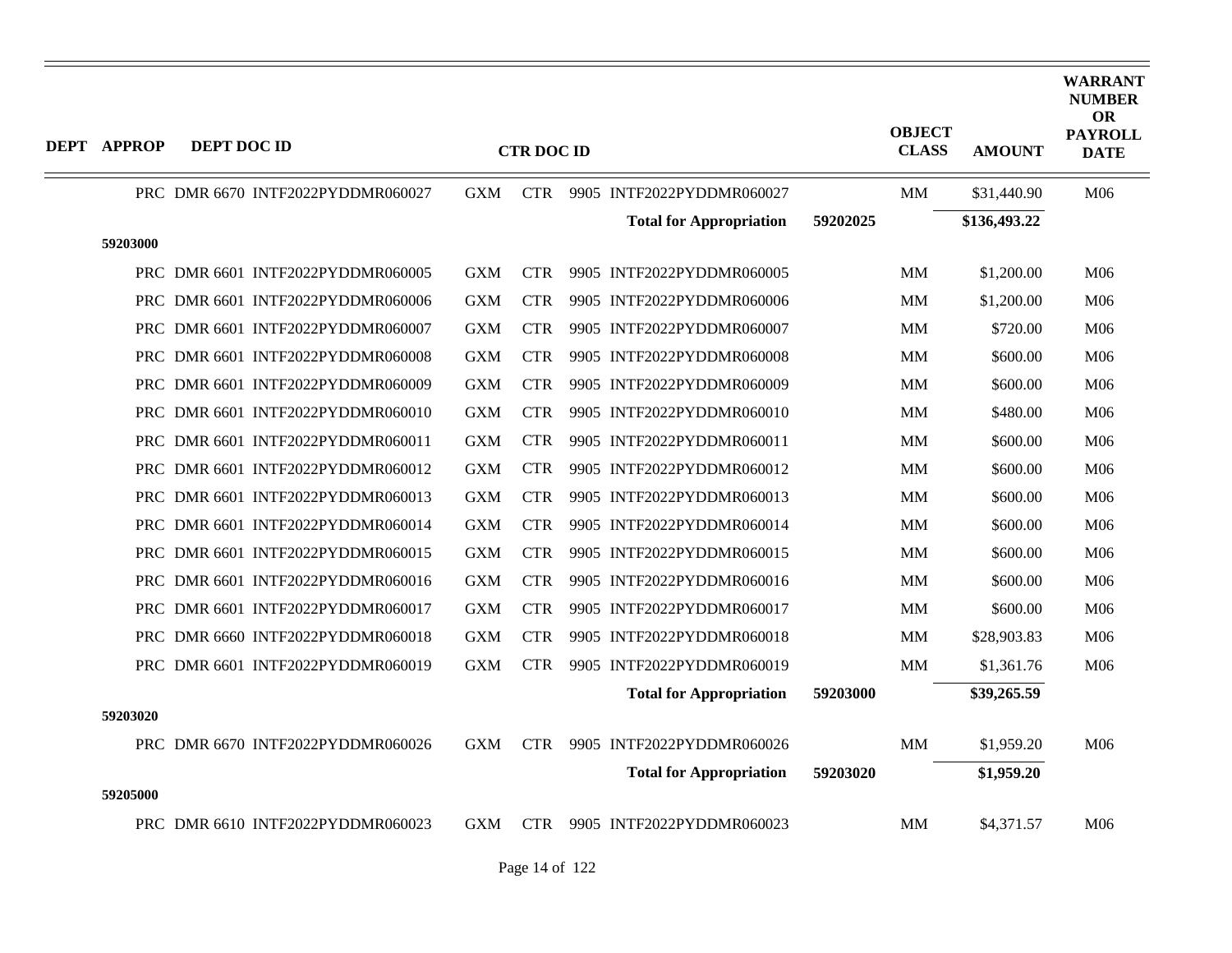| <b>DEPT</b> | <b>APPROP</b> | DEPT DOC ID |                                   |            | <b>CTR DOC ID</b> |                                |                  | <b>OBJECT</b><br><b>CLASS</b> | <b>AMOUNT</b> | <b>WARRANT</b><br><b>NUMBER</b><br><b>OR</b><br><b>PAYROLL</b><br><b>DATE</b> |
|-------------|---------------|-------------|-----------------------------------|------------|-------------------|--------------------------------|------------------|-------------------------------|---------------|-------------------------------------------------------------------------------|
|             |               |             |                                   |            |                   | <b>Total for Appropriation</b> | 59205000         |                               | \$4,371.57    |                                                                               |
|             | 59301000      |             |                                   |            |                   |                                |                  |                               |               |                                                                               |
|             |               |             | DMR 3973 EMPLOYEE REIMB           | PRLNP CTR  |                   | 9905 EMPL 020220312109877      |                  | <b>BB</b>                     | \$100.00      | 3/16/2022                                                                     |
|             |               |             | PRC DMR 0105 INTF2022PYDDMR03D003 | <b>GXM</b> | <b>CTR</b>        | 9905 INTF2022PYDDMR03D003      |                  | JJ                            | \$96.00       | M <sub>04</sub>                                                               |
|             |               |             | PRC DMR 3973 INTF2022PYDDMR05A001 | <b>GXM</b> | <b>CTR</b>        | 9905 INTF2022PYDDMR05A001      |                  | <b>NN</b>                     | \$1,420.72    | M <sub>05</sub>                                                               |
|             |               |             | PRC DMR 0115 INTF2022PYDDMR06A001 | <b>GXM</b> | <b>CTR</b>        | 9905 INTF2022PYDDMR06A001      |                  | JJ                            | \$900.00      | M06                                                                           |
|             |               |             | PRC DMR 3973 INTF2022PYDDMR090001 | <b>GXM</b> | <b>CTR</b>        | 9905 INTF2022PYDDMR090001      |                  | FF                            | \$114.90      | M09                                                                           |
|             |               |             |                                   |            |                   | <b>Total for Appropriation</b> | 59301000         |                               | \$2,631.62    |                                                                               |
|             |               |             |                                   |            |                   |                                | <b>Total DMR</b> |                               | \$625,811.62  |                                                                               |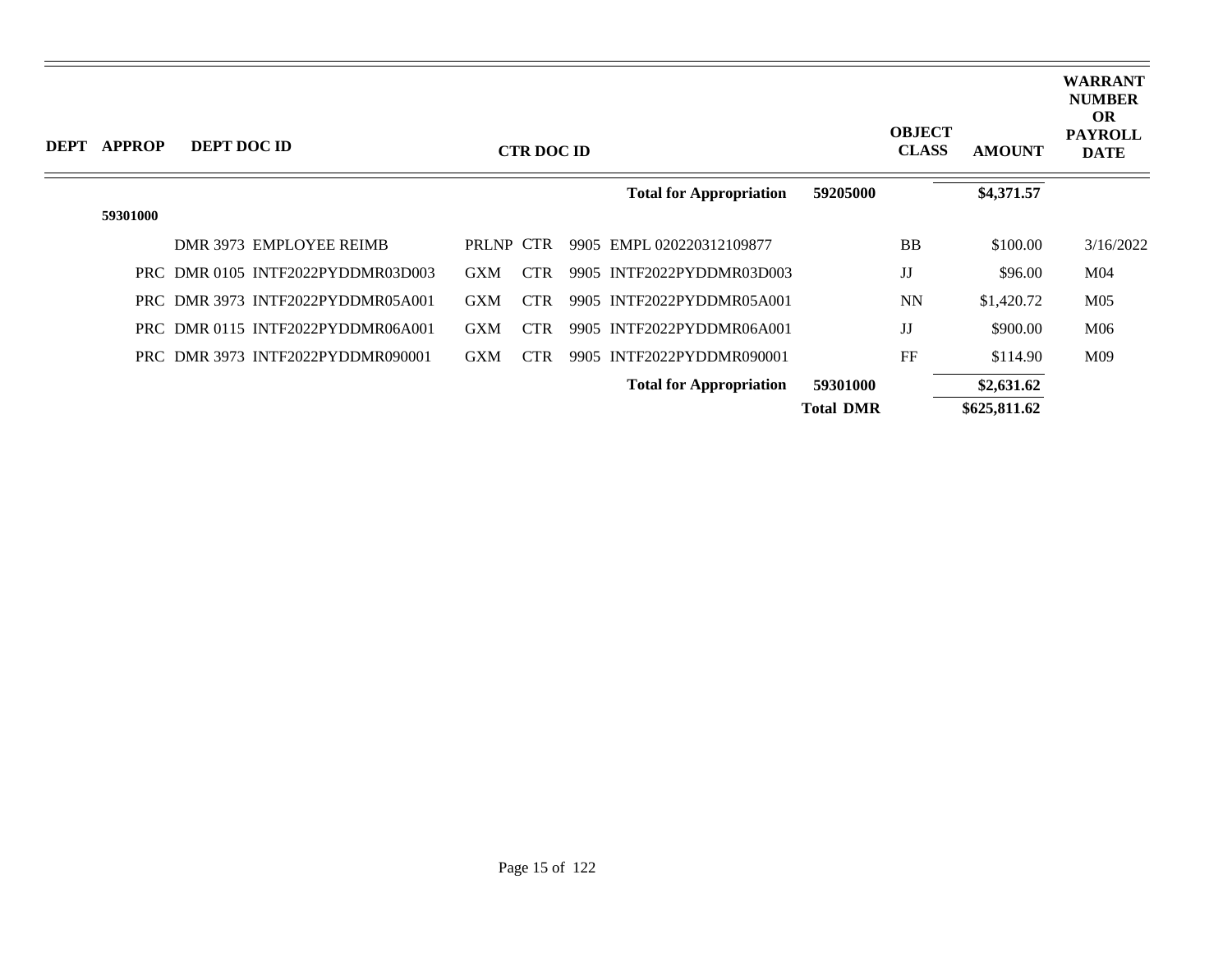|            | DEPT APPROP | <b>DEPT DOC ID</b>      | <b>CTR DOC ID</b> |                                     |                  | <b>OBJECT</b><br><b>CLASS</b> | <b>AMOUNT</b> | <b>WARRANT</b><br><b>NUMBER</b><br><b>OR</b><br><b>PAYROLL</b><br><b>DATE</b> |
|------------|-------------|-------------------------|-------------------|-------------------------------------|------------------|-------------------------------|---------------|-------------------------------------------------------------------------------|
| <b>DOB</b> |             |                         |                   |                                     |                  |                               |               |                                                                               |
|            | 70060010    |                         |                   |                                     |                  |                               |               |                                                                               |
|            |             | DOB 1000 EMPLOYEE REIMB |                   | PRLNP CTR 9905 EMPL 020220115111457 |                  | <b>BB</b>                     | \$1,101.00    | 1/19/2022                                                                     |
|            |             |                         |                   | <b>Total for Appropriation</b>      | 70060010         |                               | \$1,101.00    |                                                                               |
|            |             |                         |                   |                                     | <b>Total DOB</b> |                               | \$1,101.00    |                                                                               |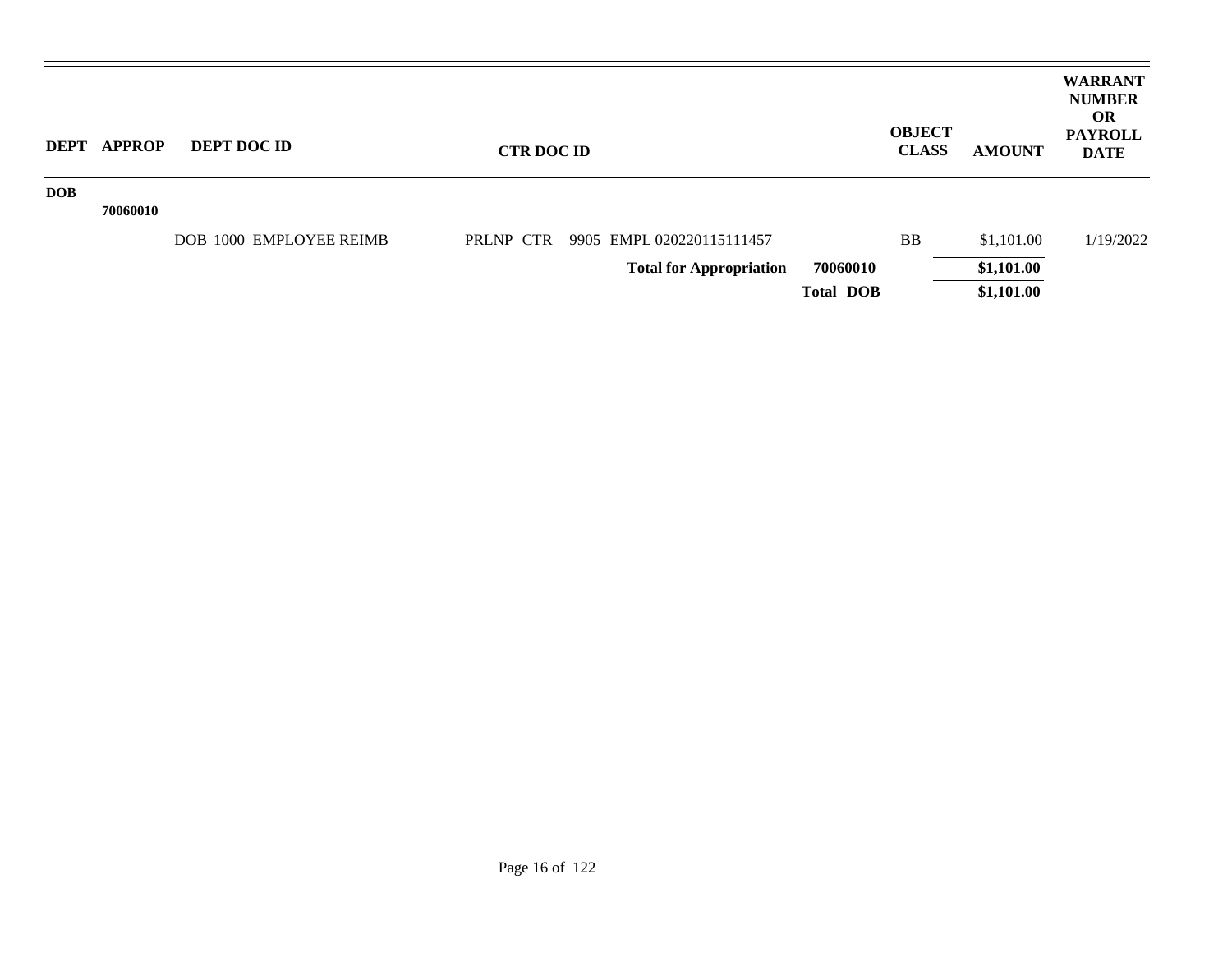| <b>DEPT</b> | <b>APPROP</b> | DEPT DOC ID |                                   |            | <b>CTR DOC ID</b> |                                | <b>OBJECT</b><br><b>CLASS</b> | <b>AMOUNT</b> | <b>WARRANT</b><br><b>NUMBER</b><br><b>OR</b><br><b>PAYROLL</b><br><b>DATE</b> |
|-------------|---------------|-------------|-----------------------------------|------------|-------------------|--------------------------------|-------------------------------|---------------|-------------------------------------------------------------------------------|
| DOC         | 89000001      |             |                                   |            |                   |                                |                               |               |                                                                               |
|             |               |             | PRC DOC 9206 INTF2022PYDDOC060001 | <b>GXM</b> | <b>CTR</b>        | 9905 INTF2022PYDDOC060001      | <b>NN</b>                     | \$520.46      | M <sub>06</sub>                                                               |
|             |               |             | GAX DOC 2016 INTF2022PYDDOC060002 | <b>GXM</b> | <b>CTR</b>        | 9905 INTF2022PYDDOC060002      | GG                            | \$28,793.19   | M <sub>06</sub>                                                               |
|             |               |             | PRC DOC 1000 INTF2022PYDDOC060003 | <b>GXM</b> | <b>CTR</b>        | 9905 INTF2022PYDDOC060003      | JJ                            | \$730.50      | M06                                                                           |
|             |               |             | PRC DOC 9040 INTF2022PYDDOC060004 | <b>GXM</b> | <b>CTR</b>        | 9905 INTF2022PYDDOC060004      | LL                            | \$173.50      | M06                                                                           |
|             |               |             | PRC DOC 9040 INTF2022PYDDOC060005 | <b>GXM</b> | <b>CTR</b>        | 9905 INTF2022PYDDOC060005      | LL                            | \$663.78      | M <sub>06</sub>                                                               |
|             |               |             | PRC DOC 1012 INTF2022PYDDOC06A001 | <b>GXM</b> | CTR.              | 9905 INTF2022PYDDOC06A001      | FF                            | \$248.40      | M <sub>08</sub>                                                               |
|             |               |             | GAX DOC 1012 INTF2022PYDDOC06A002 | <b>GXM</b> | <b>CTR</b>        | 9905 INTF2022PYDDOC06A002      | FF                            | \$3,117.42    | M <sub>08</sub>                                                               |
|             |               |             | PRC DOC 1012 INTF2022PYDDOC06A003 | <b>GXM</b> | <b>CTR</b>        | 9905 INTF2022PYDDOC06A003      | FF                            | \$103.50      | M <sub>08</sub>                                                               |
|             |               |             | PRC DOC 1012 INTF2022PYDDOC06A004 | <b>GXM</b> | <b>CTR</b>        | 9905 INTF2022PYDDOC06A004      | FF                            | \$1,357.92    | M <sub>08</sub>                                                               |
|             |               |             | PRC DOC 1012 INTF2022PYDDOC06A005 | <b>GXM</b> | <b>CTR</b>        | 9905 INTF2022PYDDOC06A005      | FF                            | \$24,492.24   | <b>M08</b>                                                                    |
|             |               |             |                                   |            |                   | <b>Total for Appropriation</b> | 89000001                      | \$60,200.91   |                                                                               |
|             |               |             |                                   |            |                   |                                | <b>Total DOC</b>              | \$60,200.91   |                                                                               |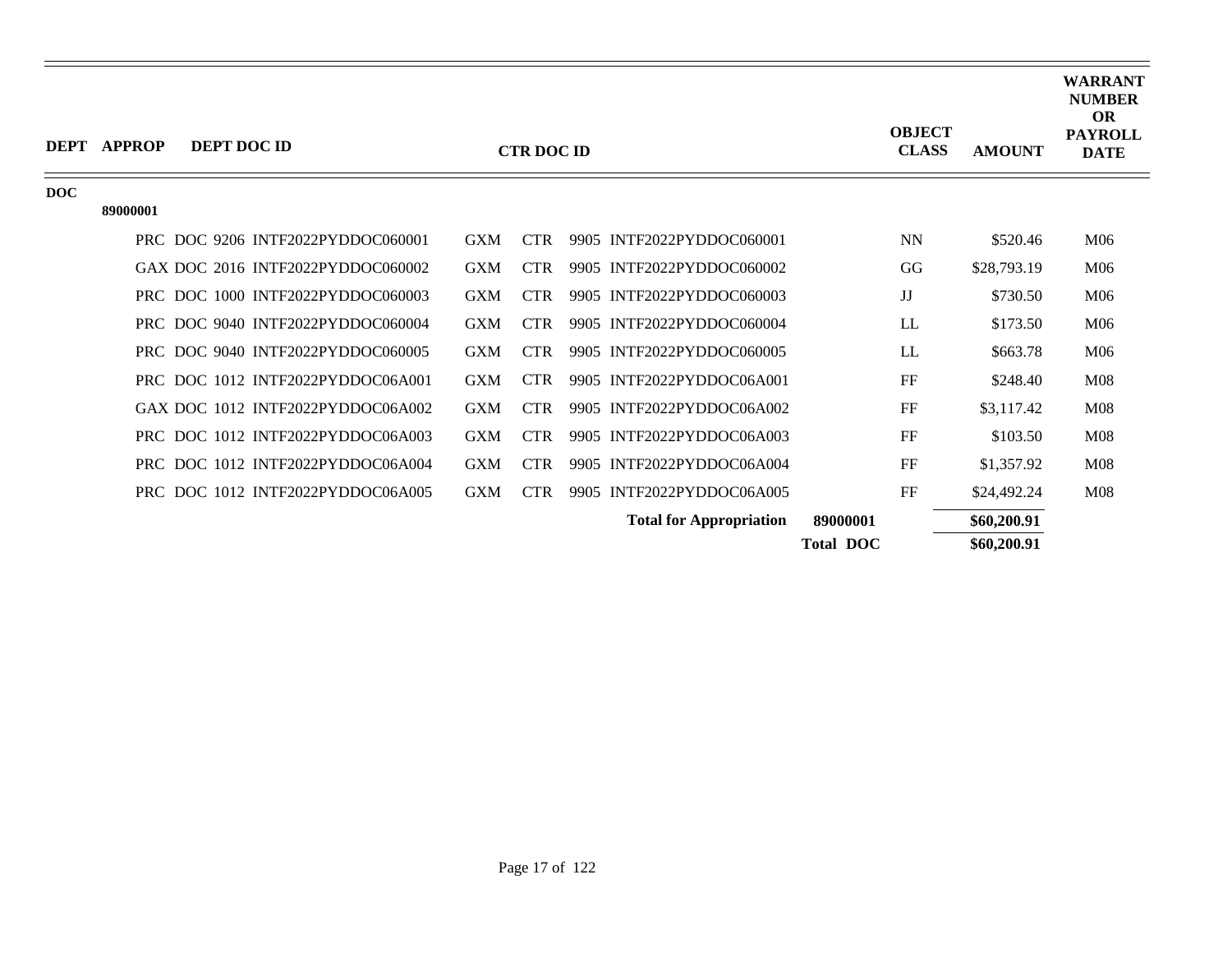|            | <b>DEPT APPROP</b> | DEPT DOC ID |                                   |            | <b>CTR DOC ID</b> |                                |                  | <b>OBJECT</b><br><b>CLASS</b> | <b>AMOUNT</b> | <b>WARRANT</b><br><b>NUMBER</b><br><b>OR</b><br><b>PAYROLL</b><br><b>DATE</b> |
|------------|--------------------|-------------|-----------------------------------|------------|-------------------|--------------------------------|------------------|-------------------------------|---------------|-------------------------------------------------------------------------------|
| <b>DPH</b> |                    |             |                                   |            |                   |                                |                  |                               |               |                                                                               |
|            | 45120103           |             |                                   |            |                   |                                |                  |                               |               |                                                                               |
|            |                    |             | PRC DPH 4971 INTF2022PYDDPH050003 | <b>GXM</b> | <b>CTR</b>        | 9905 INTF2022PYDDPH050003      |                  | <b>MM</b>                     | \$139.61      | M <sub>05</sub>                                                               |
|            |                    |             | PRC DPH 4971 INTF2022PYDDPH09A001 | <b>GXM</b> | <b>CTR</b>        | 9905 INTF2022PYDDPH09A001      |                  | MM                            | \$10,079.27   | M09                                                                           |
|            |                    |             |                                   |            |                   | <b>Total for Appropriation</b> | 45120103         |                               | \$10,218.88   |                                                                               |
|            | 45131002           |             |                                   |            |                   |                                |                  |                               |               |                                                                               |
|            |                    |             | PRC DPH 3502 INTF2022PYDDPH050004 | <b>GXM</b> | <b>CTR</b>        | 9905 INTF2022PYDDPH050004      |                  | MM                            | \$717.18      | M <sub>05</sub>                                                               |
|            |                    |             |                                   |            |                   | <b>Total for Appropriation</b> | 45131002         |                               | \$717.18      |                                                                               |
|            | 45131020           |             |                                   |            |                   |                                |                  |                               |               |                                                                               |
|            |                    |             | PRC DPH 3601 INTF2022PYDDPH090001 | <b>GXM</b> | <b>CTR</b>        | 9905 INTF2022PYDDPH090001      |                  | MM                            | \$371,114.64  | M09                                                                           |
|            | 45900915           |             |                                   |            |                   | <b>Total for Appropriation</b> | 45131020         |                               | \$371,114.64  |                                                                               |
|            |                    |             | DPH 8533 EMPLOYEE REIMB           | PRLNP CTR  |                   | 9905 EMPL 020211218116737      |                  | <b>BB</b>                     | \$135.36      | 12/22/2021                                                                    |
|            |                    |             | DPH 8316 EMPLOYEE REIMB           | PRLNP CTR  |                   | 9905 EMPL 020211218116737      |                  | <b>BB</b>                     | \$31.50       | 12/22/2021                                                                    |
|            |                    |             | DPH 8316 EMPLOYEE REIMB           | PRLNP CTR  |                   | 9905 EMPL 020211218116737      |                  | <b>BB</b>                     | \$44.00       | 12/22/2021                                                                    |
|            |                    |             | DPH 8316 EMPLOYEE REIMB           | PRLNP CTR  |                   | 9905 EMPL 020211218116737      |                  | <b>BB</b>                     | \$61.25       | 12/22/2021                                                                    |
|            |                    |             | PRC DPH 8302 INTF2022PYDDPH050001 | <b>GXM</b> | <b>CTR</b>        | 9905 INTF2022PYDDPH050001      |                  | UU                            | \$873.27      | M <sub>05</sub>                                                               |
|            |                    |             | PRC DPH 8302 INTF2022PYDDPH050002 | <b>GXM</b> | <b>CTR</b>        | 9905 INTF2022PYDDPH050002      |                  | UU                            | \$1,200.00    | M <sub>05</sub>                                                               |
|            |                    |             |                                   |            |                   | <b>Total for Appropriation</b> | 45900915         |                               | \$2,345.38    |                                                                               |
|            | 45902001           |             |                                   |            |                   |                                |                  |                               |               |                                                                               |
|            |                    |             | PRC DPH 8544 INTF2022PYDDPH050005 | <b>GXM</b> | <b>CTR</b>        | 9905 INTF2022PYDDPH050005      |                  | <b>RR</b>                     | \$1,073.25    | M <sub>05</sub>                                                               |
|            |                    |             | PRC DPH 8544 INTF2022PYDDPH050006 | <b>GXM</b> | <b>CTR</b>        | 9905 INTF2022PYDDPH050006      |                  | RR                            | \$1,023.96    | M <sub>05</sub>                                                               |
|            |                    |             | PRC DPH 8544 INTF2022PYDDPH050007 | <b>GXM</b> | <b>CTR</b>        | 9905 INTF2022PYDDPH050007      |                  | <b>RR</b>                     | \$889.86      | M <sub>05</sub>                                                               |
|            |                    |             |                                   |            |                   | <b>Total for Appropriation</b> | 45902001         |                               | \$2,987.07    |                                                                               |
|            |                    |             |                                   |            |                   |                                | <b>Total DPH</b> |                               | \$387,383.15  |                                                                               |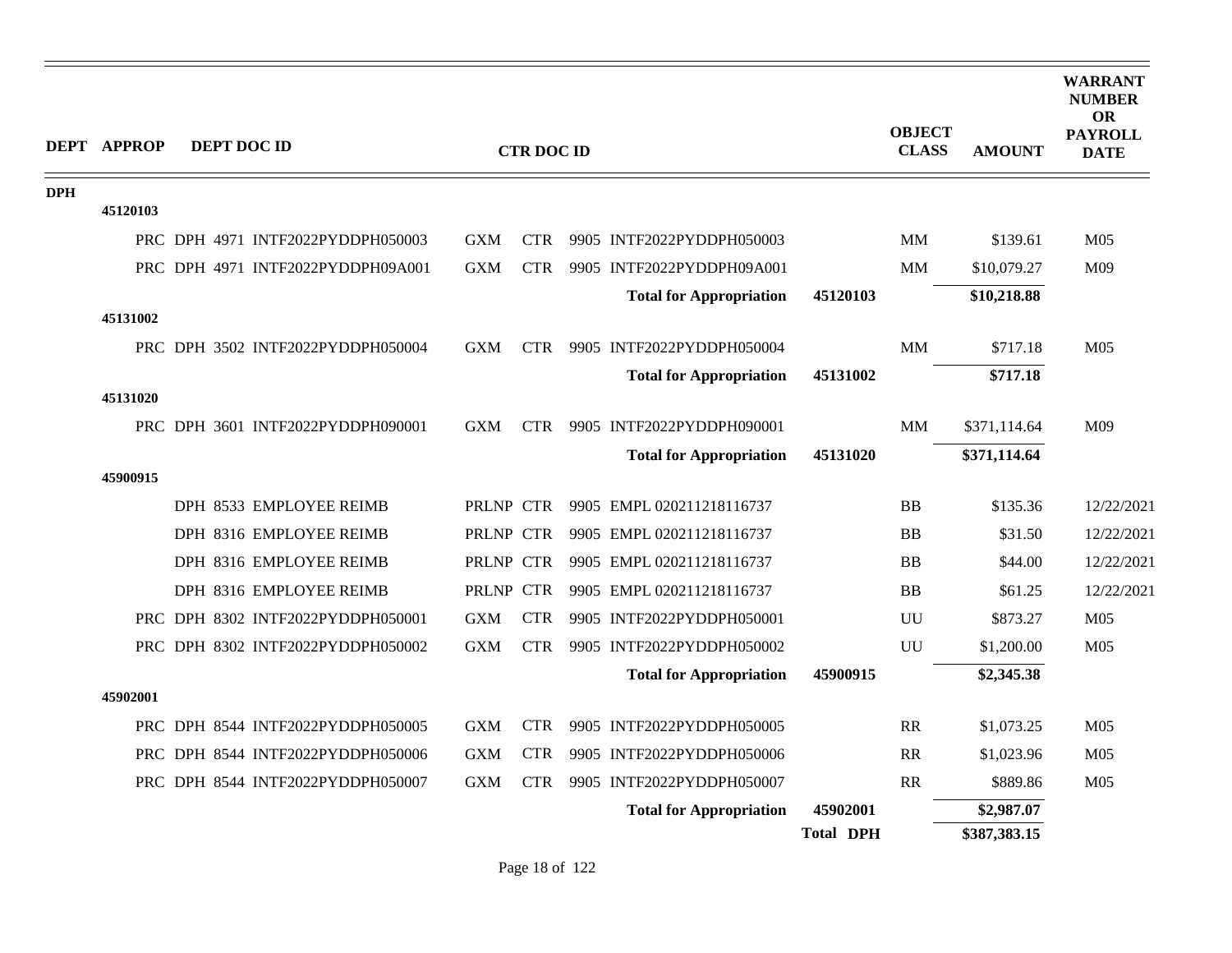|            | <b>DEPT APPROP</b> | DEPT DOC ID                       | <b>CTR DOC ID</b> |                           | <b>OBJECT</b><br><b>CLASS</b> | <b>AMOUNT</b> | <b>WARRANT</b><br><b>NUMBER</b><br><b>OR</b><br><b>PAYROLL</b><br><b>DATE</b> |
|------------|--------------------|-----------------------------------|-------------------|---------------------------|-------------------------------|---------------|-------------------------------------------------------------------------------|
| <b>DSS</b> | 48000015           |                                   |                   |                           |                               |               |                                                                               |
|            |                    | DSS 0993 EMPLOYEE REIMB           | PRLNP CTR         | 9905 EMPL 020220129128258 | ${\bf BB}$                    | \$879.18      | 2/2/2022                                                                      |
|            |                    | DSS 0993 EMPLOYEE REIMB           | PRLNP CTR         | 9905 EMPL 020220115111457 | <b>BB</b>                     | \$77.40       | 1/19/2022                                                                     |
|            |                    | DSS 0993 EMPLOYEE REIMB           | PRLNP CTR         | 9905 EMPL 020220115111457 | <b>BB</b>                     | \$32.45       | 1/19/2022                                                                     |
|            |                    | 0993 EMPLOYEE REIMB<br>DSS.       | PRLNP CTR         | 9905 EMPL 020220115111457 | ${\bf BB}$                    | \$6.48        | 1/19/2022                                                                     |
|            |                    | 0993 EMPLOYEE REIMB<br>DSS.       | PRLNP CTR         | 9905 EMPL 020220115111457 | <b>BB</b>                     | \$8.37        | 1/19/2022                                                                     |
|            |                    | DSS 0993 EMPLOYEE REIMB           | PRLNP CTR         | 9905 EMPL 020220115111457 | BB                            | \$119.84      | 1/19/2022                                                                     |
|            |                    | DSS.<br>0993 EMPLOYEE REIMB       | PRLNP CTR         | 9905 EMPL 020220115111457 | BB                            | \$215.83      | 1/19/2022                                                                     |
|            |                    | 0993 EMPLOYEE REIMB<br>DSS.       | PRLNP CTR         | 9905 EMPL 020220226104587 | <b>BB</b>                     | \$424.98      | 3/16/2022                                                                     |
|            |                    | DSS 0993 EMPLOYEE REIMB           | PRLNP CTR         | 9905 EMPL 020220212133028 | BB                            | \$423.00      | 2/16/2022                                                                     |
|            |                    | DSS.<br>0993 EMPLOYEE REIMB       | PRLNP CTR         | 9905 EMPL 020220212133028 | <b>BB</b>                     | \$179.92      | 2/16/2022                                                                     |
|            |                    | 0993 EMPLOYEE REIMB<br>DSS.       | PRLNP CTR         | 9905 EMPL 020220212133028 | ${\bf BB}$                    | \$433.50      | 2/16/2022                                                                     |
|            |                    | DSS.<br>0993 EMPLOYEE REIMB       | PRLNP CTR         | 9905 EMPL 020220212133028 | <b>BB</b>                     | \$45.99       | 2/16/2022                                                                     |
|            |                    | DSS.<br>0993 EMPLOYEE REIMB       | PRLNP CTR         | 9905 EMPL 020220212133028 | <b>BB</b>                     | \$233.10      | 2/16/2022                                                                     |
|            |                    | DSS 0993 EMPLOYEE REIMB           | PRLNP CTR         | 9905 EMPL 020220212133028 | BB                            | \$241.73      | 2/16/2022                                                                     |
|            |                    | DSS.<br>0993 EMPLOYEE REIMB       | PRLNP CTR         | 9905 EMPL 020220212133028 | <b>BB</b>                     | \$119.70      | 2/16/2022                                                                     |
|            |                    | <b>DSS</b><br>0993 EMPLOYEE REIMB | PRLNP CTR         | 9905 EMPL 020220212133028 | ${\bf BB}$                    | \$265.97      | 2/16/2022                                                                     |
|            |                    | 0993 EMPLOYEE REIMB<br>DSS.       | PRLNP CTR         | 9905 EMPL 020220212133028 | <b>BB</b>                     | \$1,236.91    | 2/16/2022                                                                     |
|            |                    | DSS 0993 EMPLOYEE REIMB           | PRLNP CTR         | 9905 EMPL 020220212133028 | <b>BB</b>                     | \$172.79      | 2/16/2022                                                                     |
|            |                    | 0993 EMPLOYEE REIMB<br>DSS.       | PRLNP CTR         | 9905 EMPL 020220129128258 | ${\bf BB}$                    | \$18.90       | 2/2/2022                                                                      |
|            |                    | 0993 EMPLOYEE REIMB<br>DSS.       | PRLNP CTR         | 9905 EMPL 020220129128258 | <b>BB</b>                     | \$501.25      | 2/2/2022                                                                      |
|            |                    | 0993 EMPLOYEE REIMB<br>DSS.       | PRLNP CTR         | 9905 EMPL 020220129128258 | ${\bf BB}$                    | \$87.75       | 2/2/2022                                                                      |
|            |                    | DSS 0993 EMPLOYEE REIMB           | PRLNP CTR         | 9905 EMPL 020220129128258 | <b>BB</b>                     | \$328.70      | 2/2/2022                                                                      |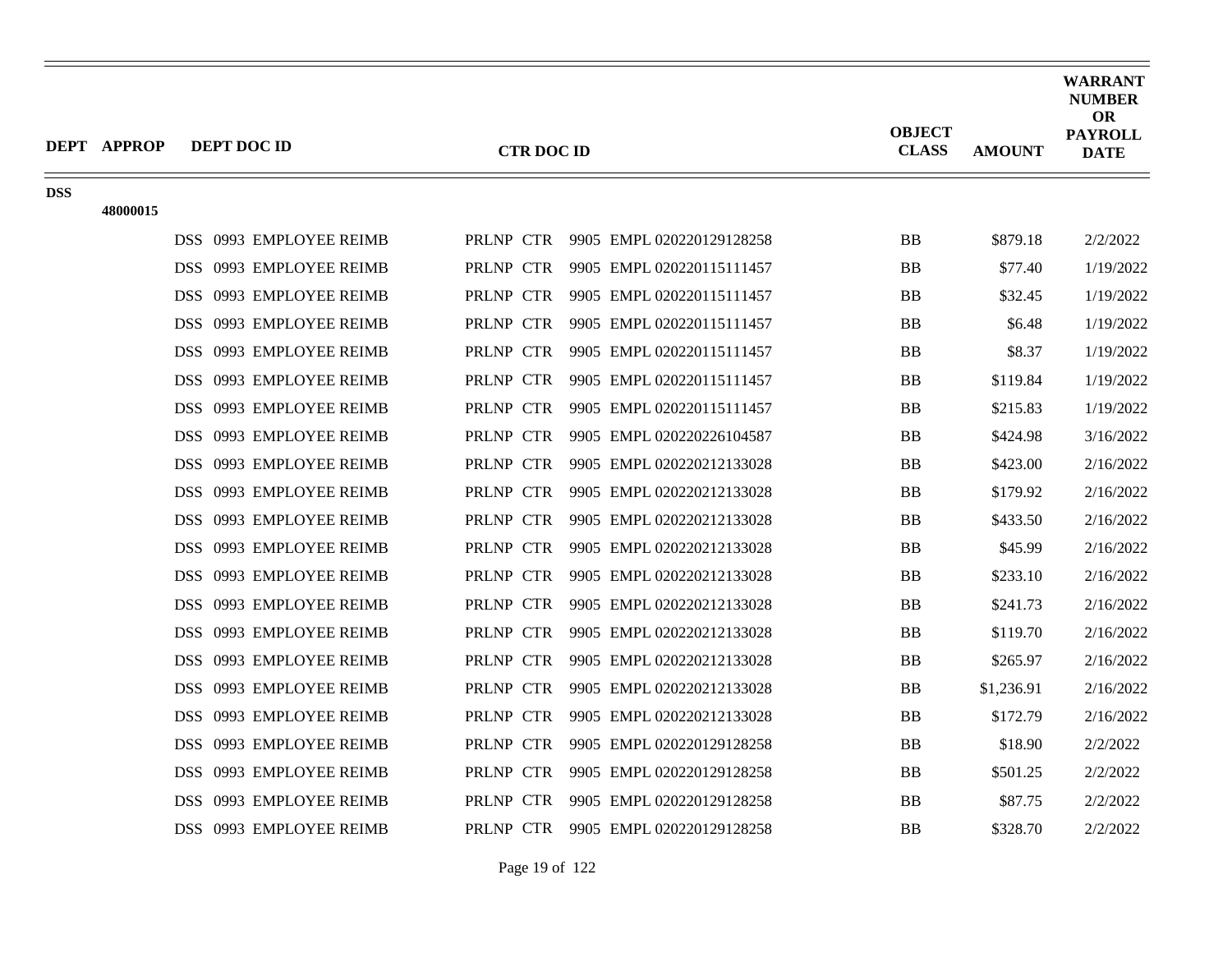| <b>DEPT APPROP</b> | DEPT DOC ID             | <b>CTR DOC ID</b> |                                     | <b>OBJECT</b><br><b>CLASS</b> | <b>AMOUNT</b> | <b>WARRANT</b><br><b>NUMBER</b><br><b>OR</b><br><b>PAYROLL</b><br><b>DATE</b> |
|--------------------|-------------------------|-------------------|-------------------------------------|-------------------------------|---------------|-------------------------------------------------------------------------------|
|                    | DSS 0993 EMPLOYEE REIMB |                   | PRLNP CTR 9905 EMPL 020220129128258 | <b>BB</b>                     | \$257.85      | 2/2/2022                                                                      |
|                    | DSS 0993 EMPLOYEE REIMB | PRLNP CTR         | 9905 EMPL 020220129128258           | <b>BB</b>                     | \$36.00       | 2/2/2022                                                                      |
|                    | DSS 0993 EMPLOYEE REIMB | PRLNP CTR         | 9905 EMPL 020220129128258           | <b>BB</b>                     | \$239.85      | 2/2/2022                                                                      |
|                    | DSS 0993 EMPLOYEE REIMB | PRLNP CTR         | 9905 EMPL 020220129128258           | <b>BB</b>                     | \$319.95      | 2/2/2022                                                                      |
|                    | DSS 0993 EMPLOYEE REIMB | PRLNP CTR         | 9905 EMPL 020220129106338           | <b>BB</b>                     | \$3.15        | 2/2/2022                                                                      |
|                    | DSS 0993 EMPLOYEE REIMB | PRLNP CTR         | 9905 EMPL 020220129106338           | <b>BB</b>                     | \$165.91      | 2/2/2022                                                                      |
|                    | DSS 0993 EMPLOYEE REIMB | PRLNP CTR         | 9905 EMPL 020220129128258           | <b>BB</b>                     | \$261.90      | 2/2/2022                                                                      |
|                    | DSS 0993 EMPLOYEE REIMB | PRLNP CTR         | 9905 EMPL 020220129128258           | <b>BB</b>                     | \$49.50       | 2/2/2022                                                                      |
|                    | DSS 0993 EMPLOYEE REIMB | PRLNP CTR         | 9905 EMPL 020220129128258           | <b>BB</b>                     | \$362.01      | 2/2/2022                                                                      |
|                    | DSS 0993 EMPLOYEE REIMB | PRLNP CTR         | 9905 EMPL 020220129128258           | <b>BB</b>                     | \$193.95      | 2/2/2022                                                                      |
|                    | DSS 0993 EMPLOYEE REIMB | PRLNP CTR         | 9905 EMPL 020220129128258           | <b>BB</b>                     | \$281.67      | 2/2/2022                                                                      |
|                    | DSS 0993 EMPLOYEE REIMB | PRLNP CTR         | 9905 EMPL 020220129128258           | <b>BB</b>                     | \$442.59      | 2/2/2022                                                                      |
|                    | DSS 0993 EMPLOYEE REIMB | PRLNP CTR         | 9905 EMPL 020220129128258           | <b>BB</b>                     | \$544.66      | 2/2/2022                                                                      |
|                    | DSS 0993 EMPLOYEE REIMB | PRLNP CTR         | 9905 EMPL 020220312109877           | <b>BB</b>                     | \$678.68      | 3/16/2022                                                                     |
|                    | DSS 0993 EMPLOYEE REIMB | PRLNP CTR         | 9905 EMPL 020220212133028           | <b>BB</b>                     | \$14.94       | 2/16/2022                                                                     |
|                    | DSS 0993 EMPLOYEE REIMB | PRLNP CTR         | 9905 EMPL 020220129106338           | <b>BB</b>                     | \$366.84      | 2/2/2022                                                                      |
|                    | DSS 0993 EMPLOYEE REIMB | PRLNP CTR         | 9905 EMPL 020220129128258           | <b>BB</b>                     | \$52.20       | 2/2/2022                                                                      |
|                    | DSS 0993 EMPLOYEE REIMB | PRLNP CTR         | 9905 EMPL 020220212133028           | <b>BB</b>                     | \$88.65       | 2/16/2022                                                                     |
|                    | DSS 0993 EMPLOYEE REIMB | PRLNP CTR         | 9905 EMPL 020220129128258           | <b>BB</b>                     | \$668.93      | 2/2/2022                                                                      |
|                    | DSS 0993 EMPLOYEE REIMB | PRLNP CTR         | 9905 EMPL 020220129128258           | <b>BB</b>                     | \$1,039.52    | 2/2/2022                                                                      |
|                    | DSS 0993 EMPLOYEE REIMB | PRLNP CTR         | 9905 EMPL 020220129128258           | <b>BB</b>                     | \$126.90      | 2/2/2022                                                                      |
|                    | DSS 0993 EMPLOYEE REIMB | PRLNP CTR         | 9905 EMPL 020220129128258           | <b>BB</b>                     | \$101.70      | 2/2/2022                                                                      |
|                    | DSS 0993 EMPLOYEE REIMB | PRLNP CTR         | 9905 EMPL 020220129128258           | <b>BB</b>                     | \$284.23      | 2/2/2022                                                                      |
|                    | DSS 0993 EMPLOYEE REIMB | PRLNP CTR         | 9905 EMPL 020220129128258           | <b>BB</b>                     | \$140.40      | 2/2/2022                                                                      |
|                    |                         |                   |                                     |                               |               |                                                                               |

Page 20 of 122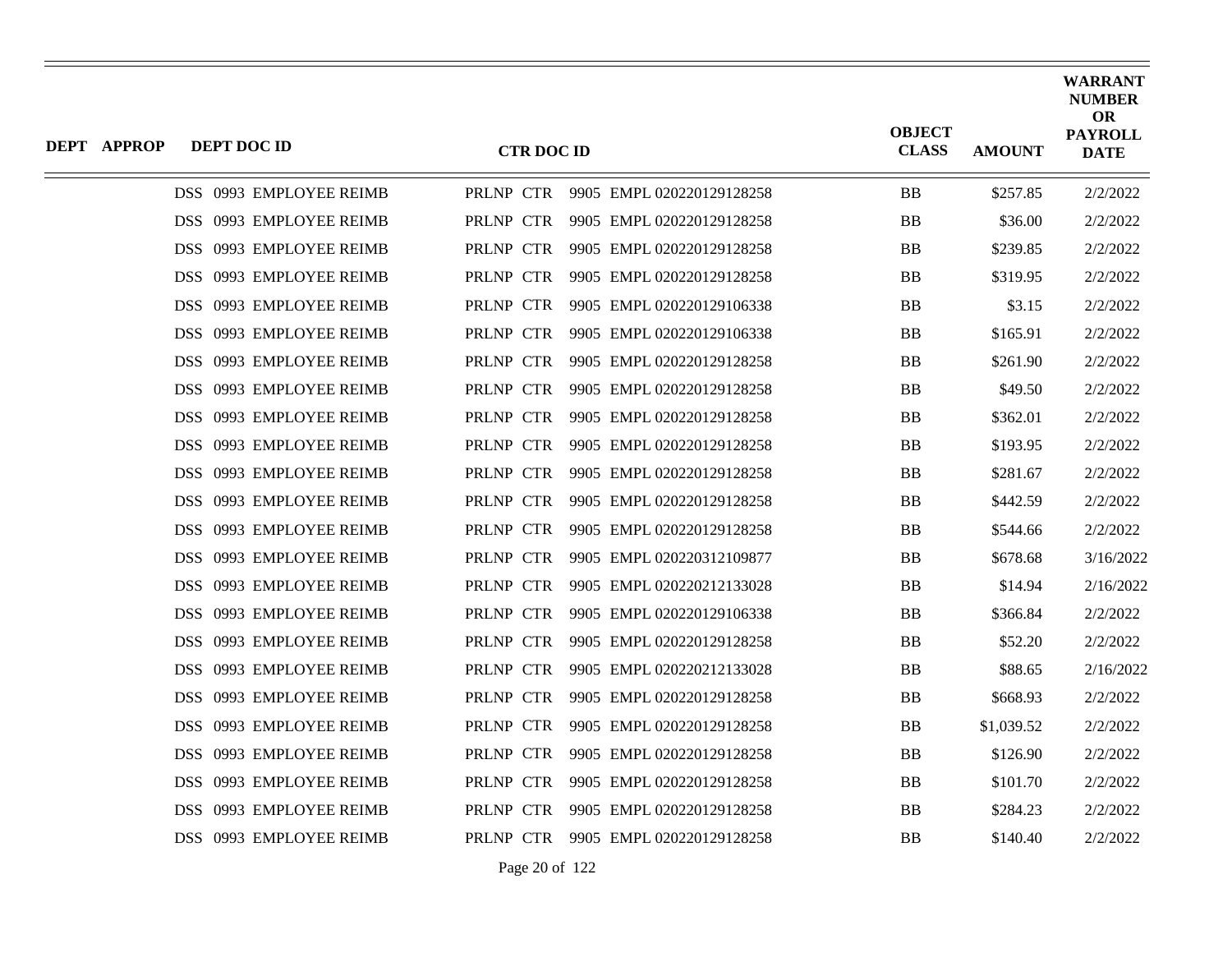| <b>DEPT APPROP</b> | DEPT DOC ID             | <b>CTR DOC ID</b> |                                     | <b>OBJECT</b><br><b>CLASS</b> | <b>AMOUNT</b> | <b>WARRANT</b><br><b>NUMBER</b><br><b>OR</b><br><b>PAYROLL</b><br><b>DATE</b> |
|--------------------|-------------------------|-------------------|-------------------------------------|-------------------------------|---------------|-------------------------------------------------------------------------------|
|                    | DSS 0993 EMPLOYEE REIMB |                   | PRLNP CTR 9905 EMPL 020220129128258 | <b>BB</b>                     | \$73.80       | 2/2/2022                                                                      |
|                    | DSS 0993 EMPLOYEE REIMB | PRLNP CTR         | 9905 EMPL 020220129128258           | <b>BB</b>                     | \$196.65      | 2/2/2022                                                                      |
|                    | DSS 0993 EMPLOYEE REIMB | PRLNP CTR         | 9905 EMPL 020220129128258           | <b>BB</b>                     | \$26.55       | 2/2/2022                                                                      |
|                    | DSS 0993 EMPLOYEE REIMB | PRLNP CTR         | 9905 EMPL 020220129128258           | BB                            | \$1,115.10    | 2/2/2022                                                                      |
|                    | DSS 0993 EMPLOYEE REIMB | PRLNP CTR         | 9905 EMPL 020220129128258           | <b>BB</b>                     | \$58.14       | 2/2/2022                                                                      |
|                    | DSS 0993 EMPLOYEE REIMB | PRLNP CTR         | 9905 EMPL 020220129128258           | <b>BB</b>                     | \$316.62      | 2/2/2022                                                                      |
|                    | DSS 0993 EMPLOYEE REIMB | PRLNP CTR         | 9905 EMPL 020220129128258           | <b>BB</b>                     | \$102.60      | 2/2/2022                                                                      |
|                    | DSS 0993 EMPLOYEE REIMB | PRLNP CTR         | 9905 EMPL 020220129128258           | <b>BB</b>                     | \$282.24      | 2/2/2022                                                                      |
|                    | DSS 0993 EMPLOYEE REIMB | PRLNP CTR         | 9905 EMPL 020220129128258           | <b>BB</b>                     | \$117.00      | 2/2/2022                                                                      |
|                    | DSS 0993 EMPLOYEE REIMB | PRLNP CTR         | 9905 EMPL 020220129128258           | <b>BB</b>                     | \$228.15      | 2/2/2022                                                                      |
|                    | DSS 0993 EMPLOYEE REIMB | PRLNP CTR         | 9905 EMPL 020220129128258           | BB                            | \$163.80      | 2/2/2022                                                                      |
|                    | DSS 0993 EMPLOYEE REIMB | PRLNP CTR         | 9905 EMPL 020220212133028           | <b>BB</b>                     | \$18.90       | 2/16/2022                                                                     |
|                    | DSS 0993 EMPLOYEE REIMB | PRLNP CTR         | 9905 EMPL 020220212133028           | <b>BB</b>                     | \$281.70      | 2/16/2022                                                                     |
|                    | DSS 0993 EMPLOYEE REIMB | PRLNP CTR         | 9905 EMPL 020220226112497           | BB                            | \$45.00       | 3/16/2022                                                                     |
|                    | DSS 0993 EMPLOYEE REIMB | PRLNP CTR         | 9905 EMPL 020220129128258           | <b>BB</b>                     | \$261.00      | 2/2/2022                                                                      |
|                    | DSS 0993 EMPLOYEE REIMB | PRLNP CTR         | 9905 EMPL 020220129128258           | BB                            | \$81.45       | 2/2/2022                                                                      |
|                    | DSS 0993 EMPLOYEE REIMB | PRLNP CTR         | 9905 EMPL 020220212133028           | <b>BB</b>                     | \$352.74      | 2/16/2022                                                                     |
|                    | DSS 0993 EMPLOYEE REIMB | PRLNP CTR         | 9905 EMPL 020220129128258           | <b>BB</b>                     | \$164.70      | 2/2/2022                                                                      |
|                    | DSS 0993 EMPLOYEE REIMB | PRLNP CTR         | 9905 EMPL 020220129128258           | <b>BB</b>                     | \$100.62      | 2/2/2022                                                                      |
|                    | DSS 0993 EMPLOYEE REIMB | PRLNP CTR         | 9905 EMPL 020220129128258           | <b>BB</b>                     | \$10.34       | 2/2/2022                                                                      |
|                    | DSS 0993 EMPLOYEE REIMB | PRLNP CTR         | 9905 EMPL 020220115111457           | <b>BB</b>                     | \$167.16      | 1/19/2022                                                                     |
|                    | DSS 0993 EMPLOYEE REIMB | PRLNP CTR         | 9905 EMPL 020220129128258           | <b>BB</b>                     | \$904.06      | 2/2/2022                                                                      |
|                    | DSS 0993 EMPLOYEE REIMB | PRLNP CTR         | 9905 EMPL 020220129128258           | <b>BB</b>                     | \$230.04      | 2/2/2022                                                                      |
|                    | DSS 0993 EMPLOYEE REIMB | PRLNP CTR         | 9905 EMPL 020220129128258           | <b>BB</b>                     | \$1,401.15    | 2/2/2022                                                                      |
|                    |                         |                   |                                     |                               |               |                                                                               |

Page 21 of 122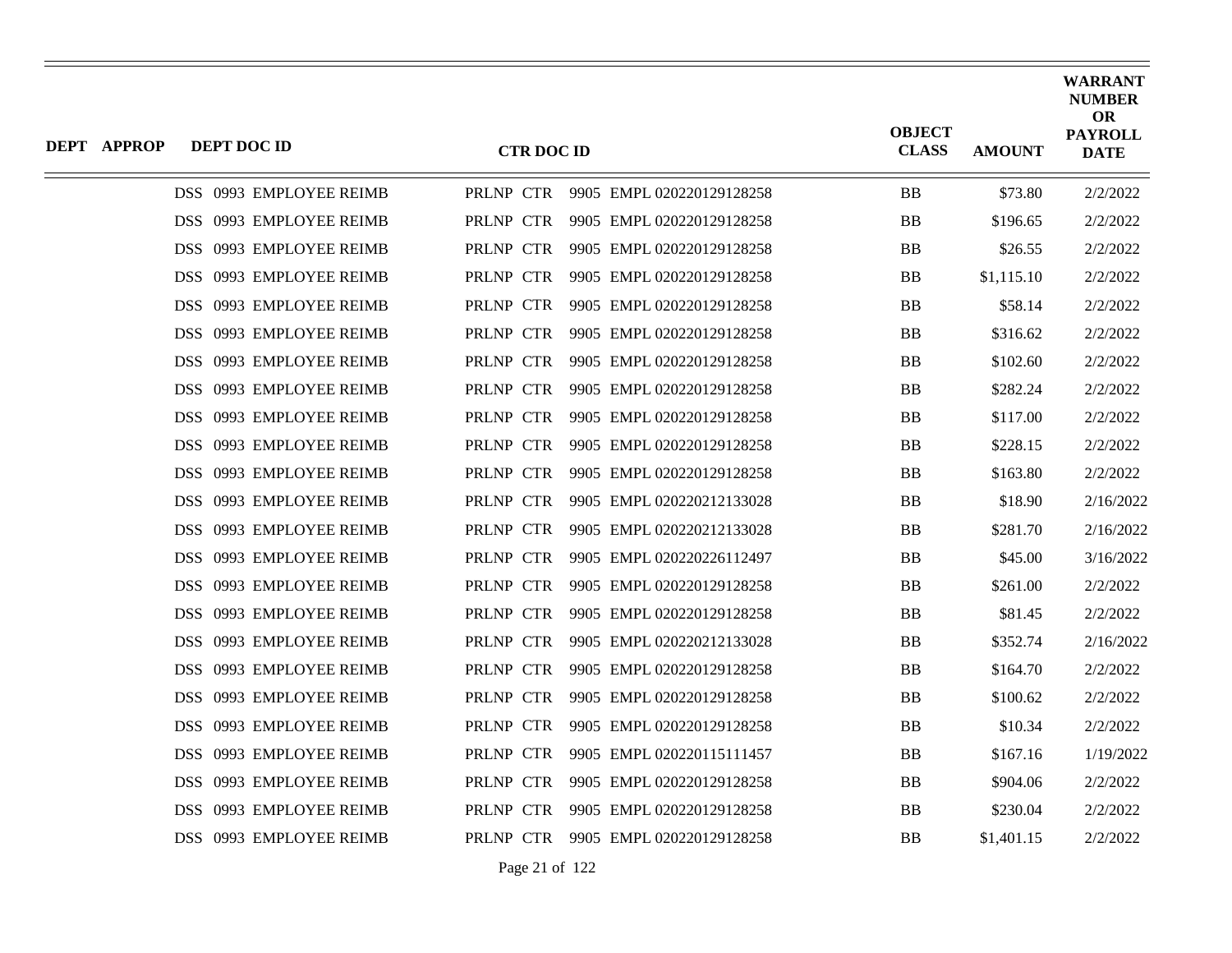| <b>DEPT APPROP</b> | DEPT DOC ID             | <b>CTR DOC ID</b> |                                     | <b>OBJECT</b><br><b>CLASS</b> | <b>AMOUNT</b> | <b>WARRANT</b><br><b>NUMBER</b><br><b>OR</b><br><b>PAYROLL</b><br><b>DATE</b> |
|--------------------|-------------------------|-------------------|-------------------------------------|-------------------------------|---------------|-------------------------------------------------------------------------------|
|                    | DSS 0993 EMPLOYEE REIMB |                   | PRLNP CTR 9905 EMPL 020220212133028 | BB                            | \$305.51      | 2/16/2022                                                                     |
|                    | DSS 0993 EMPLOYEE REIMB | PRLNP CTR         | 9905 EMPL 020220129128258           | <b>BB</b>                     | \$356.40      | 2/2/2022                                                                      |
|                    | DSS 0993 EMPLOYEE REIMB | PRLNP CTR         | 9905 EMPL 020220129128258           | BB                            | \$1,957.95    | 2/2/2022                                                                      |
|                    | DSS 0993 EMPLOYEE REIMB | PRLNP CTR         | 9905 EMPL 020220129128258           | <b>BB</b>                     | \$272.25      | 2/2/2022                                                                      |
|                    | DSS 0993 EMPLOYEE REIMB | PRLNP CTR         | 9905 EMPL 020220129128258           | BB                            | \$93.11       | 2/2/2022                                                                      |
|                    | DSS 0993 EMPLOYEE REIMB | PRLNP CTR         | 9905 EMPL 020220129128258           | <b>BB</b>                     | \$157.95      | 2/2/2022                                                                      |
|                    | DSS 0993 EMPLOYEE REIMB | PRLNP CTR         | 9905 EMPL 020220129128258           | BB                            | \$361.00      | 2/2/2022                                                                      |
|                    | DSS 0993 EMPLOYEE REIMB | PRLNP CTR         | 9905 EMPL 020220129128258           | BB                            | \$66.60       | 2/2/2022                                                                      |
|                    | DSS 0993 EMPLOYEE REIMB | PRLNP CTR         | 9905 EMPL 020220129128258           | <b>BB</b>                     | \$122.50      | 2/2/2022                                                                      |
|                    | DSS 0993 EMPLOYEE REIMB | PRLNP CTR         | 9905 EMPL 020220212133028           | BB                            | \$101.70      | 2/16/2022                                                                     |
|                    | DSS 0993 EMPLOYEE REIMB | PRLNP CTR         | 9905 EMPL 020220129128258           | <b>BB</b>                     | \$125.55      | 2/2/2022                                                                      |
|                    | DSS 0993 EMPLOYEE REIMB | PRLNP CTR         | 9905 EMPL 020220212133028           | BB                            | \$146.25      | 2/16/2022                                                                     |
|                    | DSS 0993 EMPLOYEE REIMB | PRLNP CTR         | 9905 EMPL 020220212133028           | BB                            | \$42.30       | 2/16/2022                                                                     |
|                    | DSS 0993 EMPLOYEE REIMB | PRLNP CTR         | 9905 EMPL 020220212133028           | BB                            | \$848.70      | 2/16/2022                                                                     |
|                    | DSS 0993 EMPLOYEE REIMB | PRLNP CTR         | 9905 EMPL 020220212133028           | <b>BB</b>                     | \$14.22       | 2/16/2022                                                                     |
|                    | DSS 0993 EMPLOYEE REIMB | PRLNP CTR         | 9905 EMPL 020220212133028           | BB                            | \$1.53        | 2/16/2022                                                                     |
|                    | DSS 0993 EMPLOYEE REIMB | PRLNP CTR         | 9905 EMPL 020220212133028           | BB                            | \$189.90      | 2/16/2022                                                                     |
|                    | DSS 0993 EMPLOYEE REIMB | PRLNP CTR         | 9905 EMPL 020220212133028           | <b>BB</b>                     | \$264.37      | 2/16/2022                                                                     |
|                    | DSS 0993 EMPLOYEE REIMB | PRLNP CTR         | 9905 EMPL 020220212133028           | BB                            | \$240.75      | 2/16/2022                                                                     |
|                    | DSS 0993 EMPLOYEE REIMB | PRLNP CTR         | 9905 EMPL 020220129128258           | <b>BB</b>                     | \$56.70       | 2/2/2022                                                                      |
|                    | DSS 0993 EMPLOYEE REIMB | PRLNP CTR         | 9905 EMPL 020220129128258           | <b>BB</b>                     | \$584.55      | 2/2/2022                                                                      |
|                    | DSS 0993 EMPLOYEE REIMB | PRLNP CTR         | 9905 EMPL 020220129128258           | BB                            | \$1,123.22    | 2/2/2022                                                                      |
|                    | DSS 0993 EMPLOYEE REIMB | PRLNP CTR         | 9905 EMPL 020220129128258           | <b>BB</b>                     | \$108.55      | 2/2/2022                                                                      |
|                    | DSS 0993 EMPLOYEE REIMB | PRLNP CTR         | 9905 EMPL 020220129128258           | <b>BB</b>                     | \$48.15       | 2/2/2022                                                                      |
|                    |                         |                   |                                     |                               |               |                                                                               |

Page 22 of 122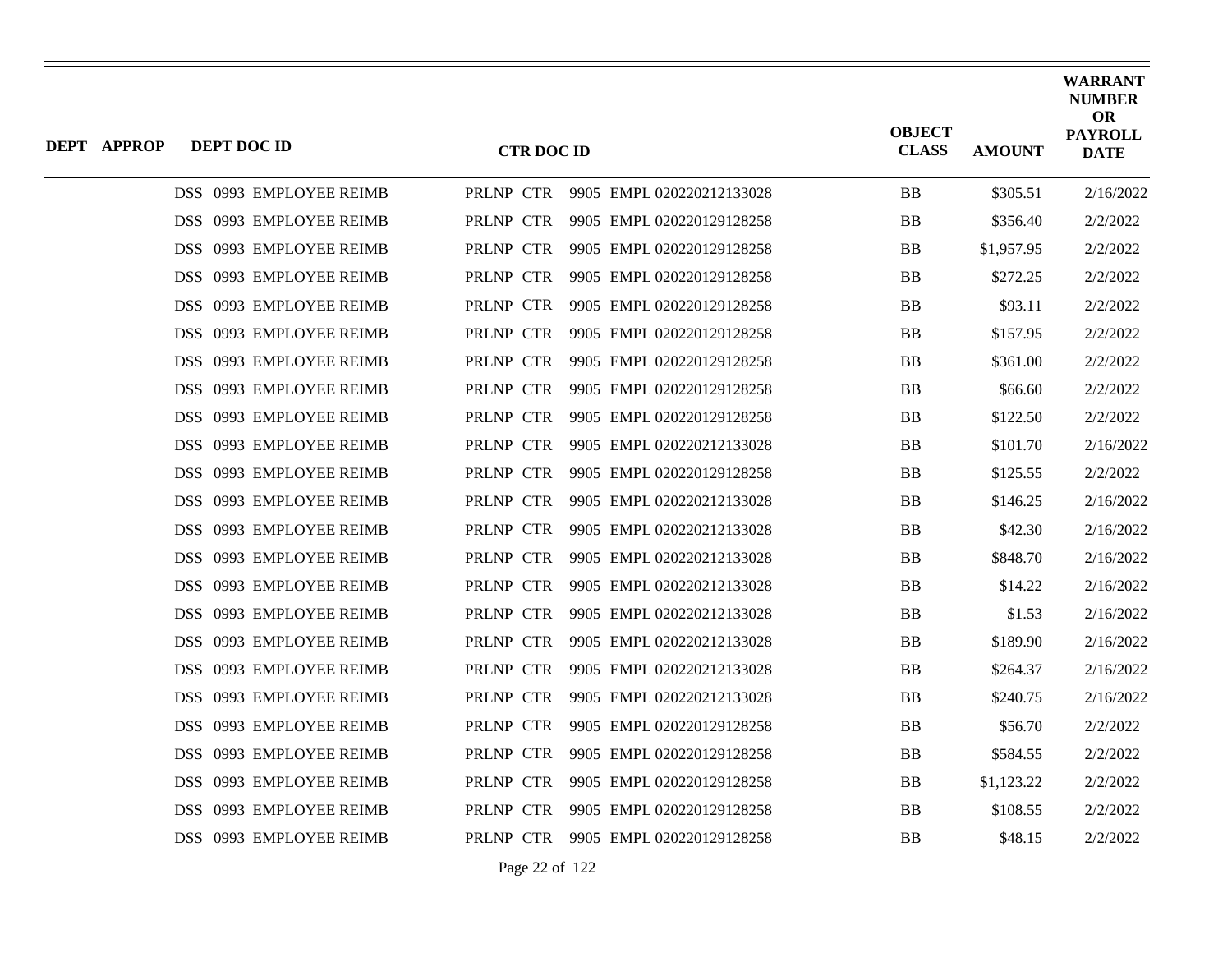| <b>DEPT APPROP</b> | DEPT DOC ID             | <b>CTR DOC ID</b> |                                     | <b>OBJECT</b><br><b>CLASS</b> | <b>AMOUNT</b> | <b>WARRANT</b><br><b>NUMBER</b><br><b>OR</b><br><b>PAYROLL</b><br><b>DATE</b> |
|--------------------|-------------------------|-------------------|-------------------------------------|-------------------------------|---------------|-------------------------------------------------------------------------------|
|                    | DSS 0993 EMPLOYEE REIMB |                   | PRLNP CTR 9905 EMPL 020220129128258 | ${\bf BB}$                    | \$119.39      | 2/2/2022                                                                      |
|                    | DSS 0993 EMPLOYEE REIMB | PRLNP CTR         | 9905 EMPL 020220129128258           | <b>BB</b>                     | \$585.28      | 2/2/2022                                                                      |
|                    | DSS 0993 EMPLOYEE REIMB | PRLNP CTR         | 9905 EMPL 020220129128258           | <b>BB</b>                     | \$25.73       | 2/2/2022                                                                      |
|                    | DSS 0993 EMPLOYEE REIMB | PRLNP CTR         | 9905 EMPL 020220129128258           | BB                            | \$186.08      | 2/2/2022                                                                      |
|                    | DSS 0993 EMPLOYEE REIMB | PRLNP CTR         | 9905 EMPL 020220129128258           | <b>BB</b>                     | \$257.77      | 2/2/2022                                                                      |
|                    | DSS 0993 EMPLOYEE REIMB | PRLNP CTR         | 9905 EMPL 020220212133028           | <b>BB</b>                     | \$136.35      | 2/16/2022                                                                     |
|                    | DSS 0993 EMPLOYEE REIMB | PRLNP CTR         | 9905 EMPL 020220129128258           | <b>BB</b>                     | \$161.82      | 2/2/2022                                                                      |
|                    | DSS 0993 EMPLOYEE REIMB | PRLNP CTR         | 9905 EMPL 020220129128258           | <b>BB</b>                     | \$661.26      | 2/2/2022                                                                      |
|                    | DSS 0993 EMPLOYEE REIMB | PRLNP CTR         | 9905 EMPL 020220129128258           | <b>BB</b>                     | \$1,787.02    | 2/2/2022                                                                      |
|                    | DSS 0993 EMPLOYEE REIMB | PRLNP CTR         | 9905 EMPL 020220129128258           | <b>BB</b>                     | \$44.55       | 2/2/2022                                                                      |
|                    | DSS 0993 EMPLOYEE REIMB | PRLNP CTR         | 9905 EMPL 020220129128258           | BB                            | \$147.60      | 2/2/2022                                                                      |
|                    | DSS 0993 EMPLOYEE REIMB | PRLNP CTR         | 9905 EMPL 020220129128258           | <b>BB</b>                     | \$195.75      | 2/2/2022                                                                      |
|                    | DSS 0993 EMPLOYEE REIMB | PRLNP CTR         | 9905 EMPL 020220129128258           | <b>BB</b>                     | \$142.65      | 2/2/2022                                                                      |
|                    | DSS 0993 EMPLOYEE REIMB | PRLNP CTR         | 9905 EMPL 020220129128258           | BB                            | \$318.15      | 2/2/2022                                                                      |
|                    | DSS 0993 EMPLOYEE REIMB | PRLNP CTR         | 9905 EMPL 020220129128258           | <b>BB</b>                     | \$86.77       | 2/2/2022                                                                      |
|                    | DSS 0993 EMPLOYEE REIMB | PRLNP CTR         | 9905 EMPL 020220129128258           | BB                            | \$48.24       | 2/2/2022                                                                      |
|                    | DSS 0993 EMPLOYEE REIMB | PRLNP CTR         | 9905 EMPL 020220129128258           | BB                            | \$256.05      | 2/2/2022                                                                      |
|                    | DSS 0993 EMPLOYEE REIMB | PRLNP CTR         | 9905 EMPL 020220129128258           | <b>BB</b>                     | \$174.55      | 2/2/2022                                                                      |
|                    | DSS 0993 EMPLOYEE REIMB | PRLNP CTR         | 9905 EMPL 020220129128258           | <b>BB</b>                     | \$85.00       | 2/2/2022                                                                      |
|                    | DSS 0993 EMPLOYEE REIMB | PRLNP CTR         | 9905 EMPL 020220129128258           | <b>BB</b>                     | \$32.76       | 2/2/2022                                                                      |
|                    | DSS 0993 EMPLOYEE REIMB | PRLNP CTR         | 9905 EMPL 020220129128258           | <b>BB</b>                     | \$34.20       | 2/2/2022                                                                      |
|                    | DSS 0993 EMPLOYEE REIMB | PRLNP CTR         | 9905 EMPL 020220129128258           | <b>BB</b>                     | \$294.37      | 2/2/2022                                                                      |
|                    | DSS 0993 EMPLOYEE REIMB | PRLNP CTR         | 9905 EMPL 020220212133028           | <b>BB</b>                     | \$676.27      | 2/16/2022                                                                     |
|                    | DSS 0993 EMPLOYEE REIMB | PRLNP CTR         | 9905 EMPL 020220129128258           | <b>BB</b>                     | \$780.00      | 2/2/2022                                                                      |
|                    |                         |                   |                                     |                               |               |                                                                               |

Page 23 of 122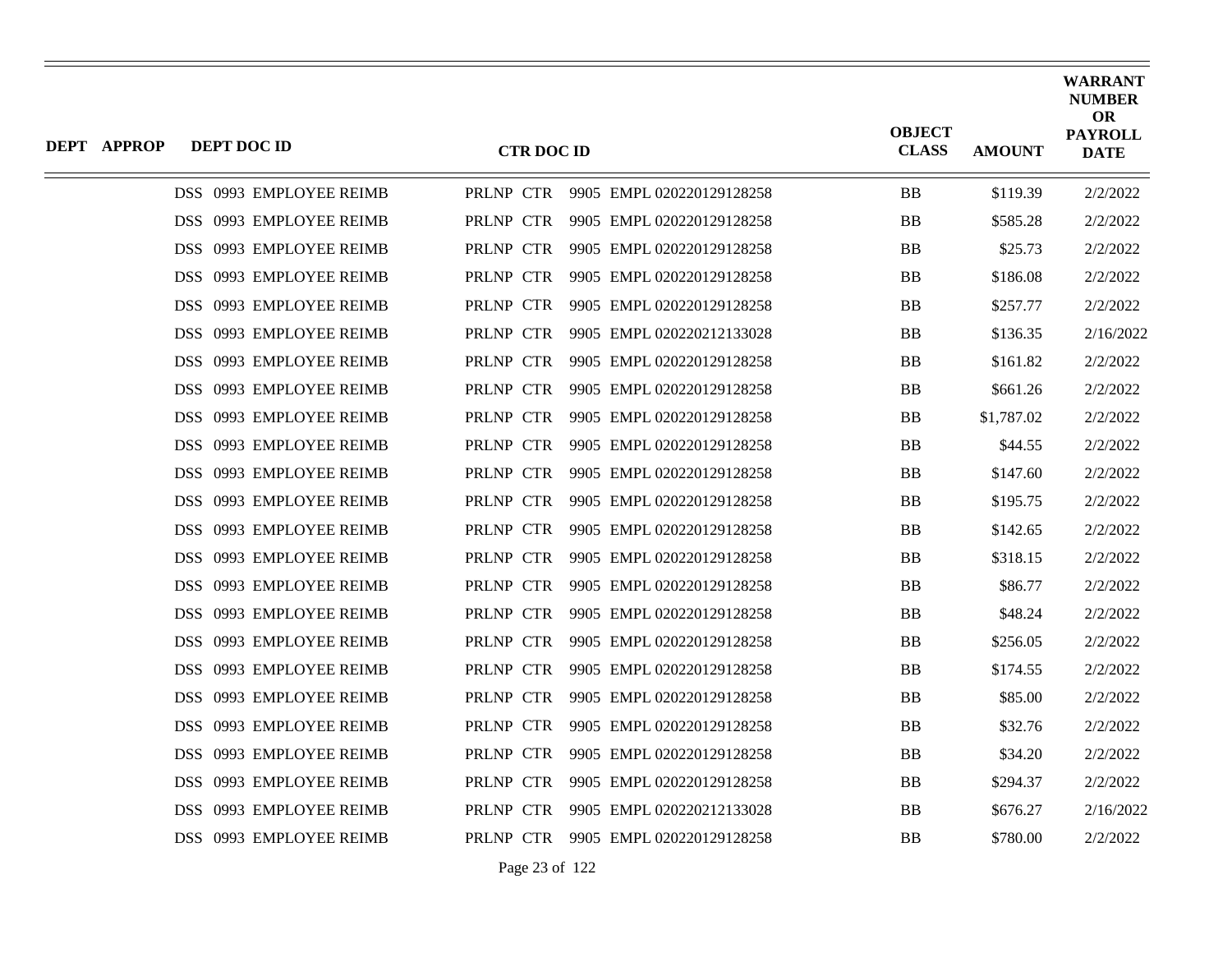| DEPT APPROP | DEPT DOC ID             | <b>CTR DOC ID</b> |                           | <b>OBJECT</b><br><b>CLASS</b> | <b>AMOUNT</b> | <b>WARRANT</b><br><b>NUMBER</b><br><b>OR</b><br><b>PAYROLL</b><br><b>DATE</b> |
|-------------|-------------------------|-------------------|---------------------------|-------------------------------|---------------|-------------------------------------------------------------------------------|
|             | DSS 0993 EMPLOYEE REIMB | PRLNP CTR         | 9905 EMPL 020220129128258 | <b>BB</b>                     | \$292.50      | 2/2/2022                                                                      |
|             | DSS 0993 EMPLOYEE REIMB | PRLNP CTR         | 9905 EMPL 020220129128258 | <b>BB</b>                     | \$144.00      | 2/2/2022                                                                      |
|             | DSS 0993 EMPLOYEE REIMB | PRLNP CTR         | 9905 EMPL 020220129128258 | BB                            | \$38.79       | 2/2/2022                                                                      |
|             | DSS 0993 EMPLOYEE REIMB | PRLNP CTR         | 9905 EMPL 020220129128258 | <b>BB</b>                     | \$216.90      | 2/2/2022                                                                      |
|             | DSS 0993 EMPLOYEE REIMB | PRLNP CTR         | 9905 EMPL 020220129128258 | BB                            | \$153.90      | 2/2/2022                                                                      |
|             | DSS 0993 EMPLOYEE REIMB | PRLNP CTR         | 9905 EMPL 020220129128258 | <b>BB</b>                     | \$964.15      | 2/2/2022                                                                      |
|             | DSS 0993 EMPLOYEE REIMB | PRLNP CTR         | 9905 EMPL 020220129128258 | BB                            | \$11.70       | 2/2/2022                                                                      |
|             | DSS 0993 EMPLOYEE REIMB | PRLNP CTR         | 9905 EMPL 020220129128258 | <b>BB</b>                     | \$64.76       | 2/2/2022                                                                      |
|             | DSS 0993 EMPLOYEE REIMB | PRLNP CTR         | 9905 EMPL 020220129128258 | <b>BB</b>                     | \$232.82      | 2/2/2022                                                                      |
|             | DSS 0993 EMPLOYEE REIMB | PRLNP CTR         | 9905 EMPL 020220212133028 | BB                            | \$162.00      | 2/16/2022                                                                     |
|             | DSS 0993 EMPLOYEE REIMB | PRLNP CTR         | 9905 EMPL 020220129128258 | <b>BB</b>                     | \$72.54       | 2/2/2022                                                                      |
|             | DSS 0993 EMPLOYEE REIMB | PRLNP CTR         | 9905 EMPL 020220212133028 | BB                            | \$307.82      | 2/16/2022                                                                     |
|             | DSS 0993 EMPLOYEE REIMB | PRLNP CTR         | 9905 EMPL 020220212133028 | <b>BB</b>                     | \$5.13        | 2/16/2022                                                                     |
|             | DSS 0993 EMPLOYEE REIMB | PRLNP CTR         | 9905 EMPL 020220212133028 | BB                            | \$26.10       | 2/16/2022                                                                     |
|             | DSS 0993 EMPLOYEE REIMB | PRLNP CTR         | 9905 EMPL 020220212133028 | <b>BB</b>                     | \$11.70       | 2/16/2022                                                                     |
|             | DSS 0993 EMPLOYEE REIMB | PRLNP CTR         | 9905 EMPL 020220212133028 | <b>BB</b>                     | \$151.02      | 2/16/2022                                                                     |
|             | DSS 0993 EMPLOYEE REIMB | PRLNP CTR         | 9905 EMPL 020220212133028 | BB                            | \$466.83      | 2/16/2022                                                                     |
|             | DSS 0993 EMPLOYEE REIMB | PRLNP CTR         | 9905 EMPL 020220129128258 | <b>BB</b>                     | \$504.45      | 2/2/2022                                                                      |
|             | DSS 0993 EMPLOYEE REIMB | PRLNP CTR         | 9905 EMPL 020220212133028 | BB                            | \$292.50      | 2/16/2022                                                                     |
|             | DSS 0993 EMPLOYEE REIMB | PRLNP CTR         | 9905 EMPL 020220129128258 | <b>BB</b>                     | \$1,467.00    | 2/2/2022                                                                      |
|             | DSS 0993 EMPLOYEE REIMB | PRLNP CTR         | 9905 EMPL 020220212133028 | BB                            | \$121.05      | 2/16/2022                                                                     |
|             | DSS 0993 EMPLOYEE REIMB | PRLNP CTR         | 9905 EMPL 020220212133028 | <b>BB</b>                     | \$92.25       | 2/16/2022                                                                     |
|             | DSS 0993 EMPLOYEE REIMB | PRLNP CTR         | 9905 EMPL 020220212133028 | BB                            | \$123.72      | 2/16/2022                                                                     |
|             | DSS 0993 EMPLOYEE REIMB | PRLNP CTR         | 9905 EMPL 020220212133028 | <b>BB</b>                     | \$2,062.35    | 2/16/2022                                                                     |
|             |                         |                   |                           |                               |               |                                                                               |

Page 24 of 122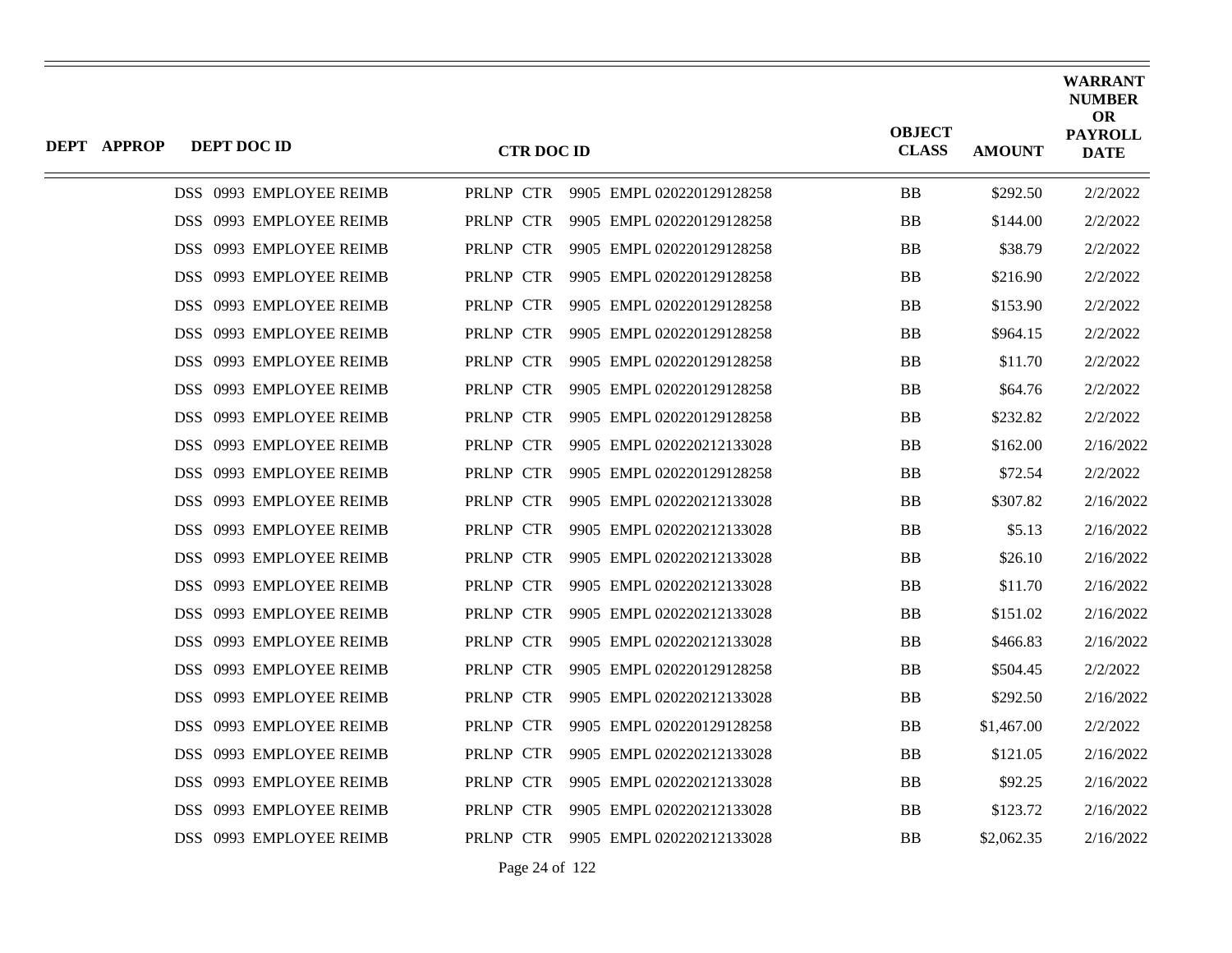| <b>DEPT APPROP</b> | DEPT DOC ID             | <b>CTR DOC ID</b> |                                     | <b>OBJECT</b><br><b>CLASS</b> | <b>AMOUNT</b> | <b>WARRANT</b><br><b>NUMBER</b><br><b>OR</b><br><b>PAYROLL</b><br><b>DATE</b> |
|--------------------|-------------------------|-------------------|-------------------------------------|-------------------------------|---------------|-------------------------------------------------------------------------------|
|                    | DSS 0993 EMPLOYEE REIMB |                   | PRLNP CTR 9905 EMPL 020220212133028 | <b>BB</b>                     | \$170.90      | 2/16/2022                                                                     |
|                    | DSS 0993 EMPLOYEE REIMB | PRLNP CTR         | 9905 EMPL 020220226112497           | <b>BB</b>                     | \$2,199.68    | 3/16/2022                                                                     |
|                    | DSS 0993 EMPLOYEE REIMB | PRLNP CTR         | 9905 EMPL 020220129128258           | <b>BB</b>                     | \$734.85      | 2/2/2022                                                                      |
|                    | DSS 0993 EMPLOYEE REIMB | PRLNP CTR         | 9905 EMPL 020220212133028           | <b>BB</b>                     | \$726.75      | 2/16/2022                                                                     |
|                    | DSS 0993 EMPLOYEE REIMB | PRLNP CTR         | 9905 EMPL 020220212133028           | <b>BB</b>                     | \$73.09       | 2/16/2022                                                                     |
|                    | DSS 0993 EMPLOYEE REIMB | PRLNP CTR         | 9905 EMPL 020220129128258           | <b>BB</b>                     | \$316.35      | 2/2/2022                                                                      |
|                    | DSS 0993 EMPLOYEE REIMB | PRLNP CTR         | 9905 EMPL 020220129128258           | <b>BB</b>                     | \$402.75      | 2/2/2022                                                                      |
|                    | DSS 0993 EMPLOYEE REIMB | PRLNP CTR         | 9905 EMPL 020220129128258           | <b>BB</b>                     | \$222.75      | 2/2/2022                                                                      |
|                    | DSS 0993 EMPLOYEE REIMB | PRLNP CTR         | 9905 EMPL 020220129128258           | <b>BB</b>                     | \$347.56      | 2/2/2022                                                                      |
|                    | DSS 0993 EMPLOYEE REIMB | PRLNP CTR         | 9905 EMPL 020220129128258           | <b>BB</b>                     | \$110.71      | 2/2/2022                                                                      |
|                    | DSS 0993 EMPLOYEE REIMB | PRLNP CTR         | 9905 EMPL 020220129128258           | <b>BB</b>                     | \$348.97      | 2/2/2022                                                                      |
|                    | DSS 0993 EMPLOYEE REIMB | PRLNP CTR         | 9905 EMPL 020220129128258           | <b>BB</b>                     | \$275.40      | 2/2/2022                                                                      |
|                    | DSS 0993 EMPLOYEE REIMB | PRLNP CTR         | 9905 EMPL 020220129128258           | <b>BB</b>                     | \$4.95        | 2/2/2022                                                                      |
|                    | DSS 0993 EMPLOYEE REIMB | PRLNP CTR         | 9905 EMPL 020220129128258           | <b>BB</b>                     | \$1,510.65    | 2/2/2022                                                                      |
|                    | DSS 0993 EMPLOYEE REIMB | PRLNP CTR         | 9905 EMPL 020220129128258           | <b>BB</b>                     | \$245.55      | 2/2/2022                                                                      |
|                    | DSS 0993 EMPLOYEE REIMB | PRLNP CTR         | 9905 EMPL 020220129128258           | <b>BB</b>                     | \$49.50       | 2/2/2022                                                                      |
|                    | DSS 0993 EMPLOYEE REIMB | PRLNP CTR         | 9905 EMPL 020220129128258           | <b>BB</b>                     | \$1,219.10    | 2/2/2022                                                                      |
|                    | DSS 0993 EMPLOYEE REIMB | PRLNP CTR         | 9905 EMPL 020220129128258           | <b>BB</b>                     | \$316.80      | 2/2/2022                                                                      |
|                    | DSS 0993 EMPLOYEE REIMB | PRLNP CTR         | 9905 EMPL 020220129128258           | <b>BB</b>                     | \$635.11      | 2/2/2022                                                                      |
|                    | DSS 0993 EMPLOYEE REIMB | PRLNP CTR         | 9905 EMPL 020220129128258           | <b>BB</b>                     | \$305.64      | 2/2/2022                                                                      |
|                    | DSS 0993 EMPLOYEE REIMB | PRLNP CTR         | 9905 EMPL 020220129128258           | <b>BB</b>                     | \$281.08      | 2/2/2022                                                                      |
|                    | DSS 0993 EMPLOYEE REIMB | PRLNP CTR         | 9905 EMPL 020220129128258           | <b>BB</b>                     | \$222.15      | 2/2/2022                                                                      |
|                    | DSS 0993 EMPLOYEE REIMB | PRLNP CTR         | 9905 EMPL 020220129128258           | <b>BB</b>                     | \$480.60      | 2/2/2022                                                                      |
|                    | DSS 0993 EMPLOYEE REIMB | PRLNP CTR         | 9905 EMPL 020220129128258           | <b>BB</b>                     | \$167.00      | 2/2/2022                                                                      |
|                    |                         |                   |                                     |                               |               |                                                                               |

Page 25 of 122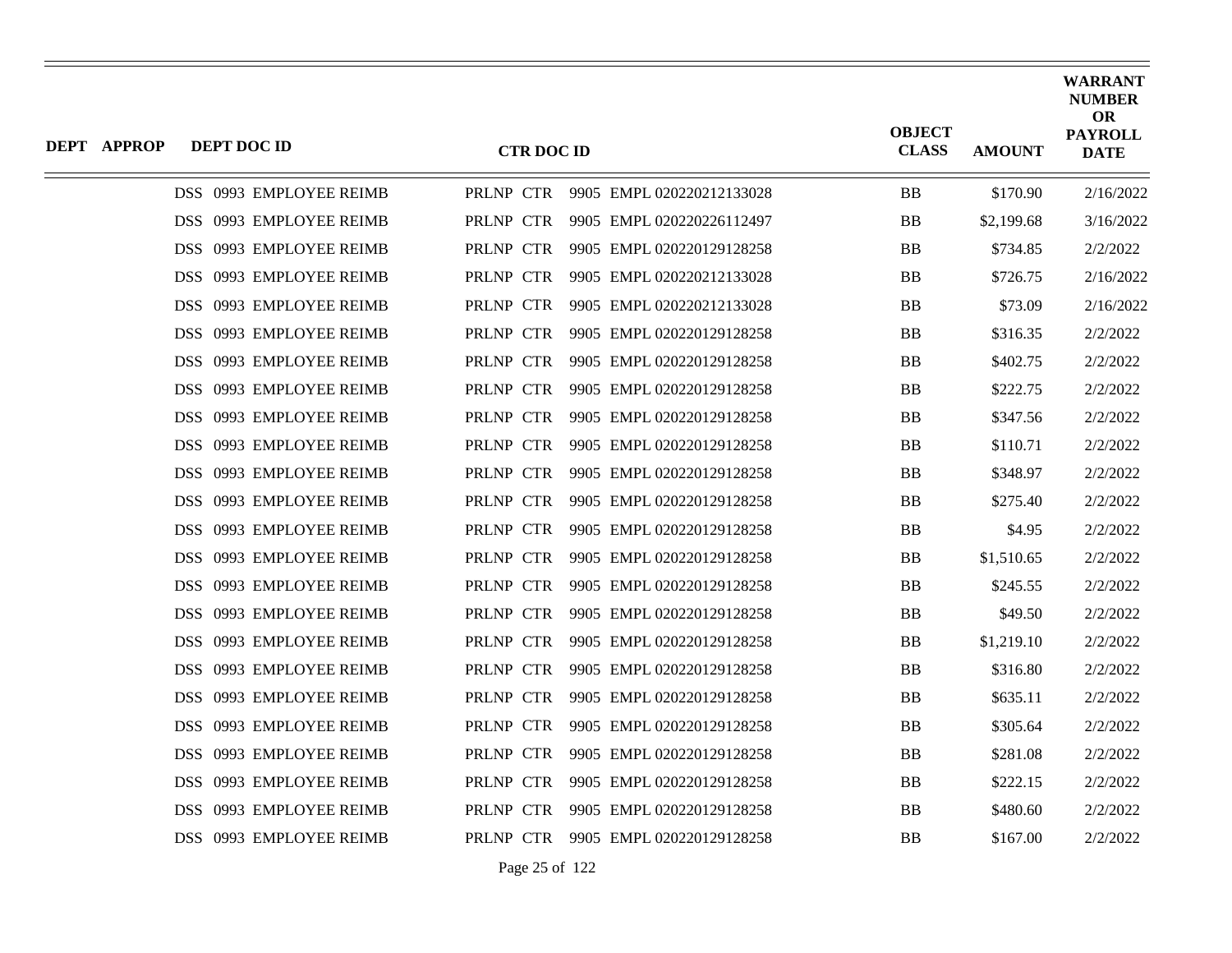| DEPT APPROP | DEPT DOC ID             | <b>CTR DOC ID</b> |                                     | <b>OBJECT</b><br><b>CLASS</b> | <b>AMOUNT</b> | <b>WARRANT</b><br><b>NUMBER</b><br><b>OR</b><br><b>PAYROLL</b><br><b>DATE</b> |
|-------------|-------------------------|-------------------|-------------------------------------|-------------------------------|---------------|-------------------------------------------------------------------------------|
|             | DSS 0993 EMPLOYEE REIMB |                   | PRLNP CTR 9905 EMPL 020220115111457 | <b>BB</b>                     | \$41.62       | 1/19/2022                                                                     |
|             | DSS 0993 EMPLOYEE REIMB | PRLNP CTR         | 9905 EMPL 020220115111457           | <b>BB</b>                     | \$478.80      | 1/19/2022                                                                     |
|             | DSS 0993 EMPLOYEE REIMB | PRLNP CTR         | 9905 EMPL 020220115111457           | <b>BB</b>                     | \$124.65      | 1/19/2022                                                                     |
|             | DSS 0993 EMPLOYEE REIMB | PRLNP CTR         | 9905 EMPL 020220115111457           | BB                            | \$135.85      | 1/19/2022                                                                     |
|             | DSS 0993 EMPLOYEE REIMB | PRLNP CTR         | 9905 EMPL 020220115111457           | <b>BB</b>                     | \$88.34       | 1/19/2022                                                                     |
|             | DSS 0993 EMPLOYEE REIMB | PRLNP CTR         | 9905 EMPL 020220115111457           | <b>BB</b>                     | \$258.97      | 1/19/2022                                                                     |
|             | DSS 0993 EMPLOYEE REIMB | PRLNP CTR         | 9905 EMPL 020220115111457           | <b>BB</b>                     | \$181.24      | 1/19/2022                                                                     |
|             | DSS 0993 EMPLOYEE REIMB | PRLNP CTR         | 9905 EMPL 020220115111457           | BB                            | \$11.03       | 1/19/2022                                                                     |
|             | DSS 0993 EMPLOYEE REIMB | PRLNP CTR         | 9905 EMPL 020220129128258           | <b>BB</b>                     | \$903.25      | 2/2/2022                                                                      |
|             | DSS 0993 EMPLOYEE REIMB | PRLNP CTR         | 9905 EMPL 020220115111457           | <b>BB</b>                     | \$34.61       | 1/19/2022                                                                     |
|             | DSS 0993 EMPLOYEE REIMB | PRLNP CTR         | 9905 EMPL 020220129128258           | BB                            | \$195.04      | 2/2/2022                                                                      |
|             | DSS 0993 EMPLOYEE REIMB | PRLNP CTR         | 9905 EMPL 020220115101537           | <b>BB</b>                     | \$300.00      | 1/19/2022                                                                     |
|             | DSS 0993 EMPLOYEE REIMB | PRLNP CTR         | 9905 EMPL 020220115101537           | BB                            | \$25.79       | 1/19/2022                                                                     |
|             | DSS 0993 EMPLOYEE REIMB | PRLNP CTR         | 9905 EMPL 020220115101537           | BB                            | \$450.00      | 1/19/2022                                                                     |
|             | DSS 0993 EMPLOYEE REIMB | PRLNP CTR         | 9905 EMPL 020220129128258           | <b>BB</b>                     | \$170.05      | 2/2/2022                                                                      |
|             | DSS 0993 EMPLOYEE REIMB | PRLNP CTR         | 9905 EMPL 020220129128258           | BB                            | \$121.91      | 2/2/2022                                                                      |
|             | DSS 0993 EMPLOYEE REIMB | PRLNP CTR         | 9905 EMPL 020220129128258           | <b>BB</b>                     | \$873.00      | 2/2/2022                                                                      |
|             | DSS 0993 EMPLOYEE REIMB | PRLNP CTR         | 9905 EMPL 020220129128258           | <b>BB</b>                     | \$307.80      | 2/2/2022                                                                      |
|             | DSS 0993 EMPLOYEE REIMB | PRLNP CTR         | 9905 EMPL 020220129128258           | <b>BB</b>                     | \$14.36       | 2/2/2022                                                                      |
|             | DSS 0993 EMPLOYEE REIMB | PRLNP CTR         | 9905 EMPL 020220115111457           | <b>BB</b>                     | \$44.68       | 1/19/2022                                                                     |
|             | DSS 0993 EMPLOYEE REIMB | PRLNP CTR         | 9905 EMPL 020220129128258           | <b>BB</b>                     | \$63.45       | 2/2/2022                                                                      |
|             | DSS 0993 EMPLOYEE REIMB | PRLNP CTR         | 9905 EMPL 020220129128258           | <b>BB</b>                     | \$89.37       | 2/2/2022                                                                      |
|             | DSS 0993 EMPLOYEE REIMB | PRLNP CTR         | 9905 EMPL 020220129128258           | BB                            | \$801.69      | 2/2/2022                                                                      |
|             | DSS 0993 EMPLOYEE REIMB | PRLNP CTR         | 9905 EMPL 020220129128258           | <b>BB</b>                     | \$49.05       | 2/2/2022                                                                      |
|             |                         |                   |                                     |                               |               |                                                                               |

Page 26 of 122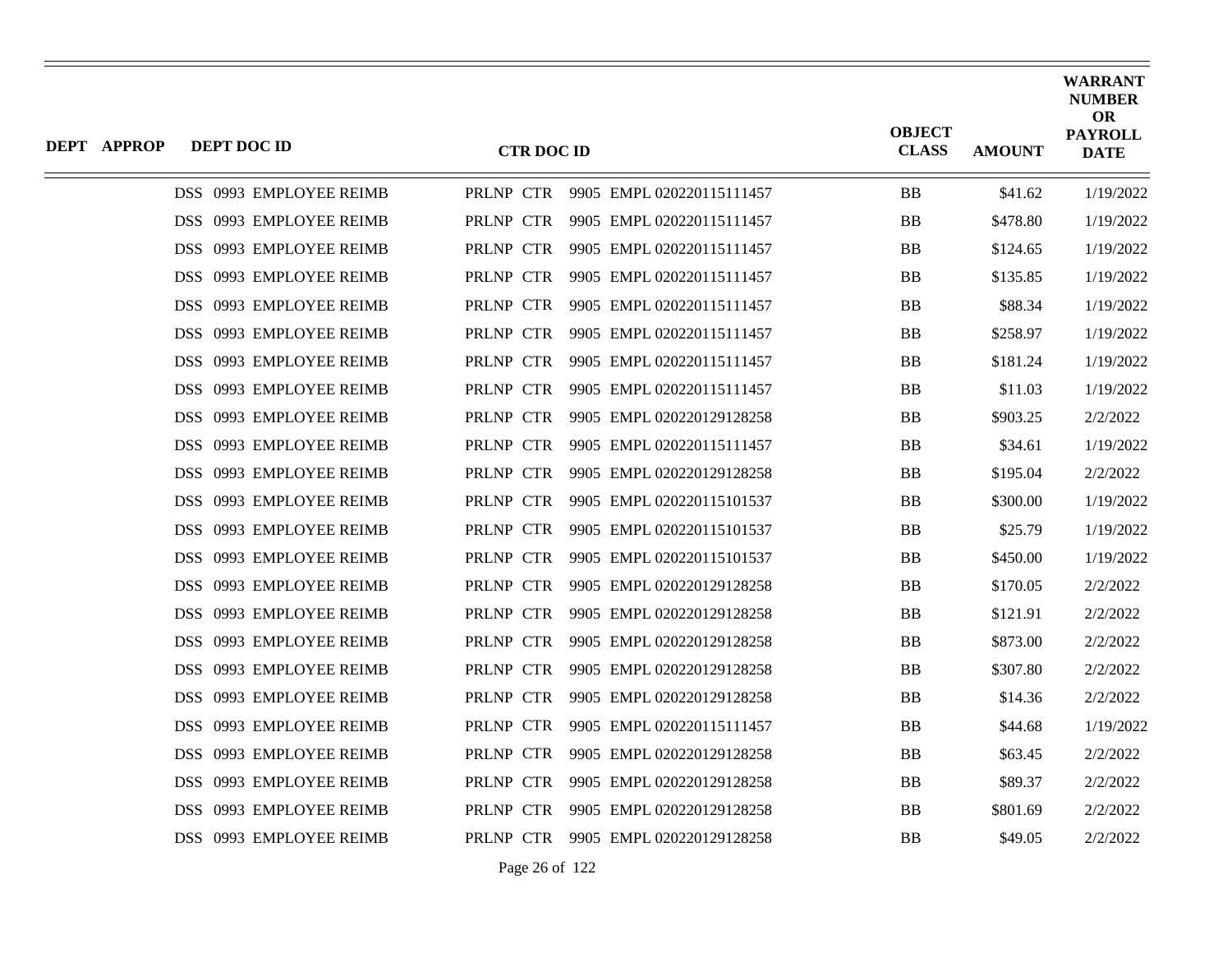| <b>DEPT APPROP</b> | DEPT DOC ID             | <b>CTR DOC ID</b> |                                     | <b>OBJECT</b><br><b>CLASS</b> | <b>AMOUNT</b> | <b>WARRANT</b><br><b>NUMBER</b><br><b>OR</b><br><b>PAYROLL</b><br><b>DATE</b> |
|--------------------|-------------------------|-------------------|-------------------------------------|-------------------------------|---------------|-------------------------------------------------------------------------------|
|                    | DSS 0993 EMPLOYEE REIMB |                   | PRLNP CTR 9905 EMPL 020220129128258 | <b>BB</b>                     | \$443.25      | 2/2/2022                                                                      |
|                    | DSS 0993 EMPLOYEE REIMB | PRLNP CTR         | 9905 EMPL 020220129128258           | <b>BB</b>                     | \$452.25      | 2/2/2022                                                                      |
|                    | DSS 0993 EMPLOYEE REIMB | PRLNP CTR         | 9905 EMPL 020220129128258           | <b>BB</b>                     | \$290.70      | 2/2/2022                                                                      |
|                    | DSS 0993 EMPLOYEE REIMB | PRLNP CTR         | 9905 EMPL 020220129128258           | <b>BB</b>                     | \$544.95      | 2/2/2022                                                                      |
|                    | DSS 0993 EMPLOYEE REIMB | PRLNP CTR         | 9905 EMPL 020220129128258           | <b>BB</b>                     | \$29.25       | 2/2/2022                                                                      |
|                    | DSS 0993 EMPLOYEE REIMB | PRLNP CTR         | 9905 EMPL 020220129128258           | <b>BB</b>                     | \$79.20       | 2/2/2022                                                                      |
|                    | DSS 0993 EMPLOYEE REIMB | PRLNP CTR         | 9905 EMPL 020220129128258           | <b>BB</b>                     | \$163.01      | 2/2/2022                                                                      |
|                    | DSS 0993 EMPLOYEE REIMB | PRLNP CTR         | 9905 EMPL 020220129128258           | <b>BB</b>                     | \$485.10      | 2/2/2022                                                                      |
|                    | DSS 0993 EMPLOYEE REIMB | PRLNP CTR         | 9905 EMPL 020220129128258           | <b>BB</b>                     | \$332.62      | 2/2/2022                                                                      |
|                    | DSS 0993 EMPLOYEE REIMB | PRLNP CTR         | 9905 EMPL 020220129128258           | <b>BB</b>                     | \$206.85      | 2/2/2022                                                                      |
|                    | DSS 0993 EMPLOYEE REIMB | PRLNP CTR         | 9905 EMPL 020220129128258           | <b>BB</b>                     | \$45.45       | 2/2/2022                                                                      |
|                    | DSS 0993 EMPLOYEE REIMB | PRLNP CTR         | 9905 EMPL 020220129128258           | <b>BB</b>                     | \$282.15      | 2/2/2022                                                                      |
|                    | DSS 0993 EMPLOYEE REIMB | PRLNP CTR         | 9905 EMPL 020220129128258           | <b>BB</b>                     | \$573.75      | 2/2/2022                                                                      |
|                    | DSS 0993 EMPLOYEE REIMB | PRLNP CTR         | 9905 EMPL 020220115101537           | <b>BB</b>                     | \$300.00      | 1/19/2022                                                                     |
|                    | DSS 0993 EMPLOYEE REIMB | PRLNP CTR         | 9905 EMPL 020220129128258           | <b>BB</b>                     | \$319.50      | 2/2/2022                                                                      |
|                    | DSS 0993 EMPLOYEE REIMB | PRLNP CTR         | 9905 EMPL 020220129128258           | <b>BB</b>                     | \$245.70      | 2/2/2022                                                                      |
|                    | DSS 0993 EMPLOYEE REIMB | PRLNP CTR         | 9905 EMPL 020220129128258           | <b>BB</b>                     | \$475.74      | 2/2/2022                                                                      |
|                    | DSS 0993 EMPLOYEE REIMB | PRLNP CTR         | 9905 EMPL 020220129128258           | <b>BB</b>                     | \$198.90      | 2/2/2022                                                                      |
|                    | DSS 0993 EMPLOYEE REIMB | PRLNP CTR         | 9905 EMPL 020220129128258           | <b>BB</b>                     | \$0.72        | 2/2/2022                                                                      |
|                    | DSS 0993 EMPLOYEE REIMB | PRLNP CTR         | 9905 EMPL 020220129128258           | <b>BB</b>                     | \$237.96      | 2/2/2022                                                                      |
|                    | DSS 0993 EMPLOYEE REIMB | PRLNP CTR         | 9905 EMPL 020220129128258           | <b>BB</b>                     | \$438.30      | 2/2/2022                                                                      |
|                    | DSS 0993 EMPLOYEE REIMB | PRLNP CTR         | 9905 EMPL 020220129128258           | <b>BB</b>                     | \$180.00      | 2/2/2022                                                                      |
|                    | DSS 0993 EMPLOYEE REIMB | PRLNP CTR         | 9905 EMPL 020220129128258           | <b>BB</b>                     | \$235.80      | 2/2/2022                                                                      |
|                    | DSS 0993 EMPLOYEE REIMB |                   | PRLNP CTR 9905 EMPL 020220129128258 | <b>BB</b>                     | \$335.03      | 2/2/2022                                                                      |
|                    |                         |                   |                                     |                               |               |                                                                               |

Page 27 of 122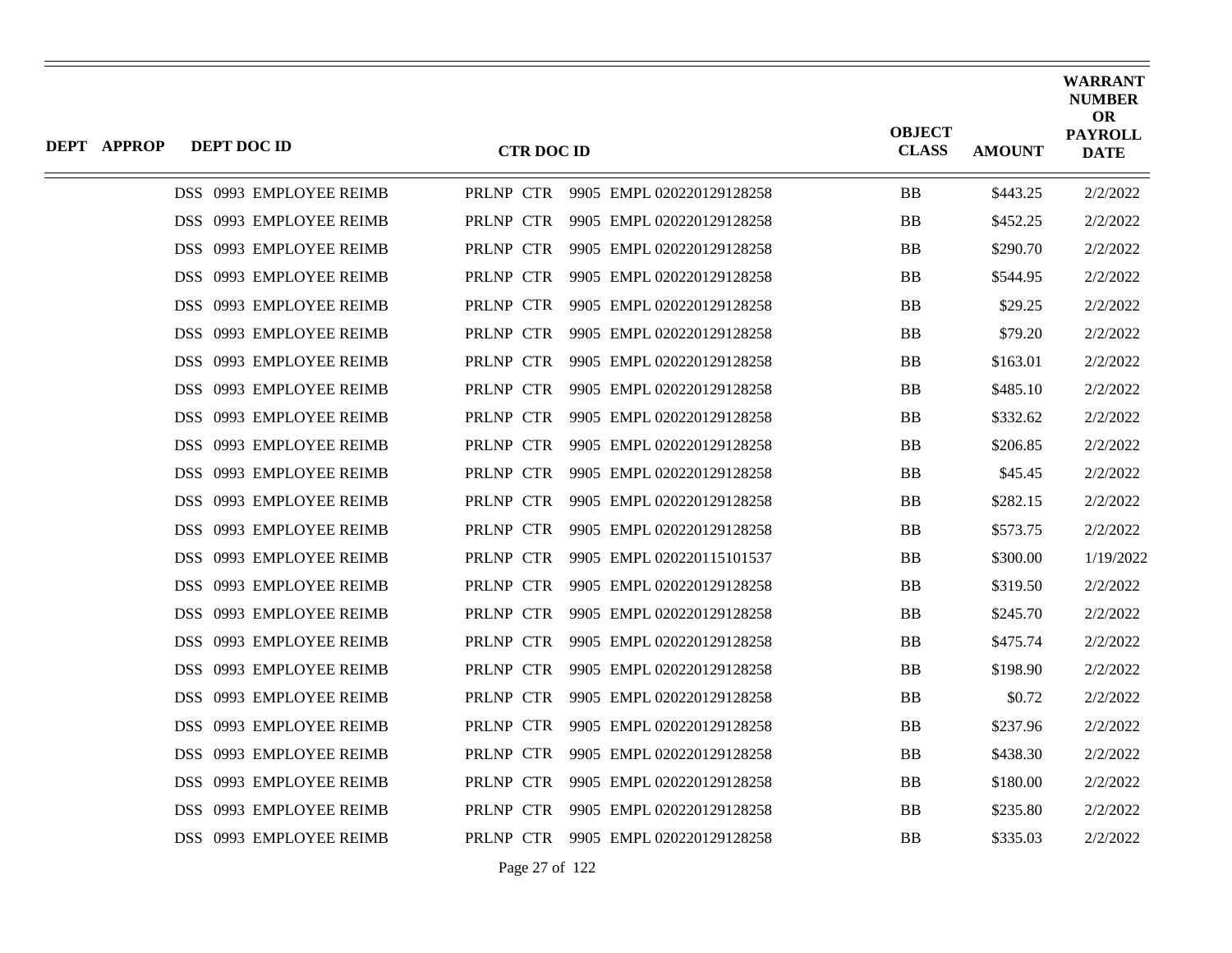| <b>DEPT APPROP</b> | DEPT DOC ID             | <b>CTR DOC ID</b> |                                     | <b>OBJECT</b><br><b>CLASS</b> | <b>AMOUNT</b> | <b>WARRANT</b><br><b>NUMBER</b><br><b>OR</b><br><b>PAYROLL</b><br><b>DATE</b> |
|--------------------|-------------------------|-------------------|-------------------------------------|-------------------------------|---------------|-------------------------------------------------------------------------------|
|                    | DSS 0993 EMPLOYEE REIMB |                   | PRLNP CTR 9905 EMPL 020220129128258 | <b>BB</b>                     | \$347.85      | 2/2/2022                                                                      |
|                    | DSS 0993 EMPLOYEE REIMB | PRLNP CTR         | 9905 EMPL 020220129128258           | <b>BB</b>                     | \$397.80      | 2/2/2022                                                                      |
|                    | DSS 0993 EMPLOYEE REIMB | PRLNP CTR         | 9905 EMPL 020220129128258           | <b>BB</b>                     | \$1,076.56    | 2/2/2022                                                                      |
|                    | DSS 0993 EMPLOYEE REIMB | PRLNP CTR         | 9905 EMPL 020220129128258           | <b>BB</b>                     | \$437.40      | 2/2/2022                                                                      |
|                    | DSS 0993 EMPLOYEE REIMB | PRLNP CTR         | 9905 EMPL 020220129128258           | <b>BB</b>                     | \$920.50      | 2/2/2022                                                                      |
|                    | DSS 0993 EMPLOYEE REIMB | PRLNP CTR         | 9905 EMPL 020220129128258           | <b>BB</b>                     | \$5.40        | 2/2/2022                                                                      |
|                    | DSS 0993 EMPLOYEE REIMB | PRLNP CTR         | 9905 EMPL 020220129128258           | <b>BB</b>                     | \$10.08       | 2/2/2022                                                                      |
|                    | DSS 0993 EMPLOYEE REIMB | PRLNP CTR         | 9905 EMPL 020220129128258           | <b>BB</b>                     | \$339.75      | 2/2/2022                                                                      |
|                    | DSS 0993 EMPLOYEE REIMB | PRLNP CTR         | 9905 EMPL 020220129128258           | <b>BB</b>                     | \$34.20       | 2/2/2022                                                                      |
|                    | DSS 0993 EMPLOYEE REIMB | PRLNP CTR         | 9905 EMPL 020220129128258           | <b>BB</b>                     | \$230.39      | 2/2/2022                                                                      |
|                    | DSS 0993 EMPLOYEE REIMB | PRLNP CTR         | 9905 EMPL 020220129128258           | <b>BB</b>                     | \$71.24       | 2/2/2022                                                                      |
|                    | DSS 0993 EMPLOYEE REIMB | PRLNP CTR         | 9905 EMPL 020220129128258           | <b>BB</b>                     | \$110.70      | 2/2/2022                                                                      |
|                    | DSS 0993 EMPLOYEE REIMB | PRLNP CTR         | 9905 EMPL 020220129128258           | <b>BB</b>                     | \$353.25      | 2/2/2022                                                                      |
|                    | DSS 0993 EMPLOYEE REIMB | PRLNP CTR         | 9905 EMPL 020220129128258           | <b>BB</b>                     | \$516.44      | 2/2/2022                                                                      |
|                    | DSS 0993 EMPLOYEE REIMB | PRLNP CTR         | 9905 EMPL 020220129128258           | <b>BB</b>                     | \$124.02      | 2/2/2022                                                                      |
|                    | DSS 0993 EMPLOYEE REIMB | PRLNP CTR         | 9905 EMPL 020220129128258           | <b>BB</b>                     | \$237.77      | 2/2/2022                                                                      |
|                    | DSS 0993 EMPLOYEE REIMB | PRLNP CTR         | 9905 EMPL 020220129128258           | <b>BB</b>                     | \$153.90      | 2/2/2022                                                                      |
|                    | DSS 0993 EMPLOYEE REIMB | PRLNP CTR         | 9905 EMPL 020220129128258           | <b>BB</b>                     | \$151.65      | 2/2/2022                                                                      |
|                    | DSS 0993 EMPLOYEE REIMB | PRLNP CTR         | 9905 EMPL 020220129128258           | <b>BB</b>                     | \$278.53      | 2/2/2022                                                                      |
|                    | DSS 0993 EMPLOYEE REIMB | PRLNP CTR         | 9905 EMPL 020220129128258           | <b>BB</b>                     | \$140.59      | 2/2/2022                                                                      |
|                    | DSS 0993 EMPLOYEE REIMB | PRLNP CTR         | 9905 EMPL 020220129128258           | <b>BB</b>                     | \$758.90      | 2/2/2022                                                                      |
|                    | DSS 0993 EMPLOYEE REIMB | PRLNP CTR         | 9905 EMPL 020220129128258           | <b>BB</b>                     | \$163.55      | 2/2/2022                                                                      |
|                    | DSS 0993 EMPLOYEE REIMB | PRLNP CTR         | 9905 EMPL 020220129128258           | <b>BB</b>                     | \$146.70      | 2/2/2022                                                                      |
|                    | DSS 0993 EMPLOYEE REIMB | PRLNP CTR         | 9905 EMPL 020220129128258           | <b>BB</b>                     | \$11.30       | 2/2/2022                                                                      |

Page 28 of 122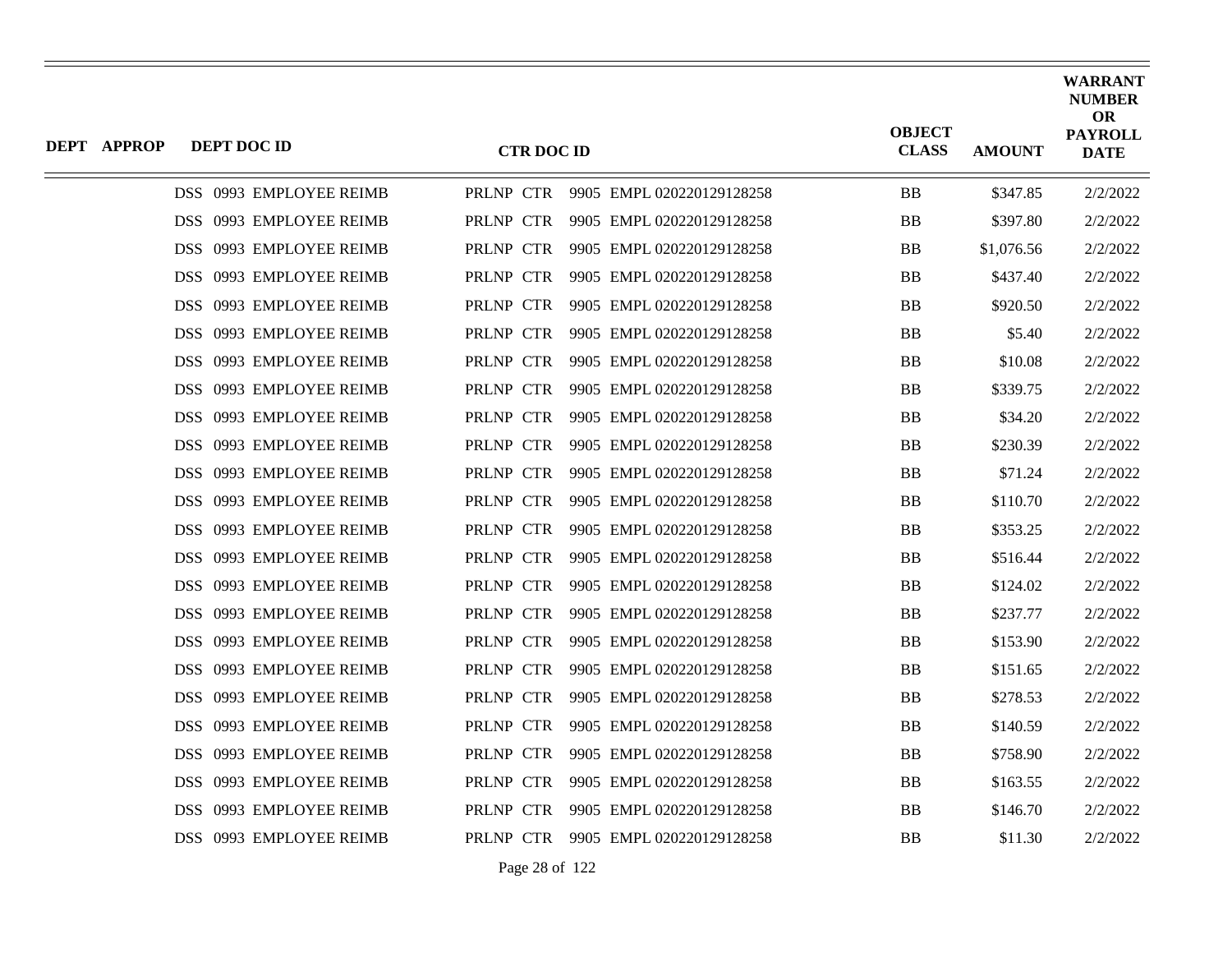| <b>DEPT APPROP</b> | DEPT DOC ID |                                   |            | <b>CTR DOC ID</b> |                           | <b>OBJECT</b><br><b>CLASS</b> | <b>AMOUNT</b> | <b>WARRANT</b><br><b>NUMBER</b><br><b>OR</b><br><b>PAYROLL</b><br><b>DATE</b> |
|--------------------|-------------|-----------------------------------|------------|-------------------|---------------------------|-------------------------------|---------------|-------------------------------------------------------------------------------|
|                    |             | DSS 0993 EMPLOYEE REIMB           | PRLNP CTR  |                   | 9905 EMPL 020220129128258 | <b>BB</b>                     | \$96.83       | 2/2/2022                                                                      |
|                    |             | GAX DSS 0009 INTF2022PYDDSS05B001 | <b>GXM</b> | <b>CTR</b>        | 9905 INTF2022PYDDSS05B001 | EE                            | \$1,200.80    | M06                                                                           |
|                    |             | GAX DSS 0009 INTF2022PYDDSS05B002 | <b>GXM</b> | <b>CTR</b>        | 9905 INTF2022PYDDSS05B002 | EE                            | \$2,139.00    | M <sub>06</sub>                                                               |
| GAX DSS            |             | 0009 INTF2022PYDDSS05B003         | <b>GXM</b> | <b>CTR</b>        | 9905 INTF2022PYDDSS05B003 | EE                            | \$20.10       | M06                                                                           |
|                    |             | GAX DSS 0009 INTF2022PYDDSS05B004 | <b>GXM</b> | <b>CTR</b>        | 9905 INTF2022PYDDSS05B004 | EE                            | \$515.54      | M06                                                                           |
|                    |             | GAX DSS 0009 INTF2022PYDDSS05B005 | <b>GXM</b> | <b>CTR</b>        | 9905 INTF2022PYDDSS05B005 | EE                            | \$727.36      | M06                                                                           |
|                    |             | GAX DSS 0009 INTF2022PYDDSS05B006 | <b>GXM</b> | <b>CTR</b>        | 9905 INTF2022PYDDSS05B006 | KK                            | \$910.29      | M06                                                                           |
|                    |             | GAX DSS 0009 INTF2022PYDDSS05B007 | <b>GXM</b> | <b>CTR</b>        | 9905 INTF2022PYDDSS05B007 | KK                            | \$1,673.05    | M06                                                                           |
|                    |             | GAX DSS 0009 INTF2022PYDDSS05B008 | <b>GXM</b> | <b>CTR</b>        | 9905 INTF2022PYDDSS05B008 | KK                            | \$1,056.58    | M06                                                                           |
| GAX DSS            |             | 0009 INTF2022PYDDSS05B009         | <b>GXM</b> | <b>CTR</b>        | 9905 INTF2022PYDDSS05B009 | KK                            | \$1,746.80    | M06                                                                           |
|                    |             | GAX DSS 0009 INTF2022PYDDSS05B010 | <b>GXM</b> | <b>CTR</b>        | 9905 INTF2022PYDDSS05B010 | KK                            | \$1,111.60    | M06                                                                           |
|                    |             | GAX DSS 0009 INTF2022PYDDSS05B011 | <b>GXM</b> | <b>CTR</b>        | 9905 INTF2022PYDDSS05B011 | <b>KK</b>                     | \$751.02      | M <sub>06</sub>                                                               |
| GAX DSS            |             | 0009 INTF2022PYDDSS05B012         | <b>GXM</b> | <b>CTR</b>        | 9905 INTF2022PYDDSS05B012 | KK                            | \$1,001.36    | M06                                                                           |
|                    |             | GAX DSS 0009 INTF2022PYDDSS05B013 | <b>GXM</b> | <b>CTR</b>        | 9905 INTF2022PYDDSS05B013 | $\mathbf{KK}$                 | \$910.29      | M06                                                                           |
|                    |             | GAX DSS 0009 INTF2022PYDDSS05B014 | <b>GXM</b> | <b>CTR</b>        | 9905 INTF2022PYDDSS05B014 | KK                            | \$681.92      | M <sub>06</sub>                                                               |
|                    |             | GAX DSS 0009 INTF2022PYDDSS05B015 | <b>GXM</b> | <b>CTR</b>        | 9905 INTF2022PYDDSS05B015 | KK                            | \$587.52      | M06                                                                           |
|                    |             | GAX DSS 0009 INTF2022PYDDSS05B016 | <b>GXM</b> | <b>CTR</b>        | 9905 INTF2022PYDDSS05B016 | KK                            | \$317.60      | M06                                                                           |
|                    |             | GAX DSS 0009 INTF2022PYDDSS05B017 | <b>GXM</b> | <b>CTR</b>        | 9905 INTF2022PYDDSS05B017 | EE                            | \$228.94      | M <sub>06</sub>                                                               |
| GAX DSS            |             | 0009 INTF2022PYDDSS05B018         | <b>GXM</b> | <b>CTR</b>        | 9905 INTF2022PYDDSS05B018 | EE                            | \$375.52      | M06                                                                           |
|                    |             | GAX DSS 0009 INTF2022PYDDSS05B019 | <b>GXM</b> | <b>CTR</b>        | 9905 INTF2022PYDDSS05B019 | EE                            | \$423.12      | M06                                                                           |
|                    |             | GAX DSS 0009 INTF2022PYDDSS05B020 | <b>GXM</b> | <b>CTR</b>        | 9905 INTF2022PYDDSS05B020 | <b>KK</b>                     | \$754.80      | M <sub>06</sub>                                                               |
| <b>GAX DSS</b>     |             | 0009 INTF2022PYDDSS05B021         | <b>GXM</b> | <b>CTR</b>        | 9905 INTF2022PYDDSS05B021 | KK                            | \$2,498.72    | M06                                                                           |
|                    |             | GAX DSS 0009 INTF2022PYDDSS9A0001 | <b>GXM</b> | <b>CTR</b>        | 9905 INTF2022PYDDSS9A0001 | $\mathbf{J}\mathbf{J}$        | \$208.00      | M09                                                                           |
|                    |             | GAX DSS 0009 INTF2022PYDDSS9A0003 | GXM        | <b>CTR</b>        | 9905 INTF2022PYDDSS9A0003 | JJ                            | \$400.00      | M09                                                                           |

Page 29 of 122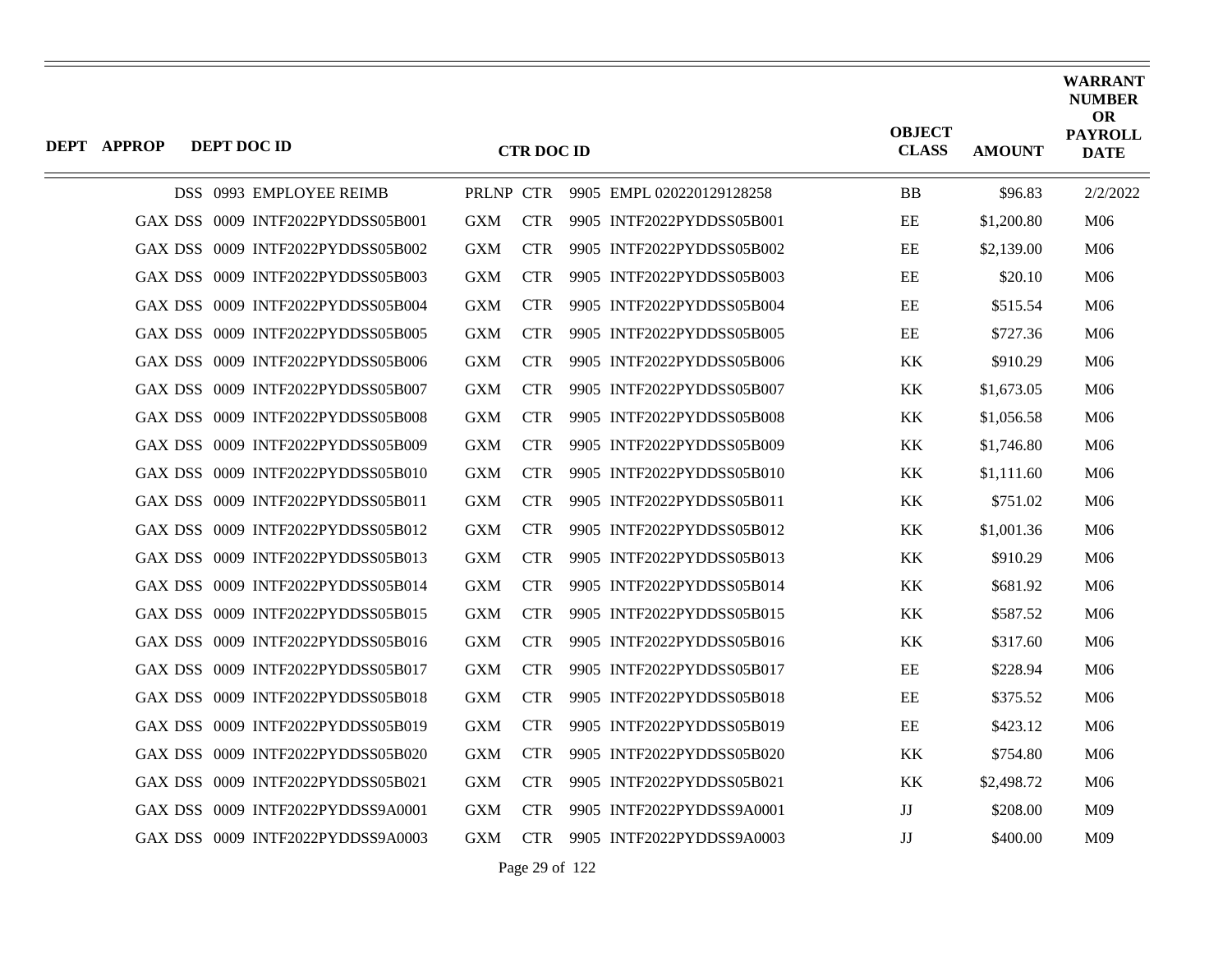| <b>DEPT APPROP</b> | <b>DEPT DOC ID</b>                |            | <b>CTR DOC ID</b> |                                |          | <b>OBJECT</b><br><b>CLASS</b> | <b>AMOUNT</b> | <b>WARRANT</b><br><b>NUMBER</b><br><b>OR</b><br><b>PAYROLL</b><br><b>DATE</b> |
|--------------------|-----------------------------------|------------|-------------------|--------------------------------|----------|-------------------------------|---------------|-------------------------------------------------------------------------------|
|                    | GAX DSS 0009 INTF2022PYDDSS9A0004 | <b>GXM</b> | <b>CTR</b>        | 9905 INTF2022PYDDSS9A0004      |          | JJ                            | \$80.20       | M09                                                                           |
|                    | GAX DSS 0009 INTF2022PYDDSS9A0005 | <b>GXM</b> | <b>CTR</b>        | 9905 INTF2022PYDDSS9A0005      |          | JJ                            | \$200.00      | M09                                                                           |
|                    | GAX DSS 0009 INTF2022PYDDSS9A0006 | <b>GXM</b> | <b>CTR</b>        | 9905 INTF2022PYDDSS9A0006      |          | JJ                            | \$800.00      | M09                                                                           |
|                    | GAX DSS 0009 INTF2022PYDDSS9A0007 | <b>GXM</b> | <b>CTR</b>        | 9905 INTF2022PYDDSS9A0007      |          | $\mathbf{J}\mathbf{J}$        | \$440.00      | M09                                                                           |
|                    | GAX DSS 0009 INTF2022PYDDSS9A0008 | <b>GXM</b> | <b>CTR</b>        | 9905 INTF2022PYDDSS9A0008      |          | $\rm JJ$                      | \$634.92      | M09                                                                           |
|                    |                                   |            |                   | <b>Total for Appropriation</b> | 48000015 |                               | \$95,827.50   |                                                                               |
| 48000038           |                                   |            |                   |                                |          |                               |               |                                                                               |
|                    | PRC DSS 0009 INTF2022PYDDSS040004 | <b>GXM</b> | <b>CTR</b>        | 9905 INTF2022PYDDSS040004      |          | MM                            | \$134.80      | M <sub>05</sub>                                                               |
|                    | PRC DSS 0009 INTF2022PYDDSS040005 | <b>GXM</b> | <b>CTR</b>        | 9905 INTF2022PYDDSS040005      |          | MM                            | \$10.78       | M <sub>05</sub>                                                               |
|                    | PRC DSS 0009 INTF2022PYDDSS040006 | <b>GXM</b> | <b>CTR</b>        | 9905 INTF2022PYDDSS040006      |          | MM                            | \$19,043.01   | M <sub>05</sub>                                                               |
|                    | PRC DSS 0009 INTF2022PYDDSS040007 | <b>GXM</b> | <b>CTR</b>        | 9905 INTF2022PYDDSS040007      |          | MM                            | \$5,792.07    | M <sub>05</sub>                                                               |
|                    | PRC DSS 0009 INTF2022PYDDSS040008 | <b>GXM</b> | <b>CTR</b>        | 9905 INTF2022PYDDSS040008      |          | MM                            | \$674.00      | M <sub>05</sub>                                                               |
|                    | PRC DSS 0009 INTF2022PYDDSS040009 | <b>GXM</b> | <b>CTR</b>        | 9905 INTF2022PYDDSS040009      |          | MM                            | \$102,146.12  | M <sub>05</sub>                                                               |
|                    | PRC DSS 0009 INTF2022PYDDSS040010 | <b>GXM</b> | <b>CTR</b>        | 9905 INTF2022PYDDSS040010      |          | MM                            | \$946.89      | M <sub>05</sub>                                                               |
|                    | PRC DSS 0009 INTF2022PYDDSS040011 | <b>GXM</b> | <b>CTR</b>        | 9905 INTF2022PYDDSS040011      |          | MM                            | \$946.89      | M <sub>05</sub>                                                               |
|                    | PRC DSS 0009 INTF2022PYDDSS040012 | <b>GXM</b> | <b>CTR</b>        | 9905 INTF2022PYDDSS040012      |          | MM                            | \$53.92       | M <sub>05</sub>                                                               |
|                    | PRC DSS 0009 INTF2022PYDDSS040013 | <b>GXM</b> | <b>CTR</b>        | 9905 INTF2022PYDDSS040013      |          | MM                            | \$210.42      | M <sub>05</sub>                                                               |
|                    | PRC DSS 0009 INTF2022PYDDSS040014 | <b>GXM</b> | <b>CTR</b>        | 9905 INTF2022PYDDSS040014      |          | MM                            | \$71.59       | M <sub>05</sub>                                                               |
|                    | PRC DSS 0009 INTF2022PYDDSS040015 | <b>GXM</b> | <b>CTR</b>        | 9905 INTF2022PYDDSS040015      |          | MM                            | \$1,288.62    | M <sub>05</sub>                                                               |
|                    | PRC DSS 0009 INTF2022PYDDSS040016 | <b>GXM</b> | <b>CTR</b>        | 9905 INTF2022PYDDSS040016      |          | MM                            | \$744.15      | M <sub>05</sub>                                                               |
|                    | PRC DSS 0009 INTF2022PYDDSS040017 | <b>GXM</b> | <b>CTR</b>        | 9905 INTF2022PYDDSS040017      |          | MM                            | \$744.15      | M <sub>05</sub>                                                               |
|                    | PRC DSS 0009 INTF2022PYDDSS040018 | <b>GXM</b> | <b>CTR</b>        | 9905 INTF2022PYDDSS040018      |          | MM                            | \$1,285.35    | M <sub>05</sub>                                                               |
|                    | PRC DSS 0009 INTF2022PYDDSS040019 | <b>GXM</b> | <b>CTR</b>        | 9905 INTF2022PYDDSS040019      |          | MM                            | \$1,217.70    | M <sub>05</sub>                                                               |
|                    | PRC DSS 0009 INTF2022PYDDSS040020 | <b>GXM</b> | <b>CTR</b>        | 9905 INTF2022PYDDSS040020      |          | MM                            | \$1,217.70    | M <sub>05</sub>                                                               |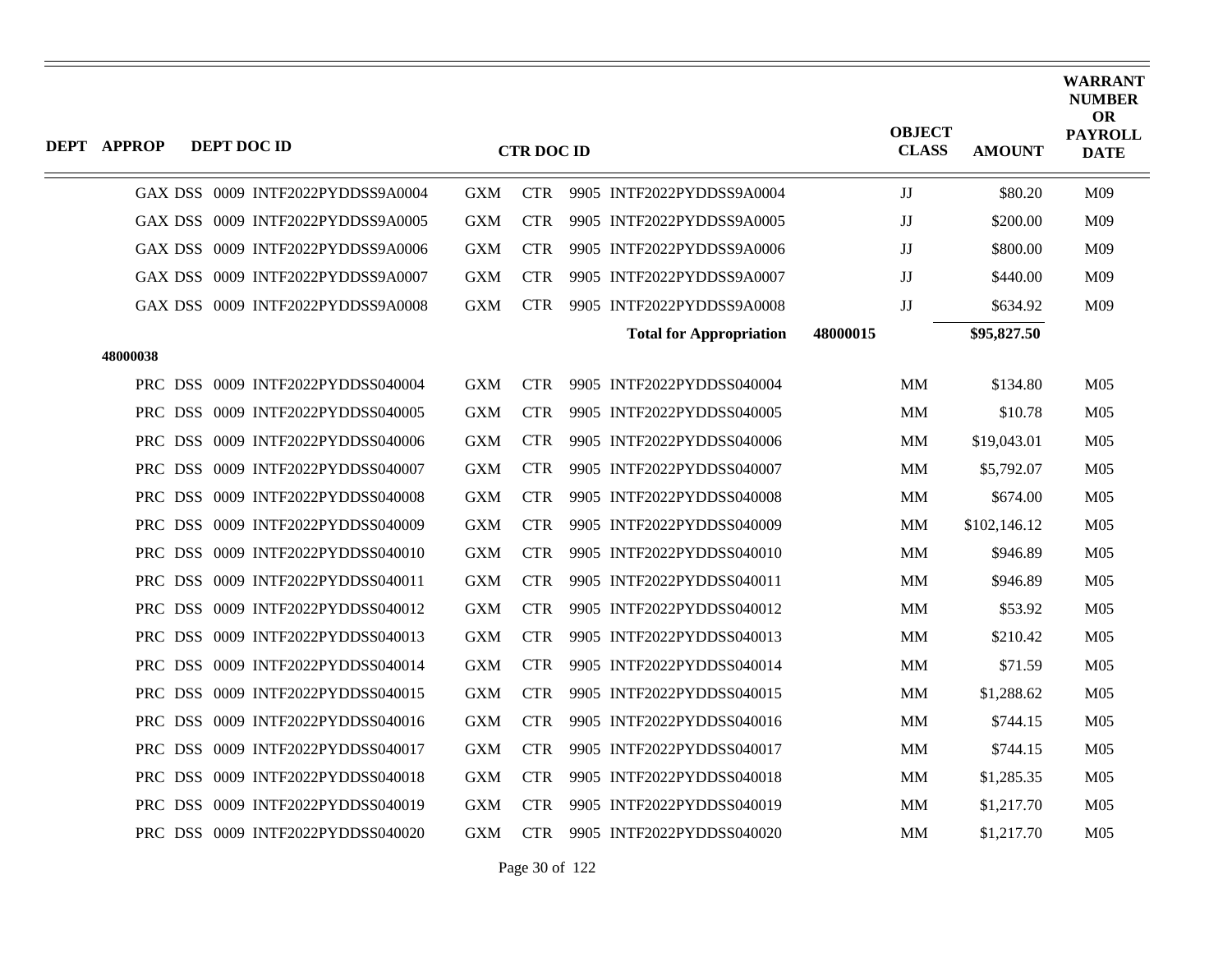| <b>DEPT APPROP</b> | DEPT DOC ID |                                   |            | <b>CTR DOC ID</b> |                           | <b>OBJECT</b><br><b>CLASS</b> | <b>AMOUNT</b> | <b>WARRANT</b><br><b>NUMBER</b><br><b>OR</b><br><b>PAYROLL</b><br><b>DATE</b> |
|--------------------|-------------|-----------------------------------|------------|-------------------|---------------------------|-------------------------------|---------------|-------------------------------------------------------------------------------|
|                    |             | PRC DSS 0009 INTF2022PYDDSS040021 | <b>GXM</b> | <b>CTR</b>        | 9905 INTF2022PYDDSS040021 | MM                            | \$1,285.35    | M <sub>05</sub>                                                               |
|                    |             | PRC DSS 0009 INTF2022PYDDSS040022 | <b>GXM</b> | <b>CTR</b>        | 9905 INTF2022PYDDSS040022 | MM                            | \$1,082.40    | M <sub>05</sub>                                                               |
|                    |             | PRC DSS 0009 INTF2022PYDDSS040023 | <b>GXM</b> | <b>CTR</b>        | 9905 INTF2022PYDDSS040023 | MМ                            | \$1,285.35    | M <sub>05</sub>                                                               |
|                    |             | PRC DSS 0009 INTF2022PYDDSS040024 | <b>GXM</b> | <b>CTR</b>        | 9905 INTF2022PYDDSS040024 | MМ                            | \$3,156.30    | M <sub>05</sub>                                                               |
|                    |             | PRC DSS 0009 INTF2022PYDDSS040025 | <b>GXM</b> | <b>CTR</b>        | 9905 INTF2022PYDDSS040025 | MМ                            | \$1,893.78    | M <sub>05</sub>                                                               |
|                    |             | PRC DSS 0009 INTF2022PYDDSS040026 | <b>GXM</b> | <b>CTR</b>        | 9905 INTF2022PYDDSS040026 | MМ                            | \$3,156.30    | M <sub>05</sub>                                                               |
|                    |             | PRC DSS 0009 INTF2022PYDDSS040027 | <b>GXM</b> | <b>CTR</b>        | 9905 INTF2022PYDDSS040027 | MM                            | \$1,005.60    | M <sub>05</sub>                                                               |
|                    |             | PRC DSS 0009 INTF2022PYDDSS040028 | <b>GXM</b> | <b>CTR</b>        | 9905 INTF2022PYDDSS040028 | MМ                            | \$27,848.28   | M <sub>05</sub>                                                               |
|                    |             | PRC DSS 0009 INTF2022PYDDSS040029 | <b>GXM</b> | <b>CTR</b>        | 9905 INTF2022PYDDSS040029 | <b>MM</b>                     | \$71.59       | M <sub>05</sub>                                                               |
|                    |             | PRC DSS 0009 INTF2022PYDDSS040030 | <b>GXM</b> | <b>CTR</b>        | 9905 INTF2022PYDDSS040030 | MМ                            | \$3,795.00    | M <sub>05</sub>                                                               |
|                    |             | PRC DSS 0009 INTF2022PYDDSS040031 | <b>GXM</b> | <b>CTR</b>        | 9905 INTF2022PYDDSS040031 | MМ                            | \$1,145.44    | M <sub>05</sub>                                                               |
|                    |             | PRC DSS 0009 INTF2022PYDDSS040032 | <b>GXM</b> | <b>CTR</b>        | 9905 INTF2022PYDDSS040032 | <b>MM</b>                     | \$609.96      | M <sub>05</sub>                                                               |
|                    |             | PRC DSS 0009 INTF2022PYDDSS040033 | <b>GXM</b> | <b>CTR</b>        | 9905 INTF2022PYDDSS040033 | MМ                            | \$563.04      | M <sub>05</sub>                                                               |
|                    |             | PRC DSS 0009 INTF2022PYDDSS040034 | <b>GXM</b> | <b>CTR</b>        | 9905 INTF2022PYDDSS040034 | <b>MM</b>                     | \$46.92       | M <sub>05</sub>                                                               |
|                    |             | GAX DSS 0009 INTF2022PYDDSS050001 | <b>GXM</b> | <b>CTR</b>        | 9905 INTF2022PYDDSS050001 | MМ                            | \$188.08      | M <sub>05</sub>                                                               |
|                    |             | GAX DSS 0009 INTF2022PYDDSS050002 | <b>GXM</b> | <b>CTR</b>        | 9905 INTF2022PYDDSS050002 | MМ                            | \$2,730.00    | M <sub>05</sub>                                                               |
|                    |             | GAX DSS 0009 INTF2022PYDDSS050003 | <b>GXM</b> | <b>CTR</b>        | 9905 INTF2022PYDDSS050003 | MM                            | \$1,173.77    | M <sub>05</sub>                                                               |
|                    |             | GAX DSS 0009 INTF2022PYDDSS050004 | <b>GXM</b> | <b>CTR</b>        | 9905 INTF2022PYDDSS050004 | MМ                            | \$3,251.30    | M <sub>05</sub>                                                               |
|                    |             | GAX DSS 0009 INTF2022PYDDSS050005 | <b>GXM</b> | <b>CTR</b>        | 9905 INTF2022PYDDSS050005 | <b>MM</b>                     | \$496.80      | M <sub>05</sub>                                                               |
|                    |             | GAX DSS 0009 INTF2022PYDDSS050006 | <b>GXM</b> | <b>CTR</b>        | 9905 INTF2022PYDDSS050006 | MM                            | \$200.00      | M <sub>05</sub>                                                               |
|                    |             | GAX DSS 0009 INTF2022PYDDSS050007 | <b>GXM</b> | <b>CTR</b>        | 9905 INTF2022PYDDSS050007 | MМ                            | \$75.00       | M <sub>05</sub>                                                               |
|                    |             | GAX DSS 0009 INTF2022PYDDSS05A001 | <b>GXM</b> | <b>CTR</b>        | 9905 INTF2022PYDDSS05A001 | MM                            | \$708.07      | M <sub>05</sub>                                                               |
|                    |             | GAX DSS 0009 INTF2022PYDDSS05A002 | <b>GXM</b> | <b>CTR</b>        | 9905 INTF2022PYDDSS05A002 | MМ                            | \$782.10      | M <sub>05</sub>                                                               |
|                    |             | GAX DSS 0009 INTF2022PYDDSS070001 | <b>GXM</b> | CTR -             | 9905 INTF2022PYDDSS070001 | <b>MM</b>                     | \$379.80      | M <sub>07</sub>                                                               |

Page 31 of 122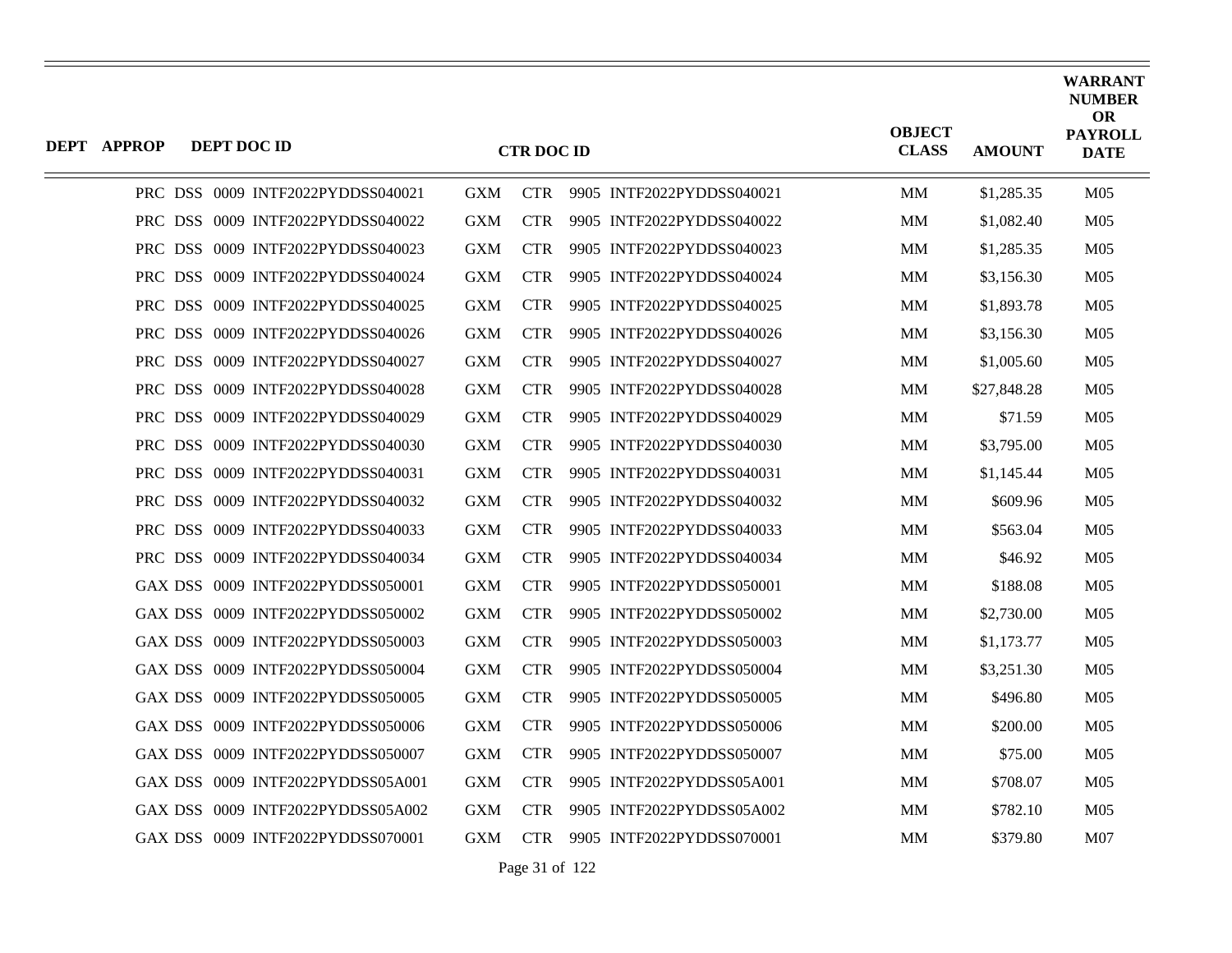| <b>DEPT APPROP</b> | DEPT DOC ID                       |            | <b>CTR DOC ID</b> |                           | <b>OBJECT</b><br><b>CLASS</b> | <b>AMOUNT</b> | <b>WARRANT</b><br><b>NUMBER</b><br><b>OR</b><br><b>PAYROLL</b><br><b>DATE</b> |
|--------------------|-----------------------------------|------------|-------------------|---------------------------|-------------------------------|---------------|-------------------------------------------------------------------------------|
|                    | GAX DSS 0009 INTF2022PYDDSS070002 | <b>GXM</b> | <b>CTR</b>        | 9905 INTF2022PYDDSS070002 | MM                            | \$354.48      | M07                                                                           |
|                    | GAX DSS 0009 INTF2022PYDDSS070003 | <b>GXM</b> | <b>CTR</b>        | 9905 INTF2022PYDDSS070003 | <b>MM</b>                     | \$379.80      | <b>M07</b>                                                                    |
|                    | GAX DSS 0009 INTF2022PYDDSS070004 | <b>GXM</b> | <b>CTR</b>        | 9905 INTF2022PYDDSS070004 | MМ                            | \$405.12      | M07                                                                           |
|                    | GAX DSS 0009 INTF2022PYDDSS070005 | <b>GXM</b> | <b>CTR</b>        | 9905 INTF2022PYDDSS070005 | <b>MM</b>                     | \$379.80      | <b>M07</b>                                                                    |
|                    | GAX DSS 0009 INTF2022PYDDSS070006 | <b>GXM</b> | <b>CTR</b>        | 9905 INTF2022PYDDSS070006 | MМ                            | \$379.80      | M07                                                                           |
|                    | GAX DSS 0009 INTF2022PYDDSS070007 | <b>GXM</b> | <b>CTR</b>        | 9905 INTF2022PYDDSS070007 | <b>MM</b>                     | \$379.80      | M07                                                                           |
|                    | GAX DSS 0009 INTF2022PYDDSS070008 | <b>GXM</b> | <b>CTR</b>        | 9905 INTF2022PYDDSS070008 | MM                            | \$405.12      | M07                                                                           |
|                    | GAX DSS 0009 INTF2022PYDDSS070009 | <b>GXM</b> | <b>CTR</b>        | 9905 INTF2022PYDDSS070009 | MM                            | \$379.80      | M07                                                                           |
|                    | GAX DSS 0009 INTF2022PYDDSS070010 | <b>GXM</b> | <b>CTR</b>        | 9905 INTF2022PYDDSS070010 | MM                            | \$379.80      | M <sub>07</sub>                                                               |
|                    | GAX DSS 0009 INTF2022PYDDSS070011 | <b>GXM</b> | <b>CTR</b>        | 9905 INTF2022PYDDSS070011 | MM                            | \$251.18      | M07                                                                           |
|                    | GAX DSS 0009 INTF2022PYDDSS070012 | <b>GXM</b> | <b>CTR</b>        | 9905 INTF2022PYDDSS070012 | MМ                            | \$251.18      | <b>M07</b>                                                                    |
|                    | GAX DSS 0009 INTF2022PYDDSS070013 | <b>GXM</b> | <b>CTR</b>        | 9905 INTF2022PYDDSS070013 | MM                            | \$308.22      | M <sub>07</sub>                                                               |
|                    | GAX DSS 0009 INTF2022PYDDSS070014 | <b>GXM</b> | <b>CTR</b>        | 9905 INTF2022PYDDSS070014 | MM                            | \$257.40      | M07                                                                           |
|                    | GAX DSS 0009 INTF2022PYDDSS070015 | <b>GXM</b> | <b>CTR</b>        | 9905 INTF2022PYDDSS070015 | <b>MM</b>                     | \$274.56      | <b>M07</b>                                                                    |
|                    | GAX DSS 0009 INTF2022PYDDSS070016 | <b>GXM</b> | <b>CTR</b>        | 9905 INTF2022PYDDSS070016 | MМ                            | \$257.40      | M07                                                                           |
|                    | GAX DSS 0009 INTF2022PYDDSS070017 | <b>GXM</b> | <b>CTR</b>        | 9905 INTF2022PYDDSS070017 | MM                            | \$257.40      | <b>M07</b>                                                                    |
|                    | GAX DSS 0009 INTF2022PYDDSS070018 | <b>GXM</b> | <b>CTR</b>        | 9905 INTF2022PYDDSS070018 | <b>MM</b>                     | \$257.40      | <b>M07</b>                                                                    |
|                    | GAX DSS 0009 INTF2022PYDDSS070019 | <b>GXM</b> | <b>CTR</b>        | 9905 INTF2022PYDDSS070019 | MМ                            | \$274.56      | M07                                                                           |
|                    | GAX DSS 0009 INTF2022PYDDSS070020 | <b>GXM</b> | <b>CTR</b>        | 9905 INTF2022PYDDSS070020 | <b>MM</b>                     | \$257.40      | M07                                                                           |
|                    | GAX DSS 0009 INTF2022PYDDSS070021 | <b>GXM</b> | <b>CTR</b>        | 9905 INTF2022PYDDSS070021 | MМ                            | \$171.60      | M07                                                                           |
|                    | GAX DSS 0009 INTF2022PYDDSS070022 | <b>GXM</b> | <b>CTR</b>        | 9905 INTF2022PYDDSS070022 | MМ                            | \$85.80       | M07                                                                           |
|                    | GAX DSS 0009 INTF2022PYDDSS070023 | <b>GXM</b> | <b>CTR</b>        | 9905 INTF2022PYDDSS070023 | MM                            | \$308.22      | M07                                                                           |
|                    | GAX DSS 0009 INTF2022PYDDSS070024 | <b>GXM</b> | <b>CTR</b>        | 9905 INTF2022PYDDSS070024 | MМ                            | \$60.00       | <b>M07</b>                                                                    |
|                    | GAX DSS 0009 INTF2022PYDDSS070025 | <b>GXM</b> | <b>CTR</b>        | 9905 INTF2022PYDDSS070025 | MM                            | \$136.80      | M <sub>07</sub>                                                               |

Page 32 of 122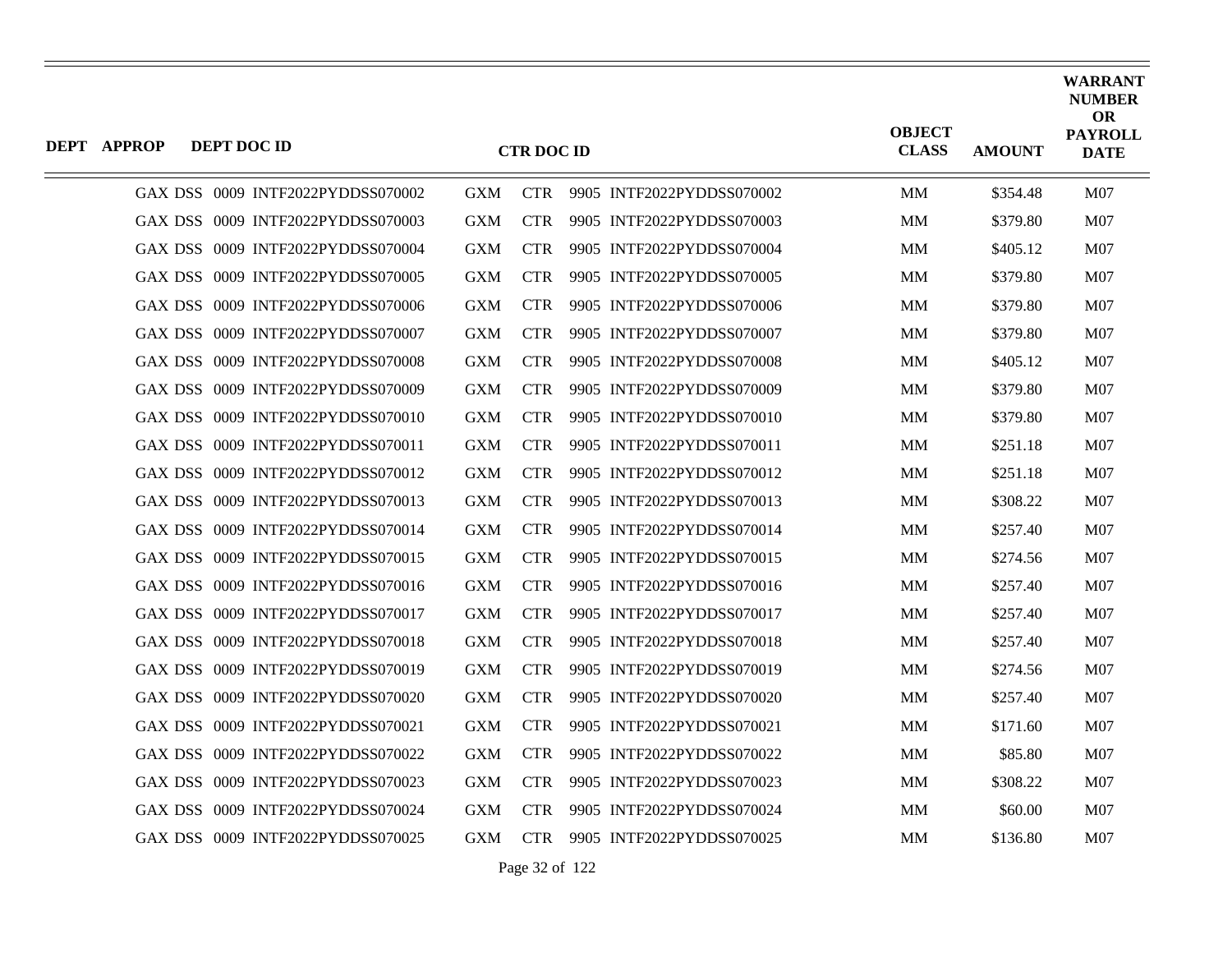| <b>DEPT APPROP</b> | DEPT DOC ID |                                   |            | <b>CTR DOC ID</b> |                           | <b>OBJECT</b><br><b>CLASS</b> | <b>AMOUNT</b> | <b>WARRANT</b><br><b>NUMBER</b><br><b>OR</b><br><b>PAYROLL</b><br><b>DATE</b> |
|--------------------|-------------|-----------------------------------|------------|-------------------|---------------------------|-------------------------------|---------------|-------------------------------------------------------------------------------|
|                    |             | GAX DSS 0009 INTF2022PYDDSS070026 | <b>GXM</b> | <b>CTR</b>        | 9905 INTF2022PYDDSS070026 | <b>MM</b>                     | \$1,275.00    | M07                                                                           |
|                    |             | GAX DSS 0009 INTF2022PYDDSS070027 | <b>GXM</b> | <b>CTR</b>        | 9905 INTF2022PYDDSS070027 | <b>MM</b>                     | \$1,757.00    | M07                                                                           |
|                    |             | GAX DSS 0009 INTF2022PYDDSS070028 | <b>GXM</b> | <b>CTR</b>        | 9905 INTF2022PYDDSS070028 | MМ                            | \$1,260.00    | M07                                                                           |
|                    |             | GAX DSS 0009 INTF2022PYDDSS070029 | <b>GXM</b> | <b>CTR</b>        | 9905 INTF2022PYDDSS070029 | <b>MM</b>                     | \$115.66      | M07                                                                           |
|                    |             | GAX DSS 0009 INTF2022PYDDSS070030 | <b>GXM</b> | <b>CTR</b>        | 9905 INTF2022PYDDSS070030 | MM                            | \$50.00       | M07                                                                           |
|                    |             | GAX DSS 0009 INTF2022PYDDSS070031 | <b>GXM</b> | <b>CTR</b>        | 9905 INTF2022PYDDSS070031 | <b>MM</b>                     | \$256.20      | M07                                                                           |
|                    |             | GAX DSS 0009 INTF2022PYDDSS070032 | <b>GXM</b> | <b>CTR</b>        | 9905 INTF2022PYDDSS070032 | <b>MM</b>                     | \$256.20      | M07                                                                           |
|                    |             | GAX DSS 0009 INTF2022PYDDSS070033 | <b>GXM</b> | <b>CTR</b>        | 9905 INTF2022PYDDSS070033 | <b>MM</b>                     | \$256.20      | M07                                                                           |
|                    |             | GAX DSS 0009 INTF2022PYDDSS070034 | <b>GXM</b> | <b>CTR</b>        | 9905 INTF2022PYDDSS070034 | <b>MM</b>                     | \$256.20      | M07                                                                           |
|                    |             | GAX DSS 0009 INTF2022PYDDSS070035 | <b>GXM</b> | <b>CTR</b>        | 9905 INTF2022PYDDSS070035 | MM                            | \$425.25      | M07                                                                           |
|                    |             | GAX DSS 0009 INTF2022PYDDSS070036 | <b>GXM</b> | <b>CTR</b>        | 9905 INTF2022PYDDSS070036 | <b>MM</b>                     | \$453.60      | M07                                                                           |
|                    |             | GAX DSS 0009 INTF2022PYDDSS070037 | <b>GXM</b> | <b>CTR</b>        | 9905 INTF2022PYDDSS070037 | <b>MM</b>                     | \$425.25      | M07                                                                           |
|                    |             | GAX DSS 0009 INTF2022PYDDSS070038 | <b>GXM</b> | <b>CTR</b>        | 9905 INTF2022PYDDSS070038 | <b>MM</b>                     | \$425.25      | M07                                                                           |
|                    |             | GAX DSS 0009 INTF2022PYDDSS070039 | <b>GXM</b> | <b>CTR</b>        | 9905 INTF2022PYDDSS070039 | <b>MM</b>                     | \$425.25      | M07                                                                           |
|                    |             | GAX DSS 0009 INTF2022PYDDSS070040 | <b>GXM</b> | <b>CTR</b>        | 9905 INTF2022PYDDSS070040 | MМ                            | \$453.60      | M07                                                                           |
|                    |             | GAX DSS 0009 INTF2022PYDDSS070041 | <b>GXM</b> | <b>CTR</b>        | 9905 INTF2022PYDDSS070041 | <b>MM</b>                     | \$425.25      | M07                                                                           |
|                    |             | GAX DSS 0009 INTF2022PYDDSS070042 | <b>GXM</b> | <b>CTR</b>        | 9905 INTF2022PYDDSS070042 | <b>MM</b>                     | \$425.25      | M07                                                                           |
|                    |             | GAX DSS 0009 INTF2022PYDDSS070043 | <b>GXM</b> | <b>CTR</b>        | 9905 INTF2022PYDDSS070043 | <b>MM</b>                     | \$256.20      | M07                                                                           |
|                    |             | GAX DSS 0009 INTF2022PYDDSS070044 | <b>GXM</b> | <b>CTR</b>        | 9905 INTF2022PYDDSS070044 | <b>MM</b>                     | \$256.20      | M07                                                                           |
|                    |             | GAX DSS 0009 INTF2022PYDDSS070045 | <b>GXM</b> | <b>CTR</b>        | 9905 INTF2022PYDDSS070045 | MM                            | \$85.05       | M07                                                                           |
|                    |             | GAX DSS 0009 INTF2022PYDDSS070046 | <b>GXM</b> | <b>CTR</b>        | 9905 INTF2022PYDDSS070046 | <b>MM</b>                     | \$368.55      | M07                                                                           |
|                    |             | GAX DSS 0009 INTF2022PYDDSS070047 | <b>GXM</b> | <b>CTR</b>        | 9905 INTF2022PYDDSS070047 | <b>MM</b>                     | \$473.92      | M07                                                                           |
|                    |             | GAX DSS 0009 INTF2022PYDDSS08A001 | <b>GXM</b> | <b>CTR</b>        | 9905 INTF2022PYDDSS08A001 | MМ                            | \$500.00      | M08                                                                           |
|                    |             | GAX DSS 0009 INTF2022PYDDSS08A002 | <b>GXM</b> | <b>CTR</b>        | 9905 INTF2022PYDDSS08A002 | <b>MM</b>                     | \$500.00      | M08                                                                           |

Page 33 of 122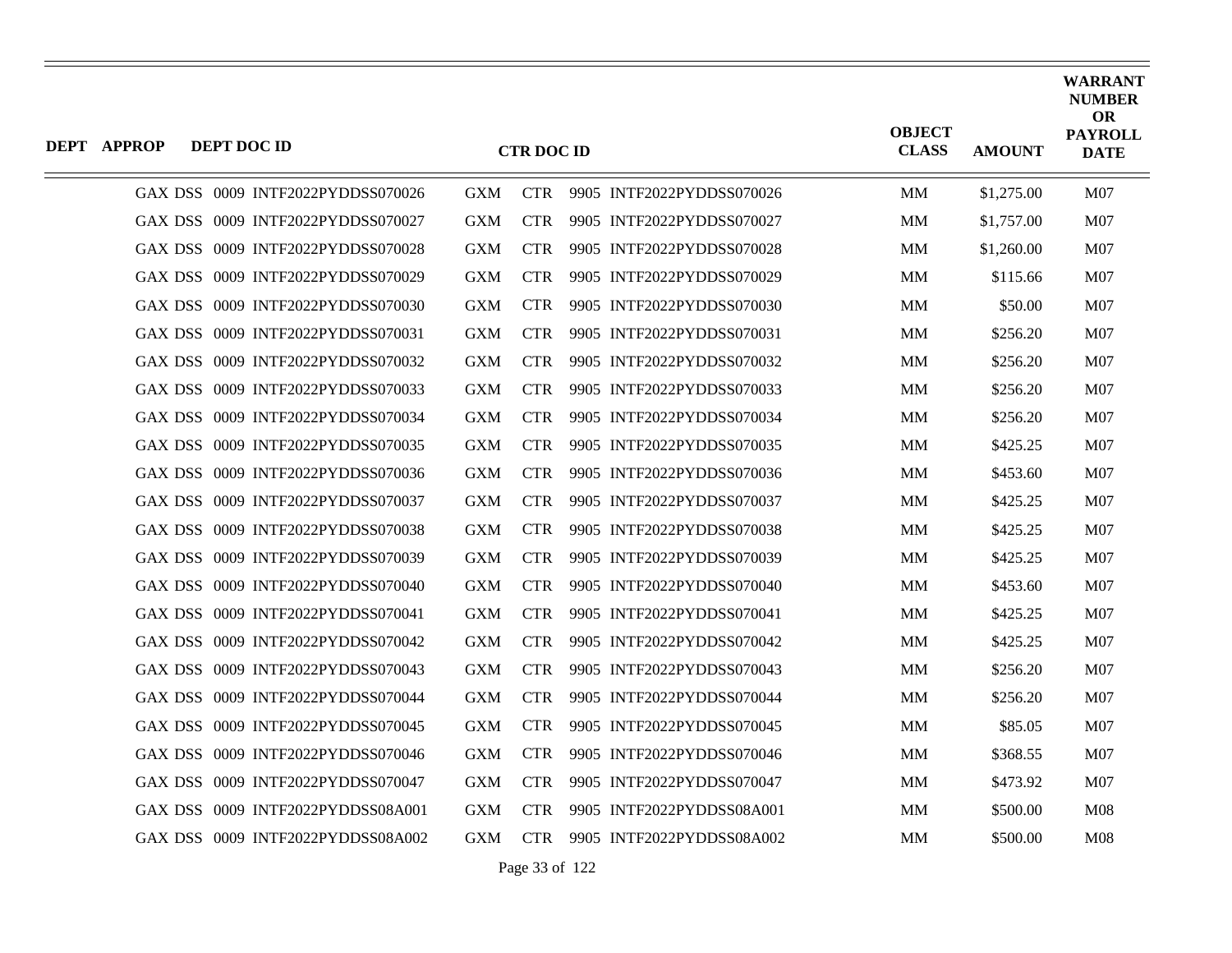| DEPT APPROP | DEPT DOC ID |                                   |            | <b>CTR DOC ID</b> |                           | <b>OBJECT</b><br><b>CLASS</b> | <b>AMOUNT</b> | <b>WARRANT</b><br><b>NUMBER</b><br><b>OR</b><br><b>PAYROLL</b><br><b>DATE</b> |
|-------------|-------------|-----------------------------------|------------|-------------------|---------------------------|-------------------------------|---------------|-------------------------------------------------------------------------------|
|             |             | GAX DSS 0009 INTF2022PYDDSS08A003 | <b>GXM</b> | <b>CTR</b>        | 9905 INTF2022PYDDSS08A003 | <b>MM</b>                     | \$500.00      | <b>M08</b>                                                                    |
|             |             | GAX DSS 0009 INTF2022PYDDSS08A004 | <b>GXM</b> | <b>CTR</b>        | 9905 INTF2022PYDDSS08A004 | <b>MM</b>                     | \$500.00      | M <sub>08</sub>                                                               |
|             |             | GAX DSS 0009 INTF2022PYDDSS08A005 | <b>GXM</b> | <b>CTR</b>        | 9905 INTF2022PYDDSS08A005 | MМ                            | \$157.93      | <b>M08</b>                                                                    |
|             |             | GAX DSS 0009 INTF2022PYDDSS08A006 | <b>GXM</b> | <b>CTR</b>        | 9905 INTF2022PYDDSS08A006 | MМ                            | \$205.83      | M08                                                                           |
|             |             | GAX DSS 0009 INTF2022PYDDSS08A007 | <b>GXM</b> | <b>CTR</b>        | 9905 INTF2022PYDDSS08A007 | MM                            | \$822.15      | <b>M08</b>                                                                    |
|             |             | GAX DSS 0009 INTF2022PYDDSS08A008 | <b>GXM</b> | <b>CTR</b>        | 9905 INTF2022PYDDSS08A008 | <b>MM</b>                     | \$725.29      | M08                                                                           |
|             |             | GAX DSS 0009 INTF2022PYDDSS08A009 | <b>GXM</b> | <b>CTR</b>        | 9905 INTF2022PYDDSS08A009 | MM                            | \$725.29      | <b>M08</b>                                                                    |
|             |             | GAX DSS 0009 INTF2022PYDDSS08A010 | <b>GXM</b> | <b>CTR</b>        | 9905 INTF2022PYDDSS08A010 | MМ                            | \$308.22      | M08                                                                           |
|             |             | GAX DSS 0009 INTF2022PYDDSS08A011 | <b>GXM</b> | <b>CTR</b>        | 9905 INTF2022PYDDSS08A011 | <b>MM</b>                     | \$675.27      | M08                                                                           |
|             |             | GAX DSS 0009 INTF2022PYDDSS08A012 | <b>GXM</b> | <b>CTR</b>        | 9905 INTF2022PYDDSS08A012 | MМ                            | \$675.27      | <b>M08</b>                                                                    |
|             |             | GAX DSS 0009 INTF2022PYDDSS08A013 | <b>GXM</b> | <b>CTR</b>        | 9905 INTF2022PYDDSS08A013 | <b>MM</b>                     | \$89.73       | M08                                                                           |
|             |             | GAX DSS 0009 INTF2022PYDDSS08A014 | <b>GXM</b> | <b>CTR</b>        | 9905 INTF2022PYDDSS08A014 | <b>MM</b>                     | \$56.62       | M08                                                                           |
|             |             | GAX DSS 0009 INTF2022PYDDSS08A015 | <b>GXM</b> | <b>CTR</b>        | 9905 INTF2022PYDDSS08A015 | MМ                            | \$450.00      | M08                                                                           |
|             |             | GAX DSS 0009 INTF2022PYDDSS08A016 | <b>GXM</b> | <b>CTR</b>        | 9905 INTF2022PYDDSS08A016 | <b>MM</b>                     | \$100.04      | M08                                                                           |
|             |             | GAX DSS 0009 INTF2022PYDDSS08A017 | <b>GXM</b> | <b>CTR</b>        | 9905 INTF2022PYDDSS08A017 | MМ                            | \$262.29      | M <sub>08</sub>                                                               |
|             |             | GAX DSS 0009 INTF2022PYDDSS08A018 | <b>GXM</b> | <b>CTR</b>        | 9905 INTF2022PYDDSS08A018 | MМ                            | \$60.00       | M08                                                                           |
|             |             | GAX DSS 0009 INTF2022PYDDSS08A019 | <b>GXM</b> | <b>CTR</b>        | 9905 INTF2022PYDDSS08A019 | <b>MM</b>                     | \$36.00       | <b>M08</b>                                                                    |
|             |             | GAX DSS 0009 INTF2022PYDDSS08A020 | <b>GXM</b> | <b>CTR</b>        | 9905 INTF2022PYDDSS08A020 | <b>MM</b>                     | \$174.00      | M08                                                                           |
|             |             | GAX DSS 0009 INTF2022PYDDSS08A021 | <b>GXM</b> | <b>CTR</b>        | 9905 INTF2022PYDDSS08A021 | <b>MM</b>                     | \$25.00       | <b>M08</b>                                                                    |
|             |             | GAX DSS 0009 INTF2022PYDDSS08A022 | <b>GXM</b> | <b>CTR</b>        | 9905 INTF2022PYDDSS08A022 | MМ                            | \$50.00       | <b>M08</b>                                                                    |
|             |             | GAX DSS 0009 INTF2022PYDDSS08A023 | <b>GXM</b> | <b>CTR</b>        | 9905 INTF2022PYDDSS08A023 | <b>MM</b>                     | \$50.00       | M08                                                                           |
|             |             | GAX DSS 0009 INTF2022PYDDSS08A024 | <b>GXM</b> | <b>CTR</b>        | 9905 INTF2022PYDDSS08A024 | MM                            | \$306.55      | <b>M08</b>                                                                    |
|             |             | GAX DSS 0009 INTF2022PYDDSS08A025 | <b>GXM</b> | <b>CTR</b>        | 9905 INTF2022PYDDSS08A025 | MМ                            | \$52.50       | M08                                                                           |
|             |             | GAX DSS 0009 INTF2022PYDDSS08A026 | <b>GXM</b> | <b>CTR</b>        | 9905 INTF2022PYDDSS08A026 | <b>MM</b>                     | \$112.35      | M08                                                                           |

Page 34 of 122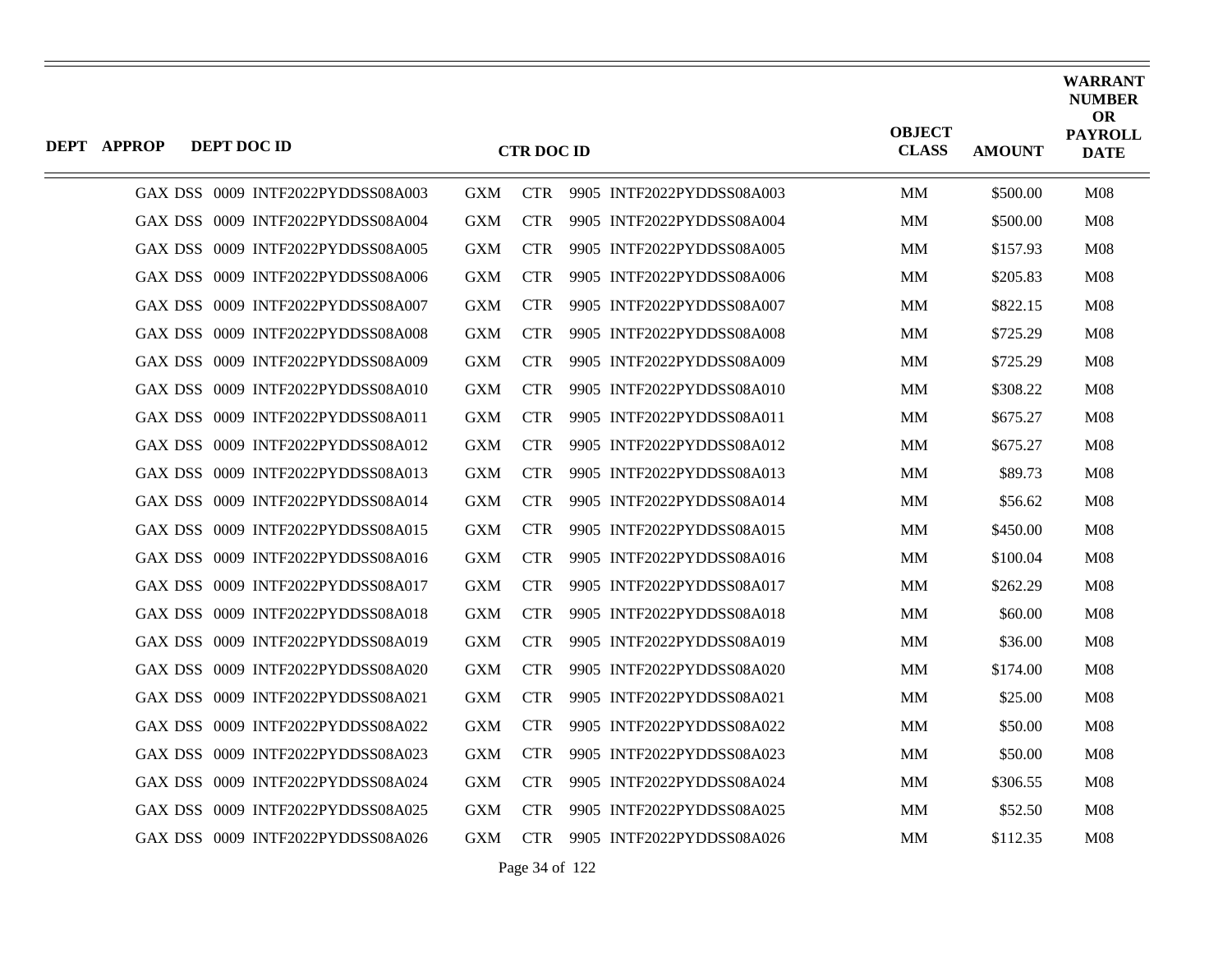| <b>DEPT APPROP</b> | DEPT DOC ID |                                   |            | <b>CTR DOC ID</b> |                               | <b>OBJECT</b><br><b>CLASS</b> | <b>AMOUNT</b> | <b>WARRANT</b><br><b>NUMBER</b><br><b>OR</b><br><b>PAYROLL</b><br><b>DATE</b> |
|--------------------|-------------|-----------------------------------|------------|-------------------|-------------------------------|-------------------------------|---------------|-------------------------------------------------------------------------------|
|                    |             | GAX DSS 0009 INTF2022PYDDSS08A027 | <b>GXM</b> |                   | CTR 9905 INTF2022PYDDSS08A027 | <b>MM</b>                     | \$112.35      | M08                                                                           |
|                    |             | GAX DSS 0009 INTF2022PYDDSS08A028 | <b>GXM</b> | <b>CTR</b>        | 9905 INTF2022PYDDSS08A028     | MM                            | \$120.23      | M <sub>08</sub>                                                               |
|                    |             | GAX DSS 0009 INTF2022PYDDSS08A029 | <b>GXM</b> | <b>CTR</b>        | 9905 INTF2022PYDDSS08A029     | MM                            | \$112.35      | M <sub>08</sub>                                                               |
|                    |             | GAX DSS 0009 INTF2022PYDDSS08A030 | <b>GXM</b> | <b>CTR</b>        | 9905 INTF2022PYDDSS08A030     | MМ                            | \$112.35      | <b>M08</b>                                                                    |
|                    |             | GAX DSS 0009 INTF2022PYDDSS08A031 | <b>GXM</b> | <b>CTR</b>        | 9905 INTF2022PYDDSS08A031     | MM                            | \$90.00       | M <sub>08</sub>                                                               |
|                    |             | GAX DSS 0009 INTF2022PYDDSS08A032 | <b>GXM</b> | <b>CTR</b>        | 9905 INTF2022PYDDSS08A032     | MM                            | \$29.91       | M08                                                                           |
|                    |             | GAX DSS 0009 INTF2022PYDDSS08A033 | <b>GXM</b> | <b>CTR</b>        | 9905 INTF2022PYDDSS08A033     | MМ                            | \$425.25      | M08                                                                           |
|                    |             | GAX DSS 0009 INTF2022PYDDSS08A034 | <b>GXM</b> | <b>CTR</b>        | 9905 INTF2022PYDDSS08A034     | MМ                            | \$425.25      | M <sub>08</sub>                                                               |
|                    |             | GAX DSS 0009 INTF2022PYDDSS08A035 | <b>GXM</b> | <b>CTR</b>        | 9905 INTF2022PYDDSS08A035     | MM                            | \$203.40      | M08                                                                           |
|                    |             | GAX DSS 0009 INTF2022PYDDSS08A036 | <b>GXM</b> | <b>CTR</b>        | 9905 INTF2022PYDDSS08A036     | MМ                            | \$840.00      | M08                                                                           |
|                    |             | GAX DSS 0009 INTF2022PYDDSS08A037 | <b>GXM</b> | <b>CTR</b>        | 9905 INTF2022PYDDSS08A037     | MМ                            | \$878.85      | M08                                                                           |
|                    |             | GAX DSS 0009 INTF2022PYDDSS08A038 | <b>GXM</b> | <b>CTR</b>        | 9905 INTF2022PYDDSS08A038     | MM                            | \$878.85      | M08                                                                           |
|                    |             | GAX DSS 0009 INTF2022PYDDSS08A039 | <b>GXM</b> | CTR.              | 9905 INTF2022PYDDSS08A039     | MМ                            | \$793.80      | M08                                                                           |
|                    |             | GAX DSS 0009 INTF2022PYDDSS08A040 | <b>GXM</b> | <b>CTR</b>        | 9905 INTF2022PYDDSS08A040     | MM                            | \$878.85      | M08                                                                           |
|                    |             | GAX DSS 0009 INTF2022PYDDSS08A041 | <b>GXM</b> | <b>CTR</b>        | 9905 INTF2022PYDDSS08A041     | MM                            | \$850.50      | M08                                                                           |
|                    |             | GAX DSS 0009 INTF2022PYDDSS08A042 | <b>GXM</b> | CTR.              | 9905 INTF2022PYDDSS08A042     | MМ                            | \$878.85      | M08                                                                           |
|                    |             | GAX DSS 0009 INTF2022PYDDSS08A043 | <b>GXM</b> | <b>CTR</b>        | 9905 INTF2022PYDDSS08A043     | MМ                            | \$850.50      | M <sub>08</sub>                                                               |
|                    |             | GAX DSS 0009 INTF2022PYDDSS08B001 | <b>GXM</b> | <b>CTR</b>        | 9905 INTF2022PYDDSS08B001     | MМ                            | \$278.85      | M08                                                                           |
|                    |             | GAX DSS 0009 INTF2022PYDDSS08B002 | <b>GXM</b> | <b>CTR</b>        | 9905 INTF2022PYDDSS08B002     | <b>MM</b>                     | \$278.85      | M08                                                                           |
|                    |             | GAX DSS 0009 INTF2022PYDDSS08B003 | <b>GXM</b> | <b>CTR</b>        | 9905 INTF2022PYDDSS08B003     | MM                            | \$820.00      | <b>M08</b>                                                                    |
|                    |             | GAX DSS 0009 INTF2022PYDDSS08B004 | <b>GXM</b> | <b>CTR</b>        | 9905 INTF2022PYDDSS08B004     | MМ                            | \$255.15      | <b>M08</b>                                                                    |
|                    |             | GAX DSS 0009 INTF2022PYDDSS08B005 | <b>GXM</b> | CTR.              | 9905 INTF2022PYDDSS08B005     | MM                            | \$96.39       | M <sub>08</sub>                                                               |
|                    |             | GAX DSS 0009 INTF2022PYDDSS08B006 | <b>GXM</b> | <b>CTR</b>        | 9905 INTF2022PYDDSS08B006     | MM                            | \$115.20      | M <sub>08</sub>                                                               |
|                    |             | GAX DSS 0009 INTF2022PYDDSS08B007 | <b>GXM</b> | <b>CTR</b>        | 9905 INTF2022PYDDSS08B007     | MМ                            | \$396.90      | M <sub>08</sub>                                                               |

Page 35 of 122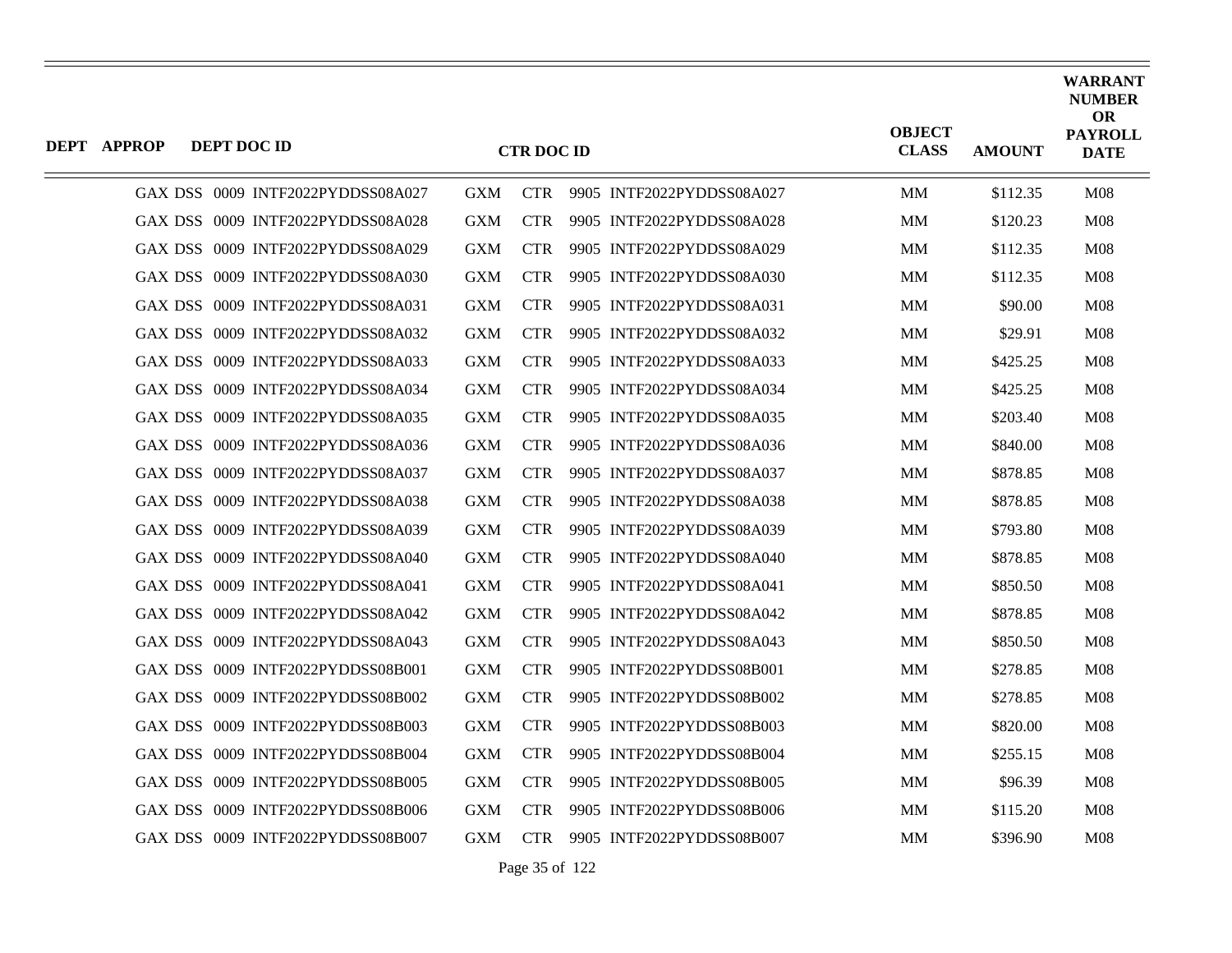| <b>DEPT APPROP</b> | DEPT DOC ID |                                   |            | <b>CTR DOC ID</b> |                           | <b>OBJECT</b><br><b>CLASS</b> | <b>AMOUNT</b> | <b>WARRANT</b><br><b>NUMBER</b><br><b>OR</b><br><b>PAYROLL</b><br><b>DATE</b> |
|--------------------|-------------|-----------------------------------|------------|-------------------|---------------------------|-------------------------------|---------------|-------------------------------------------------------------------------------|
|                    |             | GAX DSS 0009 INTF2022PYDDSS08B008 | <b>GXM</b> | <b>CTR</b>        | 9905 INTF2022PYDDSS08B008 | MМ                            | \$425.25      | M08                                                                           |
|                    |             | GAX DSS 0009 INTF2022PYDDSS08B009 | <b>GXM</b> | <b>CTR</b>        | 9905 INTF2022PYDDSS08B009 | <b>MM</b>                     | \$100.80      | M08                                                                           |
|                    |             | GAX DSS 0009 INTF2022PYDDSS08B011 | <b>GXM</b> | <b>CTR</b>        | 9905 INTF2022PYDDSS08B011 | MM                            | \$275.11      | M08                                                                           |
|                    |             | GAX DSS 0009 INTF2022PYDDSS08B012 | <b>GXM</b> | <b>CTR</b>        | 9905 INTF2022PYDDSS08B012 | MM                            | \$375.15      | M08                                                                           |
|                    |             | GAX DSS 0009 INTF2022PYDDSS08B013 | <b>GXM</b> | <b>CTR</b>        | 9905 INTF2022PYDDSS08B013 | <b>MM</b>                     | \$375.15      | M08                                                                           |
|                    |             | GAX DSS 0009 INTF2022PYDDSS08B014 | <b>GXM</b> | <b>CTR</b>        | 9905 INTF2022PYDDSS08B014 | MM                            | \$100.00      | M08                                                                           |
|                    |             | GAX DSS 0009 INTF2022PYDDSS08B015 | <b>GXM</b> | <b>CTR</b>        | 9905 INTF2022PYDDSS08B015 | MM                            | \$200.18      | M <sub>08</sub>                                                               |
|                    |             | GAX DSS 0009 INTF2022PYDDSS08B016 | <b>GXM</b> | <b>CTR</b>        | 9905 INTF2022PYDDSS08B016 | <b>MM</b>                     | \$272.85      | M08                                                                           |
|                    |             | GAX DSS 0009 INTF2022PYDDSS08B017 | <b>GXM</b> | <b>CTR</b>        | 9905 INTF2022PYDDSS08B017 | MM                            | \$291.98      | M08                                                                           |
|                    |             | GAX DSS 0009 INTF2022PYDDSS08B018 | <b>GXM</b> | <b>CTR</b>        | 9905 INTF2022PYDDSS08B018 | MM                            | \$272.85      | M <sub>08</sub>                                                               |
|                    |             | GAX DSS 0009 INTF2022PYDDSS08B019 | <b>GXM</b> | <b>CTR</b>        | 9905 INTF2022PYDDSS08B019 | <b>MM</b>                     | \$291.98      | <b>M08</b>                                                                    |
|                    |             | GAX DSS 0009 INTF2022PYDDSS08B020 | <b>GXM</b> | <b>CTR</b>        | 9905 INTF2022PYDDSS08B020 | MM                            | \$272.85      | M08                                                                           |
|                    |             | GAX DSS 0009 INTF2022PYDDSS08B021 | <b>GXM</b> | <b>CTR</b>        | 9905 INTF2022PYDDSS08B021 | MM                            | \$237.15      | M <sub>08</sub>                                                               |
|                    |             | GAX DSS 0009 INTF2022PYDDSS08B022 | <b>GXM</b> | <b>CTR</b>        | 9905 INTF2022PYDDSS08B022 | <b>MM</b>                     | \$272.85      | M08                                                                           |
|                    |             | GAX DSS 0009 INTF2022PYDDSS08B023 | <b>GXM</b> | <b>CTR</b>        | 9905 INTF2022PYDDSS08B023 | MM                            | \$291.98      | M08                                                                           |
|                    |             | GAX DSS 0009 INTF2022PYDDSS08B024 | <b>GXM</b> | <b>CTR</b>        | 9905 INTF2022PYDDSS08B024 | MM                            | \$272.85      | M <sub>08</sub>                                                               |
|                    |             | GAX DSS 0009 INTF2022PYDDSS08B025 | <b>GXM</b> | <b>CTR</b>        | 9905 INTF2022PYDDSS08B025 | MМ                            | \$272.85      | M <sub>08</sub>                                                               |
|                    |             | GAX DSS 0009 INTF2022PYDDSS08B026 | <b>GXM</b> | <b>CTR</b>        | 9905 INTF2022PYDDSS08B026 | MM                            | \$272.85      | M08                                                                           |
|                    |             | GAX DSS 0009 INTF2022PYDDSS08B027 | <b>GXM</b> | <b>CTR</b>        | 9905 INTF2022PYDDSS08B027 | MМ                            | \$291.98      | M <sub>08</sub>                                                               |
|                    |             | GAX DSS 0009 INTF2022PYDDSS08B028 | <b>GXM</b> | <b>CTR</b>        | 9905 INTF2022PYDDSS08B028 | MМ                            | \$272.85      | M <sub>08</sub>                                                               |
|                    |             | GAX DSS 0009 INTF2022PYDDSS08B029 | <b>GXM</b> | <b>CTR</b>        | 9905 INTF2022PYDDSS08B029 | MM                            | \$272.85      | M08                                                                           |
|                    |             | GAX DSS 0009 INTF2022PYDDSS08B030 | <b>GXM</b> | <b>CTR</b>        | 9905 INTF2022PYDDSS08B030 | MМ                            | \$148.10      | M <sub>08</sub>                                                               |
|                    |             | GAX DSS 0009 INTF2022PYDDSS08B031 | <b>GXM</b> | <b>CTR</b>        | 9905 INTF2022PYDDSS08B031 | MМ                            | \$355.44      | M <sub>08</sub>                                                               |
|                    |             | GAX DSS 0009 INTF2022PYDDSS08B032 | <b>GXM</b> | <b>CTR</b>        | 9905 INTF2022PYDDSS08B032 | MM                            | \$444.30      | <b>M08</b>                                                                    |

Page 36 of 122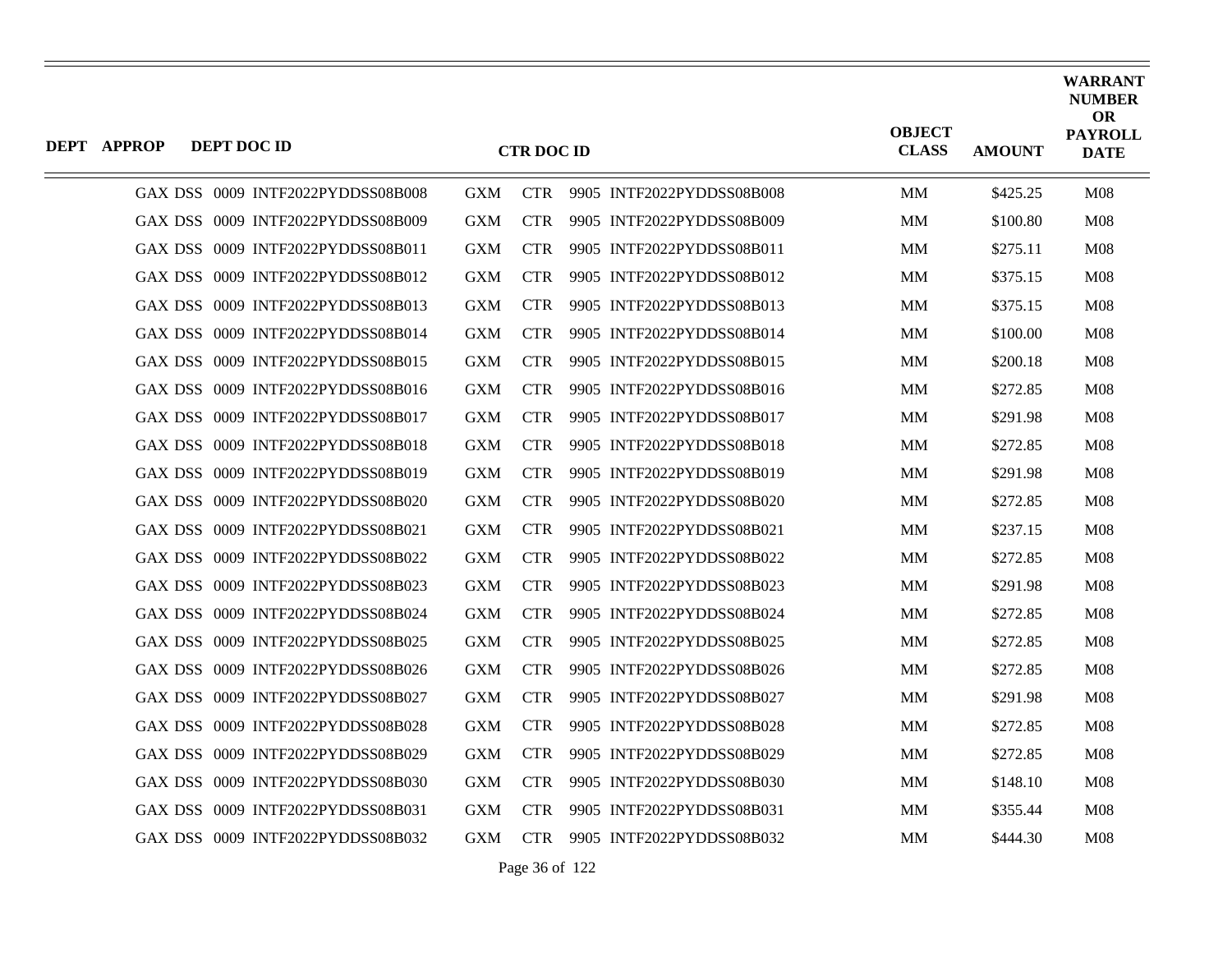| DEPT APPROP | DEPT DOC ID |                                   |            | <b>CTR DOC ID</b> |                           | <b>OBJECT</b><br><b>CLASS</b> | <b>AMOUNT</b> | <b>WARRANT</b><br><b>NUMBER</b><br><b>OR</b><br><b>PAYROLL</b><br><b>DATE</b> |
|-------------|-------------|-----------------------------------|------------|-------------------|---------------------------|-------------------------------|---------------|-------------------------------------------------------------------------------|
|             |             | GAX DSS 0009 INTF2022PYDDSS08B033 | <b>GXM</b> | <b>CTR</b>        | 9905 INTF2022PYDDSS08B033 | <b>MM</b>                     | \$100.00      | M <sub>08</sub>                                                               |
|             |             | GAX DSS 0009 INTF2022PYDDSS08B034 | <b>GXM</b> | <b>CTR</b>        | 9905 INTF2022PYDDSS08B034 | MM                            | \$495.00      | M08                                                                           |
|             |             | GAX DSS 0009 INTF2022PYDDSS08B035 | <b>GXM</b> | <b>CTR</b>        | 9905 INTF2022PYDDSS08B035 | MМ                            | \$566.78      | M <sub>08</sub>                                                               |
|             |             | GAX DSS 0009 INTF2022PYDDSS08B036 | <b>GXM</b> | <b>CTR</b>        | 9905 INTF2022PYDDSS08B036 | MМ                            | \$529.65      | <b>M08</b>                                                                    |
|             |             | GAX DSS 0009 INTF2022PYDDSS08B037 | <b>GXM</b> | <b>CTR</b>        | 9905 INTF2022PYDDSS08B037 | MМ                            | \$529.65      | <b>M08</b>                                                                    |
|             |             | GAX DSS 0009 INTF2022PYDDSS08B038 | <b>GXM</b> | <b>CTR</b>        | 9905 INTF2022PYDDSS08B038 | MM                            | \$529.65      | M08                                                                           |
|             |             | GAX DSS 0009 INTF2022PYDDSS08B039 | <b>GXM</b> | <b>CTR</b>        | 9905 INTF2022PYDDSS08B039 | MM                            | \$566.78      | <b>M08</b>                                                                    |
|             |             | GAX DSS 0009 INTF2022PYDDSS08B040 | <b>GXM</b> | <b>CTR</b>        | 9905 INTF2022PYDDSS08B040 | MМ                            | \$529.65      | <b>M08</b>                                                                    |
|             |             | GAX DSS 0009 INTF2022PYDDSS08B041 | <b>GXM</b> | <b>CTR</b>        | 9905 INTF2022PYDDSS08B041 | MM                            | \$529.65      | M08                                                                           |
|             |             | GAX DSS 0009 INTF2022PYDDSS08B042 | <b>GXM</b> | <b>CTR</b>        | 9905 INTF2022PYDDSS08B042 | MМ                            | \$111.54      | <b>M08</b>                                                                    |
|             |             | GAX DSS 0009 INTF2022PYDDSS08B043 | <b>GXM</b> | <b>CTR</b>        | 9905 INTF2022PYDDSS08B043 | MM                            | \$278.85      | <b>M08</b>                                                                    |
|             |             | GAX DSS 0009 INTF2022PYDDSS08B044 | <b>GXM</b> | <b>CTR</b>        | 9905 INTF2022PYDDSS08B044 | MM                            | \$297.44      | M08                                                                           |
|             |             | GAX DSS 0009 INTF2022PYDDSS08B045 | <b>GXM</b> | <b>CTR</b>        | 9905 INTF2022PYDDSS08B045 | MМ                            | \$278.85      | <b>M08</b>                                                                    |
|             |             | GAX DSS 0009 INTF2022PYDDSS08B046 | <b>GXM</b> | <b>CTR</b>        | 9905 INTF2022PYDDSS08B046 | MM                            | \$278.85      | M <sub>08</sub>                                                               |
|             |             | GAX DSS 0009 INTF2022PYDDSS08B047 | <b>GXM</b> | <b>CTR</b>        | 9905 INTF2022PYDDSS08B047 | MМ                            | \$308.22      | M <sub>08</sub>                                                               |
|             |             | GAX DSS 0009 INTF2022PYDDSS08B048 | <b>GXM</b> | <b>CTR</b>        | 9905 INTF2022PYDDSS08B048 | MМ                            | \$59.24       | <b>M08</b>                                                                    |
|             |             | GAX DSS 0009 INTF2022PYDDSS08B049 | <b>GXM</b> | <b>CTR</b>        | 9905 INTF2022PYDDSS08B049 | MM                            | \$396.90      | <b>M08</b>                                                                    |
|             |             | GAX DSS 0009 INTF2022PYDDSS08B050 | <b>GXM</b> | <b>CTR</b>        | 9905 INTF2022PYDDSS08B050 | MM                            | \$425.25      | M08                                                                           |
|             |             | GAX DSS 0009 INTF2022PYDDSS08B051 | <b>GXM</b> | <b>CTR</b>        | 9905 INTF2022PYDDSS08B051 | MM                            | \$278.85      | <b>M08</b>                                                                    |
|             |             | GAX DSS 0009 INTF2022PYDDSS08B052 | <b>GXM</b> | <b>CTR</b>        | 9905 INTF2022PYDDSS08B052 | MМ                            | \$278.85      | <b>M08</b>                                                                    |
|             |             | GAX DSS 0009 INTF2022PYDDSS08B053 | <b>GXM</b> | <b>CTR</b>        | 9905 INTF2022PYDDSS08B053 | MM                            | \$278.85      | M08                                                                           |
|             |             | GAX DSS 0009 INTF2022PYDDSS08B054 | <b>GXM</b> | <b>CTR</b>        | 9905 INTF2022PYDDSS08B054 | MM                            | \$297.44      | <b>M08</b>                                                                    |
|             |             | GAX DSS 0009 INTF2022PYDDSS08B055 | <b>GXM</b> | <b>CTR</b>        | 9905 INTF2022PYDDSS08B055 | MМ                            | \$278.85      | <b>M08</b>                                                                    |
|             |             | GAX DSS 0009 INTF2022PYDDSS08B056 | <b>GXM</b> | <b>CTR</b>        | 9905 INTF2022PYDDSS08B056 | MM                            | \$278.85      | M08                                                                           |

Page 37 of 122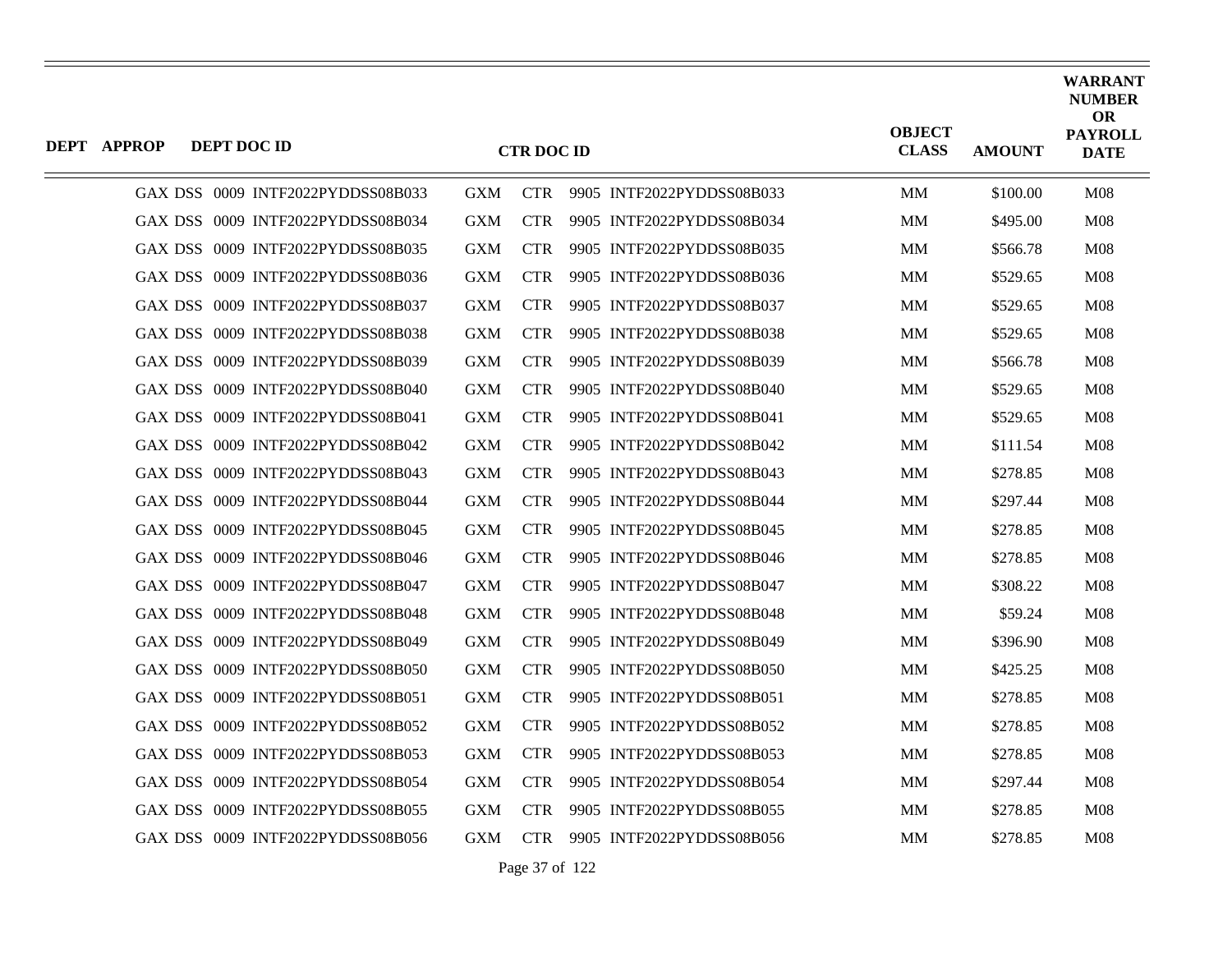| <b>DEPT APPROP</b> | DEPT DOC ID |                                   |            | <b>CTR DOC ID</b> |                           | <b>OBJECT</b><br><b>CLASS</b> | <b>AMOUNT</b> | <b>WARRANT</b><br><b>NUMBER</b><br><b>OR</b><br><b>PAYROLL</b><br><b>DATE</b> |
|--------------------|-------------|-----------------------------------|------------|-------------------|---------------------------|-------------------------------|---------------|-------------------------------------------------------------------------------|
|                    |             | GAX DSS 0009 INTF2022PYDDSS08B057 | <b>GXM</b> | <b>CTR</b>        | 9905 INTF2022PYDDSS08B057 | <b>MM</b>                     | \$278.85      | <b>M08</b>                                                                    |
|                    |             | GAX DSS 0009 INTF2022PYDDSS08B058 | <b>GXM</b> | <b>CTR</b>        | 9905 INTF2022PYDDSS08B058 | <b>MM</b>                     | \$278.85      | M08                                                                           |
|                    |             | GAX DSS 0009 INTF2022PYDDSS08B059 | <b>GXM</b> | <b>CTR</b>        | 9905 INTF2022PYDDSS08B059 | MМ                            | \$160.50      | M <sub>08</sub>                                                               |
|                    |             | GAX DSS 0009 INTF2022PYDDSS08B060 | <b>GXM</b> | <b>CTR</b>        | 9905 INTF2022PYDDSS08B060 | <b>MM</b>                     | \$160.50      | M08                                                                           |
|                    |             | GAX DSS 0009 INTF2022PYDDSS08B061 | <b>GXM</b> | <b>CTR</b>        | 9905 INTF2022PYDDSS08B061 | MМ                            | \$160.50      | <b>M08</b>                                                                    |
|                    |             | GAX DSS 0009 INTF2022PYDDSS08B062 | <b>GXM</b> | <b>CTR</b>        | 9905 INTF2022PYDDSS08B062 | <b>MM</b>                     | \$171.75      | M <sub>08</sub>                                                               |
|                    |             | GAX DSS 0009 INTF2022PYDDSS08B063 | <b>GXM</b> | <b>CTR</b>        | 9905 INTF2022PYDDSS08B063 | MM                            | \$160.50      | M08                                                                           |
|                    |             | GAX DSS 0009 INTF2022PYDDSS08B064 | <b>GXM</b> | <b>CTR</b>        | 9905 INTF2022PYDDSS08B064 | MМ                            | \$160.50      | M08                                                                           |
|                    |             | GAX DSS 0009 INTF2022PYDDSS090001 | <b>GXM</b> | <b>CTR</b>        | 9905 INTF2022PYDDSS090001 | <b>MM</b>                     | \$278.85      | M09                                                                           |
|                    |             | GAX DSS 0009 INTF2022PYDDSS090002 | <b>GXM</b> | <b>CTR</b>        | 9905 INTF2022PYDDSS090002 | MМ                            | \$297.44      | M09                                                                           |
|                    |             | GAX DSS 0009 INTF2022PYDDSS090003 | <b>GXM</b> | <b>CTR</b>        | 9905 INTF2022PYDDSS090003 | <b>MM</b>                     | \$278.85      | M09                                                                           |
|                    |             | GAX DSS 0009 INTF2022PYDDSS090004 | <b>GXM</b> | <b>CTR</b>        | 9905 INTF2022PYDDSS090004 | <b>MM</b>                     | \$278.85      | M09                                                                           |
|                    |             | GAX DSS 0009 INTF2022PYDDSS090005 | <b>GXM</b> | <b>CTR</b>        | 9905 INTF2022PYDDSS090005 | MМ                            | \$278.85      | M09                                                                           |
|                    |             | GAX DSS 0009 INTF2022PYDDSS090006 | <b>GXM</b> | <b>CTR</b>        | 9905 INTF2022PYDDSS090006 | <b>MM</b>                     | \$297.44      | M09                                                                           |
|                    |             | GAX DSS 0009 INTF2022PYDDSS090007 | <b>GXM</b> | <b>CTR</b>        | 9905 INTF2022PYDDSS090007 | MМ                            | \$278.85      | M09                                                                           |
|                    |             | GAX DSS 0009 INTF2022PYDDSS090008 | <b>GXM</b> | <b>CTR</b>        | 9905 INTF2022PYDDSS090008 | <b>MM</b>                     | \$297.44      | M09                                                                           |
|                    |             | GAX DSS 0009 INTF2022PYDDSS090009 | <b>GXM</b> | <b>CTR</b>        | 9905 INTF2022PYDDSS090009 | <b>MM</b>                     | \$278.85      | M09                                                                           |
|                    |             | GAX DSS 0009 INTF2022PYDDSS090010 | <b>GXM</b> | <b>CTR</b>        | 9905 INTF2022PYDDSS090010 | MМ                            | \$241.67      | M09                                                                           |
|                    |             | GAX DSS 0009 INTF2022PYDDSS090011 | <b>GXM</b> | <b>CTR</b>        | 9905 INTF2022PYDDSS090011 | <b>MM</b>                     | \$278.85      | M09                                                                           |
|                    |             | GAX DSS 0009 INTF2022PYDDSS090012 | <b>GXM</b> | <b>CTR</b>        | 9905 INTF2022PYDDSS090012 | MМ                            | \$297.44      | M09                                                                           |
|                    |             | GAX DSS 0009 INTF2022PYDDSS090013 | <b>GXM</b> | <b>CTR</b>        | 9905 INTF2022PYDDSS090013 | MМ                            | \$74.36       | M09                                                                           |
|                    |             | GAX DSS 0009 INTF2022PYDDSS090014 | <b>GXM</b> | <b>CTR</b>        | 9905 INTF2022PYDDSS090014 | MM                            | \$308.22      | M09                                                                           |
|                    |             | GAX DSS 0009 INTF2022PYDDSS090015 | <b>GXM</b> | <b>CTR</b>        | 9905 INTF2022PYDDSS090015 | MМ                            | \$308.22      | M09                                                                           |
|                    |             | GAX DSS 0009 INTF2022PYDDSS090016 | <b>GXM</b> | CTR -             | 9905 INTF2022PYDDSS090016 | <b>MM</b>                     | \$222.00      | M09                                                                           |

Page 38 of 122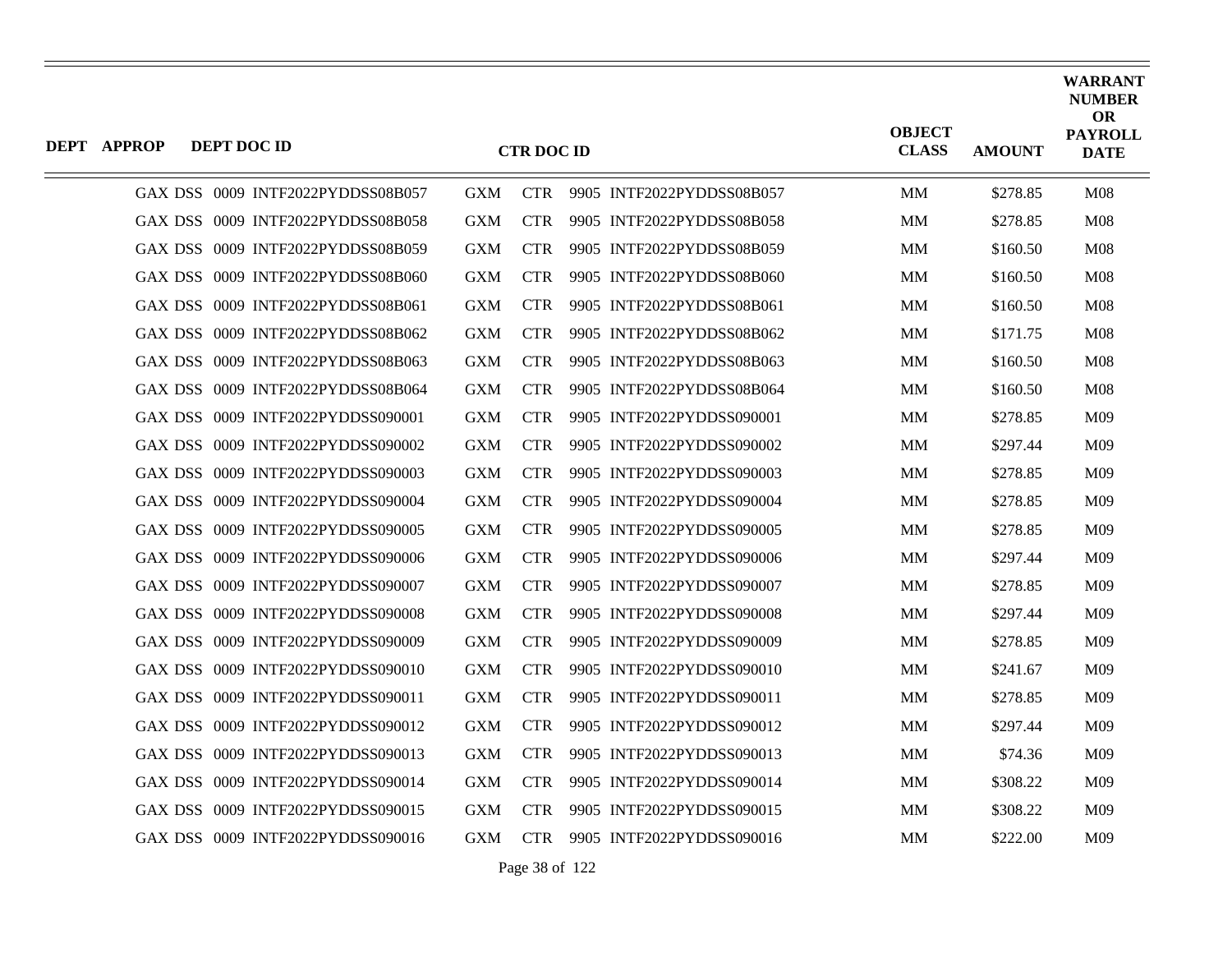| <b>DEPT APPROP</b> | DEPT DOC ID                       |            | <b>CTR DOC ID</b> |                           | <b>OBJECT</b><br><b>CLASS</b> | <b>AMOUNT</b> | <b>WARRANT</b><br><b>NUMBER</b><br><b>OR</b><br><b>PAYROLL</b><br><b>DATE</b> |
|--------------------|-----------------------------------|------------|-------------------|---------------------------|-------------------------------|---------------|-------------------------------------------------------------------------------|
|                    | GAX DSS 0009 INTF2022PYDDSS090017 | <b>GXM</b> | <b>CTR</b>        | 9905 INTF2022PYDDSS090017 | MM                            | \$222.00      | M09                                                                           |
|                    | GAX DSS 0009 INTF2022PYDDSS090018 | <b>GXM</b> | <b>CTR</b>        | 9905 INTF2022PYDDSS090018 | MM                            | \$90.00       | M09                                                                           |
|                    | GAX DSS 0009 INTF2022PYDDSS090019 | <b>GXM</b> | <b>CTR</b>        | 9905 INTF2022PYDDSS090019 | MМ                            | \$278.85      | M09                                                                           |
|                    | GAX DSS 0009 INTF2022PYDDSS090020 | <b>GXM</b> | <b>CTR</b>        | 9905 INTF2022PYDDSS090020 | MМ                            | \$297.44      | M09                                                                           |
|                    | GAX DSS 0009 INTF2022PYDDSS090021 | <b>GXM</b> | <b>CTR</b>        | 9905 INTF2022PYDDSS090021 | MМ                            | \$278.85      | M09                                                                           |
|                    | GAX DSS 0009 INTF2022PYDDSS090022 | <b>GXM</b> | <b>CTR</b>        | 9905 INTF2022PYDDSS090022 | <b>MM</b>                     | \$241.67      | M <sub>09</sub>                                                               |
|                    | GAX DSS 0009 INTF2022PYDDSS090023 | <b>GXM</b> | <b>CTR</b>        | 9905 INTF2022PYDDSS090023 | MM                            | \$278.85      | M09                                                                           |
|                    | GAX DSS 0009 INTF2022PYDDSS090024 | <b>GXM</b> | <b>CTR</b>        | 9905 INTF2022PYDDSS090024 | MM                            | \$297.44      | M09                                                                           |
|                    | GAX DSS 0009 INTF2022PYDDSS090025 | <b>GXM</b> | <b>CTR</b>        | 9905 INTF2022PYDDSS090025 | <b>MM</b>                     | \$278.85      | M <sub>09</sub>                                                               |
|                    | GAX DSS 0009 INTF2022PYDDSS090026 | <b>GXM</b> | <b>CTR</b>        | 9905 INTF2022PYDDSS090026 | MM                            | \$278.85      | M09                                                                           |
|                    | GAX DSS 0009 INTF2022PYDDSS090027 | <b>GXM</b> | <b>CTR</b>        | 9905 INTF2022PYDDSS090027 | MМ                            | \$278.85      | M09                                                                           |
|                    | GAX DSS 0009 INTF2022PYDDSS090028 | <b>GXM</b> | <b>CTR</b>        | 9905 INTF2022PYDDSS090028 | <b>MM</b>                     | \$297.44      | M <sub>09</sub>                                                               |
|                    | GAX DSS 0009 INTF2022PYDDSS090029 | <b>GXM</b> | <b>CTR</b>        | 9905 INTF2022PYDDSS090029 | MM                            | \$278.85      | M09                                                                           |
|                    | GAX DSS 0009 INTF2022PYDDSS090030 | <b>GXM</b> | <b>CTR</b>        | 9905 INTF2022PYDDSS090030 | MM                            | \$278.85      | M09                                                                           |
|                    | GAX DSS 0009 INTF2022PYDDSS090031 | <b>GXM</b> | <b>CTR</b>        | 9905 INTF2022PYDDSS090031 | MМ                            | \$97.36       | M09                                                                           |
|                    | GAX DSS 0009 INTF2022PYDDSS090032 | <b>GXM</b> | <b>CTR</b>        | 9905 INTF2022PYDDSS090032 | MМ                            | \$36.00       | M09                                                                           |
|                    | GAX DSS 0009 INTF2022PYDDSS090033 | <b>GXM</b> | <b>CTR</b>        | 9905 INTF2022PYDDSS090033 | <b>MM</b>                     | \$131.53      | M09                                                                           |
|                    | GAX DSS 0009 INTF2022PYDDSS090034 | <b>GXM</b> | <b>CTR</b>        | 9905 INTF2022PYDDSS090034 | MМ                            | \$131.54      | M09                                                                           |
|                    | GAX DSS 0009 INTF2022PYDDSS090035 | <b>GXM</b> | <b>CTR</b>        | 9905 INTF2022PYDDSS090035 | <b>MM</b>                     | \$393.60      | M <sub>09</sub>                                                               |
|                    | GAX DSS 0009 INTF2022PYDDSS090036 | <b>GXM</b> | <b>CTR</b>        | 9905 INTF2022PYDDSS090036 | MМ                            | \$393.60      | M09                                                                           |
|                    | GAX DSS 0009 INTF2022PYDDSS090037 | <b>GXM</b> | <b>CTR</b>        | 9905 INTF2022PYDDSS090037 | MМ                            | \$367.80      | M09                                                                           |
|                    | GAX DSS 0009 INTF2022PYDDSS090038 | <b>GXM</b> | <b>CTR</b>        | 9905 INTF2022PYDDSS090038 | MM                            | \$367.80      | M09                                                                           |
|                    | GAX DSS 0009 INTF2022PYDDSS090039 | <b>GXM</b> | <b>CTR</b>        | 9905 INTF2022PYDDSS090039 | MМ                            | \$367.80      | M09                                                                           |
|                    | GAX DSS 0009 INTF2022PYDDSS090040 | <b>GXM</b> | <b>CTR</b>        | 9905 INTF2022PYDDSS090040 | <b>MM</b>                     | \$392.32      | M <sub>09</sub>                                                               |

Page 39 of 122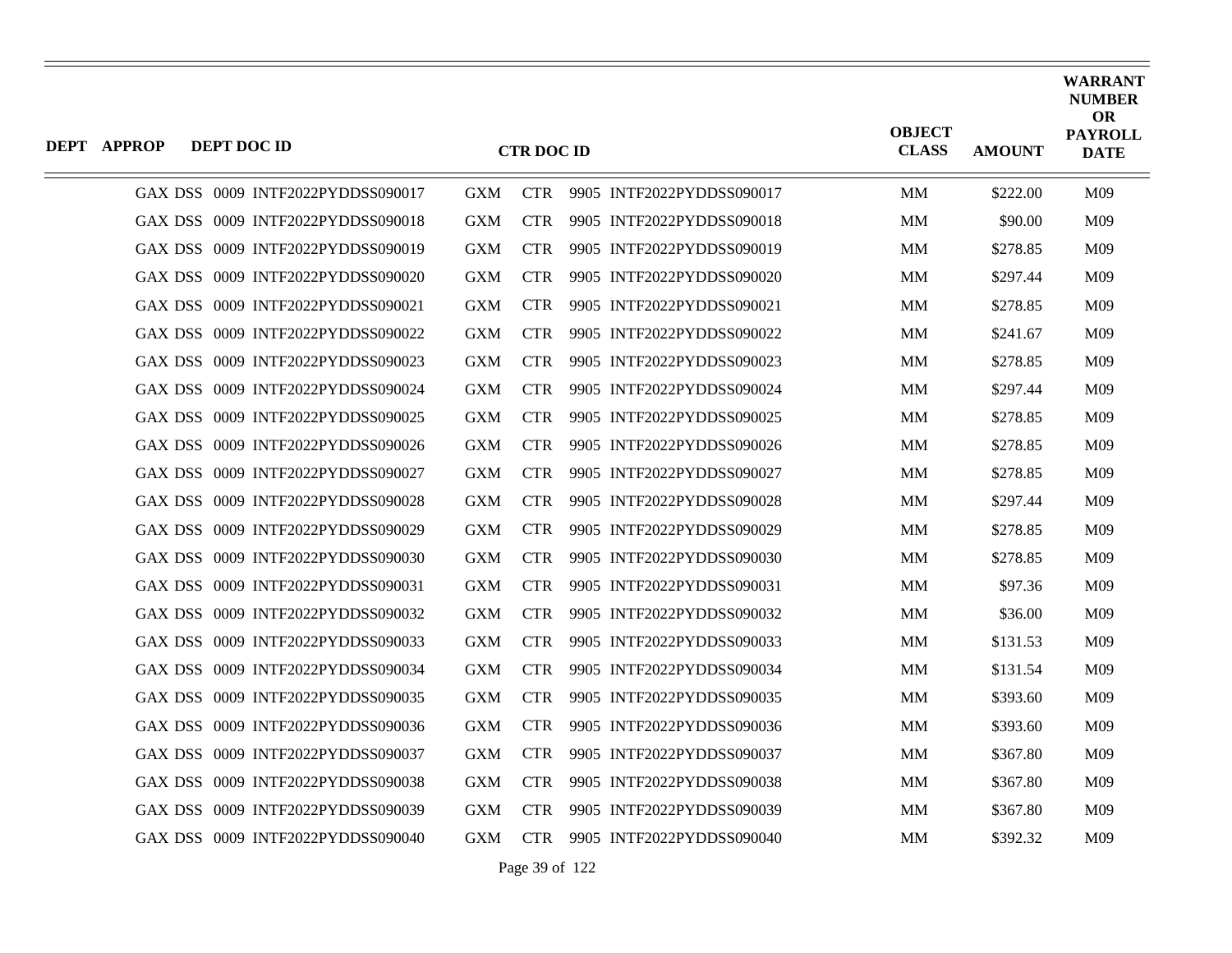| <b>DEPT APPROP</b> | DEPT DOC ID                       |            | <b>CTR DOC ID</b> |                           | <b>OBJECT</b><br><b>CLASS</b> | <b>AMOUNT</b> | <b>WARRANT</b><br><b>NUMBER</b><br><b>OR</b><br><b>PAYROLL</b><br><b>DATE</b> |
|--------------------|-----------------------------------|------------|-------------------|---------------------------|-------------------------------|---------------|-------------------------------------------------------------------------------|
|                    | GAX DSS 0009 INTF2022PYDDSS090041 | <b>GXM</b> | <b>CTR</b>        | 9905 INTF2022PYDDSS090041 | MM                            | \$367.80      | M09                                                                           |
|                    | GAX DSS 0009 INTF2022PYDDSS090042 | <b>GXM</b> | <b>CTR</b>        | 9905 INTF2022PYDDSS090042 | <b>MM</b>                     | \$367.80      | M <sub>09</sub>                                                               |
|                    | GAX DSS 0009 INTF2022PYDDSS090043 | <b>GXM</b> | <b>CTR</b>        | 9905 INTF2022PYDDSS090043 | MМ                            | \$248.40      | M09                                                                           |
|                    | GAX DSS 0009 INTF2022PYDDSS090044 | <b>GXM</b> | <b>CTR</b>        | 9905 INTF2022PYDDSS090044 | MМ                            | \$351.00      | M09                                                                           |
|                    | GAX DSS 0009 INTF2022PYDDSS090045 | <b>GXM</b> | <b>CTR</b>        | 9905 INTF2022PYDDSS090045 | MM                            | \$351.00      | M09                                                                           |
|                    | GAX DSS 0009 INTF2022PYDDSS090046 | <b>GXM</b> | <b>CTR</b>        | 9905 INTF2022PYDDSS090046 | <b>MM</b>                     | \$398.97      | M09                                                                           |
|                    | GAX DSS 0009 INTF2022PYDDSS090047 | <b>GXM</b> | <b>CTR</b>        | 9905 INTF2022PYDDSS090047 | MM                            | \$384.90      | M09                                                                           |
|                    | GAX DSS 0009 INTF2022PYDDSS090048 | <b>GXM</b> | <b>CTR</b>        | 9905 INTF2022PYDDSS090048 | MM                            | \$384.90      | M09                                                                           |
|                    | GAX DSS 0009 INTF2022PYDDSS090049 | <b>GXM</b> | <b>CTR</b>        | 9905 INTF2022PYDDSS090049 | <b>MM</b>                     | \$384.90      | M <sub>09</sub>                                                               |
|                    | GAX DSS 0009 INTF2022PYDDSS090050 | <b>GXM</b> | <b>CTR</b>        | 9905 INTF2022PYDDSS090050 | MM                            | \$410.56      | M09                                                                           |
|                    | GAX DSS 0009 INTF2022PYDDSS090051 | <b>GXM</b> | <b>CTR</b>        | 9905 INTF2022PYDDSS090051 | MМ                            | \$384.90      | M09                                                                           |
|                    | GAX DSS 0009 INTF2022PYDDSS090052 | <b>GXM</b> | <b>CTR</b>        | 9905 INTF2022PYDDSS090052 | <b>MM</b>                     | \$384.90      | M <sub>09</sub>                                                               |
|                    | GAX DSS 0009 INTF2022PYDDSS090053 | <b>GXM</b> | <b>CTR</b>        | 9905 INTF2022PYDDSS090053 | MM                            | \$256.20      | M09                                                                           |
|                    | GAX DSS 0009 INTF2022PYDDSS090054 | <b>GXM</b> | <b>CTR</b>        | 9905 INTF2022PYDDSS090054 | <b>MM</b>                     | \$393.60      | M <sub>09</sub>                                                               |
|                    | GAX DSS 0009 INTF2022PYDDSS090055 | <b>GXM</b> | <b>CTR</b>        | 9905 INTF2022PYDDSS090055 | MМ                            | \$419.84      | M09                                                                           |
|                    | GAX DSS 0009 INTF2022PYDDSS090056 | <b>GXM</b> | <b>CTR</b>        | 9905 INTF2022PYDDSS090056 | MМ                            | \$393.60      | M09                                                                           |
|                    | GAX DSS 0009 INTF2022PYDDSS090057 | <b>GXM</b> | <b>CTR</b>        | 9905 INTF2022PYDDSS090057 | <b>MM</b>                     | \$393.60      | M <sub>09</sub>                                                               |
|                    | GAX DSS 0009 INTF2022PYDDSS090058 | <b>GXM</b> | <b>CTR</b>        | 9905 INTF2022PYDDSS090058 | MМ                            | \$934.62      | M09                                                                           |
|                    | GAX DSS 0009 INTF2022PYDDSS090059 | <b>GXM</b> | <b>CTR</b>        | 9905 INTF2022PYDDSS090059 | MМ                            | \$414.68      | M09                                                                           |
|                    | GAX DSS 0009 INTF2022PYDDSS090060 | <b>GXM</b> | <b>CTR</b>        | 9905 INTF2022PYDDSS090060 | MМ                            | \$118.48      | M09                                                                           |
|                    | GAX DSS 0009 INTF2022PYDDSS090061 | <b>GXM</b> | <b>CTR</b>        | 9905 INTF2022PYDDSS090061 | MМ                            | \$56.70       | M09                                                                           |
|                    | GAX DSS 0009 INTF2022PYDDSS090062 | <b>GXM</b> | <b>CTR</b>        | 9905 INTF2022PYDDSS090062 | MM                            | \$200.00      | M09                                                                           |
|                    | GAX DSS 0009 INTF2022PYDDSS090063 | <b>GXM</b> | <b>CTR</b>        | 9905 INTF2022PYDDSS090063 | MМ                            | \$278.85      | M09                                                                           |
|                    | GAX DSS 0009 INTF2022PYDDSS090064 | <b>GXM</b> | <b>CTR</b>        | 9905 INTF2022PYDDSS090064 | <b>MM</b>                     | \$278.85      | M <sub>09</sub>                                                               |

Page 40 of 122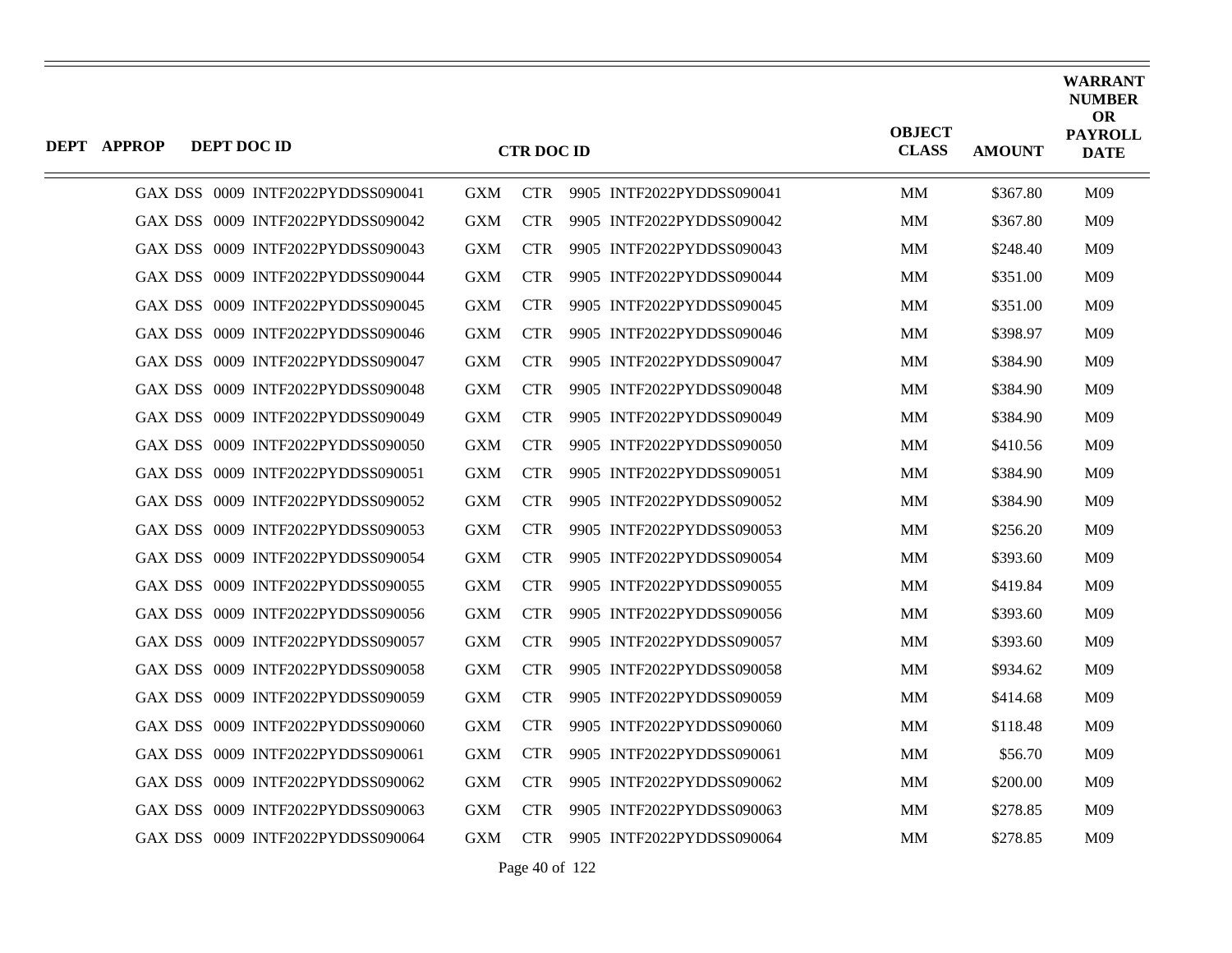| <b>DEPT APPROP</b> | DEPT DOC ID                       |            | <b>CTR DOC ID</b> |                           | <b>OBJECT</b><br><b>CLASS</b> | <b>AMOUNT</b> | <b>WARRANT</b><br><b>NUMBER</b><br><b>OR</b><br><b>PAYROLL</b><br><b>DATE</b> |
|--------------------|-----------------------------------|------------|-------------------|---------------------------|-------------------------------|---------------|-------------------------------------------------------------------------------|
|                    | GAX DSS 0009 INTF2022PYDDSS090065 | <b>GXM</b> | <b>CTR</b>        | 9905 INTF2022PYDDSS090065 | MM                            | \$278.85      | M09                                                                           |
|                    | GAX DSS 0009 INTF2022PYDDSS090066 | <b>GXM</b> | <b>CTR</b>        | 9905 INTF2022PYDDSS090066 | MM                            | \$297.44      | M09                                                                           |
|                    | GAX DSS 0009 INTF2022PYDDSS090067 | <b>GXM</b> | <b>CTR</b>        | 9905 INTF2022PYDDSS090067 | MМ                            | \$278.85      | M09                                                                           |
|                    | GAX DSS 0009 INTF2022PYDDSS090068 | <b>GXM</b> | <b>CTR</b>        | 9905 INTF2022PYDDSS090068 | MM                            | \$278.85      | M09                                                                           |
|                    | GAX DSS 0009 INTF2022PYDDSS090069 | <b>GXM</b> | <b>CTR</b>        | 9905 INTF2022PYDDSS090069 | MМ                            | \$105.98      | M09                                                                           |
|                    | GAX DSS 0009 INTF2022PYDDSS090070 | <b>GXM</b> | <b>CTR</b>        | 9905 INTF2022PYDDSS090070 | MM                            | \$154.58      | M <sub>09</sub>                                                               |
|                    | GAX DSS 0009 INTF2022PYDDSS090071 | <b>GXM</b> | <b>CTR</b>        | 9905 INTF2022PYDDSS090071 | MM                            | \$144.45      | M09                                                                           |
|                    | GAX DSS 0009 INTF2022PYDDSS090072 | <b>GXM</b> | <b>CTR</b>        | 9905 INTF2022PYDDSS090072 | <b>MM</b>                     | \$144.45      | M09                                                                           |
|                    | GAX DSS 0009 INTF2022PYDDSS090073 | <b>GXM</b> | <b>CTR</b>        | 9905 INTF2022PYDDSS090073 | MМ                            | \$144.45      | M09                                                                           |
|                    | GAX DSS 0009 INTF2022PYDDSS090074 | <b>GXM</b> | <b>CTR</b>        | 9905 INTF2022PYDDSS090074 | MM                            | \$154.58      | M09                                                                           |
|                    | GAX DSS 0009 INTF2022PYDDSS090075 | <b>GXM</b> | <b>CTR</b>        | 9905 INTF2022PYDDSS090075 | MM                            | \$144.45      | M09                                                                           |
|                    | GAX DSS 0009 INTF2022PYDDSS090076 | <b>GXM</b> | <b>CTR</b>        | 9905 INTF2022PYDDSS090076 | MМ                            | \$144.45      | M <sub>09</sub>                                                               |
|                    | GAX DSS 0009 INTF2022PYDDSS090077 | <b>GXM</b> | <b>CTR</b>        | 9905 INTF2022PYDDSS090077 | MМ                            | \$384.90      | M09                                                                           |
|                    | GAX DSS 0009 INTF2022PYDDSS090078 | <b>GXM</b> | <b>CTR</b>        | 9905 INTF2022PYDDSS090078 | MМ                            | \$410.56      | M <sub>09</sub>                                                               |
|                    | GAX DSS 0009 INTF2022PYDDSS090079 | <b>GXM</b> | <b>CTR</b>        | 9905 INTF2022PYDDSS090079 | MМ                            | \$384.90      | M <sub>09</sub>                                                               |
|                    | GAX DSS 0009 INTF2022PYDDSS090080 | <b>GXM</b> | <b>CTR</b>        | 9905 INTF2022PYDDSS090080 | MМ                            | \$333.58      | M09                                                                           |
|                    | GAX DSS 0009 INTF2022PYDDSS090081 | <b>GXM</b> | <b>CTR</b>        | 9905 INTF2022PYDDSS090081 | MМ                            | \$384.90      | M <sub>09</sub>                                                               |
|                    | GAX DSS 0009 INTF2022PYDDSS090082 | <b>GXM</b> | <b>CTR</b>        | 9905 INTF2022PYDDSS090082 | MМ                            | \$410.56      | M09                                                                           |
|                    | GAX DSS 0009 INTF2022PYDDSS090083 | <b>GXM</b> | <b>CTR</b>        | 9905 INTF2022PYDDSS090083 | MМ                            | \$384.90      | M09                                                                           |
|                    | GAX DSS 0009 INTF2022PYDDSS090084 | <b>GXM</b> | <b>CTR</b>        | 9905 INTF2022PYDDSS090084 | MM                            | \$384.90      | M09                                                                           |
|                    | GAX DSS 0009 INTF2022PYDDSS090085 | <b>GXM</b> | <b>CTR</b>        | 9905 INTF2022PYDDSS090085 | MМ                            | \$384.90      | M09                                                                           |
|                    | GAX DSS 0009 INTF2022PYDDSS090086 | <b>GXM</b> | <b>CTR</b>        | 9905 INTF2022PYDDSS090086 | MМ                            | \$410.56      | M09                                                                           |
|                    | GAX DSS 0009 INTF2022PYDDSS090087 | <b>GXM</b> | <b>CTR</b>        | 9905 INTF2022PYDDSS090087 | MM                            | \$384.90      | M09                                                                           |
|                    | GAX DSS 0009 INTF2022PYDDSS090088 | <b>GXM</b> | <b>CTR</b>        | 9905 INTF2022PYDDSS090088 | MМ                            | \$384.90      | M <sub>09</sub>                                                               |

Page 41 of 122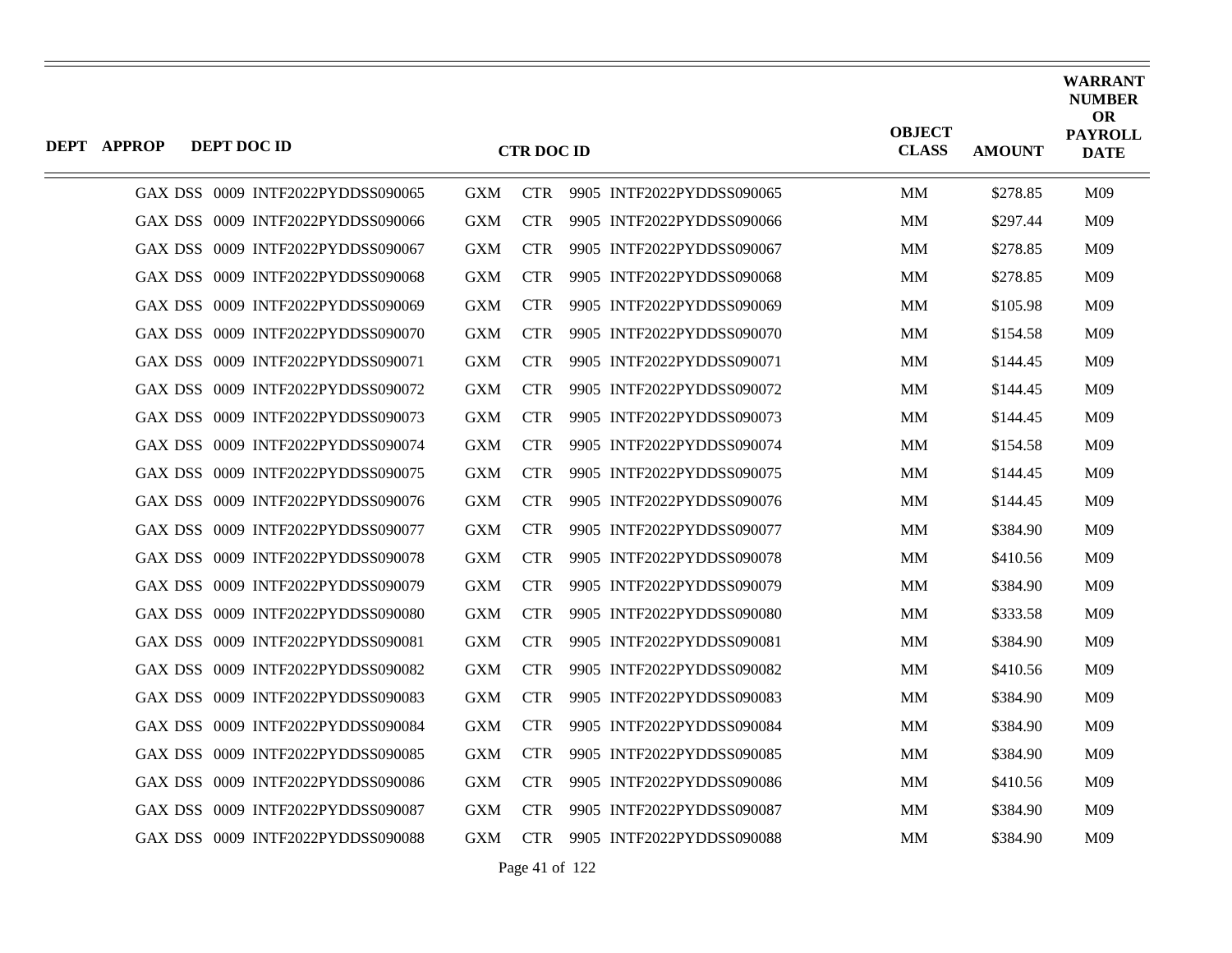| <b>DEPT APPROP</b> | DEPT DOC ID |                                   |            | <b>CTR DOC ID</b> |                           | <b>OBJECT</b><br><b>CLASS</b> | <b>AMOUNT</b> | <b>WARRANT</b><br><b>NUMBER</b><br><b>OR</b><br><b>PAYROLL</b><br><b>DATE</b> |
|--------------------|-------------|-----------------------------------|------------|-------------------|---------------------------|-------------------------------|---------------|-------------------------------------------------------------------------------|
|                    |             | GAX DSS 0009 INTF2022PYDDSS090089 | <b>GXM</b> | <b>CTR</b>        | 9905 INTF2022PYDDSS090089 | <b>MM</b>                     | \$401.85      | M09                                                                           |
|                    |             | GAX DSS 0009 INTF2022PYDDSS090090 | <b>GXM</b> | <b>CTR</b>        | 9905 INTF2022PYDDSS090090 | <b>MM</b>                     | \$428.64      | M09                                                                           |
|                    |             | GAX DSS 0009 INTF2022PYDDSS090091 | <b>GXM</b> | <b>CTR</b>        | 9905 INTF2022PYDDSS090091 | MМ                            | \$401.85      | M09                                                                           |
|                    |             | GAX DSS 0009 INTF2022PYDDSS090092 | <b>GXM</b> | <b>CTR</b>        | 9905 INTF2022PYDDSS090092 | <b>MM</b>                     | \$348.27      | M09                                                                           |
|                    |             | GAX DSS 0009 INTF2022PYDDSS090093 | <b>GXM</b> | <b>CTR</b>        | 9905 INTF2022PYDDSS090093 | MМ                            | \$401.85      | M09                                                                           |
|                    |             | GAX DSS 0009 INTF2022PYDDSS090094 | <b>GXM</b> | <b>CTR</b>        | 9905 INTF2022PYDDSS090094 | <b>MM</b>                     | \$428.64      | M09                                                                           |
|                    |             | GAX DSS 0009 INTF2022PYDDSS090095 | <b>GXM</b> | <b>CTR</b>        | 9905 INTF2022PYDDSS090095 | MM                            | \$401.85      | M09                                                                           |
|                    |             | GAX DSS 0009 INTF2022PYDDSS090096 | <b>GXM</b> | <b>CTR</b>        | 9905 INTF2022PYDDSS090096 | MМ                            | \$401.85      | M09                                                                           |
|                    |             | GAX DSS 0009 INTF2022PYDDSS090097 | <b>GXM</b> | <b>CTR</b>        | 9905 INTF2022PYDDSS090097 | <b>MM</b>                     | \$401.85      | M09                                                                           |
|                    |             | GAX DSS 0009 INTF2022PYDDSS090098 | <b>GXM</b> | <b>CTR</b>        | 9905 INTF2022PYDDSS090098 | MМ                            | \$428.64      | M09                                                                           |
|                    |             | GAX DSS 0009 INTF2022PYDDSS090099 | <b>GXM</b> | <b>CTR</b>        | 9905 INTF2022PYDDSS090099 | <b>MM</b>                     | \$401.85      | M09                                                                           |
|                    |             | GAX DSS 0009 INTF2022PYDDSS090100 | <b>GXM</b> | <b>CTR</b>        | 9905 INTF2022PYDDSS090100 | <b>MM</b>                     | \$401.85      | M09                                                                           |
|                    |             | GAX DSS 0009 INTF2022PYDDSS09B001 | <b>GXM</b> | <b>CTR</b>        | 9905 INTF2022PYDDSS09B001 | MМ                            | \$260.26      | M09                                                                           |
|                    |             | GAX DSS 0009 INTF2022PYDDSS09B002 | <b>GXM</b> | <b>CTR</b>        | 9905 INTF2022PYDDSS09B002 | <b>MM</b>                     | \$297.44      | M09                                                                           |
|                    |             | GAX DSS 0009 INTF2022PYDDSS09B003 | <b>GXM</b> | <b>CTR</b>        | 9905 INTF2022PYDDSS09B003 | MМ                            | \$278.85      | M09                                                                           |
|                    |             | GAX DSS 0009 INTF2022PYDDSS09B004 | <b>GXM</b> | <b>CTR</b>        | 9905 INTF2022PYDDSS09B004 | <b>MM</b>                     | \$297.44      | M09                                                                           |
|                    |             | GAX DSS 0009 INTF2022PYDDSS09B005 | <b>GXM</b> | <b>CTR</b>        | 9905 INTF2022PYDDSS09B005 | <b>MM</b>                     | \$278.85      | M09                                                                           |
|                    |             | GAX DSS 0009 INTF2022PYDDSS09B006 | <b>GXM</b> | <b>CTR</b>        | 9905 INTF2022PYDDSS09B006 | MМ                            | \$278.85      | M09                                                                           |
|                    |             | GAX DSS 0009 INTF2022PYDDSS09B007 | <b>GXM</b> | <b>CTR</b>        | 9905 INTF2022PYDDSS09B007 | <b>MM</b>                     | \$278.85      | M09                                                                           |
|                    |             | GAX DSS 0009 INTF2022PYDDSS09B008 | <b>GXM</b> | <b>CTR</b>        | 9905 INTF2022PYDDSS09B008 | MМ                            | \$297.44      | M09                                                                           |
|                    |             | GAX DSS 0009 INTF2022PYDDSS09B009 | <b>GXM</b> | <b>CTR</b>        | 9905 INTF2022PYDDSS09B009 | MМ                            | \$278.85      | M09                                                                           |
|                    |             | GAX DSS 0009 INTF2022PYDDSS09B010 | <b>GXM</b> | <b>CTR</b>        | 9905 INTF2022PYDDSS09B010 | MM                            | \$278.85      | M09                                                                           |
|                    |             | GAX DSS 0009 INTF2022PYDDSS09B011 | <b>GXM</b> | <b>CTR</b>        | 9905 INTF2022PYDDSS09B011 | MМ                            | \$278.85      | M09                                                                           |
|                    |             | GAX DSS 0009 INTF2022PYDDSS09B012 | <b>GXM</b> | CTR -             | 9905 INTF2022PYDDSS09B012 | <b>MM</b>                     | \$297.44      | M09                                                                           |

Page 42 of 122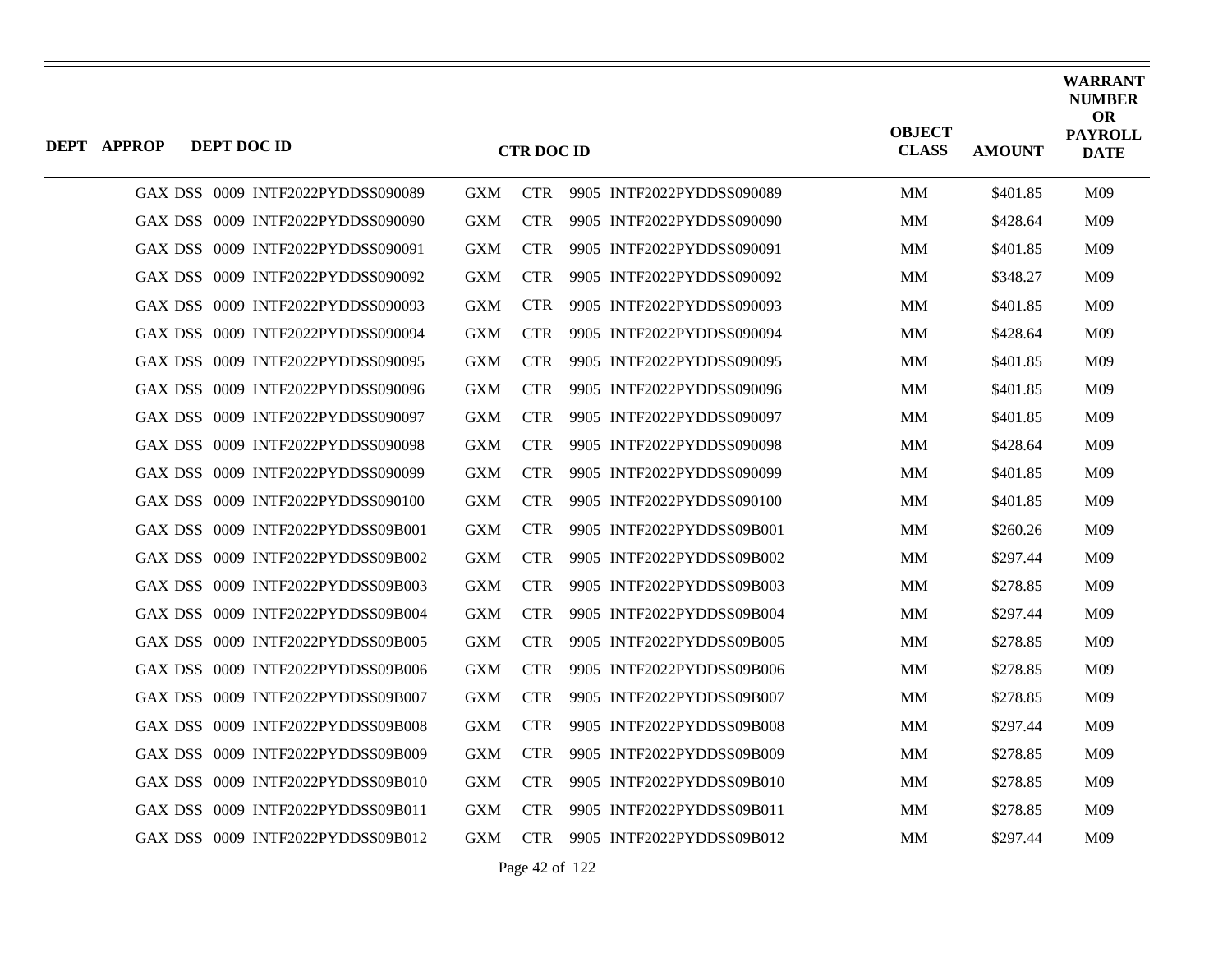| <b>DEPT APPROP</b> | DEPT DOC ID |                                   |            | <b>CTR DOC ID</b> |                               | <b>OBJECT</b><br><b>CLASS</b> | <b>AMOUNT</b> | <b>WARRANT</b><br><b>NUMBER</b><br><b>OR</b><br><b>PAYROLL</b><br><b>DATE</b> |
|--------------------|-------------|-----------------------------------|------------|-------------------|-------------------------------|-------------------------------|---------------|-------------------------------------------------------------------------------|
|                    |             | GAX DSS 0009 INTF2022PYDDSS09B013 | <b>GXM</b> |                   | CTR 9905 INTF2022PYDDSS09B013 | MM                            | \$278.85      | M09                                                                           |
|                    |             | GAX DSS 0009 INTF2022PYDDSS09B014 | <b>GXM</b> | <b>CTR</b>        | 9905 INTF2022PYDDSS09B014     | MM                            | \$297.44      | M09                                                                           |
|                    |             | GAX DSS 0009 INTF2022PYDDSS09B015 | <b>GXM</b> | <b>CTR</b>        | 9905 INTF2022PYDDSS09B015     | MM                            | \$278.85      | M <sub>09</sub>                                                               |
|                    |             | GAX DSS 0009 INTF2022PYDDSS09B016 | <b>GXM</b> | <b>CTR</b>        | 9905 INTF2022PYDDSS09B016     | MМ                            | \$241.67      | M09                                                                           |
|                    |             | GAX DSS 0009 INTF2022PYDDSS09B017 | <b>GXM</b> | <b>CTR</b>        | 9905 INTF2022PYDDSS09B017     | MM                            | \$278.85      | M09                                                                           |
|                    |             | GAX DSS 0009 INTF2022PYDDSS09B018 | <b>GXM</b> | <b>CTR</b>        | 9905 INTF2022PYDDSS09B018     | MM                            | \$297.44      | M09                                                                           |
|                    |             | GAX DSS 0009 INTF2022PYDDSS09B019 | <b>GXM</b> | <b>CTR</b>        | 9905 INTF2022PYDDSS09B019     | MМ                            | \$278.85      | M09                                                                           |
|                    |             | GAX DSS 0009 INTF2022PYDDSS09B020 | <b>GXM</b> | <b>CTR</b>        | 9905 INTF2022PYDDSS09B020     | MM                            | \$278.85      | M09                                                                           |
|                    |             | GAX DSS 0009 INTF2022PYDDSS09B021 | <b>GXM</b> | <b>CTR</b>        | 9905 INTF2022PYDDSS09B021     | MM                            | \$278.85      | M09                                                                           |
|                    |             | GAX DSS 0009 INTF2022PYDDSS09B022 | <b>GXM</b> | <b>CTR</b>        | 9905 INTF2022PYDDSS09B022     | MM                            | \$297.44      | M09                                                                           |
|                    |             | GAX DSS 0009 INTF2022PYDDSS09B023 | <b>GXM</b> | <b>CTR</b>        | 9905 INTF2022PYDDSS09B023     | MМ                            | \$278.85      | M09                                                                           |
|                    |             | GAX DSS 0009 INTF2022PYDDSS09B024 | <b>GXM</b> | <b>CTR</b>        | 9905 INTF2022PYDDSS09B024     | MM                            | \$278.85      | M09                                                                           |
|                    |             | GAX DSS 0009 INTF2022PYDDSS09B025 | <b>GXM</b> | <b>CTR</b>        | 9905 INTF2022PYDDSS09B025     | MM                            | \$269.40      | M09                                                                           |
|                    |             | GAX DSS 0009 INTF2022PYDDSS09B026 | <b>GXM</b> | <b>CTR</b>        | 9905 INTF2022PYDDSS09B026     | MМ                            | \$287.36      | M09                                                                           |
|                    |             | GAX DSS 0009 INTF2022PYDDSS09B027 | <b>GXM</b> | <b>CTR</b>        | 9905 INTF2022PYDDSS09B027     | MM                            | \$269.40      | M09                                                                           |
|                    |             | GAX DSS 0009 INTF2022PYDDSS09B028 | <b>GXM</b> | <b>CTR</b>        | 9905 INTF2022PYDDSS09B028     | MM                            | \$269.40      | M09                                                                           |
|                    |             | GAX DSS 0009 INTF2022PYDDSS09B029 | <b>GXM</b> | <b>CTR</b>        | 9905 INTF2022PYDDSS09B029     | MМ                            | \$393.60      | M09                                                                           |
|                    |             | GAX DSS 0009 INTF2022PYDDSS09B030 | <b>GXM</b> | <b>CTR</b>        | 9905 INTF2022PYDDSS09B030     | MM                            | \$393.60      | M09                                                                           |
|                    |             | GAX DSS 0009 INTF2022PYDDSS09B031 | <b>GXM</b> | <b>CTR</b>        | 9905 INTF2022PYDDSS09B031     | MМ                            | \$393.60      | M09                                                                           |
|                    |             | GAX DSS 0009 INTF2022PYDDSS09B032 | <b>GXM</b> | <b>CTR</b>        | 9905 INTF2022PYDDSS09B032     | MM                            | \$393.60      | M09                                                                           |
|                    |             | GAX DSS 0009 INTF2022PYDDSS09B033 | <b>GXM</b> | <b>CTR</b>        | 9905 INTF2022PYDDSS09B033     | MM                            | \$55.80       | M09                                                                           |
|                    |             | GAX DSS 0009 INTF2022PYDDSS09B034 | <b>GXM</b> | <b>CTR</b>        | 9905 INTF2022PYDDSS09B034     | MМ                            | \$68.70       | M09                                                                           |
|                    |             | GAX DSS 0009 INTF2022PYDDSS09B035 | <b>GXM</b> | <b>CTR</b>        | 9905 INTF2022PYDDSS09B035     | MM                            | \$64.20       | M09                                                                           |
|                    |             | GAX DSS 0009 INTF2022PYDDSS09B036 | GXM        | <b>CTR</b>        | 9905 INTF2022PYDDSS09B036     | MM                            | \$64.20       | M09                                                                           |

Page 43 of 122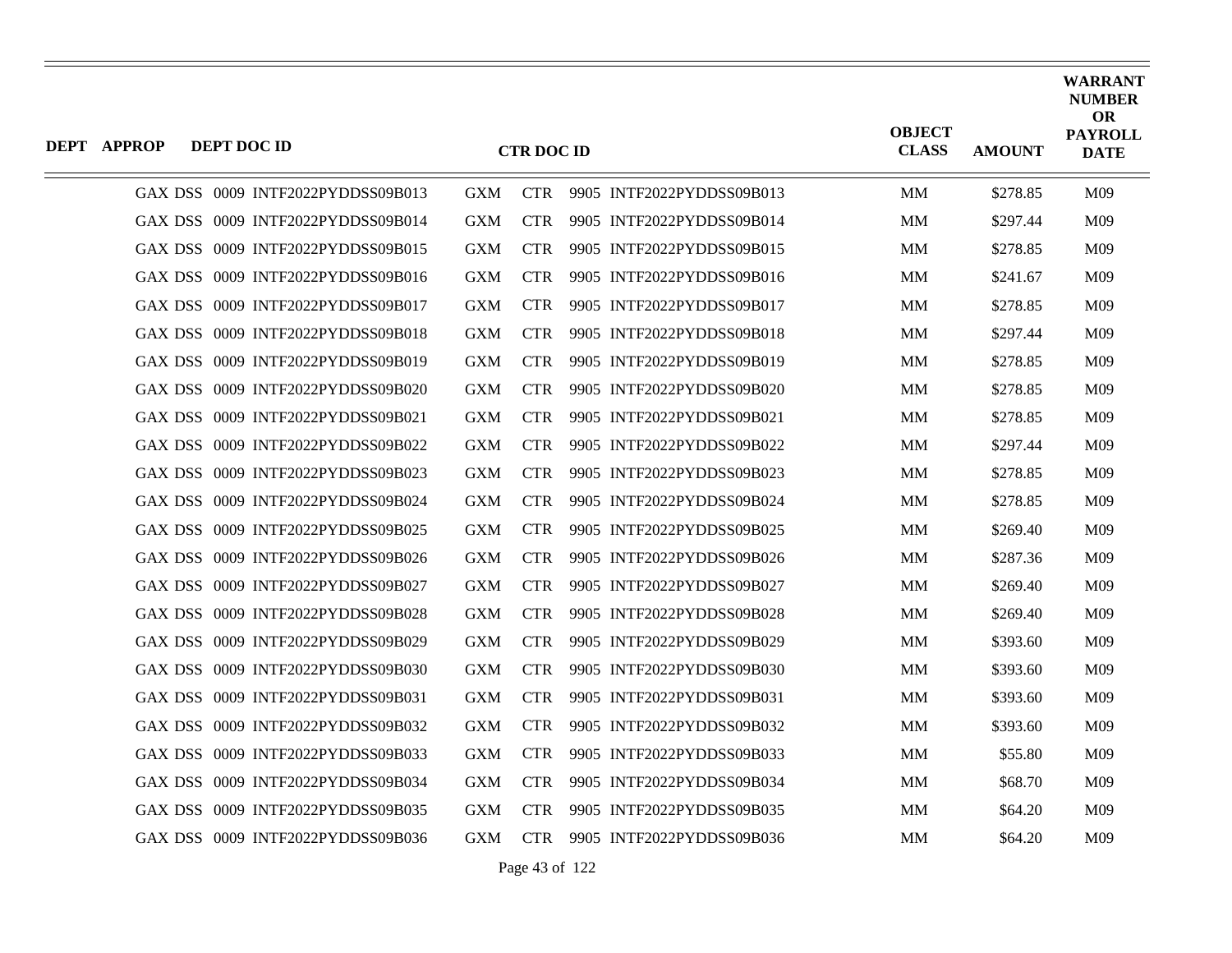| <b>DEPT APPROP</b> | DEPT DOC ID                       |            | <b>CTR DOC ID</b> |                           | <b>OBJECT</b><br><b>CLASS</b> | <b>AMOUNT</b> | <b>WARRANT</b><br><b>NUMBER</b><br><b>OR</b><br><b>PAYROLL</b><br><b>DATE</b> |
|--------------------|-----------------------------------|------------|-------------------|---------------------------|-------------------------------|---------------|-------------------------------------------------------------------------------|
|                    | GAX DSS 0009 INTF2022PYDDSS09B037 | <b>GXM</b> | <b>CTR</b>        | 9905 INTF2022PYDDSS09B037 | MM                            | \$613.00      | M09                                                                           |
|                    | GAX DSS 0009 INTF2022PYDDSS09B038 | <b>GXM</b> | <b>CTR</b>        | 9905 INTF2022PYDDSS09B038 | <b>MM</b>                     | \$308.22      | M <sub>09</sub>                                                               |
|                    | GAX DSS 0009 INTF2022PYDDSS09B039 | <b>GXM</b> | <b>CTR</b>        | 9905 INTF2022PYDDSS09B039 | MМ                            | \$444.30      | M09                                                                           |
|                    | GAX DSS 0009 INTF2022PYDDSS09B040 | <b>GXM</b> | <b>CTR</b>        | 9905 INTF2022PYDDSS09B040 | MМ                            | \$444.30      | M09                                                                           |
|                    | GAX DSS 0009 INTF2022PYDDSS09B041 | <b>GXM</b> | <b>CTR</b>        | 9905 INTF2022PYDDSS09B041 | MМ                            | \$444.30      | M09                                                                           |
|                    | GAX DSS 0009 INTF2022PYDDSS09B042 | <b>GXM</b> | <b>CTR</b>        | 9905 INTF2022PYDDSS09B042 | <b>MM</b>                     | \$473.92      | M <sub>09</sub>                                                               |
|                    | GAX DSS 0009 INTF2022PYDDSS09B043 | <b>GXM</b> | <b>CTR</b>        | 9905 INTF2022PYDDSS09B043 | MM                            | \$444.30      | M09                                                                           |
|                    | GAX DSS 0009 INTF2022PYDDSS09B044 | <b>GXM</b> | <b>CTR</b>        | 9905 INTF2022PYDDSS09B044 | MМ                            | \$444.30      | M09                                                                           |
|                    | GAX DSS 0009 INTF2022PYDDSS09B045 | <b>GXM</b> | <b>CTR</b>        | 9905 INTF2022PYDDSS09B045 | MM                            | \$25.01       | M <sub>09</sub>                                                               |
|                    | GAX DSS 0009 INTF2022PYDDSS09B046 | <b>GXM</b> | <b>CTR</b>        | 9905 INTF2022PYDDSS09B046 | MM                            | \$50.00       | M09                                                                           |
|                    | GAX DSS 0009 INTF2022PYDDSS09B047 | <b>GXM</b> | <b>CTR</b>        | 9905 INTF2022PYDDSS09B047 | MМ                            | \$308.22      | M <sub>09</sub>                                                               |
|                    | GAX DSS 0009 INTF2022PYDDSS09B048 | <b>GXM</b> | <b>CTR</b>        | 9905 INTF2022PYDDSS09B048 | <b>MM</b>                     | \$308.22      | M <sub>09</sub>                                                               |
|                    | GAX DSS 0009 INTF2022PYDDSS09B049 | <b>GXM</b> | <b>CTR</b>        | 9905 INTF2022PYDDSS09B049 | MM                            | \$444.30      | M09                                                                           |
|                    | GAX DSS 0009 INTF2022PYDDSS09B050 | <b>GXM</b> | <b>CTR</b>        | 9905 INTF2022PYDDSS09B050 | <b>MM</b>                     | \$473.92      | M09                                                                           |
|                    | GAX DSS 0009 INTF2022PYDDSS09B051 | <b>GXM</b> | <b>CTR</b>        | 9905 INTF2022PYDDSS09B051 | MМ                            | \$444.30      | M09                                                                           |
|                    | GAX DSS 0009 INTF2022PYDDSS09B052 | <b>GXM</b> | <b>CTR</b>        | 9905 INTF2022PYDDSS09B052 | MM                            | \$385.06      | M09                                                                           |
|                    | GAX DSS 0009 INTF2022PYDDSS09B053 | <b>GXM</b> | <b>CTR</b>        | 9905 INTF2022PYDDSS09B053 | <b>MM</b>                     | \$444.30      | M <sub>09</sub>                                                               |
|                    | GAX DSS 0009 INTF2022PYDDSS09B054 | <b>GXM</b> | <b>CTR</b>        | 9905 INTF2022PYDDSS09B054 | MМ                            | \$473.92      | M09                                                                           |
|                    | GAX DSS 0009 INTF2022PYDDSS09B055 | <b>GXM</b> | <b>CTR</b>        | 9905 INTF2022PYDDSS09B055 | MМ                            | \$444.30      | M09                                                                           |
|                    | GAX DSS 0009 INTF2022PYDDSS09B056 | <b>GXM</b> | <b>CTR</b>        | 9905 INTF2022PYDDSS09B056 | MМ                            | \$444.30      | M09                                                                           |
|                    | GAX DSS 0009 INTF2022PYDDSS09B057 | <b>GXM</b> | <b>CTR</b>        | 9905 INTF2022PYDDSS09B057 | MМ                            | \$444.30      | M09                                                                           |
|                    | GAX DSS 0009 INTF2022PYDDSS09B058 | <b>GXM</b> | <b>CTR</b>        | 9905 INTF2022PYDDSS09B058 | MM                            | \$473.92      | M09                                                                           |
|                    | GAX DSS 0009 INTF2022PYDDSS09B059 | <b>GXM</b> | <b>CTR</b>        | 9905 INTF2022PYDDSS09B059 | MМ                            | \$83.70       | M09                                                                           |
|                    | GAX DSS 0009 INTF2022PYDDSS09B060 | <b>GXM</b> | <b>CTR</b>        | 9905 INTF2022PYDDSS09B060 | MM                            | \$45.15       | M <sub>09</sub>                                                               |

Page 44 of 122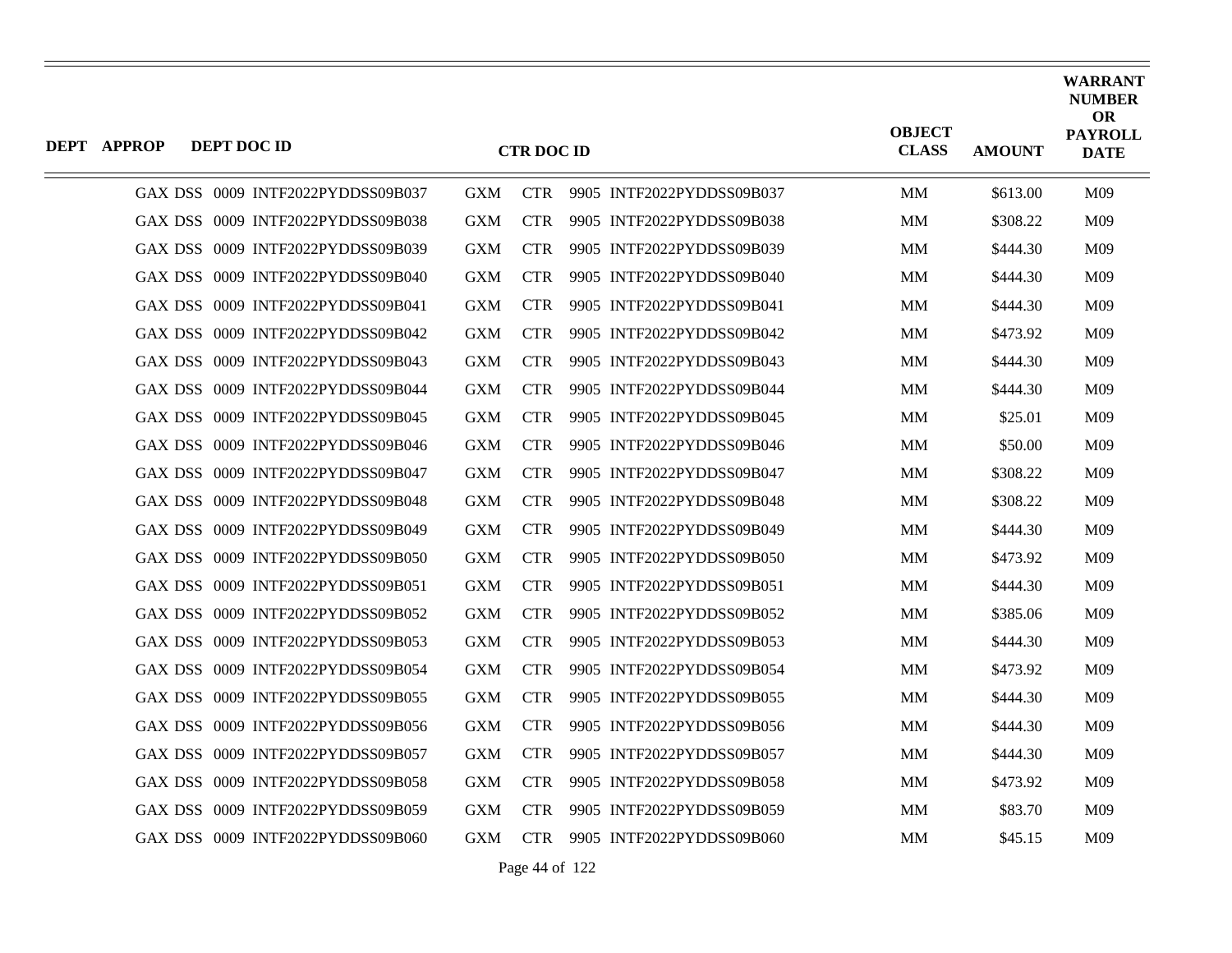| <b>DEPT APPROP</b> | DEPT DOC ID                       |            | <b>CTR DOC ID</b> |                           | <b>OBJECT</b><br><b>CLASS</b> | <b>AMOUNT</b> | <b>WARRANT</b><br><b>NUMBER</b><br><b>OR</b><br><b>PAYROLL</b><br><b>DATE</b> |
|--------------------|-----------------------------------|------------|-------------------|---------------------------|-------------------------------|---------------|-------------------------------------------------------------------------------|
|                    | GAX DSS 0009 INTF2022PYDDSS09B061 | <b>GXM</b> | <b>CTR</b>        | 9905 INTF2022PYDDSS09B061 | MМ                            | \$112.35      | M09                                                                           |
|                    | GAX DSS 0009 INTF2022PYDDSS09B062 | <b>GXM</b> | <b>CTR</b>        | 9905 INTF2022PYDDSS09B062 | <b>MM</b>                     | \$170.10      | M <sub>09</sub>                                                               |
|                    | GAX DSS 0009 INTF2022PYDDSS09B063 | <b>GXM</b> | <b>CTR</b>        | 9905 INTF2022PYDDSS09B063 | MM                            | \$384.90      | M09                                                                           |
|                    | GAX DSS 0009 INTF2022PYDDSS09B064 | <b>GXM</b> | <b>CTR</b>        | 9905 INTF2022PYDDSS09B064 | MM                            | \$410.56      | M09                                                                           |
|                    | GAX DSS 0009 INTF2022PYDDSS09B065 | <b>GXM</b> | <b>CTR</b>        | 9905 INTF2022PYDDSS09B065 | <b>MM</b>                     | \$384.90      | M09                                                                           |
|                    | GAX DSS 0009 INTF2022PYDDSS09B066 | <b>GXM</b> | <b>CTR</b>        | 9905 INTF2022PYDDSS09B066 | MM                            | \$333.58      | M09                                                                           |
|                    | GAX DSS 0009 INTF2022PYDDSS09B067 | <b>GXM</b> | <b>CTR</b>        | 9905 INTF2022PYDDSS09B067 | MM                            | \$384.90      | M09                                                                           |
|                    | GAX DSS 0009 INTF2022PYDDSS09B068 | <b>GXM</b> | <b>CTR</b>        | 9905 INTF2022PYDDSS09B068 | <b>MM</b>                     | \$410.56      | M09                                                                           |
|                    | GAX DSS 0009 INTF2022PYDDSS09B069 | <b>GXM</b> | <b>CTR</b>        | 9905 INTF2022PYDDSS09B069 | MM                            | \$384.90      | M09                                                                           |
|                    | GAX DSS 0009 INTF2022PYDDSS09B070 | <b>GXM</b> | <b>CTR</b>        | 9905 INTF2022PYDDSS09B070 | MM                            | \$384.90      | M09                                                                           |
|                    | GAX DSS 0009 INTF2022PYDDSS09B071 | <b>GXM</b> | <b>CTR</b>        | 9905 INTF2022PYDDSS09B071 | MМ                            | \$384.90      | M09                                                                           |
|                    | GAX DSS 0009 INTF2022PYDDSS09B072 | <b>GXM</b> | <b>CTR</b>        | 9905 INTF2022PYDDSS09B072 | MM                            | \$410.56      | M09                                                                           |
|                    | GAX DSS 0009 INTF2022PYDDSS09B073 | <b>GXM</b> | <b>CTR</b>        | 9905 INTF2022PYDDSS09B073 | MM                            | \$384.90      | M09                                                                           |
|                    | GAX DSS 0009 INTF2022PYDDSS09B074 | <b>GXM</b> | <b>CTR</b>        | 9905 INTF2022PYDDSS09B074 | MМ                            | \$384.90      | M09                                                                           |
|                    | GAX DSS 0009 INTF2022PYDDSS09B075 | <b>GXM</b> | <b>CTR</b>        | 9905 INTF2022PYDDSS09B075 | MM                            | \$256.20      | M09                                                                           |
|                    | GAX DSS 0009 INTF2022PYDDSS09B076 | <b>GXM</b> | <b>CTR</b>        | 9905 INTF2022PYDDSS09B076 | MM                            | \$256.20      | M09                                                                           |
|                    | GAX DSS 0009 INTF2022PYDDSS09B077 | <b>GXM</b> | <b>CTR</b>        | 9905 INTF2022PYDDSS09B077 | MМ                            | \$160.50      | M09                                                                           |
|                    | GAX DSS 0009 INTF2022PYDDSS09B078 | <b>GXM</b> | <b>CTR</b>        | 9905 INTF2022PYDDSS09B078 | MM                            | \$171.75      | M09                                                                           |
|                    | GAX DSS 0009 INTF2022PYDDSS09B079 | <b>GXM</b> | <b>CTR</b>        | 9905 INTF2022PYDDSS09B079 | MМ                            | \$160.50      | M09                                                                           |
|                    | GAX DSS 0009 INTF2022PYDDSS09B080 | <b>GXM</b> | <b>CTR</b>        | 9905 INTF2022PYDDSS09B080 | MМ                            | \$160.50      | M09                                                                           |
|                    | GAX DSS 0009 INTF2022PYDDSS09B081 | <b>GXM</b> | <b>CTR</b>        | 9905 INTF2022PYDDSS09B081 | MМ                            | \$28.35       | M09                                                                           |
|                    | GAX DSS 0009 INTF2022PYDDSS09B082 | <b>GXM</b> | <b>CTR</b>        | 9905 INTF2022PYDDSS09B082 | MМ                            | \$120.00      | M09                                                                           |
|                    | GAX DSS 0009 INTF2022PYDDSS09B083 | <b>GXM</b> | <b>CTR</b>        | 9905 INTF2022PYDDSS09B083 | MМ                            | \$120.00      | M09                                                                           |
|                    | GAX DSS 0009 INTF2022PYDDSS09B084 | <b>GXM</b> | <b>CTR</b>        | 9905 INTF2022PYDDSS09B084 | MM                            | \$50.02       | M09                                                                           |

Page 45 of 122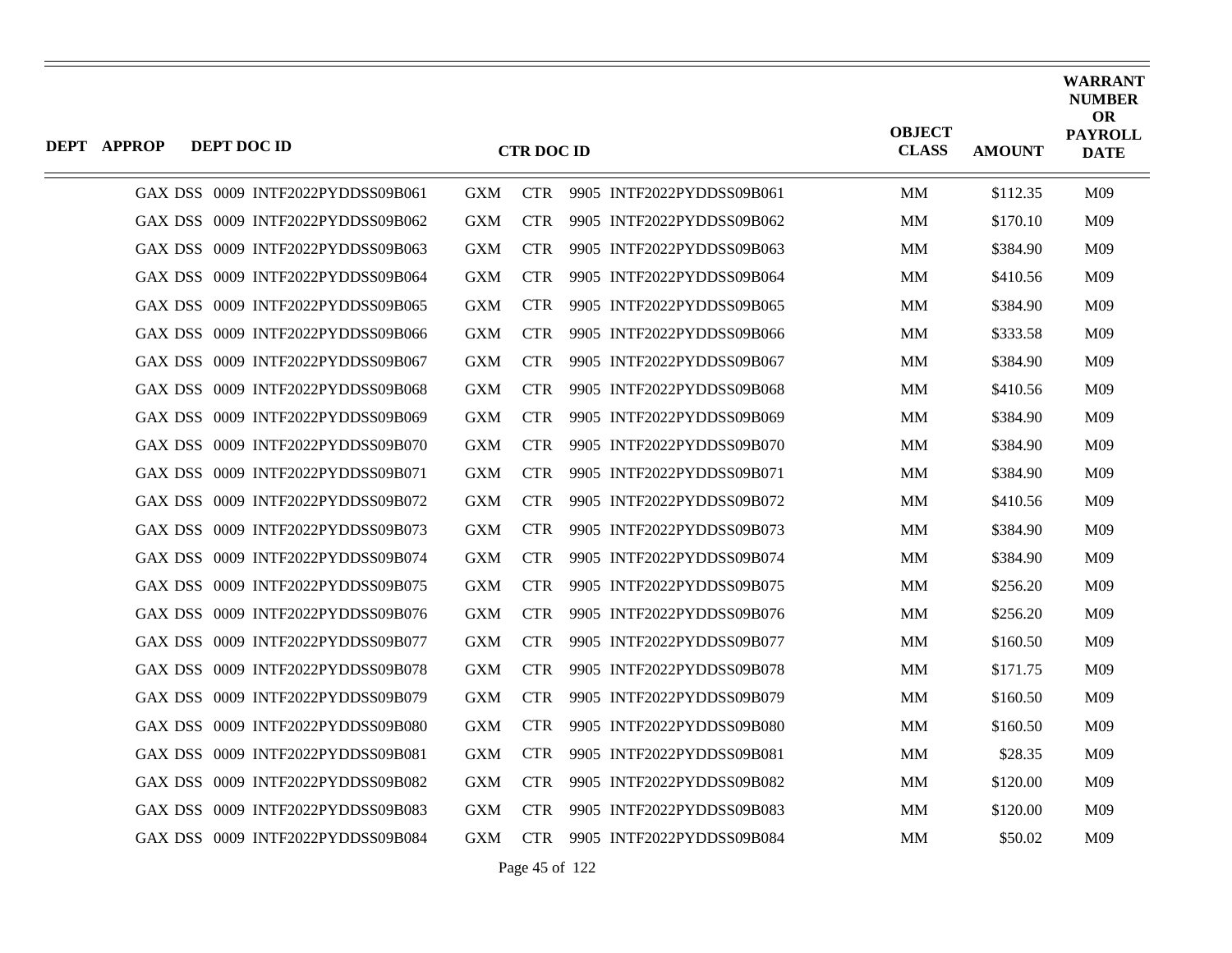| <b>DEPT APPROP</b> | DEPT DOC ID |                                   |            | <b>CTR DOC ID</b> |                           | <b>OBJECT</b><br><b>CLASS</b> | <b>AMOUNT</b> | <b>WARRANT</b><br><b>NUMBER</b><br><b>OR</b><br><b>PAYROLL</b><br><b>DATE</b> |
|--------------------|-------------|-----------------------------------|------------|-------------------|---------------------------|-------------------------------|---------------|-------------------------------------------------------------------------------|
|                    |             | GAX DSS 0009 INTF2022PYDDSS09B085 | <b>GXM</b> | <b>CTR</b>        | 9905 INTF2022PYDDSS09B085 | MM                            | \$750.30      | M09                                                                           |
|                    |             | GAX DSS 0009 INTF2022PYDDSS09B086 | <b>GXM</b> | <b>CTR</b>        | 9905 INTF2022PYDDSS09B086 | <b>MM</b>                     | \$496.80      | M <sub>09</sub>                                                               |
|                    |             | GAX DSS 0009 INTF2022PYDDSS09B087 | <b>GXM</b> | <b>CTR</b>        | 9905 INTF2022PYDDSS09B087 | <b>MM</b>                     | \$200.00      | M09                                                                           |
|                    |             | GAX DSS 0009 INTF2022PYDDSS09B088 | <b>GXM</b> | <b>CTR</b>        | 9905 INTF2022PYDDSS09B088 | MM                            | \$800.32      | M09                                                                           |
|                    |             | GAX DSS 0009 INTF2022PYDDSS09B089 | <b>GXM</b> | <b>CTR</b>        | 9905 INTF2022PYDDSS09B089 | MМ                            | \$750.30      | M09                                                                           |
|                    |             | GAX DSS 0009 INTF2022PYDDSS09B090 | <b>GXM</b> | <b>CTR</b>        | 9905 INTF2022PYDDSS09B090 | MM                            | \$750.30      | M09                                                                           |
|                    |             | GAX DSS 0009 INTF2022PYDDSS09B091 | <b>GXM</b> | <b>CTR</b>        | 9905 INTF2022PYDDSS09B091 | MМ                            | \$200.00      | M09                                                                           |
|                    |             | GAX DSS 0009 INTF2022PYDDSS09C001 | <b>GXM</b> | <b>CTR</b>        | 9905 INTF2022PYDDSS09C001 | MМ                            | \$351.00      | M09                                                                           |
|                    |             | GAX DSS 0009 INTF2022PYDDSS09C002 | <b>GXM</b> | <b>CTR</b>        | 9905 INTF2022PYDDSS09C002 | MM                            | \$351.00      | M09                                                                           |
|                    |             | GAX DSS 0009 INTF2022PYDDSS09C003 | <b>GXM</b> | <b>CTR</b>        | 9905 INTF2022PYDDSS09C003 | MМ                            | \$308.22      | M <sub>09</sub>                                                               |
|                    |             | GAX DSS 0009 INTF2022PYDDSS09C004 | <b>GXM</b> | <b>CTR</b>        | 9905 INTF2022PYDDSS09C004 | MМ                            | \$444.30      | M09                                                                           |
|                    |             | GAX DSS 0009 INTF2022PYDDSS09C005 | <b>GXM</b> | <b>CTR</b>        | 9905 INTF2022PYDDSS09C005 | MM                            | \$444.30      | M09                                                                           |
|                    |             | GAX DSS 0009 INTF2022PYDDSS09C006 | <b>GXM</b> | <b>CTR</b>        | 9905 INTF2022PYDDSS09C006 | MМ                            | \$444.30      | M09                                                                           |
|                    |             | GAX DSS 0009 INTF2022PYDDSS09C007 | <b>GXM</b> | <b>CTR</b>        | 9905 INTF2022PYDDSS09C007 | <b>MM</b>                     | \$473.92      | M09                                                                           |
|                    |             | GAX DSS 0009 INTF2022PYDDSS09C008 | <b>GXM</b> | <b>CTR</b>        | 9905 INTF2022PYDDSS09C008 | MM                            | \$444.30      | M09                                                                           |
|                    |             | GAX DSS 0009 INTF2022PYDDSS09C009 | <b>GXM</b> | <b>CTR</b>        | 9905 INTF2022PYDDSS09C009 | MM                            | \$444.30      | M09                                                                           |
|                    |             | GAX DSS 0009 INTF2022PYDDSS09C010 | <b>GXM</b> | <b>CTR</b>        | 9905 INTF2022PYDDSS09C010 | <b>MM</b>                     | \$222.10      | M09                                                                           |
|                    |             | GAX DSS 0009 INTF2022PYDDSS09C011 | <b>GXM</b> | <b>CTR</b>        | 9905 INTF2022PYDDSS09C011 | MM                            | \$218.70      | M09                                                                           |
|                    |             | GAX DSS 0009 INTF2022PYDDSS09C012 | <b>GXM</b> | <b>CTR</b>        | 9905 INTF2022PYDDSS09C012 | MМ                            | \$194.40      | M09                                                                           |
|                    |             | GAX DSS 0009 INTF2022PYDDSS09C013 | <b>GXM</b> | <b>CTR</b>        | 9905 INTF2022PYDDSS09C013 | MМ                            | \$300.12      | M <sub>09</sub>                                                               |
|                    |             | GAX DSS 0009 INTF2022PYDDSS09C014 | <b>GXM</b> | <b>CTR</b>        | 9905 INTF2022PYDDSS09C014 | MM                            | \$405.90      | M09                                                                           |
|                    |             | GAX DSS 0009 INTF2022PYDDSS09C015 | <b>GXM</b> | <b>CTR</b>        | 9905 INTF2022PYDDSS09C015 | MМ                            | \$432.96      | M09                                                                           |
|                    |             | GAX DSS 0009 INTF2022PYDDSS09C016 | <b>GXM</b> | <b>CTR</b>        | 9905 INTF2022PYDDSS09C016 | MМ                            | \$405.90      | M09                                                                           |
|                    |             | GAX DSS 0009 INTF2022PYDDSS09C017 | <b>GXM</b> | <b>CTR</b>        | 9905 INTF2022PYDDSS09C017 | MM                            | \$405.90      | M09                                                                           |

Page 46 of 122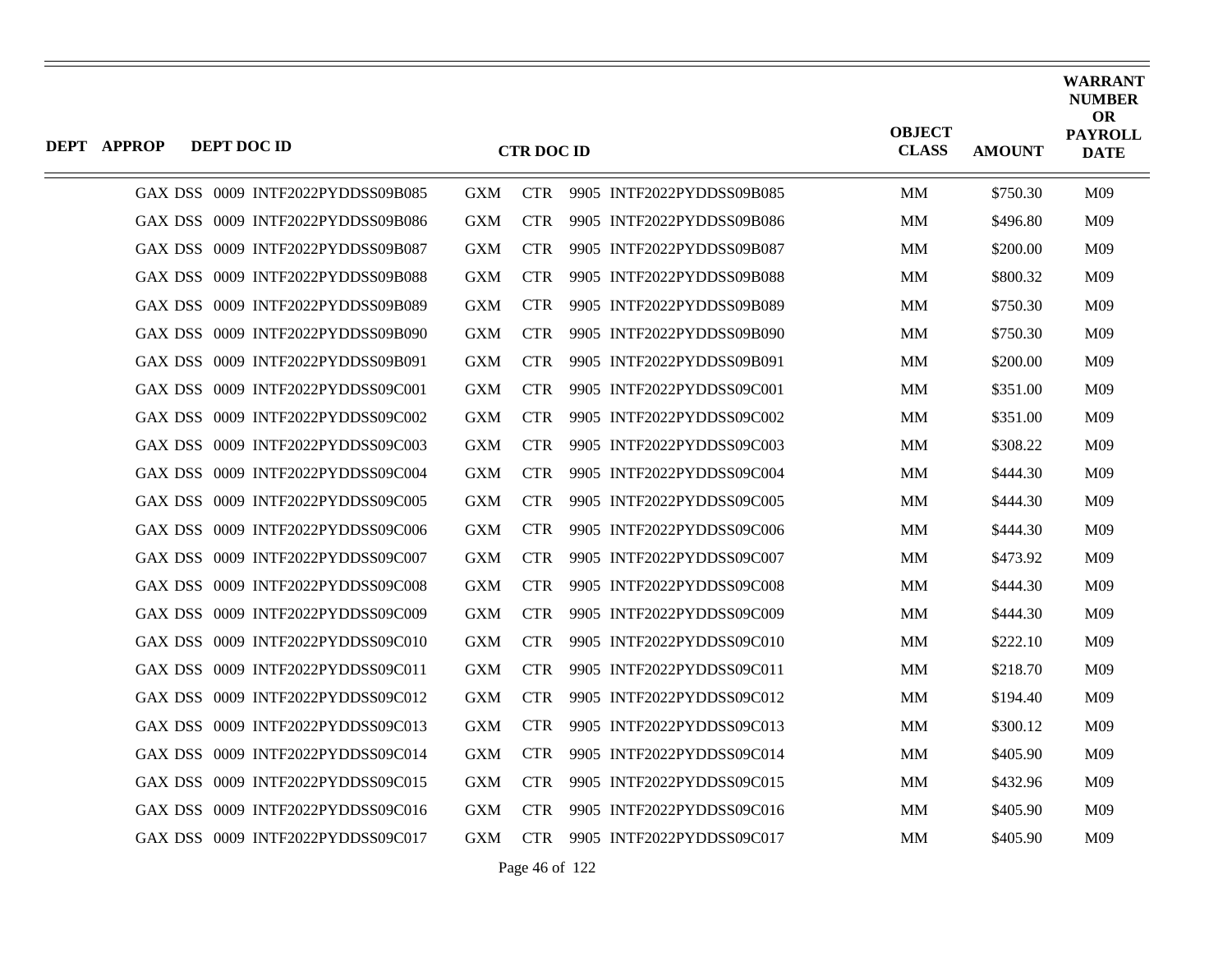| <b>DEPT APPROP</b> | DEPT DOC ID |                                   |            | <b>CTR DOC ID</b> |                           | <b>OBJECT</b><br><b>CLASS</b> | <b>AMOUNT</b> | <b>WARRANT</b><br><b>NUMBER</b><br><b>OR</b><br><b>PAYROLL</b><br><b>DATE</b> |
|--------------------|-------------|-----------------------------------|------------|-------------------|---------------------------|-------------------------------|---------------|-------------------------------------------------------------------------------|
|                    |             | GAX DSS 0009 INTF2022PYDDSS09C018 | <b>GXM</b> | <b>CTR</b>        | 9905 INTF2022PYDDSS09C018 | MМ                            | \$308.22      | M09                                                                           |
|                    |             | GAX DSS 0009 INTF2022PYDDSS09C019 | <b>GXM</b> | <b>CTR</b>        | 9905 INTF2022PYDDSS09C019 | MM                            | \$89.78       | M09                                                                           |
|                    |             | GAX DSS 0009 INTF2022PYDDSS09C020 | <b>GXM</b> | <b>CTR</b>        | 9905 INTF2022PYDDSS09C020 | MM                            | \$112.35      | M09                                                                           |
|                    |             | GAX DSS 0009 INTF2022PYDDSS09C021 | <b>GXM</b> | <b>CTR</b>        | 9905 INTF2022PYDDSS09C021 | MM                            | \$112.35      | M09                                                                           |
|                    |             | GAX DSS 0009 INTF2022PYDDSS09C022 | <b>GXM</b> | <b>CTR</b>        | 9905 INTF2022PYDDSS09C022 | MM                            | \$52.50       | M09                                                                           |
|                    |             | GAX DSS 0009 INTF2022PYDDSS09C023 | <b>GXM</b> | <b>CTR</b>        | 9905 INTF2022PYDDSS09C023 | MM                            | \$278.85      | M09                                                                           |
|                    |             | GAX DSS 0009 INTF2022PYDDSS09C024 | <b>GXM</b> | <b>CTR</b>        | 9905 INTF2022PYDDSS09C024 | MM                            | \$297.44      | M09                                                                           |
|                    |             | GAX DSS 0009 INTF2022PYDDSS09C025 | <b>GXM</b> | <b>CTR</b>        | 9905 INTF2022PYDDSS09C025 | <b>MM</b>                     | \$278.85      | M09                                                                           |
|                    |             | GAX DSS 0009 INTF2022PYDDSS09C026 | <b>GXM</b> | <b>CTR</b>        | 9905 INTF2022PYDDSS09C026 | MM                            | \$278.85      | M09                                                                           |
|                    |             | GAX DSS 0009 INTF2022PYDDSS09C027 | <b>GXM</b> | <b>CTR</b>        | 9905 INTF2022PYDDSS09C027 | MM                            | \$278.85      | M09                                                                           |
|                    |             | GAX DSS 0009 INTF2022PYDDSS09C028 | <b>GXM</b> | <b>CTR</b>        | 9905 INTF2022PYDDSS09C028 | <b>MM</b>                     | \$297.44      | M09                                                                           |
|                    |             | GAX DSS 0009 INTF2022PYDDSS09C029 | <b>GXM</b> | <b>CTR</b>        | 9905 INTF2022PYDDSS09C029 | MM                            | \$278.85      | M09                                                                           |
|                    |             | GAX DSS 0009 INTF2022PYDDSS09C030 | <b>GXM</b> | <b>CTR</b>        | 9905 INTF2022PYDDSS09C030 | MM                            | \$278.85      | M09                                                                           |
|                    |             | GAX DSS 0009 INTF2022PYDDSS09C031 | <b>GXM</b> | <b>CTR</b>        | 9905 INTF2022PYDDSS09C031 | <b>MM</b>                     | \$393.60      | M09                                                                           |
|                    |             | GAX DSS 0009 INTF2022PYDDSS09C032 | <b>GXM</b> | <b>CTR</b>        | 9905 INTF2022PYDDSS09C032 | MM                            | \$393.60      | M09                                                                           |
|                    |             | GAX DSS 0009 INTF2022PYDDSS09C033 | <b>GXM</b> | <b>CTR</b>        | 9905 INTF2022PYDDSS09C033 | MM                            | \$393.60      | M09                                                                           |
|                    |             | GAX DSS 0009 INTF2022PYDDSS09C034 | <b>GXM</b> | <b>CTR</b>        | 9905 INTF2022PYDDSS09C034 | MМ                            | \$419.84      | M09                                                                           |
|                    |             | GAX DSS 0009 INTF2022PYDDSS09C035 | <b>GXM</b> | <b>CTR</b>        | 9905 INTF2022PYDDSS09C035 | MM                            | \$393.60      | M09                                                                           |
|                    |             | GAX DSS 0009 INTF2022PYDDSS09C036 | <b>GXM</b> | <b>CTR</b>        | 9905 INTF2022PYDDSS09C036 | <b>MM</b>                     | \$393.60      | M09                                                                           |
|                    |             | GAX DSS 0009 INTF2022PYDDSS09C037 | <b>GXM</b> | <b>CTR</b>        | 9905 INTF2022PYDDSS09C037 | MМ                            | \$256.20      | M09                                                                           |
|                    |             | GAX DSS 0009 INTF2022PYDDSS09C038 | <b>GXM</b> | <b>CTR</b>        | 9905 INTF2022PYDDSS09C038 | MM                            | \$175.07      | M09                                                                           |
|                    |             | GAX DSS 0009 INTF2022PYDDSS09D001 | <b>GXM</b> | <b>CTR</b>        | 9905 INTF2022PYDDSS09D001 | MМ                            | \$330.00      | M09                                                                           |
|                    |             | GAX DSS 0009 INTF2022PYDDSS09D002 | <b>GXM</b> | <b>CTR</b>        | 9905 INTF2022PYDDSS09D002 | MМ                            | \$160.00      | M09                                                                           |
|                    |             | GAX DSS 0009 INTF2022PYDDSS09D003 | <b>GXM</b> | <b>CTR</b>        | 9905 INTF2022PYDDSS09D003 | MM                            | \$414.68      | M09                                                                           |

Page 47 of 122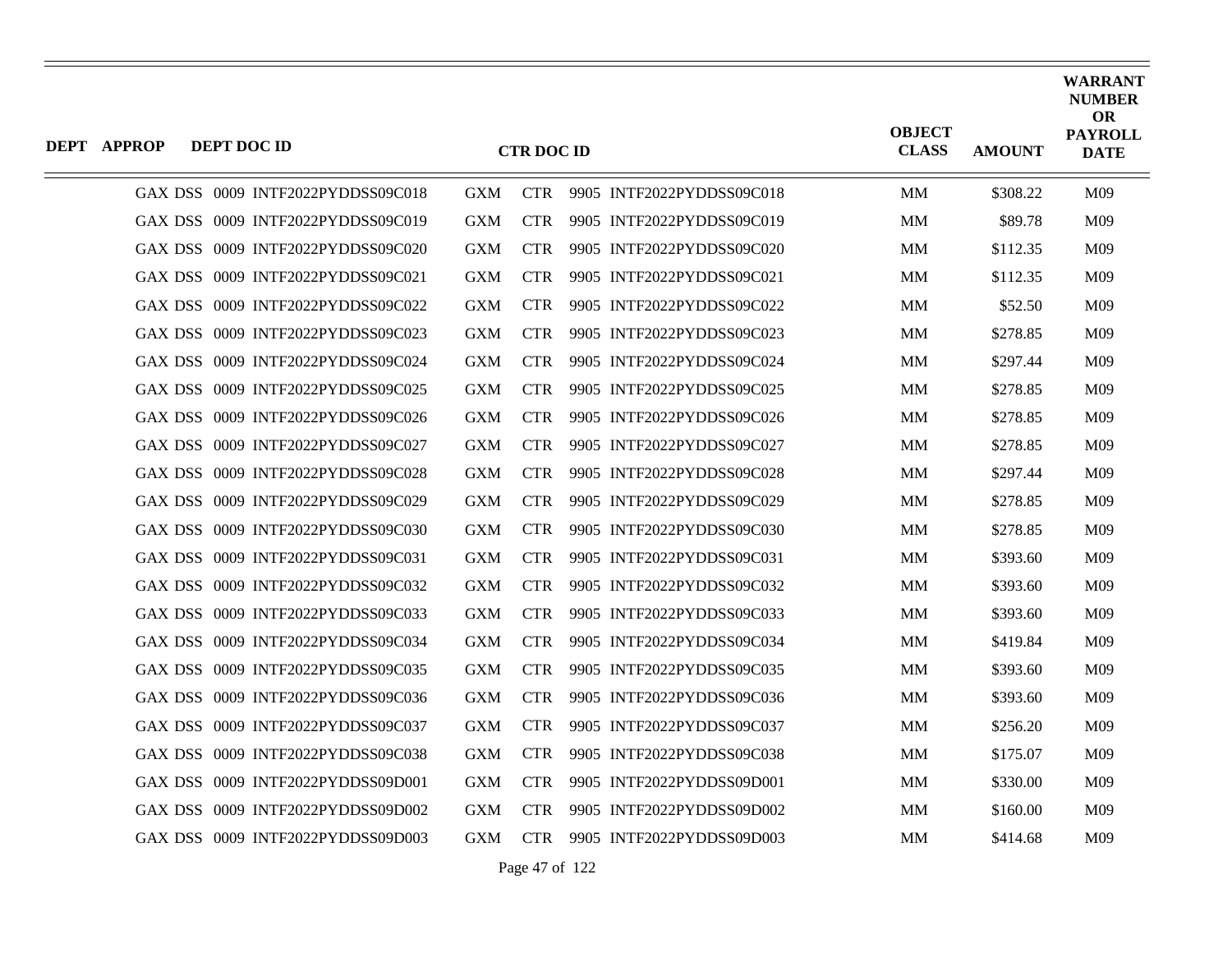| <b>DEPT APPROP</b> | DEPT DOC ID |                                   |            | <b>CTR DOC ID</b> |                           | <b>OBJECT</b><br><b>CLASS</b> | <b>AMOUNT</b> | <b>WARRANT</b><br><b>NUMBER</b><br><b>OR</b><br><b>PAYROLL</b><br><b>DATE</b> |
|--------------------|-------------|-----------------------------------|------------|-------------------|---------------------------|-------------------------------|---------------|-------------------------------------------------------------------------------|
|                    |             | GAX DSS 0009 INTF2022PYDDSS09D004 | <b>GXM</b> | <b>CTR</b>        | 9905 INTF2022PYDDSS09D004 | MМ                            | \$444.30      | M09                                                                           |
|                    |             | GAX DSS 0009 INTF2022PYDDSS09D005 | <b>GXM</b> | <b>CTR</b>        | 9905 INTF2022PYDDSS09D005 | MM                            | \$37.18       | M09                                                                           |
|                    |             | GAX DSS 0009 INTF2022PYDDSS09D006 | <b>GXM</b> | <b>CTR</b>        | 9905 INTF2022PYDDSS09D006 | MM                            | \$278.85      | M09                                                                           |
|                    |             | GAX DSS 0009 INTF2022PYDDSS09D007 | <b>GXM</b> | <b>CTR</b>        | 9905 INTF2022PYDDSS09D007 | MМ                            | \$278.85      | M09                                                                           |
|                    |             | GAX DSS 0009 INTF2022PYDDSS09D008 | <b>GXM</b> | <b>CTR</b>        | 9905 INTF2022PYDDSS09D008 | MМ                            | \$278.85      | M09                                                                           |
|                    |             | GAX DSS 0009 INTF2022PYDDSS09D009 | <b>GXM</b> | <b>CTR</b>        | 9905 INTF2022PYDDSS09D009 | MМ                            | \$297.44      | M09                                                                           |
|                    |             | GAX DSS 0009 INTF2022PYDDSS09D010 | <b>GXM</b> | <b>CTR</b>        | 9905 INTF2022PYDDSS09D010 | MМ                            | \$278.85      | M09                                                                           |
|                    |             | GAX DSS 0009 INTF2022PYDDSS09D011 | <b>GXM</b> | <b>CTR</b>        | 9905 INTF2022PYDDSS09D011 | MМ                            | \$278.85      | M09                                                                           |
|                    |             | GAX DSS 0009 INTF2022PYDDSS09D012 | <b>GXM</b> | <b>CTR</b>        | 9905 INTF2022PYDDSS09D012 | MМ                            | \$308.22      | M09                                                                           |
|                    |             | GAX DSS 0009 INTF2022PYDDSS09D013 | <b>GXM</b> | <b>CTR</b>        | 9905 INTF2022PYDDSS09D013 | MМ                            | \$60.00       | M09                                                                           |
|                    |             | GAX DSS 0009 INTF2022PYDDSS09D014 | <b>GXM</b> | <b>CTR</b>        | 9905 INTF2022PYDDSS09D014 | MМ                            | \$60.00       | M09                                                                           |
|                    |             | GAX DSS 0009 INTF2022PYDDSS09D015 | <b>GXM</b> | <b>CTR</b>        | 9905 INTF2022PYDDSS09D015 | MМ                            | \$9.00        | M09                                                                           |
|                    |             | GAX DSS 0009 INTF2022PYDDSS09D016 | <b>GXM</b> | <b>CTR</b>        | 9905 INTF2022PYDDSS09D016 | MМ                            | \$214.50      | M09                                                                           |
|                    |             | GAX DSS 0009 INTF2022PYDDSS09D017 | <b>GXM</b> | <b>CTR</b>        | 9905 INTF2022PYDDSS09D017 | MМ                            | \$153.45      | M09                                                                           |
|                    |             | GAX DSS 0009 INTF2022PYDDSS09D018 | <b>GXM</b> | <b>CTR</b>        | 9905 INTF2022PYDDSS09D018 | MМ                            | \$379.80      | M09                                                                           |
|                    |             | GAX DSS 0009 INTF2022PYDDSS09D019 | <b>GXM</b> | <b>CTR</b>        | 9905 INTF2022PYDDSS09D019 | MМ                            | \$405.12      | M09                                                                           |
|                    |             | GAX DSS 0009 INTF2022PYDDSS09D020 | <b>GXM</b> | <b>CTR</b>        | 9905 INTF2022PYDDSS09D020 | MМ                            | \$379.80      | M09                                                                           |
|                    |             | GAX DSS 0009 INTF2022PYDDSS09D021 | <b>GXM</b> | <b>CTR</b>        | 9905 INTF2022PYDDSS09D021 | MM                            | \$379.80      | M09                                                                           |
|                    |             | GAX DSS 0009 INTF2022PYDDSS09D022 | <b>GXM</b> | <b>CTR</b>        | 9905 INTF2022PYDDSS09D022 | <b>MM</b>                     | \$257.40      | M09                                                                           |
|                    |             | GAX DSS 0009 INTF2022PYDDSS09D023 | <b>GXM</b> | <b>CTR</b>        | 9905 INTF2022PYDDSS09D023 | MM                            | \$274.56      | M09                                                                           |
|                    |             | GAX DSS 0009 INTF2022PYDDSS09D024 | <b>GXM</b> | <b>CTR</b>        | 9905 INTF2022PYDDSS09D024 | MM                            | \$257.40      | M09                                                                           |
|                    |             | GAX DSS 0009 INTF2022PYDDSS09D025 | <b>GXM</b> | <b>CTR</b>        | 9905 INTF2022PYDDSS09D025 | <b>MM</b>                     | \$223.08      | M09                                                                           |
|                    |             | GAX DSS 0009 INTF2022PYDDSS09D026 | <b>GXM</b> | <b>CTR</b>        | 9905 INTF2022PYDDSS09D026 | MМ                            | \$257.40      | M09                                                                           |
|                    |             | GAX DSS 0009 INTF2022PYDDSS09D027 | <b>GXM</b> | <b>CTR</b>        | 9905 INTF2022PYDDSS09D027 | MM                            | \$274.56      | M09                                                                           |

Page 48 of 122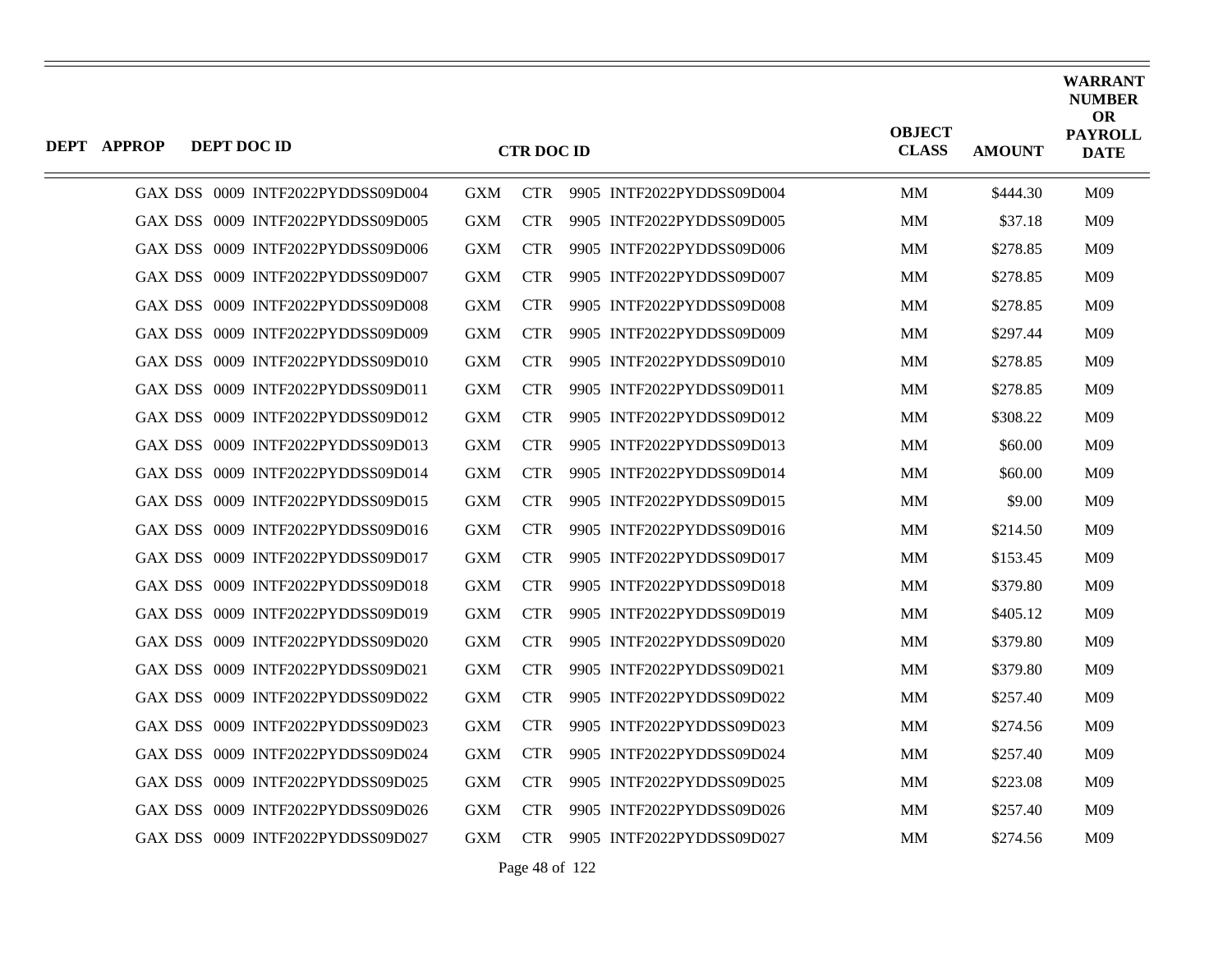| <b>DEPT APPROP</b> | DEPT DOC ID |                                   |            | <b>CTR DOC ID</b> |                           | <b>OBJECT</b><br><b>CLASS</b> | <b>AMOUNT</b> | <b>WARRANT</b><br><b>NUMBER</b><br><b>OR</b><br><b>PAYROLL</b><br><b>DATE</b> |
|--------------------|-------------|-----------------------------------|------------|-------------------|---------------------------|-------------------------------|---------------|-------------------------------------------------------------------------------|
|                    |             | GAX DSS 0009 INTF2022PYDDSS09D028 | <b>GXM</b> | <b>CTR</b>        | 9905 INTF2022PYDDSS09D028 | MM                            | \$257.40      | M09                                                                           |
|                    |             | GAX DSS 0009 INTF2022PYDDSS09D029 | <b>GXM</b> | <b>CTR</b>        | 9905 INTF2022PYDDSS09D029 | MM                            | \$257.40      | M09                                                                           |
|                    |             | GAX DSS 0009 INTF2022PYDDSS09D030 | <b>GXM</b> | <b>CTR</b>        | 9905 INTF2022PYDDSS09D030 | MМ                            | \$257.40      | M09                                                                           |
|                    |             | GAX DSS 0009 INTF2022PYDDSS09D031 | <b>GXM</b> | <b>CTR</b>        | 9905 INTF2022PYDDSS09D031 | MМ                            | \$274.56      | M <sub>09</sub>                                                               |
|                    |             | GAX DSS 0009 INTF2022PYDDSS09D032 | <b>GXM</b> | <b>CTR</b>        | 9905 INTF2022PYDDSS09D032 | MМ                            | \$257.40      | M09                                                                           |
|                    |             | GAX DSS 0009 INTF2022PYDDSS09D033 | <b>GXM</b> | <b>CTR</b>        | 9905 INTF2022PYDDSS09D033 | MM                            | \$257.40      | M09                                                                           |
|                    |             | GAX DSS 0009 INTF2022PYDDSS09D034 | <b>GXM</b> | <b>CTR</b>        | 9905 INTF2022PYDDSS09D034 | MМ                            | \$308.22      | M09                                                                           |
|                    |             | GAX DSS 0009 INTF2022PYDDSS09D035 | <b>GXM</b> | <b>CTR</b>        | 9905 INTF2022PYDDSS09D035 | MМ                            | \$308.22      | M09                                                                           |
|                    |             | GAX DSS 0009 INTF2022PYDDSS09D036 | <b>GXM</b> | <b>CTR</b>        | 9905 INTF2022PYDDSS09D036 | MМ                            | \$9.45        | M09                                                                           |
|                    |             | GAX DSS 0009 INTF2022PYDDSS09D037 | <b>GXM</b> | <b>CTR</b>        | 9905 INTF2022PYDDSS09D037 | MМ                            | \$384.90      | M09                                                                           |
|                    |             | GAX DSS 0009 INTF2022PYDDSS09D038 | <b>GXM</b> | <b>CTR</b>        | 9905 INTF2022PYDDSS09D038 | MМ                            | \$384.90      | M <sub>09</sub>                                                               |
|                    |             | GAX DSS 0009 INTF2022PYDDSS09D039 | <b>GXM</b> | <b>CTR</b>        | 9905 INTF2022PYDDSS09D039 | MM                            | \$1,182.15    | M09                                                                           |
|                    |             | GAX DSS 0009 INTF2022PYDDSS09D040 | <b>GXM</b> | <b>CTR</b>        | 9905 INTF2022PYDDSS09D040 | MМ                            | \$116.10      | M09                                                                           |
|                    |             | GAX DSS 0009 INTF2022PYDDSS09D041 | <b>GXM</b> | <b>CTR</b>        | 9905 INTF2022PYDDSS09D041 | MМ                            | \$37.80       | M09                                                                           |
|                    |             | GAX DSS 0009 INTF2022PYDDSS09D042 | <b>GXM</b> | <b>CTR</b>        | 9905 INTF2022PYDDSS09D042 | MМ                            | \$3.97        | M <sub>09</sub>                                                               |
|                    |             | GAX DSS 0009 INTF2022PYDDSS09D043 | <b>GXM</b> | <b>CTR</b>        | 9905 INTF2022PYDDSS09D043 | MM                            | \$278.85      | M09                                                                           |
|                    |             | GAX DSS 0009 INTF2022PYDDSS09D044 | <b>GXM</b> | <b>CTR</b>        | 9905 INTF2022PYDDSS09D044 | MМ                            | \$278.85      | M09                                                                           |
|                    |             | GAX DSS 0009 INTF2022PYDDSS09D045 | <b>GXM</b> | <b>CTR</b>        | 9905 INTF2022PYDDSS09D045 | MМ                            | \$108.45      | M <sub>09</sub>                                                               |
|                    |             | GAX DSS 0009 INTF2022PYDDSS09D046 | <b>GXM</b> | <b>CTR</b>        | 9905 INTF2022PYDDSS09D046 | MM                            | \$134.15      | M09                                                                           |
|                    |             | GAX DSS 0009 INTF2022PYDDSS09D047 | <b>GXM</b> | <b>CTR</b>        | 9905 INTF2022PYDDSS09D047 | MМ                            | \$300.12      | M <sub>09</sub>                                                               |
|                    |             | GAX DSS 0009 INTF2022PYDDSS09D048 | <b>GXM</b> | <b>CTR</b>        | 9905 INTF2022PYDDSS09D048 | MМ                            | \$388.51      | M <sub>09</sub>                                                               |
|                    |             | GAX DSS 0009 INTF2022PYDDSS09D049 | <b>GXM</b> | <b>CTR</b>        | 9905 INTF2022PYDDSS09D049 | MM                            | \$425.25      | M09                                                                           |
|                    |             | GAX DSS 0009 INTF2022PYDDSS09D050 | <b>GXM</b> | <b>CTR</b>        | 9905 INTF2022PYDDSS09D050 | MM                            | \$125.00      | M <sub>09</sub>                                                               |
|                    |             | GAX DSS 0009 INTF2022PYDDSS09D051 | <b>GXM</b> | <b>CTR</b>        | 9905 INTF2022PYDDSS09D051 | MМ                            | \$300.00      | M09                                                                           |

Page 49 of 122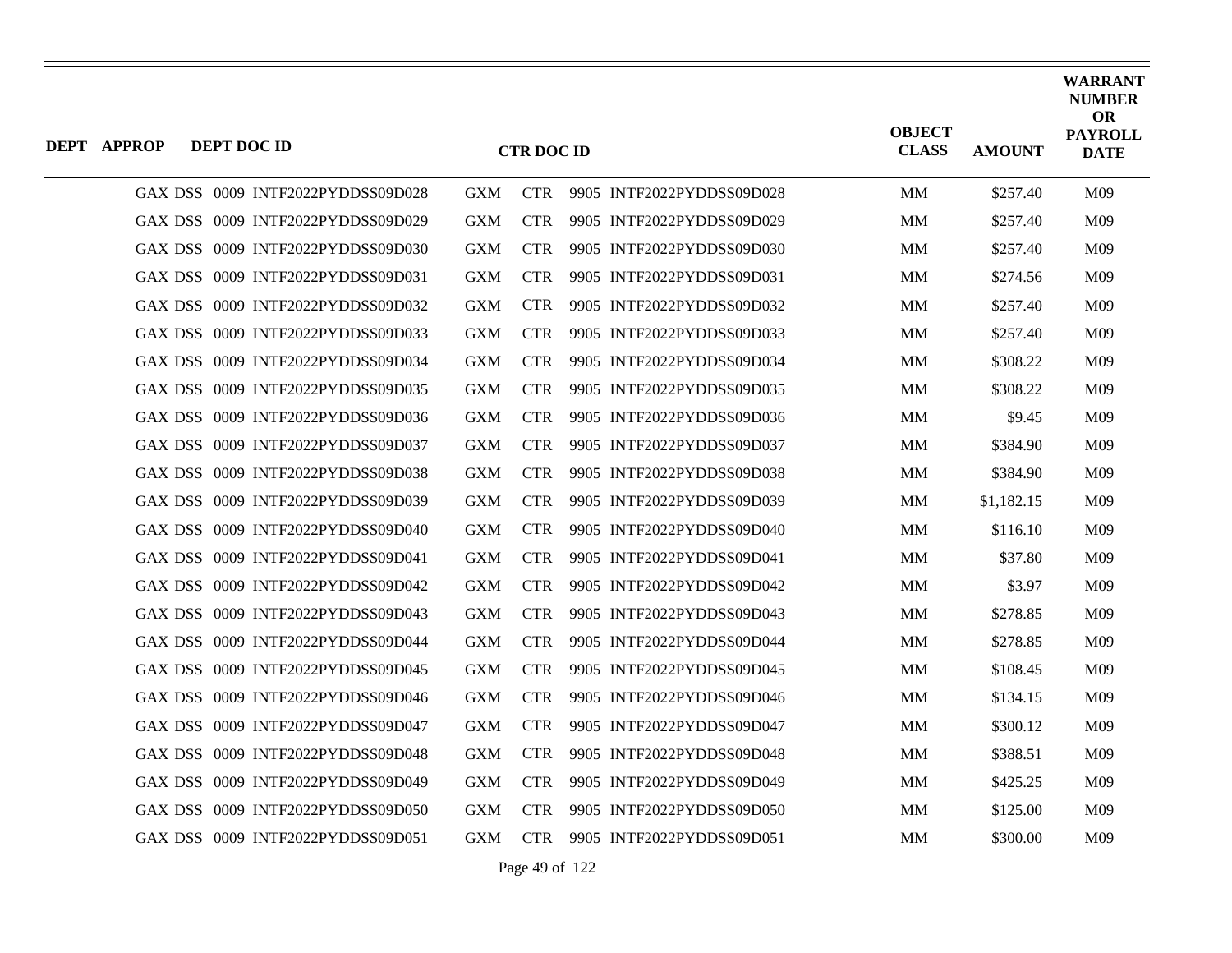| <b>DEPT APPROP</b> | DEPT DOC ID |                                   |            | <b>CTR DOC ID</b> |                           | <b>OBJECT</b><br><b>CLASS</b> | <b>AMOUNT</b> | <b>WARRANT</b><br><b>NUMBER</b><br><b>OR</b><br><b>PAYROLL</b><br><b>DATE</b> |
|--------------------|-------------|-----------------------------------|------------|-------------------|---------------------------|-------------------------------|---------------|-------------------------------------------------------------------------------|
|                    |             | GAX DSS 0009 INTF2022PYDDSS09D052 | <b>GXM</b> | <b>CTR</b>        | 9905 INTF2022PYDDSS09D052 | <b>MM</b>                     | \$278.85      | M09                                                                           |
|                    |             | GAX DSS 0009 INTF2022PYDDSS09D053 | <b>GXM</b> | <b>CTR</b>        | 9905 INTF2022PYDDSS09D053 | <b>MM</b>                     | \$278.85      | M09                                                                           |
|                    |             | GAX DSS 0009 INTF2022PYDDSS09D054 | <b>GXM</b> | <b>CTR</b>        | 9905 INTF2022PYDDSS09D054 | MМ                            | \$278.85      | M09                                                                           |
|                    |             | GAX DSS 0009 INTF2022PYDDSS09D055 | <b>GXM</b> | <b>CTR</b>        | 9905 INTF2022PYDDSS09D055 | <b>MM</b>                     | \$297.44      | M09                                                                           |
|                    |             | GAX DSS 0009 INTF2022PYDDSS09D056 | <b>GXM</b> | <b>CTR</b>        | 9905 INTF2022PYDDSS09D056 | MМ                            | \$278.85      | M09                                                                           |
|                    |             | GAX DSS 0009 INTF2022PYDDSS09D057 | <b>GXM</b> | <b>CTR</b>        | 9905 INTF2022PYDDSS09D057 | <b>MM</b>                     | \$278.85      | M09                                                                           |
|                    |             | GAX DSS 0009 INTF2022PYDDSS09D058 | <b>GXM</b> | <b>CTR</b>        | 9905 INTF2022PYDDSS09D058 | MM                            | \$278.85      | M09                                                                           |
|                    |             | GAX DSS 0009 INTF2022PYDDSS09D059 | <b>GXM</b> | <b>CTR</b>        | 9905 INTF2022PYDDSS09D059 | <b>MM</b>                     | \$297.44      | M09                                                                           |
|                    |             | GAX DSS 0009 INTF2022PYDDSS09D060 | <b>GXM</b> | <b>CTR</b>        | 9905 INTF2022PYDDSS09D060 | <b>MM</b>                     | \$278.85      | M09                                                                           |
|                    |             | GAX DSS 0009 INTF2022PYDDSS09D061 | <b>GXM</b> | <b>CTR</b>        | 9905 INTF2022PYDDSS09D061 | MМ                            | \$297.44      | M09                                                                           |
|                    |             | GAX DSS 0009 INTF2022PYDDSS09D062 | <b>GXM</b> | <b>CTR</b>        | 9905 INTF2022PYDDSS09D062 | <b>MM</b>                     | \$278.85      | M09                                                                           |
|                    |             | GAX DSS 0009 INTF2022PYDDSS09D063 | <b>GXM</b> | <b>CTR</b>        | 9905 INTF2022PYDDSS09D063 | <b>MM</b>                     | \$241.67      | M09                                                                           |
|                    |             | GAX DSS 0009 INTF2022PYDDSS09D064 | <b>GXM</b> | <b>CTR</b>        | 9905 INTF2022PYDDSS09D064 | MМ                            | \$278.85      | M09                                                                           |
|                    |             | GAX DSS 0009 INTF2022PYDDSS09D065 | <b>GXM</b> | <b>CTR</b>        | 9905 INTF2022PYDDSS09D065 | <b>MM</b>                     | \$297.44      | M09                                                                           |
|                    |             | GAX DSS 0009 INTF2022PYDDSS09D066 | <b>GXM</b> | <b>CTR</b>        | 9905 INTF2022PYDDSS09D066 | MМ                            | \$278.85      | M09                                                                           |
|                    |             | GAX DSS 0009 INTF2022PYDDSS09D067 | <b>GXM</b> | <b>CTR</b>        | 9905 INTF2022PYDDSS09D067 | <b>MM</b>                     | \$278.85      | M09                                                                           |
|                    |             | GAX DSS 0009 INTF2022PYDDSS09D068 | <b>GXM</b> | <b>CTR</b>        | 9905 INTF2022PYDDSS09D068 | <b>MM</b>                     | \$278.85      | M09                                                                           |
|                    |             | GAX DSS 0009 INTF2022PYDDSS09D069 | <b>GXM</b> | <b>CTR</b>        | 9905 INTF2022PYDDSS09D069 | MМ                            | \$297.44      | M09                                                                           |
|                    |             | GAX DSS 0009 INTF2022PYDDSS09D070 | <b>GXM</b> | <b>CTR</b>        | 9905 INTF2022PYDDSS09D070 | <b>MM</b>                     | \$278.85      | M09                                                                           |
|                    |             | GAX DSS 0009 INTF2022PYDDSS09D071 | <b>GXM</b> | <b>CTR</b>        | 9905 INTF2022PYDDSS09D071 | MМ                            | \$278.85      | M09                                                                           |
|                    |             | GAX DSS 0009 INTF2022PYDDSS09D072 | <b>GXM</b> | <b>CTR</b>        | 9905 INTF2022PYDDSS09D072 | MМ                            | \$308.22      | M09                                                                           |
|                    |             | GAX DSS 0009 INTF2022PYDDSS09D073 | <b>GXM</b> | <b>CTR</b>        | 9905 INTF2022PYDDSS09D073 | MM                            | \$308.22      | M09                                                                           |
|                    |             | GAX DSS 0009 INTF2022PYDDSS09D074 | <b>GXM</b> | <b>CTR</b>        | 9905 INTF2022PYDDSS09D074 | MМ                            | \$308.22      | M09                                                                           |
|                    |             | GAX DSS 0009 INTF2022PYDDSS09D075 | <b>GXM</b> | CTR -             | 9905 INTF2022PYDDSS09D075 | <b>MM</b>                     | \$148.10      | M09                                                                           |

Page 50 of 122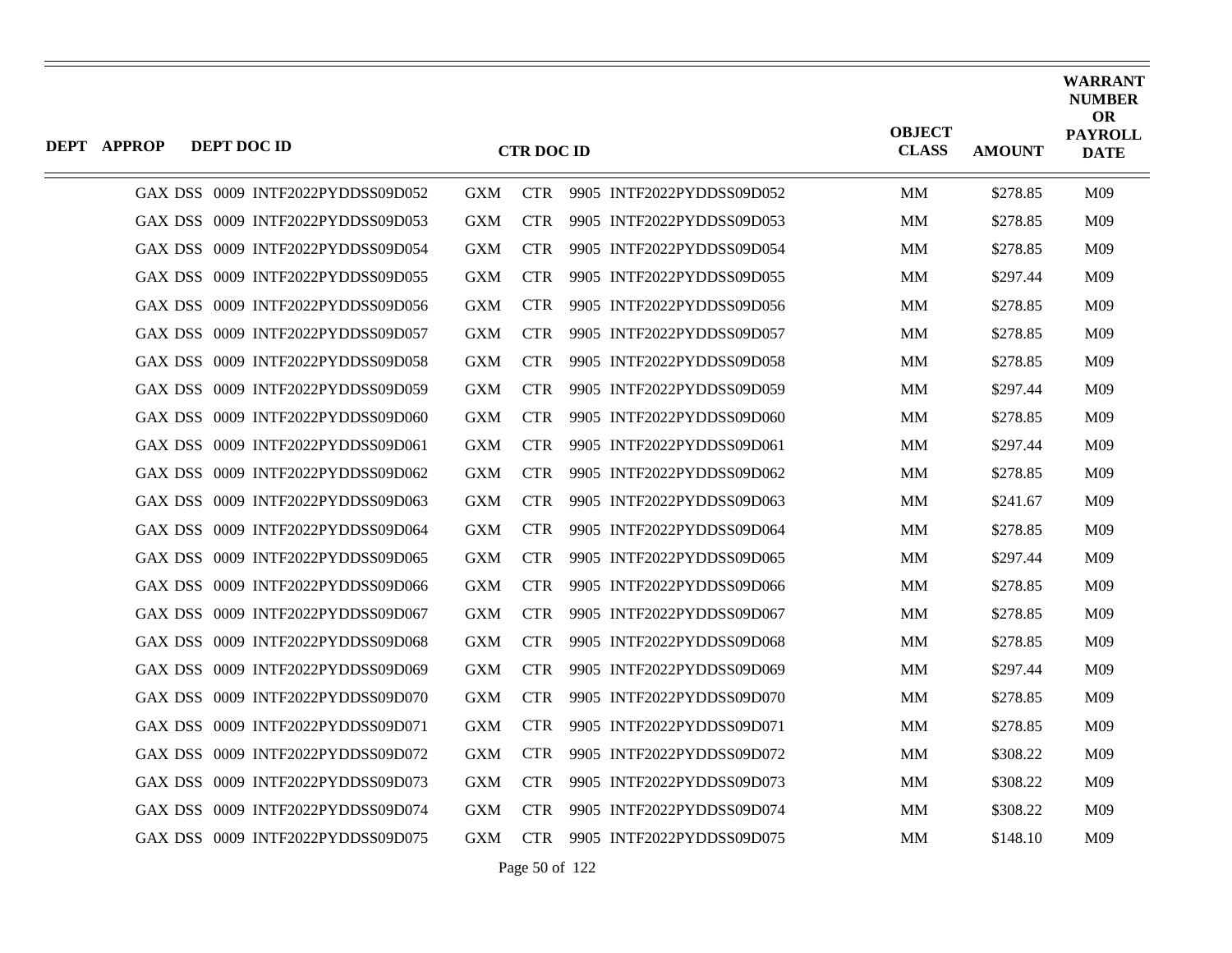| <b>DEPT APPROP</b> | DEPT DOC ID |                                   |            | <b>CTR DOC ID</b> |                                |          | <b>OBJECT</b><br><b>CLASS</b> | <b>AMOUNT</b> | <b>WARRANT</b><br><b>NUMBER</b><br><b>OR</b><br><b>PAYROLL</b><br><b>DATE</b> |
|--------------------|-------------|-----------------------------------|------------|-------------------|--------------------------------|----------|-------------------------------|---------------|-------------------------------------------------------------------------------|
|                    |             | GAX DSS 0009 INTF2022PYDDSS09D076 | <b>GXM</b> | <b>CTR</b>        | 9905 INTF2022PYDDSS09D076      |          | <b>MM</b>                     | \$75.03       | M09                                                                           |
|                    |             | GAX DSS 0009 INTF2022PYDDSS09D077 | <b>GXM</b> | <b>CTR</b>        | 9905 INTF2022PYDDSS09D077      |          | MM                            | \$375.15      | M09                                                                           |
|                    |             | GAX DSS 0009 INTF2022PYDDSS09D078 | <b>GXM</b> | <b>CTR</b>        | 9905 INTF2022PYDDSS09D078      |          | MM                            | \$570.00      | M09                                                                           |
|                    |             | GAX DSS 0009 INTF2022PYDDSS09D079 | <b>GXM</b> | <b>CTR</b>        | 9905 INTF2022PYDDSS09D079      |          | MМ                            | \$348.15      | M09                                                                           |
|                    |             | GAX DSS 0009 INTF2022PYDDSS09D080 | <b>GXM</b> | <b>CTR</b>        | 9905 INTF2022PYDDSS09D080      |          | MM                            | \$371.36      | M09                                                                           |
|                    |             | GAX DSS 0009 INTF2022PYDDSS09D081 | <b>GXM</b> | <b>CTR</b>        | 9905 INTF2022PYDDSS09D081      |          | MM                            | \$348.15      | M09                                                                           |
|                    |             | GAX DSS 0009 INTF2022PYDDSS09D082 | <b>GXM</b> | <b>CTR</b>        | 9905 INTF2022PYDDSS09D082      |          | <b>MM</b>                     | \$348.15      | M09                                                                           |
|                    |             | GAX DSS 0009 INTF2022PYDDSS09D083 | <b>GXM</b> | <b>CTR</b>        | 9905 INTF2022PYDDSS09D083      |          | MM                            | \$348.15      | M09                                                                           |
|                    |             | GAX DSS 0009 INTF2022PYDDSS09D084 | <b>GXM</b> | <b>CTR</b>        | 9905 INTF2022PYDDSS09D084      |          | MM                            | \$371.36      | M09                                                                           |
|                    |             | GAX DSS 0009 INTF2022PYDDSS09D085 | <b>GXM</b> | <b>CTR</b>        | 9905 INTF2022PYDDSS09D085      |          | MM                            | \$375.42      | M09                                                                           |
|                    |             | GAX DSS 0009 INTF2022PYDDSS09D086 | <b>GXM</b> | <b>CTR</b>        | 9905 INTF2022PYDDSS09D086      |          | <b>MM</b>                     | \$393.60      | M09                                                                           |
|                    |             | GAX DSS 0009 INTF2022PYDDSS09D087 | <b>GXM</b> | <b>CTR</b>        | 9905 INTF2022PYDDSS09D087      |          | MМ                            | \$350.14      | M09                                                                           |
|                    |             | GAX DSS 0009 INTF2022PYDDSS09D088 | <b>GXM</b> | <b>CTR</b>        | 9905 INTF2022PYDDSS09D088      |          | MM                            | \$375.15      | M09                                                                           |
|                    |             | GAX DSS 0009 INTF2022PYDDSS09D089 | <b>GXM</b> | <b>CTR</b>        | 9905 INTF2022PYDDSS09D089      |          | MM                            | \$505.00      | M09                                                                           |
|                    |             | GAX DSS 0009 INTF2022PYDDSS09D090 | <b>GXM</b> | <b>CTR</b>        | 9905 INTF2022PYDDSS09D090      |          | <b>MM</b>                     | \$200.00      | M09                                                                           |
|                    |             | GAX DSS 0009 INTF2022PYDDSS09D091 | <b>GXM</b> | <b>CTR</b>        | 9905 INTF2022PYDDSS09D091      |          | MM                            | \$71.40       | M09                                                                           |
|                    |             |                                   |            |                   | <b>Total for Appropriation</b> | 48000038 |                               | \$343,959.23  |                                                                               |
| 48000041           |             |                                   |            |                   |                                |          |                               |               |                                                                               |
|                    |             | PRC DSS 0009 INTF2022PYDDSS040001 | <b>GXM</b> | <b>CTR</b>        | 9905 INTF2022PYDDSS040001      |          | MM                            | \$44.10       | M <sub>05</sub>                                                               |
|                    |             | PRC DSS 0009 INTF2022PYDDSS040002 | <b>GXM</b> | <b>CTR</b>        | 9905 INTF2022PYDDSS040002      |          | MM                            | \$3,712.20    | M <sub>05</sub>                                                               |
|                    |             | PRC DSS 0009 INTF2022PYDDSS040003 | <b>GXM</b> | <b>CTR</b>        | 9905 INTF2022PYDDSS040003      |          | MM                            | \$3,612.64    | M <sub>05</sub>                                                               |
|                    |             | PRC DSS 0009 INTF2022PYDDSS040035 | <b>GXM</b> | <b>CTR</b>        | 9905 INTF2022PYDDSS040035      |          | MM                            | \$10,974.62   | M <sub>05</sub>                                                               |
|                    |             | PRC DSS 0009 INTF2022PYDDSS040036 | <b>GXM</b> | <b>CTR</b>        | 9905 INTF2022PYDDSS040036      |          | MM                            | \$10,620.60   | M <sub>05</sub>                                                               |
|                    |             | PRC DSS 0009 INTF2022PYDDSS040037 | <b>GXM</b> |                   | CTR 9905 INTF2022PYDDSS040037  |          | <b>MM</b>                     | \$151,706.52  | M <sub>05</sub>                                                               |
|                    |             |                                   |            |                   |                                |          |                               |               |                                                                               |

Page 51 of 122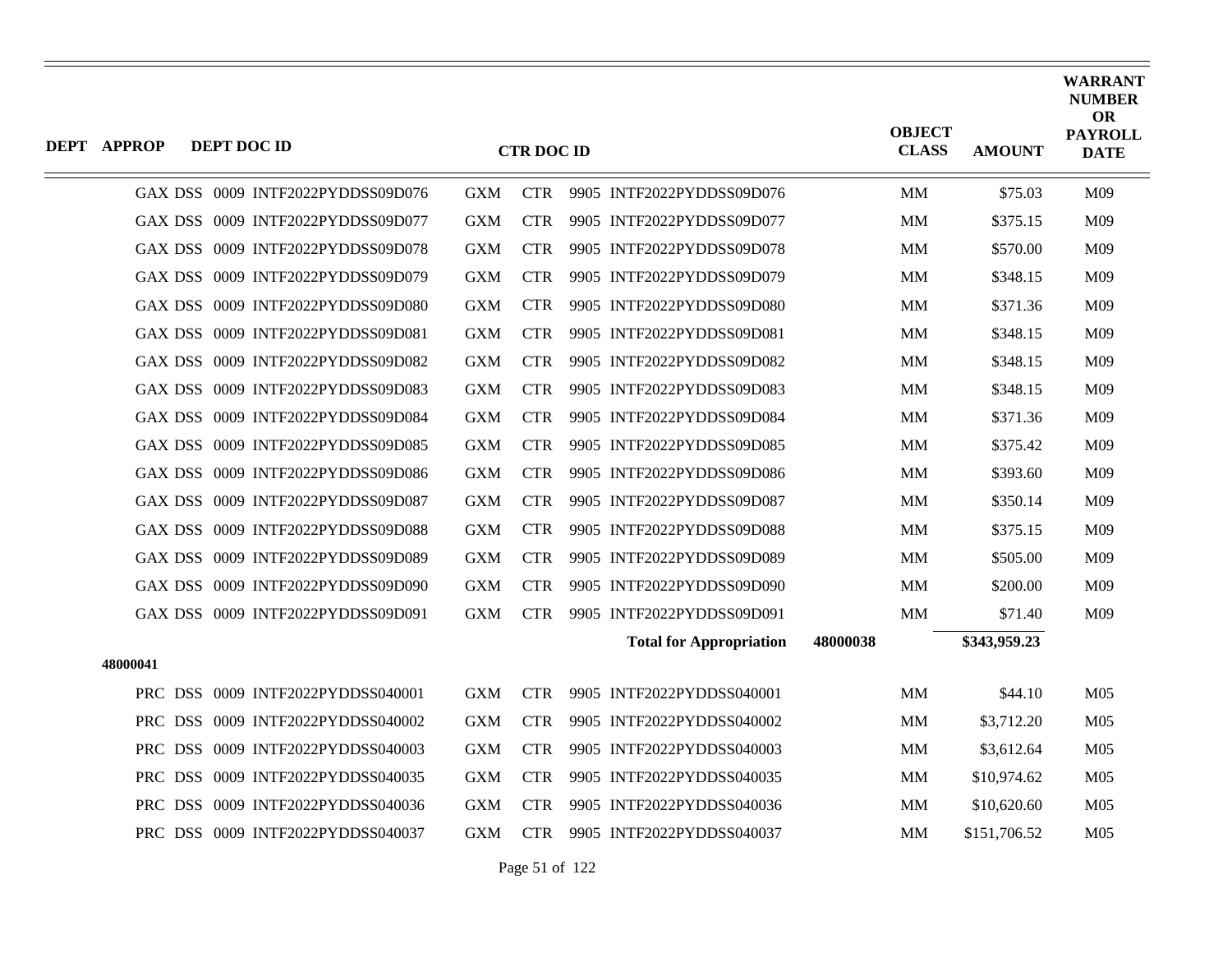| <b>DEPT APPROP</b> | DEPT DOC ID |                                   |            | <b>CTR DOC ID</b> |                           |        | <b>OBJECT</b><br><b>CLASS</b> | <b>AMOUNT</b> | <b>WARRANT</b><br><b>NUMBER</b><br><b>OR</b><br><b>PAYROLL</b><br><b>DATE</b> |
|--------------------|-------------|-----------------------------------|------------|-------------------|---------------------------|--------|-------------------------------|---------------|-------------------------------------------------------------------------------|
|                    |             | PRC DSS 0009 INTF2022PYDDSS040038 | <b>GXM</b> | <b>CTR</b>        | 9905 INTF2022PYDDSS040038 |        | MМ                            | \$160,742.13  | M <sub>05</sub>                                                               |
|                    |             | PRC DSS 0009 INTF2022PYDDSS040039 | <b>GXM</b> | <b>CTR</b>        | 9905 INTF2022PYDDSS040039 |        | <b>MM</b>                     | \$150,793.92  | M <sub>05</sub>                                                               |
|                    |             | PRC DSS 0009 INTF2022PYDDSS040040 | <b>GXM</b> | <b>CTR</b>        | 9905 INTF2022PYDDSS040040 |        | MМ                            | \$198,576.59  | M05                                                                           |
|                    |             | PRC DSS 0009 INTF2022PYDDSS040041 | <b>GXM</b> | <b>CTR</b>        | 9905 INTF2022PYDDSS040041 |        | MМ                            | \$3,230.34    | M <sub>05</sub>                                                               |
|                    |             | PRC DSS 0009 INTF2022PYDDSS080001 | <b>GXM</b> | <b>CTR</b>        | 9905 INTF2022PYDDSS080001 |        | MМ                            | \$2,043.60    | <b>M08</b>                                                                    |
|                    |             | PRC DSS 0009 INTF2022PYDDSS080002 | <b>GXM</b> | <b>CTR</b>        | 9905 INTF2022PYDDSS080002 |        | MМ                            | \$3,301.20    | M <sub>08</sub>                                                               |
|                    |             | PRC DSS 0009 INTF2022PYDDSS080003 | <b>GXM</b> | <b>CTR</b>        | 9905 INTF2022PYDDSS080003 |        | MM                            | \$2,829.60    | M <sub>08</sub>                                                               |
|                    |             | PRC DSS 0009 INTF2022PYDDSS080004 | <b>GXM</b> | <b>CTR</b>        | 9905 INTF2022PYDDSS080004 |        | MМ                            | \$2,672.40    | <b>M08</b>                                                                    |
|                    |             | PRC DSS 0009 INTF2022PYDDSS080005 | <b>GXM</b> | <b>CTR</b>        | 9905 INTF2022PYDDSS080005 |        | MМ                            | \$2,986.80    | M <sub>08</sub>                                                               |
|                    |             | PRC DSS 0009 INTF2022PYDDSS080006 | <b>GXM</b> | <b>CTR</b>        | 9905 INTF2022PYDDSS080006 |        | MМ                            | \$2,043.60    | M <sub>08</sub>                                                               |
|                    |             | PRC DSS 0009 INTF2022PYDDSS080007 | <b>GXM</b> | <b>CTR</b>        | 9905 INTF2022PYDDSS080007 |        | MМ                            | \$3,616.36    | <b>M08</b>                                                                    |
|                    |             | PRC DSS 0009 INTF2022PYDDSS080008 | <b>GXM</b> | <b>CTR</b>        | 9905 INTF2022PYDDSS080008 |        | <b>MM</b>                     | \$4,558.80    | M <sub>08</sub>                                                               |
|                    |             | PRC DSS 0009 INTF2022PYDDSS080009 | <b>GXM</b> | <b>CTR</b>        | 9905 INTF2022PYDDSS080009 |        | MМ                            | \$10,742.00   | M <sub>08</sub>                                                               |
|                    |             | GAX DSS 0009 INTF2022PYDDSS09A001 | <b>GXM</b> | <b>CTR</b>        | 9905 INTF2022PYDDSS09A001 |        | MМ                            | \$9,660.55    | M09                                                                           |
|                    |             | GAX DSS 0009 INTF2022PYDDSS09A002 | <b>GXM</b> | <b>CTR</b>        | 9905 INTF2022PYDDSS09A002 |        | MМ                            | \$1,925.32    | M09                                                                           |
|                    |             | PRC DSS 0009 INTF2022PYDDSS09F001 | <b>GXM</b> | <b>CTR</b>        | 9305 INTF2022PYDDSS09F001 | $\ast$ | MМ                            | \$9,912.56    | M09                                                                           |
|                    |             | PRC DSS 0009 INTF2022PYDDSS09F002 | <b>GXM</b> | <b>CTR</b>        | 9305 INTF2022PYDDSS09F002 | $\ast$ | MМ                            | \$4,673.60    | M <sub>09</sub>                                                               |
|                    |             | PRC DSS 0009 INTF2022PYDDSS09F003 | <b>GXM</b> | <b>CTR</b>        | 9305 INTF2022PYDDSS09F003 | ∗      | MМ                            | \$10,974.62   | M <sub>09</sub>                                                               |
|                    |             | PRC DSS 0009 INTF2022PYDDSS09F004 | <b>GXM</b> | <b>CTR</b>        | 9305 INTF2022PYDDSS09F004 | $\ast$ | MМ                            | \$4,192.00    | M <sub>09</sub>                                                               |
|                    |             | PRC DSS 0009 INTF2022PYDDSS09F005 | <b>GXM</b> | <b>CTR</b>        | 9305 INTF2022PYDDSS09F005 | ∗      | MМ                            | \$3,910.50    | M09                                                                           |
|                    |             | PRC DSS 0009 INTF2022PYDDSS09F006 | <b>GXM</b> | <b>CTR</b>        | 9305 INTF2022PYDDSS09F006 | ∗      | MМ                            | \$8,634.46    | M <sub>09</sub>                                                               |
|                    |             | PRC DSS 0009 INTF2022PYDDSS09F007 | <b>GXM</b> | <b>CTR</b>        | 9305 INTF2022PYDDSS09F007 | $\ast$ | MМ                            | \$250.00      | M09                                                                           |
|                    |             | PRC DSS 0009 INTF2022PYDDSS09F008 | <b>GXM</b> | <b>CTR</b>        | 9305 INTF2022PYDDSS09F008 | ∗      | MМ                            | \$140.76      | M09                                                                           |
|                    |             | PRC DSS 0009 INTF2022PYDDSS09F009 | <b>GXM</b> | <b>CTR</b>        | 9305 INTF2022PYDDSS09F009 | $\ast$ | MМ                            | \$5,898.62    | M09                                                                           |

Page 52 of 122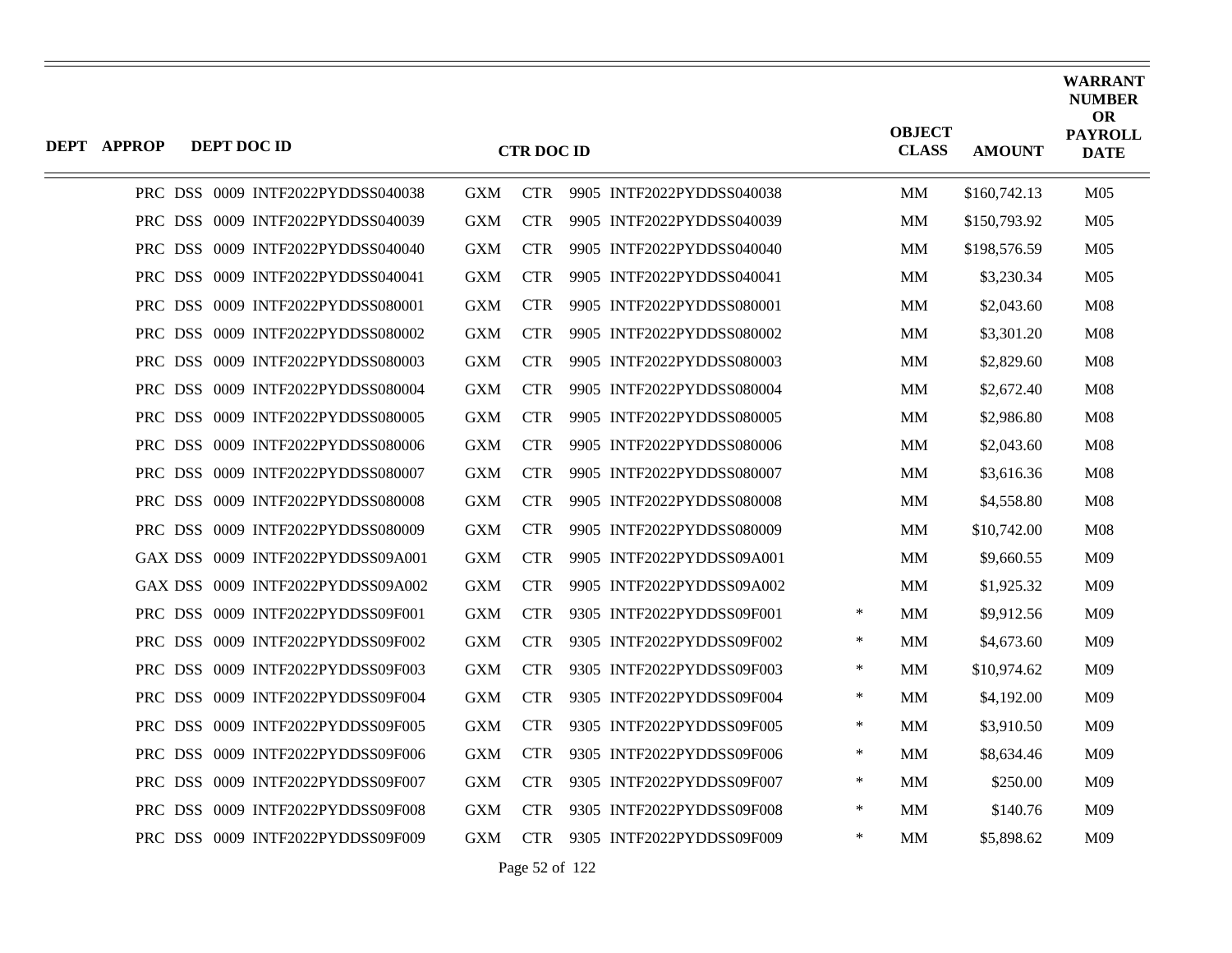| DEPT APPROP |  | DEPT DOC ID                       |            | <b>CTR DOC ID</b> |                                |                  | <b>OBJECT</b><br><b>CLASS</b> | <b>AMOUNT</b>  | <b>WARRANT</b><br><b>NUMBER</b><br><b>OR</b><br><b>PAYROLL</b><br><b>DATE</b> |
|-------------|--|-----------------------------------|------------|-------------------|--------------------------------|------------------|-------------------------------|----------------|-------------------------------------------------------------------------------|
|             |  | PRC DSS 0009 INTF2022PYDDSS09F010 | <b>GXM</b> | <b>CTR</b>        | 9305 INTF2022PYDDSS09F010      | $\ast$           | <b>MM</b>                     | \$2,032.00     | M09                                                                           |
|             |  | PRC DSS 0009 INTF2022PYDDSS09F011 | <b>GXM</b> | <b>CTR</b>        | 9305 INTF2022PYDDSS09F011      | ∗                | MM                            | \$7,965.44     | M09                                                                           |
|             |  | PRC DSS 0009 INTF2022PYDDSS09F012 | <b>GXM</b> | <b>CTR</b>        | 9305 INTF2022PYDDSS09F012      | ∗                | <b>MM</b>                     | \$5,019.04     | M09                                                                           |
|             |  | PRC DSS 0009 INTF2022PYDDSS09F013 | <b>GXM</b> | <b>CTR</b>        | 9305 INTF2022PYDDSS09F013      | ∗                | <b>MM</b>                     | \$3,413.76     | M09                                                                           |
|             |  | PRC DSS 0009 INTF2022PYDDSS09F014 | <b>GXM</b> | <b>CTR</b>        | 9305 INTF2022PYDDSS09F014      | $\ast$           | MM                            | \$15,336.72    | M09                                                                           |
|             |  |                                   |            |                   | <b>Total for Appropriation</b> | 48000041         |                               | \$822,747.97   |                                                                               |
| 48001100    |  |                                   |            |                   |                                |                  |                               |                |                                                                               |
|             |  | DSS 0993 PAYROLL                  | PRLNP CTR  |                   | 9905 EMPL 020211120107008      |                  | AA                            | \$35.00        | 11/23/2021                                                                    |
|             |  | DSS 0993 PAYROLL                  | PRLNP CTR  |                   | 9905 EMPL 020211120107008      |                  | AA                            | \$1,923.83     | 11/23/2021                                                                    |
|             |  | DSS 0993 PAYROLL                  | PRLNP CTR  |                   | 9905 EMPL 020211120107008      |                  | AA                            | \$190.95       | 11/23/2021                                                                    |
|             |  | DSS 0993 PAYROLL                  | PRLNP CTR  |                   | 9905 EMPL 020211120107008      |                  | AA                            | \$194.28       | 11/23/2021                                                                    |
|             |  | DSS 0993 PAYROLL                  | PRLNP CTR  |                   | 9905 EMPL 020211120107008      |                  | AA                            | \$5.19         | 11/23/2021                                                                    |
|             |  | DSS 0993 PAYROLL TAX              | CA         | <b>CTR</b>        | 9905 PYTX0115220000017612      |                  | AA                            | (\$0.08)       | 1/15/2022                                                                     |
|             |  | DSS 0993 PAYROLL TAX              | <b>CA</b>  | <b>CTR</b>        | 9905 PYTX1204210000014696      |                  | AA                            | \$3.90         | 12/4/2021                                                                     |
|             |  | DSS 0993 PAYROLL TAX              | CA         | <b>CTR</b>        | 9905 PYTX0115220000017626      |                  | AA                            | (\$0.02)       | 1/15/2022                                                                     |
|             |  | DSS 0993 PAYROLL TAX              | CA         | <b>CTR</b>        | 9905 PYTX1204210000014679      |                  | AA                            | \$42.48        | 12/4/2021                                                                     |
|             |  | DSS 0993 PAYROLL TAX              | CA         | <b>CTR</b>        | 9905 PYTX0115220000017595      |                  | AA                            | (\$0.82)       | 1/15/2022                                                                     |
|             |  | DSS 0993 PAYROLL TAX              | CA         | <b>CTR</b>        | 9905 PYTX1204210000014709      |                  | AA                            | \$0.81         | 12/4/2021                                                                     |
|             |  |                                   |            |                   | <b>Total for Appropriation</b> | 48001100         |                               | \$2,395.52     |                                                                               |
|             |  |                                   |            |                   |                                | <b>Total DSS</b> |                               | \$1,264,930.22 |                                                                               |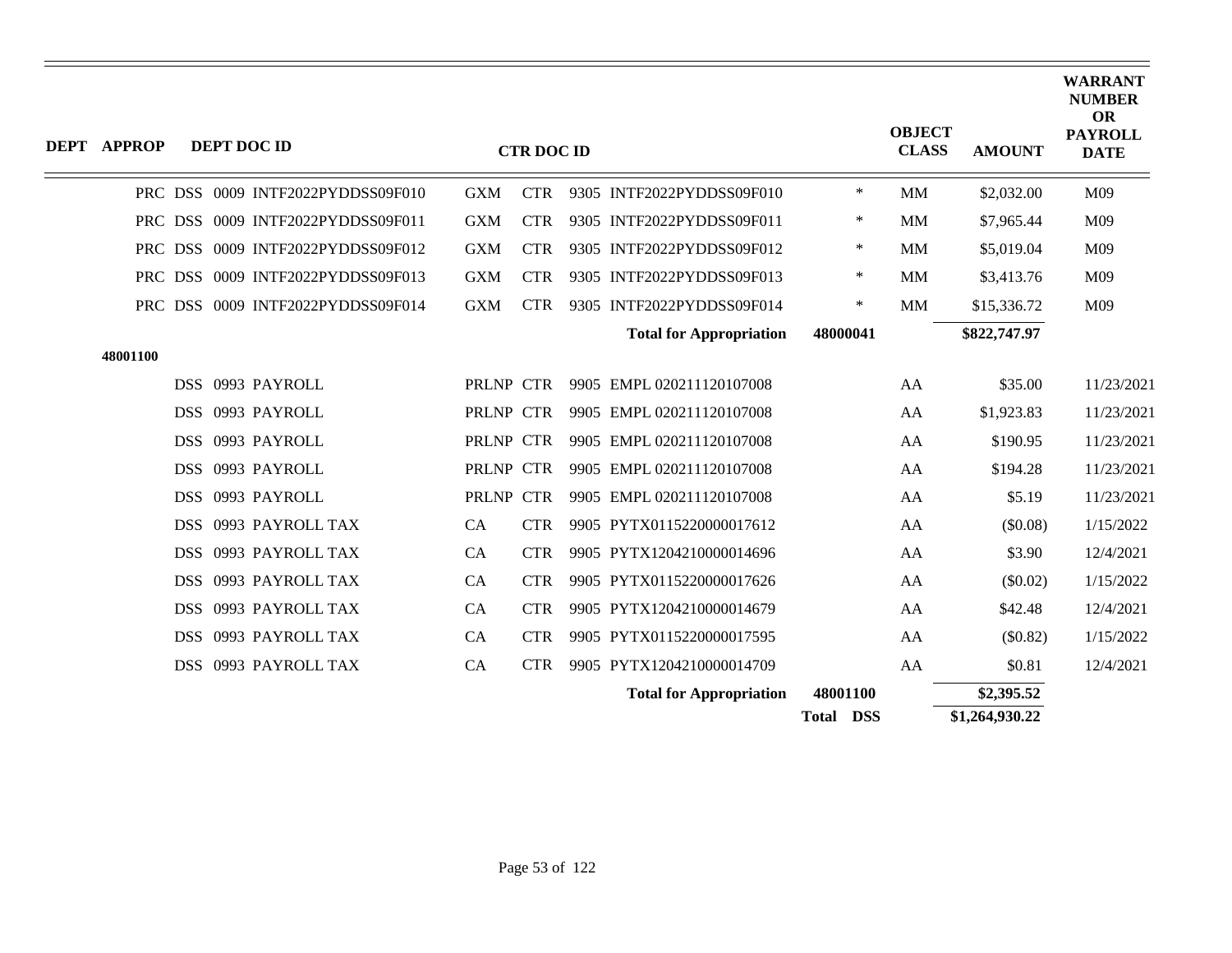| <b>DEPT</b> | <b>APPROP</b> | <b>DEPT DOC ID</b>                |            | <b>CTR DOC ID</b> |                                |                  | <b>OBJECT</b><br><b>CLASS</b> | <b>AMOUNT</b> | <b>WARRANT</b><br><b>NUMBER</b><br><b>OR</b><br><b>PAYROLL</b><br><b>DATE</b> |
|-------------|---------------|-----------------------------------|------------|-------------------|--------------------------------|------------------|-------------------------------|---------------|-------------------------------------------------------------------------------|
| <b>DYS</b>  | 42000300      |                                   |            |                   |                                |                  |                               |               |                                                                               |
|             |               | PRC DYS 9463 INTF2022PYDDYS060001 | <b>GXM</b> | <b>CTR</b>        | 9905 INTF2022PYDDYS060001      |                  | MM                            | \$127,587.62  | M <sub>07</sub>                                                               |
|             |               |                                   |            |                   | <b>Total for Appropriation</b> | 42000300         |                               | \$127,587.62  |                                                                               |
|             |               |                                   |            |                   |                                | <b>Total DYS</b> |                               | \$127,587.62  |                                                                               |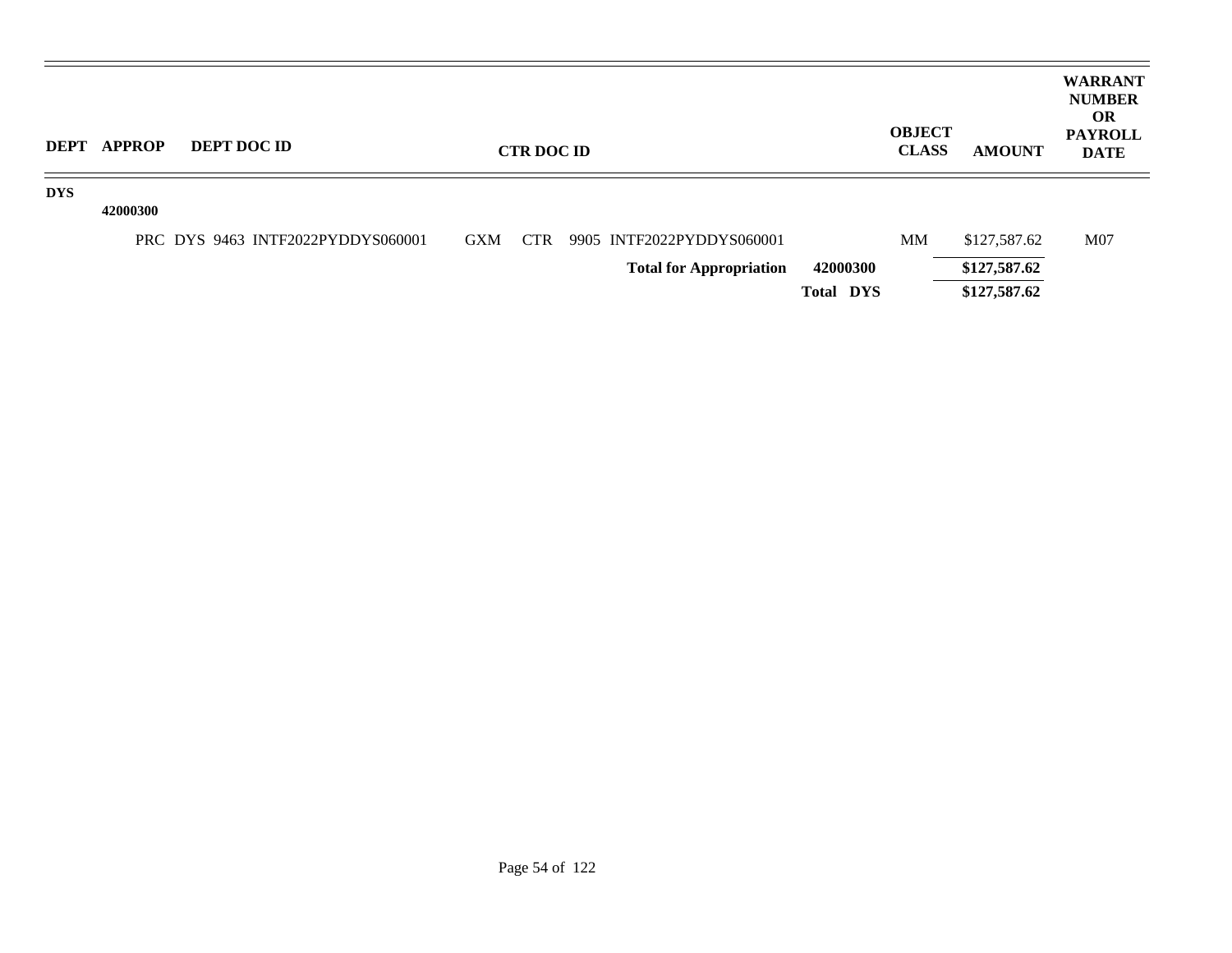|            | DEPT APPROP |  | DEPT DOC ID                       |            | <b>CTR DOC ID</b> |                                |          | <b>OBJECT</b><br><b>CLASS</b> | <b>AMOUNT</b> | <b>WARRANT</b><br><b>NUMBER</b><br>OR<br><b>PAYROLL</b><br><b>DATE</b> |
|------------|-------------|--|-----------------------------------|------------|-------------------|--------------------------------|----------|-------------------------------|---------------|------------------------------------------------------------------------|
| <b>EHS</b> | 40000103    |  |                                   |            |                   |                                |          |                               |               |                                                                        |
|            |             |  | EHS 1007 EMPLOYEE REIMB           | PRLNP CTR  |                   | 9905 EMPL 020220101138588      |          | <b>BB</b>                     | \$30.43       | 1/5/2022                                                               |
|            |             |  | EHS 1007 EMPLOYEE REIMB           | PRLNP CTR  |                   | 9905 EMPL 020220129128258      |          | <b>BB</b>                     | \$299.36      | 2/2/2022                                                               |
|            |             |  | EHS 1007 EMPLOYEE REIMB           | PRLNP CTR  |                   | 9905 EMPL 020220129128258      |          | <b>BB</b>                     | \$20.00       | 2/2/2022                                                               |
|            |             |  | EHS 1007 EMPLOYEE REIMB           | PRLNP CTR  |                   | 9905 EMPL 020220101115668      |          | <b>BB</b>                     | \$395.65      | 1/5/2022                                                               |
|            |             |  | PRC EHS 6010 INTF2022PYDEHS04B001 | <b>GXM</b> | <b>CTR</b>        | 9905 INTF2022PYDEHS04B001      |          | $\rm JJ$                      | \$210.00      | M <sub>05</sub>                                                        |
|            |             |  | PRC EHS 6010 INTF2022PYDEHS04B002 | <b>GXM</b> | <b>CTR</b>        | 9905 INTF2022PYDEHS04B002      |          | JJ                            | \$210.00      | M <sub>05</sub>                                                        |
|            |             |  | PRC EHS 6010 INTF2022PYDEHS04B003 | <b>GXM</b> | <b>CTR</b>        | 9905 INTF2022PYDEHS04B003      |          | $\rm JJ$                      | \$171.00      | M <sub>05</sub>                                                        |
|            |             |  | PRC EHS 6010 INTF2022PYDEHS04B004 | <b>GXM</b> | <b>CTR</b>        | 9905 INTF2022PYDEHS04B004      |          | $\rm JJ$                      | \$342.00      | M <sub>05</sub>                                                        |
|            |             |  | PRC EHS 6010 INTF2022PYDEHS04B005 | <b>GXM</b> | <b>CTR</b>        | 9905 INTF2022PYDEHS04B005      |          | JJ                            | \$382.50      | M <sub>05</sub>                                                        |
|            |             |  | PRC EHS 6010 INTF2022PYDEHS04B006 | <b>GXM</b> | <b>CTR</b>        | 9905 INTF2022PYDEHS04B006      |          | JJ                            | \$382.50      | M <sub>05</sub>                                                        |
|            |             |  | PRC EHS 6010 INTF2022PYDEHS04B007 | <b>GXM</b> | <b>CTR</b>        | 9905 INTF2022PYDEHS04B007      |          | $\rm JJ$                      | \$382.50      | M <sub>05</sub>                                                        |
|            |             |  | PRC EHS 6010 INTF2022PYDEHS04B008 | <b>GXM</b> | <b>CTR</b>        | 9905 INTF2022PYDEHS04B008      |          | JJ                            | \$126.00      | M <sub>05</sub>                                                        |
|            |             |  | PRC EHS 6010 INTF2022PYDEHS04B009 | <b>GXM</b> | <b>CTR</b>        | 9905 INTF2022PYDEHS04B009      |          | JJ                            | \$126.00      | M <sub>05</sub>                                                        |
|            |             |  | PRC EHS 6010 INTF2022PYDEHS04B010 | <b>GXM</b> | <b>CTR</b>        | 9905 INTF2022PYDEHS04B010      |          | $\rm JJ$                      | \$555.00      | M <sub>05</sub>                                                        |
|            |             |  | GAX EHS 1101 INTF2022PYDEHS060004 | <b>GXM</b> | <b>CTR</b>        | 9905 INTF2022PYDEHS060004      |          | JJ                            | \$20,000.00   | M06                                                                    |
|            |             |  | PRC EHS 1101 INTF2022PYDEHS06B015 | <b>GXM</b> | <b>CTR</b>        | 9905 INTF2022PYDEHS06B015      |          | KK                            | \$307.23      | M06                                                                    |
|            |             |  | PRC EHS 1101 INTF2022PYDEHS06B016 | <b>GXM</b> | <b>CTR</b>        | 9905 INTF2022PYDEHS06B016      |          | KK                            | \$517.94      | M06                                                                    |
|            |             |  | PRC EHS 1008 INTF2022PYDEHS06B018 | <b>GXM</b> | <b>CTR</b>        | 9905 INTF2022PYDEHS06B018      |          | EE                            | \$27.34       | M06                                                                    |
|            |             |  | PRC EHS 1101 INTF2022PYDEHS07A003 | <b>GXM</b> | <b>CTR</b>        | 9905 INTF2022PYDEHS07A003      |          | EE                            | \$2,844.50    | M07                                                                    |
|            |             |  | PRC EHS 1101 INTF2022PYDEHS07A004 | <b>GXM</b> | <b>CTR</b>        | 9905 INTF2022PYDEHS07A004      |          | KK                            | \$268.82      | M07                                                                    |
|            |             |  |                                   |            |                   | <b>Total for Appropriation</b> | 40000103 |                               | \$27,598.77   |                                                                        |

**40000300**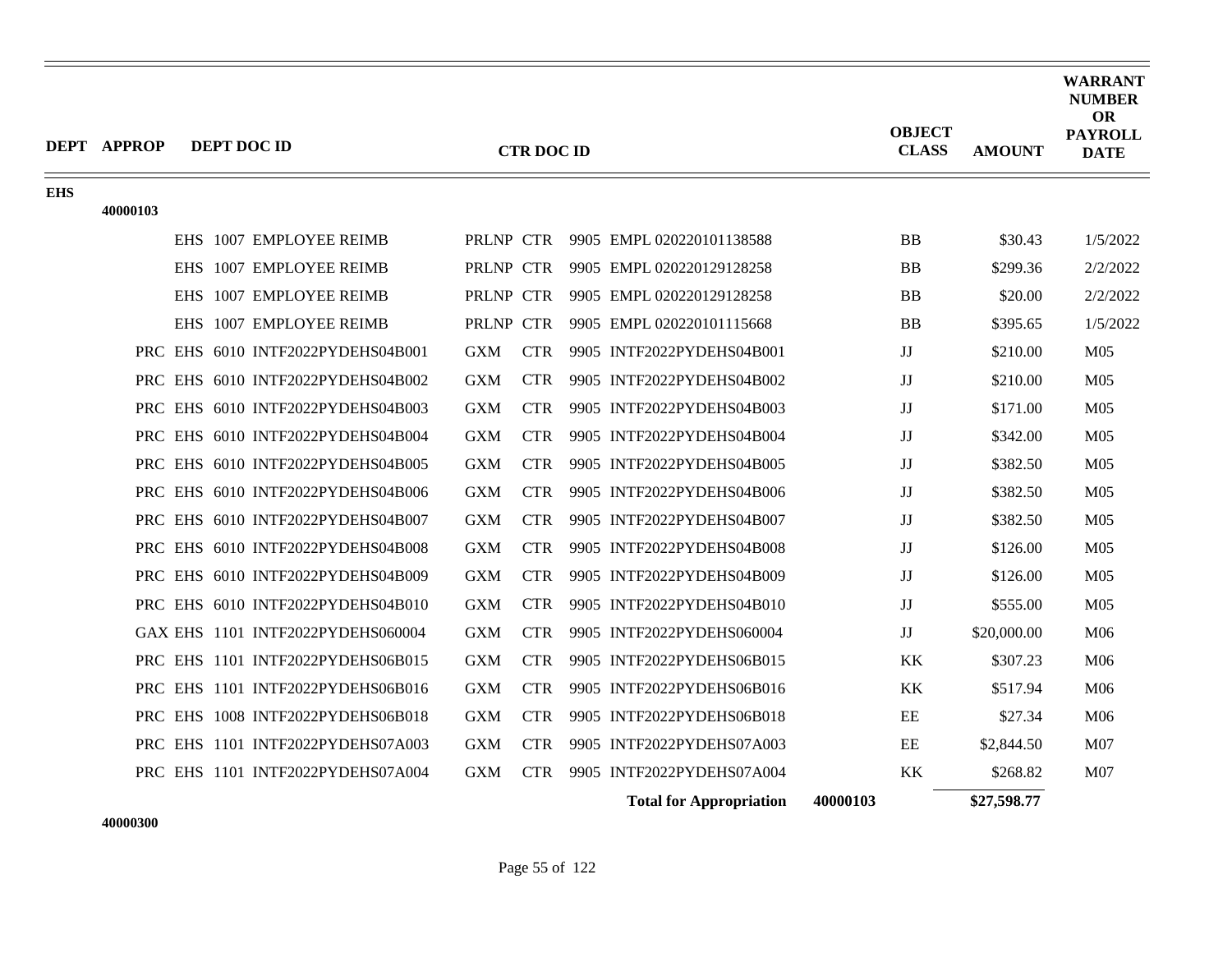| <b>DEPT APPROP</b> | DEPT DOC ID |                                   |            | <b>CTR DOC ID</b> |                           |        | <b>OBJECT</b><br><b>CLASS</b> | <b>AMOUNT</b> | <b>WARRANT</b><br><b>NUMBER</b><br><b>OR</b><br><b>PAYROLL</b><br><b>DATE</b> |
|--------------------|-------------|-----------------------------------|------------|-------------------|---------------------------|--------|-------------------------------|---------------|-------------------------------------------------------------------------------|
|                    |             | GAX EHS 0600 INTF2022PYDEHS030001 | <b>GXM</b> | <b>CTR</b>        | 9305 INTF2022PYDEHS030001 | $\ast$ | EE                            | \$300.00      | M <sub>04</sub>                                                               |
|                    |             | PRC EHS 6811 INTF2022PYDEHS03A001 | <b>GXM</b> | <b>CTR</b>        | 9905 INTF2022PYDEHS03A001 |        | GG                            | \$97.06       | M <sub>03</sub>                                                               |
|                    |             | PRC EHS 6811 INTF2022PYDEHS03A002 | <b>GXM</b> | <b>CTR</b>        | 9905 INTF2022PYDEHS03A002 |        | GG                            | \$106.41      | M <sub>03</sub>                                                               |
|                    |             | PRC EHS 6811 INTF2022PYDEHS03A003 | <b>GXM</b> | <b>CTR</b>        | 9905 INTF2022PYDEHS03A003 |        | GG                            | \$99.21       | M <sub>03</sub>                                                               |
|                    |             | PRC EHS 6811 INTF2022PYDEHS03A004 | <b>GXM</b> | <b>CTR</b>        | 9905 INTF2022PYDEHS03A004 |        | GG                            | \$152.20      | M <sub>03</sub>                                                               |
|                    |             | PRC EHS 6811 INTF2022PYDEHS03A005 | <b>GXM</b> | <b>CTR</b>        | 9905 INTF2022PYDEHS03A005 |        | GG                            | \$110.01      | M <sub>03</sub>                                                               |
|                    |             | PRC EHS 6020 INTF2022PYDEHS03B001 | <b>GXM</b> | <b>CTR</b>        | 9905 INTF2022PYDEHS03B001 |        | JJ                            | \$141,649.31  | M <sub>04</sub>                                                               |
|                    |             | PRC EHS 6104 INTF2022PYDEHS060005 | <b>GXM</b> | <b>CTR</b>        | 9905 INTF2022PYDEHS060005 |        | EE                            | \$4,952.32    | M <sub>06</sub>                                                               |
|                    |             | PRC EHS 6104 INTF2022PYDEHS060006 | <b>GXM</b> | <b>CTR</b>        | 9905 INTF2022PYDEHS060006 |        | JJ                            | \$1,245.00    | M <sub>06</sub>                                                               |
|                    |             | PRC EHS 6104 INTF2022PYDEHS060007 | <b>GXM</b> | <b>CTR</b>        | 9905 INTF2022PYDEHS060007 |        | JJ                            | \$4,243.75    | M06                                                                           |
|                    |             | PRC EHS 6104 INTF2022PYDEHS060008 | <b>GXM</b> | <b>CTR</b>        | 9905 INTF2022PYDEHS060008 |        | JJ                            | \$1,073.50    | M <sub>06</sub>                                                               |
|                    |             | PRC EHS 6104 INTF2022PYDEHS060009 | <b>GXM</b> | <b>CTR</b>        | 9905 INTF2022PYDEHS060009 |        | JJ                            | \$1,335.00    | M <sub>06</sub>                                                               |
|                    |             | PRC EHS 6104 INTF2022PYDEHS060010 | <b>GXM</b> | <b>CTR</b>        | 9905 INTF2022PYDEHS060010 |        | $\rm JJ$                      | \$1,190.50    | M06                                                                           |
|                    |             | PRC EHS 6104 INTF2022PYDEHS060012 | <b>GXM</b> | <b>CTR</b>        | 9905 INTF2022PYDEHS060012 |        | JJ                            | \$349.00      | M <sub>06</sub>                                                               |
|                    |             | PRC EHS 0100 INTF2022PYDEHS060013 | <b>GXM</b> | <b>CTR</b>        | 9905 INTF2022PYDEHS060013 |        | <b>HH</b>                     | \$38,647.50   | M <sub>06</sub>                                                               |
|                    |             | PRC EHS 0100 INTF2022PYDEHS060014 | <b>GXM</b> | <b>CTR</b>        | 9905 INTF2022PYDEHS060014 |        | $\mathbf{H} \mathbf{H}$       | \$1,227.50    | M06                                                                           |
|                    |             | PRC EHS 0100 INTF2022PYDEHS060015 | <b>GXM</b> | <b>CTR</b>        | 9905 INTF2022PYDEHS060015 |        | <b>HH</b>                     | \$46,635.30   | M <sub>06</sub>                                                               |
|                    |             | GAX EHS 1002 INTF2022PYDEHS060016 | <b>GXM</b> | <b>CTR</b>        | 9905 INTF2022PYDEHS060016 |        | EE                            | \$144.86      | M06                                                                           |
|                    |             | GAX EHS 1002 INTF2022PYDEHS060017 | <b>GXM</b> | <b>CTR</b>        | 9905 INTF2022PYDEHS060017 |        | EE                            | \$134.86      | M06                                                                           |
|                    |             | PRC EHS 1002 INTF2022PYDEHS060018 | <b>GXM</b> | <b>CTR</b>        | 9905 INTF2022PYDEHS060018 |        | JJ                            | \$2,402.15    | M06                                                                           |
|                    |             | PRC EHS 1002 INTF2022PYDEHS060019 | <b>GXM</b> | <b>CTR</b>        | 9905 INTF2022PYDEHS060019 |        | JJ                            | \$309.30      | M06                                                                           |
|                    |             | PRC EHS 1002 INTF2022PYDEHS060020 | <b>GXM</b> | <b>CTR</b>        | 9905 INTF2022PYDEHS060020 |        | JJ                            | \$652.45      | M06                                                                           |
|                    |             | PRC EHS 1002 INTF2022PYDEHS060021 | <b>GXM</b> | <b>CTR</b>        | 9905 INTF2022PYDEHS060021 |        | JJ                            | \$25.00       | M <sub>06</sub>                                                               |
|                    |             | PRC EHS 1002 INTF2022PYDEHS060022 | <b>GXM</b> | <b>CTR</b>        | 9905 INTF2022PYDEHS060022 |        | $\rm JJ$                      | \$60.25       | M06                                                                           |

Page 56 of 122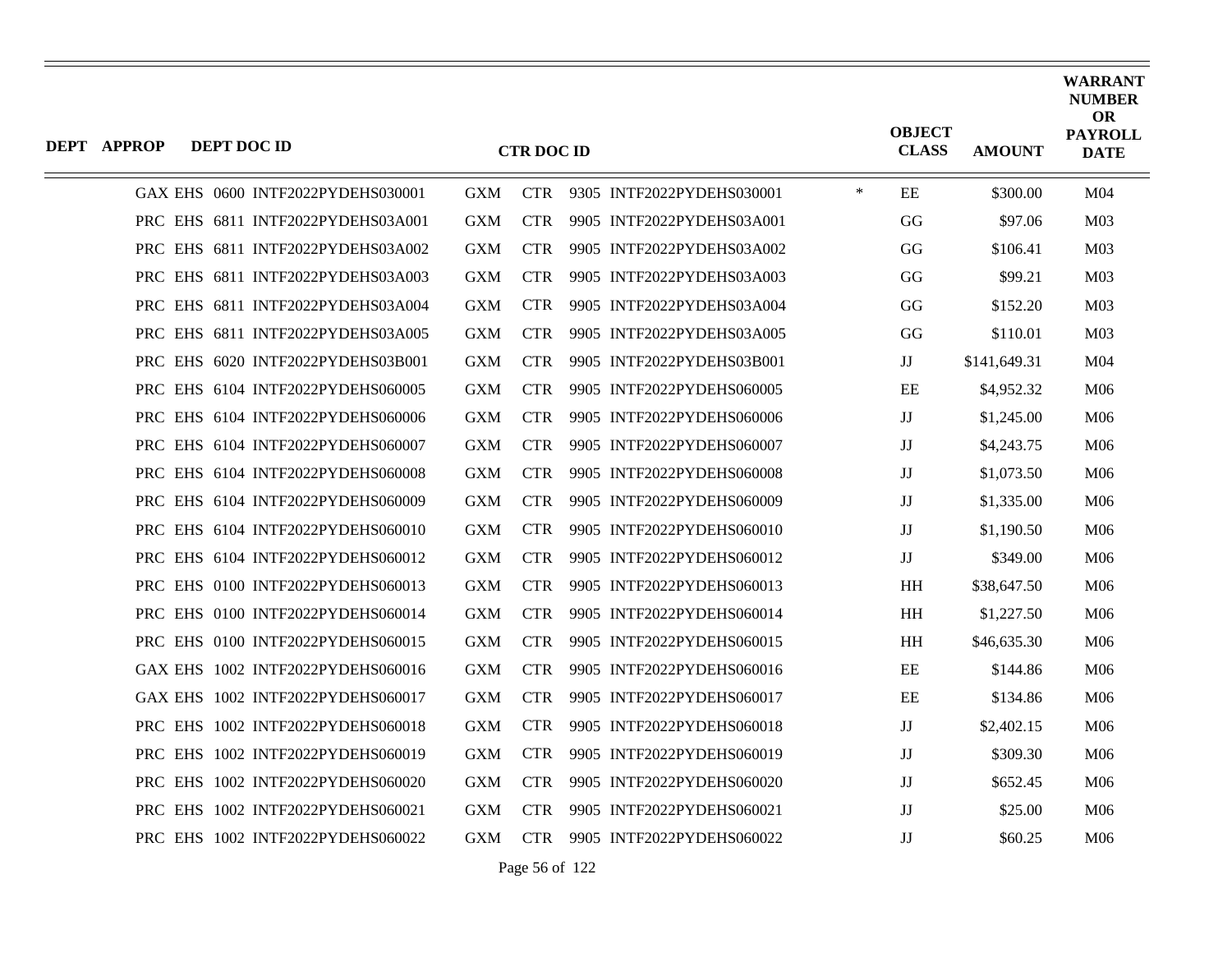| <b>DEPT APPROP</b> | DEPT DOC ID |                                   |            | <b>CTR DOC ID</b> |                           |        | <b>OBJECT</b><br><b>CLASS</b> | <b>AMOUNT</b> | <b>WARRANT</b><br><b>NUMBER</b><br><b>OR</b><br><b>PAYROLL</b><br><b>DATE</b> |
|--------------------|-------------|-----------------------------------|------------|-------------------|---------------------------|--------|-------------------------------|---------------|-------------------------------------------------------------------------------|
|                    |             |                                   |            |                   |                           |        |                               |               |                                                                               |
|                    |             | PRC EHS 0100 INTF2022PYDEHS060023 | <b>GXM</b> | <b>CTR</b>        | 9305 INTF2022PYDEHS060023 | $\ast$ | JJ                            | \$110.00      | M06                                                                           |
|                    |             | PRC EHS 0100 INTF2022PYDEHS060024 | <b>GXM</b> | <b>CTR</b>        | 9905 INTF2022PYDEHS060024 |        | JJ                            | \$400.00      | M06                                                                           |
|                    |             | PRC EHS 0100 INTF2022PYDEHS060025 | <b>GXM</b> | <b>CTR</b>        | 9905 INTF2022PYDEHS060025 |        | JJ                            | \$220.00      | M <sub>06</sub>                                                               |
|                    |             | PRC EHS 0100 INTF2022PYDEHS060026 | <b>GXM</b> | <b>CTR</b>        | 9905 INTF2022PYDEHS060026 |        | $\rm JJ$                      | \$224.65      | M06                                                                           |
|                    |             | PRC EHS 0100 INTF2022PYDEHS060027 | <b>GXM</b> | <b>CTR</b>        | 9905 INTF2022PYDEHS060027 |        | JJ                            | \$199.00      | M <sub>06</sub>                                                               |
|                    |             | PRC EHS 0100 INTF2022PYDEHS060028 | <b>GXM</b> | <b>CTR</b>        | 9905 INTF2022PYDEHS060028 |        | JJ                            | \$110.00      | M <sub>06</sub>                                                               |
|                    |             | PRC EHS 0100 INTF2022PYDEHS060029 | <b>GXM</b> | <b>CTR</b>        | 9905 INTF2022PYDEHS060029 |        | $\rm JJ$                      | \$66.00       | M06                                                                           |
|                    |             | GAX EHS 6813 INTF2022PYDEHS06B001 | <b>GXM</b> | <b>CTR</b>        | 9905 INTF2022PYDEHS06B001 |        | <b>NN</b>                     | \$813.67      | M <sub>06</sub>                                                               |
|                    |             | PRC EHS 6815 INTF2022PYDEHS06B002 | <b>GXM</b> | <b>CTR</b>        | 9905 INTF2022PYDEHS06B002 |        | EE                            | \$13.68       | M <sub>06</sub>                                                               |
|                    |             | PRC EHS 6815 INTF2022PYDEHS06B003 | <b>GXM</b> | <b>CTR</b>        | 9905 INTF2022PYDEHS06B003 |        | EE                            | \$85.28       | M06                                                                           |
|                    |             | PRC EHS 6103 INTF2022PYDEHS06B004 | <b>GXM</b> | <b>CTR</b>        | 9905 INTF2022PYDEHS06B004 |        | EE                            | \$203.14      | M <sub>06</sub>                                                               |
|                    |             | PRC EHS 6806 INTF2022PYDEHS06B005 | <b>GXM</b> | <b>CTR</b>        | 9905 INTF2022PYDEHS06B005 |        | EE                            | \$139.75      | M <sub>06</sub>                                                               |
|                    |             | PRC EHS 6811 INTF2022PYDEHS06B006 | <b>GXM</b> | <b>CTR</b>        | 9905 INTF2022PYDEHS06B006 |        | EE                            | \$45.25       | M06                                                                           |
|                    |             | PRC EHS 0100 INTF2022PYDEHS06B007 | <b>GXM</b> | <b>CTR</b>        | 9905 INTF2022PYDEHS06B007 |        | EE                            | \$481.38      | M <sub>06</sub>                                                               |
|                    |             | PRC EHS 6103 INTF2022PYDEHS06B008 | <b>GXM</b> | <b>CTR</b>        | 9905 INTF2022PYDEHS06B008 |        | EE                            | \$528.38      | M <sub>06</sub>                                                               |
|                    |             | PRC EHS 6806 INTF2022PYDEHS06B009 | <b>GXM</b> | <b>CTR</b>        | 9905 INTF2022PYDEHS06B009 |        | EE                            | \$783.48      | M06                                                                           |
|                    |             | PRC EHS 6806 INTF2022PYDEHS06B010 | GXM        | <b>CTR</b>        | 9905 INTF2022PYDEHS06B010 |        | EE                            | \$5.64        | M06                                                                           |
|                    |             | PRC EHS 6814 INTF2022PYDEHS06B011 | <b>GXM</b> | <b>CTR</b>        | 9905 INTF2022PYDEHS06B011 |        | EE                            | \$29.18       | M <sub>06</sub>                                                               |
|                    |             | PRC EHS 6806 INTF2022PYDEHS06B012 | <b>GXM</b> | <b>CTR</b>        | 9905 INTF2022PYDEHS06B012 |        | EE                            | \$75.18       | M06                                                                           |
|                    |             | PRC EHS 6806 INTF2022PYDEHS06B013 | <b>GXM</b> | <b>CTR</b>        | 9905 INTF2022PYDEHS06B013 |        | $\rm EE$                      | \$95.36       | M06                                                                           |
|                    |             | PRC EHS 6806 INTF2022PYDEHS06B014 | <b>GXM</b> | <b>CTR</b>        | 9905 INTF2022PYDEHS06B014 |        | EE                            | \$276.00      | M <sub>06</sub>                                                               |
|                    |             | PRC EHS 6806 INTF2022PYDEHS06B017 | <b>GXM</b> | <b>CTR</b>        | 9905 INTF2022PYDEHS06B017 |        | EE                            | \$33.78       | M <sub>06</sub>                                                               |
|                    |             | PRC EHS 1008 INTF2022PYDEHS06B019 | <b>GXM</b> | <b>CTR</b>        | 9305 INTF2022PYDEHS06B019 | $\ast$ | EE                            | \$24.79       | M06                                                                           |
|                    |             | PRC EHS 0100 INTF2022PYDEHS070013 | <b>GXM</b> | <b>CTR</b>        | 9905 INTF2022PYDEHS070013 |        | HH                            | \$1,336.50    | M08                                                                           |

Page 57 of 122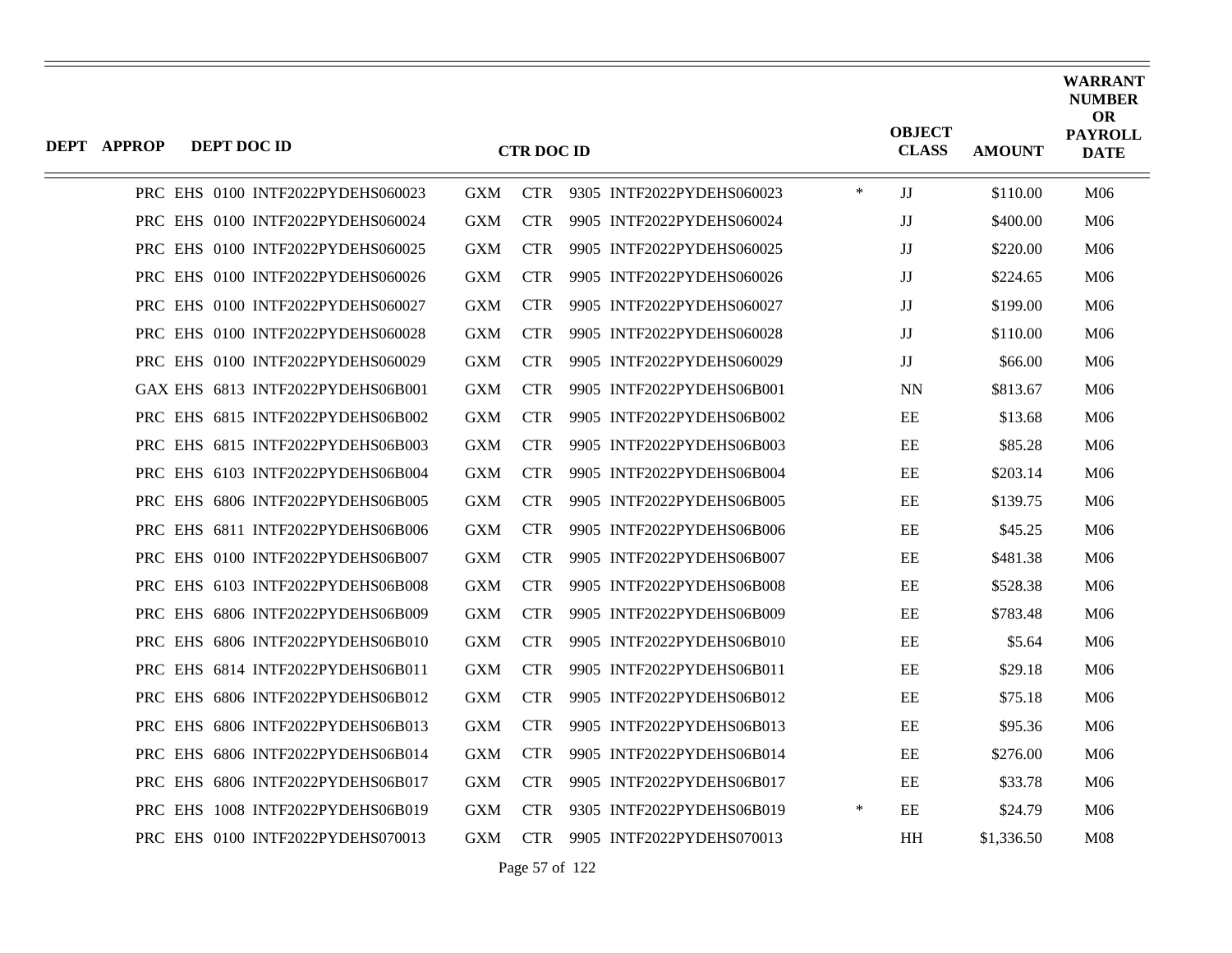| DEPT APPROP | DEPT DOC ID |                                   |            | <b>CTR DOC ID</b> |                                |          | <b>OBJECT</b><br><b>CLASS</b> | <b>AMOUNT</b> | <b>WARRANT</b><br><b>NUMBER</b><br><b>OR</b><br><b>PAYROLL</b><br><b>DATE</b> |
|-------------|-------------|-----------------------------------|------------|-------------------|--------------------------------|----------|-------------------------------|---------------|-------------------------------------------------------------------------------|
|             |             | PRC EHS 6813 INTF2022PYDEHS070014 | <b>GXM</b> | <b>CTR</b>        | 9905 INTF2022PYDEHS070014      |          | EE                            | \$475.00      | M <sub>08</sub>                                                               |
|             |             | PRC EHS 6201 INTF2022PYDEHS07A002 | <b>GXM</b> | <b>CTR</b>        | 9305 INTF2022PYDEHS07A002      | $\ast$   | JJ                            | \$4,307.14    | M07                                                                           |
|             |             | PRC EHS 0100 INTF2022PYDEHS090001 | <b>GXM</b> | <b>CTR</b>        | 9905 INTF2022PYDEHS090001      |          | PP                            | \$200,000.00  | M09                                                                           |
| 40000700    |             |                                   |            |                   | <b>Total for Appropriation</b> | 40000300 |                               | \$458,224.67  |                                                                               |
|             |             | PRC EHS 0100 INTF2022PYDEHS040001 | <b>GXM</b> | <b>CTR</b>        | 9305 INTF2022PYDEHS040001      | $\ast$   | HH                            | \$19,000.00   | M04                                                                           |
|             |             | PRC EHS 0100 INTF2022PYDEHS040002 | <b>GXM</b> | <b>CTR</b>        | 9305 INTF2022PYDEHS040002      | $\ast$   | HH                            | \$4,419.20    | M04                                                                           |
|             |             | PRC EHS 0100 INTF2022PYDEHS040003 | <b>GXM</b> | <b>CTR</b>        | 9305 INTF2022PYDEHS040003      | $\ast$   | HH                            | \$9,778.28    | M04                                                                           |
|             |             | PRC EHS 0100 INTF2022PYDEHS040004 | <b>GXM</b> | <b>CTR</b>        | 9305 INTF2022PYDEHS040004      | $\ast$   | <b>HH</b>                     | \$11,264.00   | M <sub>04</sub>                                                               |
|             |             | PRC EHS 0100 INTF2022PYDEHS050001 | <b>GXM</b> | <b>CTR</b>        | 9305 INTF2022PYDEHS050001      | $\ast$   | <b>HH</b>                     | \$2,842.71    | M05                                                                           |
|             |             | PRC EHS 0100 INTF2022PYDEHS050002 | <b>GXM</b> | <b>CTR</b>        | 9305 INTF2022PYDEHS050002      | $\ast$   | <b>HH</b>                     | \$3,987.50    | M <sub>05</sub>                                                               |
|             |             | PRC EHS 0100 INTF2022PYDEHS050003 | <b>GXM</b> | <b>CTR</b>        | 9305 INTF2022PYDEHS050003      | $\ast$   | HH                            | \$2,669.75    | M <sub>05</sub>                                                               |
|             |             | PRC EHS 0100 INTF2022PYDEHS050004 | <b>GXM</b> | <b>CTR</b>        | 9305 INTF2022PYDEHS050004      | $\ast$   | HH                            | \$3,567.00    | M05                                                                           |
|             |             | PRC EHS 0100 INTF2022PYDEHS050005 | <b>GXM</b> | <b>CTR</b>        | 9305 INTF2022PYDEHS050005      | $\ast$   | <b>HH</b>                     | \$43,857.56   | M <sub>05</sub>                                                               |
|             |             | PRC EHS 0100 INTF2022PYDEHS050006 | <b>GXM</b> | <b>CTR</b>        | 9305 INTF2022PYDEHS050006      | $\ast$   | <b>HH</b>                     | \$38,728.44   | M <sub>05</sub>                                                               |
|             |             | PRC EHS 0100 INTF2022PYDEHS050007 | <b>GXM</b> | <b>CTR</b>        | 9305 INTF2022PYDEHS050007      | $\ast$   | HH                            | \$861.36      | M <sub>05</sub>                                                               |
|             |             | PRC EHS 0100 INTF2022PYDEHS050008 | <b>GXM</b> | <b>CTR</b>        | 9305 INTF2022PYDEHS050008      | $\ast$   | HH                            | \$38,280.20   | M <sub>05</sub>                                                               |
|             |             | PRC EHS 0100 INTF2022PYDEHS050009 | <b>GXM</b> | <b>CTR</b>        | 9305 INTF2022PYDEHS050009      | $\ast$   | $\mathbf{H} \mathbf{H}$       | \$4,325.00    | M <sub>05</sub>                                                               |
|             |             | PRC EHS 0100 INTF2022PYDEHS050010 | <b>GXM</b> | <b>CTR</b>        | 9305 INTF2022PYDEHS050010      | $\ast$   | HH                            | \$30,571.54   | M <sub>05</sub>                                                               |
|             |             | PRC EHS 0100 INTF2022PYDEHS050011 | <b>GXM</b> | <b>CTR</b>        | 9305 INTF2022PYDEHS050011      | $\ast$   | <b>HH</b>                     | \$29,907.09   | M <sub>05</sub>                                                               |
|             |             | PRC EHS 0100 INTF2022PYDEHS050012 | <b>GXM</b> | <b>CTR</b>        | 9305 INTF2022PYDEHS050012      | $\ast$   | <b>HH</b>                     | \$10,945.20   | M <sub>05</sub>                                                               |
|             |             | PRC EHS 0100 INTF2022PYDEHS050013 | <b>GXM</b> | <b>CTR</b>        | 9305 INTF2022PYDEHS050013      | $\ast$   | HH                            | \$12,410.50   | M <sub>05</sub>                                                               |
|             |             | PRC EHS 0100 INTF2022PYDEHS050014 | <b>GXM</b> | <b>CTR</b>        | 9305 INTF2022PYDEHS050014      | $\ast$   | HH                            | \$6,734.04    | M <sub>05</sub>                                                               |
|             |             | PRC EHS 0100 INTF2022PYDEHS060001 | <b>GXM</b> | <b>CTR</b>        | 9305 INTF2022PYDEHS060001      | $\ast$   | FF                            | \$201,500.00  | M06                                                                           |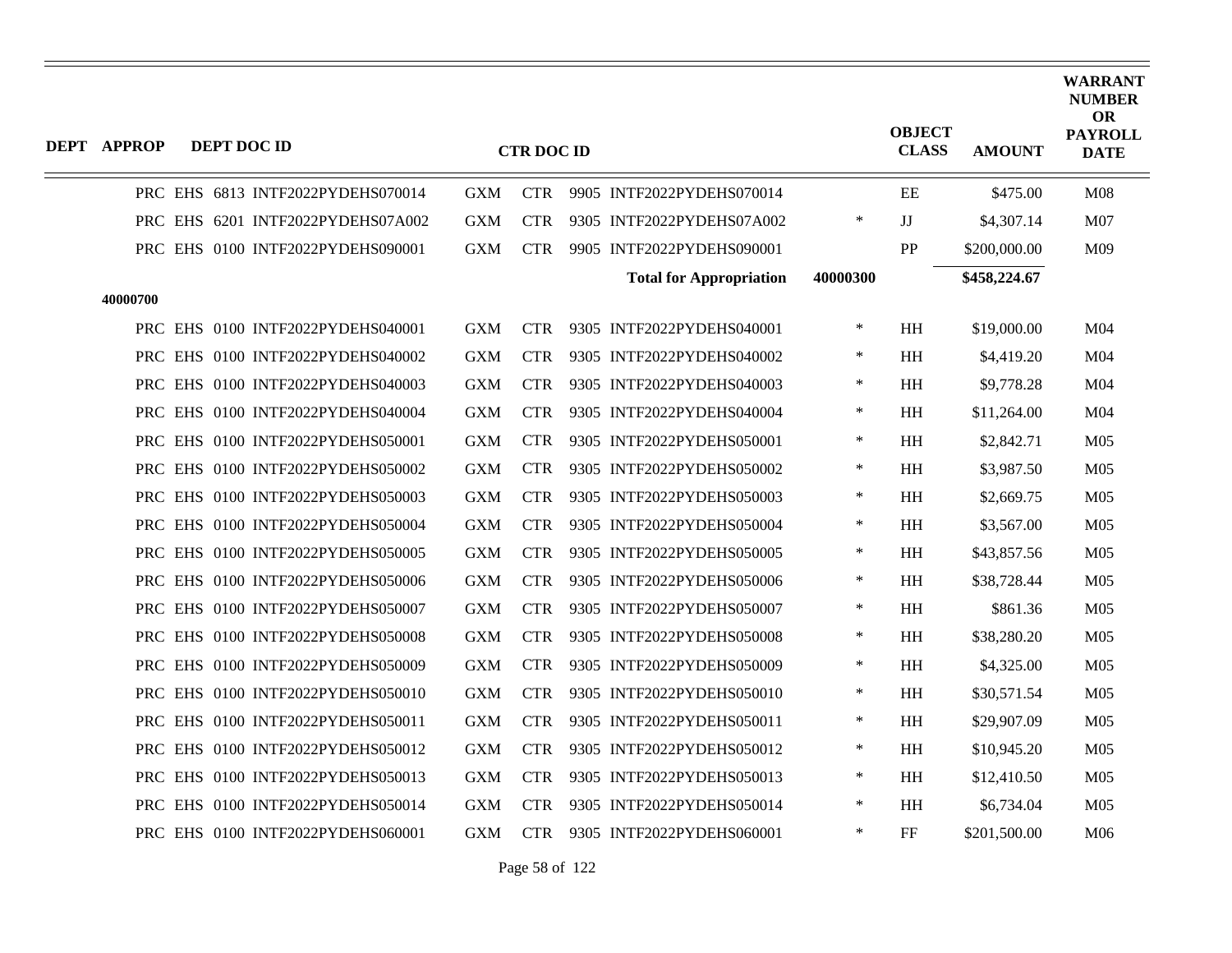| <b>DEPT</b> | <b>APPROP</b> | <b>DEPT DOC ID</b>                      |            | <b>CTR DOC ID</b> |                                |                  | <b>OBJECT</b><br><b>CLASS</b> | <b>AMOUNT</b>  | <b>WARRANT</b><br><b>NUMBER</b><br><b>OR</b><br><b>PAYROLL</b><br><b>DATE</b> |
|-------------|---------------|-----------------------------------------|------------|-------------------|--------------------------------|------------------|-------------------------------|----------------|-------------------------------------------------------------------------------|
|             |               | PRC EHS<br>6303 INTF2022PYDEHS07A001    | <b>GXM</b> | <b>CTR</b>        | 9305 INTF2022PYDEHS07A001      | $\ast$           | HH                            | \$1,038,736.25 | M07                                                                           |
|             | <b>PRC</b>    | 6010 INTF2022PYDEHS080001<br><b>EHS</b> | <b>GXM</b> | <b>CTR</b>        | INTF2022PYDEHS080001<br>9305   | ∗                | HH                            | \$108,683.00   | M <sub>08</sub>                                                               |
|             |               |                                         |            |                   | <b>Total for Appropriation</b> | 40000700         |                               | \$1,623,068.62 |                                                                               |
|             | 40001700      |                                         |            |                   |                                |                  |                               |                |                                                                               |
|             | <b>PRC</b>    | 1116 INTF2022PYDEHS060003<br><b>EHS</b> | <b>GXM</b> | <b>CTR</b>        | 9305 INTF2022PYDEHS060003      | ∗                | UU                            | \$23,562.00    | M06                                                                           |
|             | <b>PRC</b>    | EHS 1117 INTF2022PYDEHS070015           | <b>GXM</b> | <b>CTR</b>        | 9905 INTF2022PYDEHS070015      |                  | UU                            | \$7,500.00     | M <sub>08</sub>                                                               |
|             |               | PRC EHS 1116 INTF2022PYDEHS07A006       | <b>GXM</b> | <b>CTR</b>        | 9905 INTF2022PYDEHS07A006      |                  | UU                            | \$7,332.50     | M07                                                                           |
|             |               | PRC EHS 1115 INTF2022PYDEHS07A007       | <b>GXM</b> | <b>CTR</b>        | 9905 INTF2022PYDEHS07A007      |                  | UU                            | \$10,800.00    | M07                                                                           |
|             |               |                                         |            |                   | <b>Total for Appropriation</b> | 40001700         |                               | \$49,194.50    |                                                                               |
|             | 40001701      |                                         |            |                   |                                |                  |                               |                |                                                                               |
|             |               | 1006 INTF2022PYDEHS060002<br>PRC EHS    | <b>GXM</b> | <b>CTR</b>        | 9905 INTF2022PYDEHS060002      |                  | UU                            | \$25,000.00    | M06                                                                           |
|             |               | PRC EHS 1115 INTF2022PYDEHS07A005       | <b>GXM</b> | <b>CTR</b>        | 9305 INTF2022PYDEHS07A005      | ∗                | UU                            | \$7,896.00     | M07                                                                           |
|             |               |                                         |            |                   | <b>Total for Appropriation</b> | 40001701         |                               | \$32,896.00    |                                                                               |
|             |               |                                         |            |                   |                                | <b>Total EHS</b> |                               | \$2,190,982.56 |                                                                               |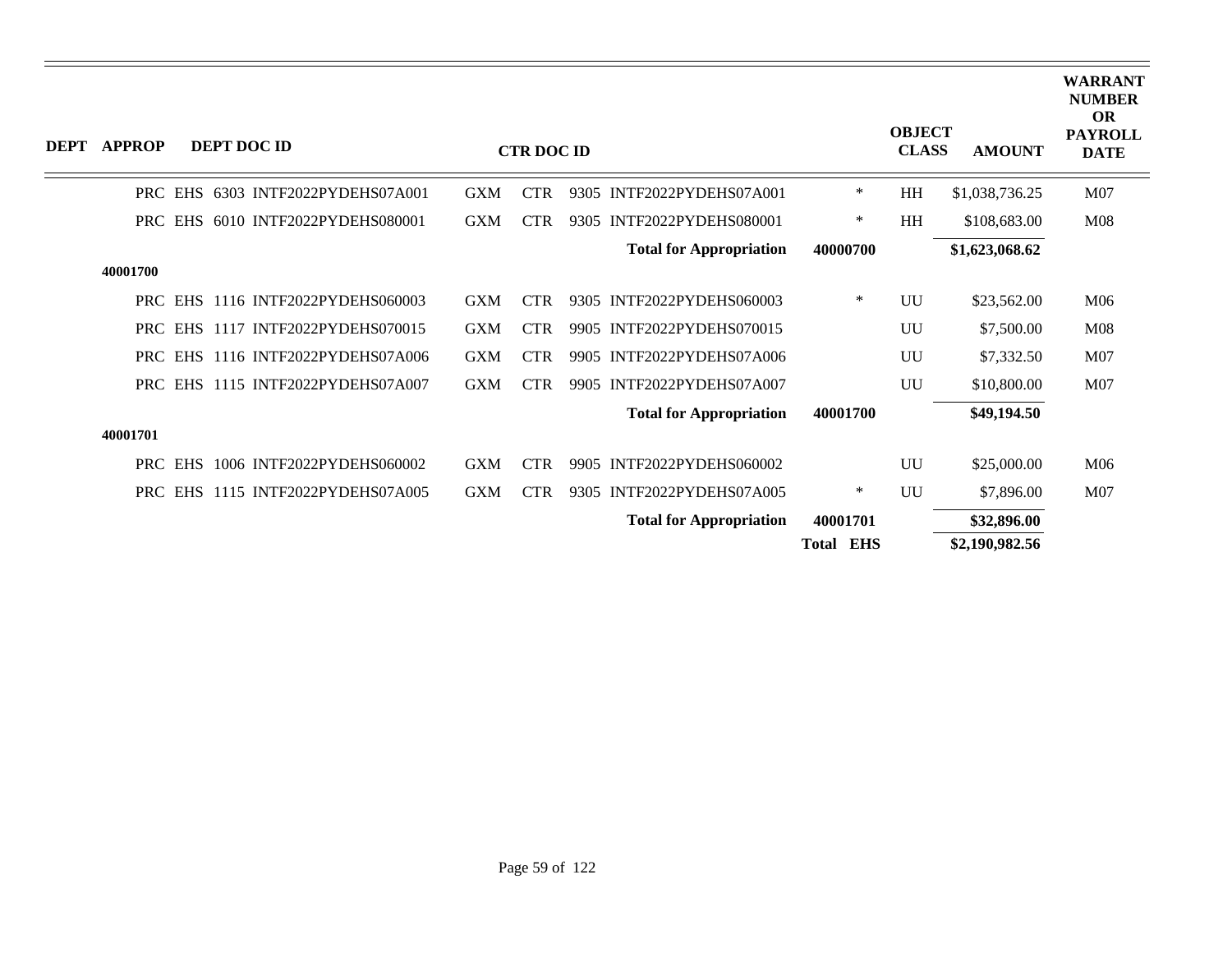| <b>DEPT</b> | <b>APPROP</b> | DEPT DOC ID                       |            | <b>CTR DOC ID</b> |                                |                  | <b>OBJECT</b><br><b>CLASS</b> | <b>AMOUNT</b> | <b>WARRANT</b><br><b>NUMBER</b><br><b>OR</b><br><b>PAYROLL</b><br><b>DATE</b> |
|-------------|---------------|-----------------------------------|------------|-------------------|--------------------------------|------------------|-------------------------------|---------------|-------------------------------------------------------------------------------|
| <b>ENV</b>  | 20001700      |                                   |            |                   |                                |                  |                               |               |                                                                               |
|             |               | PRC ENV 8200 INTF2022PYDENV060001 | <b>GXM</b> | CTR               | 9905 INTF2022PYDENV060001      |                  | UU                            | \$452.45      | M <sub>06</sub>                                                               |
|             |               |                                   |            |                   | <b>Total for Appropriation</b> | 20001700         |                               | \$452.45      |                                                                               |
|             |               |                                   |            |                   |                                | <b>Total ENV</b> |                               | \$452.45      |                                                                               |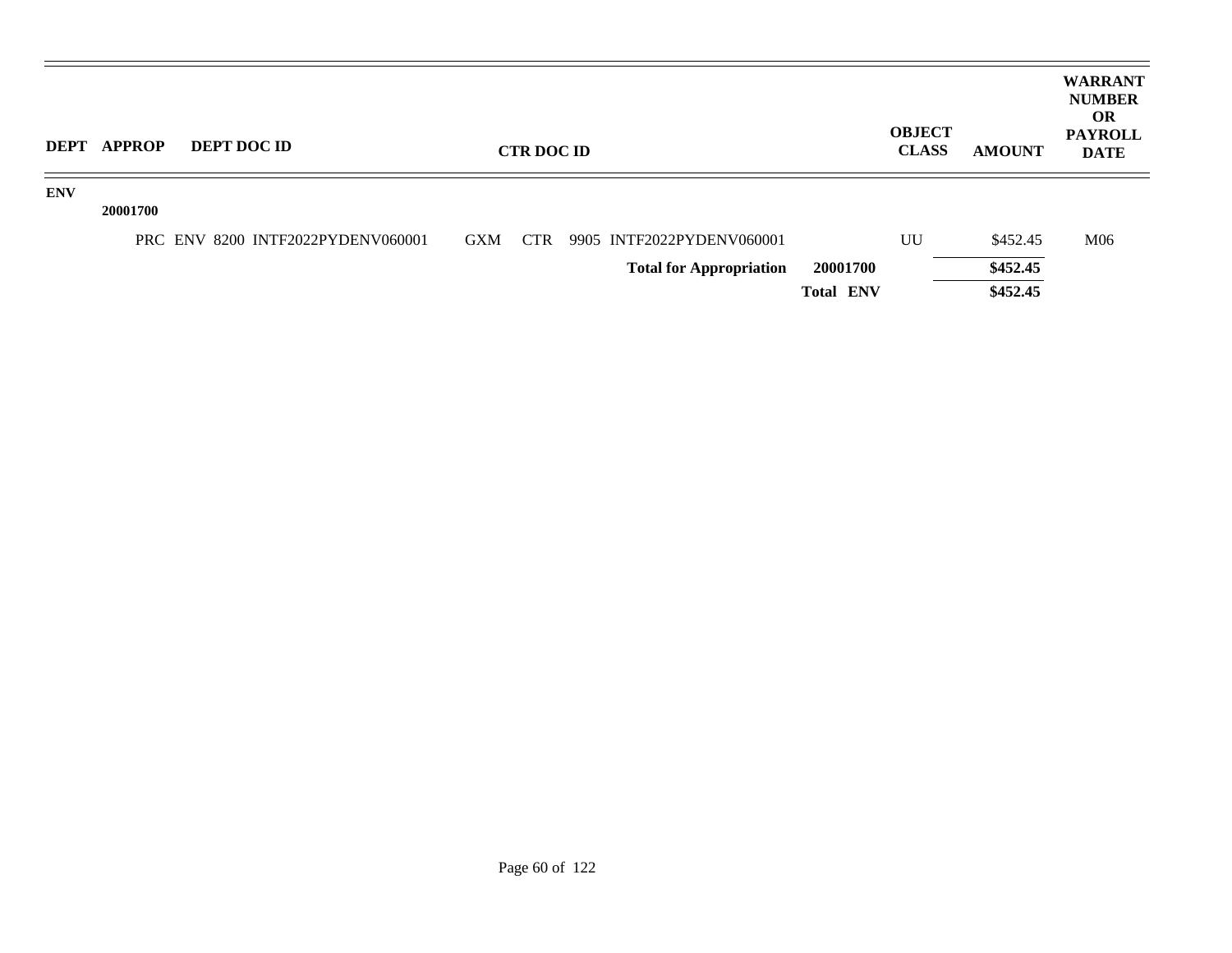|            | <b>DEPT APPROP</b> | DEPT DOC ID                       |            | <b>CTR DOC ID</b> |                                | <b>OBJECT</b><br><b>CLASS</b> | <b>AMOUNT</b> | <b>WARRANT</b><br><b>NUMBER</b><br><b>OR</b><br><b>PAYROLL</b><br><b>DATE</b> |
|------------|--------------------|-----------------------------------|------------|-------------------|--------------------------------|-------------------------------|---------------|-------------------------------------------------------------------------------|
| <b>EOL</b> |                    |                                   |            |                   |                                |                               |               |                                                                               |
|            | 70030900           |                                   |            |                   |                                |                               |               |                                                                               |
|            |                    | PRC EOL 1000 INTF2022PYDEOL040002 | <b>GXM</b> | <b>CTR</b>        | 9905 INTF2022PYDEOL040002      | JJ                            | \$930.00      | M06                                                                           |
|            | <b>PRC</b>         | EOL 1000 INTF2022PYDEOL040003     | <b>GXM</b> | <b>CTR</b>        | 9905 INTF2022PYDEOL040003      | JJ                            | \$1,070.00    | M06                                                                           |
|            |                    | PRC EOL 1000 INTF2022PYDEOL040004 | <b>GXM</b> | <b>CTR</b>        | 9905 INTF2022PYDEOL040004      | JJ                            | \$1,609.00    | M06                                                                           |
|            |                    | PRC EOL 1000 INTF2022PYDEOL040005 | <b>GXM</b> | <b>CTR</b>        | 9905 INTF2022PYDEOL040005      | JJ                            | \$1,756.00    | M06                                                                           |
|            | PRC                | EOL 1000 INTF2022PYDEOL040006     | <b>GXM</b> | <b>CTR</b>        | 9905 INTF2022PYDEOL040006      | JJ                            | \$909.00      | M06                                                                           |
|            |                    | PRC EOL 1000 INTF2022PYDEOL040007 | <b>GXM</b> | <b>CTR</b>        | 9905 INTF2022PYDEOL040007      | JJ                            | \$1,371.00    | M06                                                                           |
|            |                    | PRC EOL 1000 INTF2022PYDEOL040008 | <b>GXM</b> | <b>CTR</b>        | 9905 INTF2022PYDEOL040008      | $\mathbf{J}\mathbf{J}$        | \$1,889.00    | M06                                                                           |
|            | PRC                | EOL 1000 INTF2022PYDEOL040009     | <b>GXM</b> | <b>CTR</b>        | 9905 INTF2022PYDEOL040009      | JJ                            | \$1,777.00    | M06                                                                           |
|            |                    | PRC EOL 1000 INTF2022PYDEOL040010 | <b>GXM</b> | <b>CTR</b>        | 9905 INTF2022PYDEOL040010      | JJ                            | \$769.00      | M06                                                                           |
|            |                    | PRC EOL 1000 INTF2022PYDEOL040011 | <b>GXM</b> | <b>CTR</b>        | 9905 INTF2022PYDEOL040011      | JJ                            | \$1,700.00    | M06                                                                           |
|            | PRC                | EOL 1000 INTF2022PYDEOL040012     | <b>GXM</b> | <b>CTR</b>        | 9905 INTF2022PYDEOL040012      | JJ                            | \$1,070.00    | M06                                                                           |
|            |                    | PRC EOL 1000 INTF2022PYDEOL040013 | <b>GXM</b> | <b>CTR</b>        | 9905 INTF2022PYDEOL040013      | JJ                            | \$2,022.00    | M06                                                                           |
|            |                    | PRC EOL 1000 INTF2022PYDEOL040014 | <b>GXM</b> | <b>CTR</b>        | 9905 INTF2022PYDEOL040014      | JJ                            | \$1,119.00    | M06                                                                           |
|            |                    | PRC EOL 1000 INTF2022PYDEOL040015 | <b>GXM</b> | <b>CTR</b>        | 9905 INTF2022PYDEOL040015      | JJ                            | \$2,253.00    | M06                                                                           |
|            |                    | PRC EOL 1000 INTF2022PYDEOL040016 | <b>GXM</b> | <b>CTR</b>        | 9905 INTF2022PYDEOL040016      | JJ                            | \$734.00      | M06                                                                           |
|            |                    |                                   |            |                   | <b>Total for Appropriation</b> | 70030900                      | \$20,978.00   |                                                                               |
|            |                    |                                   |            |                   |                                | <b>Total EOL</b>              | \$20,978.00   |                                                                               |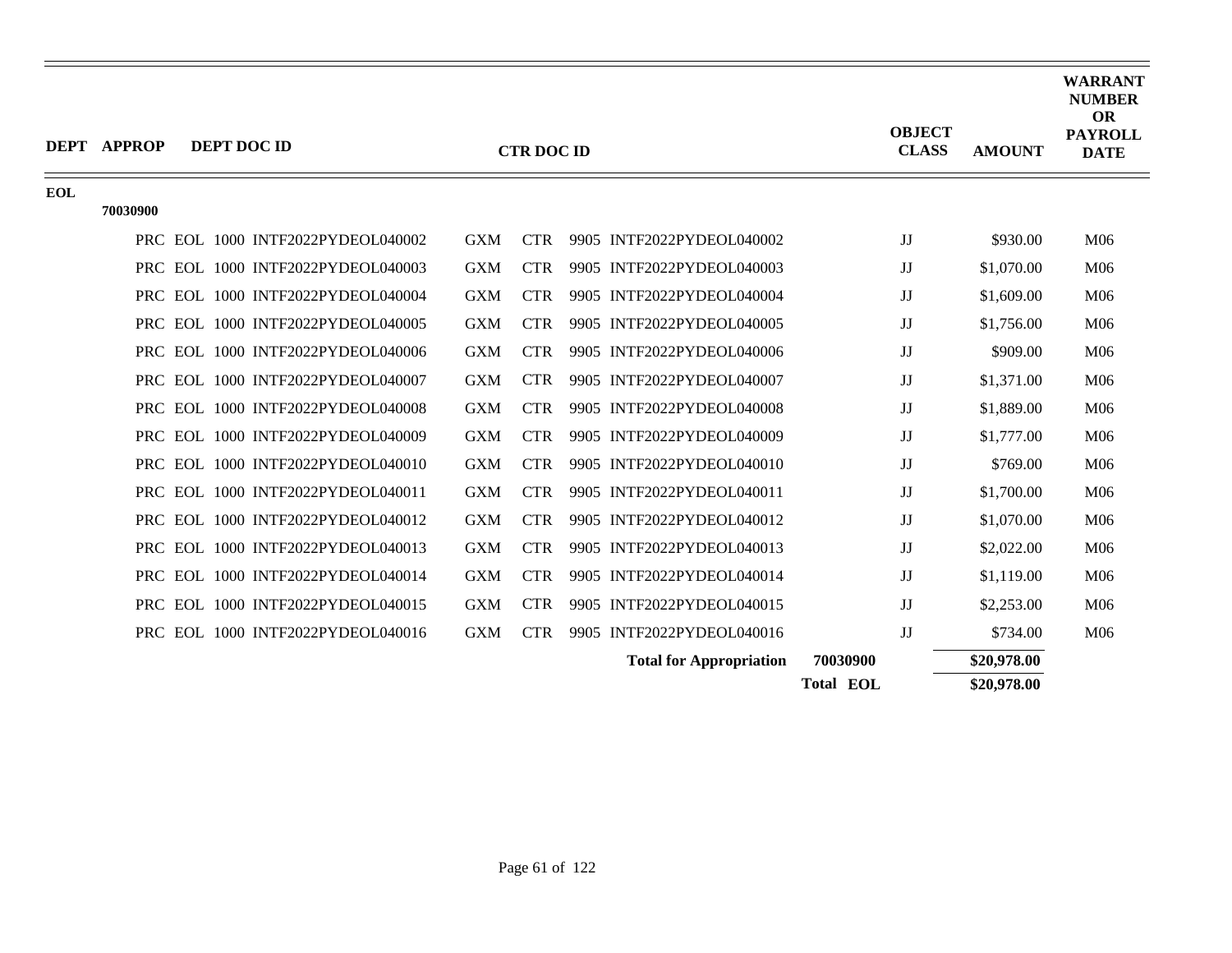|            | DEPT APPROP | DEPT DOC ID               |            | <b>CTR DOC ID</b> |                                |                     | <b>OBJECT</b><br><b>CLASS</b> | <b>AMOUNT</b> | <b>WARRANT</b><br><b>NUMBER</b><br><b>OR</b><br><b>PAYROLL</b><br><b>DATE</b> |
|------------|-------------|---------------------------|------------|-------------------|--------------------------------|---------------------|-------------------------------|---------------|-------------------------------------------------------------------------------|
| <b>EPS</b> | 80001700    |                           |            |                   |                                |                     |                               |               |                                                                               |
|            | PRC EPS     | DOC INTF2022PYDEPS080002  | <b>GXM</b> | <b>CTR</b>        | 9905 INTF2022PYDEPS080002      |                     | UU                            | \$286.73      | M09                                                                           |
|            |             |                           |            |                   |                                |                     |                               |               |                                                                               |
|            | PRC EPS     | DOC INTF2022PYDEPS080003  | <b>GXM</b> | <b>CTR</b>        | 9905 INTF2022PYDEPS080003      |                     | UU                            | \$49.61       | M09                                                                           |
|            |             |                           |            |                   | <b>Total for Appropriation</b> | 80001700            |                               | \$336.34      |                                                                               |
|            | 80001701    |                           |            |                   |                                |                     |                               |               |                                                                               |
|            | PRM EPS     | DFS1 INTF2022PYDEPS080001 | <b>GXM</b> | <b>CTR</b>        | 9905 INTF2022PYDEPS080001      |                     | UU                            | \$1,849.11    | M09                                                                           |
|            |             |                           |            |                   | <b>Total for Appropriation</b> | 80001701            |                               | \$1,849.11    |                                                                               |
|            | 89000001    |                           |            |                   |                                |                     |                               |               |                                                                               |
|            | PRC EPS     | 1000 INTF2022PYDEPS080004 | <b>GXM</b> | <b>CTR</b>        | 9905 INTF2022PYDEPS080004      |                     | UU                            | \$596.00      | M09                                                                           |
|            |             |                           |            |                   | <b>Total for Appropriation</b> | 89000001            |                               | \$596.00      |                                                                               |
|            |             |                           |            |                   |                                | EPS<br><b>Total</b> |                               | \$2,781.45    |                                                                               |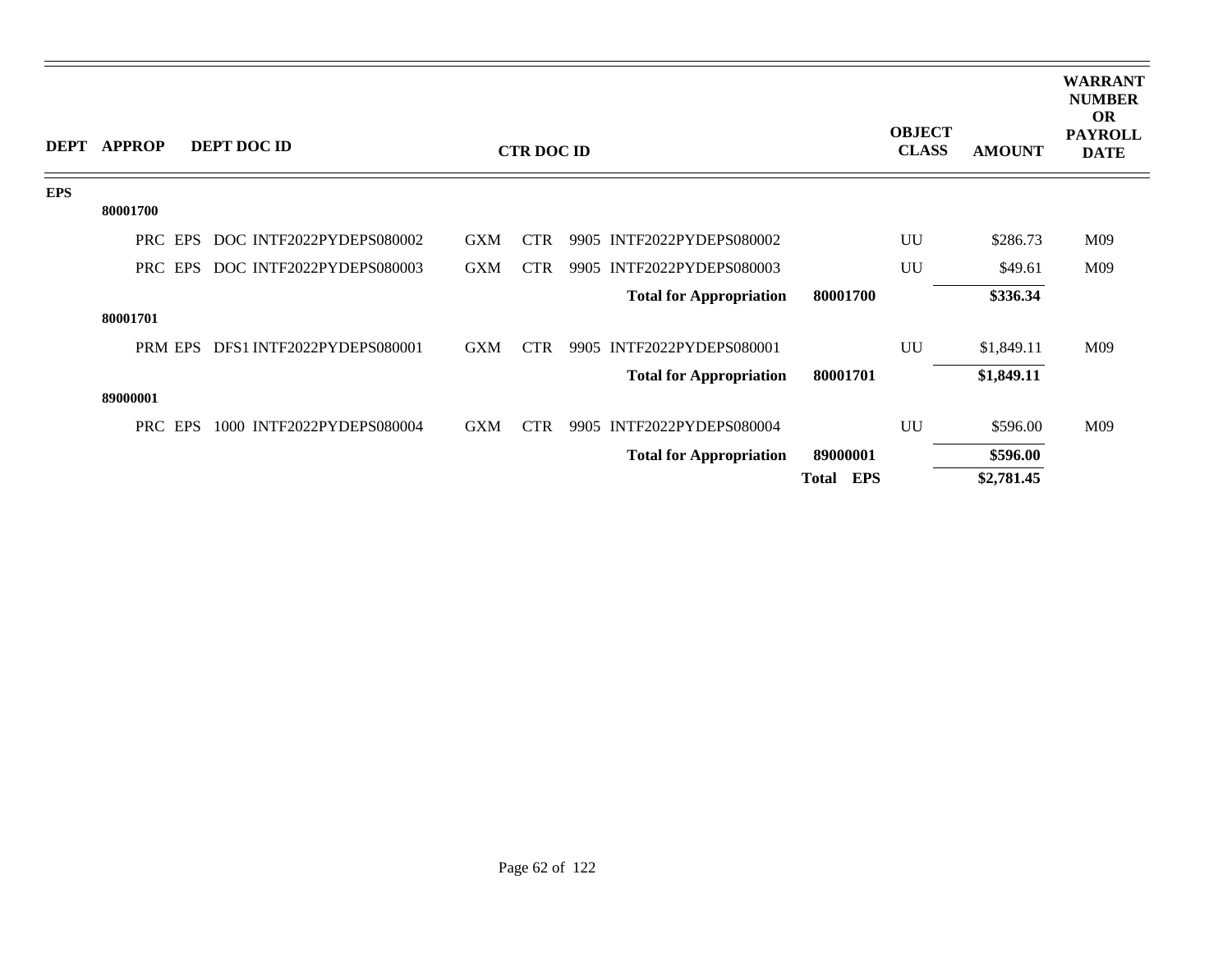|            | DEPT APPROP | DEPT DOC ID          |           | <b>CTR DOC ID</b> |                                | <b>OBJECT</b><br><b>CLASS</b> | <b>AMOUNT</b> | <b>WARRANT</b><br><b>NUMBER</b><br><b>OR</b><br><b>PAYROLL</b><br><b>DATE</b> |
|------------|-------------|----------------------|-----------|-------------------|--------------------------------|-------------------------------|---------------|-------------------------------------------------------------------------------|
| <b>HLY</b> |             |                      |           |                   |                                |                               |               |                                                                               |
|            | 41900100    |                      |           |                   |                                |                               |               |                                                                               |
|            |             | HLY 2000 PAYROLL     | PRLNP CTR |                   | 9905 EMPL 020211023129958      | AA                            | \$46.31       | 10/27/2021                                                                    |
|            |             | HLY 2000 PAYROLL     | PRLNP CTR |                   | 9905 EMPL 020211023129958      | AA                            | \$153.56      | 10/27/2021                                                                    |
|            |             | HLY 2000 PAYROLL     | PRLNP CTR |                   | 9905 EMPL 020211023129958      | AA                            | \$62.69       | 10/27/2021                                                                    |
|            |             | HLY 2000 PAYROLL     | PRLNP CTR |                   | 9905 EMPL 020211106133108      | AA                            | \$1,193.13    | 11/10/2021                                                                    |
|            |             | HLY 2000 PAYROLL TAX | CA        | <b>CTR</b>        | 9905 PYTX1107210000012249      | AA                            | \$2.15        | 11/7/2021                                                                     |
|            |             | HLY 2000 PAYROLL TAX | <b>CA</b> | <b>CTR</b>        | 9905 PYTX1204210000014679      | AA                            | \$23.50       | 12/4/2021                                                                     |
|            |             | HLY 2000 PAYROLL TAX | CA        | <b>CTR</b>        | 9905 PYTX1107210000012222      | AA                            | \$3.03        | 11/7/2021                                                                     |
|            |             |                      |           |                   | <b>Total for Appropriation</b> | 41900100                      | \$1,484.37    |                                                                               |
|            |             |                      |           |                   |                                | <b>Total HLY</b>              | \$1,484.37    |                                                                               |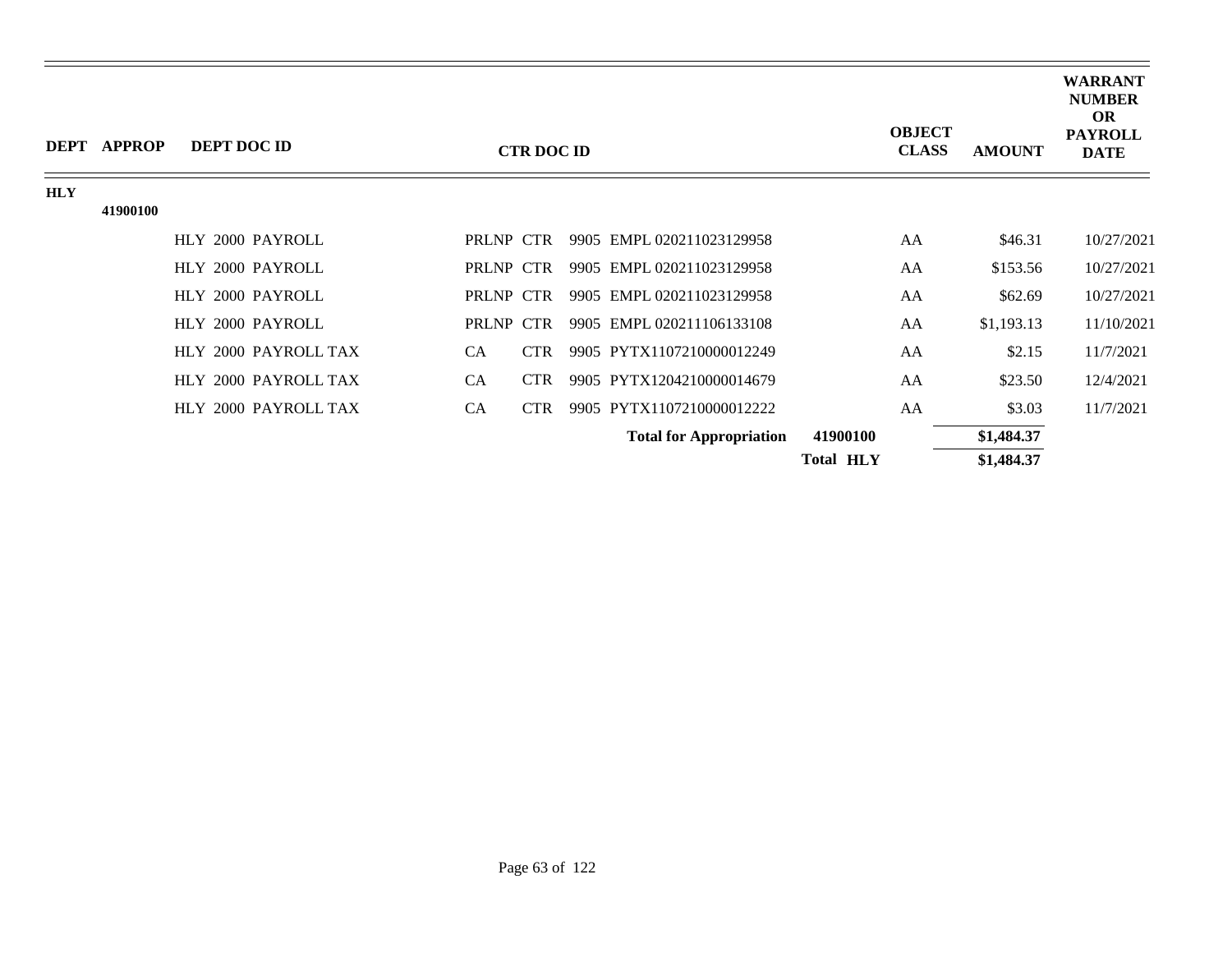|            | <b>DEPT APPROP</b> | DEPT DOC ID |                                   |              | <b>CTR DOC ID</b> |                                |                  | <b>OBJECT</b><br><b>CLASS</b> | <b>AMOUNT</b> | <b>WARRANT</b><br><b>NUMBER</b><br><b>OR</b><br><b>PAYROLL</b><br><b>DATE</b> |
|------------|--------------------|-------------|-----------------------------------|--------------|-------------------|--------------------------------|------------------|-------------------------------|---------------|-------------------------------------------------------------------------------|
| <b>MCB</b> | 41101000           |             |                                   |              |                   |                                |                  |                               |               |                                                                               |
|            |                    |             | MCB 2100 EMPLOYEE REIMB           | PRLNP CTR    |                   | 9905 EMPL 020211204130218      |                  | <b>BB</b>                     | \$631.35      | 12/8/2021                                                                     |
|            |                    |             | MCB 2100 EMPLOYEE REIMB           | PRLNP CTR    |                   | 9905 EMPL 020211204130218      |                  | <b>BB</b>                     | \$256.00      | 12/8/2021                                                                     |
|            |                    |             | PRC MCB 5500 INTF2022PYDMCB040001 | <b>GXM</b>   | <b>CTR</b>        | 9905 INTF2022PYDMCB040001      |                  | FF                            | \$37.00       | M04                                                                           |
|            |                    |             | PRC MCB 5500 INTF2022PYDMCB040002 | <b>GXM</b>   | <b>CTR</b>        | 9905 INTF2022PYDMCB040002      |                  | FF                            | \$843.00      | M <sub>04</sub>                                                               |
|            |                    |             | PRC MCB 5500 INTF2022PYDMCB040003 | <b>GXM</b>   | <b>CTR</b>        | 9905 INTF2022PYDMCB040003      |                  | FF                            | \$37.00       | M04                                                                           |
|            |                    |             | PRC MCB 5500 INTF2022PYDMCB040004 | <b>GXM</b>   | <b>CTR</b>        | 9905 INTF2022PYDMCB040004      |                  | FF                            | \$37.50       | M04                                                                           |
|            |                    |             | PRC MCB 5500 INTF2022PYDMCB040005 | <b>GXM</b>   | <b>CTR</b>        | 9905 INTF2022PYDMCB040005      |                  | FF                            | \$37.00       | M04                                                                           |
|            |                    |             |                                   |              |                   | <b>Total for Appropriation</b> | 41101000         |                               | \$1,878.85    |                                                                               |
|            | 41102000           |             |                                   |              |                   |                                |                  |                               |               |                                                                               |
|            |                    |             | MCB 2100 EMPLOYEE REIMB           | PRLNP CTR    |                   | 9905 EMPL 020211204130218      |                  | <b>BB</b>                     | \$98.55       | 12/8/2021                                                                     |
|            |                    |             | MCB 2100 EMPLOYEE REIMB           | <b>PRLNP</b> | <b>CTR</b>        | 9905 EMPL 020211204130218      |                  | <b>BB</b>                     | \$86.00       | 12/8/2021                                                                     |
|            |                    |             | PRC MCB 4100 INTF2022PYDMCB050001 | <b>GXM</b>   | <b>CTR</b>        | 9905 INTF2022PYDMCB050001      |                  | <b>MM</b>                     | \$12,172.26   | M <sub>07</sub>                                                               |
|            |                    |             | PRC MCB 4100 INTF2022PYDMCB050002 | <b>GXM</b>   | <b>CTR</b>        | 9905 INTF2022PYDMCB050002      |                  | <b>MM</b>                     | \$6,229.33    | M07                                                                           |
|            |                    |             | PRC MCB 4100 INTF2022PYDMCB050003 | <b>GXM</b>   | <b>CTR</b>        | 9905 INTF2022PYDMCB050003      |                  | <b>MM</b>                     | \$14,013.20   | M <sub>07</sub>                                                               |
|            |                    |             | PRC MCB 4100 INTF2022PYDMCB050004 | <b>GXM</b>   | <b>CTR</b>        | 9905 INTF2022PYDMCB050004      |                  | <b>MM</b>                     | \$4,817.73    | M07                                                                           |
|            |                    |             | PRC MCB 4100 INTF2022PYDMCB080001 | <b>GXM</b>   | <b>CTR</b>        | 9905 INTF2022PYDMCB080001      |                  | MM                            | \$13,402.00   | M <sub>08</sub>                                                               |
|            |                    |             |                                   |              |                   | <b>Total for Appropriation</b> | 41102000         |                               | \$50,819.07   |                                                                               |
|            |                    |             |                                   |              |                   |                                | <b>Total MCB</b> |                               | \$52,697.92   |                                                                               |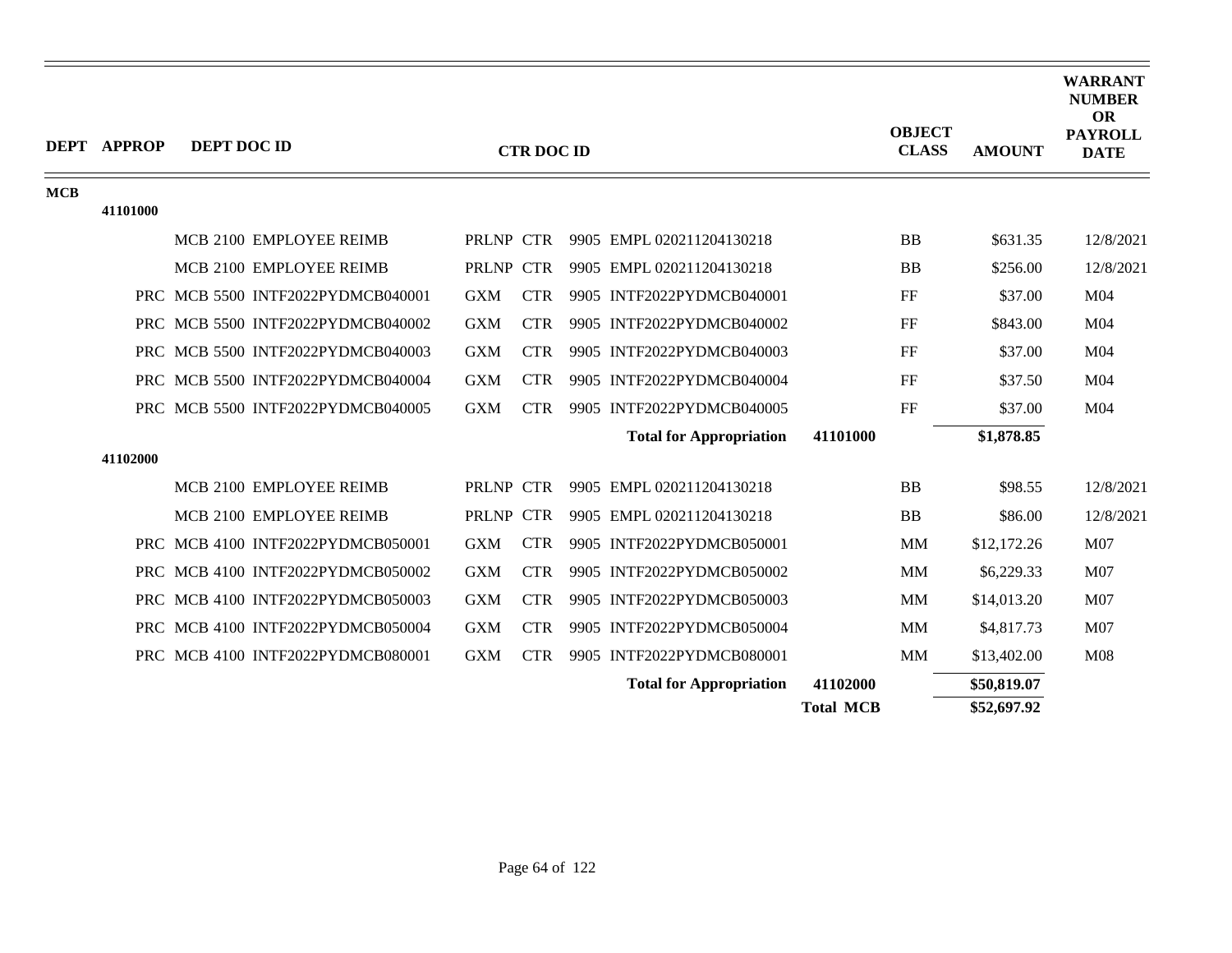| <b>DEPT</b> | <b>APPROP</b> | <b>DEPT DOC ID</b>   |           | <b>CTR DOC ID</b> |                                |                  | <b>OBJECT</b><br><b>CLASS</b> | <b>AMOUNT</b> | <b>WARRANT</b><br><b>NUMBER</b><br><b>OR</b><br><b>PAYROLL</b><br><b>DATE</b> |
|-------------|---------------|----------------------|-----------|-------------------|--------------------------------|------------------|-------------------------------|---------------|-------------------------------------------------------------------------------|
| <b>MCD</b>  |               |                      |           |                   |                                |                  |                               |               |                                                                               |
|             | 41250100      |                      |           |                   |                                |                  |                               |               |                                                                               |
|             |               | MCD 0001 PAYROLL     | PRLNP CTR |                   | 9905 EMPL 020220115111457      |                  | AA                            | \$3,769.44    | 1/19/2022                                                                     |
|             |               | MCD 0001 PAYROLL TAX | <b>CA</b> | <b>CTR</b>        | 9905 PYTX0205220000020467      |                  | AA                            | \$74.26       | 2/5/2022                                                                      |
|             |               |                      |           |                   | <b>Total for Appropriation</b> | 41250100         |                               | \$3,843.70    |                                                                               |
|             |               |                      |           |                   |                                | <b>Total MCD</b> |                               | \$3,843.70    |                                                                               |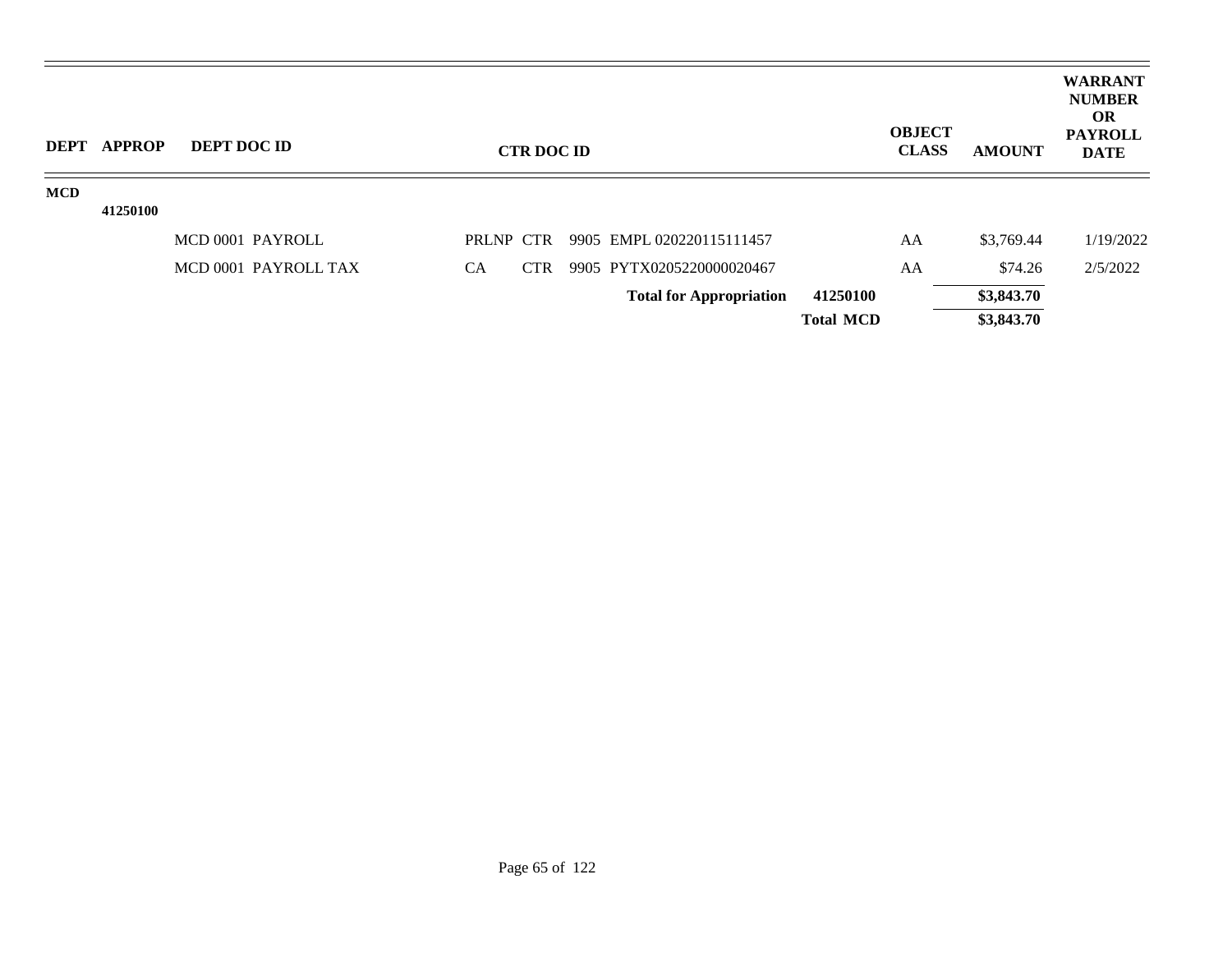| <b>DEPT</b> | <b>APPROP</b> | <b>DEPT DOC ID</b>                |            | <b>CTR DOC ID</b> |                                |                  | <b>OBJECT</b><br><b>CLASS</b> | <b>AMOUNT</b> | <b>WARRANT</b><br><b>NUMBER</b><br><b>OR</b><br><b>PAYROLL</b><br><b>DATE</b> |
|-------------|---------------|-----------------------------------|------------|-------------------|--------------------------------|------------------|-------------------------------|---------------|-------------------------------------------------------------------------------|
| <b>MID</b>  | 03400400      |                                   |            |                   |                                |                  |                               |               |                                                                               |
|             |               | PRC MID 0770 INTF2022PYDMID050001 | <b>GXM</b> | CTR               | 9305 INTF2022PYDMID050001      | ∗                | UU                            | \$475.00      | M <sub>05</sub>                                                               |
|             |               |                                   |            |                   | <b>Total for Appropriation</b> | 03400400         |                               | \$475.00      |                                                                               |
|             |               |                                   |            |                   |                                | <b>Total MID</b> |                               | \$475.00      |                                                                               |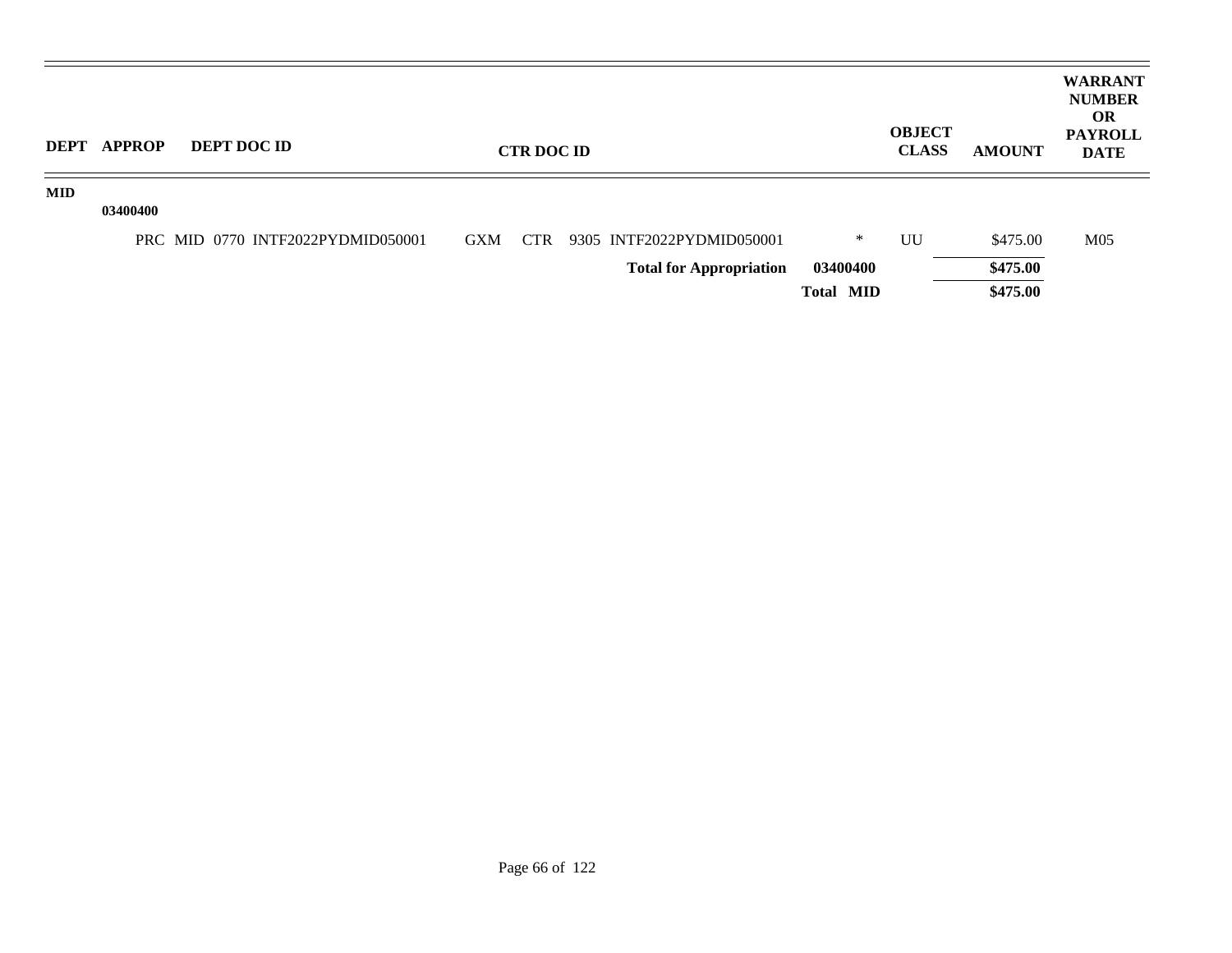|            | <b>DEPT APPROP</b> | DEPT DOC ID                       |            | <b>CTR DOC ID</b> |                               |        | <b>OBJECT</b><br><b>CLASS</b> | <b>AMOUNT</b> | WARRANT<br><b>NUMBER</b><br><b>OR</b><br><b>PAYROLL</b><br><b>DATE</b> |
|------------|--------------------|-----------------------------------|------------|-------------------|-------------------------------|--------|-------------------------------|---------------|------------------------------------------------------------------------|
| <b>MRC</b> |                    |                                   |            |                   |                               |        |                               |               |                                                                        |
|            | 40001426           |                                   |            |                   |                               |        |                               |               |                                                                        |
|            |                    | PRC MRC 8233 INTF2022PYDMRC060001 | <b>GXM</b> |                   | CTR 9305 INTF2022PYDMRC060001 | $\ast$ | <b>NN</b>                     | \$24,520.00   | M07                                                                    |
|            |                    | PRC MRC 8236 INTF2022PYDMRC060002 | <b>GXM</b> | <b>CTR</b>        | 9305 INTF2022PYDMRC060002     | $\ast$ | <b>MM</b>                     | \$400.00      | M07                                                                    |
|            |                    | PRC MRC 8236 INTF2022PYDMRC060003 | <b>GXM</b> | <b>CTR</b>        | 9305 INTF2022PYDMRC060003     | ∗      | MM                            | \$600.00      | M07                                                                    |
|            |                    | PRC MRC 8236 INTF2022PYDMRC060004 | <b>GXM</b> | <b>CTR</b>        | 9305 INTF2022PYDMRC060004     | $\ast$ | MM                            | \$400.00      | M07                                                                    |
|            |                    | PRC MRC 8236 INTF2022PYDMRC060005 | <b>GXM</b> | <b>CTR</b>        | 9305 INTF2022PYDMRC060005     | ∗      | <b>MM</b>                     | \$600.00      | M07                                                                    |
|            |                    | PRC MRC 8236 INTF2022PYDMRC060006 | <b>GXM</b> | <b>CTR</b>        | 9305 INTF2022PYDMRC060006     | $\ast$ | MM                            | \$600.00      | M07                                                                    |
|            |                    | PRC MRC 8236 INTF2022PYDMRC060007 | <b>GXM</b> | <b>CTR</b>        | 9305 INTF2022PYDMRC060007     | $\ast$ | <b>MM</b>                     | \$600.00      | M07                                                                    |
|            |                    | PRC MRC 8236 INTF2022PYDMRC060008 | <b>GXM</b> | <b>CTR</b>        | 9305 INTF2022PYDMRC060008     | $\ast$ | MM                            | \$600.00      | M07                                                                    |
|            |                    | PRC MRC 8236 INTF2022PYDMRC060009 | <b>GXM</b> | <b>CTR</b>        | 9305 INTF2022PYDMRC060009     | $\ast$ | MM                            | \$600.00      | M07                                                                    |
|            |                    | PRC MRC 8236 INTF2022PYDMRC060010 | <b>GXM</b> | <b>CTR</b>        | 9305 INTF2022PYDMRC060010     | $\ast$ | <b>MM</b>                     | \$600.00      | M07                                                                    |
|            |                    | PRC MRC 8236 INTF2022PYDMRC060011 | <b>GXM</b> | <b>CTR</b>        | 9305 INTF2022PYDMRC060011     | $\ast$ | <b>MM</b>                     | \$400.00      | M07                                                                    |
|            |                    | PRC MRC 8236 INTF2022PYDMRC060012 | <b>GXM</b> | <b>CTR</b>        | 9305 INTF2022PYDMRC060012     | ∗      | MM                            | \$1,000.00    | M07                                                                    |
|            |                    | PRC MRC 8236 INTF2022PYDMRC060013 | <b>GXM</b> | <b>CTR</b>        | 9305 INTF2022PYDMRC060013     | ∗      | MМ                            | \$400.00      | M07                                                                    |
|            |                    | PRC MRC 8236 INTF2022PYDMRC060014 | <b>GXM</b> | <b>CTR</b>        | 9305 INTF2022PYDMRC060014     | $\ast$ | MМ                            | \$400.00      | M07                                                                    |
|            |                    | PRC MRC 8236 INTF2022PYDMRC060015 | <b>GXM</b> | <b>CTR</b>        | 9305 INTF2022PYDMRC060015     | $\ast$ | MM                            | \$600.00      | M <sub>07</sub>                                                        |
|            |                    | PRC MRC 8236 INTF2022PYDMRC060016 | <b>GXM</b> | <b>CTR</b>        | 9305 INTF2022PYDMRC060016     | ∗      | MМ                            | \$4,083.88    | M07                                                                    |
|            |                    | PRC MRC 8236 INTF2022PYDMRC060017 | <b>GXM</b> | <b>CTR</b>        | 9305 INTF2022PYDMRC060017     | $\ast$ | MМ                            | \$4,471.68    | M07                                                                    |
|            |                    | PRC MRC 8236 INTF2022PYDMRC060018 | <b>GXM</b> | <b>CTR</b>        | 9305 INTF2022PYDMRC060018     | $\ast$ | <b>MM</b>                     | \$1,842.64    | M07                                                                    |
|            |                    | PRC MRC 8236 INTF2022PYDMRC060019 | <b>GXM</b> | <b>CTR</b>        | 9305 INTF2022PYDMRC060019     | $\ast$ | MМ                            | \$299.04      | M07                                                                    |
|            |                    | PRC MRC 8236 INTF2022PYDMRC060020 | <b>GXM</b> | <b>CTR</b>        | 9305 INTF2022PYDMRC060020     | ∗      | MМ                            | \$389.87      | M07                                                                    |
|            |                    | PRC MRC 8236 INTF2022PYDMRC060021 | <b>GXM</b> | <b>CTR</b>        | 9305 INTF2022PYDMRC060021     | $\ast$ | <b>MM</b>                     | \$1,931.97    | M <sub>07</sub>                                                        |
|            |                    | PRC MRC 8236 INTF2022PYDMRC060022 | <b>GXM</b> | <b>CTR</b>        | 9305 INTF2022PYDMRC060022     | $\ast$ | МM                            | \$240.00      | M07                                                                    |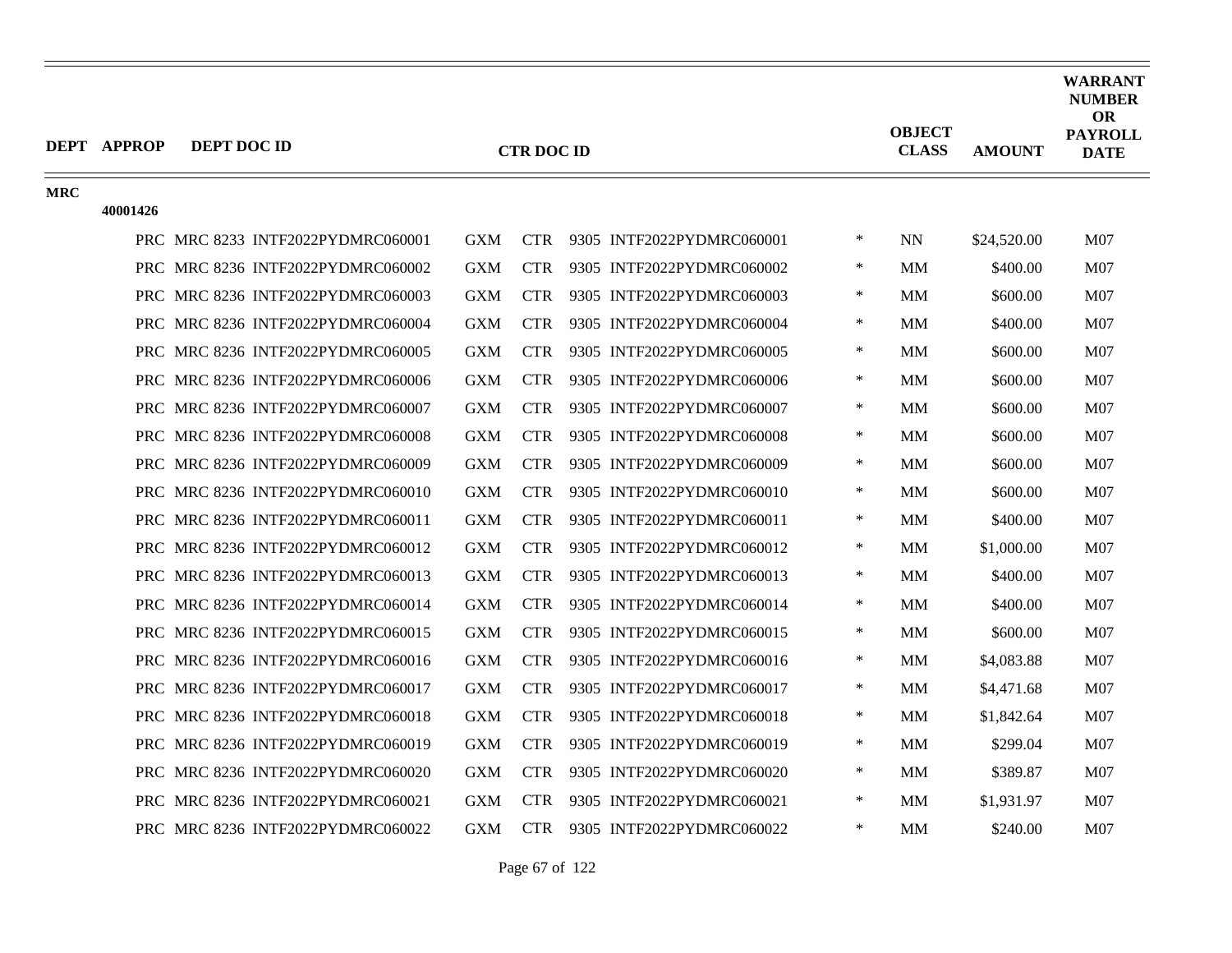| <b>DEPT APPROP</b> | DEPT DOC ID |                                   |            | <b>CTR DOC ID</b> |                           |        | <b>OBJECT</b><br><b>CLASS</b> | <b>AMOUNT</b> | <b>WARRANT</b><br><b>NUMBER</b><br><b>OR</b><br><b>PAYROLL</b><br><b>DATE</b> |
|--------------------|-------------|-----------------------------------|------------|-------------------|---------------------------|--------|-------------------------------|---------------|-------------------------------------------------------------------------------|
|                    |             | PRC MRC 8236 INTF2022PYDMRC060023 | <b>GXM</b> | <b>CTR</b>        | 9305 INTF2022PYDMRC060023 | $\ast$ | <b>MM</b>                     | \$3,921.08    | M07                                                                           |
|                    |             | PRC MRC 8236 INTF2022PYDMRC060024 | GXM        | <b>CTR</b>        | 9305 INTF2022PYDMRC060024 | $\ast$ | MМ                            | \$4,888.61    | M07                                                                           |
|                    |             | PRC MRC 8236 INTF2022PYDMRC060025 | <b>GXM</b> | <b>CTR</b>        | 9305 INTF2022PYDMRC060025 | $\ast$ | MМ                            | \$866.58      | M07                                                                           |
|                    |             | PRC MRC 8236 INTF2022PYDMRC060026 | <b>GXM</b> | <b>CTR</b>        | 9305 INTF2022PYDMRC060026 | $\ast$ | MМ                            | \$11,542.83   | M07                                                                           |
|                    |             | PRC MRC 8236 INTF2022PYDMRC060027 | <b>GXM</b> | <b>CTR</b>        | 9305 INTF2022PYDMRC060027 | $\ast$ | <b>MM</b>                     | \$49.84       | M07                                                                           |
|                    |             | PRC MRC 8236 INTF2022PYDMRC060028 | <b>GXM</b> | <b>CTR</b>        | 9305 INTF2022PYDMRC060028 | $\ast$ | MМ                            | \$797.91      | M07                                                                           |
|                    |             | PRC MRC 8236 INTF2022PYDMRC060029 | <b>GXM</b> | <b>CTR</b>        | 9305 INTF2022PYDMRC060029 | $\ast$ | MM                            | \$834.82      | M07                                                                           |
|                    |             | PRC MRC 8236 INTF2022PYDMRC060030 | GXM        | <b>CTR</b>        | 9305 INTF2022PYDMRC060030 | $\ast$ | <b>MM</b>                     | \$1,501.22    | M07                                                                           |
|                    |             | PRC MRC 8236 INTF2022PYDMRC060031 | <b>GXM</b> | <b>CTR</b>        | 9305 INTF2022PYDMRC060031 | $\ast$ | MМ                            | \$1,229.94    | M07                                                                           |
|                    |             | PRC MRC 8236 INTF2022PYDMRC060032 | <b>GXM</b> | <b>CTR</b>        | 9305 INTF2022PYDMRC060032 | $\ast$ | MM                            | \$1,325.36    | M07                                                                           |
|                    |             | PRC MRC 8236 INTF2022PYDMRC060033 | GXM        | <b>CTR</b>        | 9305 INTF2022PYDMRC060033 | $\ast$ | MМ                            | \$261.66      | M07                                                                           |
|                    |             | PRC MRC 8236 INTF2022PYDMRC060034 | <b>GXM</b> | <b>CTR</b>        | 9305 INTF2022PYDMRC060034 | $\ast$ | MМ                            | \$2,719.44    | M07                                                                           |
|                    |             | PRC MRC 8236 INTF2022PYDMRC060035 | <b>GXM</b> | <b>CTR</b>        | 9305 INTF2022PYDMRC060035 | $\ast$ | MМ                            | \$4,541.15    | M07                                                                           |
|                    |             | PRC MRC 8236 INTF2022PYDMRC060036 | GXM        | <b>CTR</b>        | 9305 INTF2022PYDMRC060036 | $\ast$ | <b>MM</b>                     | \$12.46       | M07                                                                           |
|                    |             | PRC MRC 8236 INTF2022PYDMRC060037 | <b>GXM</b> | <b>CTR</b>        | 9305 INTF2022PYDMRC060037 | ∗      | MМ                            | \$1,036.37    | M07                                                                           |
|                    |             | PRC MRC 8236 INTF2022PYDMRC060038 | <b>GXM</b> | <b>CTR</b>        | 9305 INTF2022PYDMRC060038 | $\ast$ | <b>MM</b>                     | \$12.46       | M07                                                                           |
|                    |             | PRC MRC 8236 INTF2022PYDMRC060039 | GXM        | <b>CTR</b>        | 9305 INTF2022PYDMRC060039 | $\ast$ | <b>MM</b>                     | \$49.84       | M07                                                                           |
|                    |             | PRC MRC 8236 INTF2022PYDMRC060040 | <b>GXM</b> | <b>CTR</b>        | 9305 INTF2022PYDMRC060040 | $\ast$ | MМ                            | \$473.48      | M07                                                                           |
|                    |             | PRC MRC 8236 INTF2022PYDMRC060041 | <b>GXM</b> | <b>CTR</b>        | 9305 INTF2022PYDMRC060041 | $\ast$ | MМ                            | \$186.90      | M07                                                                           |
|                    |             | PRC MRC 8236 INTF2022PYDMRC060042 | <b>GXM</b> | <b>CTR</b>        | 9305 INTF2022PYDMRC060042 | $\ast$ | MМ                            | \$49.84       | M07                                                                           |
| <b>PRC</b>         |             | MRC 8236 INTF2022PYDMRC060043     | <b>GXM</b> | <b>CTR</b>        | 9305 INTF2022PYDMRC060043 | $\ast$ | <b>MM</b>                     | \$1,533.54    | M07                                                                           |
|                    |             | PRC MRC 8236 INTF2022PYDMRC060044 | GXM        | <b>CTR</b>        | 9305 INTF2022PYDMRC060044 | $\ast$ | <b>MM</b>                     | \$4,732.10    | M07                                                                           |
|                    |             | PRC MRC 8236 INTF2022PYDMRC060045 | GXM        | <b>CTR</b>        | 9305 INTF2022PYDMRC060045 | $\ast$ | MМ                            | \$1,173.01    | M07                                                                           |
|                    |             | PRC MRC 8236 INTF2022PYDMRC060046 | <b>GXM</b> | <b>CTR</b>        | 9305 INTF2022PYDMRC060046 | $\ast$ | MМ                            | \$3,138.39    | M07                                                                           |

Page 68 of 122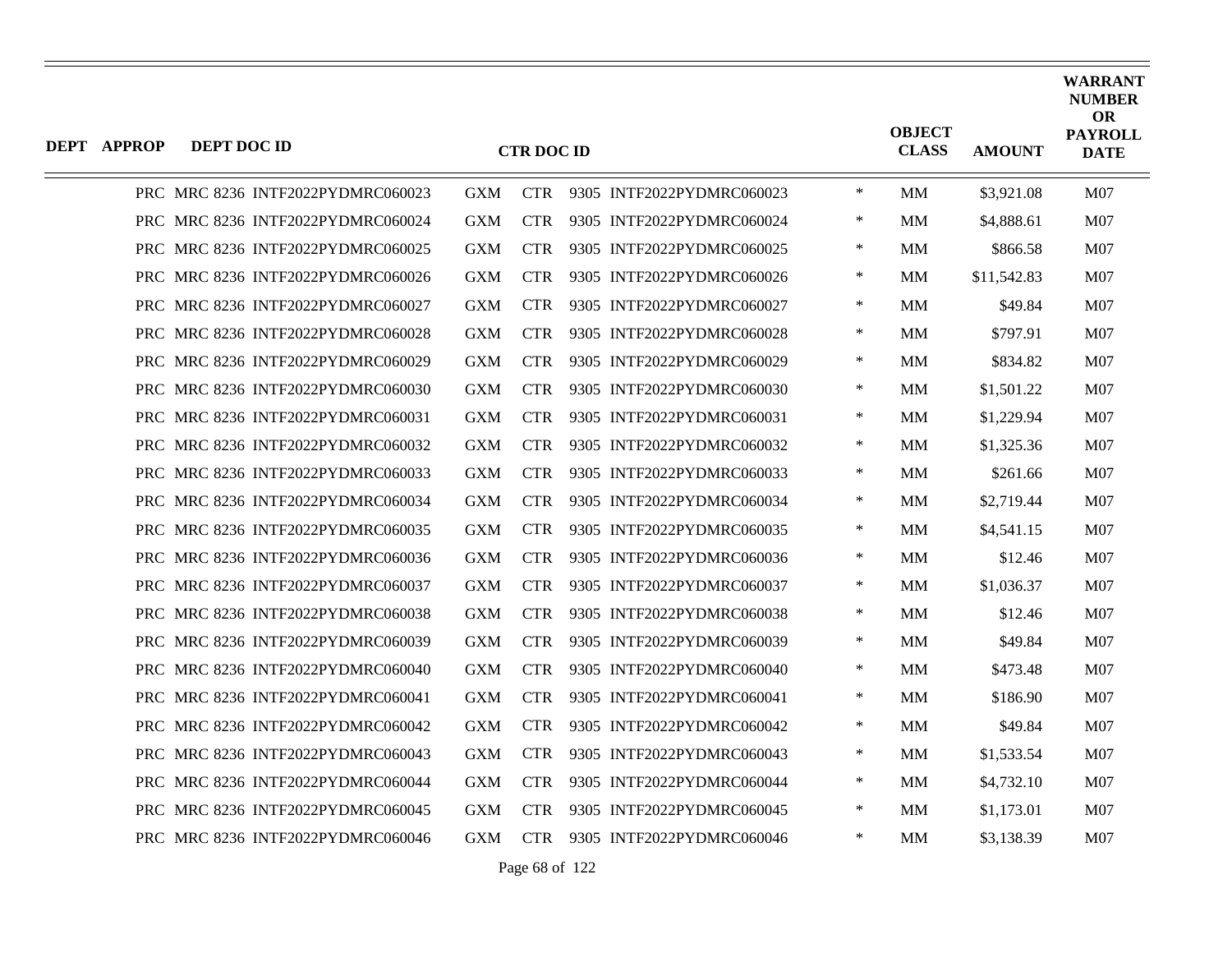| <b>DEPT APPROP</b> | DEPT DOC ID |                                   |            | <b>CTR DOC ID</b> |                           |        | <b>OBJECT</b><br><b>CLASS</b> | <b>AMOUNT</b> | <b>WARRANT</b><br><b>NUMBER</b><br><b>OR</b><br><b>PAYROLL</b><br><b>DATE</b> |
|--------------------|-------------|-----------------------------------|------------|-------------------|---------------------------|--------|-------------------------------|---------------|-------------------------------------------------------------------------------|
|                    |             | PRC MRC 8236 INTF2022PYDMRC060047 | <b>GXM</b> | <b>CTR</b>        | 9305 INTF2022PYDMRC060047 | $\ast$ | MM                            | \$498.40      | M07                                                                           |
|                    |             | PRC MRC 8236 INTF2022PYDMRC060048 | <b>GXM</b> | <b>CTR</b>        | 9305 INTF2022PYDMRC060048 | ∗      | MМ                            | \$1,450.26    | M07                                                                           |
|                    |             | PRC MRC 8236 INTF2022PYDMRC060049 | <b>GXM</b> | <b>CTR</b>        | 9305 INTF2022PYDMRC060049 | $\ast$ | MМ                            | \$2,704.26    | M07                                                                           |
|                    |             | PRC MRC 8236 INTF2022PYDMRC060050 | <b>GXM</b> | <b>CTR</b>        | 9305 INTF2022PYDMRC060050 | $\ast$ | MМ                            | \$9,091.64    | M07                                                                           |
|                    |             | PRC MRC 8236 INTF2022PYDMRC060051 | <b>GXM</b> | <b>CTR</b>        | 9305 INTF2022PYDMRC060051 | ∗      | MM                            | \$5,270.97    | <b>M07</b>                                                                    |
|                    |             | PRC MRC 8236 INTF2022PYDMRC060052 | <b>GXM</b> | <b>CTR</b>        | 9305 INTF2022PYDMRC060052 | $\ast$ | MM                            | \$336.42      | <b>M07</b>                                                                    |
|                    |             | PRC MRC 8236 INTF2022PYDMRC060053 | <b>GXM</b> | <b>CTR</b>        | 9305 INTF2022PYDMRC060053 | $\ast$ | MМ                            | \$6,801.75    | M07                                                                           |
|                    |             | PRC MRC 8236 INTF2022PYDMRC060054 | <b>GXM</b> | <b>CTR</b>        | 9305 INTF2022PYDMRC060054 | $\ast$ | <b>MM</b>                     | \$224.28      | M <sub>07</sub>                                                               |
|                    |             | PRC MRC 8236 INTF2022PYDMRC060055 | <b>GXM</b> | <b>CTR</b>        | 9305 INTF2022PYDMRC060055 | ∗      | MМ                            | \$49.84       | M07                                                                           |
|                    |             | PRC MRC 8236 INTF2022PYDMRC060056 | <b>GXM</b> | <b>CTR</b>        | 9305 INTF2022PYDMRC060056 | $\ast$ | MМ                            | \$12.46       | M07                                                                           |
|                    |             | PRC MRC 8236 INTF2022PYDMRC060057 | <b>GXM</b> | <b>CTR</b>        | 9305 INTF2022PYDMRC060057 | $\ast$ | MM.                           | \$87.22       | <b>M07</b>                                                                    |
|                    |             | PRC MRC 8236 INTF2022PYDMRC060058 | <b>GXM</b> | <b>CTR</b>        | 9305 INTF2022PYDMRC060058 | $\ast$ | MМ                            | \$577.06      | M07                                                                           |
|                    |             | PRC MRC 8236 INTF2022PYDMRC060059 | <b>GXM</b> | <b>CTR</b>        | 9305 INTF2022PYDMRC060059 | ∗      | MМ                            | \$37.38       | M07                                                                           |
|                    |             | PRC MRC 8236 INTF2022PYDMRC060060 | <b>GXM</b> | <b>CTR</b>        | 9305 INTF2022PYDMRC060060 | $\ast$ | MM.                           | \$124.60      | <b>M07</b>                                                                    |
|                    |             | PRC MRC 8236 INTF2022PYDMRC060061 | <b>GXM</b> | <b>CTR</b>        | 9305 INTF2022PYDMRC060061 | $\ast$ | MМ                            | \$37.38       | M07                                                                           |
|                    |             | PRC MRC 8236 INTF2022PYDMRC060062 | <b>GXM</b> | <b>CTR</b>        | 9305 INTF2022PYDMRC060062 | $\ast$ | MМ                            | \$224.28      | M07                                                                           |
|                    |             | PRC MRC 8236 INTF2022PYDMRC060063 | <b>GXM</b> | <b>CTR</b>        | 9305 INTF2022PYDMRC060063 | $\ast$ | MM.                           | \$62.30       | <b>M07</b>                                                                    |
|                    |             | PRC MRC 8236 INTF2022PYDMRC060064 | <b>GXM</b> | <b>CTR</b>        | 9305 INTF2022PYDMRC060064 | ∗      | <b>MM</b>                     | \$12.46       | <b>M07</b>                                                                    |
|                    |             | PRC MRC 8236 INTF2022PYDMRC060065 | <b>GXM</b> | <b>CTR</b>        | 9305 INTF2022PYDMRC060065 | $\ast$ | MМ                            | \$585.62      | M07                                                                           |
|                    |             | PRC MRC 8236 INTF2022PYDMRC060066 | <b>GXM</b> | <b>CTR</b>        | 9305 INTF2022PYDMRC060066 | $\ast$ | MМ                            | \$99.68       | <b>M07</b>                                                                    |
|                    |             | PRC MRC 8236 INTF2022PYDMRC060067 | <b>GXM</b> | <b>CTR</b>        | 9305 INTF2022PYDMRC060067 | $\ast$ | MМ                            | \$24.92       | <b>M07</b>                                                                    |
|                    |             | PRC MRC 8236 INTF2022PYDMRC060068 | <b>GXM</b> | <b>CTR</b>        | 9305 INTF2022PYDMRC060068 | ∗      | MM                            | \$311.50      | M07                                                                           |
|                    |             | PRC MRC 8236 INTF2022PYDMRC060069 | <b>GXM</b> | <b>CTR</b>        | 9305 INTF2022PYDMRC060069 | $\ast$ | MМ                            | \$12.46       | M07                                                                           |
|                    |             | PRC MRC 8236 INTF2022PYDMRC060070 | <b>GXM</b> | <b>CTR</b>        | 9305 INTF2022PYDMRC060070 | $\ast$ | MМ                            | \$87.22       | M07                                                                           |
|                    |             |                                   |            |                   |                           |        |                               |               |                                                                               |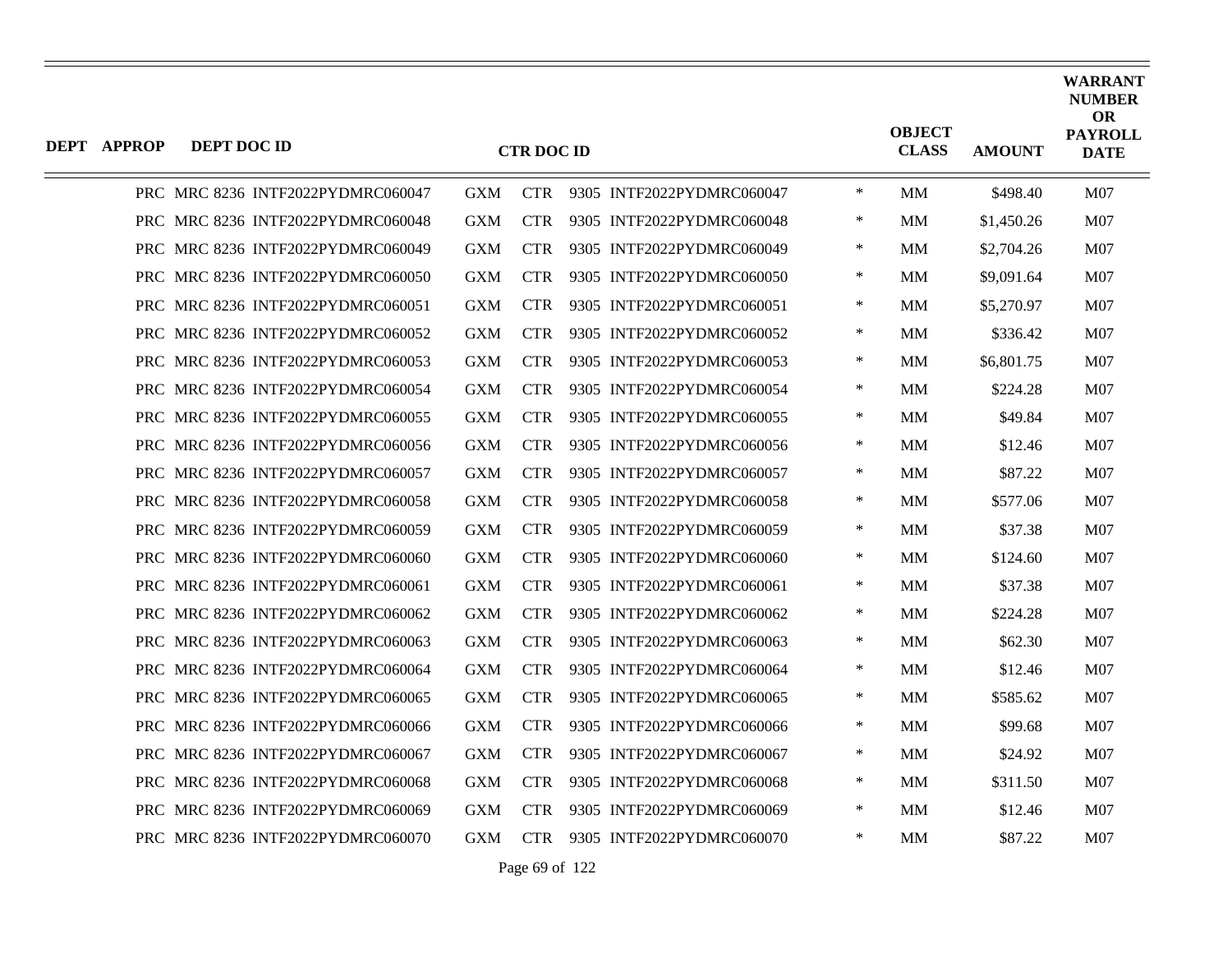| <b>DEPT APPROP</b> | DEPT DOC ID |                                   |            | <b>CTR DOC ID</b> |                           |        | <b>OBJECT</b><br><b>CLASS</b> | <b>AMOUNT</b> | <b>WARRANT</b><br><b>NUMBER</b><br><b>OR</b><br><b>PAYROLL</b><br><b>DATE</b> |
|--------------------|-------------|-----------------------------------|------------|-------------------|---------------------------|--------|-------------------------------|---------------|-------------------------------------------------------------------------------|
|                    |             | PRC MRC 8236 INTF2022PYDMRC060071 | <b>GXM</b> | <b>CTR</b>        | 9305 INTF2022PYDMRC060071 | $\ast$ | <b>MM</b>                     | \$12.46       | M07                                                                           |
|                    |             | PRC MRC 8236 INTF2022PYDMRC060072 | <b>GXM</b> | <b>CTR</b>        | 9305 INTF2022PYDMRC060072 | $\ast$ | MМ                            | \$74.76       | M07                                                                           |
|                    |             | PRC MRC 8236 INTF2022PYDMRC060073 | <b>GXM</b> | <b>CTR</b>        | 9305 INTF2022PYDMRC060073 | ∗      | MM                            | \$348.88      | M <sub>07</sub>                                                               |
|                    |             | PRC MRC 8236 INTF2022PYDMRC060074 | <b>GXM</b> | <b>CTR</b>        | 9305 INTF2022PYDMRC060074 | ∗      | MМ                            | \$49.84       | M <sub>07</sub>                                                               |
|                    |             | PRC MRC 8236 INTF2022PYDMRC060075 | <b>GXM</b> | <b>CTR</b>        | 9305 INTF2022PYDMRC060075 | $\ast$ | MМ                            | \$2,992.44    | M07                                                                           |
|                    |             | PRC MRC 8236 INTF2022PYDMRC060076 | <b>GXM</b> | <b>CTR</b>        | 9305 INTF2022PYDMRC060076 | $\ast$ | MМ                            | \$456.97      | M <sub>07</sub>                                                               |
|                    |             | PRC MRC 8236 INTF2022PYDMRC060077 | <b>GXM</b> | <b>CTR</b>        | 9305 INTF2022PYDMRC060077 | ∗      | MМ                            | \$37.38       | M <sub>07</sub>                                                               |
|                    |             | PRC MRC 8236 INTF2022PYDMRC060078 | <b>GXM</b> | <b>CTR</b>        | 9305 INTF2022PYDMRC060078 | $\ast$ | <b>MM</b>                     | \$945.10      | M07                                                                           |
|                    |             | PRC MRC 8236 INTF2022PYDMRC060079 | <b>GXM</b> | <b>CTR</b>        | 9305 INTF2022PYDMRC060079 | $\ast$ | MМ                            | \$12.46       | M07                                                                           |
|                    |             | PRC MRC 8236 INTF2022PYDMRC060080 | <b>GXM</b> | <b>CTR</b>        | 9305 INTF2022PYDMRC060080 | ∗      | MМ                            | \$124.60      | M <sub>07</sub>                                                               |
|                    |             | PRC MRC 8236 INTF2022PYDMRC060081 | <b>GXM</b> | <b>CTR</b>        | 9305 INTF2022PYDMRC060081 | $\ast$ | MМ                            | \$12.46       | M07                                                                           |
|                    |             | PRC MRC 8236 INTF2022PYDMRC060082 | <b>GXM</b> | <b>CTR</b>        | 9305 INTF2022PYDMRC060082 | $\ast$ | MМ                            | \$174.44      | M07                                                                           |
|                    |             | PRC MRC 8236 INTF2022PYDMRC060083 | <b>GXM</b> | <b>CTR</b>        | 9305 INTF2022PYDMRC060083 | ∗      | MМ                            | \$37.38       | M07                                                                           |
|                    |             | PRC MRC 8236 INTF2022PYDMRC060084 | <b>GXM</b> | <b>CTR</b>        | 9305 INTF2022PYDMRC060084 | ∗      | MМ                            | \$137.06      | M <sub>07</sub>                                                               |
|                    |             | PRC MRC 8236 INTF2022PYDMRC060085 | <b>GXM</b> | <b>CTR</b>        | 9305 INTF2022PYDMRC060085 | $\ast$ | MМ                            | \$2,511.80    | M07                                                                           |
|                    |             | PRC MRC 8236 INTF2022PYDMRC060086 | <b>GXM</b> | <b>CTR</b>        | 9305 INTF2022PYDMRC060086 | $\ast$ | <b>MM</b>                     | \$1,210.46    | M07                                                                           |
|                    |             | PRC MRC 8236 INTF2022PYDMRC060087 | <b>GXM</b> | <b>CTR</b>        | 9305 INTF2022PYDMRC060087 | ∗      | MМ                            | \$37.38       | M <sub>07</sub>                                                               |
|                    |             | PRC MRC 8236 INTF2022PYDMRC060088 | <b>GXM</b> | <b>CTR</b>        | 9305 INTF2022PYDMRC060088 | $\ast$ | MМ                            | \$1,938.91    | M <sub>07</sub>                                                               |
|                    |             | PRC MRC 8236 INTF2022PYDMRC060089 | <b>GXM</b> | <b>CTR</b>        | 9305 INTF2022PYDMRC060089 | $\ast$ | MM                            | \$398.72      | M07                                                                           |
|                    |             | PRC MRC 8236 INTF2022PYDMRC060090 | <b>GXM</b> | <b>CTR</b>        | 9305 INTF2022PYDMRC060090 | ∗      | MМ                            | \$137.06      | M <sub>07</sub>                                                               |
|                    |             | PRC MRC 8236 INTF2022PYDMRC060091 | <b>GXM</b> | <b>CTR</b>        | 9305 INTF2022PYDMRC060091 | ∗      | MМ                            | \$6,865.68    | M <sub>07</sub>                                                               |
|                    |             | PRC MRC 8236 INTF2022PYDMRC060092 | <b>GXM</b> | <b>CTR</b>        | 9305 INTF2022PYDMRC060092 | ∗      | MМ                            | \$174.44      | M07                                                                           |
|                    |             | PRC MRC 8236 INTF2022PYDMRC060093 | <b>GXM</b> | <b>CTR</b>        | 9305 INTF2022PYDMRC060093 | $\ast$ | MМ                            | \$174.44      | M <sub>07</sub>                                                               |
|                    |             | PRC MRC 8236 INTF2022PYDMRC060094 | <b>GXM</b> | <b>CTR</b>        | 9305 INTF2022PYDMRC060094 | *      | MМ                            | \$12.46       | M07                                                                           |

Page 70 of 122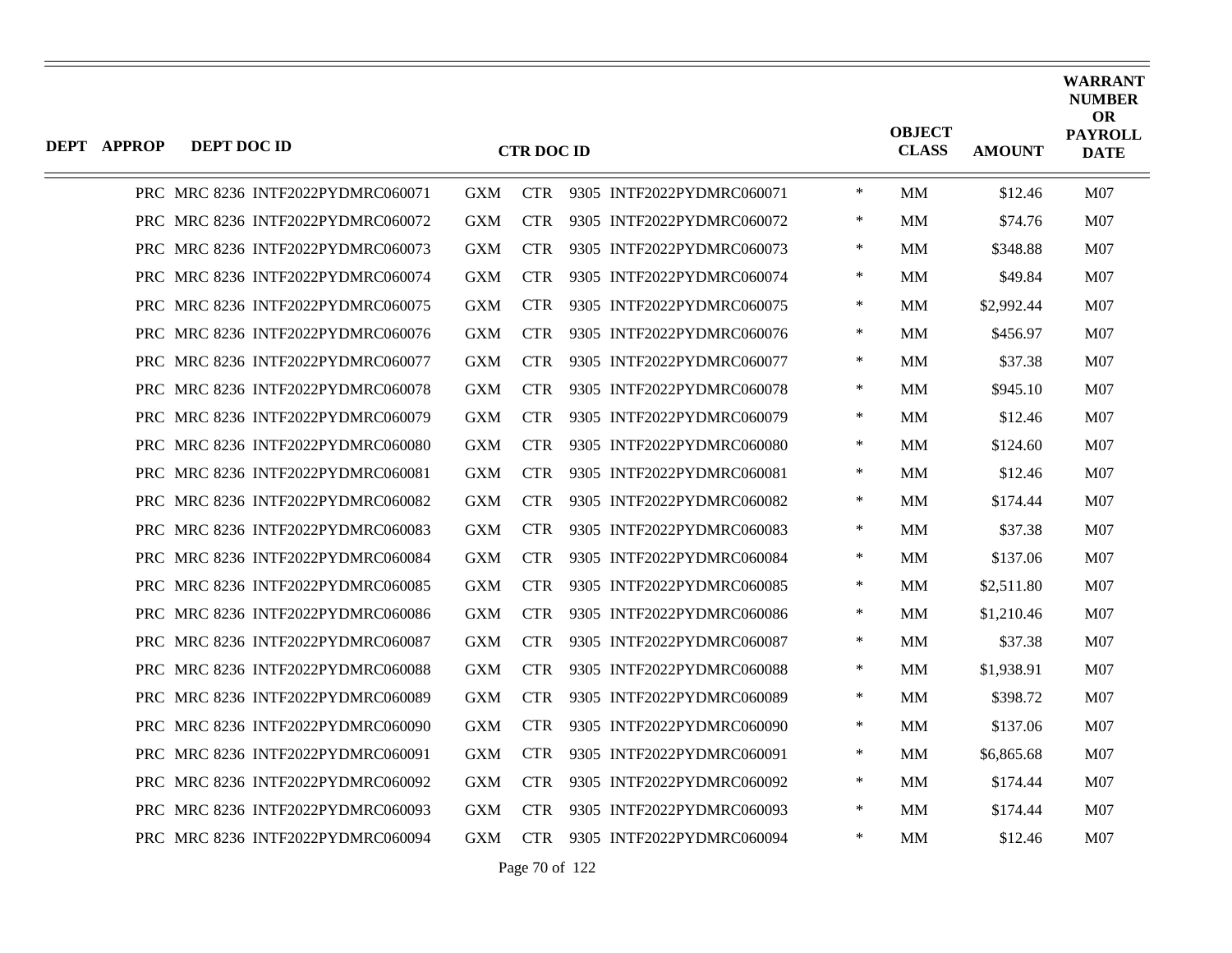| DEPT APPROP | DEPT DOC ID |                                   |            | <b>CTR DOC ID</b> |                           |        | <b>OBJECT</b><br><b>CLASS</b> | <b>AMOUNT</b> | <b>WARRANT</b><br><b>NUMBER</b><br><b>OR</b><br><b>PAYROLL</b><br><b>DATE</b> |
|-------------|-------------|-----------------------------------|------------|-------------------|---------------------------|--------|-------------------------------|---------------|-------------------------------------------------------------------------------|
|             |             | PRC MRC 8236 INTF2022PYDMRC060095 | <b>GXM</b> | <b>CTR</b>        | 9305 INTF2022PYDMRC060095 | $\ast$ | <b>MM</b>                     | \$24.92       | M07                                                                           |
|             |             | PRC MRC 8236 INTF2022PYDMRC060096 | <b>GXM</b> | <b>CTR</b>        | 9305 INTF2022PYDMRC060096 | $\ast$ | MМ                            | \$87.22       | M07                                                                           |
|             |             | PRC MRC 8236 INTF2022PYDMRC060097 | GXM        | <b>CTR</b>        | 9305 INTF2022PYDMRC060097 | $\ast$ | <b>MM</b>                     | \$373.80      | M07                                                                           |
|             |             | PRC MRC 8236 INTF2022PYDMRC060098 | <b>GXM</b> | <b>CTR</b>        | 9305 INTF2022PYDMRC060098 | $\ast$ | MМ                            | \$12.46       | M07                                                                           |
|             |             | PRC MRC 8236 INTF2022PYDMRC060099 | <b>GXM</b> | <b>CTR</b>        | 9305 INTF2022PYDMRC060099 | $\ast$ | MМ                            | \$523.32      | M07                                                                           |
|             |             | PRC MRC 8236 INTF2022PYDMRC060100 | <b>GXM</b> | <b>CTR</b>        | 9305 INTF2022PYDMRC060100 | $\ast$ | MМ                            | \$12.46       | M07                                                                           |
|             |             | PRC MRC 8236 INTF2022PYDMRC060101 | <b>GXM</b> | <b>CTR</b>        | 9305 INTF2022PYDMRC060101 | $\ast$ | MМ                            | \$37.38       | M07                                                                           |
|             |             | PRC MRC 8236 INTF2022PYDMRC060102 | <b>GXM</b> | <b>CTR</b>        | 9305 INTF2022PYDMRC060102 | $\ast$ | MМ                            | \$229.72      | M07                                                                           |
|             |             | PRC MRC 8236 INTF2022PYDMRC060103 | GXM        | <b>CTR</b>        | 9305 INTF2022PYDMRC060103 | $\ast$ | MM                            | \$199.36      | M07                                                                           |
|             |             | PRC MRC 8236 INTF2022PYDMRC060104 | <b>GXM</b> | <b>CTR</b>        | 9305 INTF2022PYDMRC060104 | ∗      | MМ                            | \$1,280.01    | M07                                                                           |
|             |             | PRC MRC 8236 INTF2022PYDMRC060105 | <b>GXM</b> | <b>CTR</b>        | 9305 INTF2022PYDMRC060105 | $\ast$ | <b>MM</b>                     | \$127.81      | M07                                                                           |
|             |             | PRC MRC 8236 INTF2022PYDMRC060106 | <b>GXM</b> | <b>CTR</b>        | 9305 INTF2022PYDMRC060106 | $\ast$ | <b>MM</b>                     | \$6,069.08    | M07                                                                           |
|             |             | PRC MRC 8236 INTF2022PYDMRC060107 | <b>GXM</b> | <b>CTR</b>        | 9305 INTF2022PYDMRC060107 | $\ast$ | MМ                            | \$1,710.07    | M07                                                                           |
|             |             | PRC MRC 8236 INTF2022PYDMRC060108 | <b>GXM</b> | <b>CTR</b>        | 9305 INTF2022PYDMRC060108 | ∗      | MМ                            | \$1,513.52    | M07                                                                           |
|             |             | PRC MRC 8236 INTF2022PYDMRC060109 | <b>GXM</b> | <b>CTR</b>        | 9305 INTF2022PYDMRC060109 | $\ast$ | MМ                            | \$5,682.74    | M07                                                                           |
|             |             | PRC MRC 8236 INTF2022PYDMRC060110 | <b>GXM</b> | <b>CTR</b>        | 9305 INTF2022PYDMRC060110 | $\ast$ | <b>MM</b>                     | \$8,584.71    | M07                                                                           |
|             |             | PRC MRC 8236 INTF2022PYDMRC060111 | <b>GXM</b> | <b>CTR</b>        | 9305 INTF2022PYDMRC060111 | ∗      | MМ                            | \$1,742.20    | M07                                                                           |
|             |             | PRC MRC 8236 INTF2022PYDMRC060112 | <b>GXM</b> | <b>CTR</b>        | 9305 INTF2022PYDMRC060112 | $\ast$ | MМ                            | \$5,088.57    | M07                                                                           |
|             |             | PRC MRC 8236 INTF2022PYDMRC060113 | <b>GXM</b> | <b>CTR</b>        | 9305 INTF2022PYDMRC060113 | $\ast$ | <b>MM</b>                     | \$3,811.83    | M07                                                                           |
|             |             | PRC MRC 8236 INTF2022PYDMRC060114 | <b>GXM</b> | <b>CTR</b>        | 9305 INTF2022PYDMRC060114 | $\ast$ | MМ                            | \$7,966.07    | M07                                                                           |
|             |             | PRC MRC 8236 INTF2022PYDMRC060115 | <b>GXM</b> | <b>CTR</b>        | 9305 INTF2022PYDMRC060115 | ∗      | MМ                            | \$1,064.09    | M07                                                                           |
|             |             | PRC MRC 8236 INTF2022PYDMRC060116 | <b>GXM</b> | <b>CTR</b>        | 9305 INTF2022PYDMRC060116 | $\ast$ | <b>MM</b>                     | \$161.98      | M07                                                                           |
|             |             | PRC MRC 8236 INTF2022PYDMRC060117 | <b>GXM</b> | <b>CTR</b>        | 9305 INTF2022PYDMRC060117 | $\ast$ | <b>MM</b>                     | \$523.32      | M07                                                                           |
|             |             | PRC MRC 8236 INTF2022PYDMRC060118 | <b>GXM</b> | <b>CTR</b>        | 9305 INTF2022PYDMRC060118 | ∗      | MМ                            | \$220.02      | M07                                                                           |

Page 71 of 122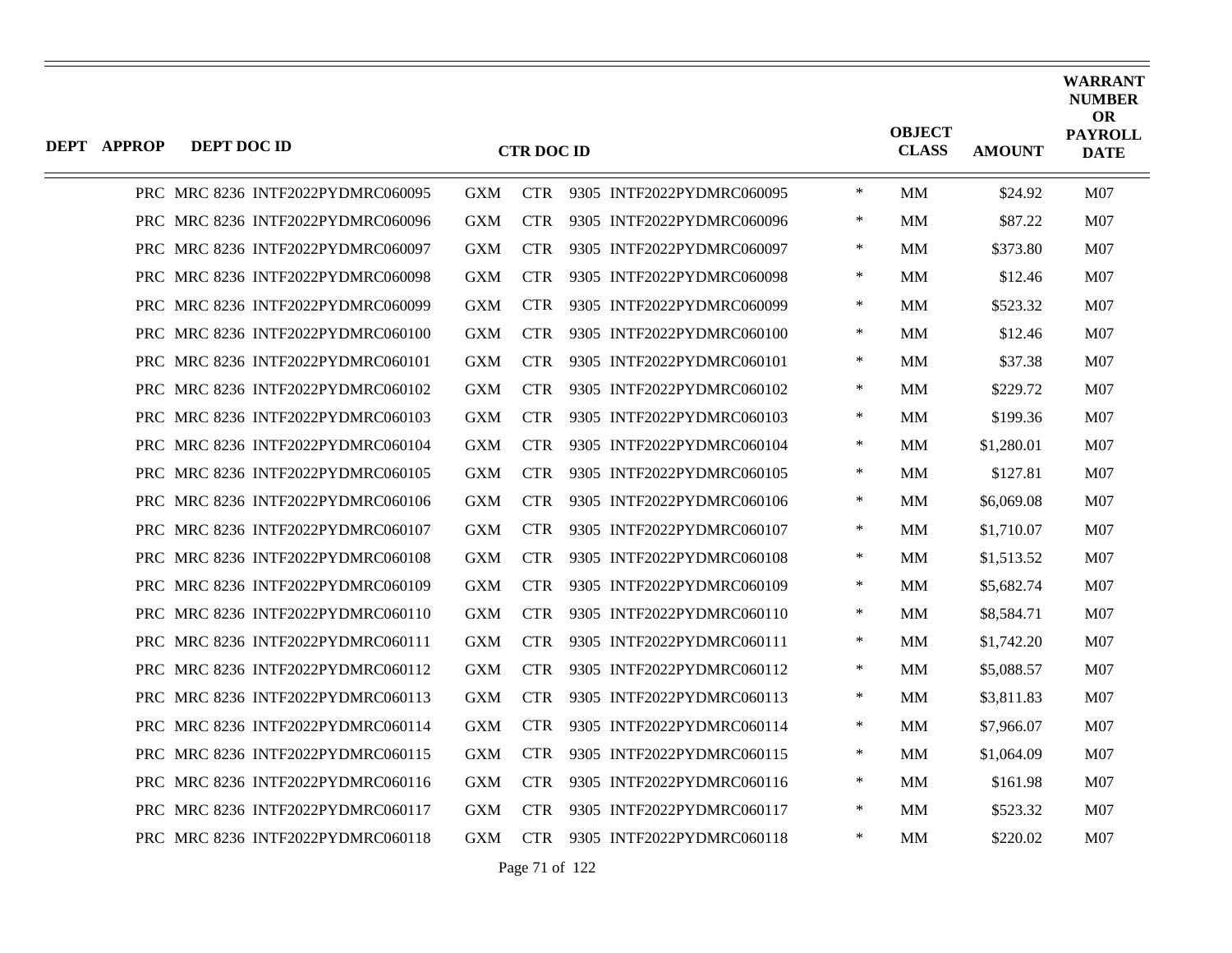| <b>DEPT APPROP</b> | DEPT DOC ID |                                   |            | <b>CTR DOC ID</b> |                           |        | <b>OBJECT</b><br><b>CLASS</b> | <b>AMOUNT</b> | <b>WARRANT</b><br><b>NUMBER</b><br><b>OR</b><br><b>PAYROLL</b><br><b>DATE</b> |
|--------------------|-------------|-----------------------------------|------------|-------------------|---------------------------|--------|-------------------------------|---------------|-------------------------------------------------------------------------------|
|                    |             | PRC MRC 8236 INTF2022PYDMRC060119 | <b>GXM</b> | <b>CTR</b>        | 9305 INTF2022PYDMRC060119 | $\ast$ | МM                            | \$124.60      | M07                                                                           |
|                    |             | PRC MRC 8236 INTF2022PYDMRC060120 | <b>GXM</b> | <b>CTR</b>        | 9305 INTF2022PYDMRC060120 | ∗      | MМ                            | \$124.60      | M07                                                                           |
|                    |             | PRC MRC 8236 INTF2022PYDMRC060121 | <b>GXM</b> | <b>CTR</b>        | 9305 INTF2022PYDMRC060121 | $\ast$ | <b>MM</b>                     | \$423.64      | M <sub>07</sub>                                                               |
|                    |             | PRC MRC 8236 INTF2022PYDMRC060122 | <b>GXM</b> | <b>CTR</b>        | 9305 INTF2022PYDMRC060122 | $\ast$ | MM                            | \$37.38       | M07                                                                           |
|                    |             | PRC MRC 8236 INTF2022PYDMRC060123 | <b>GXM</b> | <b>CTR</b>        | 9305 INTF2022PYDMRC060123 | ∗      | MМ                            | \$9,032.42    | M07                                                                           |
|                    |             | PRC MRC 8236 INTF2022PYDMRC060124 | <b>GXM</b> | <b>CTR</b>        | 9305 INTF2022PYDMRC060124 | $\ast$ | MМ                            | \$411.18      | M <sub>07</sub>                                                               |
|                    |             | PRC MRC 8236 INTF2022PYDMRC060125 | <b>GXM</b> | <b>CTR</b>        | 9305 INTF2022PYDMRC060125 | $\ast$ | MM                            | \$2,164.90    | M07                                                                           |
|                    |             | PRC MRC 8236 INTF2022PYDMRC060126 | GXM        | <b>CTR</b>        | 9305 INTF2022PYDMRC060126 | ∗      | MМ                            | \$12.46       | M07                                                                           |
|                    |             | PRC MRC 8236 INTF2022PYDMRC060127 | <b>GXM</b> | <b>CTR</b>        | 9305 INTF2022PYDMRC060127 | $\ast$ | MМ                            | \$224.28      | M <sub>07</sub>                                                               |
|                    |             | PRC MRC 8236 INTF2022PYDMRC060128 | <b>GXM</b> | <b>CTR</b>        | 9305 INTF2022PYDMRC060128 | $\ast$ | <b>MM</b>                     | \$12.46       | M07                                                                           |
|                    |             | PRC MRC 8236 INTF2022PYDMRC060129 | GXM        | <b>CTR</b>        | 9305 INTF2022PYDMRC060129 | ∗      | MМ                            | \$199.36      | M07                                                                           |
|                    |             | PRC MRC 8236 INTF2022PYDMRC060130 | <b>GXM</b> | <b>CTR</b>        | 9305 INTF2022PYDMRC060130 | $\ast$ | MМ                            | \$304.03      | M07                                                                           |
|                    |             | PRC MRC 8236 INTF2022PYDMRC060131 | <b>GXM</b> | <b>CTR</b>        | 9305 INTF2022PYDMRC060131 | $\ast$ | <b>MM</b>                     | \$124.60      | M07                                                                           |
|                    |             | PRC MRC 8236 INTF2022PYDMRC060132 | GXM        | <b>CTR</b>        | 9305 INTF2022PYDMRC060132 | ∗      | MМ                            | \$752.14      | M07                                                                           |
|                    |             | PRC MRC 8236 INTF2022PYDMRC060133 | <b>GXM</b> | <b>CTR</b>        | 9305 INTF2022PYDMRC060133 | $\ast$ | MМ                            | \$49.84       | M07                                                                           |
|                    |             | PRC MRC 8236 INTF2022PYDMRC060134 | <b>GXM</b> | <b>CTR</b>        | 9305 INTF2022PYDMRC060134 | $\ast$ | MМ                            | \$8,087.95    | M <sub>07</sub>                                                               |
|                    |             | PRC MRC 8236 INTF2022PYDMRC060135 | GXM        | <b>CTR</b>        | 9305 INTF2022PYDMRC060135 | $\ast$ | MМ                            | \$2,790.01    | M07                                                                           |
|                    |             | PRC MRC 8236 INTF2022PYDMRC060136 | <b>GXM</b> | <b>CTR</b>        | 9305 INTF2022PYDMRC060136 | ∗      | MМ                            | \$261.66      | M <sub>07</sub>                                                               |
|                    |             | PRC MRC 8236 INTF2022PYDMRC060137 | <b>GXM</b> | <b>CTR</b>        | 9305 INTF2022PYDMRC060137 | $\ast$ | MМ                            | \$37.38       | M07                                                                           |
|                    |             | PRC MRC 8236 INTF2022PYDMRC060138 | GXM        | <b>CTR</b>        | 9305 INTF2022PYDMRC060138 | $\ast$ | MМ                            | \$137.06      | M07                                                                           |
|                    |             | PRC MRC 8236 INTF2022PYDMRC060139 | <b>GXM</b> | <b>CTR</b>        | 9305 INTF2022PYDMRC060139 | ∗      | MМ                            | \$747.60      | M07                                                                           |
|                    |             | PRC MRC 8236 INTF2022PYDMRC060140 | <b>GXM</b> | <b>CTR</b>        | 9305 INTF2022PYDMRC060140 | $\ast$ | <b>MM</b>                     | \$49.84       | M07                                                                           |
|                    |             | PRC MRC 8236 INTF2022PYDMRC060141 | <b>GXM</b> | <b>CTR</b>        | 9305 INTF2022PYDMRC060141 | $\ast$ | МM                            | \$199.36      | M <sub>07</sub>                                                               |
|                    |             | PRC MRC 8236 INTF2022PYDMRC060142 | <b>GXM</b> | <b>CTR</b>        | 9305 INTF2022PYDMRC060142 | $\ast$ | МM                            | \$74.76       | M07                                                                           |

Page 72 of 122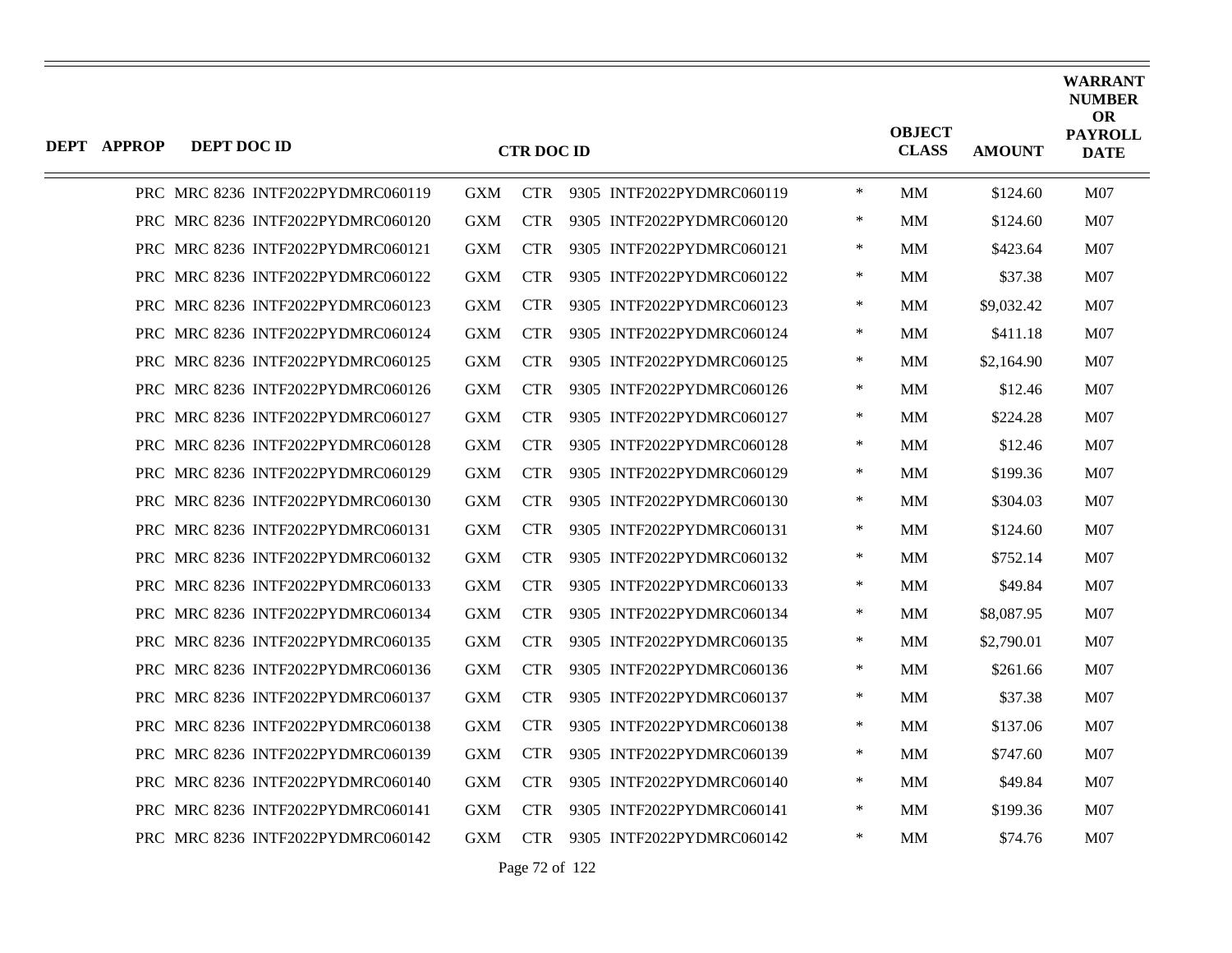| $\ast$<br>PRC MRC 8236 INTF2022PYDMRC060143<br><b>GXM</b><br>CTR 9305 INTF2022PYDMRC060143<br>MМ<br>\$286.58<br>PRC MRC 8236 INTF2022PYDMRC060144<br><b>GXM</b><br><b>CTR</b><br>9305 INTF2022PYDMRC060144<br>∗<br>MМ<br>\$87.22<br>$\ast$<br>PRC MRC 8236 INTF2022PYDMRC060145<br><b>GXM</b><br><b>CTR</b><br>9305 INTF2022PYDMRC060145<br><b>MM</b><br>\$99.68<br>PRC MRC 8236 INTF2022PYDMRC060146<br><b>GXM</b><br><b>CTR</b><br>9305 INTF2022PYDMRC060146<br>$\ast$<br><b>MM</b><br>\$62.30<br>PRC MRC 8236 INTF2022PYDMRC060147<br><b>GXM</b><br><b>CTR</b><br>9305 INTF2022PYDMRC060147<br>∗<br>MМ<br>\$112.14<br>$\ast$<br>PRC MRC 8236 INTF2022PYDMRC060148<br><b>GXM</b><br><b>CTR</b><br>9305 INTF2022PYDMRC060148<br>\$149.52<br>MМ<br>9305 INTF2022PYDMRC060149<br>$\ast$<br>PRC MRC 8236 INTF2022PYDMRC060149<br><b>GXM</b><br>CTR.<br>MМ<br>\$745.71<br>PRC MRC 8236 INTF2022PYDMRC060150<br>9305 INTF2022PYDMRC060150<br>∗<br><b>GXM</b><br><b>CTR</b><br>MМ<br>\$548.24<br>$\ast$<br>PRC MRC 8236 INTF2022PYDMRC060151<br><b>GXM</b><br><b>CTR</b><br>9305 INTF2022PYDMRC060151<br>\$149.52<br>MМ<br>$\ast$<br>PRC MRC 8236 INTF2022PYDMRC060152<br><b>GXM</b><br><b>CTR</b><br>9305 INTF2022PYDMRC060152<br>MM<br>\$87.22<br>PRC MRC 8236 INTF2022PYDMRC060153<br>∗<br><b>GXM</b><br><b>CTR</b><br>9305 INTF2022PYDMRC060153<br>MМ<br>\$149.52<br>PRC MRC 8236 INTF2022PYDMRC060154<br><b>GXM</b><br><b>CTR</b><br>9305 INTF2022PYDMRC060154<br>∗<br>MМ<br>\$24.92<br>$\ast$<br>PRC MRC 8236 INTF2022PYDMRC060155<br><b>GXM</b><br><b>CTR</b><br>9305 INTF2022PYDMRC060155<br><b>MM</b><br>\$62.30<br>∗<br>PRC MRC 8236 INTF2022PYDMRC060156<br>GXM<br><b>CTR</b><br>9305 INTF2022PYDMRC060156<br>MМ<br>\$261.66<br>PRC MRC 8236 INTF2022PYDMRC060157<br><b>GXM</b><br><b>CTR</b><br>9305 INTF2022PYDMRC060157<br>∗<br>MМ<br>\$99.68<br>$\ast$<br>PRC MRC 8236 INTF2022PYDMRC060158<br><b>GXM</b><br><b>CTR</b><br>9305 INTF2022PYDMRC060158<br><b>MM</b><br>\$99.68<br>$\ast$<br>PRC MRC 8236 INTF2022PYDMRC060159<br>GXM<br><b>CTR</b><br>9305 INTF2022PYDMRC060159<br>MМ<br>\$323.96<br><b>CTR</b><br>PRC MRC 8236 INTF2022PYDMRC060160<br><b>GXM</b><br>9305 INTF2022PYDMRC060160<br>∗<br>MМ<br>\$99.68<br><b>CTR</b><br>PRC MRC 8236 INTF2022PYDMRC060161<br><b>GXM</b><br>9305 INTF2022PYDMRC060161<br>∗<br>\$411.18<br>MМ<br>$\ast$<br>PRC MRC 8236 INTF2022PYDMRC060162<br>GXM<br>CTR.<br>9305 INTF2022PYDMRC060162<br>MМ<br>\$274.12<br>PRC MRC 8236 INTF2022PYDMRC060163<br><b>GXM</b><br><b>CTR</b><br>9305 INTF2022PYDMRC060163<br>∗<br>MМ<br>\$224.28<br>PRC MRC 8236 INTF2022PYDMRC060164<br><b>GXM</b><br><b>CTR</b><br>9305 INTF2022PYDMRC060164<br>$\ast$<br>\$585.62<br>MМ<br>$\ast$<br>PRC MRC 8236 INTF2022PYDMRC060165<br><b>GXM</b><br><b>CTR</b><br>9305 INTF2022PYDMRC060165<br>\$286.58<br>MM.<br>PRC MRC 8236 INTF2022PYDMRC060166<br><b>GXM</b><br><b>CTR</b><br>9305 INTF2022PYDMRC060166<br>∗<br>\$3,457.58<br>MМ | <b>DEPT APPROP</b> | DEPT DOC ID |  | <b>CTR DOC ID</b> |  | <b>OBJECT</b><br><b>CLASS</b> | <b>AMOUNT</b> | <b>WARRANT</b><br><b>NUMBER</b><br><b>OR</b><br><b>PAYROLL</b><br><b>DATE</b> |
|------------------------------------------------------------------------------------------------------------------------------------------------------------------------------------------------------------------------------------------------------------------------------------------------------------------------------------------------------------------------------------------------------------------------------------------------------------------------------------------------------------------------------------------------------------------------------------------------------------------------------------------------------------------------------------------------------------------------------------------------------------------------------------------------------------------------------------------------------------------------------------------------------------------------------------------------------------------------------------------------------------------------------------------------------------------------------------------------------------------------------------------------------------------------------------------------------------------------------------------------------------------------------------------------------------------------------------------------------------------------------------------------------------------------------------------------------------------------------------------------------------------------------------------------------------------------------------------------------------------------------------------------------------------------------------------------------------------------------------------------------------------------------------------------------------------------------------------------------------------------------------------------------------------------------------------------------------------------------------------------------------------------------------------------------------------------------------------------------------------------------------------------------------------------------------------------------------------------------------------------------------------------------------------------------------------------------------------------------------------------------------------------------------------------------------------------------------------------------------------------------------------------------------------------------------------------------------------------------------------------------------------------------------------------------------------------------------------------------------------------------------------------------------------------------------------------------------------------------------------------------------------------------------------------------------------------------------------|--------------------|-------------|--|-------------------|--|-------------------------------|---------------|-------------------------------------------------------------------------------|
|                                                                                                                                                                                                                                                                                                                                                                                                                                                                                                                                                                                                                                                                                                                                                                                                                                                                                                                                                                                                                                                                                                                                                                                                                                                                                                                                                                                                                                                                                                                                                                                                                                                                                                                                                                                                                                                                                                                                                                                                                                                                                                                                                                                                                                                                                                                                                                                                                                                                                                                                                                                                                                                                                                                                                                                                                                                                                                                                                                  |                    |             |  |                   |  |                               |               | M07                                                                           |
|                                                                                                                                                                                                                                                                                                                                                                                                                                                                                                                                                                                                                                                                                                                                                                                                                                                                                                                                                                                                                                                                                                                                                                                                                                                                                                                                                                                                                                                                                                                                                                                                                                                                                                                                                                                                                                                                                                                                                                                                                                                                                                                                                                                                                                                                                                                                                                                                                                                                                                                                                                                                                                                                                                                                                                                                                                                                                                                                                                  |                    |             |  |                   |  |                               |               | M07                                                                           |
|                                                                                                                                                                                                                                                                                                                                                                                                                                                                                                                                                                                                                                                                                                                                                                                                                                                                                                                                                                                                                                                                                                                                                                                                                                                                                                                                                                                                                                                                                                                                                                                                                                                                                                                                                                                                                                                                                                                                                                                                                                                                                                                                                                                                                                                                                                                                                                                                                                                                                                                                                                                                                                                                                                                                                                                                                                                                                                                                                                  |                    |             |  |                   |  |                               |               | M07                                                                           |
|                                                                                                                                                                                                                                                                                                                                                                                                                                                                                                                                                                                                                                                                                                                                                                                                                                                                                                                                                                                                                                                                                                                                                                                                                                                                                                                                                                                                                                                                                                                                                                                                                                                                                                                                                                                                                                                                                                                                                                                                                                                                                                                                                                                                                                                                                                                                                                                                                                                                                                                                                                                                                                                                                                                                                                                                                                                                                                                                                                  |                    |             |  |                   |  |                               |               | M07                                                                           |
|                                                                                                                                                                                                                                                                                                                                                                                                                                                                                                                                                                                                                                                                                                                                                                                                                                                                                                                                                                                                                                                                                                                                                                                                                                                                                                                                                                                                                                                                                                                                                                                                                                                                                                                                                                                                                                                                                                                                                                                                                                                                                                                                                                                                                                                                                                                                                                                                                                                                                                                                                                                                                                                                                                                                                                                                                                                                                                                                                                  |                    |             |  |                   |  |                               |               | M <sub>07</sub>                                                               |
|                                                                                                                                                                                                                                                                                                                                                                                                                                                                                                                                                                                                                                                                                                                                                                                                                                                                                                                                                                                                                                                                                                                                                                                                                                                                                                                                                                                                                                                                                                                                                                                                                                                                                                                                                                                                                                                                                                                                                                                                                                                                                                                                                                                                                                                                                                                                                                                                                                                                                                                                                                                                                                                                                                                                                                                                                                                                                                                                                                  |                    |             |  |                   |  |                               |               | M07                                                                           |
|                                                                                                                                                                                                                                                                                                                                                                                                                                                                                                                                                                                                                                                                                                                                                                                                                                                                                                                                                                                                                                                                                                                                                                                                                                                                                                                                                                                                                                                                                                                                                                                                                                                                                                                                                                                                                                                                                                                                                                                                                                                                                                                                                                                                                                                                                                                                                                                                                                                                                                                                                                                                                                                                                                                                                                                                                                                                                                                                                                  |                    |             |  |                   |  |                               |               | M07                                                                           |
|                                                                                                                                                                                                                                                                                                                                                                                                                                                                                                                                                                                                                                                                                                                                                                                                                                                                                                                                                                                                                                                                                                                                                                                                                                                                                                                                                                                                                                                                                                                                                                                                                                                                                                                                                                                                                                                                                                                                                                                                                                                                                                                                                                                                                                                                                                                                                                                                                                                                                                                                                                                                                                                                                                                                                                                                                                                                                                                                                                  |                    |             |  |                   |  |                               |               | M <sub>07</sub>                                                               |
|                                                                                                                                                                                                                                                                                                                                                                                                                                                                                                                                                                                                                                                                                                                                                                                                                                                                                                                                                                                                                                                                                                                                                                                                                                                                                                                                                                                                                                                                                                                                                                                                                                                                                                                                                                                                                                                                                                                                                                                                                                                                                                                                                                                                                                                                                                                                                                                                                                                                                                                                                                                                                                                                                                                                                                                                                                                                                                                                                                  |                    |             |  |                   |  |                               |               | M07                                                                           |
|                                                                                                                                                                                                                                                                                                                                                                                                                                                                                                                                                                                                                                                                                                                                                                                                                                                                                                                                                                                                                                                                                                                                                                                                                                                                                                                                                                                                                                                                                                                                                                                                                                                                                                                                                                                                                                                                                                                                                                                                                                                                                                                                                                                                                                                                                                                                                                                                                                                                                                                                                                                                                                                                                                                                                                                                                                                                                                                                                                  |                    |             |  |                   |  |                               |               | M07                                                                           |
|                                                                                                                                                                                                                                                                                                                                                                                                                                                                                                                                                                                                                                                                                                                                                                                                                                                                                                                                                                                                                                                                                                                                                                                                                                                                                                                                                                                                                                                                                                                                                                                                                                                                                                                                                                                                                                                                                                                                                                                                                                                                                                                                                                                                                                                                                                                                                                                                                                                                                                                                                                                                                                                                                                                                                                                                                                                                                                                                                                  |                    |             |  |                   |  |                               |               | M <sub>07</sub>                                                               |
|                                                                                                                                                                                                                                                                                                                                                                                                                                                                                                                                                                                                                                                                                                                                                                                                                                                                                                                                                                                                                                                                                                                                                                                                                                                                                                                                                                                                                                                                                                                                                                                                                                                                                                                                                                                                                                                                                                                                                                                                                                                                                                                                                                                                                                                                                                                                                                                                                                                                                                                                                                                                                                                                                                                                                                                                                                                                                                                                                                  |                    |             |  |                   |  |                               |               | M07                                                                           |
|                                                                                                                                                                                                                                                                                                                                                                                                                                                                                                                                                                                                                                                                                                                                                                                                                                                                                                                                                                                                                                                                                                                                                                                                                                                                                                                                                                                                                                                                                                                                                                                                                                                                                                                                                                                                                                                                                                                                                                                                                                                                                                                                                                                                                                                                                                                                                                                                                                                                                                                                                                                                                                                                                                                                                                                                                                                                                                                                                                  |                    |             |  |                   |  |                               |               | M07                                                                           |
|                                                                                                                                                                                                                                                                                                                                                                                                                                                                                                                                                                                                                                                                                                                                                                                                                                                                                                                                                                                                                                                                                                                                                                                                                                                                                                                                                                                                                                                                                                                                                                                                                                                                                                                                                                                                                                                                                                                                                                                                                                                                                                                                                                                                                                                                                                                                                                                                                                                                                                                                                                                                                                                                                                                                                                                                                                                                                                                                                                  |                    |             |  |                   |  |                               |               | M <sub>07</sub>                                                               |
|                                                                                                                                                                                                                                                                                                                                                                                                                                                                                                                                                                                                                                                                                                                                                                                                                                                                                                                                                                                                                                                                                                                                                                                                                                                                                                                                                                                                                                                                                                                                                                                                                                                                                                                                                                                                                                                                                                                                                                                                                                                                                                                                                                                                                                                                                                                                                                                                                                                                                                                                                                                                                                                                                                                                                                                                                                                                                                                                                                  |                    |             |  |                   |  |                               |               | M07                                                                           |
|                                                                                                                                                                                                                                                                                                                                                                                                                                                                                                                                                                                                                                                                                                                                                                                                                                                                                                                                                                                                                                                                                                                                                                                                                                                                                                                                                                                                                                                                                                                                                                                                                                                                                                                                                                                                                                                                                                                                                                                                                                                                                                                                                                                                                                                                                                                                                                                                                                                                                                                                                                                                                                                                                                                                                                                                                                                                                                                                                                  |                    |             |  |                   |  |                               |               | M07                                                                           |
|                                                                                                                                                                                                                                                                                                                                                                                                                                                                                                                                                                                                                                                                                                                                                                                                                                                                                                                                                                                                                                                                                                                                                                                                                                                                                                                                                                                                                                                                                                                                                                                                                                                                                                                                                                                                                                                                                                                                                                                                                                                                                                                                                                                                                                                                                                                                                                                                                                                                                                                                                                                                                                                                                                                                                                                                                                                                                                                                                                  |                    |             |  |                   |  |                               |               | M <sub>07</sub>                                                               |
|                                                                                                                                                                                                                                                                                                                                                                                                                                                                                                                                                                                                                                                                                                                                                                                                                                                                                                                                                                                                                                                                                                                                                                                                                                                                                                                                                                                                                                                                                                                                                                                                                                                                                                                                                                                                                                                                                                                                                                                                                                                                                                                                                                                                                                                                                                                                                                                                                                                                                                                                                                                                                                                                                                                                                                                                                                                                                                                                                                  |                    |             |  |                   |  |                               |               | M <sub>07</sub>                                                               |
|                                                                                                                                                                                                                                                                                                                                                                                                                                                                                                                                                                                                                                                                                                                                                                                                                                                                                                                                                                                                                                                                                                                                                                                                                                                                                                                                                                                                                                                                                                                                                                                                                                                                                                                                                                                                                                                                                                                                                                                                                                                                                                                                                                                                                                                                                                                                                                                                                                                                                                                                                                                                                                                                                                                                                                                                                                                                                                                                                                  |                    |             |  |                   |  |                               |               | M07                                                                           |
|                                                                                                                                                                                                                                                                                                                                                                                                                                                                                                                                                                                                                                                                                                                                                                                                                                                                                                                                                                                                                                                                                                                                                                                                                                                                                                                                                                                                                                                                                                                                                                                                                                                                                                                                                                                                                                                                                                                                                                                                                                                                                                                                                                                                                                                                                                                                                                                                                                                                                                                                                                                                                                                                                                                                                                                                                                                                                                                                                                  |                    |             |  |                   |  |                               |               | M <sub>07</sub>                                                               |
|                                                                                                                                                                                                                                                                                                                                                                                                                                                                                                                                                                                                                                                                                                                                                                                                                                                                                                                                                                                                                                                                                                                                                                                                                                                                                                                                                                                                                                                                                                                                                                                                                                                                                                                                                                                                                                                                                                                                                                                                                                                                                                                                                                                                                                                                                                                                                                                                                                                                                                                                                                                                                                                                                                                                                                                                                                                                                                                                                                  |                    |             |  |                   |  |                               |               | M <sub>07</sub>                                                               |
|                                                                                                                                                                                                                                                                                                                                                                                                                                                                                                                                                                                                                                                                                                                                                                                                                                                                                                                                                                                                                                                                                                                                                                                                                                                                                                                                                                                                                                                                                                                                                                                                                                                                                                                                                                                                                                                                                                                                                                                                                                                                                                                                                                                                                                                                                                                                                                                                                                                                                                                                                                                                                                                                                                                                                                                                                                                                                                                                                                  |                    |             |  |                   |  |                               |               | M07                                                                           |
|                                                                                                                                                                                                                                                                                                                                                                                                                                                                                                                                                                                                                                                                                                                                                                                                                                                                                                                                                                                                                                                                                                                                                                                                                                                                                                                                                                                                                                                                                                                                                                                                                                                                                                                                                                                                                                                                                                                                                                                                                                                                                                                                                                                                                                                                                                                                                                                                                                                                                                                                                                                                                                                                                                                                                                                                                                                                                                                                                                  |                    |             |  |                   |  |                               |               | M <sub>07</sub>                                                               |
|                                                                                                                                                                                                                                                                                                                                                                                                                                                                                                                                                                                                                                                                                                                                                                                                                                                                                                                                                                                                                                                                                                                                                                                                                                                                                                                                                                                                                                                                                                                                                                                                                                                                                                                                                                                                                                                                                                                                                                                                                                                                                                                                                                                                                                                                                                                                                                                                                                                                                                                                                                                                                                                                                                                                                                                                                                                                                                                                                                  |                    |             |  |                   |  |                               |               | M07                                                                           |

Page 73 of 122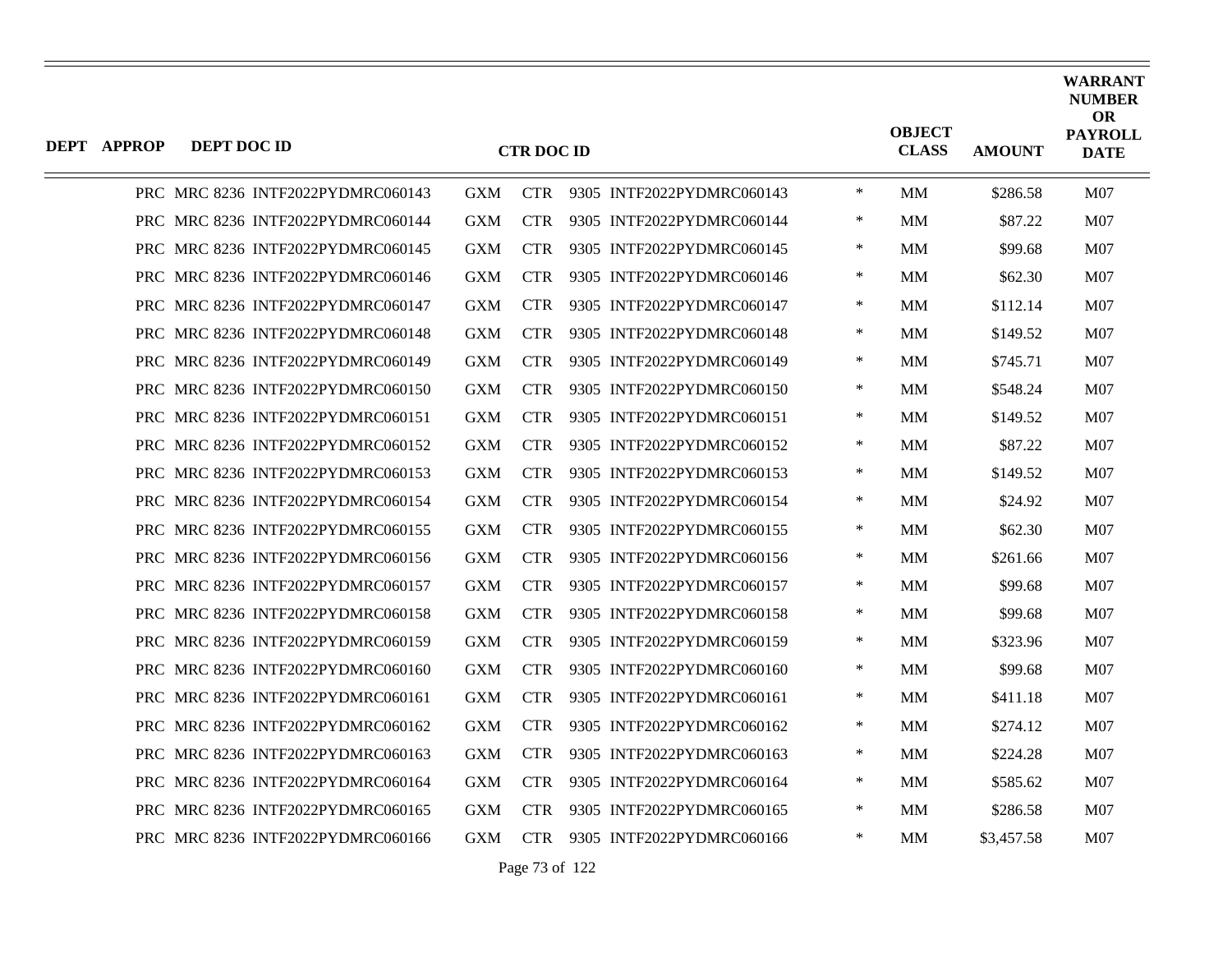| <b>DEPT APPROP</b> | DEPT DOC ID |                                   |            | <b>CTR DOC ID</b> |                               |        | <b>OBJECT</b><br><b>CLASS</b> | <b>AMOUNT</b> | <b>WARRANT</b><br><b>NUMBER</b><br><b>OR</b><br><b>PAYROLL</b><br><b>DATE</b> |
|--------------------|-------------|-----------------------------------|------------|-------------------|-------------------------------|--------|-------------------------------|---------------|-------------------------------------------------------------------------------|
|                    |             | PRC MRC 8236 INTF2022PYDMRC060167 | <b>GXM</b> |                   | CTR 9305 INTF2022PYDMRC060167 | $\ast$ | MM                            | \$211.82      | M07                                                                           |
|                    |             | PRC MRC 8236 INTF2022PYDMRC060168 | <b>GXM</b> | <b>CTR</b>        | 9305 INTF2022PYDMRC060168     | $\ast$ | MM                            | \$186.90      | M07                                                                           |
|                    |             | PRC MRC 8236 INTF2022PYDMRC060169 | GXM        | <b>CTR</b>        | 9305 INTF2022PYDMRC060169     | ∗      | MМ                            | \$9,155.56    | M07                                                                           |
|                    |             | PRC MRC 8236 INTF2022PYDMRC060170 | <b>GXM</b> | <b>CTR</b>        | 9305 INTF2022PYDMRC060170     | ∗      | MМ                            | \$249.20      | M07                                                                           |
|                    |             | PRC MRC 8236 INTF2022PYDMRC060171 | <b>GXM</b> | <b>CTR</b>        | 9305 INTF2022PYDMRC060171     | $\ast$ | MМ                            | \$6,348.14    | M07                                                                           |
|                    |             | PRC MRC 8236 INTF2022PYDMRC060172 | <b>GXM</b> | <b>CTR</b>        | 9305 INTF2022PYDMRC060172     | $\ast$ | MМ                            | \$124.60      | M07                                                                           |
|                    |             | PRC MRC 8236 INTF2022PYDMRC060173 | <b>GXM</b> | <b>CTR</b>        | 9305 INTF2022PYDMRC060173     | ∗      | MМ                            | \$10,572.81   | M07                                                                           |
|                    |             | PRC MRC 8236 INTF2022PYDMRC060174 | <b>GXM</b> | <b>CTR</b>        | 9305 INTF2022PYDMRC060174     | $\ast$ | MМ                            | \$361.34      | M07                                                                           |
|                    |             | PRC MRC 8236 INTF2022PYDMRC060175 | <b>GXM</b> | <b>CTR</b>        | 9305 INTF2022PYDMRC060175     | $\ast$ | MМ                            | \$49.84       | M07                                                                           |
|                    |             | PRC MRC 8236 INTF2022PYDMRC060176 | <b>GXM</b> | <b>CTR</b>        | 9305 INTF2022PYDMRC060176     | $\ast$ | MM                            | \$548.24      | M07                                                                           |
|                    |             | PRC MRC 8236 INTF2022PYDMRC060177 | <b>GXM</b> | <b>CTR</b>        | 9305 INTF2022PYDMRC060177     | ∗      | MМ                            | \$99.68       | M <sub>07</sub>                                                               |
|                    |             | PRC MRC 8236 INTF2022PYDMRC060178 | <b>GXM</b> | <b>CTR</b>        | 9305 INTF2022PYDMRC060178     | $\ast$ | MМ                            | \$1,009.06    | M07                                                                           |
|                    |             | PRC MRC 8236 INTF2022PYDMRC060179 | <b>GXM</b> | <b>CTR</b>        | 9305 INTF2022PYDMRC060179     | $\ast$ | <b>MM</b>                     | \$12.46       | M07                                                                           |
|                    |             | PRC MRC 8236 INTF2022PYDMRC060180 | <b>GXM</b> | <b>CTR</b>        | 9305 INTF2022PYDMRC060180     | $\ast$ | <b>MM</b>                     | \$12.46       | M07                                                                           |
|                    |             | PRC MRC 8236 INTF2022PYDMRC060181 | <b>GXM</b> | <b>CTR</b>        | 9305 INTF2022PYDMRC060181     | ∗      | MМ                            | \$37.38       | M07                                                                           |
|                    |             | PRC MRC 8236 INTF2022PYDMRC060182 | <b>GXM</b> | <b>CTR</b>        | 9305 INTF2022PYDMRC060182     | $\ast$ | MМ                            | \$678.14      | M07                                                                           |
|                    |             | PRC MRC 8236 INTF2022PYDMRC060183 | <b>GXM</b> | <b>CTR</b>        | 9305 INTF2022PYDMRC060183     | $\ast$ | <b>MM</b>                     | \$494.05      | M <sub>07</sub>                                                               |
|                    |             | PRC MRC 8236 INTF2022PYDMRC060184 | <b>GXM</b> | <b>CTR</b>        | 9305 INTF2022PYDMRC060184     | $\ast$ | <b>MM</b>                     | \$1,010.54    | M07                                                                           |
|                    |             | PRC MRC 8236 INTF2022PYDMRC060185 | <b>GXM</b> | <b>CTR</b>        | 9305 INTF2022PYDMRC060185     | $\ast$ | MМ                            | \$463.17      | M07                                                                           |
|                    |             | PRC MRC 8236 INTF2022PYDMRC060186 | <b>GXM</b> | <b>CTR</b>        | 9305 INTF2022PYDMRC060186     | $\ast$ | MМ                            | \$1,131.55    | <b>M07</b>                                                                    |
|                    |             | PRC MRC 8236 INTF2022PYDMRC060187 | <b>GXM</b> | <b>CTR</b>        | 9305 INTF2022PYDMRC060187     | $\ast$ | MМ                            | \$2,567.36    | M <sub>07</sub>                                                               |
|                    |             | PRC MRC 8236 INTF2022PYDMRC060188 | <b>GXM</b> | <b>CTR</b>        | 9305 INTF2022PYDMRC060188     | $\ast$ | MM                            | \$2,014.55    | M07                                                                           |
|                    |             | PRC MRC 8236 INTF2022PYDMRC060189 | <b>GXM</b> | <b>CTR</b>        | 9305 INTF2022PYDMRC060189     | ∗      | MM.                           | \$3,477.11    | M07                                                                           |
|                    |             | PRC MRC 8236 INTF2022PYDMRC060190 | <b>GXM</b> | <b>CTR</b>        | 9305 INTF2022PYDMRC060190     | $\ast$ | MМ                            | \$12,603.59   | M07                                                                           |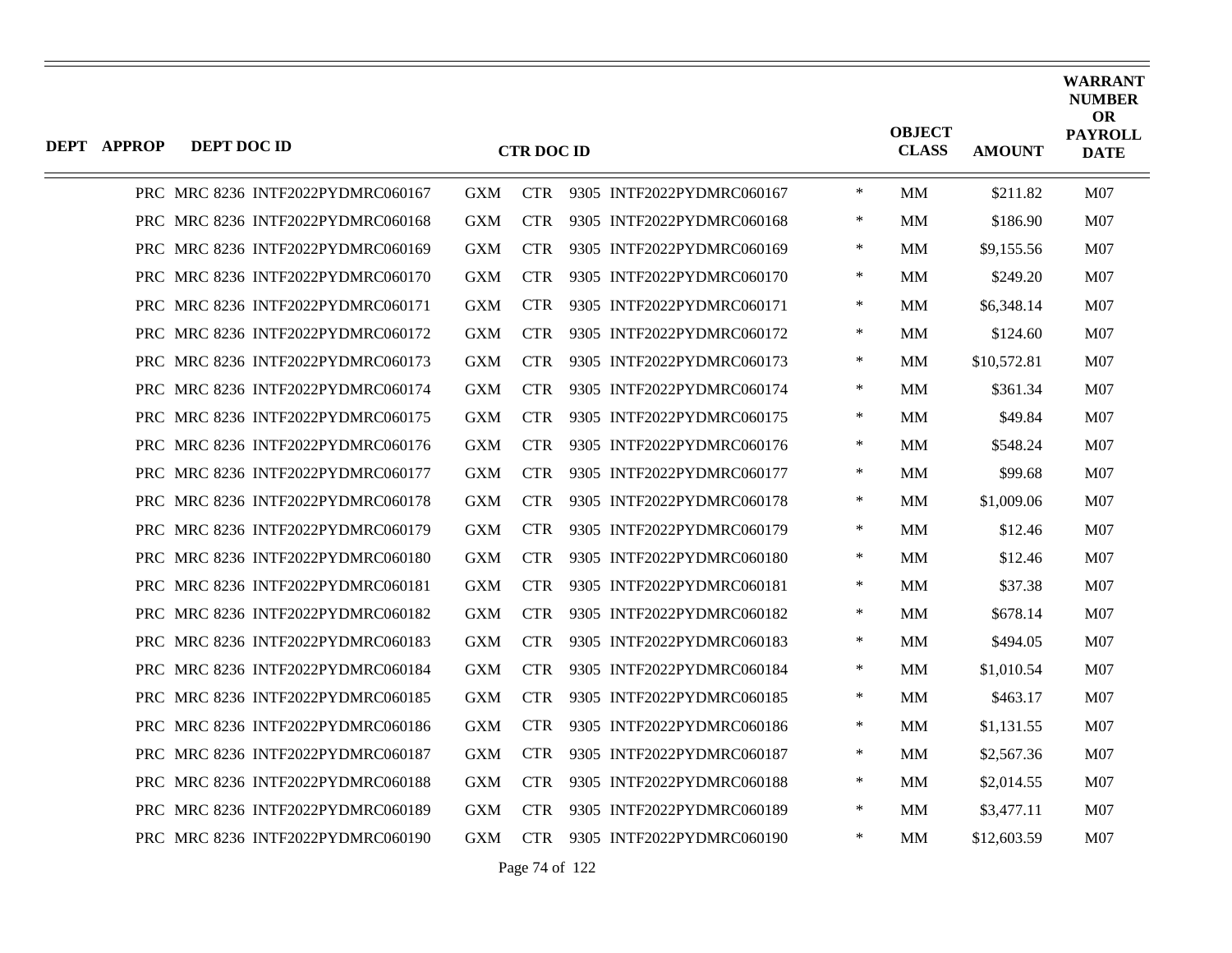| <b>DEPT APPROP</b> | DEPT DOC ID |                                   |            | <b>CTR DOC ID</b> |                           |        | <b>OBJECT</b><br><b>CLASS</b> | <b>AMOUNT</b> | <b>WARRANT</b><br><b>NUMBER</b><br><b>OR</b><br><b>PAYROLL</b><br><b>DATE</b> |
|--------------------|-------------|-----------------------------------|------------|-------------------|---------------------------|--------|-------------------------------|---------------|-------------------------------------------------------------------------------|
|                    |             | PRC MRC 8236 INTF2022PYDMRC060191 | <b>GXM</b> | <b>CTR</b>        | 9305 INTF2022PYDMRC060191 | $\ast$ | MM                            | \$1,457.26    | M07                                                                           |
|                    |             | PRC MRC 8236 INTF2022PYDMRC060192 | <b>GXM</b> | <b>CTR</b>        | 9305 INTF2022PYDMRC060192 | $\ast$ | MМ                            | \$11,407.26   | M07                                                                           |
|                    |             | PRC MRC 8236 INTF2022PYDMRC060193 | <b>GXM</b> | <b>CTR</b>        | 9305 INTF2022PYDMRC060193 | $\ast$ | MM                            | \$5,014.23    | M <sub>07</sub>                                                               |
|                    |             | PRC MRC 8236 INTF2022PYDMRC060194 | <b>GXM</b> | <b>CTR</b>        | 9305 INTF2022PYDMRC060194 | $\ast$ | MМ                            | \$4,843.74    | M07                                                                           |
|                    |             | PRC MRC 8236 INTF2022PYDMRC060195 | <b>GXM</b> | <b>CTR</b>        | 9305 INTF2022PYDMRC060195 | $\ast$ | MМ                            | \$7,327.90    | M07                                                                           |
|                    |             | PRC MRC 8236 INTF2022PYDMRC060196 | <b>GXM</b> | <b>CTR</b>        | 9305 INTF2022PYDMRC060196 | $\ast$ | MМ                            | \$2,193.37    | M07                                                                           |
|                    |             | PRC MRC 8236 INTF2022PYDMRC060197 | <b>GXM</b> | <b>CTR</b>        | 9305 INTF2022PYDMRC060197 | $\ast$ | MМ                            | \$8,036.12    | M07                                                                           |
|                    |             | PRC MRC 8236 INTF2022PYDMRC060198 | <b>GXM</b> | <b>CTR</b>        | 9305 INTF2022PYDMRC060198 | $\ast$ | MМ                            | \$6,009.10    | M07                                                                           |
|                    |             | PRC MRC 8236 INTF2022PYDMRC060199 | <b>GXM</b> | <b>CTR</b>        | 9305 INTF2022PYDMRC060199 | $\ast$ | MМ                            | \$6,608.39    | M07                                                                           |
|                    |             | PRC MRC 8236 INTF2022PYDMRC060200 | <b>GXM</b> | <b>CTR</b>        | 9305 INTF2022PYDMRC060200 | ∗      | MМ                            | \$2,140.00    | M07                                                                           |
|                    |             | PRC MRC 8236 INTF2022PYDMRC060201 | <b>GXM</b> | <b>CTR</b>        | 9305 INTF2022PYDMRC060201 | $\ast$ | MМ                            | \$6,991.03    | M07                                                                           |
|                    |             | PRC MRC 8236 INTF2022PYDMRC060202 | <b>GXM</b> | <b>CTR</b>        | 9305 INTF2022PYDMRC060202 | $\ast$ | MM                            | \$4,611.38    | M07                                                                           |
|                    |             | PRC MRC 8236 INTF2022PYDMRC060203 | <b>GXM</b> | <b>CTR</b>        | 9305 INTF2022PYDMRC060203 | $\ast$ | MМ                            | \$7,583.75    | M07                                                                           |
|                    |             | PRC MRC 8236 INTF2022PYDMRC060204 | <b>GXM</b> | <b>CTR</b>        | 9305 INTF2022PYDMRC060204 | $\ast$ | MМ                            | \$4,204.29    | M <sub>07</sub>                                                               |
|                    |             | PRC MRC 8236 INTF2022PYDMRC060205 | <b>GXM</b> | <b>CTR</b>        | 9305 INTF2022PYDMRC060205 | $\ast$ | MМ                            | \$1,088.77    | M07                                                                           |
|                    |             | PRC MRC 8236 INTF2022PYDMRC060206 | <b>GXM</b> | <b>CTR</b>        | 9305 INTF2022PYDMRC060206 | $\ast$ | MM                            | \$4,560.68    | M07                                                                           |
|                    |             | PRC MRC 8236 INTF2022PYDMRC060207 | <b>GXM</b> | <b>CTR</b>        | 9305 INTF2022PYDMRC060207 | ∗      | MМ                            | \$3,440.39    | M <sub>07</sub>                                                               |
|                    |             | PRC MRC 8236 INTF2022PYDMRC060208 | <b>GXM</b> | <b>CTR</b>        | 9305 INTF2022PYDMRC060208 | $\ast$ | MМ                            | \$508.98      | M07                                                                           |
|                    |             | PRC MRC 8236 INTF2022PYDMRC060209 | <b>GXM</b> | <b>CTR</b>        | 9305 INTF2022PYDMRC060209 | $\ast$ | MM                            | \$3,006.10    | M07                                                                           |
|                    |             | PRC MRC 8236 INTF2022PYDMRC060210 | <b>GXM</b> | <b>CTR</b>        | 9305 INTF2022PYDMRC060210 | ∗      | MМ                            | \$498.40      | M <sub>07</sub>                                                               |
|                    |             | PRC MRC 8236 INTF2022PYDMRC060211 | <b>GXM</b> | <b>CTR</b>        | 9305 INTF2022PYDMRC060211 | ∗      | MМ                            | \$2,285.30    | M <sub>07</sub>                                                               |
|                    |             | PRC MRC 8236 INTF2022PYDMRC060212 | <b>GXM</b> | <b>CTR</b>        | 9305 INTF2022PYDMRC060212 | $\ast$ | MM                            | \$3,969.83    | M07                                                                           |
|                    |             | PRC MRC 8236 INTF2022PYDMRC060213 | <b>GXM</b> | <b>CTR</b>        | 9305 INTF2022PYDMRC060213 | $\ast$ | MМ                            | \$9,305.82    | M <sub>07</sub>                                                               |
|                    |             | PRC MRC 8236 INTF2022PYDMRC060214 | GXM        | <b>CTR</b>        | 9305 INTF2022PYDMRC060214 | $\ast$ | MМ                            | \$4,661.83    | M07                                                                           |

Page 75 of 122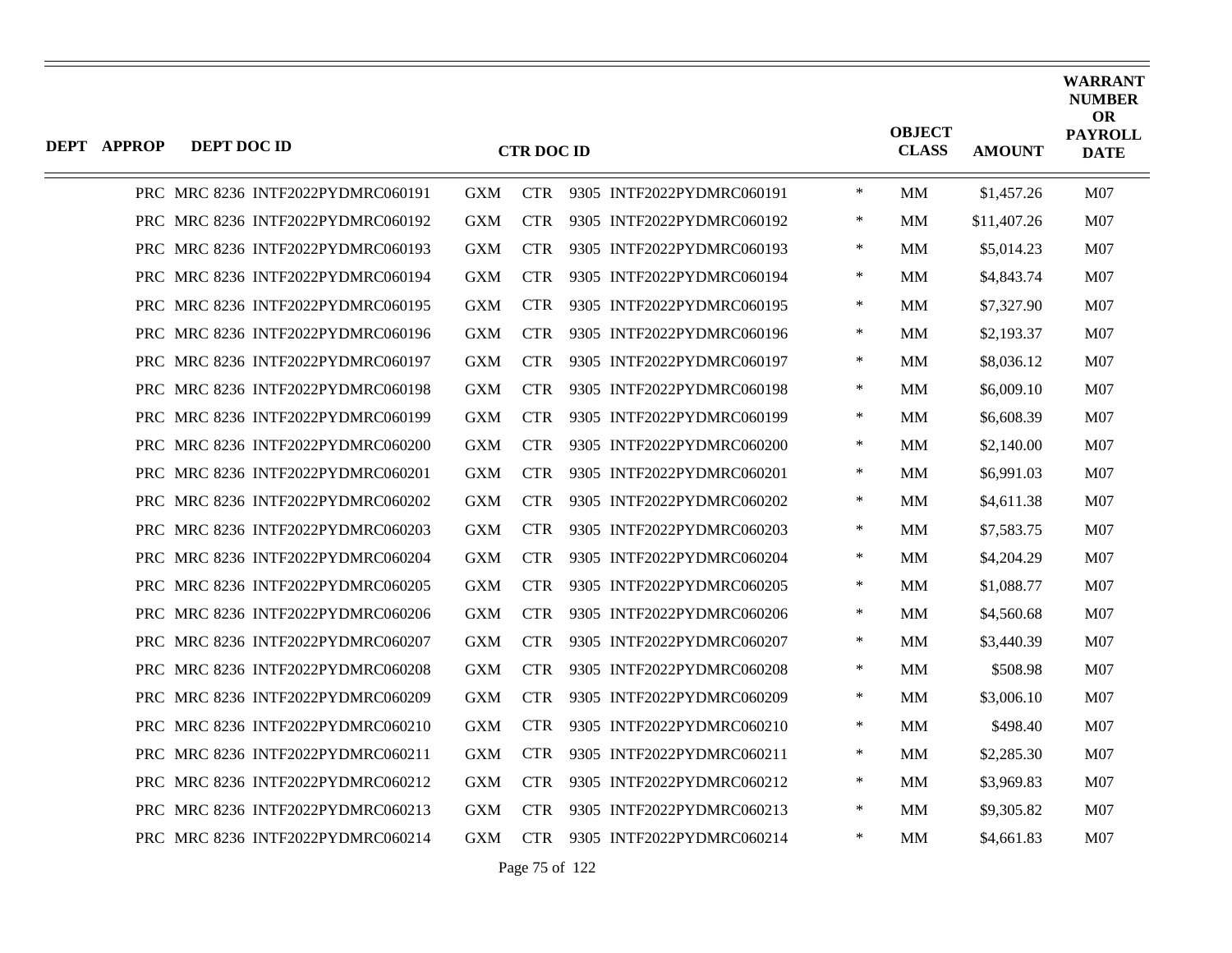| <b>DEPT APPROP</b> | DEPT DOC ID |                                   |            | <b>CTR DOC ID</b> |                           |        | <b>OBJECT</b><br><b>CLASS</b> | <b>AMOUNT</b> | <b>WARRANT</b><br><b>NUMBER</b><br><b>OR</b><br><b>PAYROLL</b><br><b>DATE</b> |
|--------------------|-------------|-----------------------------------|------------|-------------------|---------------------------|--------|-------------------------------|---------------|-------------------------------------------------------------------------------|
|                    |             | PRC MRC 8236 INTF2022PYDMRC060215 | <b>GXM</b> | <b>CTR</b>        | 9305 INTF2022PYDMRC060215 | $\ast$ | MM                            | \$9,194.04    | M07                                                                           |
|                    |             | PRC MRC 8236 INTF2022PYDMRC060216 | <b>GXM</b> | <b>CTR</b>        | 9305 INTF2022PYDMRC060216 | ∗      | MМ                            | \$9,477.16    | M07                                                                           |
|                    |             | PRC MRC 8236 INTF2022PYDMRC060217 | <b>GXM</b> | <b>CTR</b>        | 9305 INTF2022PYDMRC060217 | $\ast$ | <b>MM</b>                     | \$7,062.71    | M07                                                                           |
|                    |             | PRC MRC 8236 INTF2022PYDMRC060218 | <b>GXM</b> | <b>CTR</b>        | 9305 INTF2022PYDMRC060218 | $\ast$ | <b>MM</b>                     | \$5,749.69    | M07                                                                           |
|                    |             | PRC MRC 8236 INTF2022PYDMRC060219 | <b>GXM</b> | <b>CTR</b>        | 9305 INTF2022PYDMRC060219 | $\ast$ | MМ                            | \$4,727.08    | M07                                                                           |
|                    |             | PRC MRC 8236 INTF2022PYDMRC060220 | <b>GXM</b> | <b>CTR</b>        | 9305 INTF2022PYDMRC060220 | $\ast$ | MМ                            | \$5,522.83    | M07                                                                           |
|                    |             | PRC MRC 8236 INTF2022PYDMRC060221 | <b>GXM</b> | <b>CTR</b>        | 9305 INTF2022PYDMRC060221 | $\ast$ | <b>MM</b>                     | \$4,510.72    | M07                                                                           |
|                    |             | PRC MRC 8236 INTF2022PYDMRC060222 | GXM        | <b>CTR</b>        | 9305 INTF2022PYDMRC060222 | ∗      | MМ                            | \$7,448.89    | M07                                                                           |
|                    |             | PRC MRC 8236 INTF2022PYDMRC060223 | <b>GXM</b> | <b>CTR</b>        | 9305 INTF2022PYDMRC060223 | $\ast$ | MМ                            | \$5,214.27    | M07                                                                           |
|                    |             | PRC MRC 8236 INTF2022PYDMRC060224 | <b>GXM</b> | <b>CTR</b>        | 9305 INTF2022PYDMRC060224 | $\ast$ | <b>MM</b>                     | \$4,447.84    | M07                                                                           |
|                    |             | PRC MRC 8236 INTF2022PYDMRC060225 | GXM        | <b>CTR</b>        | 9305 INTF2022PYDMRC060225 | ∗      | MМ                            | \$99.68       | M07                                                                           |
|                    |             | PRC MRC 8236 INTF2022PYDMRC060226 | <b>GXM</b> | <b>CTR</b>        | 9305 INTF2022PYDMRC060226 | $\ast$ | MМ                            | \$3,418.56    | M07                                                                           |
|                    |             | PRC MRC 8236 INTF2022PYDMRC060227 | <b>GXM</b> | <b>CTR</b>        | 9305 INTF2022PYDMRC060227 | $\ast$ | <b>MM</b>                     | \$3,613.02    | M07                                                                           |
|                    |             | PRC MRC 8236 INTF2022PYDMRC060228 | <b>GXM</b> | <b>CTR</b>        | 9305 INTF2022PYDMRC060228 | ∗      | MМ                            | \$4,193.47    | M07                                                                           |
|                    |             | PRC MRC 8236 INTF2022PYDMRC060229 | <b>GXM</b> | <b>CTR</b>        | 9305 INTF2022PYDMRC060229 | $\ast$ | MМ                            | \$99.68       | M07                                                                           |
|                    |             | PRC MRC 8236 INTF2022PYDMRC060230 | <b>GXM</b> | <b>CTR</b>        | 9305 INTF2022PYDMRC060230 | $\ast$ | MМ                            | \$7,607.09    | M07                                                                           |
|                    |             | PRC MRC 8236 INTF2022PYDMRC060231 | GXM        | <b>CTR</b>        | 9305 INTF2022PYDMRC060231 | $\ast$ | MМ                            | \$3,286.96    | M07                                                                           |
|                    |             | PRC MRC 8236 INTF2022PYDMRC060232 | <b>GXM</b> | <b>CTR</b>        | 9305 INTF2022PYDMRC060232 | $\ast$ | MМ                            | \$6,268.02    | M07                                                                           |
|                    |             | PRC MRC 8236 INTF2022PYDMRC060233 | <b>GXM</b> | <b>CTR</b>        | 9305 INTF2022PYDMRC060233 | $\ast$ | MМ                            | \$2,697.89    | M07                                                                           |
|                    |             | PRC MRC 8236 INTF2022PYDMRC060234 | GXM        | <b>CTR</b>        | 9305 INTF2022PYDMRC060234 | $\ast$ | MМ                            | \$6,559.97    | M07                                                                           |
|                    |             | PRC MRC 8236 INTF2022PYDMRC060235 | <b>GXM</b> | <b>CTR</b>        | 9305 INTF2022PYDMRC060235 | ∗      | MМ                            | \$7,454.47    | M07                                                                           |
|                    |             | PRC MRC 8236 INTF2022PYDMRC060236 | <b>GXM</b> | <b>CTR</b>        | 9305 INTF2022PYDMRC060236 | $\ast$ | MМ                            | \$4,416.18    | M07                                                                           |
|                    |             | PRC MRC 8236 INTF2022PYDMRC060237 | <b>GXM</b> | <b>CTR</b>        | 9305 INTF2022PYDMRC060237 | $\ast$ | <b>MM</b>                     | \$7,670.86    | M07                                                                           |
|                    |             | PRC MRC 8236 INTF2022PYDMRC060238 | <b>GXM</b> | <b>CTR</b>        | 9305 INTF2022PYDMRC060238 | $\ast$ | MМ                            | \$7,289.90    | M07                                                                           |

Page 76 of 122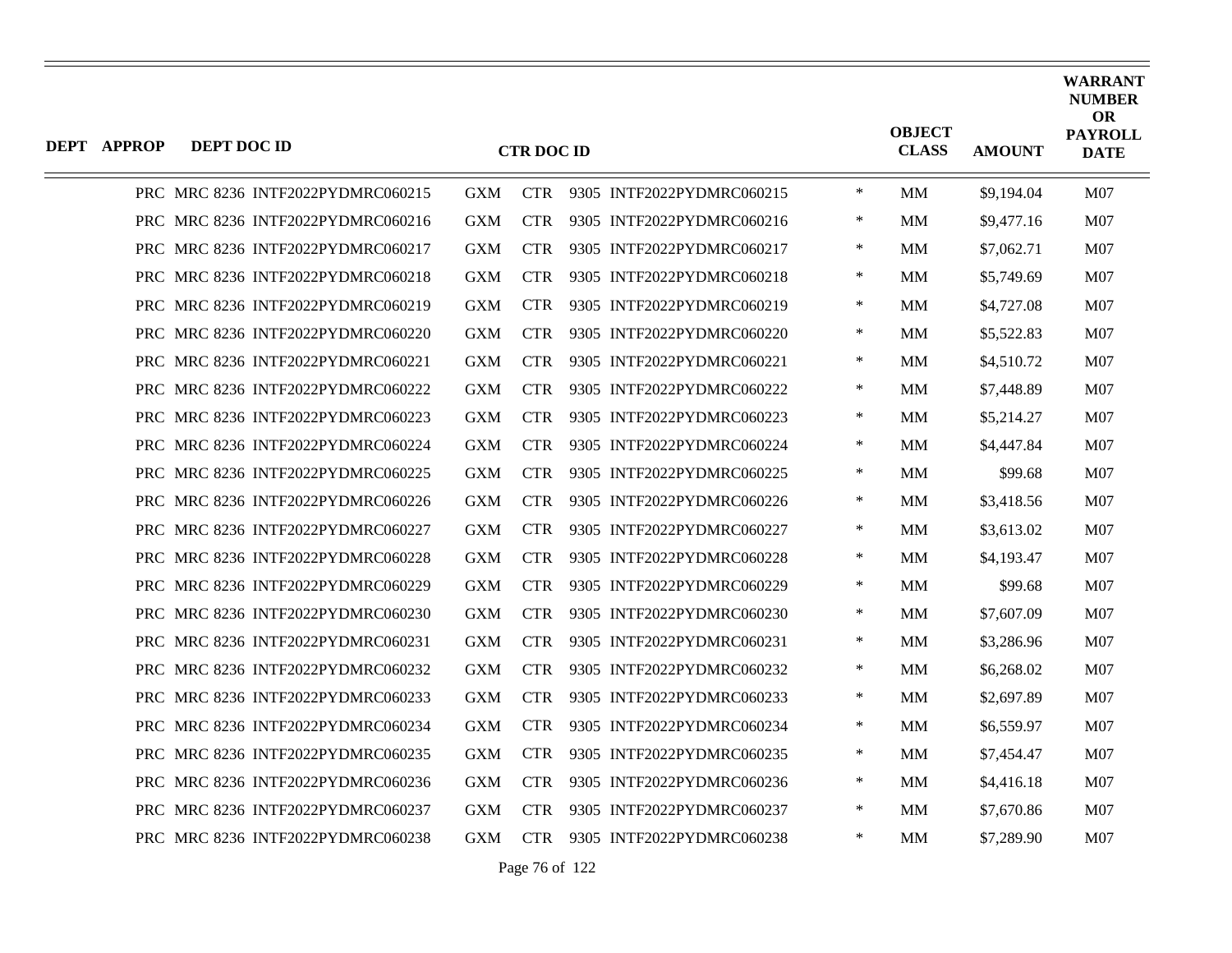| <b>DEPT APPROP</b> | DEPT DOC ID |                                   |            | <b>CTR DOC ID</b> |                           |        | <b>OBJECT</b><br><b>CLASS</b> | <b>AMOUNT</b> | <b>WARRANT</b><br><b>NUMBER</b><br><b>OR</b><br><b>PAYROLL</b><br><b>DATE</b> |
|--------------------|-------------|-----------------------------------|------------|-------------------|---------------------------|--------|-------------------------------|---------------|-------------------------------------------------------------------------------|
|                    |             | PRC MRC 8236 INTF2022PYDMRC060239 | <b>GXM</b> | <b>CTR</b>        | 9305 INTF2022PYDMRC060239 | $\ast$ | MM                            | \$3,811.10    | M07                                                                           |
|                    |             | PRC MRC 8236 INTF2022PYDMRC060240 | <b>GXM</b> | <b>CTR</b>        | 9305 INTF2022PYDMRC060240 | $\ast$ | MМ                            | \$655.40      | M07                                                                           |
|                    |             | PRC MRC 8236 INTF2022PYDMRC060241 | <b>GXM</b> | <b>CTR</b>        | 9305 INTF2022PYDMRC060241 | $\ast$ | MМ                            | \$124.60      | M07                                                                           |
|                    |             | PRC MRC 8236 INTF2022PYDMRC060242 | <b>GXM</b> | <b>CTR</b>        | 9305 INTF2022PYDMRC060242 | $\ast$ | MМ                            | \$1,756.86    | M07                                                                           |
|                    |             | PRC MRC 8236 INTF2022PYDMRC060243 | <b>GXM</b> | <b>CTR</b>        | 9305 INTF2022PYDMRC060243 | $\ast$ | MМ                            | \$971.88      | M07                                                                           |
|                    |             | PRC MRC 8236 INTF2022PYDMRC060244 | <b>GXM</b> | <b>CTR</b>        | 9305 INTF2022PYDMRC060244 | $\ast$ | MМ                            | \$261.66      | M07                                                                           |
|                    |             | PRC MRC 8236 INTF2022PYDMRC060245 | <b>GXM</b> | <b>CTR</b>        | 9305 INTF2022PYDMRC060245 | $\ast$ | MМ                            | \$149.52      | M07                                                                           |
|                    |             | PRC MRC 8236 INTF2022PYDMRC060246 | <b>GXM</b> | <b>CTR</b>        | 9305 INTF2022PYDMRC060246 | $\ast$ | MМ                            | \$161.98      | M07                                                                           |
|                    |             | PRC MRC 8236 INTF2022PYDMRC060247 | <b>GXM</b> | <b>CTR</b>        | 9305 INTF2022PYDMRC060247 | $\ast$ | MМ                            | \$174.44      | M07                                                                           |
|                    |             | PRC MRC 8236 INTF2022PYDMRC060248 | <b>GXM</b> | <b>CTR</b>        | 9305 INTF2022PYDMRC060248 | ∗      | MМ                            | \$2,173.24    | M07                                                                           |
|                    |             | PRC MRC 8236 INTF2022PYDMRC060249 | <b>GXM</b> | <b>CTR</b>        | 9305 INTF2022PYDMRC060249 | $\ast$ | MМ                            | \$2,169.42    | <b>M07</b>                                                                    |
|                    |             | PRC MRC 8236 INTF2022PYDMRC060250 | <b>GXM</b> | <b>CTR</b>        | 9305 INTF2022PYDMRC060250 | $\ast$ | MM                            | \$4,702.98    | M07                                                                           |
|                    |             | PRC MRC 8236 INTF2022PYDMRC060251 | <b>GXM</b> | <b>CTR</b>        | 9305 INTF2022PYDMRC060251 | ∗      | MМ                            | \$3,023.85    | M07                                                                           |
|                    |             | PRC MRC 8236 INTF2022PYDMRC060252 | <b>GXM</b> | <b>CTR</b>        | 9305 INTF2022PYDMRC060252 | $\ast$ | MM                            | \$1,700.89    | <b>M07</b>                                                                    |
|                    |             | PRC MRC 8236 INTF2022PYDMRC060253 | <b>GXM</b> | <b>CTR</b>        | 9305 INTF2022PYDMRC060253 | $\ast$ | MМ                            | \$12,062.98   | M07                                                                           |
|                    |             | PRC MRC 8236 INTF2022PYDMRC060254 | <b>GXM</b> | <b>CTR</b>        | 9305 INTF2022PYDMRC060254 | $\ast$ | <b>MM</b>                     | \$7,376.31    | M07                                                                           |
|                    |             | PRC MRC 8236 INTF2022PYDMRC060255 | <b>GXM</b> | <b>CTR</b>        | 9305 INTF2022PYDMRC060255 | ∗      | MM                            | \$28,787.10   | <b>M07</b>                                                                    |
|                    |             | PRC MRC 8236 INTF2022PYDMRC060256 | <b>GXM</b> | <b>CTR</b>        | 9305 INTF2022PYDMRC060256 | $\ast$ | MМ                            | \$10,858.96   | M07                                                                           |
|                    |             | PRC MRC 8236 INTF2022PYDMRC060265 | <b>GXM</b> | <b>CTR</b>        | 9305 INTF2022PYDMRC060265 | $\ast$ | MM                            | \$37.38       | M07                                                                           |
|                    |             | PRC MRC 8236 INTF2022PYDMRC060266 | <b>GXM</b> | <b>CTR</b>        | 9305 INTF2022PYDMRC060266 | ∗      | MМ                            | \$199.36      | <b>M07</b>                                                                    |
|                    |             | PRC MRC 8236 INTF2022PYDMRC060267 | <b>GXM</b> | <b>CTR</b>        | 9305 INTF2022PYDMRC060267 | ∗      | MМ                            | \$149.52      | <b>M07</b>                                                                    |
|                    |             | PRC MRC 8236 INTF2022PYDMRC060268 | <b>GXM</b> | <b>CTR</b>        | 9305 INTF2022PYDMRC060268 | $\ast$ | MМ                            | \$6,354.22    | M07                                                                           |
|                    |             | PRC MRC 8236 INTF2022PYDMRC060269 | <b>GXM</b> | <b>CTR</b>        | 9305 INTF2022PYDMRC060269 | $\ast$ | <b>MM</b>                     | \$323.96      | M07                                                                           |
|                    |             | PRC MRC 8236 INTF2022PYDMRC060270 | <b>GXM</b> | <b>CTR</b>        | 9305 INTF2022PYDMRC060270 | $\ast$ | MМ                            | \$4,202.84    | M07                                                                           |
|                    |             |                                   |            |                   |                           |        |                               |               |                                                                               |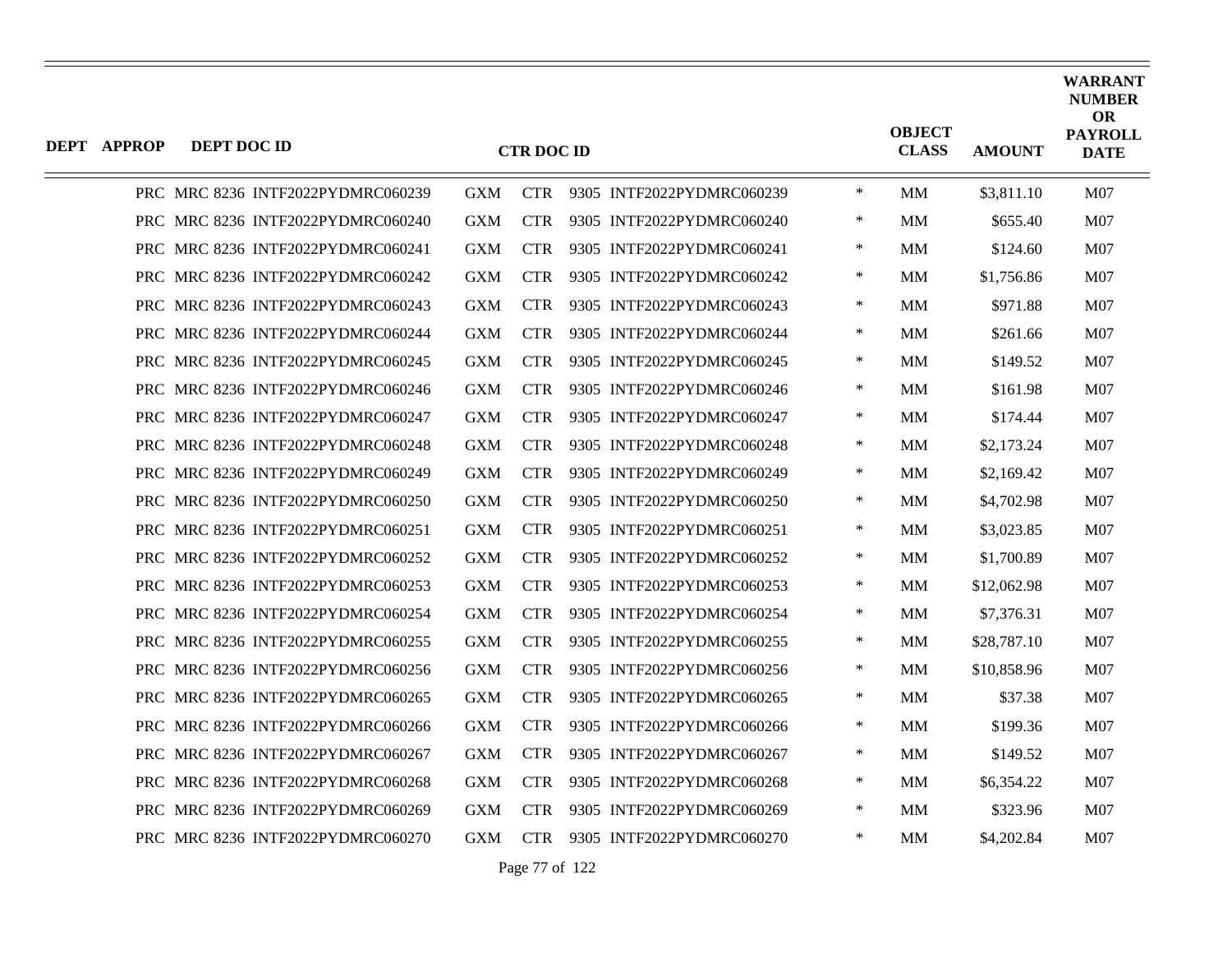| <b>DEPT APPROP</b> | DEPT DOC ID |                                   |            | <b>CTR DOC ID</b> |                           |        | <b>OBJECT</b><br><b>CLASS</b> | <b>AMOUNT</b> | <b>WARRANT</b><br><b>NUMBER</b><br><b>OR</b><br><b>PAYROLL</b><br><b>DATE</b> |
|--------------------|-------------|-----------------------------------|------------|-------------------|---------------------------|--------|-------------------------------|---------------|-------------------------------------------------------------------------------|
|                    |             | PRC MRC 8236 INTF2022PYDMRC060271 | <b>GXM</b> | <b>CTR</b>        | 9305 INTF2022PYDMRC060271 | $\ast$ | <b>MM</b>                     | \$149.52      | M07                                                                           |
|                    |             | PRC MRC 8236 INTF2022PYDMRC060272 | <b>GXM</b> | <b>CTR</b>        | 9305 INTF2022PYDMRC060272 | $\ast$ | MM                            | \$49.84       | M07                                                                           |
|                    |             | PRC MRC 8236 INTF2022PYDMRC060273 | <b>GXM</b> | <b>CTR</b>        | 9305 INTF2022PYDMRC060273 | ∗      | MМ                            | \$62.30       | M <sub>07</sub>                                                               |
|                    |             | PRC MRC 8236 INTF2022PYDMRC060274 | <b>GXM</b> | <b>CTR</b>        | 9305 INTF2022PYDMRC060274 | ∗      | MМ                            | \$958.30      | M <sub>07</sub>                                                               |
|                    |             | PRC MRC 8236 INTF2022PYDMRC060275 | <b>GXM</b> | <b>CTR</b>        | 9305 INTF2022PYDMRC060275 | $\ast$ | MМ                            | \$847.28      | M <sub>07</sub>                                                               |
|                    |             | PRC MRC 8236 INTF2022PYDMRC060276 | <b>GXM</b> | <b>CTR</b>        | 9305 INTF2022PYDMRC060276 | $\ast$ | MМ                            | \$37.38       | M07                                                                           |
|                    |             | PRC MRC 8236 INTF2022PYDMRC060277 | <b>GXM</b> | <b>CTR</b>        | 9305 INTF2022PYDMRC060277 | ∗      | MМ                            | \$7,552.05    | M07                                                                           |
|                    |             | PRC MRC 8236 INTF2022PYDMRC060278 | <b>GXM</b> | <b>CTR</b>        | 9305 INTF2022PYDMRC060278 | $\ast$ | MМ                            | \$579.15      | M <sub>07</sub>                                                               |
|                    |             | PRC MRC 8236 INTF2022PYDMRC060279 | <b>GXM</b> | <b>CTR</b>        | 9305 INTF2022PYDMRC060279 | $\ast$ | MМ                            | \$299.04      | M07                                                                           |
|                    |             | PRC MRC 8236 INTF2022PYDMRC060280 | <b>GXM</b> | <b>CTR</b>        | 9305 INTF2022PYDMRC060280 | $\ast$ | MM                            | \$261.66      | M07                                                                           |
|                    |             | PRC MRC 8236 INTF2022PYDMRC060281 | <b>GXM</b> | <b>CTR</b>        | 9305 INTF2022PYDMRC060281 | ∗      | MМ                            | \$99.68       | M07                                                                           |
|                    |             | PRC MRC 8236 INTF2022PYDMRC060282 | <b>GXM</b> | <b>CTR</b>        | 9305 INTF2022PYDMRC060282 | ∗      | MМ                            | \$19,072.86   | M <sub>07</sub>                                                               |
|                    |             | PRC MRC 8236 INTF2022PYDMRC060283 | <b>GXM</b> | <b>CTR</b>        | 9305 INTF2022PYDMRC060283 | $\ast$ | <b>MM</b>                     | \$62.30       | M07                                                                           |
|                    |             | PRC MRC 8236 INTF2022PYDMRC060284 | <b>GXM</b> | <b>CTR</b>        | 9305 INTF2022PYDMRC060284 | $\ast$ | <b>MM</b>                     | \$2,883.83    | M07                                                                           |
|                    |             | PRC MRC 8236 INTF2022PYDMRC060285 | <b>GXM</b> | <b>CTR</b>        | 9305 INTF2022PYDMRC060285 | ∗      | MМ                            | \$9,084.73    | M07                                                                           |
|                    |             | PRC MRC 8236 INTF2022PYDMRC060286 | <b>GXM</b> | <b>CTR</b>        | 9305 INTF2022PYDMRC060286 | ∗      | MМ                            | \$9,193.81    | M07                                                                           |
|                    |             | PRC MRC 8236 INTF2022PYDMRC060287 | <b>GXM</b> | <b>CTR</b>        | 9305 INTF2022PYDMRC060287 | $\ast$ | <b>MM</b>                     | \$6,151.58    | M07                                                                           |
|                    |             | PRC MRC 8236 INTF2022PYDMRC060288 | <b>GXM</b> | <b>CTR</b>        | 9305 INTF2022PYDMRC060288 | $\ast$ | <b>MM</b>                     | \$8,620.28    | M07                                                                           |
|                    |             | PRC MRC 8236 INTF2022PYDMRC060289 | <b>GXM</b> | <b>CTR</b>        | 9305 INTF2022PYDMRC060289 | ∗      | MМ                            | \$4,972.48    | M07                                                                           |
|                    |             | PRC MRC 8236 INTF2022PYDMRC060291 | <b>GXM</b> | <b>CTR</b>        | 9305 INTF2022PYDMRC060291 | $\ast$ | MМ                            | \$299.90      | M07                                                                           |
|                    |             | PRC MRC 8236 INTF2022PYDMRC060292 | <b>GXM</b> | <b>CTR</b>        | 9305 INTF2022PYDMRC060292 | ∗      | MМ                            | \$523.32      | M07                                                                           |
|                    |             | PRC MRC 8236 INTF2022PYDMRC060295 | <b>GXM</b> | <b>CTR</b>        | 9305 INTF2022PYDMRC060295 | ∗      | <b>MM</b>                     | \$529.47      | M07                                                                           |
|                    |             | PRC MRC 8236 INTF2022PYDMRC060296 | <b>GXM</b> | <b>CTR</b>        | 9305 INTF2022PYDMRC060296 | ∗      | MМ                            | \$3,090.47    | M07                                                                           |
|                    |             | PRC MRC 8236 INTF2022PYDMRC060297 | <b>GXM</b> | <b>CTR</b>        | 9305 INTF2022PYDMRC060297 | $\ast$ | MМ                            | \$498.67      | M07                                                                           |
|                    |             |                                   |            |                   |                           |        |                               |               |                                                                               |

Page 78 of 122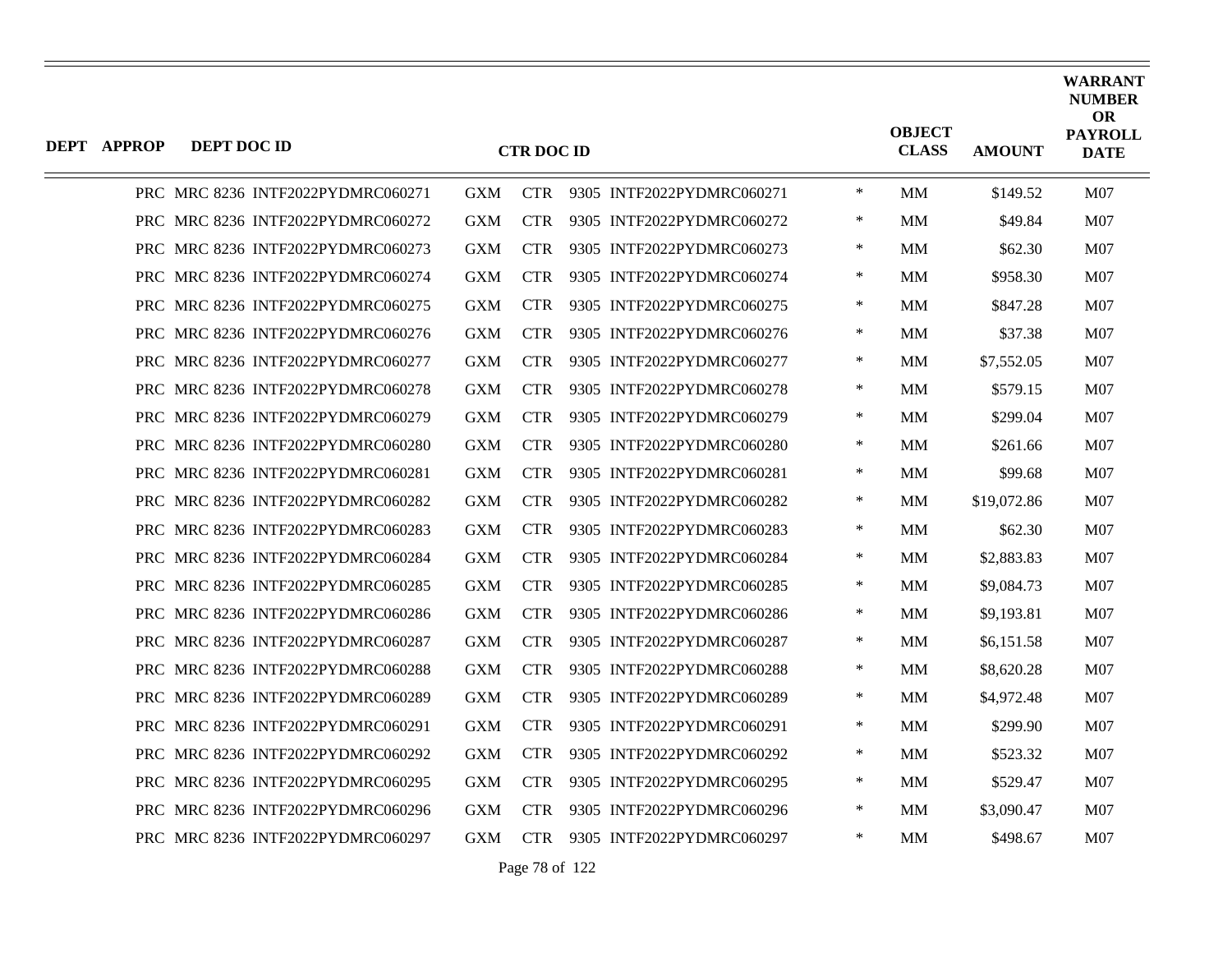| <b>DEPT</b> | <b>APPROP</b> | DEPT DOC ID                       |                                   |            | <b>CTR DOC ID</b> |                                |                  | <b>OBJECT</b><br><b>CLASS</b> | <b>AMOUNT</b> | <b>WARRANT</b><br><b>NUMBER</b><br><b>OR</b><br><b>PAYROLL</b><br><b>DATE</b> |
|-------------|---------------|-----------------------------------|-----------------------------------|------------|-------------------|--------------------------------|------------------|-------------------------------|---------------|-------------------------------------------------------------------------------|
|             |               | PRC MRC 8236 INTF2022PYDMRC060298 |                                   | <b>GXM</b> | <b>CTR</b>        | 9305 INTF2022PYDMRC060298      | $\ast$           | MM                            | \$1,694.83    | M07                                                                           |
|             |               | PRC MRC 8236 INTF2022PYDMRC060301 |                                   | <b>GXM</b> | <b>CTR</b>        | 9305 INTF2022PYDMRC060301      | $\ast$           | MM                            | \$7,333.08    | M07                                                                           |
|             |               | PRC MRC 8236 INTF2022PYDMRC060303 |                                   | <b>GXM</b> | <b>CTR</b>        | 9305 INTF2022PYDMRC060303      | $\ast$           | MM                            | \$4,778.56    | M07                                                                           |
|             |               | PRC MRC 8236 INTF2022PYDMRC060304 |                                   | <b>GXM</b> | <b>CTR</b>        | 9305 INTF2022PYDMRC060304      | $\ast$           | MM                            | \$323.58      | M07                                                                           |
|             |               | PRC MRC 8236 INTF2022PYDMRC060305 |                                   | <b>GXM</b> | <b>CTR</b>        | 9305 INTF2022PYDMRC060305      | $\ast$           | MM                            | \$717.36      | M07                                                                           |
|             |               |                                   | PRC MRC 8236 INTF2022PYDMRC060306 | <b>GXM</b> | <b>CTR</b>        | 9305 INTF2022PYDMRC060306      | $\ast$           | MM                            | \$288.42      | M07                                                                           |
|             |               | PRC MRC 8236 INTF2022PYDMRC060307 |                                   | <b>GXM</b> | <b>CTR</b>        | 9305 INTF2022PYDMRC060307      | $\ast$           | MM                            | \$224.28      | M07                                                                           |
|             |               |                                   | PRC MRC 8236 INTF2022PYDMRC060308 | <b>GXM</b> | <b>CTR</b>        | 9305 INTF2022PYDMRC060308      | $\ast$           | MM                            | \$3,357.53    | M07                                                                           |
|             |               | PRC MRC 8236 INTF2022PYDMRC060309 |                                   | <b>GXM</b> | <b>CTR</b>        | 9305 INTF2022PYDMRC060309      | $\ast$           | MM                            | \$23.30       | M07                                                                           |
|             |               |                                   |                                   |            |                   | <b>Total for Appropriation</b> | 40001426         |                               | \$702,194.65  |                                                                               |
|             |               |                                   |                                   |            |                   |                                | <b>Total MRC</b> |                               | \$702,194.65  |                                                                               |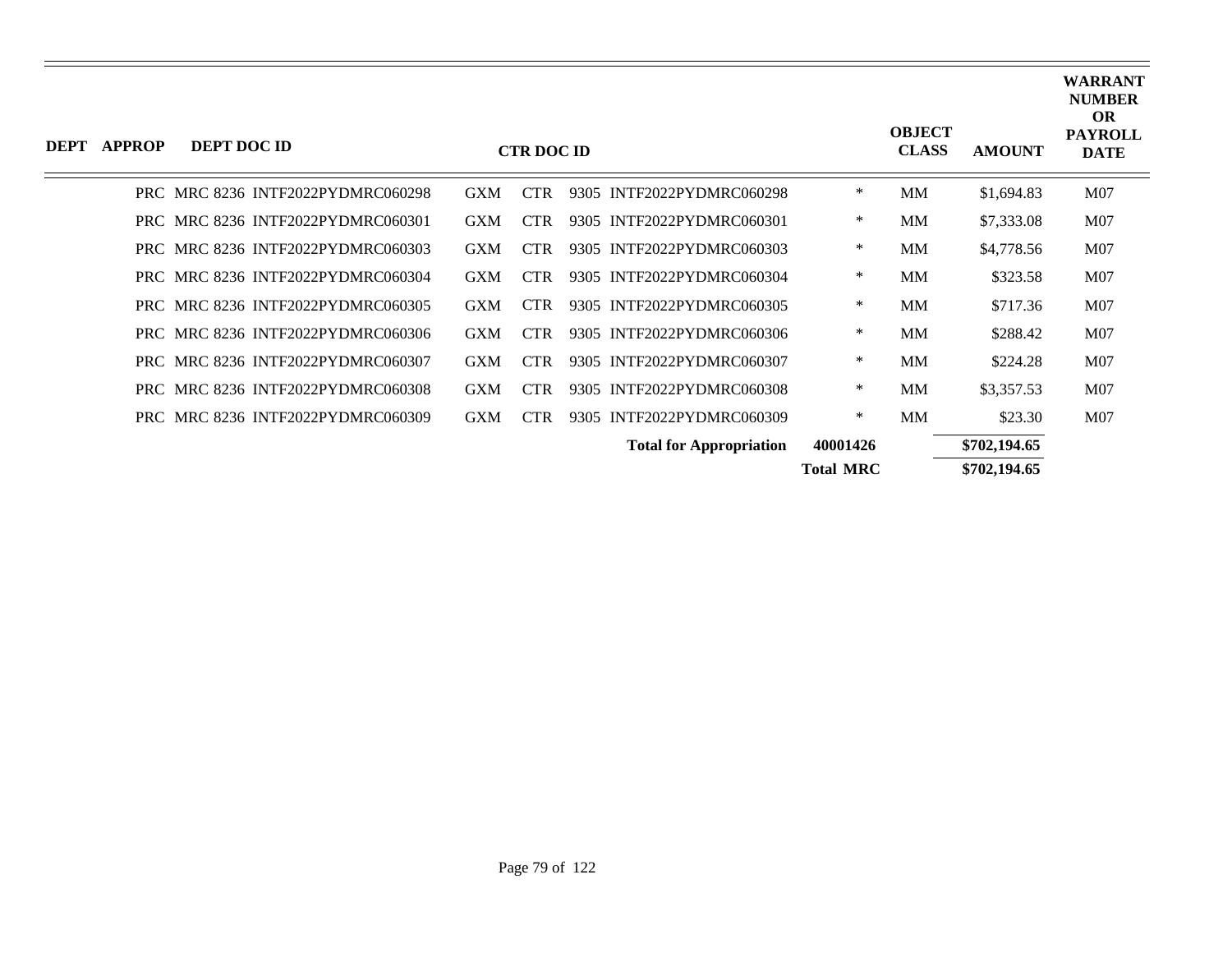| <b>DEPT</b> | <b>APPROP</b> | DEPT DOC ID                       |            | <b>CTR DOC ID</b> |                                |           | <b>OBJECT</b><br><b>CLASS</b> | <b>AMOUNT</b> | <b>WARRANT</b><br><b>NUMBER</b><br><b>OR</b><br><b>PAYROLL</b><br><b>DATE</b> |
|-------------|---------------|-----------------------------------|------------|-------------------|--------------------------------|-----------|-------------------------------|---------------|-------------------------------------------------------------------------------|
| <b>OSD</b>  | 17750800      |                                   |            |                   |                                |           |                               |               |                                                                               |
|             |               | PRC OSD 1100 INTF2022PYDOSD090001 | <b>GXM</b> | <b>CTR</b>        | 9305 INTF2022PYDOSD090001      | ∗         | FF                            | \$328.68      | M09                                                                           |
|             |               |                                   |            |                   | <b>Total for Appropriation</b> | 17750800  |                               | \$328.68      |                                                                               |
|             |               |                                   |            |                   |                                | Total OSD |                               | \$328.68      |                                                                               |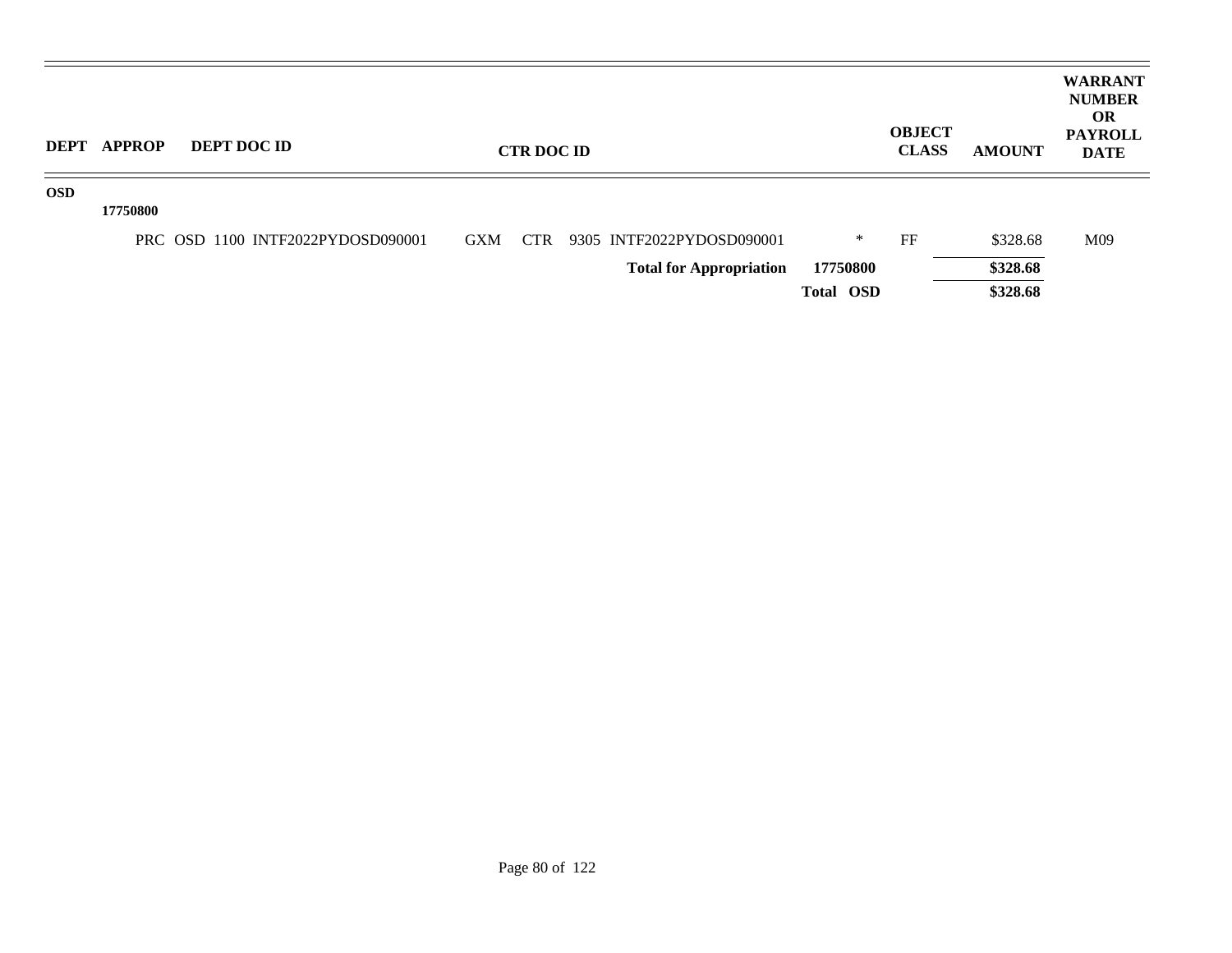| <b>DEPT</b> | <b>APPROP</b> |  | <b>DEPT DOC ID</b>                |            | <b>CTR DOC ID</b> |                                |                  | <b>OBJECT</b><br><b>CLASS</b> | <b>AMOUNT</b> | <b>WARRANT</b><br><b>NUMBER</b><br><b>OR</b><br><b>PAYROLL</b><br><b>DATE</b> |
|-------------|---------------|--|-----------------------------------|------------|-------------------|--------------------------------|------------------|-------------------------------|---------------|-------------------------------------------------------------------------------|
| <b>PAR</b>  |               |  |                                   |            |                   |                                |                  |                               |               |                                                                               |
|             | 89500001      |  |                                   |            |                   |                                |                  |                               |               |                                                                               |
|             |               |  | PAR 1000 EMPLOYEE REIMB           | PRLNP CTR  |                   | 9905 EMPL 020210911110987      |                  | <b>BB</b>                     | \$58.50       | 9/15/2021                                                                     |
|             |               |  | PAR 1000 EMPLOYEE REIMB           | PRLNP CTR  |                   | 9905 EMPL 020210911110987      |                  | <b>BB</b>                     | \$110.70      | 9/15/2021                                                                     |
|             |               |  | PRC PAR 5000 INTF2022PYDPAR050001 | <b>GXM</b> | <b>CTR</b>        | 9905 INTF2022PYDPAR050001      |                  | HH                            | \$20,000.00   | M06                                                                           |
|             |               |  |                                   |            |                   | <b>Total for Appropriation</b> | 89500001         |                               | \$20,169.20   |                                                                               |
|             |               |  |                                   |            |                   |                                | <b>Total PAR</b> |                               | \$20,169.20   |                                                                               |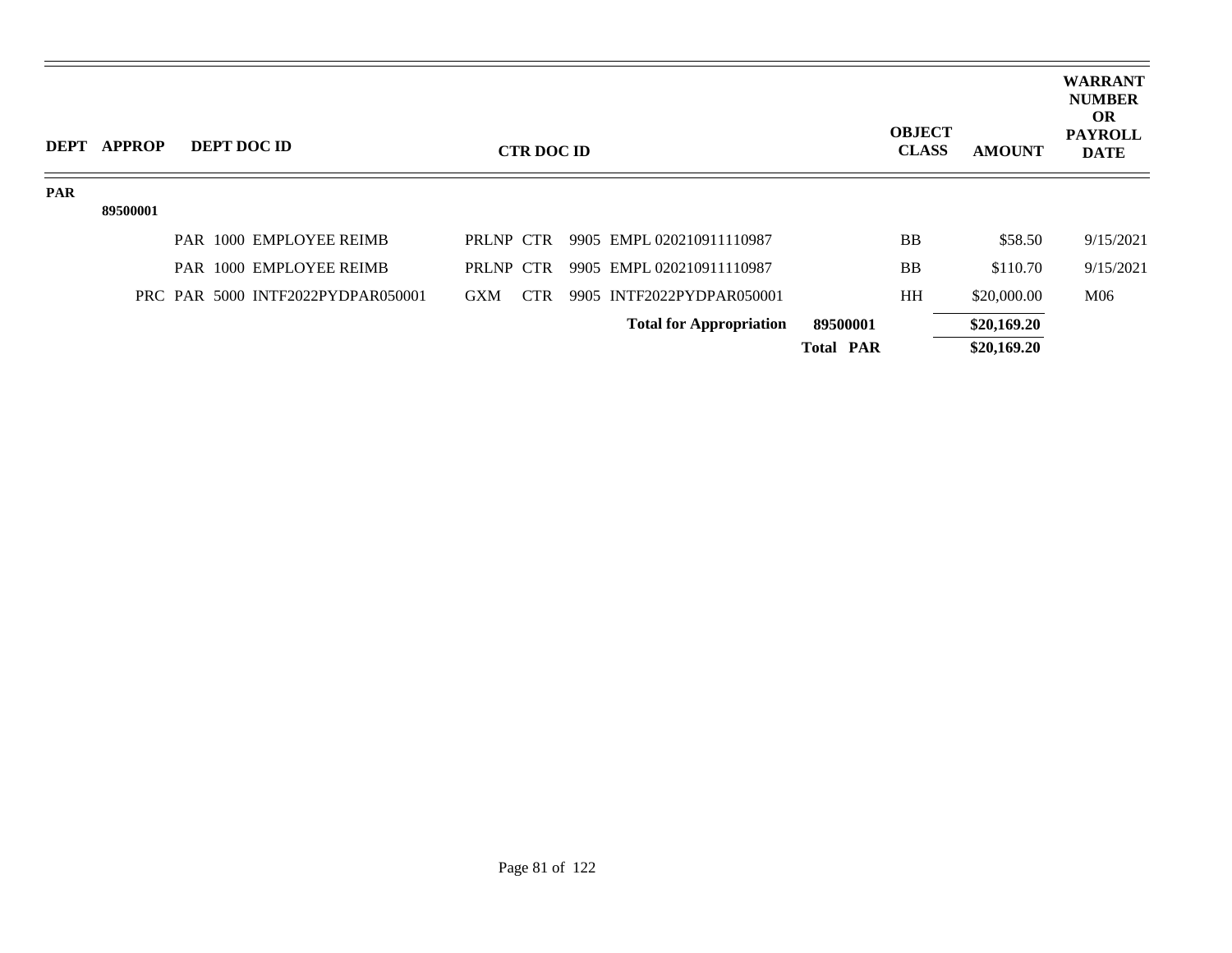|            | <b>DEPT APPROP</b> | DEPT DOC ID |                                   |            | <b>CTR DOC ID</b> |                                     | <b>OBJECT</b><br><b>CLASS</b> | <b>AMOUNT</b> | <b>WARRANT</b><br><b>NUMBER</b><br><b>OR</b><br><b>PAYROLL</b><br><b>DATE</b> |
|------------|--------------------|-------------|-----------------------------------|------------|-------------------|-------------------------------------|-------------------------------|---------------|-------------------------------------------------------------------------------|
| <b>POL</b> |                    |             |                                   |            |                   |                                     |                               |               |                                                                               |
|            | 81001001           |             |                                   |            |                   |                                     |                               |               |                                                                               |
|            |                    |             | POL 4000 EMPLOYEE REIMB           |            |                   | PRLNP CTR 9905 EMPL 020220212133028 | <b>BB</b>                     | \$221.96      | 2/16/2022                                                                     |
|            |                    |             | POL 4000 EMPLOYEE REIMB           | PRLNP CTR  |                   | 9905 EMPL 020220212107858           | <b>BB</b>                     | \$525.00      | 2/16/2022                                                                     |
|            |                    |             | POL 4000 EMPLOYEE REIMB           | PRLNP CTR  |                   | 9905 EMPL 020211106133108           | <b>BB</b>                     | \$79.68       | 11/10/2021                                                                    |
|            |                    |             | GAX POL 3700 INTF2022PYDPOL030001 | <b>GXM</b> | <b>CTR</b>        | 9905 INTF2022PYDPOL030001           | <b>DD</b>                     | \$188.68      | M <sub>03</sub>                                                               |
|            |                    |             | GAX POL 3700 INTF2022PYDPOL030002 | <b>GXM</b> | <b>CTR</b>        | 9905 INTF2022PYDPOL030002           | <b>DD</b>                     | \$58.31       | M <sub>03</sub>                                                               |
|            |                    |             | GAX POL 3700 INTF2022PYDPOL030003 | <b>GXM</b> | <b>CTR</b>        | 9905 INTF2022PYDPOL030003           | <b>DD</b>                     | \$33.88       | M <sub>03</sub>                                                               |
|            |                    |             | GAX POL 3700 INTF2022PYDPOL030004 | <b>GXM</b> | <b>CTR</b>        | 9905 INTF2022PYDPOL030004           | <b>DD</b>                     | \$89.92       | M <sub>03</sub>                                                               |
|            |                    |             | GAX POL 3700 INTF2022PYDPOL030005 | <b>GXM</b> | <b>CTR</b>        | 9905 INTF2022PYDPOL030005           | <b>DD</b>                     | \$89.92       | M <sub>03</sub>                                                               |
|            |                    |             | GAX POL 3700 INTF2022PYDPOL030006 | <b>GXM</b> | <b>CTR</b>        | 9905 INTF2022PYDPOL030006           | <b>DD</b>                     | \$56.02       | M <sub>03</sub>                                                               |
|            |                    |             | GAX POL 3700 INTF2022PYDPOL030007 | <b>GXM</b> | <b>CTR</b>        | 9905 INTF2022PYDPOL030007           | <b>DD</b>                     | \$132.82      | M <sub>03</sub>                                                               |
|            |                    |             | GAX POL 3700 INTF2022PYDPOL030008 | <b>GXM</b> | <b>CTR</b>        | 9905 INTF2022PYDPOL030008           | <b>DD</b>                     | \$81.93       | M <sub>03</sub>                                                               |
|            |                    |             | GAX POL 3700 INTF2022PYDPOL030009 | <b>GXM</b> | <b>CTR</b>        | 9905 INTF2022PYDPOL030009           | <b>DD</b>                     | \$98.77       | M <sub>03</sub>                                                               |
|            |                    |             | GAX POL 3700 INTF2022PYDPOL030010 | <b>GXM</b> | <b>CTR</b>        | 9905 INTF2022PYDPOL030010           | D <sub>D</sub>                | \$266.65      | M <sub>03</sub>                                                               |
|            |                    |             | GAX POL 3700 INTF2022PYDPOL030011 | <b>GXM</b> | <b>CTR</b>        | 9905 INTF2022PYDPOL030011           | <b>DD</b>                     | \$127.50      | M <sub>03</sub>                                                               |
|            |                    |             | GAX POL 3700 INTF2022PYDPOL030012 | <b>GXM</b> | <b>CTR</b>        | 9905 INTF2022PYDPOL030012           | <b>DD</b>                     | \$49.46       | M <sub>03</sub>                                                               |
|            |                    |             | GAX POL 3700 INTF2022PYDPOL030013 | <b>GXM</b> | <b>CTR</b>        | 9905 INTF2022PYDPOL030013           | <b>DD</b>                     | \$142.67      | M <sub>03</sub>                                                               |
|            |                    |             | GAX POL 3700 INTF2022PYDPOL030014 | <b>GXM</b> | <b>CTR</b>        | 9905 INTF2022PYDPOL030014           | <b>DD</b>                     | \$176.76      | M <sub>03</sub>                                                               |
|            |                    |             | GAX POL 3700 INTF2022PYDPOL030015 | <b>GXM</b> | <b>CTR</b>        | 9905 INTF2022PYDPOL030015           | <b>DD</b>                     | \$158.86      | M <sub>03</sub>                                                               |
|            |                    |             | GAX POL 3700 INTF2022PYDPOL030016 | <b>GXM</b> | <b>CTR</b>        | 9905 INTF2022PYDPOL030016           | <b>DD</b>                     | \$75.36       | M <sub>03</sub>                                                               |
|            |                    |             | GAX POL 3700 INTF2022PYDPOL030017 | <b>GXM</b> | <b>CTR</b>        | 9905 INTF2022PYDPOL030017           | <b>DD</b>                     | \$86.17       | M <sub>03</sub>                                                               |
|            |                    |             | GAX POL 3700 INTF2022PYDPOL030018 | <b>GXM</b> | <b>CTR</b>        | 9905 INTF2022PYDPOL030018           | <b>DD</b>                     | \$291.33      | M <sub>03</sub>                                                               |
|            |                    |             | GAX POL 3700 INTF2022PYDPOL030019 | <b>GXM</b> | <b>CTR</b>        | 9905 INTF2022PYDPOL030019           | <b>DD</b>                     | \$683.50      | M <sub>03</sub>                                                               |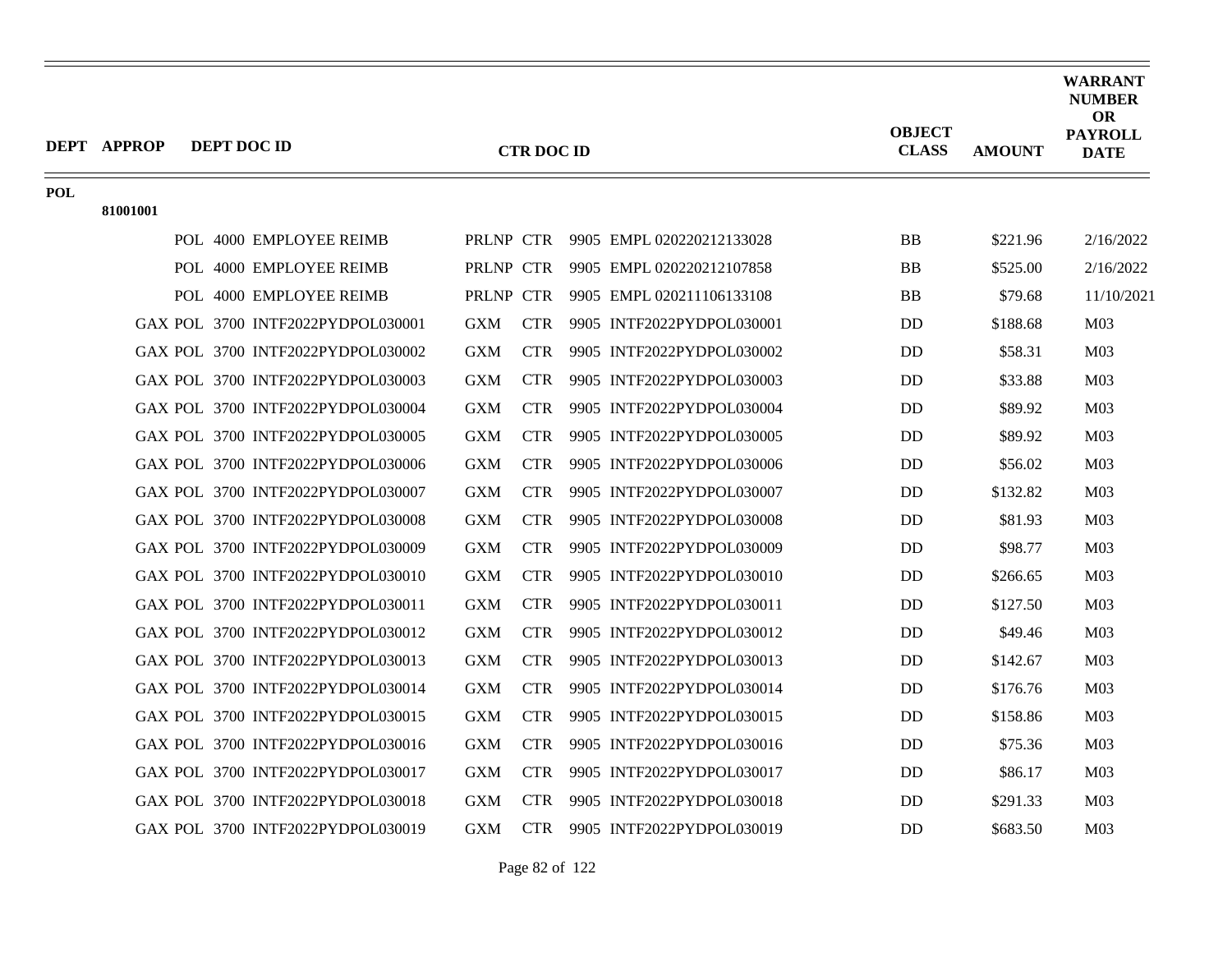| <b>DEPT APPROP</b> | <b>DEPT DOC ID</b> |                                   |            | <b>CTR DOC ID</b> |                           | <b>OBJECT</b><br><b>CLASS</b> | <b>AMOUNT</b> | <b>WARRANT</b><br><b>NUMBER</b><br><b>OR</b><br><b>PAYROLL</b><br><b>DATE</b> |
|--------------------|--------------------|-----------------------------------|------------|-------------------|---------------------------|-------------------------------|---------------|-------------------------------------------------------------------------------|
|                    |                    | GAX POL 3700 INTF2022PYDPOL030020 | <b>GXM</b> | <b>CTR</b>        | 9905 INTF2022PYDPOL030020 | DD                            | \$66.15       | M <sub>03</sub>                                                               |
|                    |                    | GAX POL 3700 INTF2022PYDPOL030021 | <b>GXM</b> | <b>CTR</b>        | 9905 INTF2022PYDPOL030021 | <b>DD</b>                     | \$66.15       | M <sub>03</sub>                                                               |
|                    |                    | PRC POL 1720 INTF2022PYDPOL030022 | <b>GXM</b> | <b>CTR</b>        | 9905 INTF2022PYDPOL030022 | JJ                            | \$276.50      | M <sub>03</sub>                                                               |
|                    |                    | PRC POL 3700 INTF2022PYDPOL030023 | <b>GXM</b> | <b>CTR</b>        | 9905 INTF2022PYDPOL030023 | EE                            | \$89.99       | M <sub>03</sub>                                                               |
|                    |                    | PRC POL 5010 INTF2022PYDPOL030024 | <b>GXM</b> | <b>CTR</b>        | 9905 INTF2022PYDPOL030024 | EE                            | \$208.64      | M <sub>03</sub>                                                               |
|                    |                    | GAX POL 3700 INTF2022PYDPOL030025 | <b>GXM</b> | <b>CTR</b>        | 9905 INTF2022PYDPOL030025 | <b>RR</b>                     | \$15,561.23   | M <sub>03</sub>                                                               |
|                    |                    | GAX POL 3412 INTF2022PYDPOL030026 | <b>GXM</b> | <b>CTR</b>        | 9905 INTF2022PYDPOL030026 | GG                            | \$433.04      | M <sub>03</sub>                                                               |
|                    |                    | GAX POL 3412 INTF2022PYDPOL030027 | <b>GXM</b> | <b>CTR</b>        | 9905 INTF2022PYDPOL030027 | GG                            | \$299.21      | M <sub>03</sub>                                                               |
|                    |                    | GAX POL 3412 INTF2022PYDPOL030028 | <b>GXM</b> | <b>CTR</b>        | 9905 INTF2022PYDPOL030028 | GG                            | \$356.54      | M <sub>03</sub>                                                               |
|                    |                    | GAX POL 3501 INTF2022PYDPOL030029 | <b>GXM</b> | <b>CTR</b>        | 9905 INTF2022PYDPOL030029 | GG                            | \$11,759.85   | M <sub>03</sub>                                                               |
|                    |                    | GAX POL 3501 INTF2022PYDPOL030030 | <b>GXM</b> | <b>CTR</b>        | 9905 INTF2022PYDPOL030030 | GG                            | \$7,112.96    | M <sub>03</sub>                                                               |
|                    |                    | GAX POL 3700 INTF2022PYDPOL030031 | <b>GXM</b> | <b>CTR</b>        | 9905 INTF2022PYDPOL030031 | <b>DD</b>                     | \$5.00        | M <sub>03</sub>                                                               |
|                    |                    | GAX POL 3700 INTF2022PYDPOL030032 | <b>GXM</b> | <b>CTR</b>        | 9905 INTF2022PYDPOL030032 | D <sub>D</sub>                | \$110.00      | M <sub>03</sub>                                                               |
|                    |                    | GAX POL 3700 INTF2022PYDPOL030033 | <b>GXM</b> | <b>CTR</b>        | 9905 INTF2022PYDPOL030033 | DD                            | \$42.00       | M <sub>03</sub>                                                               |
|                    |                    | PRC POL 3900 INTF2022PYDPOL030034 | <b>GXM</b> | <b>CTR</b>        | 9905 INTF2022PYDPOL030034 | LL                            | \$166.13      | M <sub>03</sub>                                                               |
|                    |                    | PRC POL 3900 INTF2022PYDPOL030035 | <b>GXM</b> | <b>CTR</b>        | 9905 INTF2022PYDPOL030035 | LL                            | \$169.34      | M <sub>03</sub>                                                               |
|                    |                    | PRC POL 3900 INTF2022PYDPOL030036 | <b>GXM</b> | <b>CTR</b>        | 9905 INTF2022PYDPOL030036 | LL                            | \$55.79       | M <sub>03</sub>                                                               |
|                    |                    | PRC POL 3900 INTF2022PYDPOL030037 | <b>GXM</b> | <b>CTR</b>        | 9905 INTF2022PYDPOL030037 | LL                            | \$33.64       | M <sub>03</sub>                                                               |
|                    |                    | PRC POL 3900 INTF2022PYDPOL030038 | <b>GXM</b> | <b>CTR</b>        | 9905 INTF2022PYDPOL030038 | LL                            | \$65.98       | M <sub>03</sub>                                                               |
|                    |                    | PRC POL 3900 INTF2022PYDPOL030039 | <b>GXM</b> | <b>CTR</b>        | 9905 INTF2022PYDPOL030039 | LL                            | \$79.61       | M <sub>03</sub>                                                               |
|                    |                    | PRC POL 5010 INTF2022PYDPOL030040 | <b>GXM</b> | <b>CTR</b>        | 9905 INTF2022PYDPOL030040 | EE                            | \$1,572.58    | M <sub>03</sub>                                                               |
|                    |                    | GAX POL 1500 INTF2022PYDPOL040001 | <b>GXM</b> | <b>CTR</b>        | 9905 INTF2022PYDPOL040001 | GG                            | \$1,105.23    | M <sub>04</sub>                                                               |
|                    |                    | GAX POL 1400 INTF2022PYDPOL040002 | <b>GXM</b> | <b>CTR</b>        | 9905 INTF2022PYDPOL040002 | GG                            | \$386.24      | M <sub>04</sub>                                                               |
|                    |                    | GAX POL 1400 INTF2022PYDPOL040003 | <b>GXM</b> | <b>CTR</b>        | 9905 INTF2022PYDPOL040003 | GG                            | \$313.85      | M04                                                                           |

Page 83 of 122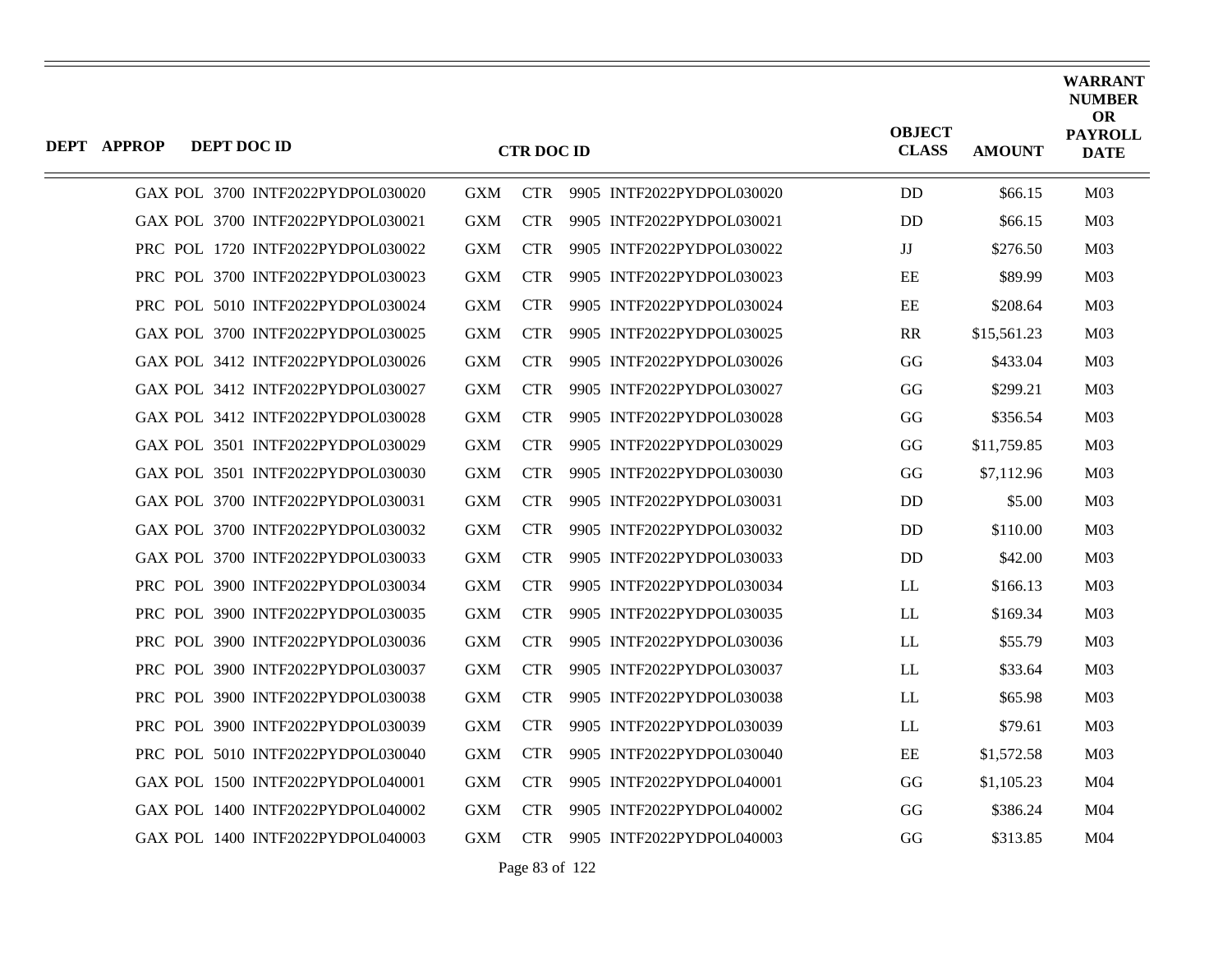| <b>DEPT APPROP</b> | DEPT DOC ID |                                   |            | <b>CTR DOC ID</b> |                               | <b>OBJECT</b><br><b>CLASS</b> | <b>AMOUNT</b> | <b>WARRANT</b><br><b>NUMBER</b><br><b>OR</b><br><b>PAYROLL</b><br><b>DATE</b> |
|--------------------|-------------|-----------------------------------|------------|-------------------|-------------------------------|-------------------------------|---------------|-------------------------------------------------------------------------------|
|                    |             | GAX POL 1400 INTF2022PYDPOL040004 | <b>GXM</b> |                   | CTR 9905 INTF2022PYDPOL040004 | GG                            | \$259.63      | M <sub>04</sub>                                                               |
|                    |             | GAX POL 1600 INTF2022PYDPOL040005 | <b>GXM</b> | <b>CTR</b>        | 9905 INTF2022PYDPOL040005     | GG                            | \$1,927.53    | M <sub>04</sub>                                                               |
|                    |             | GAX POL 3501 INTF2022PYDPOL040006 | <b>GXM</b> | <b>CTR</b>        | 9905 INTF2022PYDPOL040006     | GG                            | \$881.69      | M <sub>04</sub>                                                               |
|                    |             | GAX POL 3501 INTF2022PYDPOL040007 | <b>GXM</b> | <b>CTR</b>        | 9905 INTF2022PYDPOL040007     | GG                            | \$2,025.32    | M <sub>04</sub>                                                               |
|                    |             | GAX POL 3501 INTF2022PYDPOL040008 | <b>GXM</b> | <b>CTR</b>        | 9905 INTF2022PYDPOL040008     | GG                            | \$1,716.55    | M <sub>04</sub>                                                               |
|                    |             | GAX POL 3501 INTF2022PYDPOL040009 | <b>GXM</b> | <b>CTR</b>        | 9905 INTF2022PYDPOL040009     | GG                            | \$1,851.65    | M04                                                                           |
|                    |             | GAX POL 1500 INTF2022PYDPOL040010 | <b>GXM</b> | <b>CTR</b>        | 9905 INTF2022PYDPOL040010     | GG                            | \$1,457.77    | M <sub>04</sub>                                                               |
|                    |             | GAX POL 7150 INTF2022PYDPOL040011 | <b>GXM</b> | <b>CTR</b>        | 9905 INTF2022PYDPOL040011     | GG                            | \$919.09      | M <sub>04</sub>                                                               |
|                    |             | GAX POL 1200 INTF2022PYDPOL040012 | <b>GXM</b> | <b>CTR</b>        | 9905 INTF2022PYDPOL040012     | GG                            | \$1,129.46    | M <sub>04</sub>                                                               |
|                    |             | GAX POL 3501 INTF2022PYDPOL040013 | <b>GXM</b> | <b>CTR</b>        | 9905 INTF2022PYDPOL040013     | GG                            | \$207.28      | M <sub>04</sub>                                                               |
|                    |             | GAX POL 1400 INTF2022PYDPOL040014 | <b>GXM</b> | <b>CTR</b>        | 9905 INTF2022PYDPOL040014     | GG                            | \$4,138.99    | M <sub>04</sub>                                                               |
|                    |             | GAX POL 1300 INTF2022PYDPOL040015 | <b>GXM</b> | <b>CTR</b>        | 9905 INTF2022PYDPOL040015     | GG                            | \$462.16      | M <sub>04</sub>                                                               |
|                    |             | GAX POL 1500 INTF2022PYDPOL040016 | <b>GXM</b> | <b>CTR</b>        | 9905 INTF2022PYDPOL040016     | GG                            | \$351.53      | M <sub>04</sub>                                                               |
|                    |             | GAX POL 1400 INTF2022PYDPOL040017 | <b>GXM</b> | <b>CTR</b>        | 9905 INTF2022PYDPOL040017     | GG                            | \$1,353.36    | M <sub>04</sub>                                                               |
|                    |             | GAX POL 1600 INTF2022PYDPOL040018 | <b>GXM</b> | <b>CTR</b>        | 9905 INTF2022PYDPOL040018     | GG                            | \$76.98       | M <sub>04</sub>                                                               |
|                    |             | GAX POL 1600 INTF2022PYDPOL040019 | <b>GXM</b> | <b>CTR</b>        | 9905 INTF2022PYDPOL040019     | GG                            | \$86.59       | M <sub>04</sub>                                                               |
|                    |             | GAX POL 1600 INTF2022PYDPOL040020 | <b>GXM</b> | <b>CTR</b>        | 9905 INTF2022PYDPOL040020     | GG                            | \$490.96      | M <sub>04</sub>                                                               |
|                    |             | GAX POL 1740 INTF2022PYDPOL040021 | <b>GXM</b> | <b>CTR</b>        | 9905 INTF2022PYDPOL040021     | GG                            | \$297.76      | M <sub>04</sub>                                                               |
|                    |             | GAX POL 3501 INTF2022PYDPOL040022 | <b>GXM</b> | <b>CTR</b>        | 9905 INTF2022PYDPOL040022     | GG                            | \$19.00       | M <sub>04</sub>                                                               |
|                    |             | GAX POL 3501 INTF2022PYDPOL040023 | <b>GXM</b> | <b>CTR</b>        | 9905 INTF2022PYDPOL040023     | GG                            | \$321.12      | M <sub>04</sub>                                                               |
|                    |             | GAX POL 1600 INTF2022PYDPOL040024 | <b>GXM</b> | <b>CTR</b>        | 9905 INTF2022PYDPOL040024     | GG                            | \$79.48       | M <sub>04</sub>                                                               |
|                    |             | GAX POL 3501 INTF2022PYDPOL040025 | <b>GXM</b> | <b>CTR</b>        | 9905 INTF2022PYDPOL040025     | GG                            | \$1,003.97    | M <sub>04</sub>                                                               |
|                    |             | GAX POL 1600 INTF2022PYDPOL040026 | <b>GXM</b> | <b>CTR</b>        | 9905 INTF2022PYDPOL040026     | GG                            | \$49.17       | M <sub>04</sub>                                                               |
|                    |             | GAX POL 1600 INTF2022PYDPOL040027 | GXM        |                   | CTR 9905 INTF2022PYDPOL040027 | GG                            | \$37.44       | M <sub>04</sub>                                                               |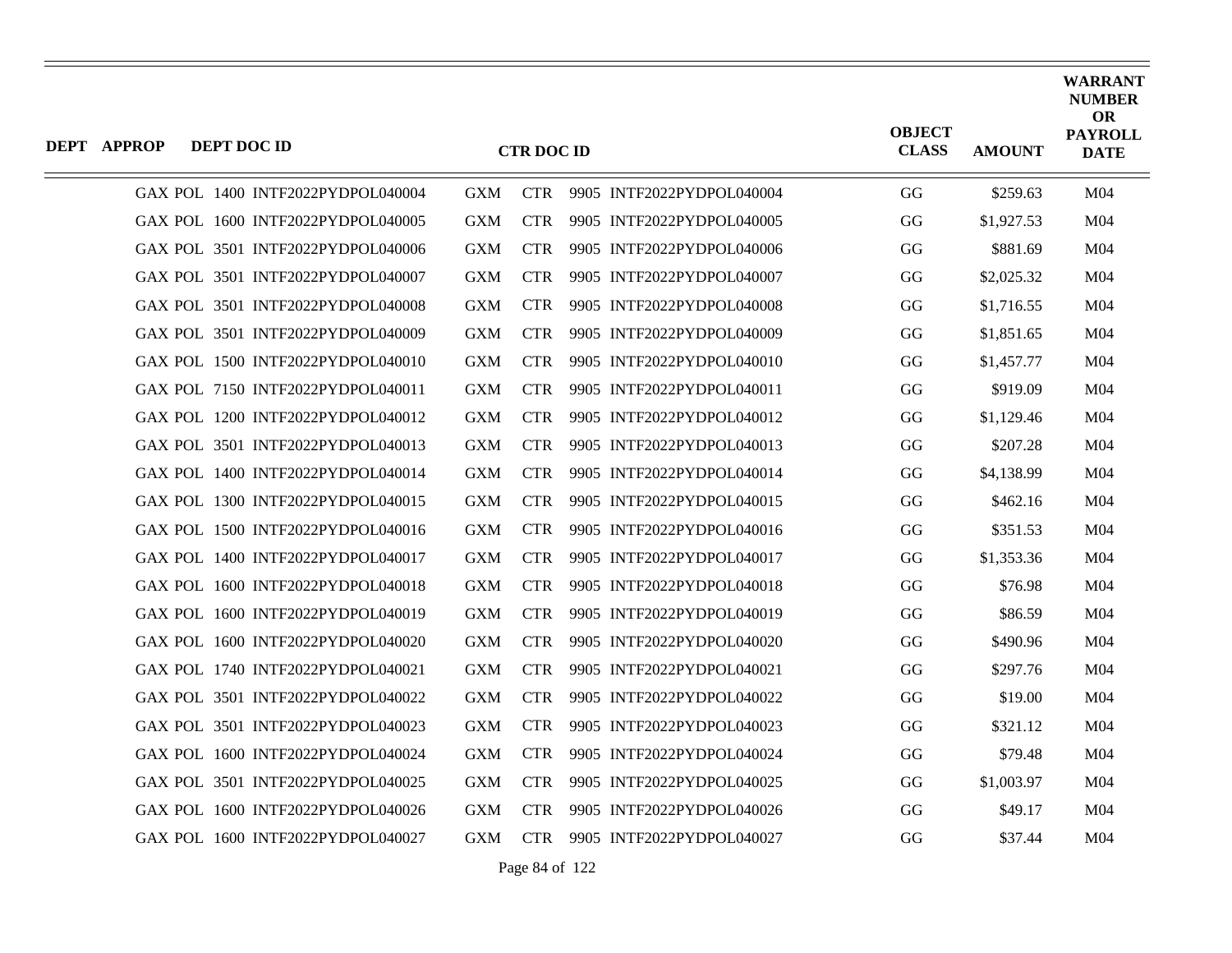| DEPT APPROP | DEPT DOC ID |                                   |            | <b>CTR DOC ID</b> |                               |        | <b>OBJECT</b><br><b>CLASS</b> | <b>AMOUNT</b> | <b>WARRANT</b><br><b>NUMBER</b><br>OR<br><b>PAYROLL</b><br><b>DATE</b> |
|-------------|-------------|-----------------------------------|------------|-------------------|-------------------------------|--------|-------------------------------|---------------|------------------------------------------------------------------------|
|             |             | GAX POL 1500 INTF2022PYDPOL040028 | <b>GXM</b> | <b>CTR</b>        | 9905 INTF2022PYDPOL040028     |        | GG                            | \$609.29      | M <sub>04</sub>                                                        |
|             |             | GAX POL 7150 INTF2022PYDPOL040029 | <b>GXM</b> | <b>CTR</b>        | 9905 INTF2022PYDPOL040029     |        | GG                            | \$405.69      | M <sub>04</sub>                                                        |
|             |             | GAX POL 7150 INTF2022PYDPOL040030 | <b>GXM</b> | <b>CTR</b>        | 9905 INTF2022PYDPOL040030     |        | GG                            | \$369.40      | M <sub>04</sub>                                                        |
|             |             | GAX POL 1600 INTF2022PYDPOL040031 | <b>GXM</b> | <b>CTR</b>        | 9905 INTF2022PYDPOL040031     |        | GG                            | \$45.75       | M <sub>04</sub>                                                        |
|             |             | GAX POL 3501 INTF2022PYDPOL040032 | <b>GXM</b> | <b>CTR</b>        | 9905 INTF2022PYDPOL040032     |        | GG                            | \$46.43       | M <sub>04</sub>                                                        |
|             |             | GAX POL 1400 INTF2022PYDPOL040033 | <b>GXM</b> | <b>CTR</b>        | 9905 INTF2022PYDPOL040033     |        | GG                            | \$1,300.19    | M <sub>04</sub>                                                        |
|             |             | GAX POL 1400 INTF2022PYDPOL040034 | <b>GXM</b> | <b>CTR</b>        | 9905 INTF2022PYDPOL040034     |        | GG                            | \$471.08      | M <sub>04</sub>                                                        |
|             |             | GAX POL 3700 INTF2022PYDPOL060001 | <b>GXM</b> | <b>CTR</b>        | 9305 INTF2022PYDPOL060001     | $\ast$ | DD                            | \$104.01      | M07                                                                    |
|             |             | GAX POL 3700 INTF2022PYDPOL060002 | <b>GXM</b> | <b>CTR</b>        | 9305 INTF2022PYDPOL060002     | ∗      | DD                            | \$131.38      | M07                                                                    |
|             |             | GAX POL 3700 INTF2022PYDPOL060003 | <b>GXM</b> | <b>CTR</b>        | 9305 INTF2022PYDPOL060003     | $\ast$ | <b>DD</b>                     | \$91.44       | M07                                                                    |
|             |             | GAX POL 3700 INTF2022PYDPOL060004 | <b>GXM</b> | <b>CTR</b>        | 9305 INTF2022PYDPOL060004     | $\ast$ | <b>DD</b>                     | \$91.44       | M07                                                                    |
|             |             | GAX POL 3700 INTF2022PYDPOL060005 | <b>GXM</b> | <b>CTR</b>        | 9305 INTF2022PYDPOL060005     | $\ast$ | <b>DD</b>                     | \$91.44       | M07                                                                    |
|             |             | GAX POL 3700 INTF2022PYDPOL060006 | <b>GXM</b> | <b>CTR</b>        | 9305 INTF2022PYDPOL060006     | $\ast$ | DD                            | \$91.44       | M07                                                                    |
|             |             | GAX POL 3700 INTF2022PYDPOL060007 | <b>GXM</b> | <b>CTR</b>        | 9305 INTF2022PYDPOL060007     | $\ast$ | <b>DD</b>                     | \$91.44       | <b>M07</b>                                                             |
|             |             | GAX POL 3700 INTF2022PYDPOL060008 | <b>GXM</b> | <b>CTR</b>        | 9305 INTF2022PYDPOL060008     | $\ast$ | <b>DD</b>                     | \$91.44       | M07                                                                    |
|             |             | GAX POL 3700 INTF2022PYDPOL060009 | <b>GXM</b> | <b>CTR</b>        | 9305 INTF2022PYDPOL060009     | $\ast$ | DD                            | \$91.44       | M07                                                                    |
|             |             | GAX POL 3700 INTF2022PYDPOL060010 | <b>GXM</b> | <b>CTR</b>        | 9305 INTF2022PYDPOL060010     | $\ast$ | <b>DD</b>                     | \$91.44       | <b>M07</b>                                                             |
|             |             | GAX POL 3700 INTF2022PYDPOL060011 | <b>GXM</b> | <b>CTR</b>        | 9305 INTF2022PYDPOL060011     | ∗      | <b>DD</b>                     | \$91.44       | M07                                                                    |
|             |             | GAX POL 3700 INTF2022PYDPOL060012 | <b>GXM</b> | <b>CTR</b>        | 9305 INTF2022PYDPOL060012     | $\ast$ | <b>DD</b>                     | \$91.44       | M07                                                                    |
|             |             | GAX POL 3700 INTF2022PYDPOL060013 | <b>GXM</b> | <b>CTR</b>        | 9305 INTF2022PYDPOL060013     | $\ast$ | <b>DD</b>                     | \$65.91       | M07                                                                    |
|             |             | GAX POL 3700 INTF2022PYDPOL060014 | <b>GXM</b> | <b>CTR</b>        | 9305 INTF2022PYDPOL060014     | $\ast$ | <b>DD</b>                     | \$132.82      | M07                                                                    |
|             |             | GAX POL 3700 INTF2022PYDPOL060015 | <b>GXM</b> | <b>CTR</b>        | 9905 INTF2022PYDPOL060015     |        | <b>DD</b>                     | \$70.14       | M07                                                                    |
|             |             | GAX POL 3700 INTF2022PYDPOL060016 | <b>GXM</b> | <b>CTR</b>        | 9305 INTF2022PYDPOL060016     | ∗      | <b>DD</b>                     | \$250.00      | <b>M07</b>                                                             |
|             |             | GAX POL 3700 INTF2022PYDPOL060017 | <b>GXM</b> |                   | CTR 9305 INTF2022PYDPOL060017 | $\ast$ | <b>DD</b>                     | \$50.00       | M07                                                                    |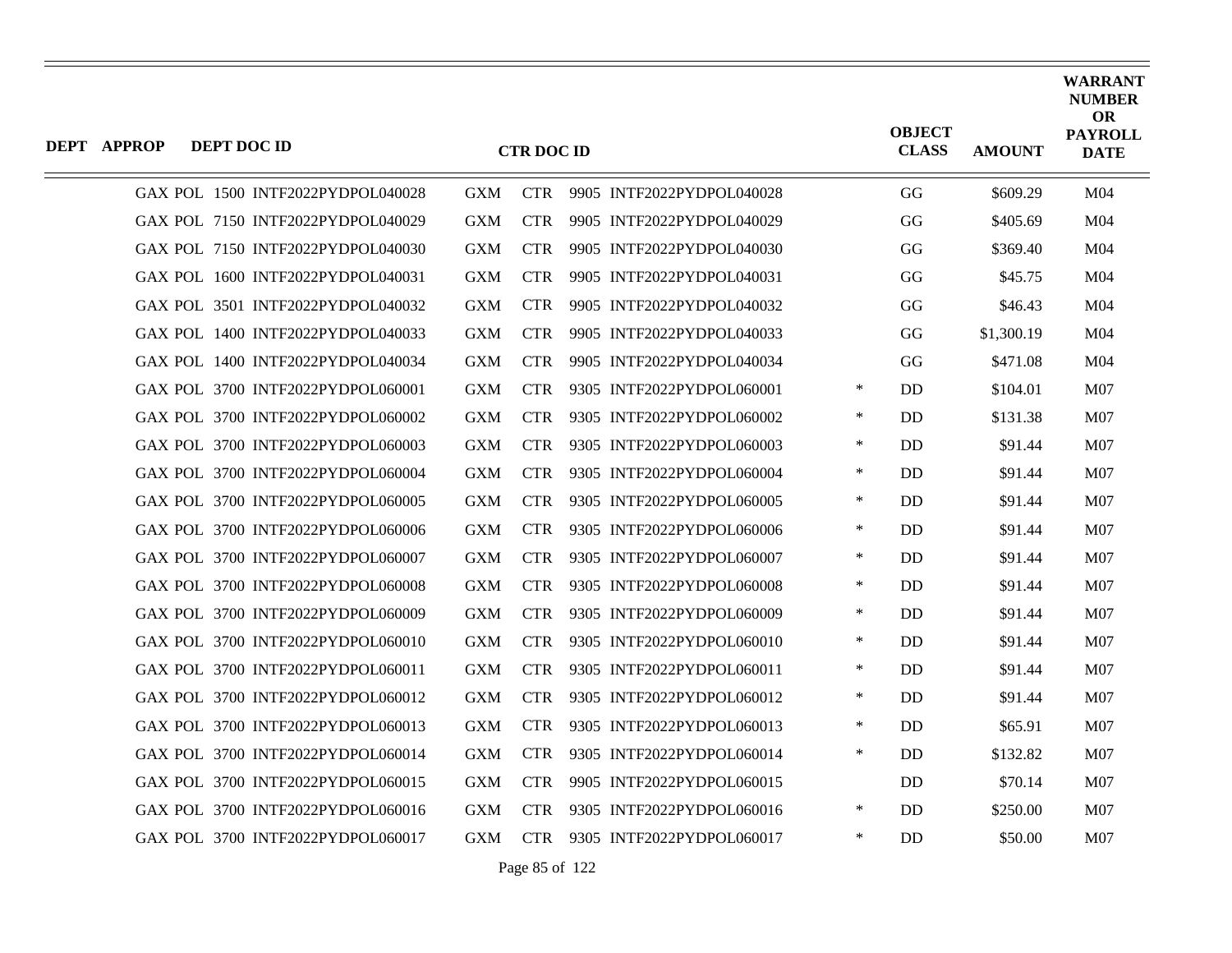| <b>DEPT APPROP</b> | DEPT DOC ID |                                   |            | <b>CTR DOC ID</b> |                           |        | <b>OBJECT</b><br><b>CLASS</b> | <b>AMOUNT</b> | <b>WARRANT</b><br><b>NUMBER</b><br><b>OR</b><br><b>PAYROLL</b><br><b>DATE</b> |
|--------------------|-------------|-----------------------------------|------------|-------------------|---------------------------|--------|-------------------------------|---------------|-------------------------------------------------------------------------------|
|                    |             | GAX POL 3700 INTF2022PYDPOL060018 | <b>GXM</b> | <b>CTR</b>        | 9305 INTF2022PYDPOL060018 | $\ast$ | <b>DD</b>                     | \$546.70      | M07                                                                           |
|                    |             | GAX POL 3700 INTF2022PYDPOL060019 | <b>GXM</b> | <b>CTR</b>        | 9305 INTF2022PYDPOL060019 | $\ast$ | <b>DD</b>                     | \$88.89       | M07                                                                           |
|                    |             | GAX POL 3700 INTF2022PYDPOL060020 | <b>GXM</b> | <b>CTR</b>        | 9305 INTF2022PYDPOL060020 | $\ast$ | DD                            | \$19.92       | M07                                                                           |
|                    |             | GAX POL 3700 INTF2022PYDPOL060021 | <b>GXM</b> | <b>CTR</b>        | 9305 INTF2022PYDPOL060021 | $\ast$ | DD                            | \$31.73       | M07                                                                           |
|                    |             | GAX POL 3700 INTF2022PYDPOL060022 | <b>GXM</b> | <b>CTR</b>        | 9305 INTF2022PYDPOL060022 | $\ast$ | <b>DD</b>                     | \$306.99      | M07                                                                           |
|                    |             | GAX POL 3700 INTF2022PYDPOL060023 | <b>GXM</b> | <b>CTR</b>        | 9305 INTF2022PYDPOL060023 | $\ast$ | DD.                           | \$136.26      | M07                                                                           |
|                    |             | GAX POL 3700 INTF2022PYDPOL060024 | <b>GXM</b> | <b>CTR</b>        | 9305 INTF2022PYDPOL060024 | $\ast$ | <b>DD</b>                     | \$60.15       | M07                                                                           |
|                    |             | GAX POL 3700 INTF2022PYDPOL060025 | <b>GXM</b> | <b>CTR</b>        | 9305 INTF2022PYDPOL060025 | $\ast$ | <b>DD</b>                     | \$60.15       | M07                                                                           |
|                    |             | GAX POL 3700 INTF2022PYDPOL060026 | <b>GXM</b> | <b>CTR</b>        | 9305 INTF2022PYDPOL060026 | $\ast$ | DD                            | \$60.15       | M07                                                                           |
|                    |             | GAX POL 3700 INTF2022PYDPOL060027 | <b>GXM</b> | <b>CTR</b>        | 9305 INTF2022PYDPOL060027 | $\ast$ | <b>DD</b>                     | \$60.15       | M07                                                                           |
|                    |             | GAX POL 3700 INTF2022PYDPOL060028 | <b>GXM</b> | <b>CTR</b>        | 9305 INTF2022PYDPOL060028 | $\ast$ | <b>DD</b>                     | \$60.15       | M <sub>07</sub>                                                               |
|                    |             | GAX POL 3700 INTF2022PYDPOL060029 | <b>GXM</b> | <b>CTR</b>        | 9305 INTF2022PYDPOL060029 | $\ast$ | DD                            | \$60.15       | M07                                                                           |
|                    |             | GAX POL 3700 INTF2022PYDPOL060030 | <b>GXM</b> | <b>CTR</b>        | 9305 INTF2022PYDPOL060030 | $\ast$ | DD                            | \$60.15       | M07                                                                           |
|                    |             | GAX POL 3700 INTF2022PYDPOL060031 | <b>GXM</b> | <b>CTR</b>        | 9305 INTF2022PYDPOL060031 | $\ast$ | <b>DD</b>                     | \$83.25       | M <sub>07</sub>                                                               |
|                    |             | GAX POL 3700 INTF2022PYDPOL060032 | <b>GXM</b> | <b>CTR</b>        | 9305 INTF2022PYDPOL060032 | ∗      | DD                            | \$83.25       | M07                                                                           |
|                    |             | GAX POL 3700 INTF2022PYDPOL060033 | <b>GXM</b> | <b>CTR</b>        | 9305 INTF2022PYDPOL060033 | $\ast$ | DD                            | \$83.25       | M07                                                                           |
|                    |             | GAX POL 3700 INTF2022PYDPOL060034 | <b>GXM</b> | <b>CTR</b>        | 9305 INTF2022PYDPOL060034 | $\ast$ | <b>DD</b>                     | \$83.25       | M <sub>07</sub>                                                               |
|                    |             | GAX POL 3700 INTF2022PYDPOL060035 | <b>GXM</b> | <b>CTR</b>        | 9305 INTF2022PYDPOL060035 | $\ast$ | DD                            | \$83.25       | <b>M07</b>                                                                    |
|                    |             | GAX POL 3700 INTF2022PYDPOL060036 | <b>GXM</b> | <b>CTR</b>        | 9305 INTF2022PYDPOL060036 | $\ast$ | DD                            | \$83.25       | M07                                                                           |
|                    |             | GAX POL 3700 INTF2022PYDPOL060037 | <b>GXM</b> | <b>CTR</b>        | 9305 INTF2022PYDPOL060037 | $\ast$ | <b>DD</b>                     | \$83.25       | M <sub>07</sub>                                                               |
|                    |             | GAX POL 3700 INTF2022PYDPOL060039 | <b>GXM</b> | <b>CTR</b>        | 9305 INTF2022PYDPOL060039 | $\ast$ | DD                            | \$593.11      | <b>M07</b>                                                                    |
|                    |             | GAX POL 3700 INTF2022PYDPOL060040 | <b>GXM</b> | <b>CTR</b>        | 9305 INTF2022PYDPOL060040 | $\ast$ | DD                            | \$75.36       | <b>M07</b>                                                                    |
|                    |             | GAX POL 3700 INTF2022PYDPOL060041 | <b>GXM</b> | <b>CTR</b>        | 9305 INTF2022PYDPOL060041 | $\ast$ | <b>DD</b>                     | \$125.70      | M07                                                                           |
|                    |             | GAX POL 3700 INTF2022PYDPOL060042 | <b>GXM</b> | <b>CTR</b>        | 9305 INTF2022PYDPOL060042 | $\ast$ | DD                            | \$49.39       | M07                                                                           |

Page 86 of 122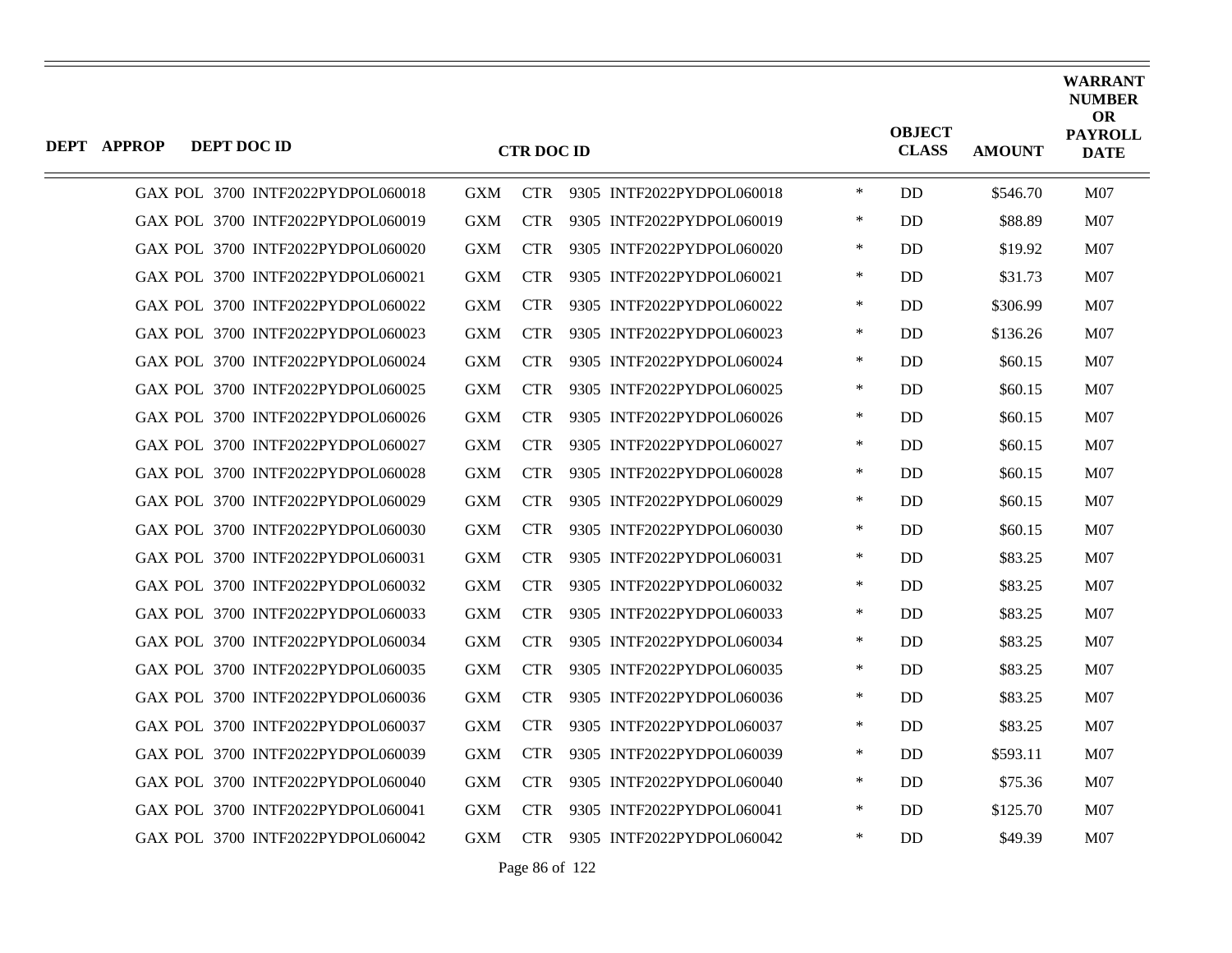| <b>DEPT APPROP</b> | DEPT DOC ID |                                   |            | <b>CTR DOC ID</b> |                           |        | <b>OBJECT</b><br><b>CLASS</b> | <b>AMOUNT</b> | <b>WARRANT</b><br><b>NUMBER</b><br><b>OR</b><br><b>PAYROLL</b><br><b>DATE</b> |
|--------------------|-------------|-----------------------------------|------------|-------------------|---------------------------|--------|-------------------------------|---------------|-------------------------------------------------------------------------------|
|                    |             | GAX POL 3700 INTF2022PYDPOL060043 | <b>GXM</b> | <b>CTR</b>        | 9305 INTF2022PYDPOL060043 | $\ast$ | DD.                           | \$49.39       | M07                                                                           |
|                    |             | GAX POL 3700 INTF2022PYDPOL060044 | <b>GXM</b> | <b>CTR</b>        | 9305 INTF2022PYDPOL060044 | $\ast$ | <b>DD</b>                     | \$68.60       | M07                                                                           |
|                    |             | GAX POL 3700 INTF2022PYDPOL060045 | <b>GXM</b> | <b>CTR</b>        | 9305 INTF2022PYDPOL060045 | $\ast$ | DD                            | \$98.77       | <b>M07</b>                                                                    |
|                    |             | GAX POL 3700 INTF2022PYDPOL060046 | <b>GXM</b> | <b>CTR</b>        | 9305 INTF2022PYDPOL060046 | $\ast$ | <b>DD</b>                     | \$496.61      | M07                                                                           |
|                    |             | GAX POL 3700 INTF2022PYDPOL060047 | <b>GXM</b> | <b>CTR</b>        | 9305 INTF2022PYDPOL060047 | $\ast$ | DD                            | \$2,738.38    | M <sub>07</sub>                                                               |
|                    |             | GAX POL 3700 INTF2022PYDPOL060048 | <b>GXM</b> | <b>CTR</b>        | 9305 INTF2022PYDPOL060048 | $\ast$ | <b>DD</b>                     | \$85.00       | M07                                                                           |
|                    |             | GAX POL 3700 INTF2022PYDPOL060049 | <b>GXM</b> | <b>CTR</b>        | 9305 INTF2022PYDPOL060049 | $\ast$ | <b>DD</b>                     | \$2,441.11    | M07                                                                           |
|                    |             | GAX POL 3700 INTF2022PYDPOL060050 | <b>GXM</b> | <b>CTR</b>        | 9305 INTF2022PYDPOL060050 | $\ast$ | DD                            | \$188.87      | <b>M07</b>                                                                    |
|                    |             | GAX POL 3700 INTF2022PYDPOL060051 | <b>GXM</b> | <b>CTR</b>        | 9305 INTF2022PYDPOL060051 | $\ast$ | <b>DD</b>                     | \$405.27      | M07                                                                           |
|                    |             | GAX POL 3700 INTF2022PYDPOL060052 | <b>GXM</b> | <b>CTR</b>        | 9305 INTF2022PYDPOL060052 | $\ast$ | DD.                           | \$345.60      | M07                                                                           |
|                    |             | GAX POL 3700 INTF2022PYDPOL060053 | <b>GXM</b> | <b>CTR</b>        | 9305 INTF2022PYDPOL060053 | $\ast$ | DD                            | \$1,840.23    | <b>M07</b>                                                                    |
|                    |             | GAX POL 3700 INTF2022PYDPOL060054 | <b>GXM</b> | <b>CTR</b>        | 9305 INTF2022PYDPOL060054 | $\ast$ | DD                            | \$35.34       | M07                                                                           |
|                    |             | GAX POL 3700 INTF2022PYDPOL060055 | <b>GXM</b> | <b>CTR</b>        | 9305 INTF2022PYDPOL060055 | $\ast$ | <b>DD</b>                     | \$60.11       | M07                                                                           |
|                    |             | GAX POL 3700 INTF2022PYDPOL060056 | <b>GXM</b> | <b>CTR</b>        | 9305 INTF2022PYDPOL060056 | $\ast$ | DD                            | \$61.34       | <b>M07</b>                                                                    |
|                    |             | GAX POL 3700 INTF2022PYDPOL060057 | <b>GXM</b> | <b>CTR</b>        | 9305 INTF2022PYDPOL060057 | $\ast$ | <b>DD</b>                     | \$686.66      | M07                                                                           |
|                    |             | GAX POL 3700 INTF2022PYDPOL060058 | GXM        | <b>CTR</b>        | 9305 INTF2022PYDPOL060058 | $\ast$ | DD                            | \$91.45       | M07                                                                           |
|                    |             | GAX POL 3700 INTF2022PYDPOL060059 | <b>GXM</b> | <b>CTR</b>        | 9905 INTF2022PYDPOL060059 |        | DD                            | \$1,886.14    | <b>M07</b>                                                                    |
|                    |             | GAX POL 3700 INTF2022PYDPOL060060 | <b>GXM</b> | <b>CTR</b>        | 9305 INTF2022PYDPOL060060 | $\ast$ | DD                            | \$65.91       | M07                                                                           |
|                    |             | GAX POL 3700 INTF2022PYDPOL060061 | <b>GXM</b> | <b>CTR</b>        | 9305 INTF2022PYDPOL060061 | $\ast$ | DD                            | \$293.04      | M07                                                                           |
|                    |             | GAX POL 3700 INTF2022PYDPOL060062 | <b>GXM</b> | <b>CTR</b>        | 9305 INTF2022PYDPOL060062 | $\ast$ | <b>DD</b>                     | \$7.20        | M07                                                                           |
|                    |             | GAX POL 3700 INTF2022PYDPOL060063 | <b>GXM</b> | <b>CTR</b>        | 9305 INTF2022PYDPOL060063 | $\ast$ | DD                            | \$49.97       | M07                                                                           |
|                    |             | GAX POL 3700 INTF2022PYDPOL060064 | <b>GXM</b> | <b>CTR</b>        | 9305 INTF2022PYDPOL060064 | $\ast$ | DD                            | \$23.44       | M07                                                                           |
|                    |             | GAX POL 3700 INTF2022PYDPOL060065 | <b>GXM</b> | <b>CTR</b>        | 9305 INTF2022PYDPOL060065 | $\ast$ | <b>DD</b>                     | \$9.20        | M07                                                                           |
|                    |             | GAX POL 3700 INTF2022PYDPOL060066 | <b>GXM</b> | <b>CTR</b>        | 9305 INTF2022PYDPOL060066 | $\ast$ | DD                            | \$57.64       | M07                                                                           |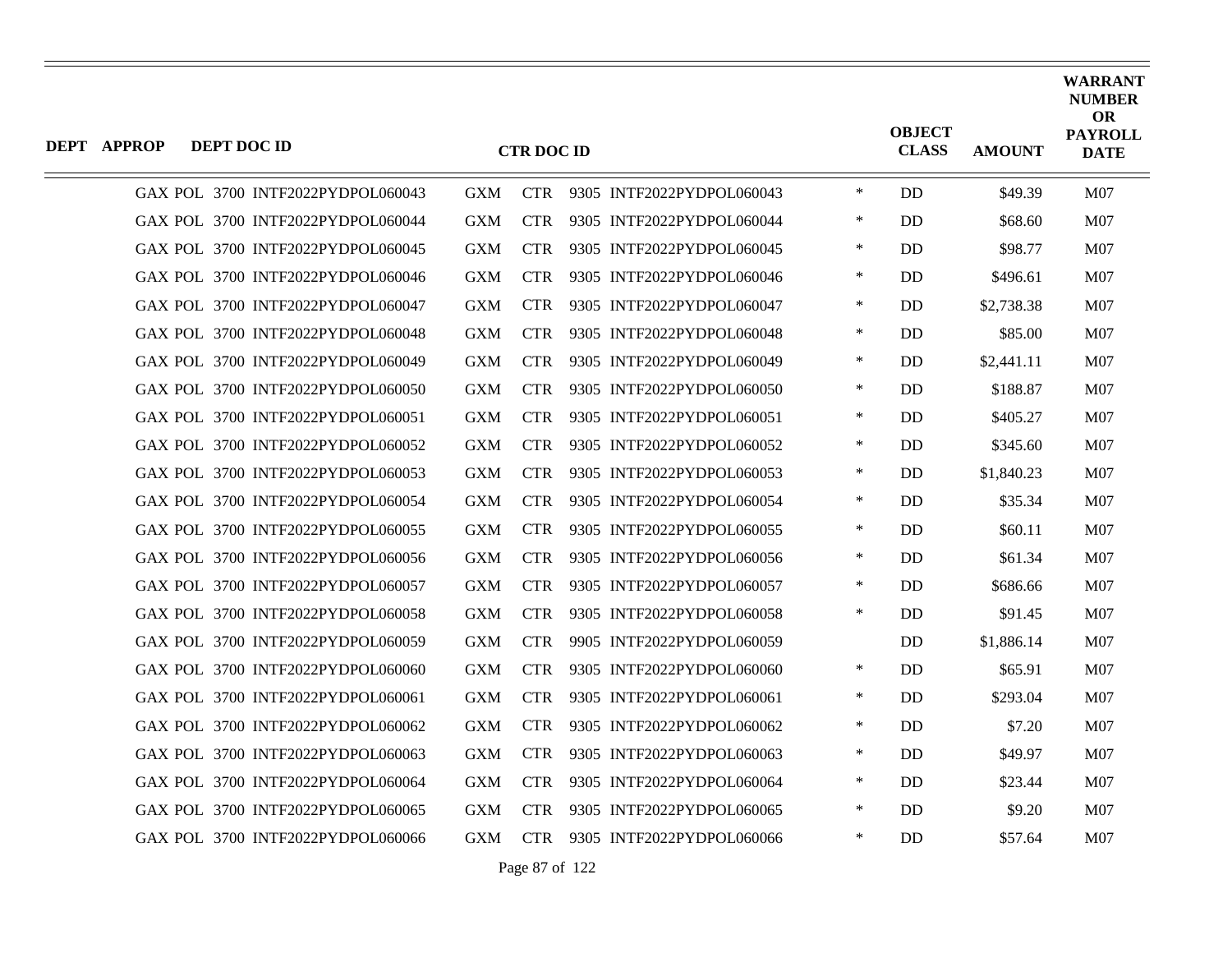| <b>DEPT APPROP</b> | DEPT DOC ID |                                   |            | <b>CTR DOC ID</b> |                           |        | <b>OBJECT</b><br><b>CLASS</b> | <b>AMOUNT</b> | <b>WARRANT</b><br><b>NUMBER</b><br><b>OR</b><br><b>PAYROLL</b><br><b>DATE</b> |
|--------------------|-------------|-----------------------------------|------------|-------------------|---------------------------|--------|-------------------------------|---------------|-------------------------------------------------------------------------------|
|                    |             | GAX POL 3700 INTF2022PYDPOL060067 | <b>GXM</b> | <b>CTR</b>        | 9305 INTF2022PYDPOL060067 | $\ast$ | DD.                           | \$96.34       | M07                                                                           |
|                    |             | GAX POL 3700 INTF2022PYDPOL060068 | <b>GXM</b> | <b>CTR</b>        | 9305 INTF2022PYDPOL060068 | $\ast$ | <b>DD</b>                     | \$96.34       | M07                                                                           |
|                    |             | GAX POL 3700 INTF2022PYDPOL060069 | <b>GXM</b> | <b>CTR</b>        | 9305 INTF2022PYDPOL060069 | $\ast$ | DD                            | \$8.87        | <b>M07</b>                                                                    |
|                    |             | GAX POL 3700 INTF2022PYDPOL060070 | <b>GXM</b> | <b>CTR</b>        | 9305 INTF2022PYDPOL060070 | $\ast$ | <b>DD</b>                     | \$239.85      | <b>M07</b>                                                                    |
|                    |             | GAX POL 3700 INTF2022PYDPOL060071 | <b>GXM</b> | <b>CTR</b>        | 9305 INTF2022PYDPOL060071 | $\ast$ | DD                            | \$44.45       | M <sub>07</sub>                                                               |
|                    |             | GAX POL 3700 INTF2022PYDPOL060072 | <b>GXM</b> | <b>CTR</b>        | 9305 INTF2022PYDPOL060072 | $\ast$ | DD                            | \$32.96       | <b>M07</b>                                                                    |
|                    |             | GAX POL 3700 INTF2022PYDPOL060073 | <b>GXM</b> | <b>CTR</b>        | 9305 INTF2022PYDPOL060073 | $\ast$ | <b>DD</b>                     | \$613.83      | M07                                                                           |
|                    |             | GAX POL 3700 INTF2022PYDPOL060074 | <b>GXM</b> | <b>CTR</b>        | 9305 INTF2022PYDPOL060074 | $\ast$ | DD                            | \$101.03      | <b>M07</b>                                                                    |
|                    |             | GAX POL 3700 INTF2022PYDPOL060075 | <b>GXM</b> | <b>CTR</b>        | 9305 INTF2022PYDPOL060075 | $\ast$ | <b>DD</b>                     | \$61.34       | M07                                                                           |
|                    |             | GAX POL 3700 INTF2022PYDPOL060076 | <b>GXM</b> | <b>CTR</b>        | 9305 INTF2022PYDPOL060076 | $\ast$ | <b>DD</b>                     | \$37.03       | M07                                                                           |
|                    |             | GAX POL 3700 INTF2022PYDPOL060077 | <b>GXM</b> | <b>CTR</b>        | 9305 INTF2022PYDPOL060077 | $\ast$ | DD                            | \$50.20       | <b>M07</b>                                                                    |
|                    |             | GAX POL 3700 INTF2022PYDPOL060078 | <b>GXM</b> | <b>CTR</b>        | 9305 INTF2022PYDPOL060078 | $\ast$ | DD                            | \$7.01        | M07                                                                           |
|                    |             | GAX POL 3700 INTF2022PYDPOL060079 | <b>GXM</b> | <b>CTR</b>        | 9305 INTF2022PYDPOL060079 | $\ast$ | <b>DD</b>                     | \$61.34       | M07                                                                           |
|                    |             | GAX POL 3700 INTF2022PYDPOL060080 | <b>GXM</b> | <b>CTR</b>        | 9305 INTF2022PYDPOL060080 | $\ast$ | DD                            | \$344.09      | <b>M07</b>                                                                    |
|                    |             | GAX POL 3700 INTF2022PYDPOL060081 | <b>GXM</b> | <b>CTR</b>        | 9305 INTF2022PYDPOL060081 | $\ast$ | <b>DD</b>                     | \$168.40      | M07                                                                           |
|                    |             | GAX POL 3700 INTF2022PYDPOL060082 | GXM        | <b>CTR</b>        | 9305 INTF2022PYDPOL060082 | $\ast$ | DD                            | \$273.88      | M07                                                                           |
|                    |             | GAX POL 3700 INTF2022PYDPOL060083 | <b>GXM</b> | <b>CTR</b>        | 9305 INTF2022PYDPOL060083 | $\ast$ | DD                            | \$24.65       | <b>M07</b>                                                                    |
|                    |             | GAX POL 3700 INTF2022PYDPOL060084 | <b>GXM</b> | <b>CTR</b>        | 9305 INTF2022PYDPOL060084 | $\ast$ | DD                            | \$113.24      | M07                                                                           |
|                    |             | GAX POL 3700 INTF2022PYDPOL060085 | <b>GXM</b> | <b>CTR</b>        | 9305 INTF2022PYDPOL060085 | $\ast$ | DD                            | \$50.42       | M07                                                                           |
|                    |             | GAX POL 3700 INTF2022PYDPOL060086 | <b>GXM</b> | <b>CTR</b>        | 9305 INTF2022PYDPOL060086 | $\ast$ | <b>DD</b>                     | \$284.20      | M07                                                                           |
|                    |             | GAX POL 3700 INTF2022PYDPOL060087 | <b>GXM</b> | <b>CTR</b>        | 9305 INTF2022PYDPOL060087 | $\ast$ | DD                            | \$161.66      | M07                                                                           |
|                    |             | GAX POL 3700 INTF2022PYDPOL060088 | <b>GXM</b> | <b>CTR</b>        | 9305 INTF2022PYDPOL060088 | $\ast$ | DD                            | \$15.96       | M07                                                                           |
|                    |             | GAX POL 3700 INTF2022PYDPOL060089 | <b>GXM</b> | <b>CTR</b>        | 9305 INTF2022PYDPOL060089 | $\ast$ | <b>DD</b>                     | \$7.54        | <b>M07</b>                                                                    |
|                    |             | GAX POL 3700 INTF2022PYDPOL060090 | <b>GXM</b> | <b>CTR</b>        | 9305 INTF2022PYDPOL060090 | $\ast$ | DD                            | \$2,660.90    | M07                                                                           |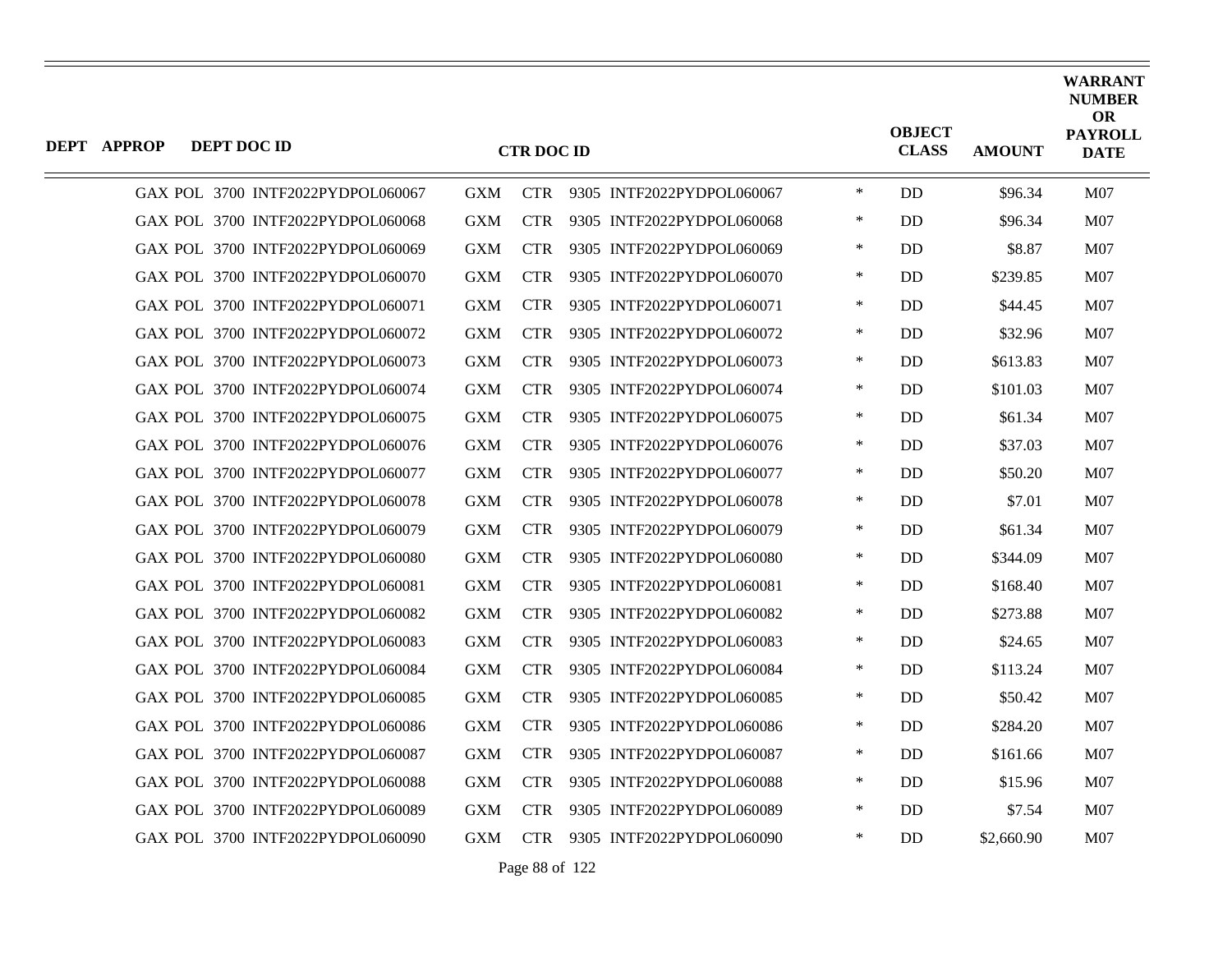| <b>DEPT APPROP</b> | DEPT DOC ID |                                   |            | <b>CTR DOC ID</b> |                           |        | <b>OBJECT</b><br><b>CLASS</b> | <b>AMOUNT</b> | <b>WARRANT</b><br><b>NUMBER</b><br>OR<br><b>PAYROLL</b><br><b>DATE</b> |
|--------------------|-------------|-----------------------------------|------------|-------------------|---------------------------|--------|-------------------------------|---------------|------------------------------------------------------------------------|
|                    |             | GAX POL 3700 INTF2022PYDPOL060091 | <b>GXM</b> | <b>CTR</b>        | 9305 INTF2022PYDPOL060091 | $\ast$ | <b>DD</b>                     | \$61.02       | M07                                                                    |
|                    |             | GAX POL 3700 INTF2022PYDPOL060092 | <b>GXM</b> | <b>CTR</b>        | 9305 INTF2022PYDPOL060092 | $\ast$ | <b>DD</b>                     | \$144.96      | M07                                                                    |
|                    |             | GAX POL 3700 INTF2022PYDPOL060093 | <b>GXM</b> | <b>CTR</b>        | 9305 INTF2022PYDPOL060093 | $\ast$ | D <sub>D</sub>                | \$3,303.99    | M07                                                                    |
|                    |             | GAX POL 3700 INTF2022PYDPOL060094 | <b>GXM</b> | <b>CTR</b>        | 9305 INTF2022PYDPOL060094 | ∗      | D <sub>D</sub>                | \$10.81       | M07                                                                    |
|                    |             | GAX POL 3700 INTF2022PYDPOL060095 | <b>GXM</b> | <b>CTR</b>        | 9305 INTF2022PYDPOL060095 | $\ast$ | <b>DD</b>                     | \$247.30      | M07                                                                    |
|                    |             | GAX POL 3700 INTF2022PYDPOL060096 | <b>GXM</b> | <b>CTR</b>        | 9905 INTF2022PYDPOL060096 |        | DD.                           | \$5,646.96    | M07                                                                    |
|                    |             | GAX POL 3700 INTF2022PYDPOL060097 | <b>GXM</b> | <b>CTR</b>        | 9305 INTF2022PYDPOL060097 | $\ast$ | <b>DD</b>                     | \$405.90      | M07                                                                    |
|                    |             | GAX POL 3501 INTF2022PYDPOL060098 | <b>GXM</b> | <b>CTR</b>        | 9905 INTF2022PYDPOL060098 |        | GG                            | \$2,297.86    | M07                                                                    |
|                    |             | GAX POL 3501 INTF2022PYDPOL060099 | <b>GXM</b> | <b>CTR</b>        | 9905 INTF2022PYDPOL060099 |        | GG                            | \$2,780.35    | M07                                                                    |
|                    |             | GAX POL 3501 INTF2022PYDPOL060100 | <b>GXM</b> | <b>CTR</b>        | 9905 INTF2022PYDPOL060100 |        | GG                            | \$3,163.44    | M07                                                                    |
|                    |             | GAX POL 3501 INTF2022PYDPOL060101 | <b>GXM</b> | <b>CTR</b>        | 9905 INTF2022PYDPOL060101 |        | GG                            | \$2,787.50    | M07                                                                    |
|                    |             | GAX POL 3412 INTF2022PYDPOL060102 | <b>GXM</b> | <b>CTR</b>        | 9905 INTF2022PYDPOL060102 |        | GG                            | \$894.83      | M07                                                                    |
|                    |             | GAX POL 3412 INTF2022PYDPOL060103 | <b>GXM</b> | <b>CTR</b>        | 9905 INTF2022PYDPOL060103 |        | GG                            | \$902.64      | M07                                                                    |
|                    |             | GAX POL 1300 INTF2022PYDPOL060104 | <b>GXM</b> | <b>CTR</b>        | 9905 INTF2022PYDPOL060104 |        | GG                            | \$1,329.35    | M07                                                                    |
|                    |             | GAX POL 1300 INTF2022PYDPOL060105 | <b>GXM</b> | <b>CTR</b>        | 9905 INTF2022PYDPOL060105 |        | GG                            | \$1,338.54    | M07                                                                    |
|                    |             | GAX POL 1600 INTF2022PYDPOL060106 | <b>GXM</b> | <b>CTR</b>        | 9905 INTF2022PYDPOL060106 |        | GG                            | \$249.63      | M07                                                                    |
|                    |             | GAX POL 1600 INTF2022PYDPOL060107 | <b>GXM</b> | <b>CTR</b>        | 9905 INTF2022PYDPOL060107 |        | GG                            | \$42.58       | M07                                                                    |
|                    |             | GAX POL 1500 INTF2022PYDPOL060108 | <b>GXM</b> | <b>CTR</b>        | 9905 INTF2022PYDPOL060108 |        | GG                            | \$803.96      | <b>M07</b>                                                             |
|                    |             | GAX POL 1500 INTF2022PYDPOL060109 | <b>GXM</b> | <b>CTR</b>        | 9905 INTF2022PYDPOL060109 |        | GG                            | \$64.30       | M07                                                                    |
|                    |             | GAX POL 1500 INTF2022PYDPOL060110 | <b>GXM</b> | <b>CTR</b>        | 9905 INTF2022PYDPOL060110 |        | GG                            | \$979.65      | M07                                                                    |
|                    |             | GAX POL 1300 INTF2022PYDPOL060111 | <b>GXM</b> | <b>CTR</b>        | 9305 INTF2022PYDPOL060111 | ∗      | GG                            | \$824.64      | M07                                                                    |
|                    |             | GAX POL 1300 INTF2022PYDPOL060112 | <b>GXM</b> | <b>CTR</b>        | 9305 INTF2022PYDPOL060112 | $\ast$ | GG                            | \$876.29      | M07                                                                    |
|                    |             | GAX POL 1300 INTF2022PYDPOL060113 | <b>GXM</b> | <b>CTR</b>        | 9305 INTF2022PYDPOL060113 | $\ast$ | GG                            | \$80.00       | M <sub>07</sub>                                                        |
|                    |             | PRC POL 3900 INTF2022PYDPOL060114 | <b>GXM</b> | <b>CTR</b>        | 9305 INTF2022PYDPOL060114 | $\ast$ | LL                            | \$90.00       | M07                                                                    |

Page 89 of 122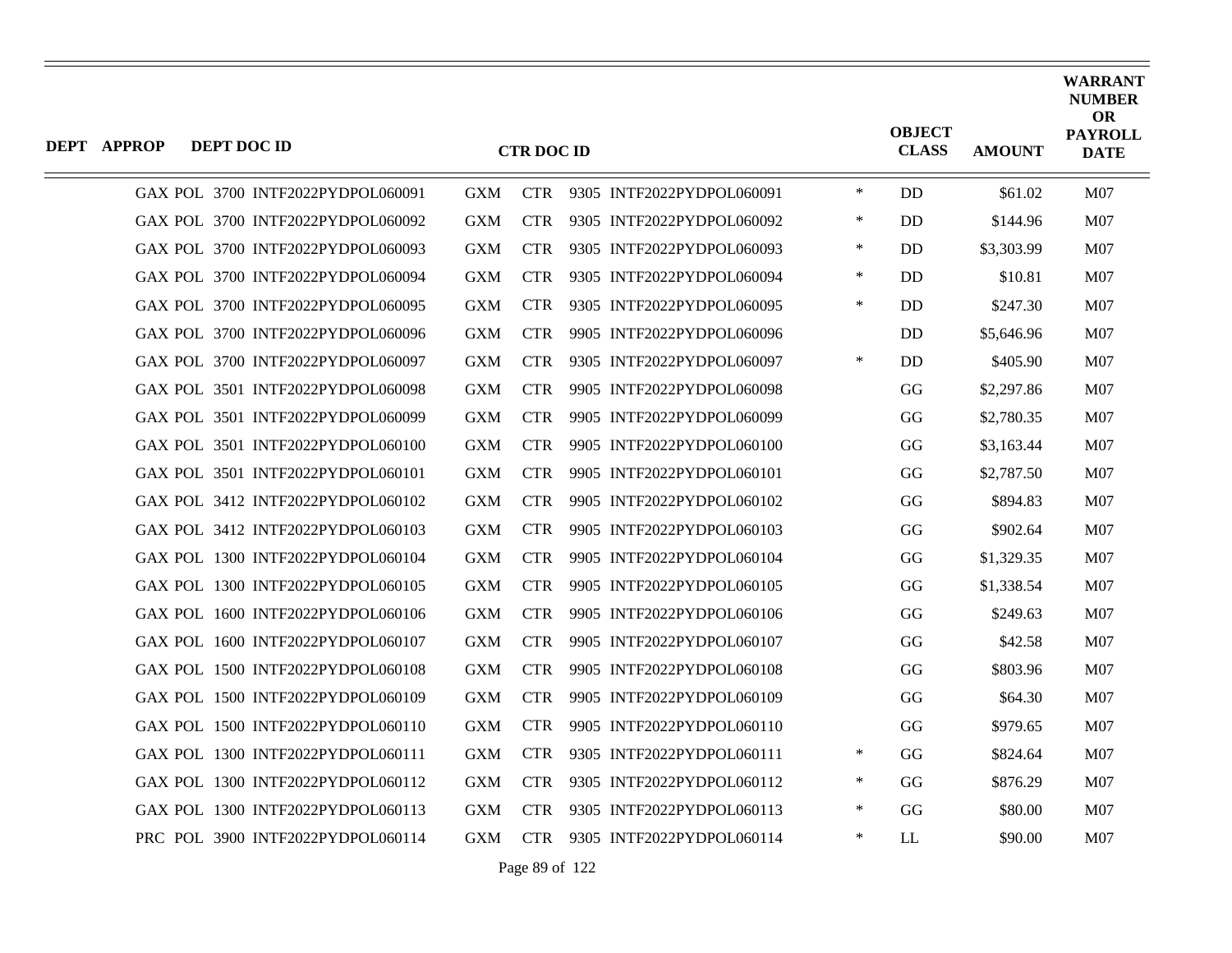| DEPT APPROP | DEPT DOC ID |                                   |            | <b>CTR DOC ID</b> |                           |        | <b>OBJECT</b><br><b>CLASS</b> | <b>AMOUNT</b> | <b>WARRANT</b><br><b>NUMBER</b><br><b>OR</b><br><b>PAYROLL</b><br><b>DATE</b> |
|-------------|-------------|-----------------------------------|------------|-------------------|---------------------------|--------|-------------------------------|---------------|-------------------------------------------------------------------------------|
|             |             |                                   |            |                   |                           |        |                               |               |                                                                               |
|             |             | PRC POL 3700 INTF2022PYDPOL060115 | <b>GXM</b> | <b>CTR</b>        | 9305 INTF2022PYDPOL060115 | $\ast$ | <b>DD</b>                     | \$466.20      | M07                                                                           |
|             |             | PRC POL 3700 INTF2022PYDPOL060116 | <b>GXM</b> | <b>CTR</b>        | 9305 INTF2022PYDPOL060116 | $\ast$ | <b>DD</b>                     | \$477.40      | M07                                                                           |
|             |             | PRC POL 3700 INTF2022PYDPOL060117 | <b>GXM</b> | <b>CTR</b>        | 9305 INTF2022PYDPOL060117 | ∗      | <b>DD</b>                     | \$468.44      | M07                                                                           |
|             |             | PRC POL 1500 INTF2022PYDPOL060118 | <b>GXM</b> | <b>CTR</b>        | 9905 INTF2022PYDPOL060118 |        | GG                            | \$488.58      | M07                                                                           |
|             |             | PRC POL 3900 INTF2022PYDPOL060119 | <b>GXM</b> | <b>CTR</b>        | 9305 INTF2022PYDPOL060119 | ∗      | <b>LL</b>                     | \$469.75      | M07                                                                           |
|             |             | PRC POL 3900 INTF2022PYDPOL060120 | <b>GXM</b> | <b>CTR</b>        | 9305 INTF2022PYDPOL060120 | $\ast$ | LL                            | \$200.70      | M07                                                                           |
|             |             | PRC POL 3530 INTF2022PYDPOL060121 | <b>GXM</b> | <b>CTR</b>        | 9305 INTF2022PYDPOL060121 | $\ast$ | <b>NN</b>                     | \$2,000.00    | M07                                                                           |
|             |             | PRC POL 7110 INTF2022PYDPOL060122 | <b>GXM</b> | <b>CTR</b>        | 9305 INTF2022PYDPOL060122 | $\ast$ | FF                            | \$500.00      | M07                                                                           |
|             |             | PRC POL 1200 INTF2022PYDPOL060123 | <b>GXM</b> | <b>CTR</b>        | 9305 INTF2022PYDPOL060123 | $\ast$ | GG                            | \$611.05      | M07                                                                           |
|             |             | PRC POL 3900 INTF2022PYDPOL060124 | <b>GXM</b> | <b>CTR</b>        | 9305 INTF2022PYDPOL060124 | $\ast$ | LL                            | \$55.00       | M07                                                                           |
|             |             | PRC POL 3900 INTF2022PYDPOL060125 | <b>GXM</b> | <b>CTR</b>        | 9305 INTF2022PYDPOL060125 | $\ast$ | LL                            | \$55.00       | M07                                                                           |
|             |             | PRC POL 3900 INTF2022PYDPOL060126 | <b>GXM</b> | <b>CTR</b>        | 9305 INTF2022PYDPOL060126 | $\ast$ | LL                            | \$229.14      | M07                                                                           |
|             |             | PRC POL 3900 INTF2022PYDPOL060127 | <b>GXM</b> | <b>CTR</b>        | 9305 INTF2022PYDPOL060127 | $\ast$ | LL                            | \$237.18      | M07                                                                           |
|             |             | PRC POL 3110 INTF2022PYDPOL060128 | <b>GXM</b> | <b>CTR</b>        | 9305 INTF2022PYDPOL060128 | $\ast$ | EE                            | \$2,159.85    | M07                                                                           |
|             |             | GAX POL 3700 INTF2022PYDPOL090001 | <b>GXM</b> | <b>CTR</b>        | 9905 INTF2022PYDPOL090001 |        | <b>DD</b>                     | \$98.40       | M09                                                                           |
|             |             | GAX POL 3700 INTF2022PYDPOL090002 | <b>GXM</b> | <b>CTR</b>        | 9905 INTF2022PYDPOL090002 |        | DD                            | \$1,629.32    | M09                                                                           |
|             |             | GAX POL 3700 INTF2022PYDPOL090003 | <b>GXM</b> | <b>CTR</b>        | 9905 INTF2022PYDPOL090003 |        | <b>DD</b>                     | \$33.91       | M09                                                                           |
|             |             | GAX POL 3700 INTF2022PYDPOL090004 | <b>GXM</b> | <b>CTR</b>        | 9905 INTF2022PYDPOL090004 |        | <b>DD</b>                     | \$90.00       | M09                                                                           |
|             |             | GAX POL 3700 INTF2022PYDPOL090005 | <b>GXM</b> | <b>CTR</b>        | 9905 INTF2022PYDPOL090005 |        | <b>DD</b>                     | \$90.00       | M09                                                                           |
|             |             | GAX POL 3700 INTF2022PYDPOL090006 | <b>GXM</b> | <b>CTR</b>        | 9905 INTF2022PYDPOL090006 |        | <b>DD</b>                     | \$75.64       | M09                                                                           |
|             |             | GAX POL 3700 INTF2022PYDPOL090007 | <b>GXM</b> | <b>CTR</b>        | 9905 INTF2022PYDPOL090007 |        | DD                            | \$34.49       | M09                                                                           |
|             |             | GAX POL 3700 INTF2022PYDPOL090008 | <b>GXM</b> | <b>CTR</b>        | 9905 INTF2022PYDPOL090008 |        | D <sub>D</sub>                | \$2,031.52    | M09                                                                           |
|             |             | GAX POL 3700 INTF2022PYDPOL090009 | <b>GXM</b> | <b>CTR</b>        | 9905 INTF2022PYDPOL090009 |        | DD                            | \$92.65       | M09                                                                           |
|             |             | GAX POL 3700 INTF2022PYDPOL090010 | <b>GXM</b> | <b>CTR</b>        | 9305 INTF2022PYDPOL090010 | ∗      | <b>DD</b>                     | \$1,851.22    | M09                                                                           |
|             |             |                                   |            |                   |                           |        |                               |               |                                                                               |

Page 90 of 122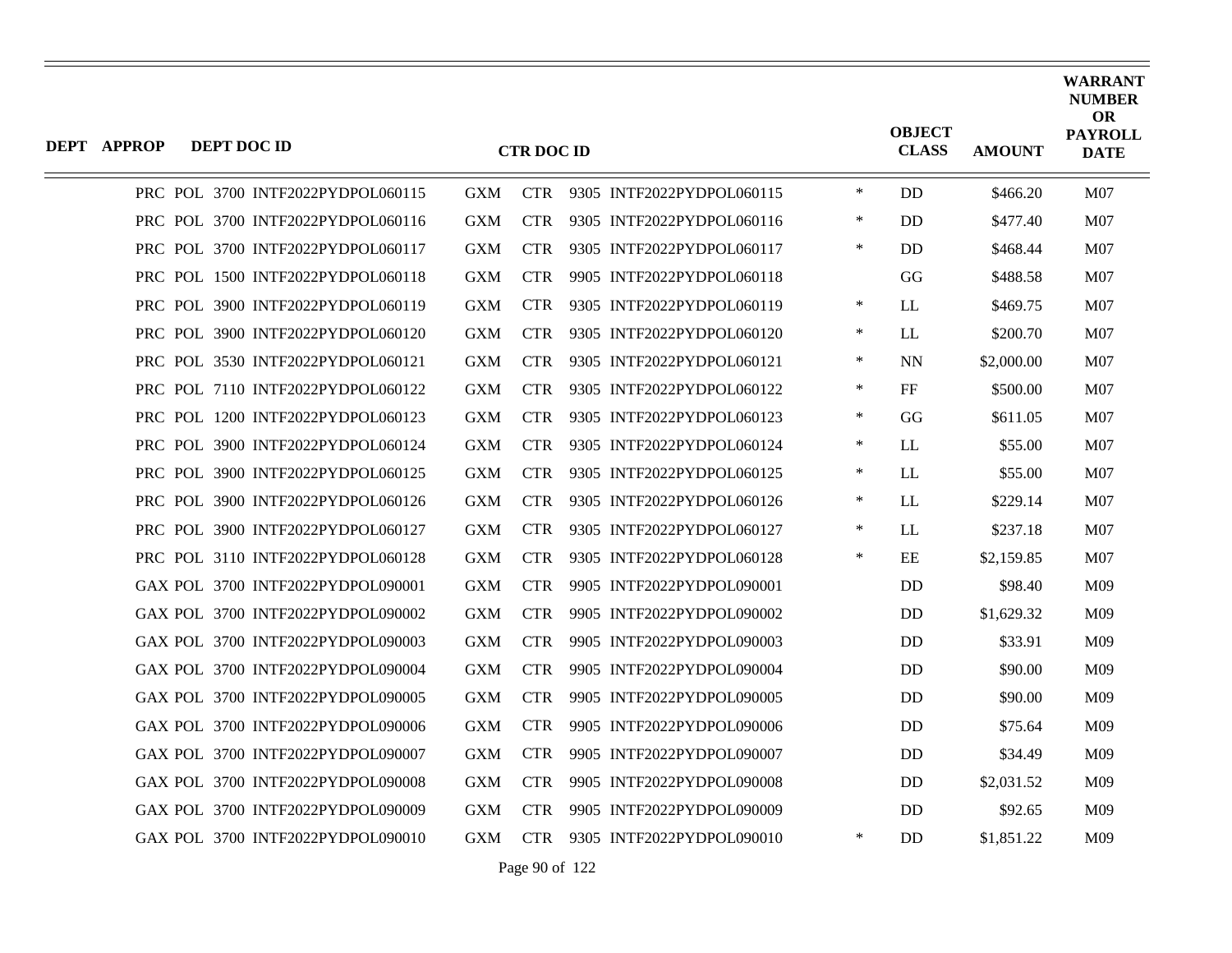| <b>DEPT APPROP</b> | DEPT DOC ID                       |            | <b>CTR DOC ID</b> |                               |        | <b>OBJECT</b><br><b>CLASS</b> | <b>AMOUNT</b> | <b>WARRANT</b><br><b>NUMBER</b><br><b>OR</b><br><b>PAYROLL</b><br><b>DATE</b> |
|--------------------|-----------------------------------|------------|-------------------|-------------------------------|--------|-------------------------------|---------------|-------------------------------------------------------------------------------|
|                    | GAX POL 3700 INTF2022PYDPOL090011 | <b>GXM</b> |                   | CTR 9305 INTF2022PYDPOL090011 | $\ast$ | <b>DD</b>                     | \$542.38      | M09                                                                           |
|                    | GAX POL 3700 INTF2022PYDPOL090012 | GXM        | <b>CTR</b>        | 9305 INTF2022PYDPOL090012     | $\ast$ | DD                            | \$64.87       | M09                                                                           |
|                    | GAX POL 3700 INTF2022PYDPOL090013 | GXM        | <b>CTR</b>        | 9305 INTF2022PYDPOL090013     | $\ast$ | <b>DD</b>                     | \$7.54        | M09                                                                           |
|                    | GAX POL 3700 INTF2022PYDPOL090014 | <b>GXM</b> | <b>CTR</b>        | 9305 INTF2022PYDPOL090014     | $\ast$ | <b>DD</b>                     | \$496.51      | M09                                                                           |
|                    | GAX POL 3700 INTF2022PYDPOL090015 | <b>GXM</b> | <b>CTR</b>        | 9305 INTF2022PYDPOL090015     | $\ast$ | DD                            | \$87.89       | M09                                                                           |
|                    | GAX POL 3700 INTF2022PYDPOL090016 | <b>GXM</b> | <b>CTR</b>        | 9305 INTF2022PYDPOL090016     | $\ast$ | <b>DD</b>                     | \$568.68      | M09                                                                           |
|                    | GAX POL 3700 INTF2022PYDPOL090017 | <b>GXM</b> | <b>CTR</b>        | 9305 INTF2022PYDPOL090017     | $\ast$ | <b>DD</b>                     | \$597.62      | M09                                                                           |
|                    | GAX POL 3700 INTF2022PYDPOL090018 | <b>GXM</b> | <b>CTR</b>        | 9305 INTF2022PYDPOL090018     | $\ast$ | DD                            | \$110.98      | M09                                                                           |
|                    | GAX POL 3700 INTF2022PYDPOL090019 | <b>GXM</b> | <b>CTR</b>        | 9305 INTF2022PYDPOL090019     | $\ast$ | DD                            | \$429.19      | M09                                                                           |
|                    | GAX POL 3700 INTF2022PYDPOL090020 | <b>GXM</b> | <b>CTR</b>        | 9305 INTF2022PYDPOL090020     | $\ast$ | <b>DD</b>                     | \$98.77       | M09                                                                           |
|                    | GAX POL 3700 INTF2022PYDPOL090021 | <b>GXM</b> | <b>CTR</b>        | 9305 INTF2022PYDPOL090021     | $\ast$ | <b>DD</b>                     | \$61.34       | M09                                                                           |
|                    | GAX POL 3700 INTF2022PYDPOL090022 | <b>GXM</b> | <b>CTR</b>        | 9305 INTF2022PYDPOL090022     | $\ast$ | <b>DD</b>                     | \$78.59       | M09                                                                           |
|                    | GAX POL 3700 INTF2022PYDPOL090023 | <b>GXM</b> | <b>CTR</b>        | 9305 INTF2022PYDPOL090023     | $\ast$ | DD                            | \$61.34       | M09                                                                           |
|                    | GAX POL 3700 INTF2022PYDPOL090024 | <b>GXM</b> | <b>CTR</b>        | 9305 INTF2022PYDPOL090024     | $\ast$ | DD                            | \$184.72      | M09                                                                           |
|                    | GAX POL 3700 INTF2022PYDPOL090025 | <b>GXM</b> | <b>CTR</b>        | 9305 INTF2022PYDPOL090025     | $\ast$ | DD                            | \$1,043.08    | M09                                                                           |
|                    | GAX POL 3700 INTF2022PYDPOL090026 | <b>GXM</b> | <b>CTR</b>        | 9305 INTF2022PYDPOL090026     | $\ast$ | <b>DD</b>                     | \$4,166.37    | M09                                                                           |
|                    | GAX POL 3700 INTF2022PYDPOL090027 | GXM        | <b>CTR</b>        | 9305 INTF2022PYDPOL090027     | $\ast$ | DD                            | \$65.91       | M09                                                                           |
|                    | GAX POL 3700 INTF2022PYDPOL090028 | <b>GXM</b> | <b>CTR</b>        | 9305 INTF2022PYDPOL090028     | $\ast$ | DD                            | \$270.16      | M09                                                                           |
|                    | GAX POL 3700 INTF2022PYDPOL090029 | <b>GXM</b> | <b>CTR</b>        | 9305 INTF2022PYDPOL090029     | $\ast$ | <b>DD</b>                     | \$68.23       | M09                                                                           |
|                    | GAX POL 3700 INTF2022PYDPOL090030 | <b>GXM</b> | <b>CTR</b>        | 9305 INTF2022PYDPOL090030     | $\ast$ | DD                            | \$7.37        | M09                                                                           |
|                    | GAX POL 3700 INTF2022PYDPOL090031 | <b>GXM</b> | <b>CTR</b>        | 9305 INTF2022PYDPOL090031     | $\ast$ | DD                            | \$31.75       | M09                                                                           |
|                    | GAX POL 3700 INTF2022PYDPOL090032 | <b>GXM</b> | <b>CTR</b>        | 9305 INTF2022PYDPOL090032     | ∗      | DD                            | \$91.62       | M09                                                                           |
|                    | GAX POL 3700 INTF2022PYDPOL090033 | <b>GXM</b> | <b>CTR</b>        | 9305 INTF2022PYDPOL090033     | $\ast$ | DD                            | \$177.27      | M09                                                                           |
|                    | GAX POL 3700 INTF2022PYDPOL090034 | <b>GXM</b> |                   | CTR 9305 INTF2022PYDPOL090034 | $\ast$ | DD                            | \$117.31      | M09                                                                           |
|                    |                                   |            |                   |                               |        |                               |               |                                                                               |

Page 91 of 122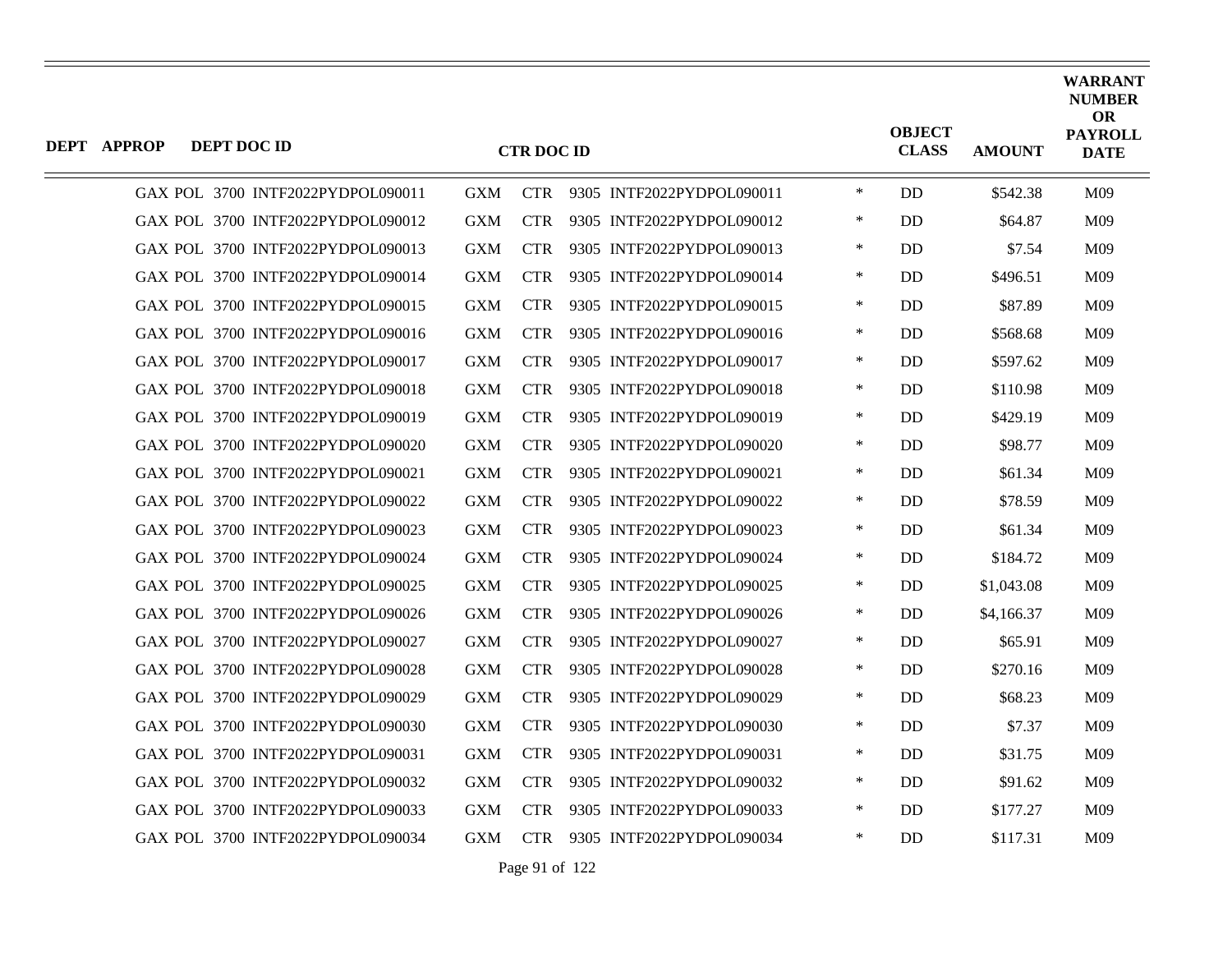| DEPT APPROP | DEPT DOC ID                       |            | <b>CTR DOC ID</b> |                               |        | <b>OBJECT</b><br><b>CLASS</b> | <b>AMOUNT</b> | <b>WARRANT</b><br><b>NUMBER</b><br><b>OR</b><br><b>PAYROLL</b><br><b>DATE</b> |
|-------------|-----------------------------------|------------|-------------------|-------------------------------|--------|-------------------------------|---------------|-------------------------------------------------------------------------------|
|             | GAX POL 3700 INTF2022PYDPOL090035 | <b>GXM</b> |                   | CTR 9305 INTF2022PYDPOL090035 | $\ast$ | DD                            | \$702.79      | M09                                                                           |
|             | GAX POL 3700 INTF2022PYDPOL090036 | <b>GXM</b> | <b>CTR</b>        | 9305 INTF2022PYDPOL090036     | $\ast$ | <b>DD</b>                     | \$113.24      | M09                                                                           |
|             | GAX POL 3700 INTF2022PYDPOL090037 | <b>GXM</b> | <b>CTR</b>        | 9305 INTF2022PYDPOL090037     | $\ast$ | <b>DD</b>                     | \$345.88      | M <sub>09</sub>                                                               |
|             | GAX POL 3700 INTF2022PYDPOL090038 | <b>GXM</b> | <b>CTR</b>        | 9305 INTF2022PYDPOL090038     | $\ast$ | <b>DD</b>                     | \$690.98      | M09                                                                           |
|             | GAX POL 3700 INTF2022PYDPOL090039 | <b>GXM</b> | <b>CTR</b>        | 9305 INTF2022PYDPOL090039     | $\ast$ | DD                            | \$75.36       | M09                                                                           |
|             | GAX POL 3700 INTF2022PYDPOL090040 | <b>GXM</b> | <b>CTR</b>        | 9305 INTF2022PYDPOL090040     | $\ast$ | <b>DD</b>                     | \$49.39       | M09                                                                           |
|             | GAX POL 3700 INTF2022PYDPOL090041 | <b>GXM</b> | <b>CTR</b>        | 9305 INTF2022PYDPOL090041     | ∗      | DD                            | \$88.41       | M <sub>09</sub>                                                               |
|             | GAX POL 3700 INTF2022PYDPOL090042 | <b>GXM</b> | <b>CTR</b>        | 9305 INTF2022PYDPOL090042     | $\ast$ | <b>DD</b>                     | \$61.34       | M09                                                                           |
|             | GAX POL 3700 INTF2022PYDPOL090043 | <b>GXM</b> | <b>CTR</b>        | 9305 INTF2022PYDPOL090043     | ∗      | DD                            | \$67.07       | M <sub>09</sub>                                                               |
|             | GAX POL 3700 INTF2022PYDPOL090044 | <b>GXM</b> | <b>CTR</b>        | 9305 INTF2022PYDPOL090044     | $\ast$ | DD                            | \$259.63      | M <sub>09</sub>                                                               |
|             | GAX POL 3700 INTF2022PYDPOL090045 | <b>GXM</b> | <b>CTR</b>        | 9305 INTF2022PYDPOL090045     | $\ast$ | DD                            | \$550.82      | M09                                                                           |
|             | GAX POL 3700 INTF2022PYDPOL090046 | <b>GXM</b> | <b>CTR</b>        | 9305 INTF2022PYDPOL090046     | ∗      | DD                            | \$2,636.21    | M <sub>09</sub>                                                               |
|             | GAX POL 3700 INTF2022PYDPOL090047 | <b>GXM</b> | <b>CTR</b>        | 9305 INTF2022PYDPOL090047     | $\ast$ | <b>DD</b>                     | \$247.56      | M09                                                                           |
|             | GAX POL 3700 INTF2022PYDPOL090048 | <b>GXM</b> | <b>CTR</b>        | 9305 INTF2022PYDPOL090048     | $\ast$ | DD                            | \$457.49      | M09                                                                           |
|             | GAX POL 3700 INTF2022PYDPOL090049 | <b>GXM</b> | <b>CTR</b>        | 9305 INTF2022PYDPOL090049     | $\ast$ | <b>DD</b>                     | \$62.60       | M <sub>09</sub>                                                               |
|             | GAX POL 3700 INTF2022PYDPOL090050 | <b>GXM</b> | <b>CTR</b>        | 9305 INTF2022PYDPOL090050     | $\ast$ | DD                            | \$62.60       | M09                                                                           |
|             | GAX POL 3700 INTF2022PYDPOL090051 | <b>GXM</b> | <b>CTR</b>        | 9305 INTF2022PYDPOL090051     | $\ast$ | <b>DD</b>                     | \$62.60       | M09                                                                           |
|             | GAX POL 3700 INTF2022PYDPOL090052 | <b>GXM</b> | <b>CTR</b>        | 9305 INTF2022PYDPOL090052     | ∗      | DD                            | \$11.12       | M <sub>09</sub>                                                               |
|             | GAX POL 3700 INTF2022PYDPOL090053 | <b>GXM</b> | <b>CTR</b>        | 9305 INTF2022PYDPOL090053     | $\ast$ | DD                            | \$3.75        | M09                                                                           |
|             | GAX POL 3700 INTF2022PYDPOL090054 | <b>GXM</b> | <b>CTR</b>        | 9305 INTF2022PYDPOL090054     | $\ast$ | DD                            | \$375.00      | M09                                                                           |
|             | GAX POL 3700 INTF2022PYDPOL090055 | <b>GXM</b> | <b>CTR</b>        | 9305 INTF2022PYDPOL090055     | ∗      | DD                            | \$394.00      | M <sub>09</sub>                                                               |
|             | PRC POL 7150 INTF2022PYDPOL090056 | <b>GXM</b> | <b>CTR</b>        | 9905 INTF2022PYDPOL090056     |        | DD                            | \$15.33       | M09                                                                           |
|             | PRC POL 1600 INTF2022PYDPOL090057 | <b>GXM</b> | <b>CTR</b>        | 9905 INTF2022PYDPOL090057     |        | DD                            | \$17.52       | M09                                                                           |
|             | PRC POL 3530 INTF2022PYDPOL090058 | <b>GXM</b> | <b>CTR</b>        | 9305 INTF2022PYDPOL090058     | ∗      | DD                            | \$9,850.00    | M <sub>09</sub>                                                               |

Page 92 of 122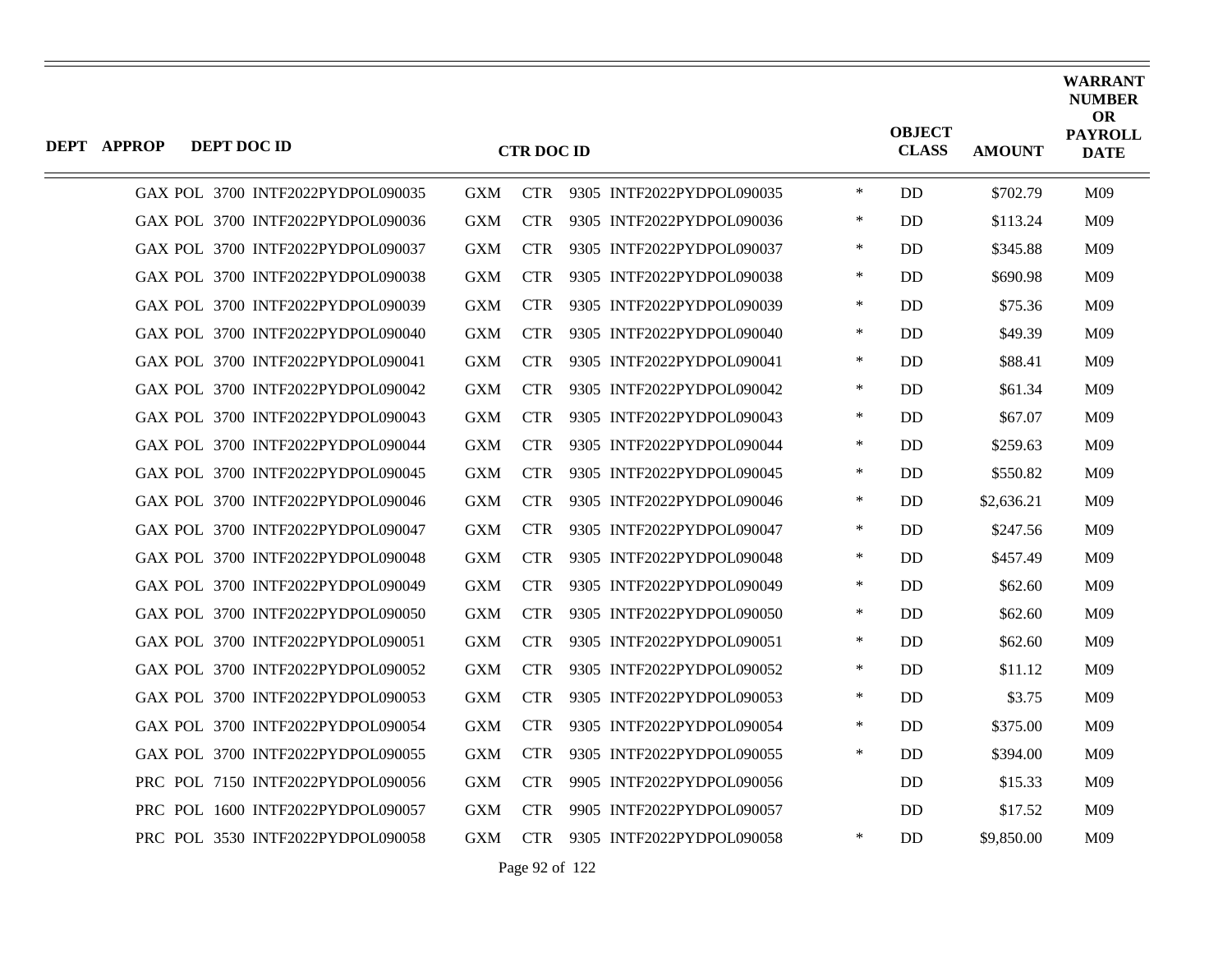| DEPT APPROP | DEPT DOC ID      |                                   |            | <b>CTR DOC ID</b> |                                     |        | <b>OBJECT</b><br><b>CLASS</b> | <b>AMOUNT</b> | <b>WARRANT</b><br><b>NUMBER</b><br>OR<br><b>PAYROLL</b><br><b>DATE</b> |
|-------------|------------------|-----------------------------------|------------|-------------------|-------------------------------------|--------|-------------------------------|---------------|------------------------------------------------------------------------|
|             |                  | PRC POL 3530 INTF2022PYDPOL090059 | <b>GXM</b> |                   | CTR 9305 INTF2022PYDPOL090059       | $\ast$ | DD                            | \$2,600.00    | M09                                                                    |
|             |                  | PRC POL 3530 INTF2022PYDPOL090060 | <b>GXM</b> | <b>CTR</b>        | 9305 INTF2022PYDPOL090060           | ∗      | DD                            | \$1,200.00    | M09                                                                    |
|             |                  | PRC POL 3530 INTF2022PYDPOL090061 | <b>GXM</b> | <b>CTR</b>        | 9305 INTF2022PYDPOL090061           | $\ast$ | DD.                           | \$4,015.48    | M09                                                                    |
|             |                  | PRC POL 1720 INTF2022PYDPOL090063 | <b>GXM</b> | <b>CTR</b>        | 9305 INTF2022PYDPOL090063           | $\ast$ | DD                            | \$311.58      | M09                                                                    |
|             |                  | PRC POL 1720 INTF2022PYDPOL090064 | <b>GXM</b> | <b>CTR</b>        | 9305 INTF2022PYDPOL090064           | $\ast$ | <b>DD</b>                     | \$491.69      | M09                                                                    |
|             | POL 4000 PAYROLL |                                   | PRLNP CTR  |                   | 9905 EMPL 020211106133108           |        | AA                            | \$23.49       | 11/10/2021                                                             |
|             | POL 4000 PAYROLL |                                   | PRLNP CTR  |                   | 9905 EMPL 020211106133108           |        | AA                            | \$275.62      | 11/10/2021                                                             |
|             | POL 4000 PAYROLL |                                   | PRLNP CTR  |                   | 9905 EMPL 020211106133108           |        | AA                            | \$578.85      | 11/10/2021                                                             |
|             | POL 4000 PAYROLL |                                   | PRLNP CTR  |                   | 9905 EMPL 020211106133108           |        | AA                            | \$450.00      | 11/10/2021                                                             |
|             | POL 4000 PAYROLL |                                   | PRLNP CTR  |                   | 9905 EMPL 020211106133108           |        | AA                            | \$904.00      | 11/10/2021                                                             |
|             | POL 4000 PAYROLL |                                   | PRLNP CTR  |                   | 9905 EMPL 020211106133108           |        | AA                            | \$720.00      | 11/10/2021                                                             |
|             | POL 4000 PAYROLL |                                   | PRLNP CTR  |                   | 9905 EMPL 020211106133108           |        | AA                            | \$687.38      | 11/10/2021                                                             |
|             | POL 4000 PAYROLL |                                   | PRLNP CTR  |                   | 9905 EMPL 020211106133108           |        | AA                            | \$1,520.00    | 11/10/2021                                                             |
|             | POL 4000 PAYROLL |                                   | PRLNP CTR  |                   | 9905 EMPL 020211106133108           |        | AA                            | \$10.50       | 11/10/2021                                                             |
|             | POL 4000 PAYROLL |                                   | PRLNP CTR  |                   | 9905 EMPL 020211106133108           |        | AA                            | \$10,442.10   | 11/10/2021                                                             |
|             | POL 4000 PAYROLL |                                   | PRLNP CTR  |                   | 9905 EMPL 020220212133028           |        | AA                            | \$19.50       | 2/16/2022                                                              |
|             | POL 4000 PAYROLL |                                   | PRLNP CTR  |                   | 9905 EMPL 020220212133028           |        | AA                            | \$224.00      | 2/16/2022                                                              |
|             | POL 4000 PAYROLL |                                   | PRLNP CTR  |                   | 9905 EMPL 020220212133028           |        | AA                            | \$96.38       | 2/16/2022                                                              |
|             | POL 4000 PAYROLL |                                   | PRLNP CTR  |                   | 9905 EMPL 020220212133028           |        | AA                            | \$280.00      | 2/16/2022                                                              |
|             | POL 4000 PAYROLL |                                   | PRLNP CTR  |                   | 9905 EMPL 020220212133028           |        | AA                            | \$14.06       | 2/16/2022                                                              |
|             | POL 4000 PAYROLL |                                   | PRLNP CTR  |                   | 9905 EMPL 020220212133028           |        | AA                            | \$1,084.80    | 2/16/2022                                                              |
|             | POL 4000 PAYROLL |                                   | PRLNP CTR  |                   | 9905 EMPL 020220212133028           |        | AA                            | \$70.20       | 2/16/2022                                                              |
|             | POL 4000 PAYROLL |                                   | PRLNP CTR  |                   | 9905 EMPL 020220212133028           |        | AA                            | \$1,036.80    | 2/16/2022                                                              |
|             | POL 4000 PAYROLL |                                   |            |                   | PRLNP CTR 9905 EMPL 020220212133028 |        | AA                            | \$304.00      | 2/16/2022                                                              |
|             |                  |                                   |            |                   |                                     |        |                               |               |                                                                        |

Page 93 of 122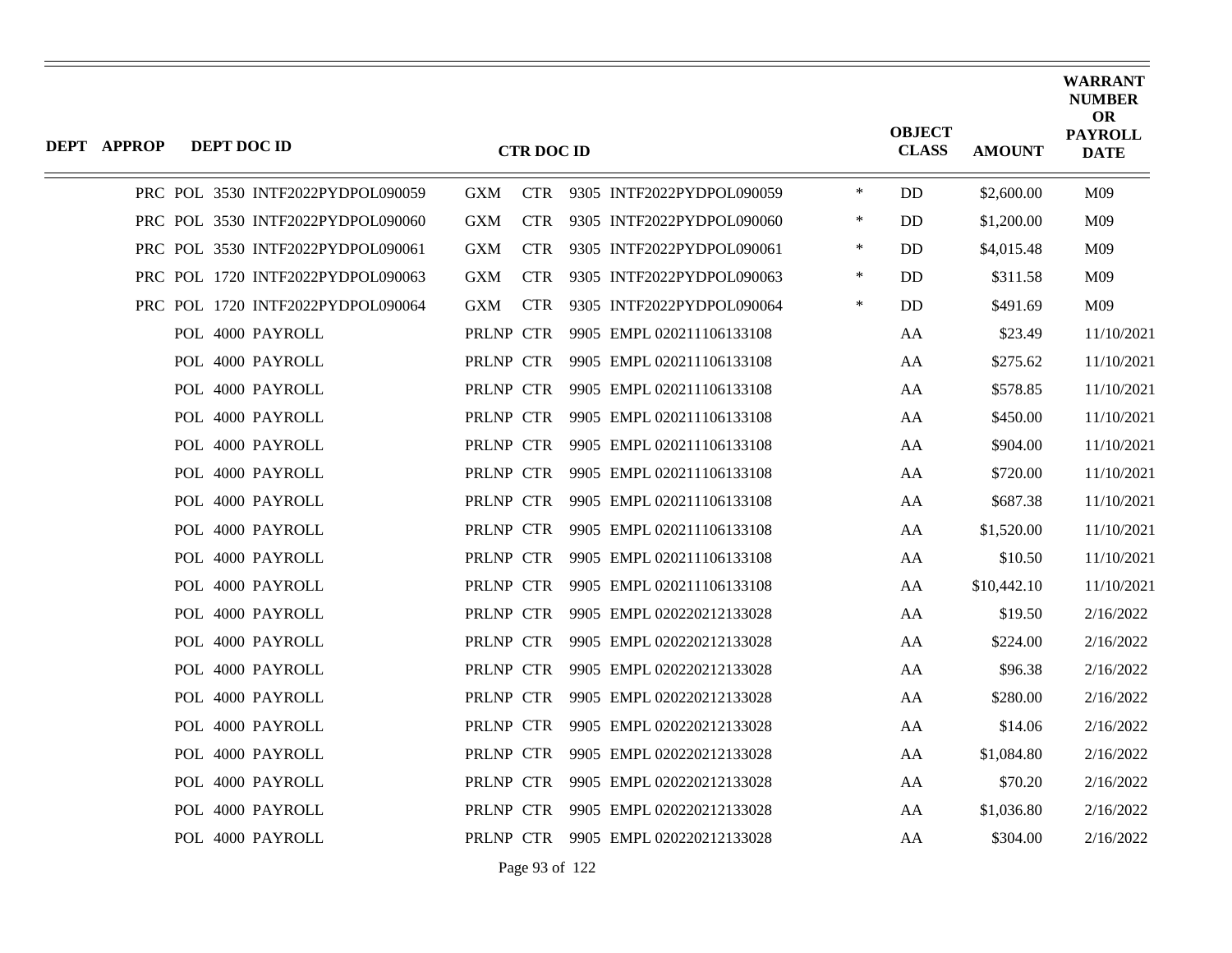| <b>DEPT APPROP</b> | DEPT DOC ID          |           | <b>CTR DOC ID</b> |                                |                  | <b>OBJECT</b><br><b>CLASS</b> | <b>AMOUNT</b> | <b>WARRANT</b><br><b>NUMBER</b><br><b>OR</b><br><b>PAYROLL</b><br><b>DATE</b> |
|--------------------|----------------------|-----------|-------------------|--------------------------------|------------------|-------------------------------|---------------|-------------------------------------------------------------------------------|
|                    | POL 4000 PAYROLL     |           | PRLNP CTR         | 9905 EMPL 020220212133028      |                  | AA                            | \$17.25       | 2/16/2022                                                                     |
|                    | POL 4000 PAYROLL     |           | PRLNP CTR         | 9905 EMPL 020220212133028      |                  | AA                            | \$904.00      | 2/16/2022                                                                     |
|                    | POL 4000 PAYROLL     |           | PRLNP CTR         | 9905 EMPL 020211106133108      |                  | AA                            | \$268.80      | 11/10/2021                                                                    |
|                    | POL 4000 PAYROLL     |           | PRLNP CTR         | 9905 EMPL 020220212133028      |                  | AA                            | \$68.25       | 2/16/2022                                                                     |
|                    | POL 4000 PAYROLL     |           | PRLNP CTR         | 9905 EMPL 020220212133028      |                  | AA                            | \$904.00      | 2/16/2022                                                                     |
|                    | POL 4000 PAYROLL     |           | PRLNP CTR         | 9905 EMPL 020220212133028      |                  | AA                            | \$38.53       | 2/16/2022                                                                     |
|                    | POL 4000 PAYROLL     |           | PRLNP CTR         | 9905 EMPL 020220212133028      |                  | AA                            | \$539.45      | 2/16/2022                                                                     |
|                    | POL 4000 PAYROLL     |           | PRLNP CTR         | 9905 EMPL 020220212133028      |                  | AA                            | \$315.00      | 2/16/2022                                                                     |
|                    | POL 4000 PAYROLL TAX | <b>CA</b> | <b>CTR</b>        | 9905 PYTX0305220000023046      |                  | AA                            | \$12.59       | 3/5/2022                                                                      |
|                    | POL 4000 PAYROLL TAX | <b>CA</b> | <b>CTR</b>        | 9905 PYTX1204210000014702      |                  | AA                            | \$67.23       | 12/4/2021                                                                     |
|                    | POL 4000 PAYROLL TAX | CA        | <b>CTR</b>        | 9905 PYTX0305220000023037      |                  | AA                            | \$93.33       | 3/5/2022                                                                      |
|                    | POL 4000 PAYROLL TAX | CA        | <b>CTR</b>        | 9905 PYTX1204210000014709      |                  | AA                            | \$34.48       | 12/4/2021                                                                     |
|                    | POL 4000 PAYROLL TAX | <b>CA</b> | <b>CTR</b>        | 9905 PYTX0305220000023016      |                  | AA                            | \$10.63       | 3/5/2022                                                                      |
|                    | POL 4000 PAYROLL TAX | CA        | <b>CTR</b>        | 9905 PYTX1204210000014679      |                  | AA                            | \$211.14      | 12/4/2021                                                                     |
|                    |                      |           |                   | <b>Total for Appropriation</b> | 81001001         |                               | \$192,027.65  |                                                                               |
| 81001004           |                      |           |                   |                                |                  |                               |               |                                                                               |
|                    | POL 2510 PAYROLL     |           | PRLNP CTR         | 9905 EMPL 020211106133108      |                  | AA                            | \$145.40      | 11/10/2021                                                                    |
|                    | POL 2510 PAYROLL TAX | CA        | <b>CTR</b>        | 9905 PYTX1204210000014679      |                  | AA                            | \$2.86        | 12/4/2021                                                                     |
|                    |                      |           |                   | <b>Total for Appropriation</b> | 81001004         |                               | \$148.26      |                                                                               |
|                    |                      |           |                   |                                | <b>Total POL</b> |                               | \$192,175.91  |                                                                               |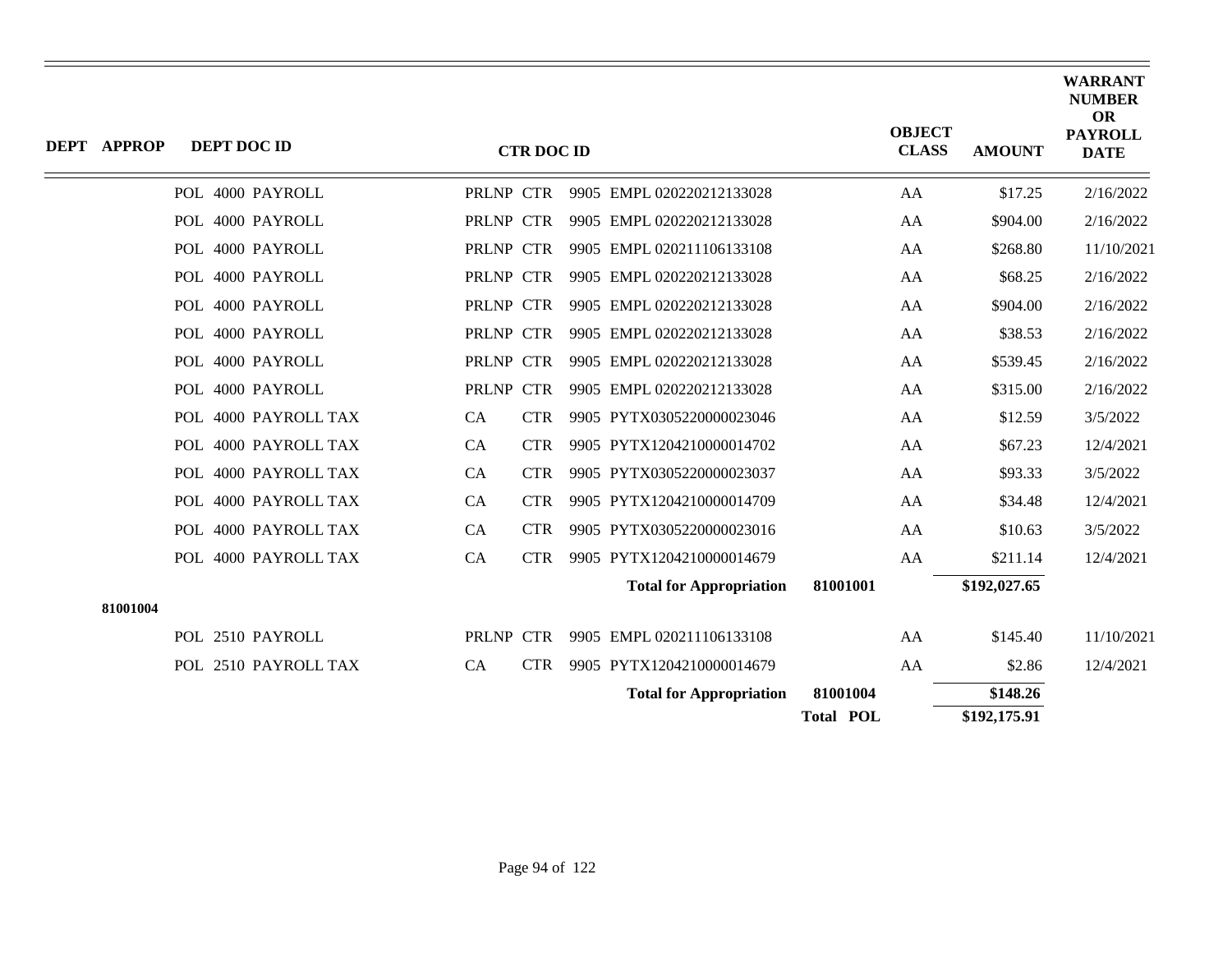| <b>DEPT</b> | <b>APPROP</b> |  | DEPT DOC ID                       |            | <b>CTR DOC ID</b> |                                |                  | <b>OBJECT</b><br><b>CLASS</b> | <b>AMOUNT</b> | <b>WARRANT</b><br><b>NUMBER</b><br><b>OR</b><br><b>PAYROLL</b><br><b>DATE</b> |
|-------------|---------------|--|-----------------------------------|------------|-------------------|--------------------------------|------------------|-------------------------------|---------------|-------------------------------------------------------------------------------|
| <b>SDA</b>  |               |  |                                   |            |                   |                                |                  |                               |               |                                                                               |
|             | 89107110      |  |                                   |            |                   |                                |                  |                               |               |                                                                               |
|             |               |  | GAX SDA 1000 INTF2022PYDSDA020001 | <b>GXM</b> | <b>CTR</b>        | 9905 INTF2022PYDSDA020001      |                  | GG                            | \$115.10      | M <sub>03</sub>                                                               |
|             |               |  | GAX SDA 1000 INTF2022PYDSDA020002 | <b>GXM</b> | <b>CTR</b>        | 9905 INTF2022PYDSDA020002      |                  | GG                            | \$75.66       | M <sub>03</sub>                                                               |
|             | <b>INP</b>    |  | SDA 1000 INTF2022PYDSDA020003     | <b>GXM</b> | CTR.              | 9905 INTF2022PYDSDA020003      |                  | UU                            | \$39.99       | M <sub>03</sub>                                                               |
|             | INP           |  | SDA 1000 INTF2022PYDSDA020004     | <b>GXM</b> | <b>CTR</b>        | 9905 INTF2022PYDSDA020004      |                  | UU                            | \$39.99       | M <sub>03</sub>                                                               |
|             | <b>INP</b>    |  | SDA 1000 INTF2022PYDSDA020005     | <b>GXM</b> | <b>CTR</b>        | 9905 INTF2022PYDSDA020005      |                  | UU                            | \$39.99       | M <sub>03</sub>                                                               |
|             | INP           |  | SDA 1000 INTF2022PYDSDA020006     | <b>GXM</b> | <b>CTR</b>        | 9905 INTF2022PYDSDA020006      |                  | UU                            | \$39.99       | M <sub>03</sub>                                                               |
|             | <b>INP</b>    |  | SDA 1000 INTF2022PYDSDA020007     | <b>GXM</b> | <b>CTR</b>        | 9905 INTF2022PYDSDA020007      |                  | UU                            | \$39.99       | M <sub>03</sub>                                                               |
|             |               |  |                                   |            |                   | <b>Total for Appropriation</b> | 89107110         |                               | \$390.71      |                                                                               |
|             |               |  |                                   |            |                   |                                | <b>Total SDA</b> |                               | \$390.71      |                                                                               |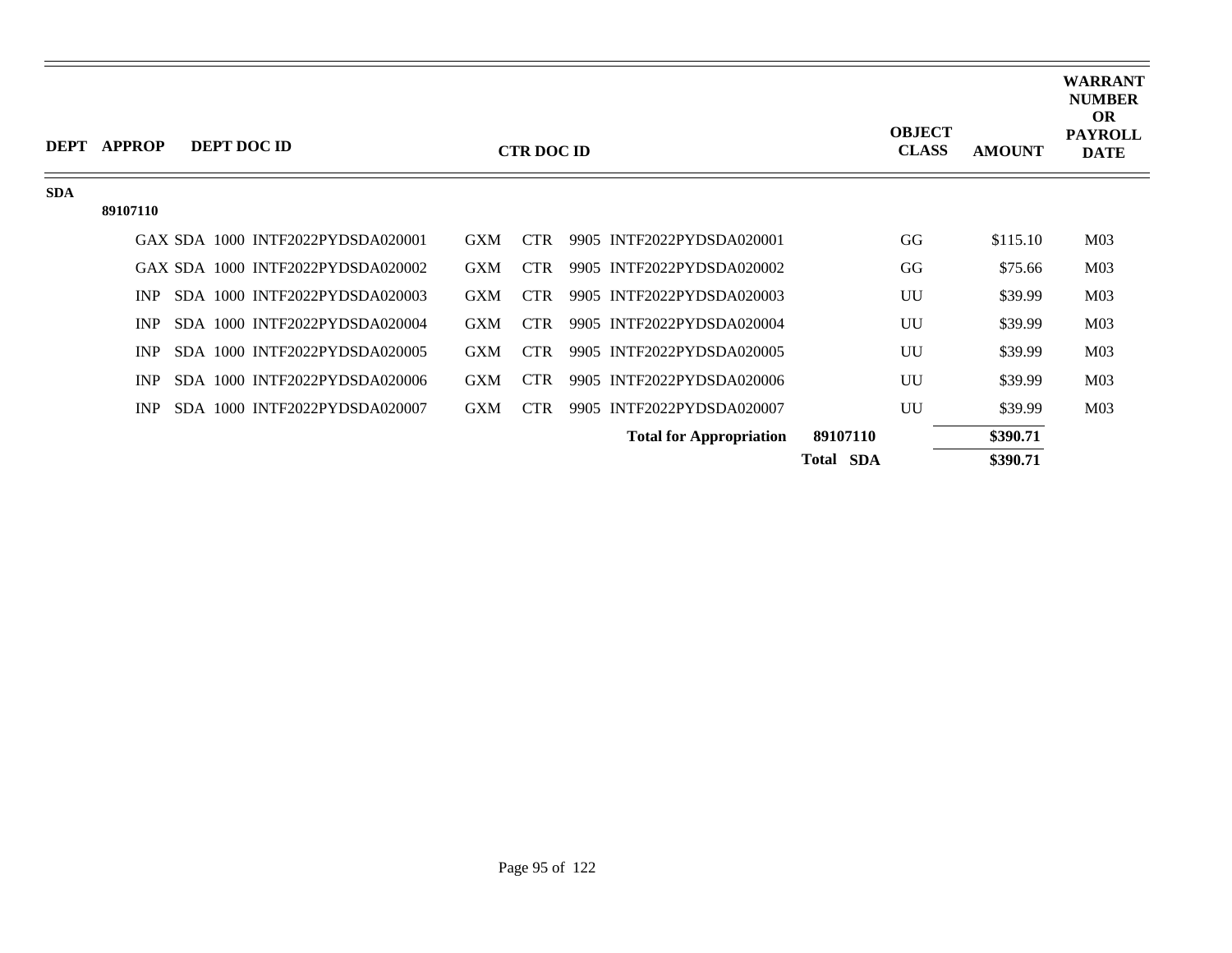| <b>DEPT</b> | <b>APPROP</b> | DEPT DOC ID |                                   |            | <b>CTR DOC ID</b> |                                |                     | <b>OBJECT</b><br><b>CLASS</b> | <b>AMOUNT</b> | <b>WARRANT</b><br><b>NUMBER</b><br><b>OR</b><br><b>PAYROLL</b><br><b>DATE</b> |
|-------------|---------------|-------------|-----------------------------------|------------|-------------------|--------------------------------|---------------------|-------------------------------|---------------|-------------------------------------------------------------------------------|
| <b>SDE</b>  |               |             |                                   |            |                   |                                |                     |                               |               |                                                                               |
|             | 89100619      |             |                                   |            |                   |                                |                     |                               |               |                                                                               |
|             |               |             | PRC SDE 1000 INFT2022PYDSDE050001 | <b>GXM</b> | <b>CTR</b>        | 9305 INFT2022PYDSDE050001      | ∗                   | <b>NN</b>                     | \$476.89      | M <sub>05</sub>                                                               |
|             |               |             | PRC SDE 1000 INTF2022PYDSDE030001 | <b>GXM</b> | <b>CTR</b>        | 9905 INTF2022PYDSDE030001      |                     | UU                            | \$1,500.00    | M <sub>03</sub>                                                               |
|             |               |             | PRC SDE 1000 INTF2022PYDSDE030002 | <b>GXM</b> | <b>CTR</b>        | 9905 INTF2022PYDSDE030002      |                     | UU                            | \$679.00      | M <sub>03</sub>                                                               |
|             |               |             | PRC SDE 1000 INTF2022PYDSDE040001 | <b>GXM</b> | <b>CTR</b>        | 9905 INTF2022PYDSDE040001      |                     | <b>NN</b>                     | \$12,740.07   | M <sub>04</sub>                                                               |
|             |               |             | GAX SDE 1000 INTF2022PYDSDE070001 | <b>GXM</b> | <b>CTR</b>        | 9305 INTF2022PYDSDE070001      | ∗                   | JJ                            | \$250.80      | M <sub>07</sub>                                                               |
|             |               |             |                                   |            |                   | <b>Total for Appropriation</b> | 89100619            |                               | \$15,646.76   |                                                                               |
|             |               |             |                                   |            |                   |                                | <b>SDE</b><br>Total |                               | \$15,646.76   |                                                                               |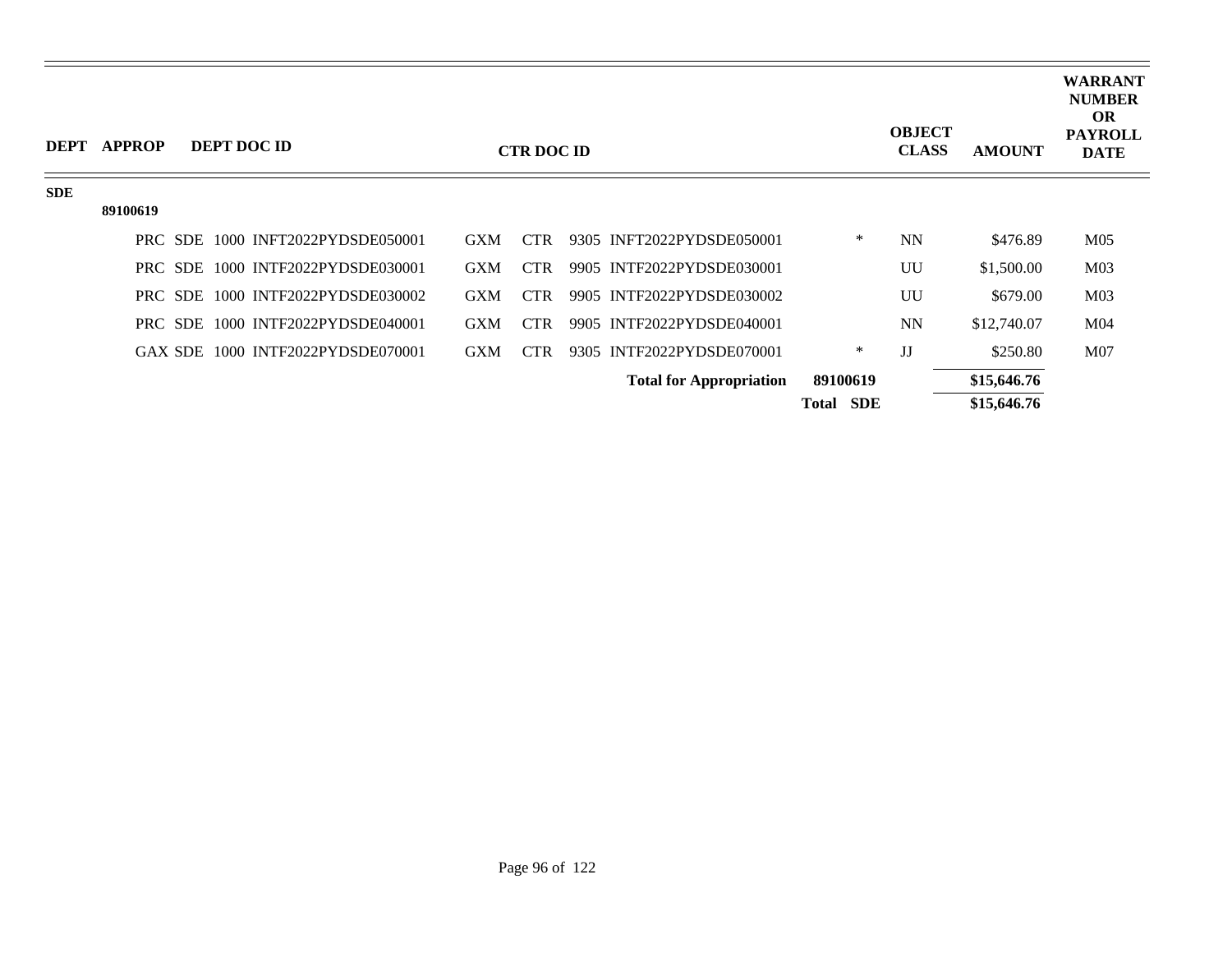|            | <b>DEPT APPROP</b> | DEPT DOC ID                       |            | <b>CTR DOC ID</b> |                                |                  | <b>OBJECT</b><br><b>CLASS</b> | <b>AMOUNT</b> | <b>WARRANT</b><br><b>NUMBER</b><br><b>OR</b><br><b>PAYROLL</b><br><b>DATE</b> |
|------------|--------------------|-----------------------------------|------------|-------------------|--------------------------------|------------------|-------------------------------|---------------|-------------------------------------------------------------------------------|
| <b>SDH</b> | 89100102           |                                   |            |                   |                                |                  |                               |               |                                                                               |
|            | <b>INP</b>         | SDH 1000 INTF2022PYDSDH030001     | <b>GXM</b> | <b>CTR</b>        | 9305 INTF2022PYDSDH030001      | $\ast$           | UU                            | \$95.00       | M <sub>04</sub>                                                               |
|            |                    | PRC SDH 1000 INTF2022PYDSDH040001 | <b>GXM</b> | <b>CTR</b>        | 9305 INTF2022PYDSDH040001      | ∗                | <b>NN</b>                     | \$1,100.00    | M <sub>05</sub>                                                               |
|            |                    | PRC SDH 1000 INTF2022PYDSDH040002 | <b>GXM</b> | <b>CTR</b>        | 9305 INTF2022PYDSDH040002      | $\ast$           | <b>RR</b>                     | \$280.00      | M <sub>05</sub>                                                               |
|            |                    | PRC SDH 1000 INTF2022PYDSDH050001 | <b>GXM</b> | <b>CTR</b>        | 9905 INTF2022PYDSDH050001      |                  | RR                            | \$335.07      | M <sub>05</sub>                                                               |
|            |                    | PRC SDH 1000 INTF2022PYDSDH050002 | <b>GXM</b> | <b>CTR</b>        | 9905 INTF2022PYDSDH050002      |                  | RR                            | \$335.07      | M <sub>05</sub>                                                               |
|            | <b>INP</b>         | SDH 1000 INTF2022PYDSDH060001     | <b>GXM</b> | <b>CTR</b>        | 9905 INTF2022PYDSDH060001      |                  | JJ                            | \$479.00      | M <sub>07</sub>                                                               |
|            |                    | PRC SDH 1000 INTF2022PYDSDH060002 | <b>GXM</b> | <b>CTR</b>        | 9905 INTF2022PYDSDH060002      |                  | <b>RR</b>                     | \$335.07      | M <sub>07</sub>                                                               |
|            |                    | PRC SDH 1000 INTF2022PYDSDH060003 | <b>GXM</b> | <b>CTR</b>        | 9905 INTF2022PYDSDH060003      |                  | <b>RR</b>                     | \$335.07      | M <sub>07</sub>                                                               |
|            |                    | PRC SDH 1000 INTF2022PYDSDH060004 | <b>GXM</b> | <b>CTR</b>        | 9905 INTF2022PYDSDH060004      |                  | <b>RR</b>                     | \$90.36       | M07                                                                           |
|            |                    | PRC SDH 1000 INTF2022PYDSDH060005 | <b>GXM</b> | <b>CTR</b>        | 9905 INTF2022PYDSDH060005      |                  | <b>RR</b>                     | \$67.91       | M07                                                                           |
|            |                    | PRC SDH 1000 INTF2022PYDSDH060006 | <b>GXM</b> | <b>CTR</b>        | 9905 INTF2022PYDSDH060006      |                  | <b>RR</b>                     | \$6.49        | M07                                                                           |
|            |                    | PRC SDH 1000 INTF2022PYDSDH060007 | <b>GXM</b> | <b>CTR</b>        | 9905 INTF2022PYDSDH060007      |                  | <b>RR</b>                     | \$142.38      | M07                                                                           |
|            |                    | GAX SDH 1000 INTF2022PYDSDH060008 | <b>GXM</b> | <b>CTR</b>        | 9905 INTF2022PYDSDH060008      |                  | DD                            | \$300.00      | M07                                                                           |
|            |                    | GAX SDH 1000 INTF2022PYDSDH060009 | <b>GXM</b> | <b>CTR</b>        | 9905 INTF2022PYDSDH060009      |                  | DD                            | \$300.00      | M <sub>07</sub>                                                               |
|            |                    | GAX SDH 1000 INTF2022PYDSDH060010 | <b>GXM</b> | <b>CTR</b>        | 9905 INTF2022PYDSDH060010      |                  | DD                            | \$300.00      | M07                                                                           |
|            |                    | GAX SDH 1000 INTF2022PYDSDH060011 | <b>GXM</b> | <b>CTR</b>        | 9905 INTF2022PYDSDH060011      |                  | DD                            | \$300.00      | M07                                                                           |
|            |                    |                                   |            |                   | <b>Total for Appropriation</b> | 89100102         |                               | \$4,801.42    |                                                                               |
|            |                    |                                   |            |                   |                                | <b>Total SDH</b> |                               | \$4,801.42    |                                                                               |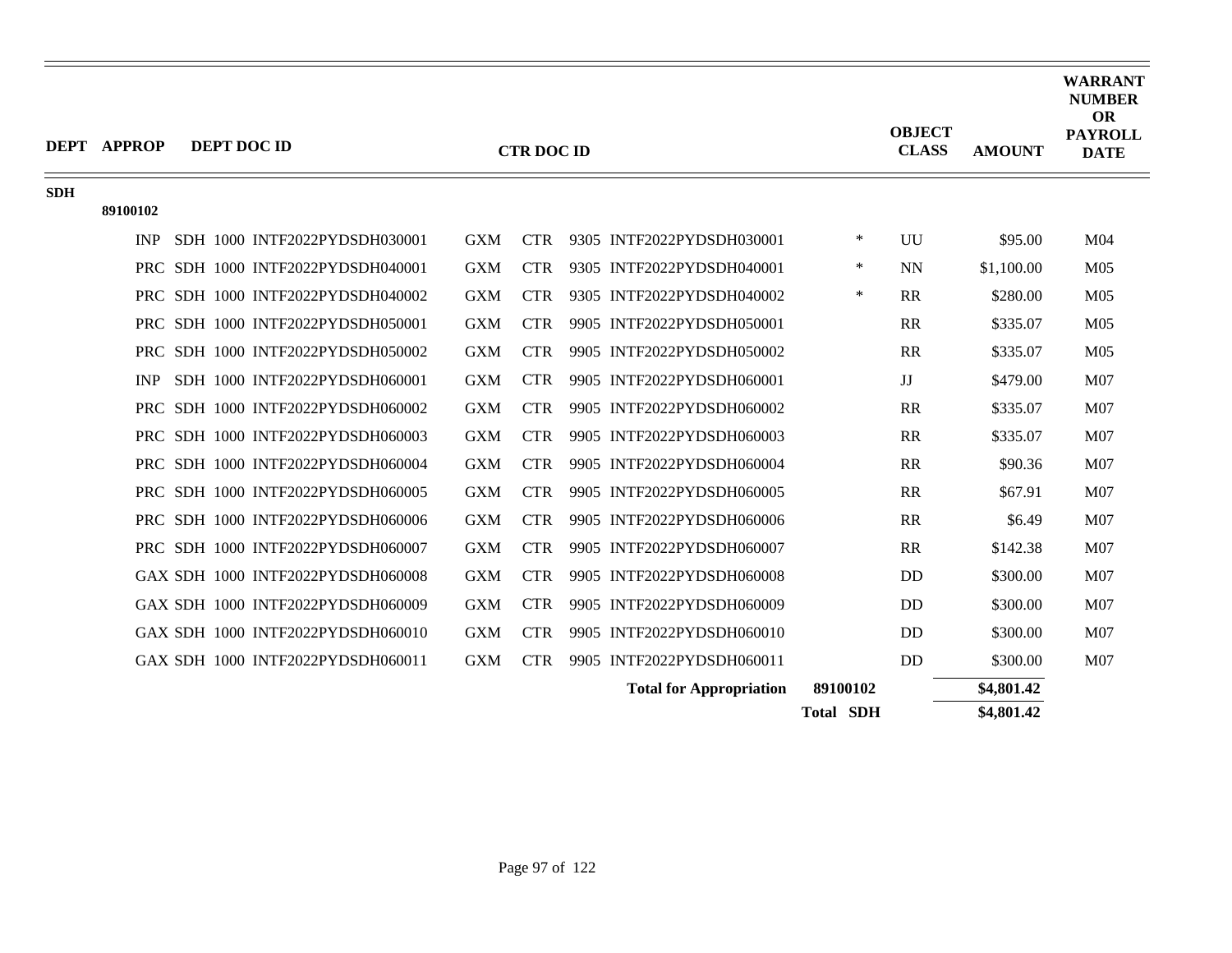|            | <b>DEPT APPROP</b> | DEPT DOC ID                       |            | <b>CTR DOC ID</b> |                                |                  | <b>OBJECT</b><br><b>CLASS</b> | <b>AMOUNT</b> | <b>WARRANT</b><br><b>NUMBER</b><br><b>OR</b><br><b>PAYROLL</b><br><b>DATE</b> |
|------------|--------------------|-----------------------------------|------------|-------------------|--------------------------------|------------------|-------------------------------|---------------|-------------------------------------------------------------------------------|
| <b>SDN</b> |                    |                                   |            |                   |                                |                  |                               |               |                                                                               |
|            | 89108600           |                                   |            |                   |                                |                  |                               |               |                                                                               |
|            |                    | PRC SDN 1000 INTF2022PYDSDN070001 | <b>GXM</b> | <b>CTR</b>        | 9305 INTF2022PYDSDN070001      | $\ast$           | RR                            | \$643.39      | M09                                                                           |
|            | <b>INP</b>         | SDN 1000 INTF2022PYDSDN070002     | <b>GXM</b> | <b>CTR</b>        | 9305 INTF2022PYDSDN070002      | $\ast$           | FF                            | \$44.40       | M09                                                                           |
|            |                    | PRC SDN 1000 INTF2022PYDSDN070003 | <b>GXM</b> | <b>CTR</b>        | 9305 INTF2022PYDSDN070003      | $\ast$           | <b>KK</b>                     | \$27.00       | M09                                                                           |
|            |                    | PRC SDN 1000 INTF2022PYDSDN070004 | <b>GXM</b> | <b>CTR</b>        | 9305 INTF2022PYDSDN070004      | $\ast$           | <b>NN</b>                     | \$165.04      | M09                                                                           |
|            |                    | PRC SDN 1000 INTF2022PYDSDN070005 | <b>GXM</b> | <b>CTR</b>        | 9305 INTF2022PYDSDN070005      | $\ast$           | FF                            | \$36.48       | M09                                                                           |
|            | PRC.               | SDN 1000 INTF2022PYDSDN070006     | <b>GXM</b> | <b>CTR</b>        | 9305 INTF2022PYDSDN070006      | $\ast$           | FF                            | \$2.70        | M09                                                                           |
|            | PRC                | SDN 1000 INTF2022PYDSDN070007     | <b>GXM</b> | <b>CTR</b>        | 9305 INTF2022PYDSDN070007      | ∗                | FF                            | \$427.11      | M09                                                                           |
|            | <b>PRC</b>         | SDN 1000 INTF2022PYDSDN070008     | <b>GXM</b> | <b>CTR</b>        | 9305 INTF2022PYDSDN070008      | $\ast$           | <b>NN</b>                     | \$93.75       | M09                                                                           |
|            |                    | PRC SDN 1000 INTF2022PYDSDN070009 | <b>GXM</b> | <b>CTR</b>        | 9305 INTF2022PYDSDN070009      | $\ast$           | <b>NN</b>                     | \$373.29      | M09                                                                           |
|            | <b>PRC</b>         | SDN 1000 INTF2022PYDSDN070010     | <b>GXM</b> | <b>CTR</b>        | 9905 INTF2022PYDSDN070010      |                  | <b>RR</b>                     | \$14.32       | M09                                                                           |
|            | PRC.               | SDN 1000 INTF2022PYDSDN070011     | <b>GXM</b> | <b>CTR</b>        | 9905 INTF2022PYDSDN070011      |                  | <b>RR</b>                     | \$29.47       | M09                                                                           |
|            |                    | PRC SDN 1000 INTF2022PYDSDN070012 | <b>GXM</b> | <b>CTR</b>        | 9905 INTF2022PYDSDN070012      |                  | <b>RR</b>                     | \$512.16      | M09                                                                           |
|            |                    |                                   |            |                   | <b>Total for Appropriation</b> | 89108600         |                               | \$2,369.11    |                                                                               |
|            |                    |                                   |            |                   |                                | <b>Total SDN</b> |                               | \$2,369.11    |                                                                               |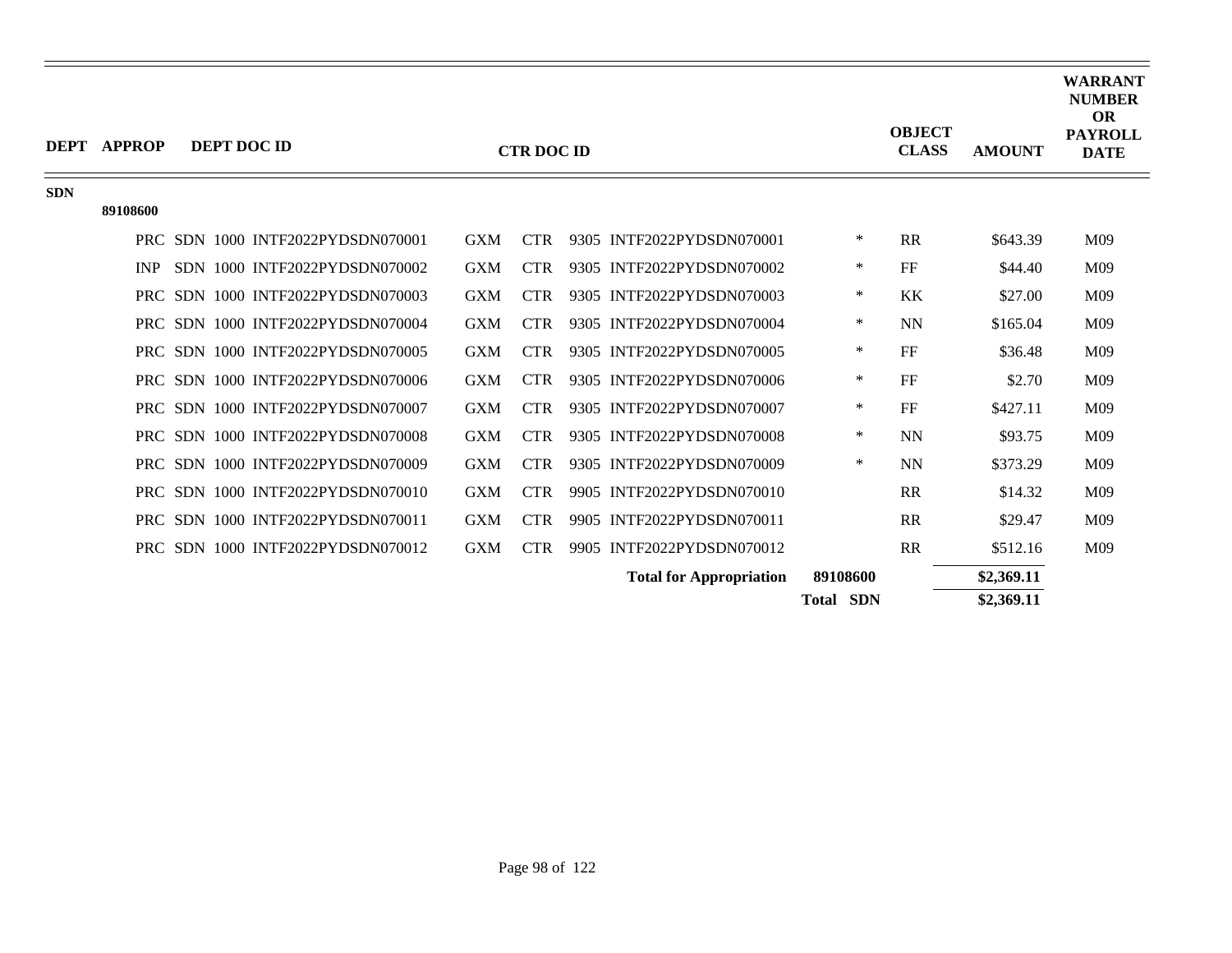|            | DEPT APPROP | <b>DEPT DOC ID</b> |                                   |            | <b>CTR DOC ID</b> |                           | <b>OBJECT</b><br><b>CLASS</b> | <b>AMOUNT</b> | <b>WARRANT</b><br><b>NUMBER</b><br><b>OR</b><br><b>PAYROLL</b><br><b>DATE</b> |
|------------|-------------|--------------------|-----------------------------------|------------|-------------------|---------------------------|-------------------------------|---------------|-------------------------------------------------------------------------------|
| <b>SDS</b> | 89108800    |                    |                                   |            |                   |                           |                               |               |                                                                               |
|            |             |                    | PRC SDS 1000 INTF2022PYDSDS020001 | <b>GXM</b> | <b>CTR</b>        | 9905 INTF2022PYDSDS020001 | FF                            | \$27.69       | M <sub>03</sub>                                                               |
|            |             |                    | PRC SDS 1000 INTF2022PYDSDS020002 | <b>GXM</b> | <b>CTR</b>        | 9905 INTF2022PYDSDS020002 | FF                            | \$143.96      | M <sub>03</sub>                                                               |
|            |             |                    | PRC SDS 1000 INTF2022PYDSDS020003 | <b>GXM</b> | <b>CTR</b>        | 9905 INTF2022PYDSDS020003 | FF                            | \$143.96      | M <sub>03</sub>                                                               |
|            |             |                    | PRC SDS 1000 INTF2022PYDSDS020004 | <b>GXM</b> | <b>CTR</b>        | 9905 INTF2022PYDSDS020004 | FF                            | \$143.96      | M <sub>03</sub>                                                               |
|            |             |                    | PRC SDS 1000 INTF2022PYDSDS020005 | <b>GXM</b> | <b>CTR</b>        | 9905 INTF2022PYDSDS020005 | FF                            | \$340.98      | M <sub>03</sub>                                                               |
|            |             |                    | PRC SDS 1000 INTF2022PYDSDS020006 | <b>GXM</b> | <b>CTR</b>        | 9905 INTF2022PYDSDS020006 | FF                            | \$117.35      | M <sub>03</sub>                                                               |
|            |             |                    | PRC SDS 1000 INTF2022PYDSDS020007 | <b>GXM</b> | <b>CTR</b>        | 9905 INTF2022PYDSDS020007 | FF                            | \$117.35      | M <sub>03</sub>                                                               |
|            |             |                    | PRC SDS 1000 INTF2022PYDSDS020008 | <b>GXM</b> | <b>CTR</b>        | 9905 INTF2022PYDSDS020008 | FF                            | \$117.35      | M <sub>03</sub>                                                               |
|            |             |                    | PRC SDS 1000 INTF2022PYDSDS020009 | <b>GXM</b> | <b>CTR</b>        | 9905 INTF2022PYDSDS020009 | FF                            | \$89.66       | M <sub>03</sub>                                                               |
|            |             |                    | PRC SDS 1000 INTF2022PYDSDS020010 | <b>GXM</b> | <b>CTR</b>        | 9905 INTF2022PYDSDS020010 | FF                            | \$89.66       | M <sub>03</sub>                                                               |
|            |             |                    | PRC SDS 1000 INTF2022PYDSDS020011 | <b>GXM</b> | <b>CTR</b>        | 9905 INTF2022PYDSDS020011 | FF                            | \$89.66       | M <sub>03</sub>                                                               |
|            |             |                    | PRC SDS 1000 INTF2022PYDSDS020012 | <b>GXM</b> | <b>CTR</b>        | 9905 INTF2022PYDSDS020012 | FF                            | \$89.66       | M <sub>03</sub>                                                               |
|            |             |                    | PRC SDS 1000 INTF2022PYDSDS020013 | <b>GXM</b> | <b>CTR</b>        | 9905 INTF2022PYDSDS020013 | FF                            | \$89.66       | M <sub>03</sub>                                                               |
|            |             |                    | PRC SDS 1000 INTF2022PYDSDS020014 | <b>GXM</b> | <b>CTR</b>        | 9905 INTF2022PYDSDS020014 | FF                            | \$89.66       | M <sub>03</sub>                                                               |
|            |             |                    | PRC SDS 1000 INTF2022PYDSDS020015 | <b>GXM</b> | <b>CTR</b>        | 9905 INTF2022PYDSDS020015 | FF                            | \$89.66       | M <sub>03</sub>                                                               |
|            |             |                    | PRC SDS 1000 INTF2022PYDSDS020016 | <b>GXM</b> | <b>CTR</b>        | 9905 INTF2022PYDSDS020016 | FF                            | \$89.66       | M <sub>03</sub>                                                               |
|            |             |                    | PRC SDS 1000 INTF2022PYDSDS020017 | <b>GXM</b> | <b>CTR</b>        | 9905 INTF2022PYDSDS020017 | FF                            | \$89.66       | M <sub>03</sub>                                                               |
|            |             |                    | PRC SDS 1000 INTF2022PYDSDS020018 | <b>GXM</b> | <b>CTR</b>        | 9905 INTF2022PYDSDS020018 | FF                            | \$89.66       | M <sub>03</sub>                                                               |
|            |             |                    | PRC SDS 1000 INTF2022PYDSDS020019 | <b>GXM</b> | CTR –             | 9905 INTF2022PYDSDS020019 | FF                            | \$89.66       | M <sub>03</sub>                                                               |
|            |             |                    | PRC SDS 1000 INTF2022PYDSDS020020 | <b>GXM</b> | <b>CTR</b>        | 9905 INTF2022PYDSDS020020 | FF                            | \$89.66       | M <sub>03</sub>                                                               |
|            |             |                    | PRC SDS 1000 INTF2022PYDSDS020021 | <b>GXM</b> | <b>CTR</b>        | 9905 INTF2022PYDSDS020021 | FF                            | \$89.66       | M <sub>03</sub>                                                               |
|            |             |                    | PRC SDS 1000 INTF2022PYDSDS020022 | <b>GXM</b> | <b>CTR</b>        | 9905 INTF2022PYDSDS020022 | FF                            | \$89.66       | M <sub>03</sub>                                                               |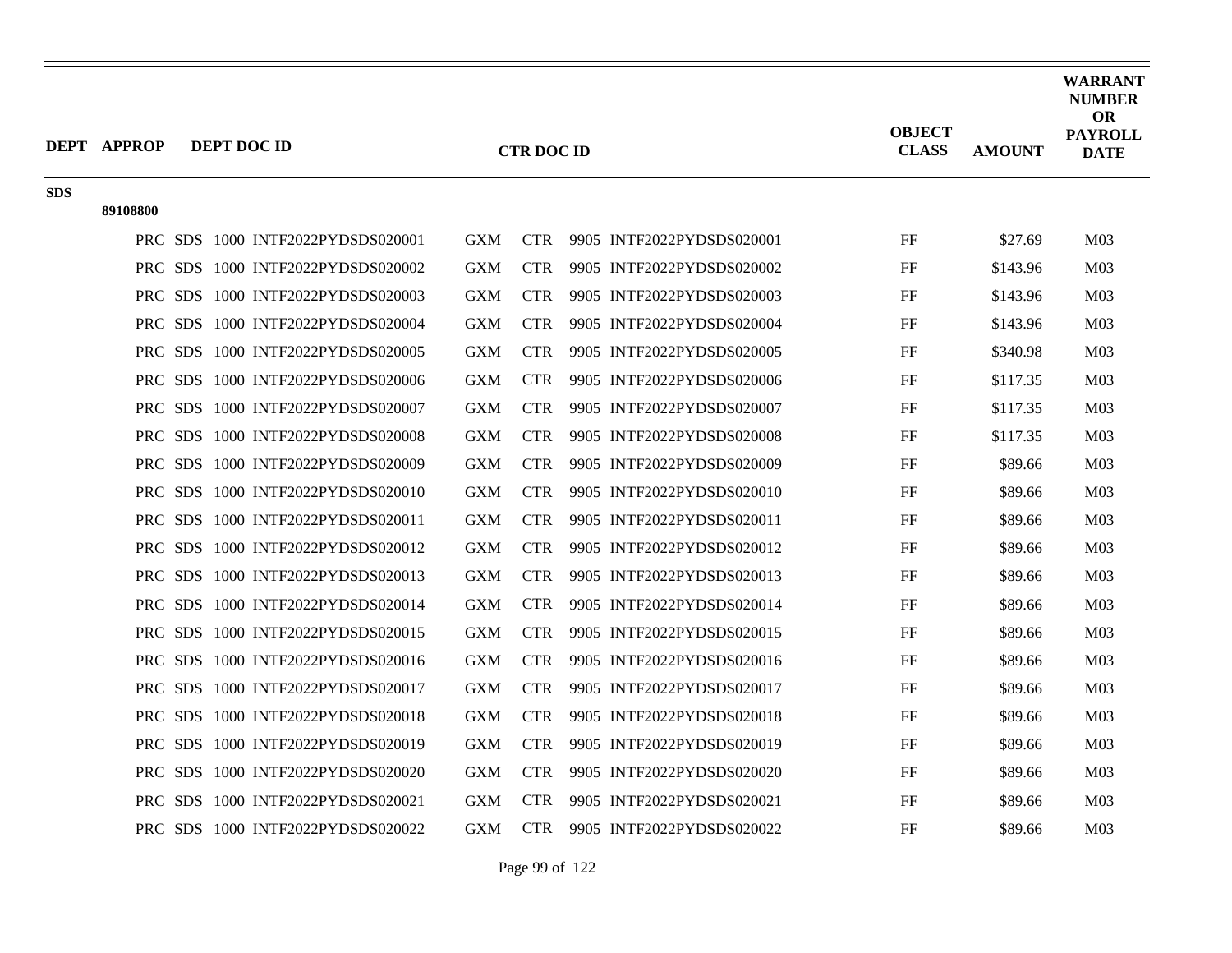| DEPT APPROP | DEPT DOC ID |                                   |            | <b>CTR DOC ID</b> |                           | <b>OBJECT</b><br><b>CLASS</b> | <b>AMOUNT</b> | <b>WARRANT</b><br><b>NUMBER</b><br><b>OR</b><br><b>PAYROLL</b><br><b>DATE</b> |
|-------------|-------------|-----------------------------------|------------|-------------------|---------------------------|-------------------------------|---------------|-------------------------------------------------------------------------------|
|             |             | PRC SDS 1000 INTF2022PYDSDS020023 | <b>GXM</b> | <b>CTR</b>        | 9905 INTF2022PYDSDS020023 | FF                            | \$89.66       | M <sub>03</sub>                                                               |
|             |             | PRC SDS 1000 INTF2022PYDSDS020024 | <b>GXM</b> | <b>CTR</b>        | 9905 INTF2022PYDSDS020024 | FF                            | \$89.66       | M <sub>03</sub>                                                               |
|             |             | PRC SDS 1000 INTF2022PYDSDS020025 | <b>GXM</b> | <b>CTR</b>        | 9905 INTF2022PYDSDS020025 | FF                            | \$83.99       | M <sub>03</sub>                                                               |
|             |             | PRC SDS 1000 INTF2022PYDSDS020026 | <b>GXM</b> | <b>CTR</b>        | 9905 INTF2022PYDSDS020026 | FF                            | \$89.66       | M <sub>03</sub>                                                               |
|             |             | PRC SDS 1000 INTF2022PYDSDS020027 | <b>GXM</b> | <b>CTR</b>        | 9905 INTF2022PYDSDS020027 | FF                            | \$89.66       | M <sub>03</sub>                                                               |
|             |             | PRC SDS 1000 INTF2022PYDSDS020028 | <b>GXM</b> | <b>CTR</b>        | 9905 INTF2022PYDSDS020028 | FF                            | \$89.66       | M <sub>03</sub>                                                               |
|             |             | PRC SDS 1000 INTF2022PYDSDS020029 | <b>GXM</b> | <b>CTR</b>        | 9905 INTF2022PYDSDS020029 | FF                            | \$89.66       | M <sub>03</sub>                                                               |
|             |             | PRC SDS 1000 INTF2022PYDSDS020030 | <b>GXM</b> | <b>CTR</b>        | 9905 INTF2022PYDSDS020030 | FF                            | \$89.66       | M <sub>03</sub>                                                               |
|             |             | PRC SDS 1000 INTF2022PYDSDS020031 | <b>GXM</b> | <b>CTR</b>        | 9905 INTF2022PYDSDS020031 | FF                            | \$89.66       | M <sub>03</sub>                                                               |
|             |             | PRC SDS 1000 INTF2022PYDSDS020032 | <b>GXM</b> | <b>CTR</b>        | 9905 INTF2022PYDSDS020032 | FF                            | \$89.66       | M <sub>03</sub>                                                               |
|             |             | PRC SDS 1000 INTF2022PYDSDS020033 | <b>GXM</b> | <b>CTR</b>        | 9905 INTF2022PYDSDS020033 | FF                            | \$89.66       | M <sub>03</sub>                                                               |
|             |             | PRC SDS 1000 INTF2022PYDSDS020034 | <b>GXM</b> | <b>CTR</b>        | 9905 INTF2022PYDSDS020034 | FF                            | \$89.66       | M <sub>03</sub>                                                               |
|             |             | PRC SDS 1000 INTF2022PYDSDS020035 | <b>GXM</b> | <b>CTR</b>        | 9905 INTF2022PYDSDS020035 | FF                            | \$89.66       | M <sub>03</sub>                                                               |
|             |             | PRC SDS 1000 INTF2022PYDSDS020036 | <b>GXM</b> | <b>CTR</b>        | 9905 INTF2022PYDSDS020036 | FF                            | \$89.66       | M <sub>03</sub>                                                               |
|             |             | PRC SDS 1000 INTF2022PYDSDS020037 | <b>GXM</b> | <b>CTR</b>        | 9905 INTF2022PYDSDS020037 | FF                            | \$89.66       | M <sub>03</sub>                                                               |
|             |             | PRC SDS 1000 INTF2022PYDSDS020038 | <b>GXM</b> | <b>CTR</b>        | 9905 INTF2022PYDSDS020038 | FF                            | \$79.99       | M <sub>03</sub>                                                               |
|             |             | PRC SDS 1000 INTF2022PYDSDS020039 | <b>GXM</b> | <b>CTR</b>        | 9905 INTF2022PYDSDS020039 | FF                            | \$80.00       | M <sub>03</sub>                                                               |
|             |             | PRC SDS 1000 INTF2022PYDSDS020040 | <b>GXM</b> | <b>CTR</b>        | 9905 INTF2022PYDSDS020040 | FF                            | \$80.00       | M <sub>03</sub>                                                               |
|             |             | PRC SDS 1000 INTF2022PYDSDS020041 | <b>GXM</b> | <b>CTR</b>        | 9905 INTF2022PYDSDS020041 | FF                            | \$80.00       | M <sub>03</sub>                                                               |
|             |             | PRC SDS 1000 INTF2022PYDSDS020042 | <b>GXM</b> | <b>CTR</b>        | 9905 INTF2022PYDSDS020042 | FF                            | \$80.00       | M <sub>03</sub>                                                               |
|             |             | PRC SDS 1000 INTF2022PYDSDS020043 | <b>GXM</b> | <b>CTR</b>        | 9905 INTF2022PYDSDS020043 | FF                            | \$80.00       | M <sub>03</sub>                                                               |
|             |             | PRC SDS 1000 INTF2022PYDSDS020044 | <b>GXM</b> | <b>CTR</b>        | 9905 INTF2022PYDSDS020044 | FF                            | \$80.00       | M <sub>03</sub>                                                               |
|             |             | PRC SDS 1000 INTF2022PYDSDS020045 | <b>GXM</b> | <b>CTR</b>        | 9905 INTF2022PYDSDS020045 | FF                            | \$80.00       | M <sub>03</sub>                                                               |
|             |             | PRC SDS 1000 INTF2022PYDSDS020046 | <b>GXM</b> | <b>CTR</b>        | 9905 INTF2022PYDSDS020046 | FF                            | \$80.00       | M <sub>03</sub>                                                               |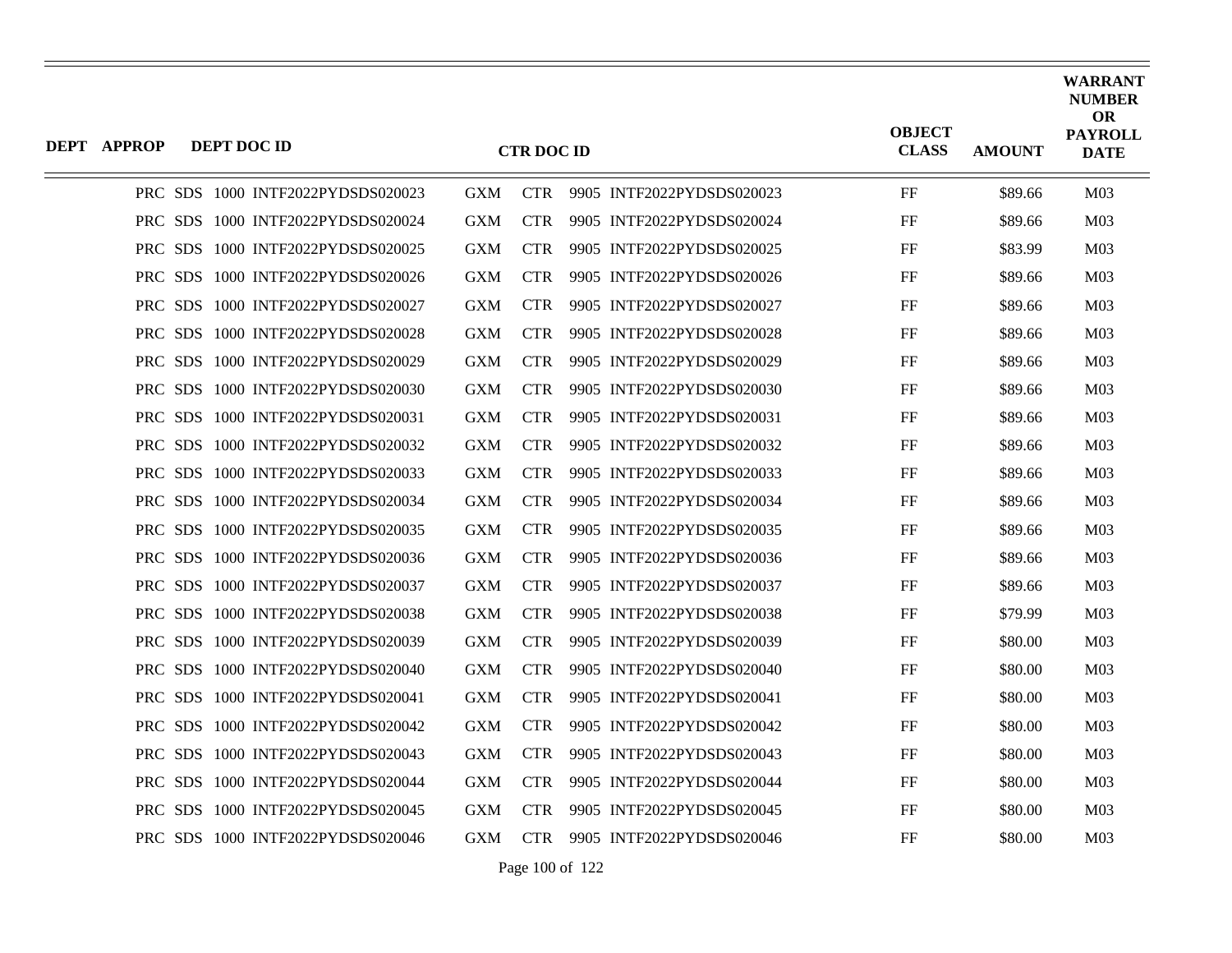| <b>DEPT APPROP</b> | DEPT DOC ID |                                   |            | <b>CTR DOC ID</b> |                           | <b>OBJECT</b><br><b>CLASS</b> | <b>AMOUNT</b> | <b>WARRANT</b><br><b>NUMBER</b><br><b>OR</b><br><b>PAYROLL</b><br><b>DATE</b> |
|--------------------|-------------|-----------------------------------|------------|-------------------|---------------------------|-------------------------------|---------------|-------------------------------------------------------------------------------|
|                    |             | PRC SDS 1000 INTF2022PYDSDS020047 | <b>GXM</b> | <b>CTR</b>        | 9905 INTF2022PYDSDS020047 | FF                            | \$83.99       | M <sub>03</sub>                                                               |
|                    |             | PRC SDS 1000 INTF2022PYDSDS020048 | <b>GXM</b> | <b>CTR</b>        | 9905 INTF2022PYDSDS020048 | FF                            | \$67.99       | M <sub>03</sub>                                                               |
|                    |             | PRC SDS 1000 INTF2022PYDSDS020049 | <b>GXM</b> | <b>CTR</b>        | 9905 INTF2022PYDSDS020049 | FF                            | \$199.36      | M <sub>03</sub>                                                               |
|                    |             | PRC SDS 1000 INTF2022PYDSDS020050 | <b>GXM</b> | <b>CTR</b>        | 9905 INTF2022PYDSDS020050 | FF                            | \$200.59      | M <sub>03</sub>                                                               |
|                    |             | PRC SDS 1000 INTF2022PYDSDS020051 | <b>GXM</b> | <b>CTR</b>        | 9905 INTF2022PYDSDS020051 | FF                            | \$200.59      | M <sub>03</sub>                                                               |
|                    |             | PRC SDS 1000 INTF2022PYDSDS020052 | <b>GXM</b> | <b>CTR</b>        | 9905 INTF2022PYDSDS020052 | FF                            | \$199.36      | M <sub>03</sub>                                                               |
|                    |             | PRC SDS 1000 INTF2022PYDSDS020053 | <b>GXM</b> | <b>CTR</b>        | 9905 INTF2022PYDSDS020053 | FF                            | \$99.68       | M <sub>03</sub>                                                               |
|                    |             | PRC SDS 1000 INTF2022PYDSDS020054 | <b>GXM</b> | <b>CTR</b>        | 9905 INTF2022PYDSDS020054 | FF                            | \$99.68       | M <sub>03</sub>                                                               |
|                    |             | PRC SDS 1000 INTF2022PYDSDS020055 | <b>GXM</b> | <b>CTR</b>        | 9905 INTF2022PYDSDS020055 | FF                            | \$99.68       | M <sub>03</sub>                                                               |
|                    |             | PRC SDS 1000 INTF2022PYDSDS020056 | <b>GXM</b> | <b>CTR</b>        | 9905 INTF2022PYDSDS020056 | FF                            | \$66.11       | M <sub>03</sub>                                                               |
|                    |             | PRC SDS 1000 INTF2022PYDSDS020057 | <b>GXM</b> | <b>CTR</b>        | 9905 INTF2022PYDSDS020057 | FF                            | \$66.11       | M <sub>03</sub>                                                               |
|                    |             | PRC SDS 1000 INTF2022PYDSDS020058 | <b>GXM</b> | <b>CTR</b>        | 9905 INTF2022PYDSDS020058 | $\mathbf{J}\mathbf{J}$        | \$11,593.78   | M <sub>03</sub>                                                               |
|                    |             | PRC SDS 1000 INTF2022PYDSDS020059 | <b>GXM</b> | <b>CTR</b>        | 9905 INTF2022PYDSDS020059 | $_{\rm JJ}$                   | \$15,709.94   | M <sub>03</sub>                                                               |
|                    |             | PRC SDS 1000 INTF2022PYDSDS020060 | <b>GXM</b> | <b>CTR</b>        | 9905 INTF2022PYDSDS020060 | $\mathbf{J}\mathbf{J}$        | \$16,226.20   | M <sub>03</sub>                                                               |
|                    |             | PRC SDS 1000 INTF2022PYDSDS020061 | <b>GXM</b> | <b>CTR</b>        | 9905 INTF2022PYDSDS020061 | $_{\rm JJ}$                   | \$1,211.07    | M <sub>03</sub>                                                               |
|                    |             | PRC SDS 1000 INTF2022PYDSDS020062 | <b>GXM</b> | <b>CTR</b>        | 9905 INTF2022PYDSDS020062 | $\mathbf{J}\mathbf{J}$        | \$2,710.80    | M <sub>03</sub>                                                               |
|                    |             | PRC SDS 1000 INTF2022PYDSDS020063 | <b>GXM</b> | <b>CTR</b>        | 9905 INTF2022PYDSDS020063 | $_{\rm JJ}$                   | \$7,433.21    | M <sub>03</sub>                                                               |
|                    |             | PRC SDS 1000 INTF2022PYDSDS020064 | <b>GXM</b> | <b>CTR</b>        | 9905 INTF2022PYDSDS020064 | $\mathbf{J}\mathbf{J}$        | \$11,894.40   | M <sub>03</sub>                                                               |
|                    |             | PRC SDS 1000 INTF2022PYDSDS020065 | <b>GXM</b> | <b>CTR</b>        | 9905 INTF2022PYDSDS020065 | $\mathbf{J}\mathbf{J}$        | \$13,477.22   | M <sub>03</sub>                                                               |
|                    |             | PRC SDS 1000 INTF2022PYDSDS020066 | <b>GXM</b> | <b>CTR</b>        | 9905 INTF2022PYDSDS020066 | JJ                            | \$1,764.81    | M <sub>03</sub>                                                               |
|                    |             | PRC SDS 1000 INTF2022PYDSDS020068 | <b>GXM</b> | <b>CTR</b>        | 9905 INTF2022PYDSDS020068 | <b>MM</b>                     | \$5,328.01    | M <sub>03</sub>                                                               |
|                    |             | PRC SDS 1000 INTF2022PYDSDS020069 | <b>GXM</b> | <b>CTR</b>        | 9905 INTF2022PYDSDS020069 | <b>NN</b>                     | \$2,730.00    | M <sub>03</sub>                                                               |
|                    |             | PRC SDS 1000 INTF2022PYDSDS020070 | <b>GXM</b> | <b>CTR</b>        | 9905 INTF2022PYDSDS020070 | <b>NN</b>                     | \$2,730.00    | M <sub>03</sub>                                                               |
|                    |             | PRC SDS 1000 INTF2022PYDSDS020071 | <b>GXM</b> | <b>CTR</b>        | 9905 INTF2022PYDSDS020071 | LL                            | \$281.60      | M <sub>03</sub>                                                               |

Page 101 of 122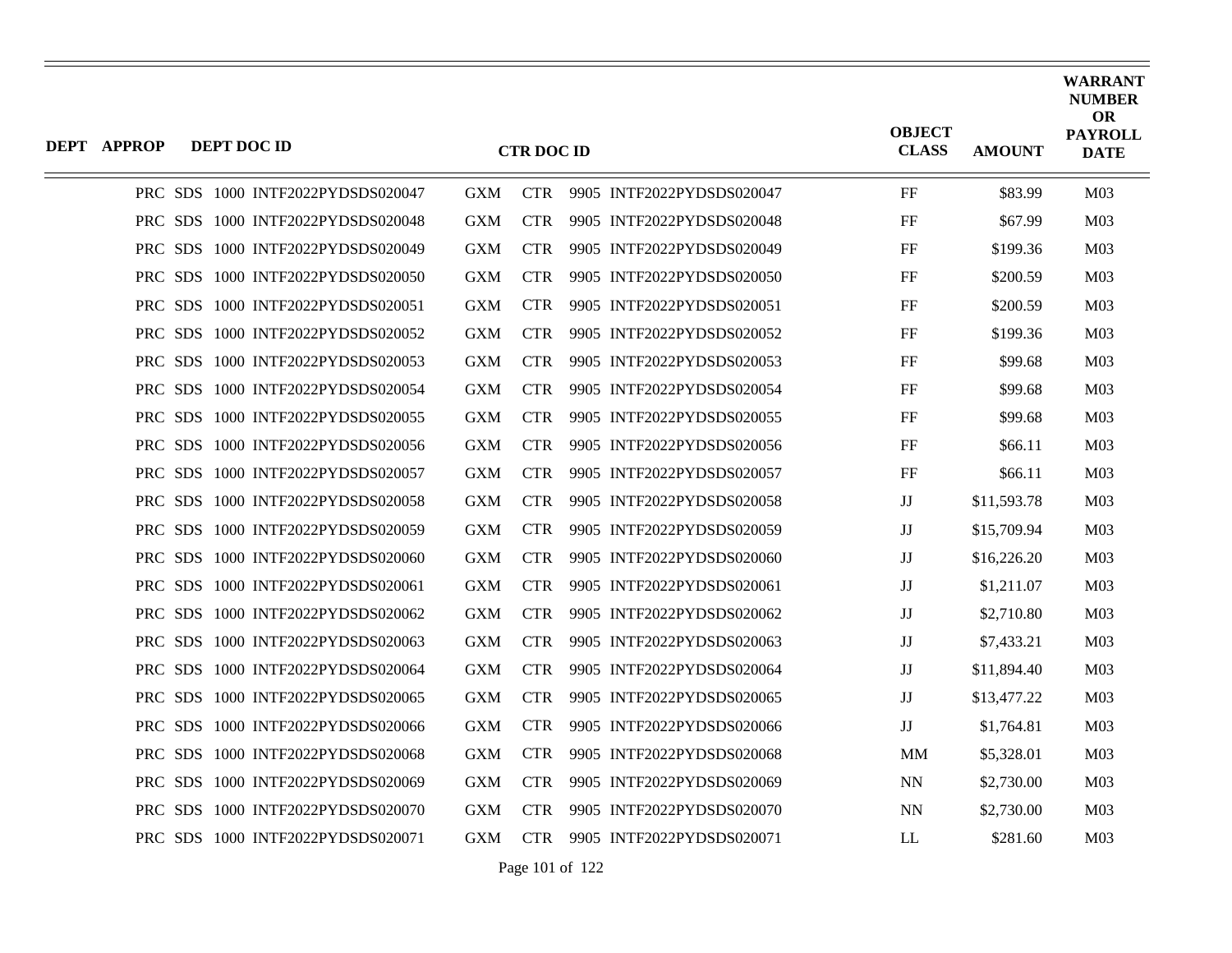| <b>DEPT APPROP</b> | DEPT DOC ID |                                   |            | <b>CTR DOC ID</b> |                           |        | <b>OBJECT</b><br><b>CLASS</b> | <b>AMOUNT</b> | <b>WARRANT</b><br><b>NUMBER</b><br><b>OR</b><br><b>PAYROLL</b><br><b>DATE</b> |
|--------------------|-------------|-----------------------------------|------------|-------------------|---------------------------|--------|-------------------------------|---------------|-------------------------------------------------------------------------------|
|                    |             | PRC SDS 1000 INTF2022PYDSDS020072 | <b>GXM</b> | <b>CTR</b>        | 9905 INTF2022PYDSDS020072 |        | $\rm FF$                      | \$2,692.50    | M <sub>03</sub>                                                               |
|                    |             | PRC SDS 1000 INTF2022PYDSDS020073 | <b>GXM</b> | <b>CTR</b>        | 9905 INTF2022PYDSDS020073 |        | LL                            | \$178.22      | M <sub>03</sub>                                                               |
|                    |             | PRC SDS 1000 INTF2022PYDSDS020074 | <b>GXM</b> | <b>CTR</b>        | 9905 INTF2022PYDSDS020074 |        | LL                            | \$178.22      | M <sub>03</sub>                                                               |
|                    |             | PRC SDS 1000 INTF2022PYDSDS020075 | <b>GXM</b> | <b>CTR</b>        | 9905 INTF2022PYDSDS020075 |        | UU                            | \$194.40      | M <sub>03</sub>                                                               |
| <b>INP</b>         |             | SDS 1000 INTF2022PYDSDS020076     | <b>GXM</b> | <b>CTR</b>        | 9905 INTF2022PYDSDS020076 |        | FF                            | \$1,062.00    | M <sub>03</sub>                                                               |
| <b>INP</b>         |             | SDS 1000 INTF2022PYDSDS020077     | <b>GXM</b> | <b>CTR</b>        | 9905 INTF2022PYDSDS020077 |        | $\rm FF$                      | \$525.00      | M <sub>03</sub>                                                               |
| PRC.               |             | SDS 1000 INTF2022PYDSDS060001     | <b>GXM</b> | <b>CTR</b>        | 9305 INTF2022PYDSDS060001 | ∗      | KK.                           | \$859.65      | M07                                                                           |
|                    |             | PRC SDS 1000 INTF2022PYDSDS060002 | <b>GXM</b> | <b>CTR</b>        | 9305 INTF2022PYDSDS060002 | $\ast$ | <b>KK</b>                     | \$995.00      | M <sub>07</sub>                                                               |
|                    |             | PRC SDS 1000 INTF2022PYDSDS060003 | <b>GXM</b> | <b>CTR</b>        | 9305 INTF2022PYDSDS060003 | ∗      | KK.                           | \$11,249.70   | M07                                                                           |
| PRC.               |             | SDS 1000 INTF2022PYDSDS060004     | <b>GXM</b> | <b>CTR</b>        | 9305 INTF2022PYDSDS060004 | $\ast$ | <b>KK</b>                     | \$2,985.00    | M07                                                                           |
|                    |             | PRC SDS 1000 INTF2022PYDSDS060005 | <b>GXM</b> | <b>CTR</b>        | 9305 INTF2022PYDSDS060005 | ∗      | KK.                           | \$1,990.00    | M <sub>07</sub>                                                               |
|                    |             | PRC SDS 1000 INTF2022PYDSDS060006 | <b>GXM</b> | <b>CTR</b>        | 9305 INTF2022PYDSDS060006 | $\ast$ | <b>KK</b>                     | \$995.00      | M07                                                                           |
|                    |             | PRC SDS 1000 INTF2022PYDSDS060007 | <b>GXM</b> | <b>CTR</b>        | 9305 INTF2022PYDSDS060007 | ∗      | MМ                            | \$223.25      | M <sub>07</sub>                                                               |
|                    |             | PRC SDS 1000 INTF2022PYDSDS060008 | <b>GXM</b> | <b>CTR</b>        | 9305 INTF2022PYDSDS060008 | $\ast$ | MМ                            | \$199.50      | M07                                                                           |
|                    |             | PRC SDS 1000 INTF2022PYDSDS060009 | <b>GXM</b> | <b>CTR</b>        | 9305 INTF2022PYDSDS060009 | $\ast$ | NN                            | \$3,000.00    | <b>M07</b>                                                                    |
|                    |             | PRC SDS 1000 INTF2022PYDSDS060011 | <b>GXM</b> | <b>CTR</b>        | 9305 INTF2022PYDSDS060011 | $\ast$ | MМ                            | \$4,268.27    | M07                                                                           |
|                    |             | PRC SDS 1000 INTF2022PYDSDS060012 | <b>GXM</b> | <b>CTR</b>        | 9305 INTF2022PYDSDS060012 | $\ast$ | NN                            | \$540.00      | M <sub>07</sub>                                                               |
| <b>INP</b>         |             | SDS 1000 INTF2022PYDSDS060013     | <b>GXM</b> | <b>CTR</b>        | 9305 INTF2022PYDSDS060013 | $\ast$ | <b>NN</b>                     | \$443.73      | M07                                                                           |
| PRC.               |             | SDS 1000 INTF2022PYDSDS060014     | <b>GXM</b> | <b>CTR</b>        | 9305 INTF2022PYDSDS060014 | $\ast$ | $_{\rm{JJ}}$                  | \$259.60      | M <sub>07</sub>                                                               |
|                    |             | PRC SDS 1000 INTF2022PYDSDS060015 | <b>GXM</b> | <b>CTR</b>        | 9305 INTF2022PYDSDS060015 | $\ast$ | LL                            | \$33.01       | M07                                                                           |
|                    |             | PRC SDS 1000 INTF2022PYDSDS060016 | <b>GXM</b> | <b>CTR</b>        | 9305 INTF2022PYDSDS060016 | $\ast$ | LL                            | \$31.65       | <b>M07</b>                                                                    |
|                    |             | PRC SDS 1000 INTF2022PYDSDS060017 | <b>GXM</b> | <b>CTR</b>        | 9305 INTF2022PYDSDS060017 | ∗      | LL                            | \$73.53       | M07                                                                           |
|                    |             | PRC SDS 1000 INTF2022PYDSDS060018 | <b>GXM</b> | <b>CTR</b>        | 9305 INTF2022PYDSDS060018 | ∗      | LL                            | \$14.80       | M <sub>07</sub>                                                               |
|                    |             | PRC SDS 1000 INTF2022PYDSDS060019 | <b>GXM</b> | <b>CTR</b>        | 9305 INTF2022PYDSDS060019 | $\ast$ | <b>NN</b>                     | \$1,374.99    | <b>M07</b>                                                                    |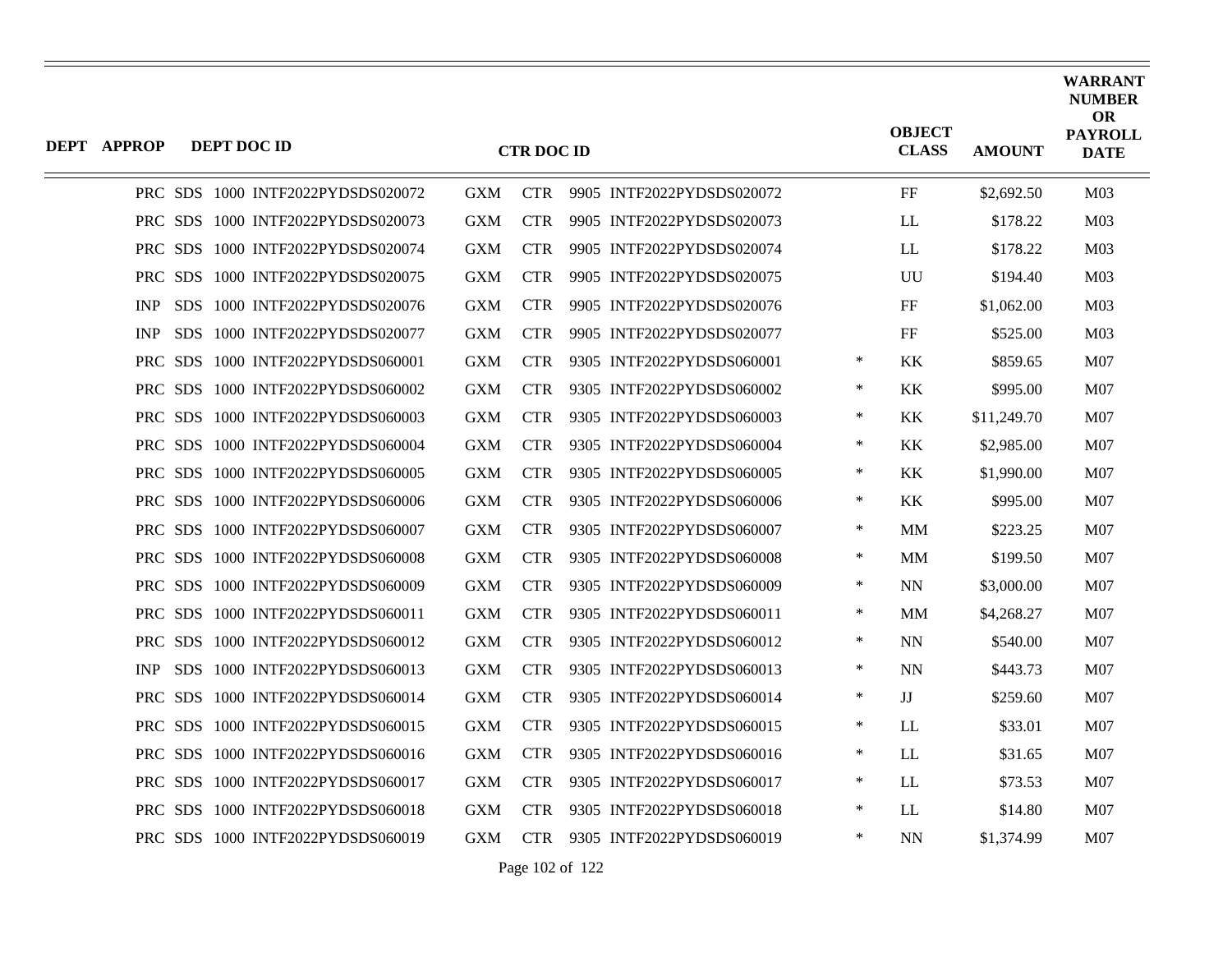| <b>DEPT APPROP</b> | DEPT DOC ID |                                   |            | <b>CTR DOC ID</b> |                           |        | <b>OBJECT</b><br><b>CLASS</b> | <b>AMOUNT</b> | <b>WARRANT</b><br><b>NUMBER</b><br>OR<br><b>PAYROLL</b><br><b>DATE</b> |
|--------------------|-------------|-----------------------------------|------------|-------------------|---------------------------|--------|-------------------------------|---------------|------------------------------------------------------------------------|
|                    |             | PRC SDS 1000 INTF2022PYDSDS060020 | <b>GXM</b> | <b>CTR</b>        | 9305 INTF2022PYDSDS060020 | $\ast$ | <b>NN</b>                     | \$53.89       | M07                                                                    |
|                    |             | PRC SDS 1000 INTF2022PYDSDS060021 | <b>GXM</b> | <b>CTR</b>        | 9305 INTF2022PYDSDS060021 | $\ast$ | <b>NN</b>                     | \$1,374.99    | <b>M07</b>                                                             |
|                    |             | PRC SDS 1000 INTF2022PYDSDS060022 | <b>GXM</b> | <b>CTR</b>        | 9305 INTF2022PYDSDS060022 | $\ast$ | $_{\rm JJ}$                   | \$1,043.00    | M <sub>07</sub>                                                        |
|                    |             | PRC SDS 1000 INTF2022PYDSDS060023 | <b>GXM</b> | <b>CTR</b>        | 9305 INTF2022PYDSDS060023 | $\ast$ | KK                            | \$345.63      | M07                                                                    |
| <b>INP</b>         |             | SDS 1000 INTF2022PYDSDS060024     | <b>GXM</b> | <b>CTR</b>        | 9305 INTF2022PYDSDS060024 | $\ast$ | EE                            | \$986.98      | M07                                                                    |
|                    |             | PRC SDS 1000 INTF2022PYDSDS060025 | <b>GXM</b> | <b>CTR</b>        | 9305 INTF2022PYDSDS060025 | $\ast$ | LL                            | \$3.09        | M <sub>07</sub>                                                        |
|                    |             | PRC SDS 1000 INTF2022PYDSDS060026 | <b>GXM</b> | <b>CTR</b>        | 9305 INTF2022PYDSDS060026 | $\ast$ | LL                            | \$55.05       | M07                                                                    |
|                    |             | PRC SDS 1000 INTF2022PYDSDS060027 | <b>GXM</b> | <b>CTR</b>        | 9305 INTF2022PYDSDS060027 | $\ast$ | <b>NN</b>                     | \$360.00      | <b>M07</b>                                                             |
|                    |             | PRC SDS 1000 INTF2022PYDSDS060028 | <b>GXM</b> | <b>CTR</b>        | 9305 INTF2022PYDSDS060028 | $\ast$ | <b>NN</b>                     | \$246.43      | M <sub>07</sub>                                                        |
| <b>PRC</b>         |             | SDS 1000 INTF2022PYDSDS060029     | <b>GXM</b> | <b>CTR</b>        | 9305 INTF2022PYDSDS060029 | ∗      | UU                            | \$4,590.00    | <b>M07</b>                                                             |
| <b>INP</b>         |             | SDS 1000 INTF2022PYDSDS060030     | <b>GXM</b> | <b>CTR</b>        | 9305 INTF2022PYDSDS060030 | $\ast$ | $_{\rm JJ}$                   | \$2,250.00    | M07                                                                    |
| <b>INP</b>         |             | SDS 1000 INTF2022PYDSDS060031     | <b>GXM</b> | <b>CTR</b>        | 9305 INTF2022PYDSDS060031 | $\ast$ | LL                            | \$1,742.72    | M <sub>07</sub>                                                        |
| <b>PRC</b>         |             | SDS 1000 INTF2022PYDSDS060032     | <b>GXM</b> | <b>CTR</b>        | 9305 INTF2022PYDSDS060032 | $\ast$ | UU                            | \$76.26       | M07                                                                    |
| <b>INP</b>         |             | SDS 1000 INTF2022PYDSDS060033     | <b>GXM</b> | <b>CTR</b>        | 9305 INTF2022PYDSDS060033 | $\ast$ | IJ                            | \$90.35       | <b>M07</b>                                                             |
| <b>INP</b>         |             | SDS 1000 INTF2022PYDSDS060034     | <b>GXM</b> | <b>CTR</b>        | 9305 INTF2022PYDSDS060034 | $\ast$ | $_{\rm JJ}$                   | \$108.42      | M07                                                                    |
| <b>INP</b>         |             | SDS 1000 INTF2022PYDSDS060035     | <b>GXM</b> | <b>CTR</b>        | 9305 INTF2022PYDSDS060035 | $\ast$ | JJ                            | \$31.57       | M07                                                                    |
|                    |             | GAX SDS 1000 INTF2022PYDSDS060036 | <b>GXM</b> | <b>CTR</b>        | 9305 INTF2022PYDSDS060036 | ∗      | <b>NN</b>                     | \$1,003.79    | M07                                                                    |
| <b>INP</b>         |             | SDS 1000 INTF2022PYDSDS060037     | <b>GXM</b> | <b>CTR</b>        | 9305 INTF2022PYDSDS060037 | $\ast$ | GG                            | \$49.18       | M <sub>07</sub>                                                        |
|                    |             | PRC SDS 1000 INTF2022PYDSDS060038 | <b>GXM</b> | <b>CTR</b>        | 9305 INTF2022PYDSDS060038 | $\ast$ | FF                            | \$100.78      | M07                                                                    |
|                    |             | PRC SDS 1000 INTF2022PYDSDS060039 | <b>GXM</b> | <b>CTR</b>        | 9305 INTF2022PYDSDS060039 | $\ast$ | FF                            | \$84.98       | <b>M07</b>                                                             |
|                    |             | PRC SDS 1000 INTF2022PYDSDS060040 | <b>GXM</b> | <b>CTR</b>        | 9305 INTF2022PYDSDS060040 | $\ast$ | FF                            | \$60.09       | M07                                                                    |
| <b>INP</b>         |             | SDS 1000 INTF2022PYDSDS060041     | <b>GXM</b> | <b>CTR</b>        | 9305 INTF2022PYDSDS060041 | $\ast$ | <b>NN</b>                     | \$94.60       | <b>M07</b>                                                             |
| <b>INP</b>         |             | SDS 1000 INTF2022PYDSDS060042     | <b>GXM</b> | <b>CTR</b>        | 9305 INTF2022PYDSDS060042 | ∗      | <b>NN</b>                     | \$126.98      | M <sub>07</sub>                                                        |
| <b>INP</b>         |             | SDS 1000 INTF2022PYDSDS060043     | <b>GXM</b> | <b>CTR</b>        | 9305 INTF2022PYDSDS060043 | $\ast$ | <b>NN</b>                     | \$230.76      | M07                                                                    |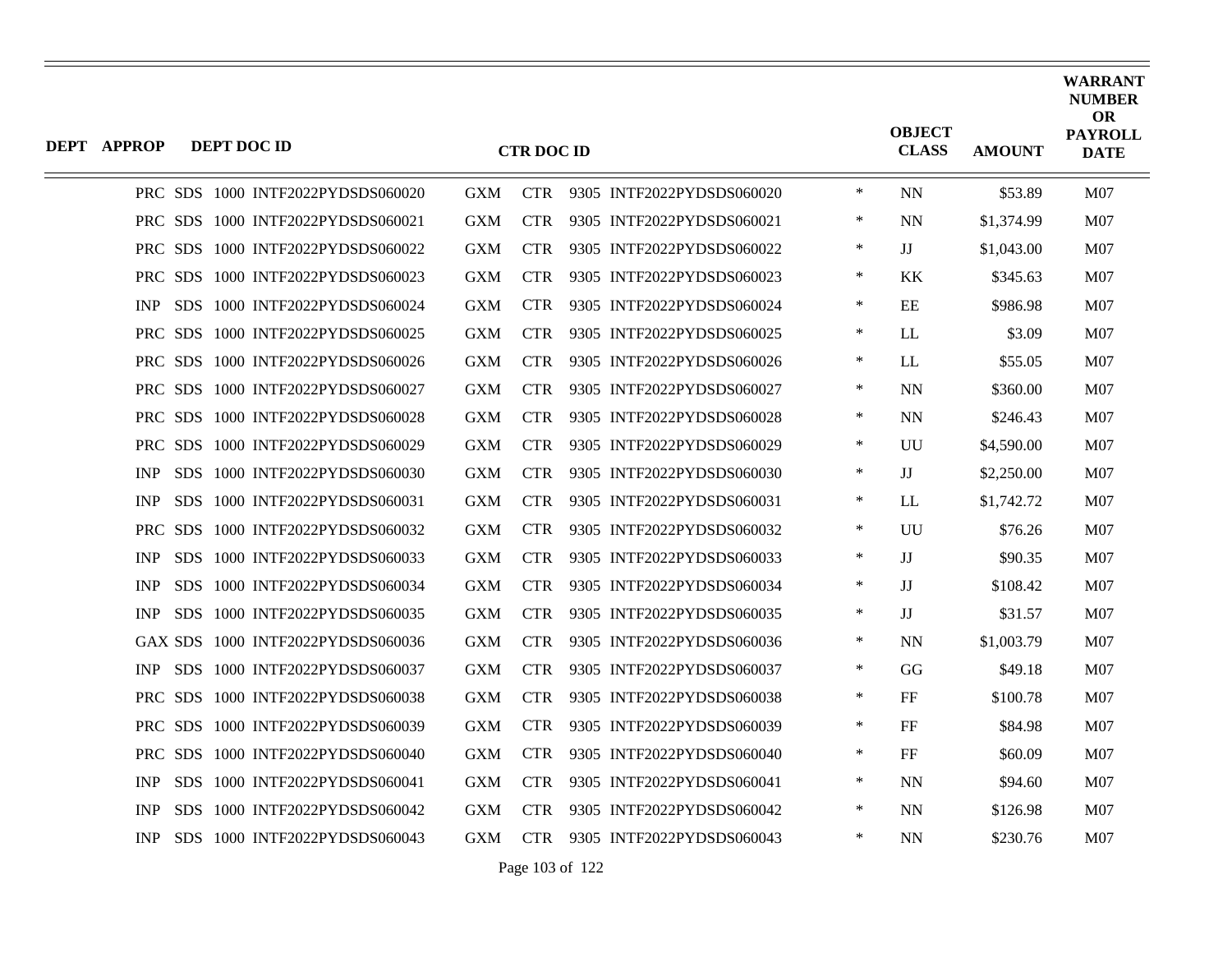| <b>DEPT</b> | <b>APPROP</b> |            | DEPT DOC ID |                           |            | <b>CTR DOC ID</b> |                                |                     | <b>OBJECT</b><br><b>CLASS</b> | <b>AMOUNT</b> | <b>WARRANT</b><br><b>NUMBER</b><br><b>OR</b><br><b>PAYROLL</b><br><b>DATE</b> |
|-------------|---------------|------------|-------------|---------------------------|------------|-------------------|--------------------------------|---------------------|-------------------------------|---------------|-------------------------------------------------------------------------------|
|             | <b>INP</b>    | <b>SDS</b> |             | 1000 INTF2022PYDSDS060044 | <b>GXM</b> | <b>CTR</b>        | 9305 INTF2022PYDSDS060044      | $\ast$              | <b>NN</b>                     | \$258.26      | M07                                                                           |
|             | <b>INP</b>    | <b>SDS</b> |             | 1000 INTF2022PYDSDS060045 | <b>GXM</b> | <b>CTR</b>        | 9305 INTF2022PYDSDS060045      | $\ast$              | <b>NN</b>                     | \$203.80      | M <sub>07</sub>                                                               |
|             | <b>INP</b>    | <b>SDS</b> |             | 1000 INTF2022PYDSDS060046 | <b>GXM</b> | <b>CTR</b>        | 9305 INTF2022PYDSDS060046      | $\ast$              | <b>NN</b>                     | \$49.64       | M07                                                                           |
|             | INP           | SDS.       |             | 1000 INTF2022PYDSDS060047 | <b>GXM</b> | <b>CTR</b>        | 9305 INTF2022PYDSDS060047      | $\ast$              | <b>NN</b>                     | \$183.20      | M07                                                                           |
|             | <b>INP</b>    | <b>SDS</b> |             | 1000 INTF2022PYDSDS060048 | <b>GXM</b> | <b>CTR</b>        | 9305 INTF2022PYDSDS060048      | ∗                   | FF                            | \$5,331.15    | M07                                                                           |
|             | <b>INP</b>    | SDS.       |             | 1000 INTF2022PYDSDS060049 | <b>GXM</b> | <b>CTR</b>        | 9905 INTF2022PYDSDS060049      |                     | <b>NN</b>                     | \$55.60       | M07                                                                           |
|             | <b>INP</b>    | <b>SDS</b> |             | 1000 INTF2022PYDSDS060050 | <b>GXM</b> | <b>CTR</b>        | 9905 INTF2022PYDSDS060050      |                     | <b>NN</b>                     | \$115.32      | M <sub>07</sub>                                                               |
|             | <b>INP</b>    | <b>SDS</b> |             | 1000 INTF2022PYDSDS060051 | <b>GXM</b> | <b>CTR</b>        | 9905 INTF2022PYDSDS060051      |                     | <b>NN</b>                     | \$226.14      | M07                                                                           |
|             | <b>INP</b>    | SDS.       |             | 1000 INTF2022PYDSDS060052 | <b>GXM</b> | <b>CTR</b>        | 9905 INTF2022PYDSDS060052      |                     | <b>NN</b>                     | \$248.70      | M <sub>07</sub>                                                               |
|             |               | PRC SDS    |             | 1000 INTF2022PYDSDS060053 | <b>GXM</b> | <b>CTR</b>        | 9905 INTF2022PYDSDS060053      |                     | <b>NN</b>                     | \$300.00      | M07                                                                           |
|             |               |            |             |                           |            |                   | <b>Total for Appropriation</b> | 89108800            |                               | \$155,389.61  |                                                                               |
|             |               |            |             |                           |            |                   |                                | <b>SDS</b><br>Total |                               | \$155,389.61  |                                                                               |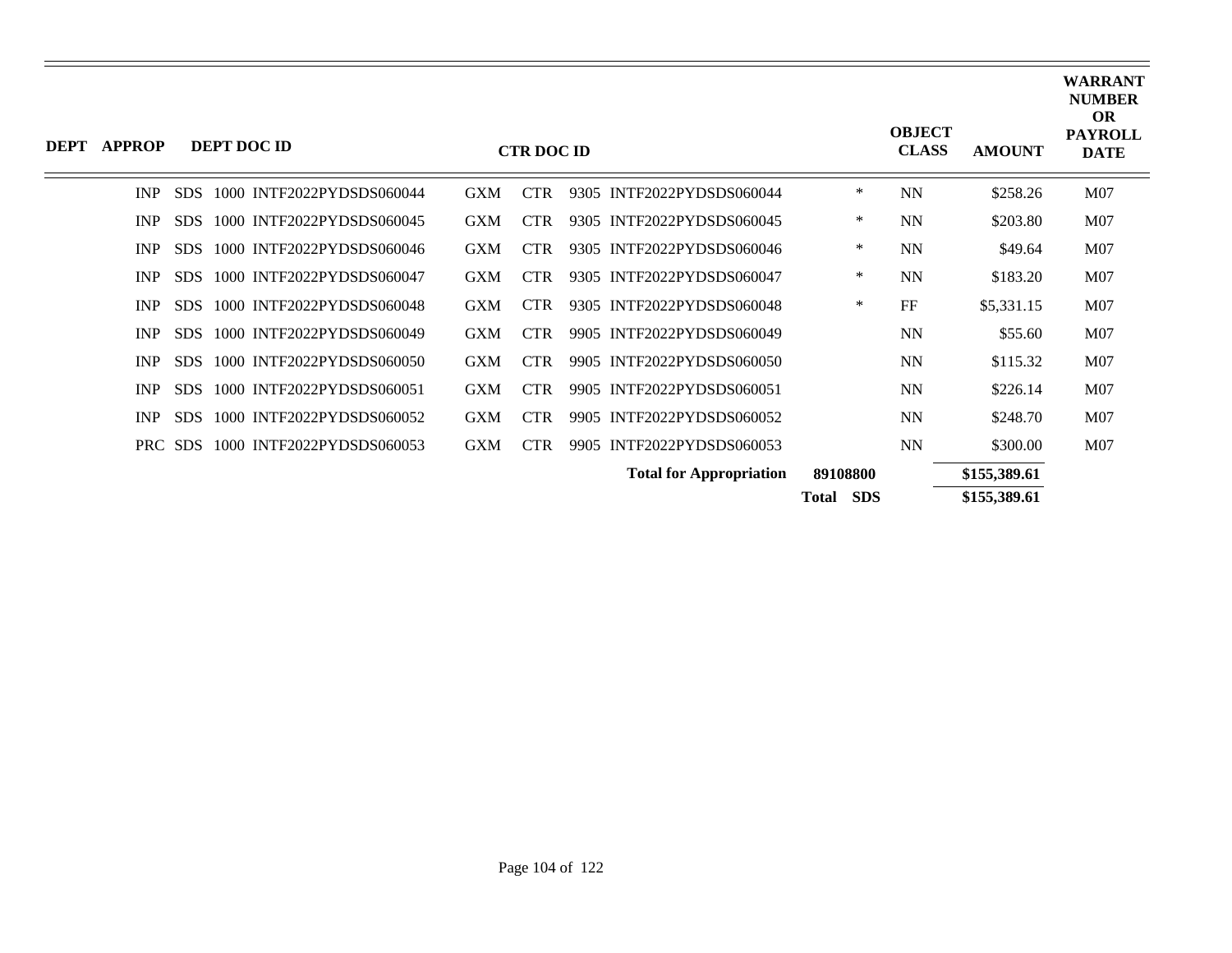| <b>DEPT</b> | <b>APPROP</b> | DEPT DOC ID                       |            | <b>CTR DOC ID</b> |                                |                     | <b>OBJECT</b><br><b>CLASS</b> | <b>AMOUNT</b> | <b>WARRANT</b><br><b>NUMBER</b><br><b>OR</b><br><b>PAYROLL</b><br><b>DATE</b> |
|-------------|---------------|-----------------------------------|------------|-------------------|--------------------------------|---------------------|-------------------------------|---------------|-------------------------------------------------------------------------------|
| <b>SJC</b>  | 03200003      |                                   |            |                   |                                |                     |                               |               |                                                                               |
|             |               | PRC SJC 2200 INTF2022PYDSJC040001 | <b>GXM</b> | <b>CTR</b>        | 9905 INTF2022PYDSJC040001      |                     | KK                            | \$708.54      | M <sub>05</sub>                                                               |
|             |               | PRC SJC 2200 INTF2022PYDSJC040002 | <b>GXM</b> | CTR.              | 9905 INTF2022PYDSJC040002      |                     | KK                            | \$126.00      | M <sub>05</sub>                                                               |
|             |               | GAX SJC 2204 INTF2022PYDSJC050000 | <b>GXM</b> | CTR.              | 9905 INTF2022PYDSJC050000      |                     | EE                            | \$58.40       | M <sub>05</sub>                                                               |
|             |               | PRC SJC 2229 INTF2022PYDSJC070001 | <b>GXM</b> | <b>CTR</b>        | 9905 INTF2022PYDSJC070001      |                     | EE                            | \$1,388.00    | M <sub>07</sub>                                                               |
|             |               |                                   |            |                   | <b>Total for Appropriation</b> | 03200003            |                               | \$2,280.94    |                                                                               |
|             |               |                                   |            |                   |                                | <b>SJC</b><br>Total |                               | \$2,280.94    |                                                                               |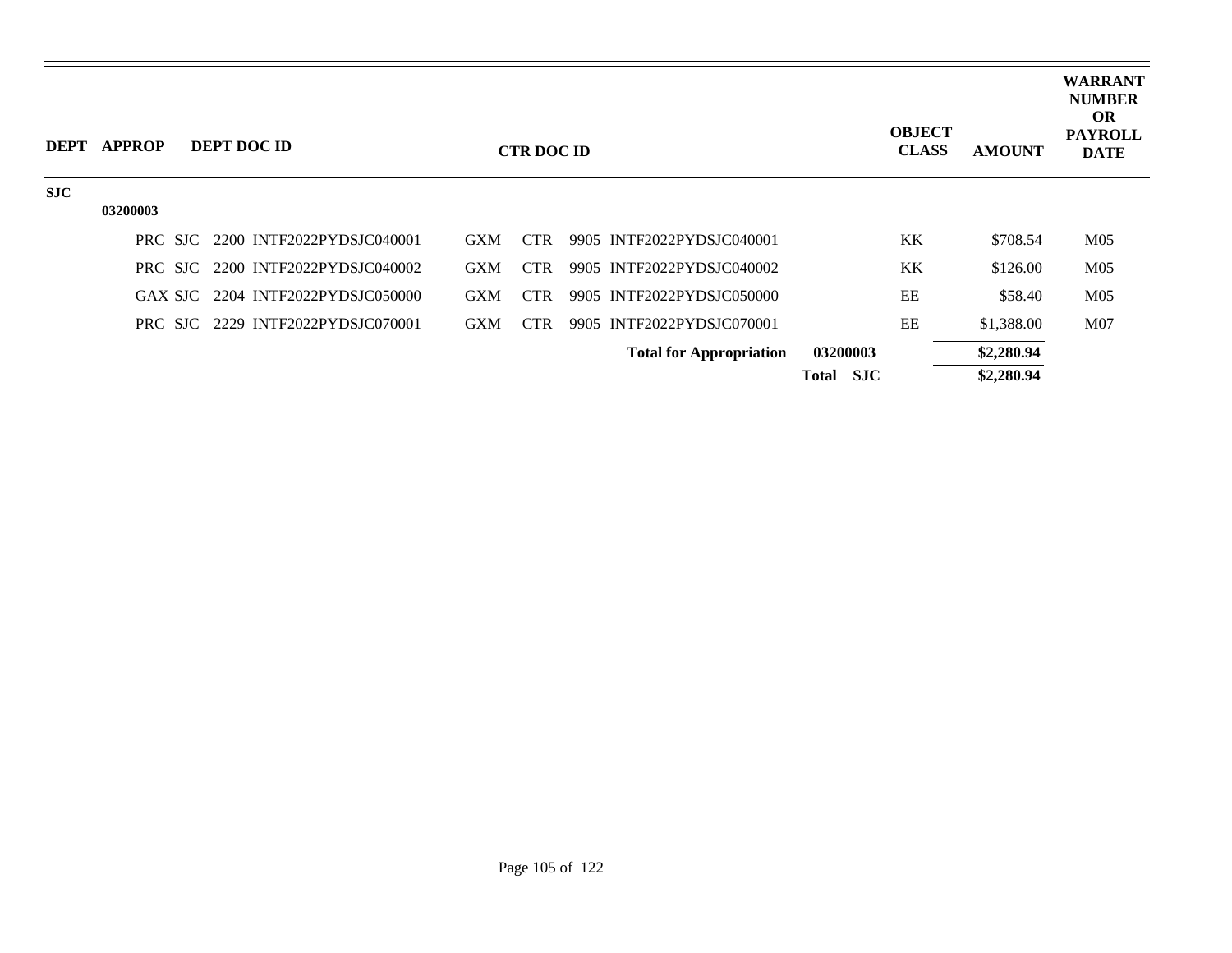|            | <b>DEPT APPROP</b> | DEPT DOC ID                       |            | <b>CTR DOC ID</b> |                           | <b>OBJECT</b><br><b>CLASS</b> | <b>AMOUNT</b> | <b>WARRANT</b><br><b>NUMBER</b><br><b>OR</b><br><b>PAYROLL</b><br><b>DATE</b> |
|------------|--------------------|-----------------------------------|------------|-------------------|---------------------------|-------------------------------|---------------|-------------------------------------------------------------------------------|
| <b>TRC</b> | 03300300           |                                   |            |                   |                           |                               |               |                                                                               |
|            |                    | PRC TRC 0601 INTF2022PYDTRC003001 | <b>GXM</b> | <b>CTR</b>        | 9905 INTF2022PYDTRC003001 | EE                            | \$100.00      | M <sub>04</sub>                                                               |
|            |                    | PRC TRC 0040 INTF2022PYDTRC003002 | <b>GXM</b> | <b>CTR</b>        | 9905 INTF2022PYDTRC003002 | JJ                            | \$185.00      | M <sub>04</sub>                                                               |
|            |                    | PRC TRC 0040 INTF2022PYDTRC003003 | <b>GXM</b> | <b>CTR</b>        | 9905 INTF2022PYDTRC003003 | JJ                            | \$15.00       | M <sub>04</sub>                                                               |
|            |                    | PRC TRC 0040 INTF2022PYDTRC003004 | <b>GXM</b> | <b>CTR</b>        | 9905 INTF2022PYDTRC003004 | $\rm JJ$                      | \$250.00      | M <sub>04</sub>                                                               |
|            |                    | PRC TRC 0040 INTF2022PYDTRC003005 | <b>GXM</b> | <b>CTR</b>        | 9905 INTF2022PYDTRC003005 | JJ                            | \$1,250.00    | M <sub>04</sub>                                                               |
|            |                    | PRC TRC 0040 INTF2022PYDTRC003006 | <b>GXM</b> | <b>CTR</b>        | 9905 INTF2022PYDTRC003006 | $\rm JJ$                      | \$1,237.50    | M <sub>04</sub>                                                               |
|            |                    | PRC TRC 0040 INTF2022PYDTRC003007 | <b>GXM</b> | <b>CTR</b>        | 9905 INTF2022PYDTRC003007 | JJ                            | \$1,000.00    | M <sub>04</sub>                                                               |
|            |                    | PRC TRC 0040 INTF2022PYDTRC003008 | <b>GXM</b> | <b>CTR</b>        | 9905 INTF2022PYDTRC003008 | $\rm JJ$                      | \$1,187.50    | M <sub>04</sub>                                                               |
|            |                    | PRC TRC 0040 INTF2022PYDTRC003009 | <b>GXM</b> | <b>CTR</b>        | 9905 INTF2022PYDTRC003009 | JJ                            | \$1,450.00    | M <sub>04</sub>                                                               |
|            |                    | PRC TRC 0040 INTF2022PYDTRC003010 | GXM        | <b>CTR</b>        | 9905 INTF2022PYDTRC003010 | JJ                            | \$4,212.50    | M <sub>04</sub>                                                               |
|            |                    | PRC TRC 0040 INTF2022PYDTRC003011 | <b>GXM</b> | <b>CTR</b>        | 9905 INTF2022PYDTRC003011 | JJ                            | \$3,725.00    | M <sub>04</sub>                                                               |
|            |                    | PRC TRC 0040 INTF2022PYDTRC003012 | <b>GXM</b> | <b>CTR</b>        | 9905 INTF2022PYDTRC003012 | $\rm JJ$                      | \$2,150.00    | M <sub>04</sub>                                                               |
|            |                    | PRC TRC 0040 INTF2022PYDTRC003013 | <b>GXM</b> | <b>CTR</b>        | 9905 INTF2022PYDTRC003013 | $\rm JJ$                      | \$500.00      | M <sub>04</sub>                                                               |
|            |                    | PRC TRC 0040 INTF2022PYDTRC003014 | <b>GXM</b> | <b>CTR</b>        | 9905 INTF2022PYDTRC003014 | JJ                            | \$155.00      | M <sub>04</sub>                                                               |
|            |                    | PRC TRC 0040 INTF2022PYDTRC003015 | <b>GXM</b> | <b>CTR</b>        | 9905 INTF2022PYDTRC003015 | $\rm JJ$                      | \$430.00      | M <sub>04</sub>                                                               |
|            |                    | PRC TRC 0040 INTF2022PYDTRC003016 | <b>GXM</b> | <b>CTR</b>        | 9905 INTF2022PYDTRC003016 | $\rm JJ$                      | \$415.00      | M <sub>04</sub>                                                               |
|            |                    | PRC TRC 0040 INTF2022PYDTRC003017 | <b>GXM</b> | <b>CTR</b>        | 9905 INTF2022PYDTRC003017 | $\rm JJ$                      | \$500.00      | M <sub>04</sub>                                                               |
|            |                    | PRC TRC 0040 INTF2022PYDTRC003018 | <b>GXM</b> | <b>CTR</b>        | 9905 INTF2022PYDTRC003018 | JJ                            | \$335.00      | M <sub>04</sub>                                                               |
|            |                    | PRC TRC 0040 INTF2022PYDTRC003019 | <b>GXM</b> | <b>CTR</b>        | 9905 INTF2022PYDTRC003019 | $\rm JJ$                      | \$500.00      | M <sub>04</sub>                                                               |
|            |                    | PRC TRC 0040 INTF2022PYDTRC003020 | <b>GXM</b> | <b>CTR</b>        | 9905 INTF2022PYDTRC003020 | JJ                            | \$500.00      | M <sub>04</sub>                                                               |
|            |                    | PRC TRC 0040 INTF2022PYDTRC003021 | <b>GXM</b> | <b>CTR</b>        | 9905 INTF2022PYDTRC003021 | JJ                            | \$285.00      | M <sub>04</sub>                                                               |
|            |                    | PRC TRC 0040 INTF2022PYDTRC003022 | <b>GXM</b> | <b>CTR</b>        | 9905 INTF2022PYDTRC003022 | $\mathbf{J}\mathbf{J}$        | \$335.00      | M <sub>04</sub>                                                               |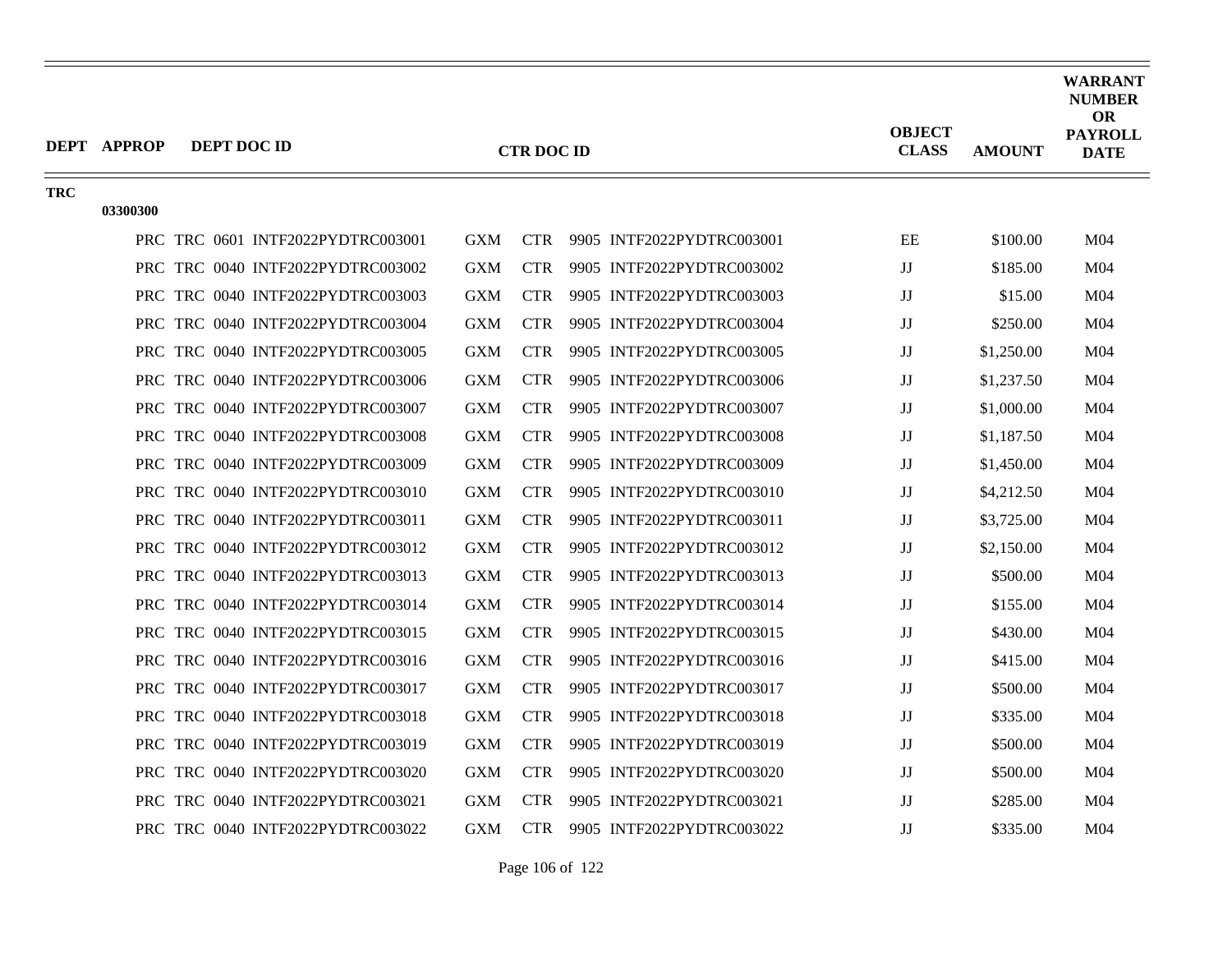| DEPT APPROP | DEPT DOC ID |                                   |            | <b>CTR DOC ID</b> |                           | <b>OBJECT</b><br><b>CLASS</b> | <b>AMOUNT</b> | WARRANT<br><b>NUMBER</b><br><b>OR</b><br><b>PAYROLL</b><br><b>DATE</b> |
|-------------|-------------|-----------------------------------|------------|-------------------|---------------------------|-------------------------------|---------------|------------------------------------------------------------------------|
|             |             | PRC TRC 0040 INTF2022PYDTRC003023 | <b>GXM</b> | <b>CTR</b>        | 9905 INTF2022PYDTRC003023 | JJ                            | \$500.00      | M <sub>04</sub>                                                        |
|             |             | PRC TRC 0040 INTF2022PYDTRC003024 | <b>GXM</b> | <b>CTR</b>        | 9905 INTF2022PYDTRC003024 | JJ                            | \$495.00      | M04                                                                    |
|             |             | PRC TRC 0040 INTF2022PYDTRC003025 | GXM        | <b>CTR</b>        | 9905 INTF2022PYDTRC003025 | JJ                            | \$500.00      | M <sub>04</sub>                                                        |
|             |             | PRC TRC 0040 INTF2022PYDTRC003026 | <b>GXM</b> | <b>CTR</b>        | 9905 INTF2022PYDTRC003026 | JJ                            | \$210.00      | M <sub>04</sub>                                                        |
|             |             | PRC TRC 0040 INTF2022PYDTRC003027 | <b>GXM</b> | <b>CTR</b>        | 9905 INTF2022PYDTRC003027 | JJ                            | \$500.00      | M <sub>04</sub>                                                        |
|             |             | PRC TRC 0040 INTF2022PYDTRC003028 | <b>GXM</b> | CTR.              | 9905 INTF2022PYDTRC003028 | JJ                            | \$345.00      | M <sub>04</sub>                                                        |
|             |             | PRC TRC 0040 INTF2022PYDTRC003029 | <b>GXM</b> | <b>CTR</b>        | 9905 INTF2022PYDTRC003029 | JJ                            | \$1,262.50    | M04                                                                    |
|             |             | PRC TRC 0040 INTF2022PYDTRC003030 | <b>GXM</b> | <b>CTR</b>        | 9905 INTF2022PYDTRC003030 | JJ                            | \$500.00      | M <sub>04</sub>                                                        |
|             |             | PRC TRC 0040 INTF2022PYDTRC003031 | GXM        | <b>CTR</b>        | 9905 INTF2022PYDTRC003031 | JJ                            | \$355.00      | M04                                                                    |
|             |             | PRC TRC 0040 INTF2022PYDTRC003032 | <b>GXM</b> | <b>CTR</b>        | 9905 INTF2022PYDTRC003032 | JJ                            | \$500.00      | M <sub>04</sub>                                                        |
|             |             | PRC TRC 0040 INTF2022PYDTRC003033 | <b>GXM</b> | <b>CTR</b>        | 9905 INTF2022PYDTRC003033 | JJ                            | \$400.00      | M04                                                                    |
|             |             | PRC TRC 0040 INTF2022PYDTRC003034 | GXM        | <b>CTR</b>        | 9905 INTF2022PYDTRC003034 | JJ                            | \$470.00      | M <sub>04</sub>                                                        |
|             |             | PRC TRC 0040 INTF2022PYDTRC003035 | <b>GXM</b> | <b>CTR</b>        | 9905 INTF2022PYDTRC003035 | JJ                            | \$90.00       | M <sub>04</sub>                                                        |
|             |             | PRC TRC 0040 INTF2022PYDTRC003036 | <b>GXM</b> | <b>CTR</b>        | 9905 INTF2022PYDTRC003036 | JJ                            | \$50.00       | M <sub>04</sub>                                                        |
|             |             | PRC TRC 0040 INTF2022PYDTRC003037 | <b>GXM</b> | CTR.              | 9905 INTF2022PYDTRC003037 | JJ                            | \$350.00      | M <sub>04</sub>                                                        |
|             |             | PRC TRC 0040 INTF2022PYDTRC003038 | <b>GXM</b> | <b>CTR</b>        | 9905 INTF2022PYDTRC003038 | JJ                            | \$302.00      | M04                                                                    |
|             |             | PRC TRC 0040 INTF2022PYDTRC003039 | <b>GXM</b> | <b>CTR</b>        | 9905 INTF2022PYDTRC003039 | JJ                            | \$390.00      | M <sub>04</sub>                                                        |
|             |             | PRC TRC 0040 INTF2022PYDTRC003040 | GXM        | <b>CTR</b>        | 9905 INTF2022PYDTRC003040 | JJ                            | \$480.00      | M04                                                                    |
|             |             | PRC TRC 0040 INTF2022PYDTRC003041 | <b>GXM</b> | <b>CTR</b>        | 9905 INTF2022PYDTRC003041 | JJ                            | \$1,450.00    | M <sub>04</sub>                                                        |
|             |             | PRC TRC 0040 INTF2022PYDTRC003042 | <b>GXM</b> | <b>CTR</b>        | 9905 INTF2022PYDTRC003042 | JJ                            | \$300.00      | M04                                                                    |
|             |             | PRC TRC 0270 INTF2022PYDTRC003043 | GXM        | <b>CTR</b>        | 9905 INTF2022PYDTRC003043 | EE                            | \$295.00      | M <sub>04</sub>                                                        |
|             |             | PRC TRC 0228 INTF2022PYDTRC003044 | <b>GXM</b> | <b>CTR</b>        | 9905 INTF2022PYDTRC003044 | <b>NN</b>                     | \$2,464.44    | M <sub>04</sub>                                                        |
|             |             | PRC TRC 0228 INTF2022PYDTRC003045 | <b>GXM</b> | <b>CTR</b>        | 9905 INTF2022PYDTRC003045 | <b>NN</b>                     | \$5,779.40    | M04                                                                    |
|             |             | PRC TRC 0270 INTF2022PYDTRC003046 | <b>GXM</b> | <b>CTR</b>        | 9905 INTF2022PYDTRC003046 | EE                            | \$450.50      | M <sub>04</sub>                                                        |

Page 107 of 122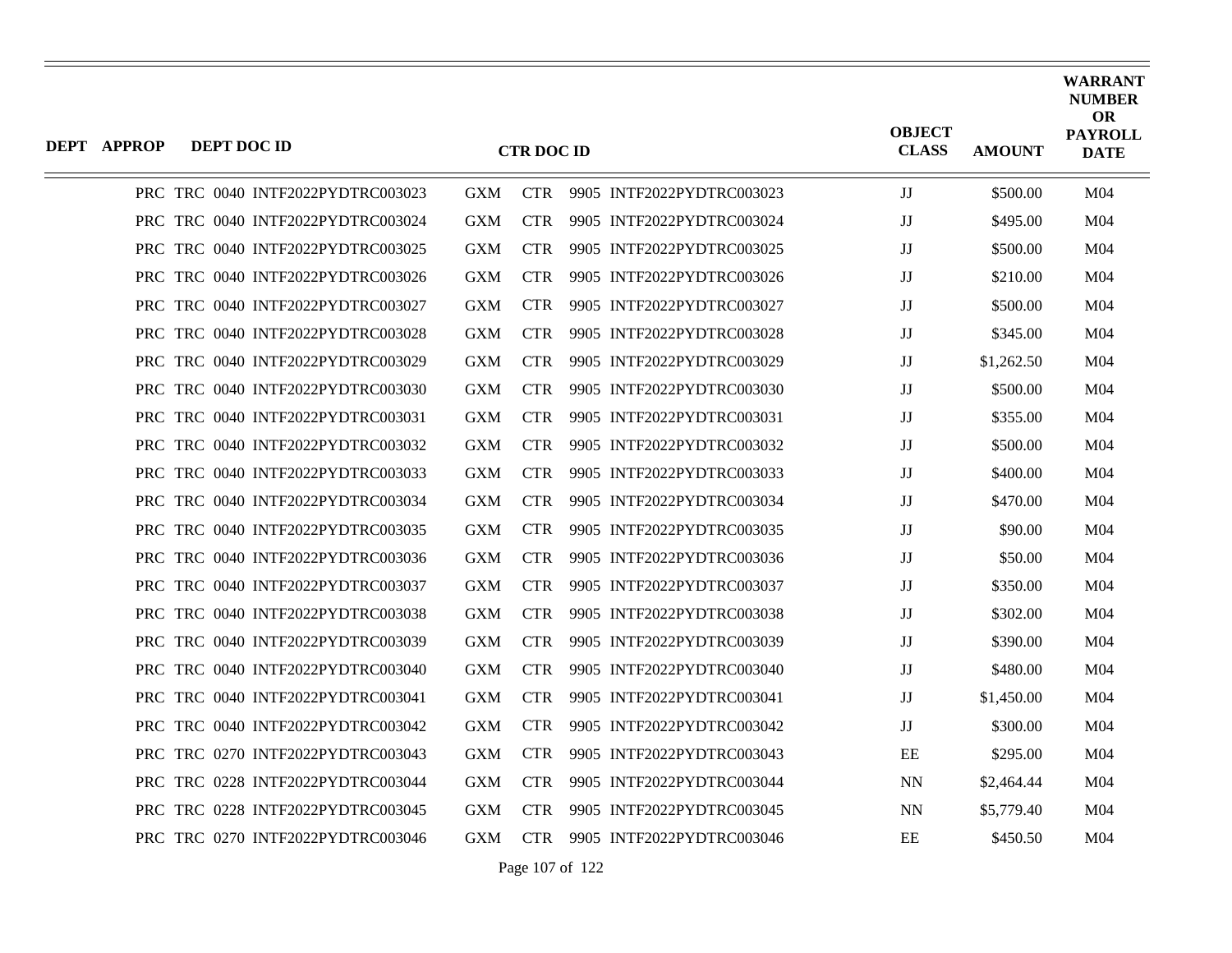| DEPT APPROP | DEPT DOC ID |                                   |            | <b>CTR DOC ID</b> |                           | <b>OBJECT</b><br><b>CLASS</b> | <b>AMOUNT</b> | <b>WARRANT</b><br><b>NUMBER</b><br><b>OR</b><br><b>PAYROLL</b><br><b>DATE</b> |
|-------------|-------------|-----------------------------------|------------|-------------------|---------------------------|-------------------------------|---------------|-------------------------------------------------------------------------------|
|             |             | PRC TRC 0270 INTF2022PYDTRC003047 | <b>GXM</b> | <b>CTR</b>        | 9905 INTF2022PYDTRC003047 | EE                            | \$655.00      | M <sub>04</sub>                                                               |
|             |             | PRC TRC 0040 INTF2022PYDTRC003048 | <b>GXM</b> | <b>CTR</b>        | 9905 INTF2022PYDTRC003048 | IJ                            | \$1,053.00    | M <sub>04</sub>                                                               |
|             |             | PRC TRC 0040 INTF2022PYDTRC003049 | <b>GXM</b> | <b>CTR</b>        | 9905 INTF2022PYDTRC003049 | JJ                            | \$723.00      | M <sub>04</sub>                                                               |
|             |             | PRC TRC 0040 INTF2022PYDTRC003050 | <b>GXM</b> | <b>CTR</b>        | 9905 INTF2022PYDTRC003050 | $_{\rm JJ}$                   | \$852.00      | M <sub>04</sub>                                                               |
|             |             | PRC TRC 0040 INTF2022PYDTRC003051 | <b>GXM</b> | <b>CTR</b>        | 9905 INTF2022PYDTRC003051 | JJ                            | \$963.00      | M <sub>04</sub>                                                               |
|             |             | PRC TRC 0040 INTF2022PYDTRC003052 | <b>GXM</b> | <b>CTR</b>        | 9905 INTF2022PYDTRC003052 | $_{\rm JJ}$                   | \$324.00      | M04                                                                           |
|             |             | PRC TRC 0040 INTF2022PYDTRC003053 | <b>GXM</b> | CTR.              | 9905 INTF2022PYDTRC003053 | $\mathbf{J}\mathbf{J}$        | \$585.00      | M04                                                                           |
|             |             | PRC TRC 0040 INTF2022PYDTRC003054 | <b>GXM</b> | <b>CTR</b>        | 9905 INTF2022PYDTRC003054 | $_{\rm JJ}$                   | \$957.00      | M <sub>04</sub>                                                               |
|             |             | PRC TRC 0040 INTF2022PYDTRC003055 | <b>GXM</b> | <b>CTR</b>        | 9905 INTF2022PYDTRC003055 | JJ                            | \$441.00      | M <sub>04</sub>                                                               |
|             |             | PRC TRC 0040 INTF2022PYDTRC003056 | <b>GXM</b> | <b>CTR</b>        | 9905 INTF2022PYDTRC003056 | $_{\rm JJ}$                   | \$4,708.00    | M <sub>04</sub>                                                               |
|             |             | PRC TRC 0040 INTF2022PYDTRC003057 | <b>GXM</b> | <b>CTR</b>        | 9905 INTF2022PYDTRC003057 | $_{\rm JJ}$                   | \$885.00      | M <sub>04</sub>                                                               |
|             |             | PRC TRC 0040 INTF2022PYDTRC003058 | <b>GXM</b> | <b>CTR</b>        | 9905 INTF2022PYDTRC003058 | $\mathbf{J}\mathbf{J}$        | \$45.00       | M <sub>04</sub>                                                               |
|             |             | PRC TRC 0040 INTF2022PYDTRC003059 | <b>GXM</b> | <b>CTR</b>        | 9905 INTF2022PYDTRC003059 | JJ                            | \$702.00      | M <sub>04</sub>                                                               |
|             |             | PRC TRC 0040 INTF2022PYDTRC003060 | <b>GXM</b> | <b>CTR</b>        | 9905 INTF2022PYDTRC003060 | IJ                            | \$660.00      | M04                                                                           |
|             |             | PRC TRC 0040 INTF2022PYDTRC003061 | <b>GXM</b> | <b>CTR</b>        | 9905 INTF2022PYDTRC003061 | $_{\rm JJ}$                   | \$345.00      | M <sub>04</sub>                                                               |
|             |             | PRC TRC 0040 INTF2022PYDTRC003062 | <b>GXM</b> | <b>CTR</b>        | 9905 INTF2022PYDTRC003062 | $_{\rm JJ}$                   | \$2,700.00    | M <sub>04</sub>                                                               |
|             |             | PRC TRC 0040 INTF2022PYDTRC003063 | <b>GXM</b> | <b>CTR</b>        | 9905 INTF2022PYDTRC003063 | $_{\rm JJ}$                   | \$410.00      | M <sub>04</sub>                                                               |
|             |             | PRC TRC 0040 INTF2022PYDTRC003064 | <b>GXM</b> | <b>CTR</b>        | 9905 INTF2022PYDTRC003064 | $\mathbf{J}\mathbf{J}$        | \$650.00      | M <sub>04</sub>                                                               |
|             |             | PRC TRC 0040 INTF2022PYDTRC003065 | <b>GXM</b> | <b>CTR</b>        | 9905 INTF2022PYDTRC003065 | $\mathbf{J}\mathbf{J}$        | \$270.00      | M <sub>04</sub>                                                               |
|             |             | PRC TRC 0040 INTF2022PYDTRC003066 | <b>GXM</b> | <b>CTR</b>        | 9905 INTF2022PYDTRC003066 | IJ                            | \$1,730.00    | M04                                                                           |
|             |             | PRC TRC 0040 INTF2022PYDTRC003067 | <b>GXM</b> | <b>CTR</b>        | 9905 INTF2022PYDTRC003067 | JJ                            | \$960.00      | M <sub>04</sub>                                                               |
|             |             | PRC TRC 0040 INTF2022PYDTRC003068 | <b>GXM</b> | <b>CTR</b>        | 9905 INTF2022PYDTRC003068 | $\mathbf{J}\mathbf{J}$        | \$162.50      | M <sub>04</sub>                                                               |
|             |             | PRC TRC 0040 INTF2022PYDTRC003069 | <b>GXM</b> | <b>CTR</b>        | 9905 INTF2022PYDTRC003069 | $_{\rm JJ}$                   | \$225.00      | M <sub>04</sub>                                                               |
|             |             | PRC TRC 0040 INTF2022PYDTRC003070 | <b>GXM</b> | <b>CTR</b>        | 9905 INTF2022PYDTRC003070 | JJ                            | \$70.00       | M <sub>04</sub>                                                               |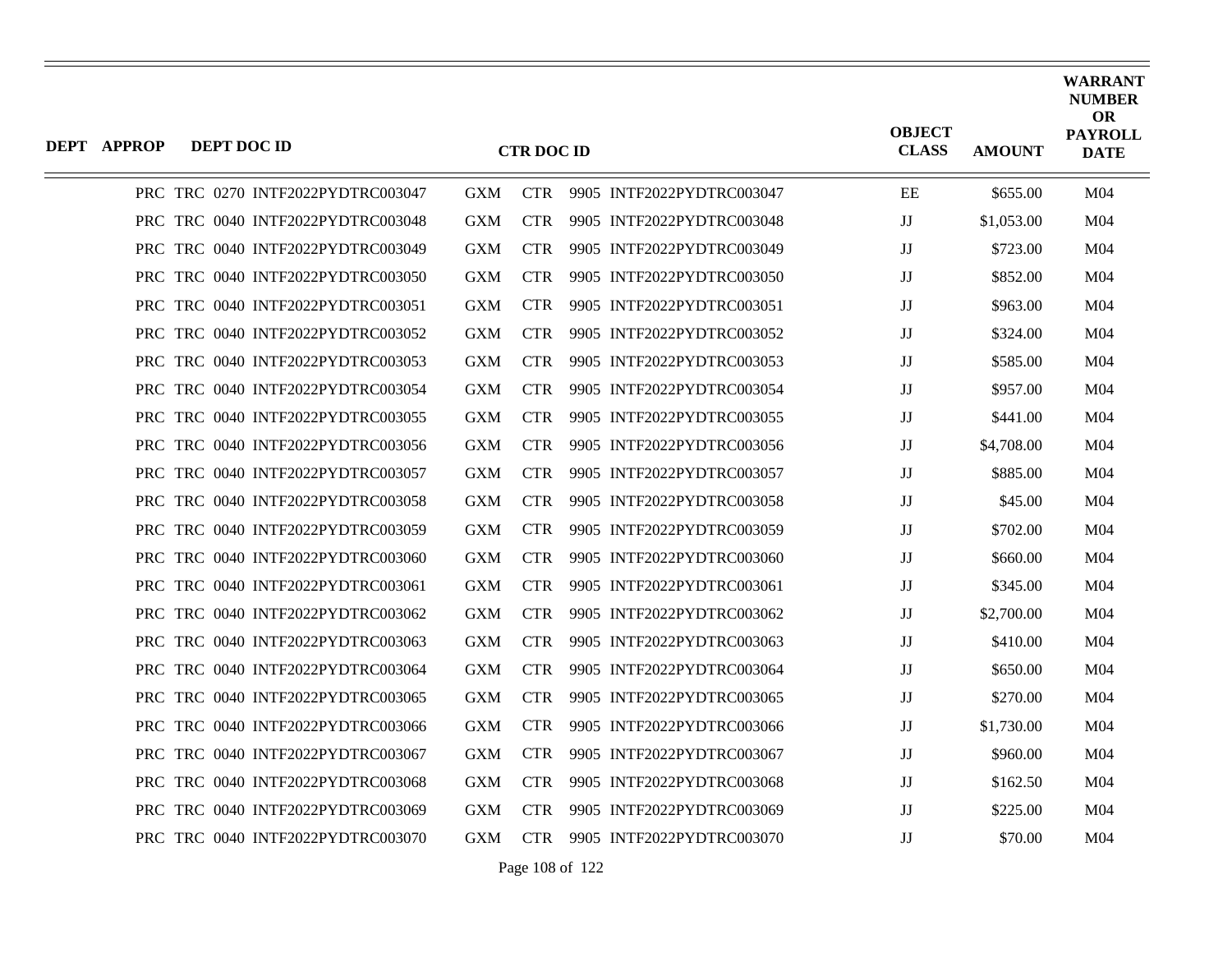| DEPT APPROP | DEPT DOC ID |                                   |            | <b>CTR DOC ID</b> |                           | <b>OBJECT</b><br><b>CLASS</b> | <b>AMOUNT</b> | WARRANT<br><b>NUMBER</b><br><b>OR</b><br><b>PAYROLL</b><br><b>DATE</b> |
|-------------|-------------|-----------------------------------|------------|-------------------|---------------------------|-------------------------------|---------------|------------------------------------------------------------------------|
|             |             | PRC TRC 0040 INTF2022PYDTRC003071 | GXM        | <b>CTR</b>        | 9905 INTF2022PYDTRC003071 | JJ                            | \$95.00       | M <sub>04</sub>                                                        |
|             |             | PRC TRC 0040 INTF2022PYDTRC003072 | GXM        | <b>CTR</b>        | 9905 INTF2022PYDTRC003072 | JJ                            | \$300.00      | M04                                                                    |
|             |             | PRC TRC 0040 INTF2022PYDTRC003073 | GXM        | <b>CTR</b>        | 9905 INTF2022PYDTRC003073 | JJ                            | \$500.00      | M <sub>04</sub>                                                        |
|             |             | PRC TRC 0040 INTF2022PYDTRC003074 | <b>GXM</b> | <b>CTR</b>        | 9905 INTF2022PYDTRC003074 | JJ                            | \$337.50      | M04                                                                    |
|             |             | PRC TRC 0040 INTF2022PYDTRC003075 | <b>GXM</b> | <b>CTR</b>        | 9905 INTF2022PYDTRC003075 | JJ                            | \$25.00       | M <sub>04</sub>                                                        |
|             |             | PRC TRC 0040 INTF2022PYDTRC003076 | GXM        | <b>CTR</b>        | 9905 INTF2022PYDTRC003076 | JJ                            | \$500.00      | M04                                                                    |
|             |             | PRC TRC 0040 INTF2022PYDTRC003077 | <b>GXM</b> | <b>CTR</b>        | 9905 INTF2022PYDTRC003077 | JJ                            | \$333.33      | M <sub>04</sub>                                                        |
|             |             | PRC TRC 0040 INTF2022PYDTRC003078 | <b>GXM</b> | <b>CTR</b>        | 9905 INTF2022PYDTRC003078 | JJ                            | \$487.50      | M04                                                                    |
|             |             | PRC TRC 0040 INTF2022PYDTRC003079 | <b>GXM</b> | CTR.              | 9905 INTF2022PYDTRC003079 | JJ                            | \$462.50      | M <sub>04</sub>                                                        |
|             |             | PRC TRC 0040 INTF2022PYDTRC003080 | <b>GXM</b> | <b>CTR</b>        | 9905 INTF2022PYDTRC003080 | JJ                            | \$310.00      | M04                                                                    |
|             |             | PRC TRC 0040 INTF2022PYDTRC003081 | <b>GXM</b> | <b>CTR</b>        | 9905 INTF2022PYDTRC003081 | JJ                            | \$80.00       | M <sub>04</sub>                                                        |
|             |             | PRC TRC 0040 INTF2022PYDTRC003082 | <b>GXM</b> | <b>CTR</b>        | 9905 INTF2022PYDTRC003082 | JJ                            | \$190.00      | M <sub>04</sub>                                                        |
|             |             | PRC TRC 0040 INTF2022PYDTRC003083 | <b>GXM</b> | CTR.              | 9905 INTF2022PYDTRC003083 | JJ                            | \$210.00      | M <sub>04</sub>                                                        |
|             |             | PRC TRC 0040 INTF2022PYDTRC003084 | <b>GXM</b> | <b>CTR</b>        | 9905 INTF2022PYDTRC003084 | JJ                            | \$250.00      | M <sub>04</sub>                                                        |
|             |             | PRC TRC 0040 INTF2022PYDTRC003085 | <b>GXM</b> | <b>CTR</b>        | 9905 INTF2022PYDTRC003085 | $\rm JJ$                      | \$260.00      | M04                                                                    |
|             |             | PRC TRC 0040 INTF2022PYDTRC003086 | <b>GXM</b> | CTR.              | 9905 INTF2022PYDTRC003086 | JJ                            | \$220.00      | M <sub>04</sub>                                                        |
|             |             | PRC TRC 0040 INTF2022PYDTRC003087 | <b>GXM</b> | <b>CTR</b>        | 9905 INTF2022PYDTRC003087 | JJ                            | \$190.00      | M04                                                                    |
|             |             | PRC TRC 0040 INTF2022PYDTRC003088 | <b>GXM</b> | <b>CTR</b>        | 9905 INTF2022PYDTRC003088 | JJ                            | \$265.00      | M <sub>04</sub>                                                        |
|             |             | PRC TRC 0040 INTF2022PYDTRC003089 | <b>GXM</b> | CTR.              | 9905 INTF2022PYDTRC003089 | JJ                            | \$250.00      | M04                                                                    |
|             |             | PRC TRC 0040 INTF2022PYDTRC003090 | <b>GXM</b> | <b>CTR</b>        | 9905 INTF2022PYDTRC003090 | JJ                            | \$70.00       | M <sub>04</sub>                                                        |
|             |             | PRC TRC 0040 INTF2022PYDTRC003091 | GXM        | <b>CTR</b>        | 9905 INTF2022PYDTRC003091 | JJ                            | \$140.00      | M04                                                                    |
|             |             | PRC TRC 0040 INTF2022PYDTRC003092 | <b>GXM</b> | CTR.              | 9905 INTF2022PYDTRC003092 | JJ                            | \$15.00       | M <sub>04</sub>                                                        |
|             |             | PRC TRC 0040 INTF2022PYDTRC003093 | <b>GXM</b> | <b>CTR</b>        | 9905 INTF2022PYDTRC003093 | JJ                            | \$110.00      | M <sub>04</sub>                                                        |
|             |             | PRC TRC 0040 INTF2022PYDTRC003094 | <b>GXM</b> | <b>CTR</b>        | 9905 INTF2022PYDTRC003094 | JJ                            | \$64.14       | M <sub>04</sub>                                                        |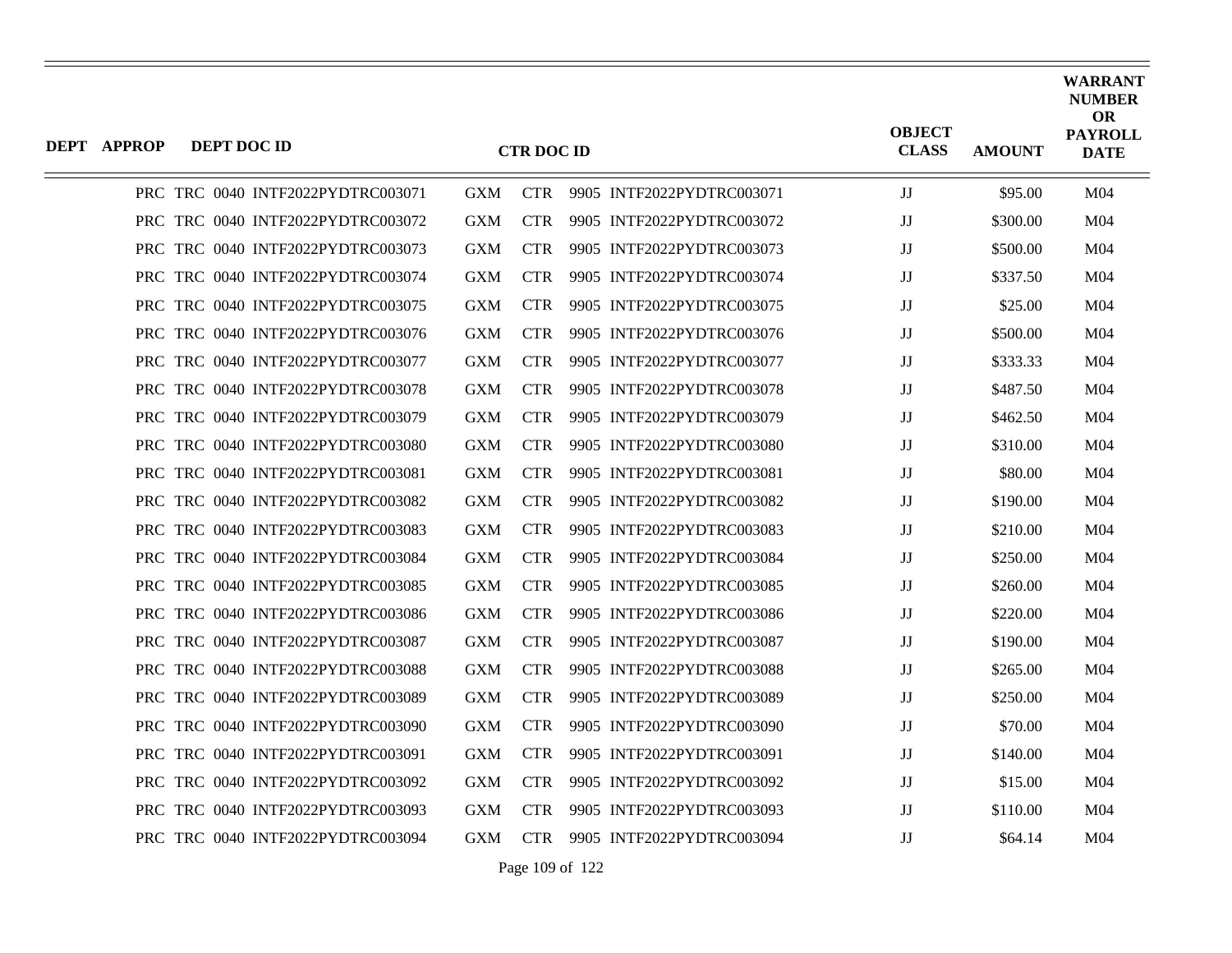| <b>DEPT APPROP</b> | DEPT DOC ID                       |            | <b>CTR DOC ID</b> |                           | <b>OBJECT</b><br><b>CLASS</b> | <b>AMOUNT</b> | <b>WARRANT</b><br><b>NUMBER</b><br><b>OR</b><br><b>PAYROLL</b><br><b>DATE</b> |
|--------------------|-----------------------------------|------------|-------------------|---------------------------|-------------------------------|---------------|-------------------------------------------------------------------------------|
|                    | PRC TRC 0040 INTF2022PYDTRC003095 | <b>GXM</b> | <b>CTR</b>        | 9905 INTF2022PYDTRC003095 | $_{\rm JJ}$                   | \$75.80       | M <sub>04</sub>                                                               |
|                    | PRC TRC 0040 INTF2022PYDTRC003096 | <b>GXM</b> | <b>CTR</b>        | 9905 INTF2022PYDTRC003096 | IJ                            | \$225.74      | M04                                                                           |
|                    | PRC TRC 0040 INTF2022PYDTRC003097 | <b>GXM</b> | <b>CTR</b>        | 9905 INTF2022PYDTRC003097 | $_{\rm JJ}$                   | \$127.45      | M <sub>04</sub>                                                               |
|                    | PRC TRC 0040 INTF2022PYDTRC003098 | GXM        | <b>CTR</b>        | 9905 INTF2022PYDTRC003098 | $_{\rm JJ}$                   | \$50.00       | M04                                                                           |
|                    | PRC TRC 0040 INTF2022PYDTRC003099 | <b>GXM</b> | <b>CTR</b>        | 9905 INTF2022PYDTRC003099 | $_{\rm JJ}$                   | \$50.00       | M <sub>04</sub>                                                               |
|                    | PRC TRC 0040 INTF2022PYDTRC003100 | <b>GXM</b> | <b>CTR</b>        | 9905 INTF2022PYDTRC003100 | $\mathbf{J}\mathbf{J}$        | \$350.00      | M <sub>04</sub>                                                               |
|                    | PRC TRC 0040 INTF2022PYDTRC003101 | <b>GXM</b> | <b>CTR</b>        | 9905 INTF2022PYDTRC003101 | $_{\rm JJ}$                   | \$75.00       | M <sub>04</sub>                                                               |
|                    | PRC TRC 0040 INTF2022PYDTRC003102 | <b>GXM</b> | <b>CTR</b>        | 9905 INTF2022PYDTRC003102 | IJ                            | \$150.00      | M04                                                                           |
|                    | PRC TRC 0040 INTF2022PYDTRC003103 | <b>GXM</b> | <b>CTR</b>        | 9905 INTF2022PYDTRC003103 | $_{\rm JJ}$                   | \$125.00      | M <sub>04</sub>                                                               |
|                    | PRC TRC 0040 INTF2022PYDTRC003104 | GXM        | <b>CTR</b>        | 9905 INTF2022PYDTRC003104 | $_{\rm JJ}$                   | \$125.00      | M04                                                                           |
|                    | PRC TRC 0040 INTF2022PYDTRC003105 | <b>GXM</b> | <b>CTR</b>        | 9905 INTF2022PYDTRC003105 | $_{\rm JJ}$                   | \$150.00      | M <sub>04</sub>                                                               |
|                    | PRC TRC 0040 INTF2022PYDTRC003106 | <b>GXM</b> | <b>CTR</b>        | 9905 INTF2022PYDTRC003106 | $\mathbf{J}\mathbf{J}$        | \$375.00      | M04                                                                           |
|                    | PRC TRC 0040 INTF2022PYDTRC003107 | <b>GXM</b> | <b>CTR</b>        | 9905 INTF2022PYDTRC003107 | $_{\rm JJ}$                   | \$500.00      | M <sub>04</sub>                                                               |
|                    | PRC TRC 0040 INTF2022PYDTRC003108 | <b>GXM</b> | <b>CTR</b>        | 9905 INTF2022PYDTRC003108 | IJ                            | \$364.40      | M04                                                                           |
|                    | PRC TRC 0040 INTF2022PYDTRC003109 | <b>GXM</b> | <b>CTR</b>        | 9905 INTF2022PYDTRC003109 | $_{\rm JJ}$                   | \$325.00      | M <sub>04</sub>                                                               |
|                    | PRC TRC 0040 INTF2022PYDTRC003110 | GXM        | <b>CTR</b>        | 9905 INTF2022PYDTRC003110 | IJ                            | \$125.00      | M04                                                                           |
|                    | PRC TRC 0040 INTF2022PYDTRC003111 | <b>GXM</b> | <b>CTR</b>        | 9905 INTF2022PYDTRC003111 | $_{\rm JJ}$                   | \$168.00      | M <sub>04</sub>                                                               |
|                    | PRC TRC 0040 INTF2022PYDTRC003112 | <b>GXM</b> | <b>CTR</b>        | 9905 INTF2022PYDTRC003112 | $\mathbf{J}\mathbf{J}$        | \$260.00      | M <sub>04</sub>                                                               |
|                    | PRC TRC 0040 INTF2022PYDTRC003113 | <b>GXM</b> | <b>CTR</b>        | 9905 INTF2022PYDTRC003113 | $_{\rm JJ}$                   | \$235.00      | M <sub>04</sub>                                                               |
|                    | PRC TRC 0040 INTF2022PYDTRC003114 | <b>GXM</b> | <b>CTR</b>        | 9905 INTF2022PYDTRC003114 | IJ                            | \$150.00      | M <sub>04</sub>                                                               |
|                    | PRC TRC 0040 INTF2022PYDTRC003115 | <b>GXM</b> | <b>CTR</b>        | 9905 INTF2022PYDTRC003115 | $_{\rm JJ}$                   | \$150.00      | M <sub>04</sub>                                                               |
|                    | PRC TRC 0040 INTF2022PYDTRC003116 | GXM        | <b>CTR</b>        | 9905 INTF2022PYDTRC003116 | $_{\rm JJ}$                   | \$125.00      | M04                                                                           |
|                    | PRC TRC 0040 INTF2022PYDTRC003117 | <b>GXM</b> | <b>CTR</b>        | 9905 INTF2022PYDTRC003117 | $\mathbf{J}\mathbf{J}$        | \$25.00       | M <sub>04</sub>                                                               |
|                    | PRC TRC 0040 INTF2022PYDTRC003118 | GXM        | <b>CTR</b>        | 9905 INTF2022PYDTRC003118 | $_{\rm JJ}$                   | \$740.00      | M <sub>04</sub>                                                               |
|                    |                                   |            |                   |                           |                               |               |                                                                               |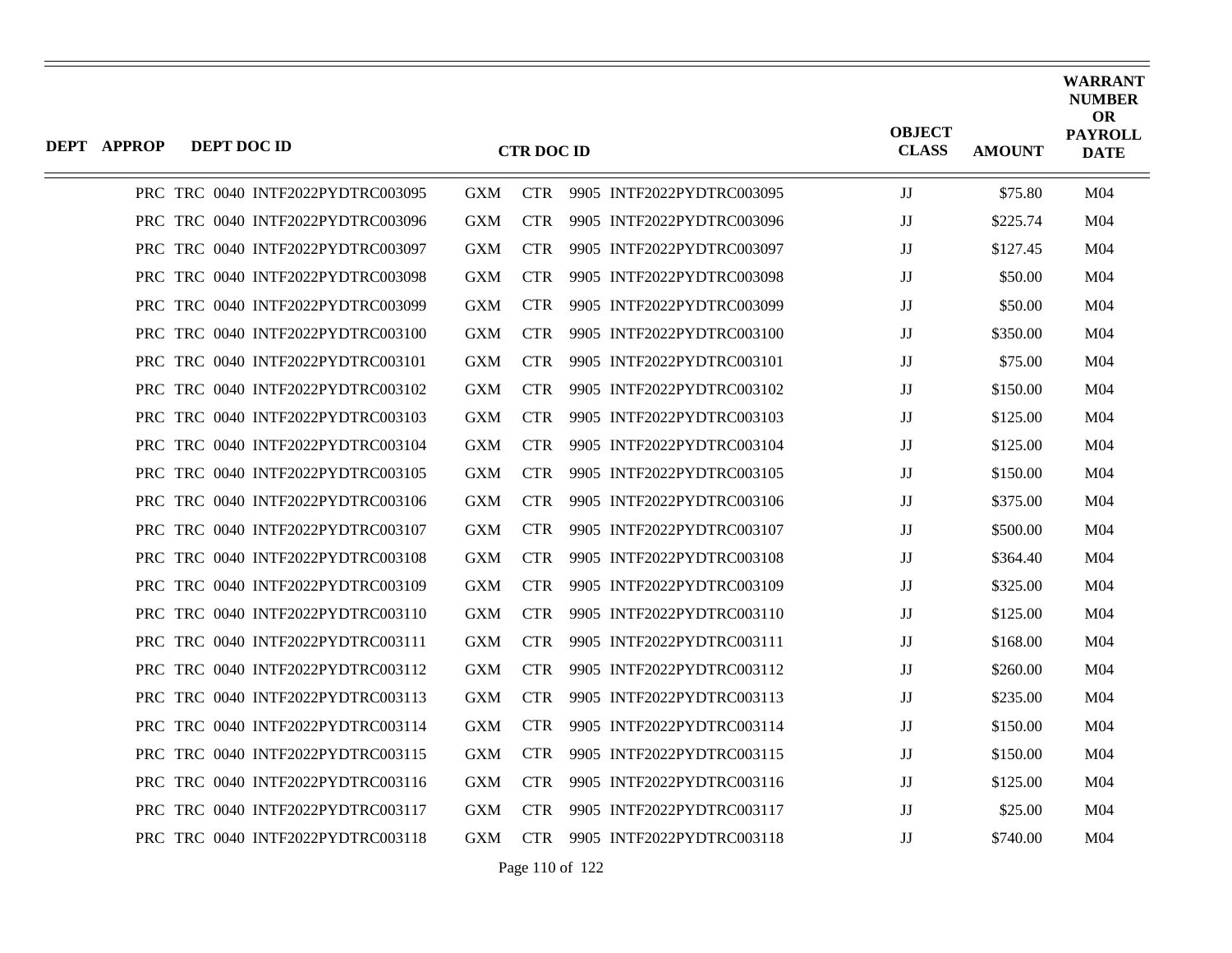| <b>DEPT APPROP</b> | DEPT DOC ID |                                   |            | <b>CTR DOC ID</b> |                           | <b>OBJECT</b><br><b>CLASS</b> | <b>AMOUNT</b> | <b>WARRANT</b><br><b>NUMBER</b><br><b>OR</b><br><b>PAYROLL</b><br><b>DATE</b> |
|--------------------|-------------|-----------------------------------|------------|-------------------|---------------------------|-------------------------------|---------------|-------------------------------------------------------------------------------|
|                    |             | PRC TRC 0040 INTF2022PYDTRC003119 | <b>GXM</b> | <b>CTR</b>        | 9905 INTF2022PYDTRC003119 | JJ                            | \$1,010.00    | M <sub>04</sub>                                                               |
|                    |             | PRC TRC 0040 INTF2022PYDTRC003120 | <b>GXM</b> | <b>CTR</b>        | 9905 INTF2022PYDTRC003120 | JJ                            | \$695.00      | M <sub>04</sub>                                                               |
|                    |             | PRC TRC 0040 INTF2022PYDTRC003121 | GXM        | <b>CTR</b>        | 9905 INTF2022PYDTRC003121 | IJ                            | \$65.00       | M <sub>04</sub>                                                               |
|                    |             | PRC TRC 0040 INTF2022PYDTRC003122 | <b>GXM</b> | <b>CTR</b>        | 9905 INTF2022PYDTRC003122 | $_{\rm JJ}$                   | \$12.50       | M <sub>04</sub>                                                               |
|                    |             | PRC TRC 0040 INTF2022PYDTRC003123 | <b>GXM</b> | <b>CTR</b>        | 9905 INTF2022PYDTRC003123 | $\mathbf{J}\mathbf{J}$        | \$212.50      | M <sub>04</sub>                                                               |
|                    |             | PRC TRC 0040 INTF2022PYDTRC003124 | <b>GXM</b> | CTR.              | 9905 INTF2022PYDTRC003124 | JJ                            | \$365.00      | M <sub>04</sub>                                                               |
|                    |             | PRC TRC 0040 INTF2022PYDTRC003125 | <b>GXM</b> | <b>CTR</b>        | 9905 INTF2022PYDTRC003125 | $\mathbf{J}\mathbf{J}$        | \$60.00       | M <sub>04</sub>                                                               |
|                    |             | PRC TRC 0040 INTF2022PYDTRC003126 | <b>GXM</b> | <b>CTR</b>        | 9905 INTF2022PYDTRC003126 | $_{\rm JJ}$                   | \$5.00        | M <sub>04</sub>                                                               |
|                    |             | PRC TRC 0040 INTF2022PYDTRC003127 | GXM        | <b>CTR</b>        | 9905 INTF2022PYDTRC003127 | JJ                            | \$5.00        | M04                                                                           |
|                    |             | PRC TRC 0040 INTF2022PYDTRC003128 | <b>GXM</b> | CTR.              | 9905 INTF2022PYDTRC003128 | $_{\rm JJ}$                   | \$70.00       | M <sub>04</sub>                                                               |
|                    |             | PRC TRC 0040 INTF2022PYDTRC003129 | <b>GXM</b> | <b>CTR</b>        | 9905 INTF2022PYDTRC003129 | JJ                            | \$200.00      | M <sub>04</sub>                                                               |
|                    |             | PRC TRC 0040 INTF2022PYDTRC003130 | <b>GXM</b> | CTR.              | 9905 INTF2022PYDTRC003130 | $_{\rm JJ}$                   | \$250.00      | M <sub>04</sub>                                                               |
|                    |             | PRC TRC 0040 INTF2022PYDTRC003132 | <b>GXM</b> | <b>CTR</b>        | 9905 INTF2022PYDTRC003132 | JJ                            | \$375.00      | M <sub>04</sub>                                                               |
|                    |             | PRC TRC 0040 INTF2022PYDTRC003133 | <b>GXM</b> | <b>CTR</b>        | 9905 INTF2022PYDTRC003133 | JJ                            | \$915.33      | M <sub>04</sub>                                                               |
|                    |             | PRC TRC 0040 INTF2022PYDTRC003134 | <b>GXM</b> | CTR.              | 9905 INTF2022PYDTRC003134 | JJ                            | \$636.67      | M <sub>04</sub>                                                               |
|                    |             | PRC TRC 0280 INTF2022PYDTRC030131 | <b>GXM</b> | <b>CTR</b>        | 9905 INTF2022PYDTRC030131 | KK                            | \$11,269.31   | M <sub>04</sub>                                                               |
|                    |             | GAX TRC 0040 INTF2022PYDTRC050001 | <b>GXM</b> | <b>CTR</b>        | 9905 INTF2022PYDTRC050001 | JJ                            | \$400.00      | M <sub>05</sub>                                                               |
|                    |             | GAX TRC 0040 INTF2022PYDTRC050002 | GXM        | <b>CTR</b>        | 9905 INTF2022PYDTRC050002 | JJ                            | \$41.54       | M05                                                                           |
|                    |             | GAX TRC 0040 INTF2022PYDTRC050003 | <b>GXM</b> | <b>CTR</b>        | 9905 INTF2022PYDTRC050003 | JJ                            | \$65.00       | M <sub>05</sub>                                                               |
|                    |             | GAX TRC 0270 INTF2022PYDTRC050004 | <b>GXM</b> | <b>CTR</b>        | 9905 INTF2022PYDTRC050004 | EE                            | \$219.00      | M <sub>05</sub>                                                               |
|                    |             | GAX TRC 0200 INTF2022PYDTRC050005 | <b>GXM</b> | <b>CTR</b>        | 9905 INTF2022PYDTRC050005 | EE                            | \$3,086.00    | M <sub>05</sub>                                                               |
|                    |             | GAX TRC 0040 INTF2022PYDTRC050006 | <b>GXM</b> | <b>CTR</b>        | 9905 INTF2022PYDTRC050006 | JJ                            | \$125.00      | M <sub>05</sub>                                                               |
|                    |             | GAX TRC 0040 INTF2022PYDTRC050007 | <b>GXM</b> | <b>CTR</b>        | 9905 INTF2022PYDTRC050007 | IJ                            | \$75.00       | M05                                                                           |
|                    |             | GAX TRC 0040 INTF2022PYDTRC050008 | <b>GXM</b> | <b>CTR</b>        | 9905 INTF2022PYDTRC050008 | $_{\rm JJ}$                   | \$65.00       | M <sub>05</sub>                                                               |

Page 111 of 122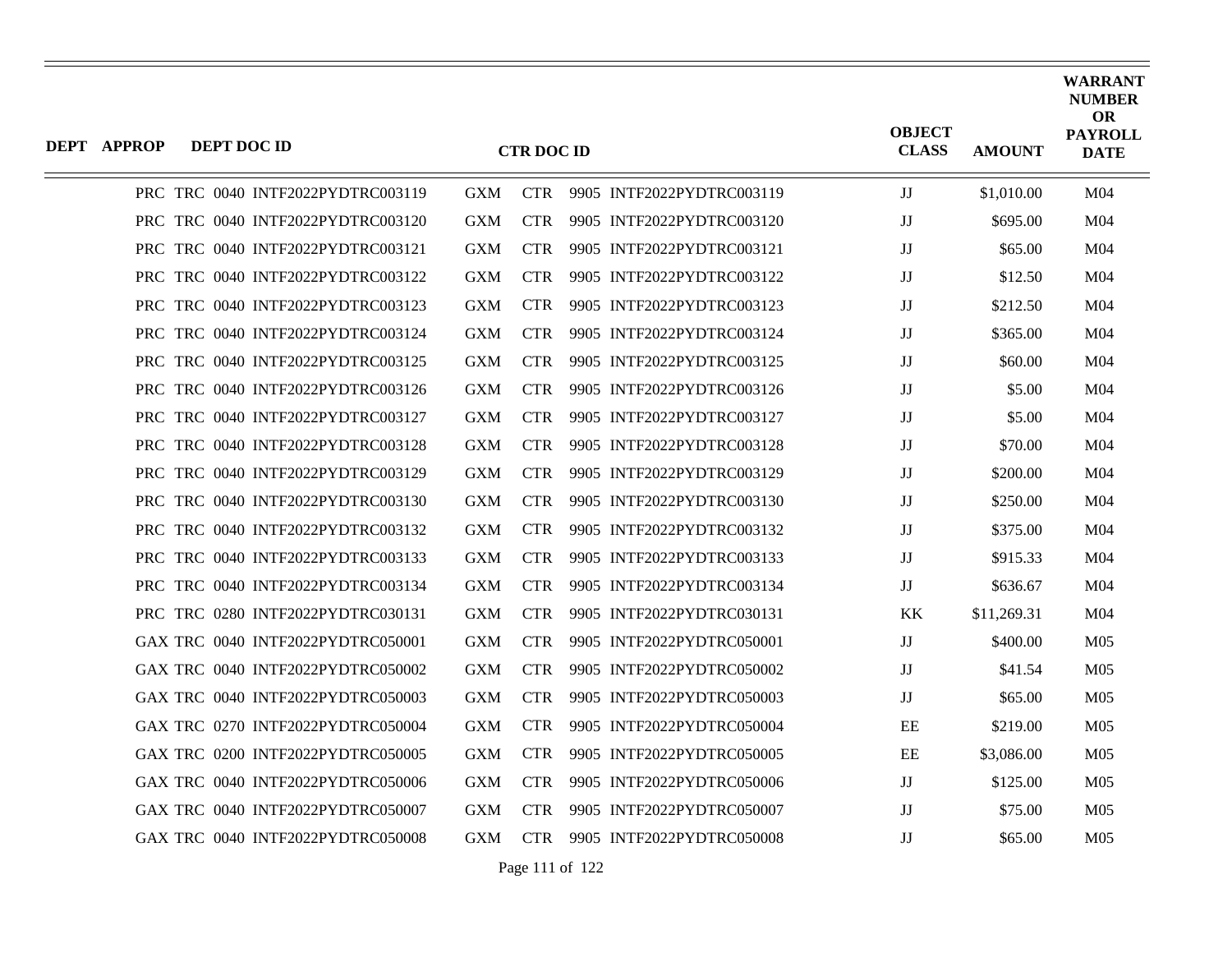| DEPT APPROP | DEPT DOC ID |                                   |            | <b>CTR DOC ID</b> |                               | <b>OBJECT</b><br><b>CLASS</b> | <b>AMOUNT</b> | <b>WARRANT</b><br><b>NUMBER</b><br><b>OR</b><br><b>PAYROLL</b><br><b>DATE</b> |
|-------------|-------------|-----------------------------------|------------|-------------------|-------------------------------|-------------------------------|---------------|-------------------------------------------------------------------------------|
|             |             | GAX TRC 0040 INTF2022PYDTRC050009 | <b>GXM</b> |                   | CTR 9905 INTF2022PYDTRC050009 | JJ                            | \$80.00       | M <sub>05</sub>                                                               |
|             |             | GAX TRC 0040 INTF2022PYDTRC050010 | <b>GXM</b> | <b>CTR</b>        | 9905 INTF2022PYDTRC050010     | IJ                            | \$65.00       | M <sub>05</sub>                                                               |
|             |             | GAX TRC 0040 INTF2022PYDTRC050011 | <b>GXM</b> | <b>CTR</b>        | 9905 INTF2022PYDTRC050011     | $_{\rm JJ}$                   | \$65.00       | M <sub>05</sub>                                                               |
|             |             | GAX TRC 0040 INTF2022PYDTRC050012 | <b>GXM</b> | <b>CTR</b>        | 9905 INTF2022PYDTRC050012     | JJ                            | \$65.00       | M <sub>05</sub>                                                               |
|             |             | GAX TRC 0040 INTF2022PYDTRC050013 | <b>GXM</b> | <b>CTR</b>        | 9905 INTF2022PYDTRC050013     | $_{\rm JJ}$                   | \$75.00       | M <sub>05</sub>                                                               |
|             |             | GAX TRC 0040 INTF2022PYDTRC050014 | <b>GXM</b> | <b>CTR</b>        | 9905 INTF2022PYDTRC050014     | IJ                            | \$65.00       | M <sub>05</sub>                                                               |
|             |             | GAX TRC 0040 INTF2022PYDTRC050015 | <b>GXM</b> | <b>CTR</b>        | 9905 INTF2022PYDTRC050015     | $_{\rm JJ}$                   | \$65.00       | M <sub>05</sub>                                                               |
|             |             | GAX TRC 0040 INTF2022PYDTRC050016 | <b>GXM</b> | <b>CTR</b>        | 9905 INTF2022PYDTRC050016     | JJ                            | \$75.00       | M <sub>05</sub>                                                               |
|             |             | GAX TRC 0040 INTF2022PYDTRC050017 | <b>GXM</b> | <b>CTR</b>        | 9905 INTF2022PYDTRC050017     | $_{\rm JJ}$                   | \$75.00       | M <sub>05</sub>                                                               |
|             |             | GAX TRC 0040 INTF2022PYDTRC050018 | <b>GXM</b> | <b>CTR</b>        | 9905 INTF2022PYDTRC050018     | $\mathbf{J}\mathbf{J}$        | \$75.00       | M <sub>05</sub>                                                               |
|             |             | GAX TRC 0040 INTF2022PYDTRC050019 | <b>GXM</b> | <b>CTR</b>        | 9905 INTF2022PYDTRC050019     | $_{\rm JJ}$                   | \$75.00       | M <sub>05</sub>                                                               |
|             |             | GAX TRC 0040 INTF2022PYDTRC050020 | <b>GXM</b> | <b>CTR</b>        | 9905 INTF2022PYDTRC050020     | JJ                            | \$75.00       | M <sub>05</sub>                                                               |
|             |             | GAX TRC 0040 INTF2022PYDTRC050021 | <b>GXM</b> | <b>CTR</b>        | 9905 INTF2022PYDTRC050021     | $_{\rm JJ}$                   | \$65.00       | M <sub>05</sub>                                                               |
|             |             | GAX TRC 0040 INTF2022PYDTRC050022 | <b>GXM</b> | <b>CTR</b>        | 9905 INTF2022PYDTRC050022     | JJ                            | \$65.00       | M <sub>05</sub>                                                               |
|             |             | GAX TRC 0040 INTF2022PYDTRC050023 | <b>GXM</b> | <b>CTR</b>        | 9905 INTF2022PYDTRC050023     | $\mathbf{J}\mathbf{J}$        | \$75.00       | M <sub>05</sub>                                                               |
|             |             | GAX TRC 0040 INTF2022PYDTRC050024 | <b>GXM</b> | <b>CTR</b>        | 9905 INTF2022PYDTRC050024     | $_{\rm JJ}$                   | \$75.00       | M <sub>05</sub>                                                               |
|             |             | GAX TRC 0040 INTF2022PYDTRC050025 | <b>GXM</b> | <b>CTR</b>        | 9905 INTF2022PYDTRC050025     | JJ                            | \$105.00      | M <sub>05</sub>                                                               |
|             |             | GAX TRC 0040 INTF2022PYDTRC050026 | <b>GXM</b> | <b>CTR</b>        | 9905 INTF2022PYDTRC050026     | $_{\rm JJ}$                   | \$75.00       | M <sub>05</sub>                                                               |
|             |             | GAX TRC 0040 INTF2022PYDTRC050027 | <b>GXM</b> | <b>CTR</b>        | 9905 INTF2022PYDTRC050027     | $\mathbf{J}\mathbf{J}$        | \$75.00       | M <sub>05</sub>                                                               |
|             |             | GAX TRC 0040 INTF2022PYDTRC050028 | <b>GXM</b> | <b>CTR</b>        | 9905 INTF2022PYDTRC050028     | JJ                            | \$75.00       | M <sub>05</sub>                                                               |
|             |             | GAX TRC 0280 INTF2022PYDTRC050029 | <b>GXM</b> | <b>CTR</b>        | 9905 INTF2022PYDTRC050029     | UU                            | \$1,976.00    | M <sub>05</sub>                                                               |
|             |             | GAX TRC 0280 INTF2022PYDTRC050030 | <b>GXM</b> | <b>CTR</b>        | 9905 INTF2022PYDTRC050030     | GG                            | \$50.00       | M <sub>05</sub>                                                               |
|             |             | GAX TRC 0100 INTF2022PYDTRC050031 | <b>GXM</b> | <b>CTR</b>        | 9905 INTF2022PYDTRC050031     | JJ                            | \$111.20      | M <sub>05</sub>                                                               |
|             |             | GAX TRC 0100 INTF2022PYDTRC050032 | <b>GXM</b> | <b>CTR</b>        | 9905 INTF2022PYDTRC050032     | $_{\rm JJ}$                   | \$101.25      | M <sub>05</sub>                                                               |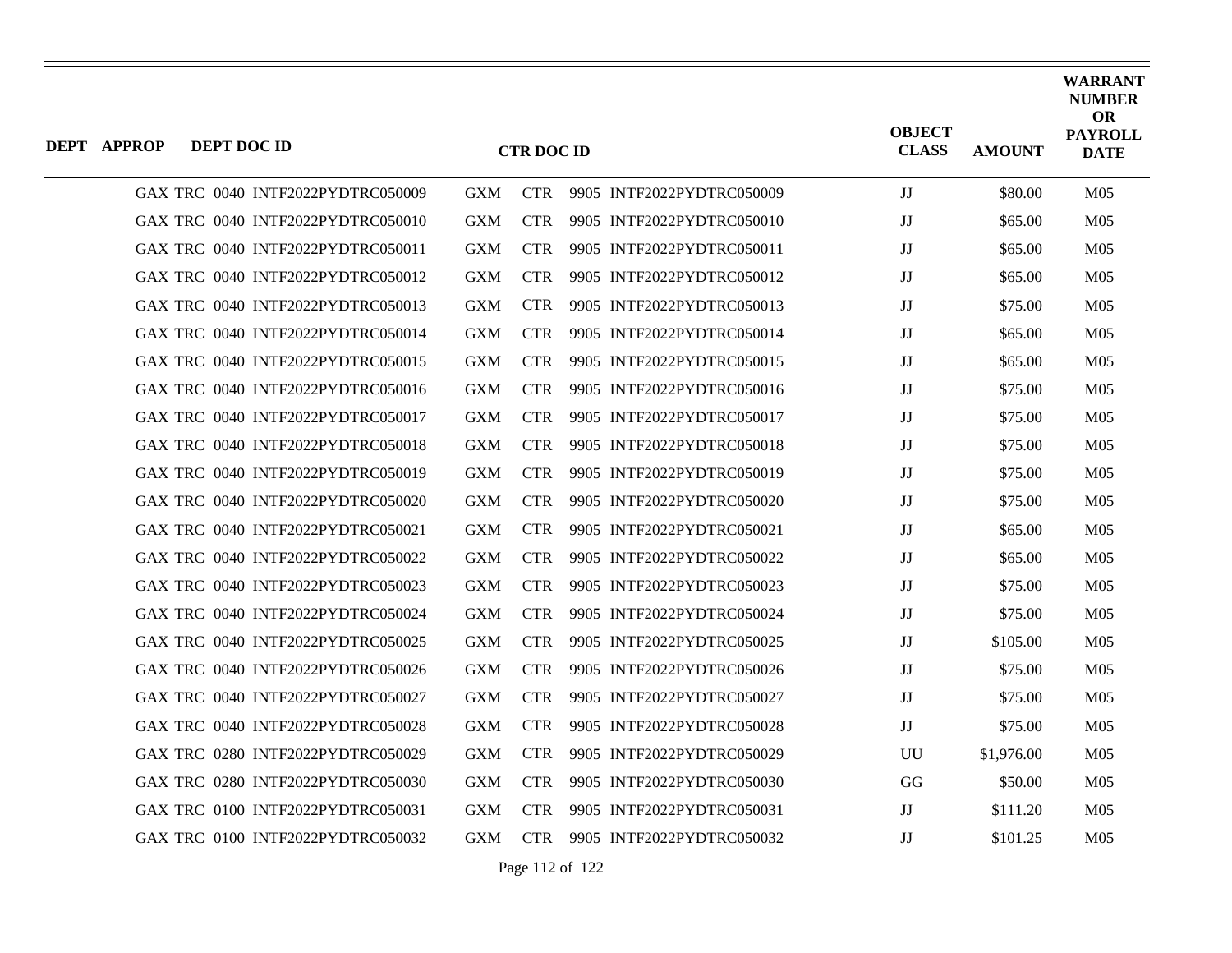| DEPT APPROP | DEPT DOC ID |                                   |            | <b>CTR DOC ID</b> |                           | <b>OBJECT</b><br><b>CLASS</b> | <b>AMOUNT</b> | <b>WARRANT</b><br><b>NUMBER</b><br><b>OR</b><br><b>PAYROLL</b><br><b>DATE</b> |
|-------------|-------------|-----------------------------------|------------|-------------------|---------------------------|-------------------------------|---------------|-------------------------------------------------------------------------------|
|             |             | GAX TRC 0100 INTF2022PYDTRC050033 | <b>GXM</b> | <b>CTR</b>        | 9905 INTF2022PYDTRC050033 | JJ                            | \$156.20      | M <sub>05</sub>                                                               |
|             |             | GAX TRC 0100 INTF2022PYDTRC050034 | <b>GXM</b> | <b>CTR</b>        | 9905 INTF2022PYDTRC050034 | $_{\rm JJ}$                   | \$63.89       | M <sub>05</sub>                                                               |
|             |             | GAX TRC 0100 INTF2022PYDTRC050035 | <b>GXM</b> | <b>CTR</b>        | 9905 INTF2022PYDTRC050035 | JJ                            | \$154.90      | M <sub>05</sub>                                                               |
|             |             | GAX TRC 0100 INTF2022PYDTRC050036 | <b>GXM</b> | <b>CTR</b>        | 9905 INTF2022PYDTRC050036 | JJ                            | \$46.89       | M <sub>05</sub>                                                               |
|             |             | GAX TRC 0040 INTF2022PYDTRC050037 | <b>GXM</b> | <b>CTR</b>        | 9905 INTF2022PYDTRC050037 | IJ                            | \$75.00       | M <sub>05</sub>                                                               |
|             |             | GAX TRC 0040 INTF2022PYDTRC050038 | <b>GXM</b> | <b>CTR</b>        | 9905 INTF2022PYDTRC050038 | JJ                            | \$74.08       | M <sub>05</sub>                                                               |
|             |             | PRC TRC 0040 INTF2022PYDTRC060001 | <b>GXM</b> | <b>CTR</b>        | 9905 INTF2022PYDTRC060001 | IJ                            | \$600.00      | M07                                                                           |
|             |             | PRC TRC 0221 INTF2022PYDTRC060002 | <b>GXM</b> | <b>CTR</b>        | 9905 INTF2022PYDTRC060002 | UU                            | \$709.53      | M <sub>07</sub>                                                               |
|             |             | PRC TRC 0040 INTF2022PYDTRC060003 | <b>GXM</b> | <b>CTR</b>        | 9905 INTF2022PYDTRC060003 | IJ                            | \$225.00      | M07                                                                           |
|             |             | PRC TRC 0040 INTF2022PYDTRC060004 | <b>GXM</b> | <b>CTR</b>        | 9905 INTF2022PYDTRC060004 | JJ                            | \$500.00      | <b>M07</b>                                                                    |
|             |             | PRC TRC 0040 INTF2022PYDTRC060005 | <b>GXM</b> | <b>CTR</b>        | 9905 INTF2022PYDTRC060005 | JJ                            | \$400.00      | M <sub>07</sub>                                                               |
|             |             | PRC TRC 0040 INTF2022PYDTRC060006 | <b>GXM</b> | <b>CTR</b>        | 9905 INTF2022PYDTRC060006 | JJ                            | \$500.00      | <b>M07</b>                                                                    |
|             |             | PRC TRC 0040 INTF2022PYDTRC060007 | <b>GXM</b> | <b>CTR</b>        | 9905 INTF2022PYDTRC060007 | JJ                            | \$500.00      | M <sub>07</sub>                                                               |
|             |             | PRC TRC 0040 INTF2022PYDTRC060008 | <b>GXM</b> | <b>CTR</b>        | 9905 INTF2022PYDTRC060008 | JJ                            | \$10.00       | M <sub>07</sub>                                                               |
|             |             | PRC TRC 0040 INTF2022PYDTRC060009 | <b>GXM</b> | <b>CTR</b>        | 9905 INTF2022PYDTRC060009 | JJ                            | \$437.50      | M07                                                                           |
|             |             | PRC TRC 0040 INTF2022PYDTRC060010 | <b>GXM</b> | <b>CTR</b>        | 9905 INTF2022PYDTRC060010 | JJ                            | \$465.00      | M <sub>07</sub>                                                               |
|             |             | PRC TRC 0040 INTF2022PYDTRC060011 | <b>GXM</b> | <b>CTR</b>        | 9905 INTF2022PYDTRC060011 | JJ                            | \$1,182.50    | M <sub>07</sub>                                                               |
|             |             | PRC TRC 0040 INTF2022PYDTRC060012 | <b>GXM</b> | <b>CTR</b>        | 9905 INTF2022PYDTRC060012 | JJ                            | \$285.00      | M07                                                                           |
|             |             | PRC TRC 0040 INTF2022PYDTRC060013 | <b>GXM</b> | <b>CTR</b>        | 9905 INTF2022PYDTRC060013 | $\mathbf{J}\mathbf{J}$        | \$532.50      | M07                                                                           |
|             |             | PRC TRC 0040 INTF2022PYDTRC060014 | <b>GXM</b> | <b>CTR</b>        | 9905 INTF2022PYDTRC060014 | JJ                            | \$102.50      | M <sub>07</sub>                                                               |
|             |             | PRC TRC 0040 INTF2022PYDTRC060015 | <b>GXM</b> | <b>CTR</b>        | 9905 INTF2022PYDTRC060015 | IJ                            | \$117.50      | M07                                                                           |
|             |             | PRC TRC 0040 INTF2022PYDTRC060016 | <b>GXM</b> | <b>CTR</b>        | 9905 INTF2022PYDTRC060016 | JJ                            | \$130.00      | M <sub>07</sub>                                                               |
|             |             | PRC TRC 0040 INTF2022PYDTRC060017 | <b>GXM</b> | <b>CTR</b>        | 9905 INTF2022PYDTRC060017 | $_{\rm JJ}$                   | \$567.50      | M <sub>07</sub>                                                               |
|             |             | PRC TRC 0040 INTF2022PYDTRC060018 | <b>GXM</b> | <b>CTR</b>        | 9905 INTF2022PYDTRC060018 | IJ                            | \$400.00      | M07                                                                           |

Page 113 of 122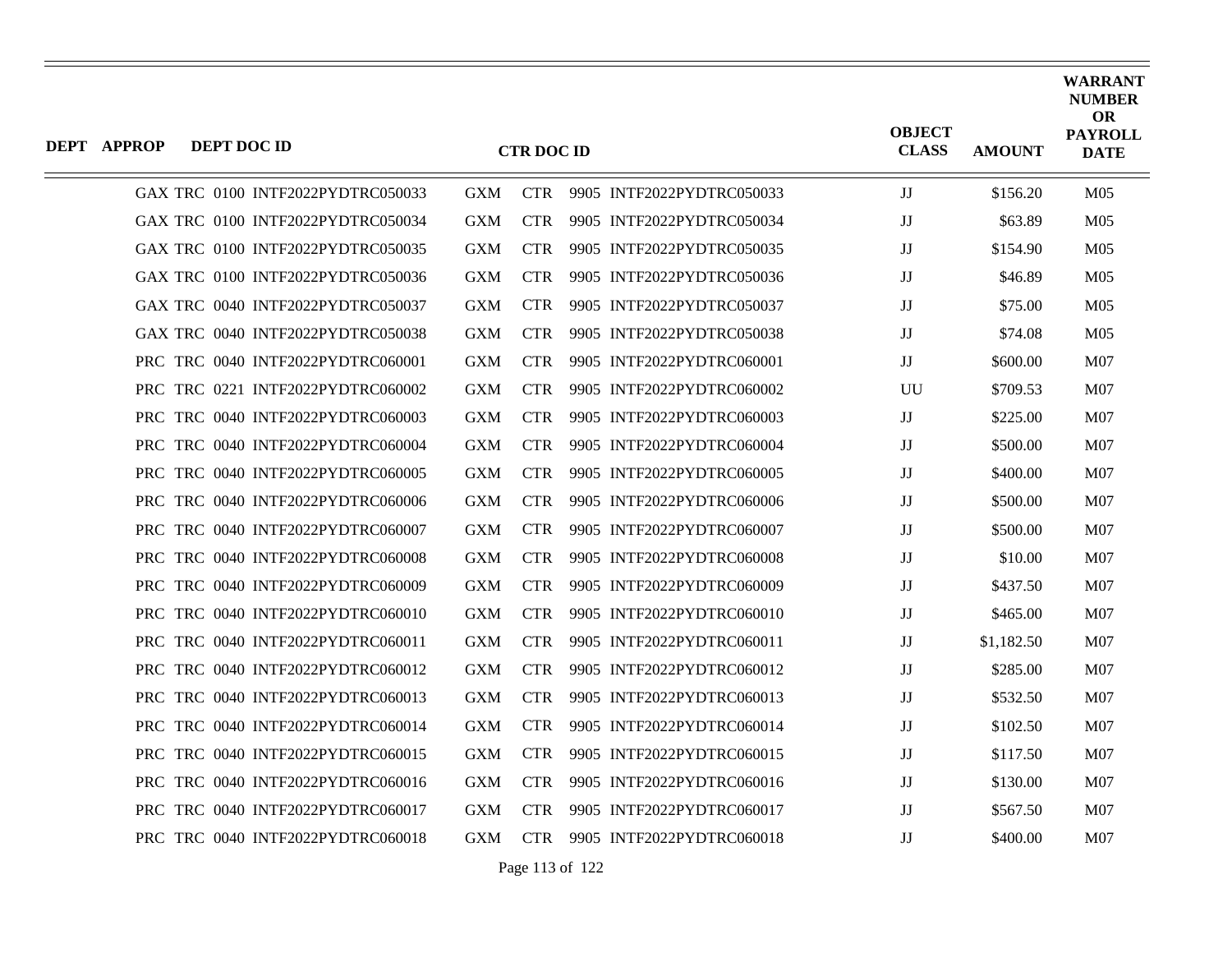| <b>DEPT APPROP</b> | DEPT DOC ID |                                   |            | <b>CTR DOC ID</b> |                           | <b>OBJECT</b><br><b>CLASS</b> | <b>AMOUNT</b> | <b>WARRANT</b><br><b>NUMBER</b><br><b>OR</b><br><b>PAYROLL</b><br><b>DATE</b> |
|--------------------|-------------|-----------------------------------|------------|-------------------|---------------------------|-------------------------------|---------------|-------------------------------------------------------------------------------|
|                    |             | PRC TRC 0040 INTF2022PYDTRC060019 | <b>GXM</b> | <b>CTR</b>        | 9905 INTF2022PYDTRC060019 | JJ                            | \$50.00       | M07                                                                           |
|                    |             | PRC TRC 0040 INTF2022PYDTRC060020 | <b>GXM</b> | <b>CTR</b>        | 9905 INTF2022PYDTRC060020 | JJ                            | \$100.00      | M <sub>07</sub>                                                               |
|                    |             | PRC TRC 0040 INTF2022PYDTRC060021 | <b>GXM</b> | <b>CTR</b>        | 9905 INTF2022PYDTRC060021 | JJ                            | \$25.00       | M <sub>07</sub>                                                               |
|                    |             | PRC TRC 0040 INTF2022PYDTRC060022 | <b>GXM</b> | <b>CTR</b>        | 9905 INTF2022PYDTRC060022 | $_{\rm JJ}$                   | \$275.00      | <b>M07</b>                                                                    |
|                    |             | PRC TRC 0040 INTF2022PYDTRC060023 | <b>GXM</b> | <b>CTR</b>        | 9905 INTF2022PYDTRC060023 | JJ                            | \$13,527.00   | M <sub>07</sub>                                                               |
|                    |             | PRC TRC 0040 INTF2022PYDTRC060024 | <b>GXM</b> | <b>CTR</b>        | 9905 INTF2022PYDTRC060024 | JJ                            | \$447.50      | M <sub>07</sub>                                                               |
|                    |             | PRC TRC 0040 INTF2022PYDTRC060025 | GXM        | <b>CTR</b>        | 9905 INTF2022PYDTRC060025 | $\mathbf{J}\mathbf{J}$        | \$450.00      | <b>M07</b>                                                                    |
|                    |             | PRC TRC 0040 INTF2022PYDTRC060026 | <b>GXM</b> | <b>CTR</b>        | 9905 INTF2022PYDTRC060026 | JJ                            | \$913.33      | M <sub>07</sub>                                                               |
|                    |             | PRC TRC 0040 INTF2022PYDTRC060027 | <b>GXM</b> | <b>CTR</b>        | 9905 INTF2022PYDTRC060027 | JJ                            | \$212.50      | M07                                                                           |
|                    |             | PRC TRC 0270 INTF2022PYDTRC060028 | <b>GXM</b> | <b>CTR</b>        | 9905 INTF2022PYDTRC060028 | EE                            | \$455.07      | M07                                                                           |
|                    |             | PRC TRC 0040 INTF2022PYDTRC060029 | <b>GXM</b> | <b>CTR</b>        | 9905 INTF2022PYDTRC060029 | JJ                            | \$200.00      | M07                                                                           |
|                    |             | PRC TRC 0040 INTF2022PYDTRC060030 | <b>GXM</b> | <b>CTR</b>        | 9905 INTF2022PYDTRC060030 | JJ                            | \$367.47      | M <sub>07</sub>                                                               |
|                    |             | PRC TRC 0040 INTF2022PYDTRC060031 | <b>GXM</b> | <b>CTR</b>        | 9905 INTF2022PYDTRC060031 | JJ                            | \$37.00       | <b>M07</b>                                                                    |
|                    |             | PRC TRC 0200 INTF2022PYDTRC060034 | <b>GXM</b> | <b>CTR</b>        | 9905 INTF2022PYDTRC060034 | EE                            | \$2,349.00    | M07                                                                           |
|                    |             | PRC TRC 0040 INTF2022PYDTRC060035 | <b>GXM</b> | <b>CTR</b>        | 9905 INTF2022PYDTRC060035 | JJ                            | \$1,735.00    | M07                                                                           |
|                    |             | PRC TRC 0040 INTF2022PYDTRC060036 | <b>GXM</b> | <b>CTR</b>        | 9905 INTF2022PYDTRC060036 | $_{\rm JJ}$                   | \$292.50      | M07                                                                           |
|                    |             | PRC TRC 0040 INTF2022PYDTRC060037 | <b>GXM</b> | <b>CTR</b>        | 9905 INTF2022PYDTRC060037 | JJ                            | \$185.00      | M <sub>07</sub>                                                               |
|                    |             | PRC TRC 0040 INTF2022PYDTRC060038 | <b>GXM</b> | <b>CTR</b>        | 9905 INTF2022PYDTRC060038 | JJ                            | \$5,791.50    | M07                                                                           |
|                    |             | PRC TRC 0040 INTF2022PYDTRC060039 | <b>GXM</b> | <b>CTR</b>        | 9905 INTF2022PYDTRC060039 | JJ                            | \$99.00       | M07                                                                           |
|                    |             | PRC TRC 0040 INTF2022PYDTRC060040 | <b>GXM</b> | <b>CTR</b>        | 9905 INTF2022PYDTRC060040 | JJ                            | \$417.00      | M07                                                                           |
|                    |             | PRC TRC 0040 INTF2022PYDTRC060041 | <b>GXM</b> | <b>CTR</b>        | 9905 INTF2022PYDTRC060041 | $\mathbf{J}\mathbf{J}$        | \$162.00      | M07                                                                           |
|                    |             | PRC TRC 0040 INTF2022PYDTRC060042 | <b>GXM</b> | <b>CTR</b>        | 9905 INTF2022PYDTRC060042 | <b>HH</b>                     | \$650.00      | M07                                                                           |
|                    |             | PRC TRC 0040 INTF2022PYDTRC060043 | <b>GXM</b> | <b>CTR</b>        | 9905 INTF2022PYDTRC060043 | IJ                            | \$525.00      | M07                                                                           |
|                    |             | PRC TRC 0040 INTF2022PYDTRC060044 | <b>GXM</b> | <b>CTR</b>        | 9905 INTF2022PYDTRC060044 | JJ                            | \$500.00      | M07                                                                           |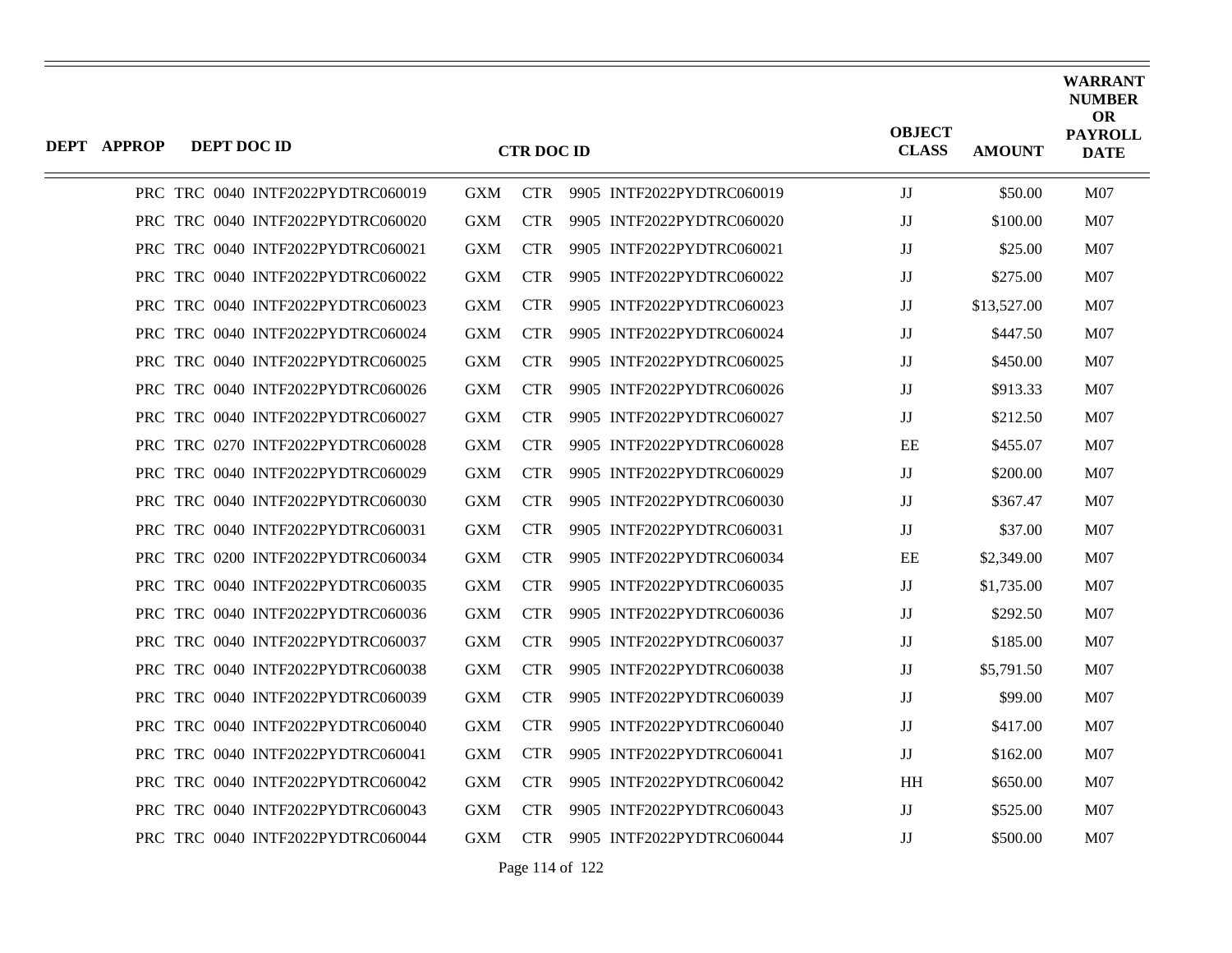| DEPT APPROP | DEPT DOC ID |                                   |            | <b>CTR DOC ID</b> |                           | <b>OBJECT</b><br><b>CLASS</b> | <b>AMOUNT</b> | <b>WARRANT</b><br><b>NUMBER</b><br><b>OR</b><br><b>PAYROLL</b><br><b>DATE</b> |
|-------------|-------------|-----------------------------------|------------|-------------------|---------------------------|-------------------------------|---------------|-------------------------------------------------------------------------------|
|             |             | PRC TRC 0040 INTF2022PYDTRC060045 | <b>GXM</b> | <b>CTR</b>        | 9905 INTF2022PYDTRC060045 | JJ                            | \$200.00      | M07                                                                           |
|             |             | PRC TRC 0040 INTF2022PYDTRC060046 | GXM        | <b>CTR</b>        | 9905 INTF2022PYDTRC060046 | $_{\rm JJ}$                   | \$287.50      | M07                                                                           |
|             |             | PRC TRC 0040 INTF2022PYDTRC060047 | <b>GXM</b> | CTR.              | 9905 INTF2022PYDTRC060047 | JJ                            | \$200.00      | M07                                                                           |
|             |             | PRC TRC 0040 INTF2022PYDTRC060048 | <b>GXM</b> | CTR.              | 9905 INTF2022PYDTRC060048 | JJ                            | \$960.00      | M07                                                                           |
|             |             | PRC TRC 0040 INTF2022PYDTRC060049 | <b>GXM</b> | <b>CTR</b>        | 9905 INTF2022PYDTRC060049 | JJ                            | \$495.00      | M07                                                                           |
|             |             | PRC TRC 0040 INTF2022PYDTRC060050 | GXM        | <b>CTR</b>        | 9905 INTF2022PYDTRC060050 | $_{\rm JJ}$                   | \$190.00      | M07                                                                           |
|             |             | PRC TRC 0040 INTF2022PYDTRC060051 | <b>GXM</b> | CTR.              | 9905 INTF2022PYDTRC060051 | JJ                            | \$260.00      | M07                                                                           |
|             |             | PRC TRC 0040 INTF2022PYDTRC060052 | <b>GXM</b> | <b>CTR</b>        | 9905 INTF2022PYDTRC060052 | $_{\rm JJ}$                   | \$240.00      | M07                                                                           |
|             |             | PRC TRC 0040 INTF2022PYDTRC060053 | <b>GXM</b> | <b>CTR</b>        | 9905 INTF2022PYDTRC060053 | JJ                            | \$265.00      | M07                                                                           |
|             |             | PRC TRC 0040 INTF2022PYDTRC060054 | <b>GXM</b> | CTR.              | 9905 INTF2022PYDTRC060054 | $_{\rm JJ}$                   | \$220.00      | M07                                                                           |
|             |             | PRC TRC 0040 INTF2022PYDTRC060055 | <b>GXM</b> | <b>CTR</b>        | 9905 INTF2022PYDTRC060055 | $_{\rm JJ}$                   | \$45.00       | M07                                                                           |
|             |             | PRC TRC 0040 INTF2022PYDTRC060056 | <b>GXM</b> | <b>CTR</b>        | 9905 INTF2022PYDTRC060056 | $_{\rm JJ}$                   | \$80.00       | M07                                                                           |
|             |             | PRC TRC 0040 INTF2022PYDTRC060057 | <b>GXM</b> | CTR.              | 9905 INTF2022PYDTRC060057 | JJ                            | \$5.00        | M07                                                                           |
|             |             | PRC TRC 0040 INTF2022PYDTRC060058 | <b>GXM</b> | <b>CTR</b>        | 9905 INTF2022PYDTRC060058 | IJ                            | \$160.00      | M07                                                                           |
|             |             | PRC TRC 0040 INTF2022PYDTRC060059 | <b>GXM</b> | <b>CTR</b>        | 9905 INTF2022PYDTRC060059 | $_{\rm JJ}$                   | \$281.00      | M07                                                                           |
|             |             | PRC TRC 0040 INTF2022PYDTRC060060 | GXM        | CTR.              | 9905 INTF2022PYDTRC060060 | JJ                            | \$237.50      | M07                                                                           |
|             |             | PRC TRC 0040 INTF2022PYDTRC060061 | <b>GXM</b> | <b>CTR</b>        | 9905 INTF2022PYDTRC060061 | $_{\rm JJ}$                   | \$212.50      | M07                                                                           |
|             |             | PRC TRC 0040 INTF2022PYDTRC060062 | <b>GXM</b> | <b>CTR</b>        | 9905 INTF2022PYDTRC060062 | $_{\rm JJ}$                   | \$495.00      | M07                                                                           |
|             |             | PRC TRC 0040 INTF2022PYDTRC060063 | <b>GXM</b> | CTR.              | 9905 INTF2022PYDTRC060063 | IJ                            | \$255.00      | M07                                                                           |
|             |             | PRC TRC 0040 INTF2022PYDTRC060064 | GXM        | <b>CTR</b>        | 9905 INTF2022PYDTRC060064 | $_{\rm JJ}$                   | \$215.00      | M07                                                                           |
|             |             | PRC TRC 0040 INTF2022PYDTRC060065 | <b>GXM</b> | <b>CTR</b>        | 9905 INTF2022PYDTRC060065 | JJ                            | \$485.00      | M07                                                                           |
|             |             | PRC TRC 0040 INTF2022PYDTRC060066 | <b>GXM</b> | CTR.              | 9905 INTF2022PYDTRC060066 | JJ                            | \$475.00      | M07                                                                           |
|             |             | PRC TRC 0040 INTF2022PYDTRC060067 | <b>GXM</b> | <b>CTR</b>        | 9905 INTF2022PYDTRC060067 | $_{\rm JJ}$                   | \$500.00      | M07                                                                           |
|             |             | PRC TRC 0040 INTF2022PYDTRC060068 | GXM        | <b>CTR</b>        | 9905 INTF2022PYDTRC060068 | $_{\rm JJ}$                   | \$2,596.00    | M07                                                                           |

Page 115 of 122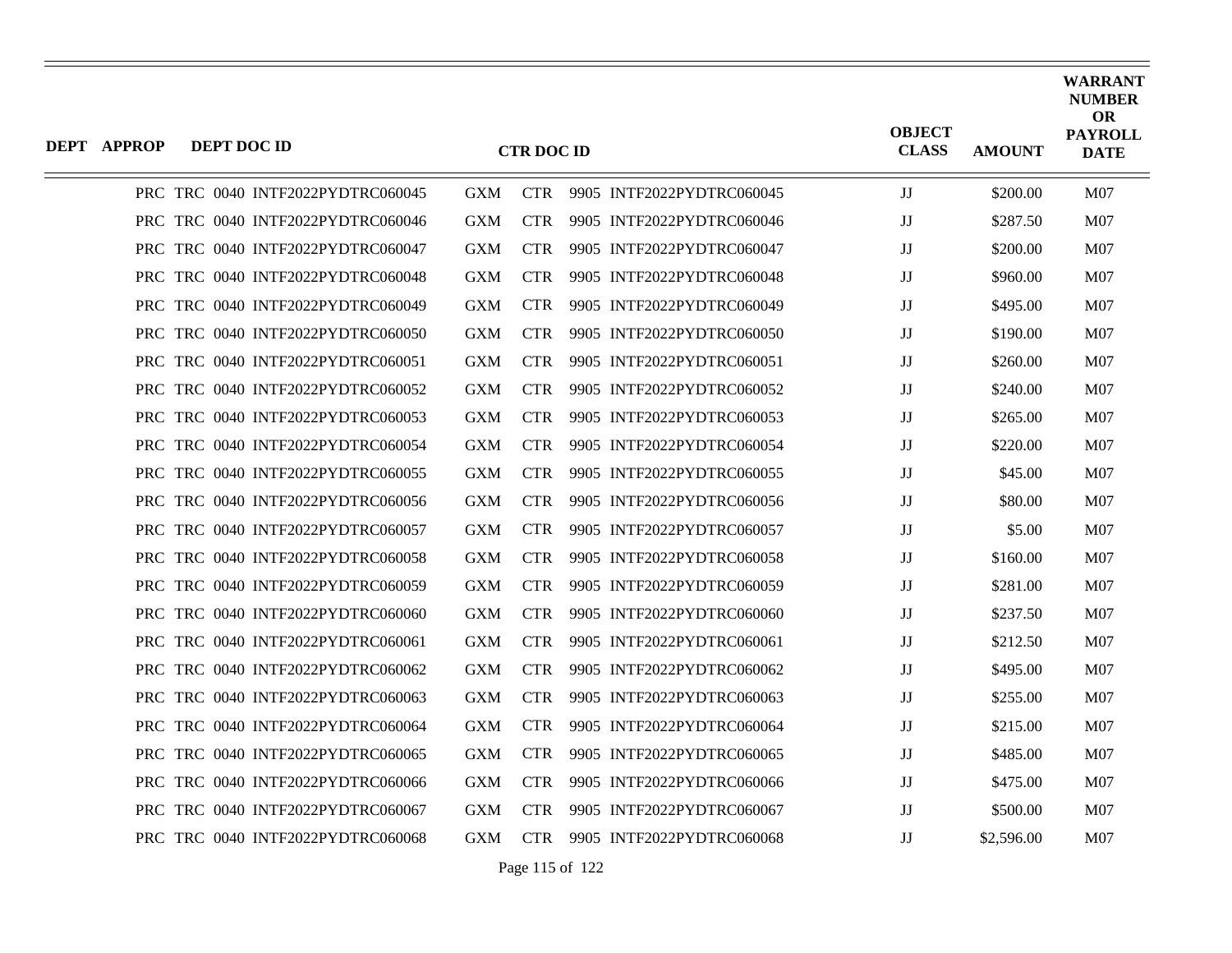| <b>DEPT APPROP</b> | DEPT DOC ID |                                   |            | <b>CTR DOC ID</b> |                           | <b>OBJECT</b><br><b>CLASS</b> | <b>AMOUNT</b> | WARRANT<br><b>NUMBER</b><br><b>OR</b><br><b>PAYROLL</b><br><b>DATE</b> |
|--------------------|-------------|-----------------------------------|------------|-------------------|---------------------------|-------------------------------|---------------|------------------------------------------------------------------------|
|                    |             | PRC TRC 0040 INTF2022PYDTRC060069 | GXM        | <b>CTR</b>        | 9905 INTF2022PYDTRC060069 | JJ                            | \$280.00      | M07                                                                    |
|                    |             | PRC TRC 0040 INTF2022PYDTRC060070 | <b>GXM</b> | <b>CTR</b>        | 9905 INTF2022PYDTRC060070 | JJ                            | \$44.00       | M07                                                                    |
|                    |             | PRC TRC 0040 INTF2022PYDTRC060071 | <b>GXM</b> | <b>CTR</b>        | 9905 INTF2022PYDTRC060071 | JJ                            | \$3,550.00    | M07                                                                    |
|                    |             | PRC TRC 0040 INTF2022PYDTRC060072 | <b>GXM</b> | CTR.              | 9905 INTF2022PYDTRC060072 | JJ                            | \$25.00       | M07                                                                    |
|                    |             | PRC TRC 0040 INTF2022PYDTRC060073 | <b>GXM</b> | <b>CTR</b>        | 9905 INTF2022PYDTRC060073 | JJ                            | \$150.00      | M07                                                                    |
|                    |             | PRC TRC 0040 INTF2022PYDTRC060074 | GXM        | <b>CTR</b>        | 9905 INTF2022PYDTRC060074 | JJ                            | \$750.00      | M07                                                                    |
|                    |             | PRC TRC 0040 INTF2022PYDTRC060075 | <b>GXM</b> | <b>CTR</b>        | 9905 INTF2022PYDTRC060075 | JJ                            | \$98.33       | M07                                                                    |
|                    |             | PRC TRC 0040 INTF2022PYDTRC060076 | <b>GXM</b> | <b>CTR</b>        | 9905 INTF2022PYDTRC060076 | JJ                            | \$104.16      | M07                                                                    |
|                    |             | PRC TRC 0040 INTF2022PYDTRC060077 | <b>GXM</b> | <b>CTR</b>        | 9905 INTF2022PYDTRC060077 | JJ                            | \$85.83       | M07                                                                    |
|                    |             | PRC TRC 0040 INTF2022PYDTRC060078 | <b>GXM</b> | CTR.              | 9905 INTF2022PYDTRC060078 | JJ                            | \$115.00      | M07                                                                    |
|                    |             | PRC TRC 0040 INTF2022PYDTRC060079 | <b>GXM</b> | <b>CTR</b>        | 9905 INTF2022PYDTRC060079 | JJ                            | \$59.16       | M07                                                                    |
|                    |             | PRC TRC 0040 INTF2022PYDTRC060080 | GXM        | <b>CTR</b>        | 9905 INTF2022PYDTRC060080 | $\rm JJ$                      | \$80.00       | M07                                                                    |
|                    |             | PRC TRC 0040 INTF2022PYDTRC060081 | <b>GXM</b> | <b>CTR</b>        | 9905 INTF2022PYDTRC060081 | $_{\rm JJ}$                   | \$70.83       | M07                                                                    |
|                    |             | PRC TRC 0040 INTF2022PYDTRC060082 | <b>GXM</b> | <b>CTR</b>        | 9905 INTF2022PYDTRC060082 | JJ                            | \$90.83       | M07                                                                    |
|                    |             | PRC TRC 0040 INTF2022PYDTRC060083 | <b>GXM</b> | <b>CTR</b>        | 9905 INTF2022PYDTRC060083 | JJ                            | \$125.83      | M07                                                                    |
|                    |             | PRC TRC 0040 INTF2022PYDTRC060084 | <b>GXM</b> | CTR.              | 9905 INTF2022PYDTRC060084 | JJ                            | \$54.17       | M07                                                                    |
|                    |             | PRC TRC 0040 INTF2022PYDTRC060085 | <b>GXM</b> | <b>CTR</b>        | 9905 INTF2022PYDTRC060085 | JJ                            | \$200.00      | M07                                                                    |
|                    |             | PRC TRC 0040 INTF2022PYDTRC060086 | GXM        | <b>CTR</b>        | 9905 INTF2022PYDTRC060086 | JJ                            | \$200.00      | M07                                                                    |
|                    |             | PRC TRC 0040 INTF2022PYDTRC060087 | <b>GXM</b> | <b>CTR</b>        | 9905 INTF2022PYDTRC060087 | JJ                            | \$212.50      | M07                                                                    |
|                    |             | PRC TRC 0040 INTF2022PYDTRC060088 | <b>GXM</b> | <b>CTR</b>        | 9905 INTF2022PYDTRC060088 | JJ                            | \$50.00       | M07                                                                    |
|                    |             | PRC TRC 0040 INTF2022PYDTRC060089 | <b>GXM</b> | CTR.              | 9905 INTF2022PYDTRC060089 | JJ                            | \$137.50      | M07                                                                    |
|                    |             | PRC TRC 0040 INTF2022PYDTRC060090 | <b>GXM</b> | <b>CTR</b>        | 9905 INTF2022PYDTRC060090 | JJ                            | \$175.00      | M07                                                                    |
|                    |             | PRC TRC 0040 INTF2022PYDTRC060091 | <b>GXM</b> | <b>CTR</b>        | 9905 INTF2022PYDTRC060091 | JJ                            | \$115.00      | M07                                                                    |
|                    |             | PRC TRC 0040 INTF2022PYDTRC060092 | GXM        | <b>CTR</b>        | 9905 INTF2022PYDTRC060092 | JJ                            | \$155.00      | M07                                                                    |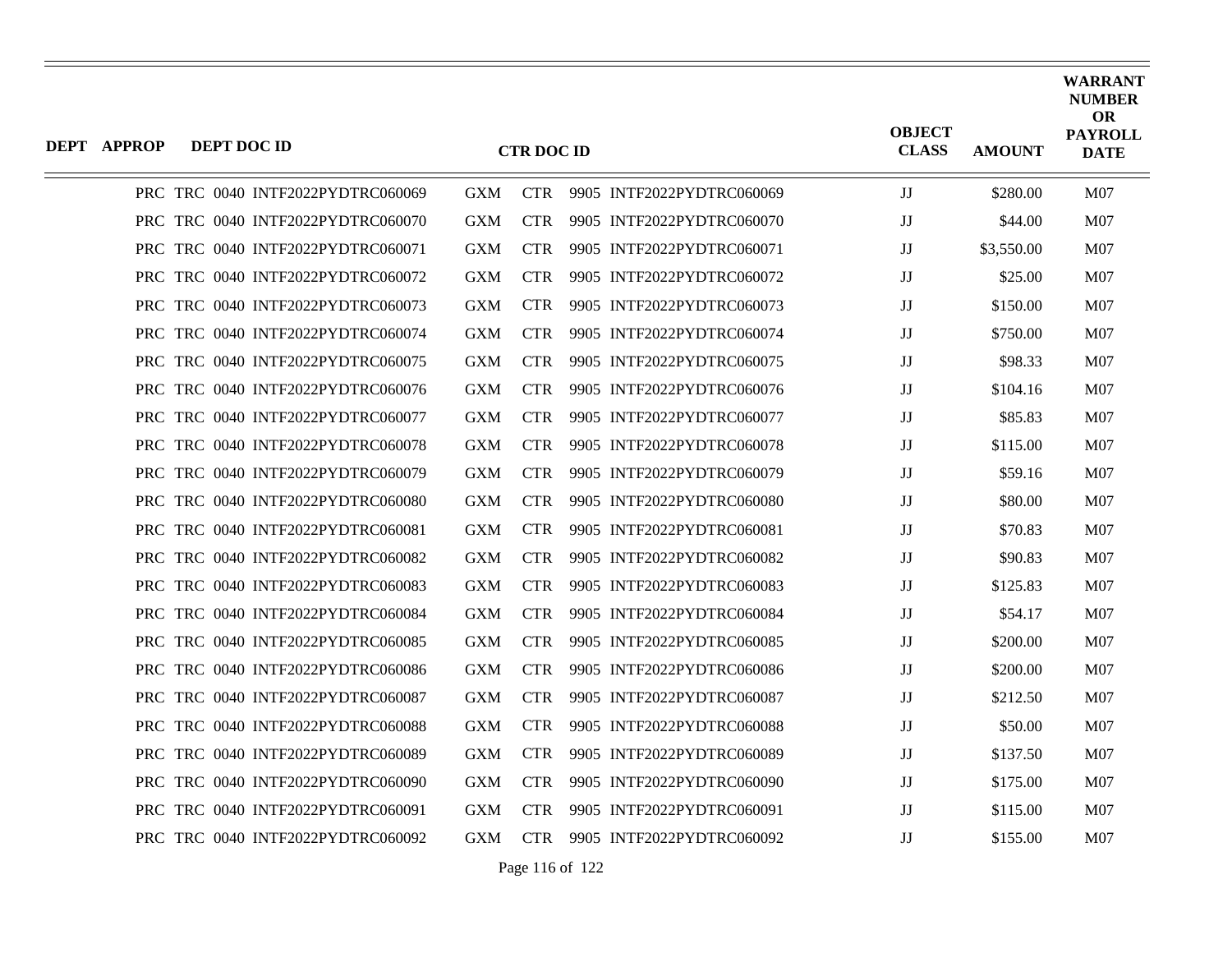| DEPT APPROP | DEPT DOC ID |                                   |            | <b>CTR DOC ID</b> |                           | <b>OBJECT</b><br><b>CLASS</b> | <b>AMOUNT</b> | <b>WARRANT</b><br><b>NUMBER</b><br><b>OR</b><br><b>PAYROLL</b><br><b>DATE</b> |
|-------------|-------------|-----------------------------------|------------|-------------------|---------------------------|-------------------------------|---------------|-------------------------------------------------------------------------------|
|             |             | PRC TRC 0040 INTF2022PYDTRC060093 | <b>GXM</b> | <b>CTR</b>        | 9905 INTF2022PYDTRC060093 | $\mathbf{J}\mathbf{J}$        | \$385.00      | M07                                                                           |
|             |             | PRC TRC 0040 INTF2022PYDTRC060094 | <b>GXM</b> | <b>CTR</b>        | 9905 INTF2022PYDTRC060094 | $_{\rm JJ}$                   | \$420.00      | M07                                                                           |
|             |             | PRC TRC 0040 INTF2022PYDTRC060095 | <b>GXM</b> | <b>CTR</b>        | 9905 INTF2022PYDTRC060095 | IJ                            | \$425.00      | M07                                                                           |
|             |             | PRC TRC 0040 INTF2022PYDTRC060096 | <b>GXM</b> | CTR.              | 9905 INTF2022PYDTRC060096 | JJ                            | \$625.00      | M07                                                                           |
|             |             | PRC TRC 0040 INTF2022PYDTRC060097 | <b>GXM</b> | <b>CTR</b>        | 9905 INTF2022PYDTRC060097 | IJ                            | \$675.00      | M07                                                                           |
|             |             | PRC TRC 0040 INTF2022PYDTRC060098 | <b>GXM</b> | <b>CTR</b>        | 9905 INTF2022PYDTRC060098 | $_{\rm JJ}$                   | \$250.00      | M07                                                                           |
|             |             | PRC TRC 0040 INTF2022PYDTRC060099 | <b>GXM</b> | CTR.              | 9905 INTF2022PYDTRC060099 | $_{\rm JJ}$                   | \$30.00       | M07                                                                           |
|             |             | PRC TRC 0040 INTF2022PYDTRC060100 | <b>GXM</b> | <b>CTR</b>        | 9905 INTF2022PYDTRC060100 | JJ                            | \$500.00      | M07                                                                           |
|             |             | PRC TRC 0040 INTF2022PYDTRC060101 | <b>GXM</b> | <b>CTR</b>        | 9905 INTF2022PYDTRC060101 | $\mathbf{J}\mathbf{J}$        | \$500.00      | M07                                                                           |
|             |             | PRC TRC 0040 INTF2022PYDTRC060102 | <b>GXM</b> | <b>CTR</b>        | 9905 INTF2022PYDTRC060102 | JJ                            | \$500.00      | M07                                                                           |
|             |             | PRC TRC 0040 INTF2022PYDTRC060103 | <b>GXM</b> | <b>CTR</b>        | 9905 INTF2022PYDTRC060103 | IJ                            | \$500.00      | M07                                                                           |
|             |             | PRC TRC 0040 INTF2022PYDTRC060104 | <b>GXM</b> | <b>CTR</b>        | 9905 INTF2022PYDTRC060104 | $_{\rm JJ}$                   | \$500.00      | M07                                                                           |
|             |             | PRC TRC 0040 INTF2022PYDTRC060105 | <b>GXM</b> | CTR.              | 9905 INTF2022PYDTRC060105 | JJ                            | \$500.00      | M07                                                                           |
|             |             | PRC TRC 0040 INTF2022PYDTRC060106 | <b>GXM</b> | <b>CTR</b>        | 9905 INTF2022PYDTRC060106 | IJ                            | \$500.00      | M07                                                                           |
|             |             | PRC TRC 0040 INTF2022PYDTRC060107 | <b>GXM</b> | <b>CTR</b>        | 9905 INTF2022PYDTRC060107 | IJ                            | \$1,250.00    | M07                                                                           |
|             |             | PRC TRC 0040 INTF2022PYDTRC060108 | <b>GXM</b> | <b>CTR</b>        | 9905 INTF2022PYDTRC060108 | IJ                            | \$684.00      | M07                                                                           |
|             |             | PRC TRC 0040 INTF2022PYDTRC060109 | <b>GXM</b> | <b>CTR</b>        | 9905 INTF2022PYDTRC060109 | JJ                            | \$455.00      | <b>M07</b>                                                                    |
|             |             | PRC TRC 0040 INTF2022PYDTRC060110 | <b>GXM</b> | <b>CTR</b>        | 9905 INTF2022PYDTRC060110 | IJ                            | \$489.17      | M07                                                                           |
|             |             | PRC TRC 0040 INTF2022PYDTRC060111 | <b>GXM</b> | <b>CTR</b>        | 9905 INTF2022PYDTRC060111 | JJ                            | \$237.50      | M07                                                                           |
|             |             | PRC TRC 0040 INTF2022PYDTRC060112 | <b>GXM</b> | CTR.              | 9905 INTF2022PYDTRC060112 | IJ                            | \$287.50      | M07                                                                           |
|             |             | PRC TRC 0040 INTF2022PYDTRC060113 | <b>GXM</b> | CTR.              | 9905 INTF2022PYDTRC060113 | $_{\rm JJ}$                   | \$62.50       | M07                                                                           |
|             |             | PRC TRC 0040 INTF2022PYDTRC060114 | <b>GXM</b> | <b>CTR</b>        | 9905 INTF2022PYDTRC060114 | JJ                            | \$258.33      | M07                                                                           |
|             |             | PRC TRC 0040 INTF2022PYDTRC060115 | <b>GXM</b> | CTR.              | 9905 INTF2022PYDTRC060115 | JJ                            | \$1,250.00    | <b>M07</b>                                                                    |
|             |             | PRC TRC 0280 INTF2022PYDTRC060117 | GXM        | <b>CTR</b>        | 9905 INTF2022PYDTRC060117 | LL                            | \$135.00      | M07                                                                           |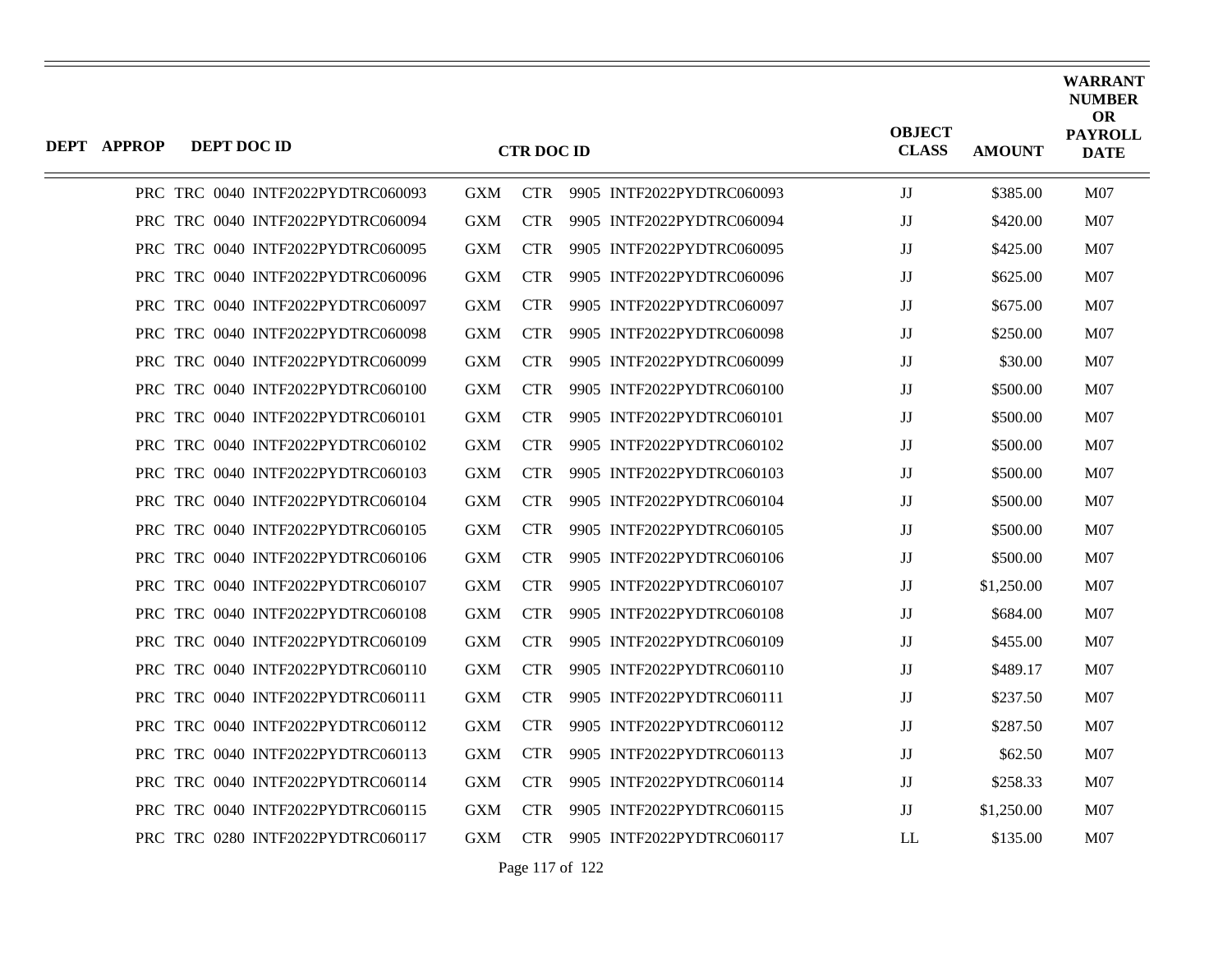| DEPT APPROP | DEPT DOC ID |                                   |            | <b>CTR DOC ID</b> |                           | <b>OBJECT</b><br><b>CLASS</b> | <b>AMOUNT</b> | <b>WARRANT</b><br><b>NUMBER</b><br><b>OR</b><br><b>PAYROLL</b><br><b>DATE</b> |
|-------------|-------------|-----------------------------------|------------|-------------------|---------------------------|-------------------------------|---------------|-------------------------------------------------------------------------------|
|             |             | PRC TRC 0040 INTF2022PYDTRC060118 | <b>GXM</b> | <b>CTR</b>        | 9905 INTF2022PYDTRC060118 | $\mathbf{J}\mathbf{J}$        | \$50.00       | M07                                                                           |
|             |             | PRC TRC 0040 INTF2022PYDTRC060119 | <b>GXM</b> | <b>CTR</b>        | 9905 INTF2022PYDTRC060119 | $_{\rm JJ}$                   | \$200.00      | M07                                                                           |
|             |             | PRC TRC 0040 INTF2022PYDTRC060120 | <b>GXM</b> | <b>CTR</b>        | 9905 INTF2022PYDTRC060120 | IJ                            | \$200.00      | M07                                                                           |
|             |             | PRC TRC 0040 INTF2022PYDTRC060121 | <b>GXM</b> | CTR.              | 9905 INTF2022PYDTRC060121 | JJ                            | \$275.00      | M07                                                                           |
|             |             | PRC TRC 0040 INTF2022PYDTRC060122 | <b>GXM</b> | <b>CTR</b>        | 9905 INTF2022PYDTRC060122 | IJ                            | \$500.00      | M07                                                                           |
|             |             | PRC TRC 0040 INTF2022PYDTRC060123 | <b>GXM</b> | <b>CTR</b>        | 9905 INTF2022PYDTRC060123 | $_{\rm JJ}$                   | \$892.00      | M07                                                                           |
|             |             | PRC TRC 0040 INTF2022PYDTRC060124 | <b>GXM</b> | CTR.              | 9905 INTF2022PYDTRC060124 | JJ                            | \$976.00      | M07                                                                           |
|             |             | PRC TRC 0040 INTF2022PYDTRC060125 | <b>GXM</b> | <b>CTR</b>        | 9905 INTF2022PYDTRC060125 | JJ                            | \$463.50      | M07                                                                           |
|             |             | PRC TRC 0040 INTF2022PYDTRC060126 | <b>GXM</b> | <b>CTR</b>        | 9905 INTF2022PYDTRC060126 | JJ                            | \$360.00      | M07                                                                           |
|             |             | PRC TRC 0332 INTF2022PYDTRC060127 | <b>GXM</b> | <b>CTR</b>        | 9905 INTF2022PYDTRC060127 | EE                            | \$295.00      | M07                                                                           |
|             |             | PRC TRC 0040 INTF2022PYDTRC060128 | <b>GXM</b> | <b>CTR</b>        | 9905 INTF2022PYDTRC060128 | JJ                            | \$213.00      | M07                                                                           |
|             |             | PRC TRC 0040 INTF2022PYDTRC060129 | <b>GXM</b> | <b>CTR</b>        | 9905 INTF2022PYDTRC060129 | $_{\rm JJ}$                   | \$99.00       | M07                                                                           |
|             |             | PRC TRC 0040 INTF2022PYDTRC060130 | <b>GXM</b> | CTR.              | 9905 INTF2022PYDTRC060130 | JJ                            | \$312.00      | M07                                                                           |
|             |             | PRC TRC 0040 INTF2022PYDTRC060131 | <b>GXM</b> | <b>CTR</b>        | 9905 INTF2022PYDTRC060131 | IJ                            | \$243.00      | M07                                                                           |
|             |             | PRC TRC 0040 INTF2022PYDTRC060132 | <b>GXM</b> | <b>CTR</b>        | 9905 INTF2022PYDTRC060132 | $\mathbf{J}\mathbf{J}$        | \$468.00      | M07                                                                           |
|             |             | PRC TRC 0040 INTF2022PYDTRC060133 | <b>GXM</b> | <b>CTR</b>        | 9905 INTF2022PYDTRC060133 | $_{\rm JJ}$                   | \$714.00      | M07                                                                           |
|             |             | PRC TRC 0280 INTF2022PYDTRC060134 | <b>GXM</b> | <b>CTR</b>        | 9905 INTF2022PYDTRC060134 | EE                            | \$66.99       | M07                                                                           |
|             |             | PRC TRC 0040 INTF2022PYDTRC060135 | <b>GXM</b> | <b>CTR</b>        | 9905 INTF2022PYDTRC060135 | $\mathbf{H} \mathbf{H}$       | \$162.50      | M07                                                                           |
|             |             | PRC TRC 0040 INTF2022PYDTRC060136 | <b>GXM</b> | <b>CTR</b>        | 9905 INTF2022PYDTRC060136 | JJ                            | \$93.50       | M07                                                                           |
|             |             | PRC TRC 0040 INTF2022PYDTRC060137 | <b>GXM</b> | <b>CTR</b>        | 9905 INTF2022PYDTRC060137 | JJ                            | \$1,156.00    | M07                                                                           |
|             |             | PRC TRC 0040 INTF2022PYDTRC060138 | <b>GXM</b> | CTR.              | 9905 INTF2022PYDTRC060138 | $_{\rm JJ}$                   | \$1,320.00    | M07                                                                           |
|             |             | PRC TRC 0040 INTF2022PYDTRC060139 | <b>GXM</b> | <b>CTR</b>        | 9905 INTF2022PYDTRC060139 | JJ                            | \$175.00      | M07                                                                           |
|             |             | PRC TRC 0270 INTF2022PYDTRC060140 | <b>GXM</b> | CTR.              | 9905 INTF2022PYDTRC060140 | EE                            | \$617.18      | M07                                                                           |
|             |             | PRC TRC 0040 INTF2022PYDTRC060141 | GXM        | <b>CTR</b>        | 9905 INTF2022PYDTRC060141 | JJ                            | \$200.00      | M07                                                                           |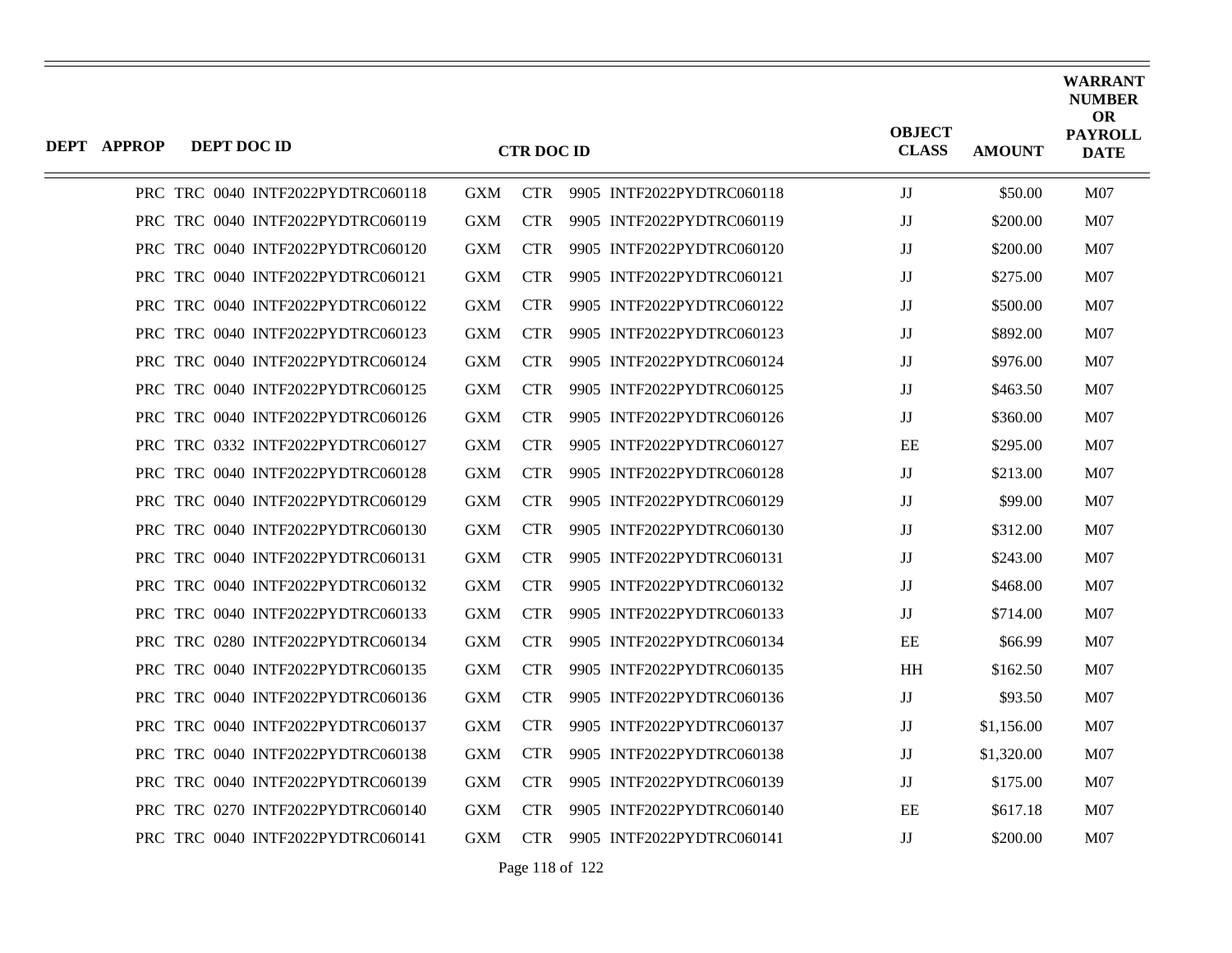| <b>DEPT APPROP</b> | DEPT DOC ID |                                   |            | <b>CTR DOC ID</b> |                           | <b>OBJECT</b><br><b>CLASS</b> | <b>AMOUNT</b> | <b>WARRANT</b><br><b>NUMBER</b><br><b>OR</b><br><b>PAYROLL</b><br><b>DATE</b> |
|--------------------|-------------|-----------------------------------|------------|-------------------|---------------------------|-------------------------------|---------------|-------------------------------------------------------------------------------|
|                    |             | PRC TRC 0040 INTF2022PYDTRC060142 | <b>GXM</b> | <b>CTR</b>        | 9905 INTF2022PYDTRC060142 | JJ                            | \$225.00      | M07                                                                           |
|                    |             | PRC TRC 0222 INTF2022PYDTRC060143 | <b>GXM</b> | <b>CTR</b>        | 9905 INTF2022PYDTRC060143 | GG                            | \$1,331.09    | M <sub>07</sub>                                                               |
|                    |             | PRC TRC 0040 INTF2022PYDTRC060144 | <b>GXM</b> | <b>CTR</b>        | 9905 INTF2022PYDTRC060144 | $_{\rm JJ}$                   | \$56.00       | M <sub>07</sub>                                                               |
|                    |             | PRC TRC TCIT INTF2022PYDTRC060145 | <b>GXM</b> | <b>CTR</b>        | 9905 INTF2022PYDTRC060145 | <b>NN</b>                     | \$50.15       | M07                                                                           |
|                    |             | PRC TRC TCIT INTF2022PYDTRC060146 | <b>GXM</b> | <b>CTR</b>        | 9905 INTF2022PYDTRC060146 | <b>NN</b>                     | \$49.34       | <b>M07</b>                                                                    |
|                    |             | PRC TRC 0228 INTF2022PYDTRC080001 | <b>GXM</b> | <b>CTR</b>        | 9905 INTF2022PYDTRC080001 | FF                            | \$938.00      | M <sub>08</sub>                                                               |
|                    |             | PRC TRC 0228 INTF2022PYDTRC080002 | <b>GXM</b> | <b>CTR</b>        | 9905 INTF2022PYDTRC080002 | FF                            | \$36.42       | M <sub>08</sub>                                                               |
|                    |             | PRC TRC 0228 INTF2022PYDTRC080003 | <b>GXM</b> | <b>CTR</b>        | 9905 INTF2022PYDTRC080003 | FF                            | \$24.32       | <b>M08</b>                                                                    |
|                    |             | PRC TRC 0228 INTF2022PYDTRC080004 | <b>GXM</b> | <b>CTR</b>        | 9905 INTF2022PYDTRC080004 | FF                            | \$18.21       | <b>M08</b>                                                                    |
|                    |             | PRC TRC 0228 INTF2022PYDTRC080005 | <b>GXM</b> | <b>CTR</b>        | 9905 INTF2022PYDTRC080005 | FF                            | \$1,913.60    | M <sub>08</sub>                                                               |
|                    |             | PRC TRC 0228 INTF2022PYDTRC080006 | <b>GXM</b> | <b>CTR</b>        | 9905 INTF2022PYDTRC080006 | FF                            | \$575.52      | <b>M08</b>                                                                    |
|                    |             | PRC TRC 0228 INTF2022PYDTRC080007 | <b>GXM</b> | <b>CTR</b>        | 9905 INTF2022PYDTRC080007 | FF                            | \$17.62       | M08                                                                           |
|                    |             | PRC TRC 0228 INTF2022PYDTRC080008 | <b>GXM</b> | <b>CTR</b>        | 9905 INTF2022PYDTRC080008 | FF                            | \$1,650.74    | M <sub>08</sub>                                                               |
|                    |             | PRC TRC 0228 INTF2022PYDTRC080009 | <b>GXM</b> | <b>CTR</b>        | 9905 INTF2022PYDTRC080009 | <b>NN</b>                     | \$3,410.00    | <b>M08</b>                                                                    |
|                    |             | PRC TRC 0228 INTF2022PYDTRC080010 | <b>GXM</b> | <b>CTR</b>        | 9905 INTF2022PYDTRC080010 | NN.                           | \$6,076.00    | M08                                                                           |
|                    |             | PRC TRC 0228 INTF2022PYDTRC080011 | <b>GXM</b> | <b>CTR</b>        | 9905 INTF2022PYDTRC080011 | NN                            | \$18,228.00   | M08                                                                           |
|                    |             | PRC TRC 0228 INTF2022PYDTRC080012 | <b>GXM</b> | <b>CTR</b>        | 9905 INTF2022PYDTRC080012 | <b>NN</b>                     | \$1,550.00    | M <sub>08</sub>                                                               |
|                    |             | PRC TRC 0228 INTF2022PYDTRC080013 | <b>GXM</b> | <b>CTR</b>        | 9905 INTF2022PYDTRC080013 | <b>NN</b>                     | \$3,881.20    | <b>M08</b>                                                                    |
|                    |             | PRC TRC 0228 INTF2022PYDTRC080014 | <b>GXM</b> | <b>CTR</b>        | 9905 INTF2022PYDTRC080014 | <b>NN</b>                     | \$13,640.00   | M <sub>08</sub>                                                               |
|                    |             | PRC TRC 0228 INTF2022PYDTRC080015 | <b>GXM</b> | <b>CTR</b>        | 9905 INTF2022PYDTRC080015 | NN                            | \$13,367.20   | M08                                                                           |
|                    |             | PRC TRC 0228 INTF2022PYDTRC080016 | <b>GXM</b> | <b>CTR</b>        | 9905 INTF2022PYDTRC080016 | <b>NN</b>                     | \$20.13       | M <sub>08</sub>                                                               |
|                    |             | PRC TRC 0228 INTF2022PYDTRC080017 | <b>GXM</b> | <b>CTR</b>        | 9905 INTF2022PYDTRC080017 | <b>NN</b>                     | \$79.79       | M <sub>08</sub>                                                               |
|                    |             | PRC TRC 0228 INTF2022PYDTRC080018 | <b>GXM</b> | <b>CTR</b>        | 9905 INTF2022PYDTRC080018 | NN                            | \$289.00      | <b>M08</b>                                                                    |
|                    |             | PRC TRC 0228 INTF2022PYDTRC080019 | <b>GXM</b> | <b>CTR</b>        | 9905 INTF2022PYDTRC080019 | NN                            | \$1,578.00    | M08                                                                           |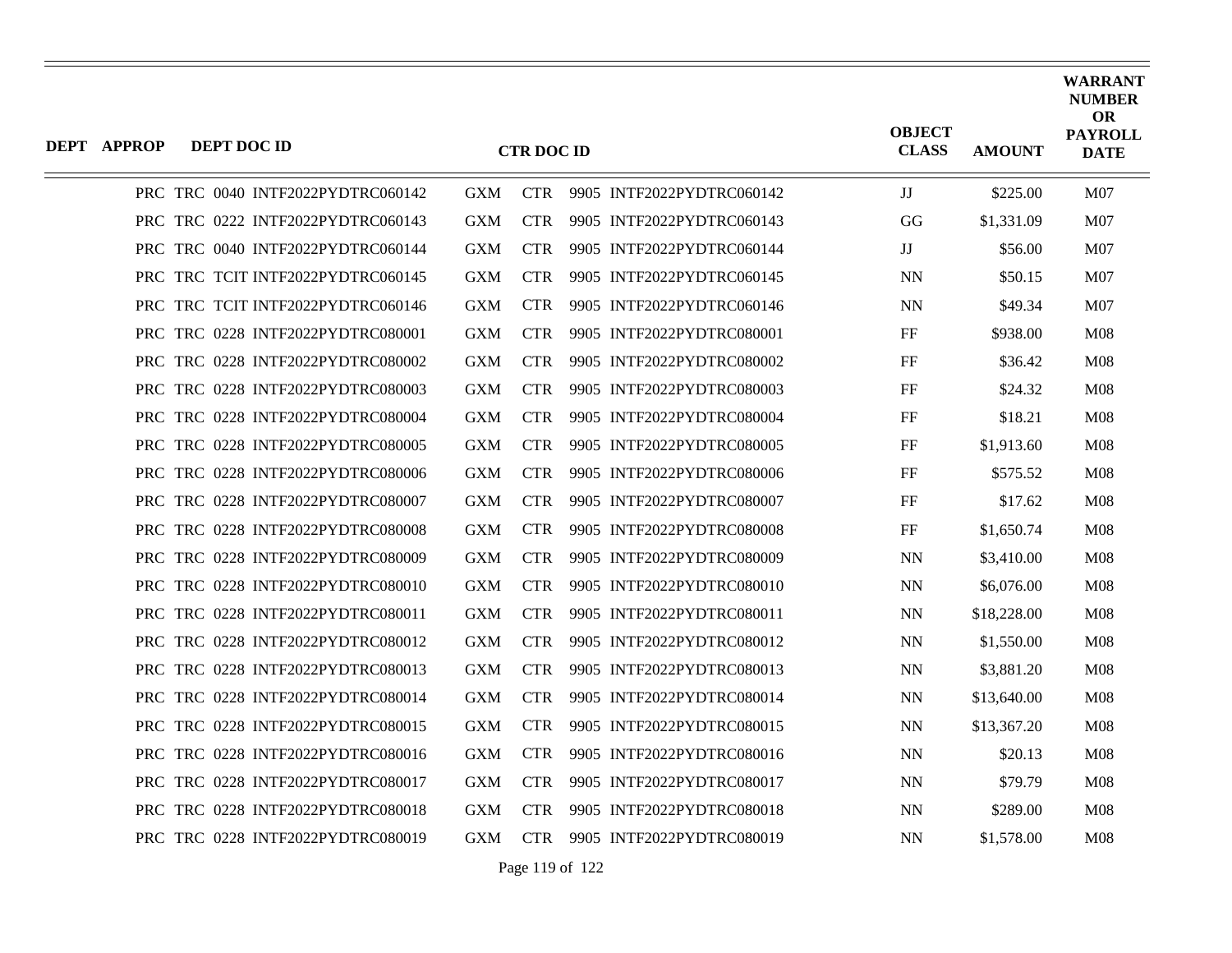| DEPT APPROP | DEPT DOC ID                       |            | <b>CTR DOC ID</b> |                                |                  | <b>OBJECT</b><br><b>CLASS</b> | <b>AMOUNT</b> | <b>WARRANT</b><br><b>NUMBER</b><br><b>OR</b><br><b>PAYROLL</b><br><b>DATE</b> |
|-------------|-----------------------------------|------------|-------------------|--------------------------------|------------------|-------------------------------|---------------|-------------------------------------------------------------------------------|
|             |                                   |            |                   | <b>Total for Appropriation</b> | 03300300         |                               | \$239,634.50  |                                                                               |
| 03310100    |                                   |            |                   |                                |                  |                               |               |                                                                               |
|             | PRC TRC 1001 INTF2022PYDTRC060032 | <b>GXM</b> | <b>CTR</b>        | 9905 INTF2022PYDTRC060032      |                  | $_{\rm JJ}$                   | \$500.00      | M <sub>07</sub>                                                               |
|             | PRC TRC 1001 INTF2022PYDTRC060033 | <b>GXM</b> | <b>CTR</b>        | 9905 INTF2022PYDTRC060033      |                  | $_{\rm JJ}$                   | \$500.00      | M07                                                                           |
|             |                                   |            |                   | <b>Total for Appropriation</b> | 03310100         |                               | \$1,000.00    |                                                                               |
|             |                                   |            |                   |                                | <b>Total TRC</b> |                               | \$240,634.50  |                                                                               |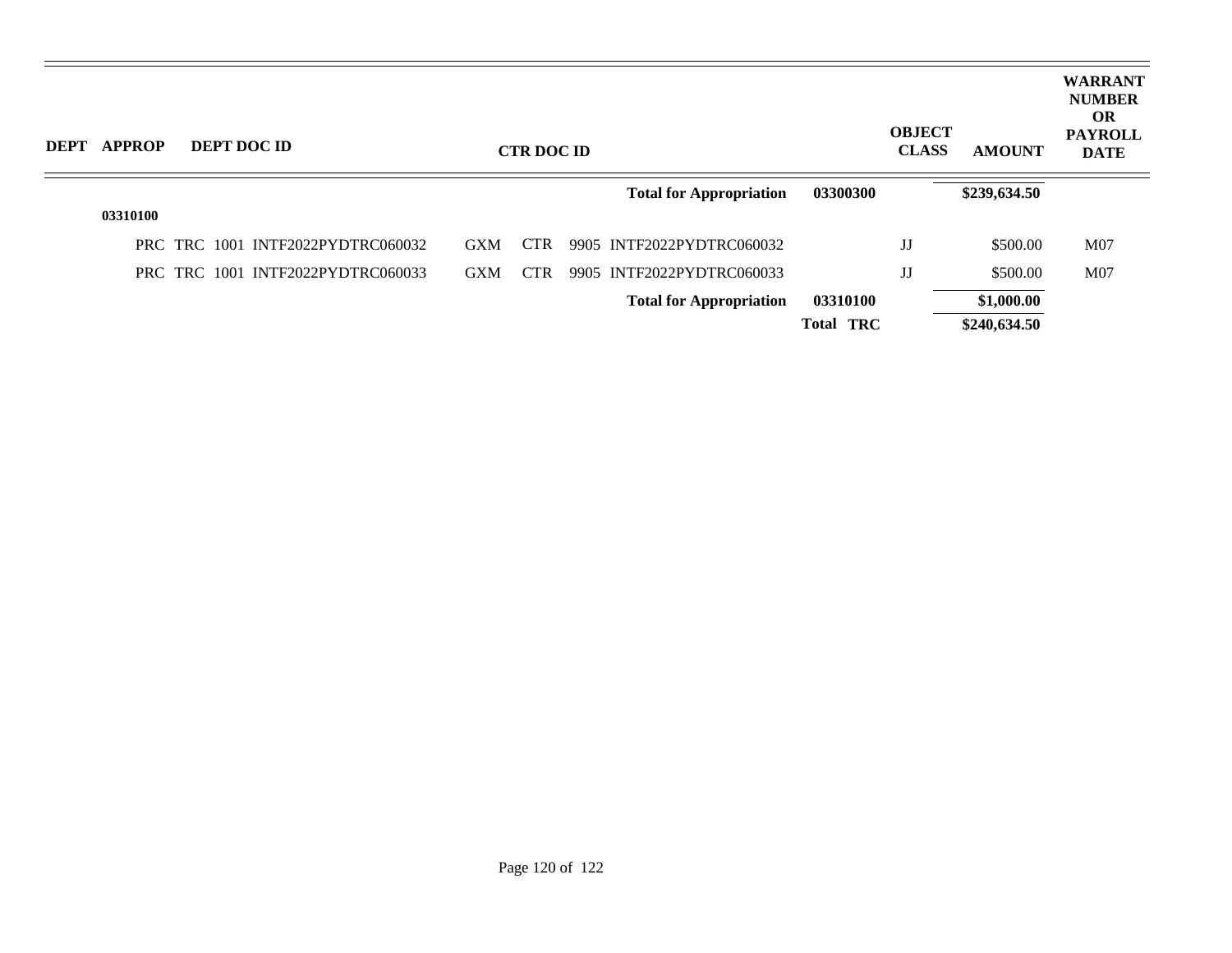|            | <b>DEPT APPROP</b> | DEPT DOC ID |                                   |            | <b>CTR DOC ID</b> |                                |                  | <b>OBJECT</b><br><b>CLASS</b> | <b>AMOUNT</b> | <b>WARRANT</b><br><b>NUMBER</b><br><b>OR</b><br><b>PAYROLL</b><br><b>DATE</b> |
|------------|--------------------|-------------|-----------------------------------|------------|-------------------|--------------------------------|------------------|-------------------------------|---------------|-------------------------------------------------------------------------------|
| <b>WEL</b> |                    |             |                                   |            |                   |                                |                  |                               |               |                                                                               |
|            | 44001000           |             |                                   |            |                   |                                |                  |                               |               |                                                                               |
|            |                    |             | WEL 3062 EMPLOYEE REIMB           | PRLNP CTR  |                   | 9905 EMPL 020211218116737      |                  | <b>BB</b>                     | \$42.75       | 12/22/2021                                                                    |
|            |                    |             | WEL 3062 EMPLOYEE REIMB           | PRLNP CTR  |                   | 9905 EMPL 020211218116737      |                  | <b>BB</b>                     | \$130.76      | 12/22/2021                                                                    |
|            |                    |             | WEL 3000 EMPLOYEE REIMB           | PRLNP CTR  |                   | 9905 EMPL 020211218116737      |                  | <b>BB</b>                     | \$5.60        | 12/22/2021                                                                    |
|            |                    |             | WEL 3000 EMPLOYEE REIMB           | PRLNP CTR  |                   | 9905 EMPL 020211218116737      |                  | <b>BB</b>                     | \$54.00       | 12/22/2021                                                                    |
|            |                    |             | WEL 3062 EMPLOYEE REIMB           | PRLNP CTR  |                   | 9905 EMPL 020211218116737      |                  | <b>BB</b>                     | \$203.58      | 12/22/2021                                                                    |
|            |                    |             | PRC WEL 6000 INTF2022PYDWEL070004 | <b>GXM</b> | <b>CTR</b>        | 9905 INTF2022PYDWEL070004      |                  | MM                            | \$3,066.12    | M09                                                                           |
|            |                    |             |                                   |            |                   | <b>Total for Appropriation</b> | 44001000         |                               | \$3,502.81    |                                                                               |
|            | 44011000           |             |                                   |            |                   |                                |                  |                               |               |                                                                               |
|            |                    |             | PRC WEL 6090 INTF2022PYDWEL070003 | <b>GXM</b> | <b>CTR</b>        | 9905 INTF2022PYDWEL070003      |                  | <b>MM</b>                     | \$300.00      | M09                                                                           |
|            |                    |             |                                   |            |                   | <b>Total for Appropriation</b> | 44011000         |                               | \$300.00      |                                                                               |
|            | 70021080           |             |                                   |            |                   |                                |                  |                               |               |                                                                               |
|            | PRC -              |             | WEL 6000 INTF2022PYDWEL070001     | <b>GXM</b> | <b>CTR</b>        | 9305 INTF2022PYDWEL070001      | $\ast$           | HH                            | \$7,425.00    | M09                                                                           |
|            |                    |             | PRC WEL 6000 INTF2022PYDWEL070002 | <b>GXM</b> | <b>CTR</b>        | 9305 INTF2022PYDWEL070002      | $\ast$           | HH                            | \$6,682.50    | M09                                                                           |
|            |                    |             |                                   |            |                   | <b>Total for Appropriation</b> | 70021080         |                               | \$14,107.50   |                                                                               |
|            |                    |             |                                   |            |                   |                                | <b>Total WEL</b> |                               | \$17,910.31   |                                                                               |